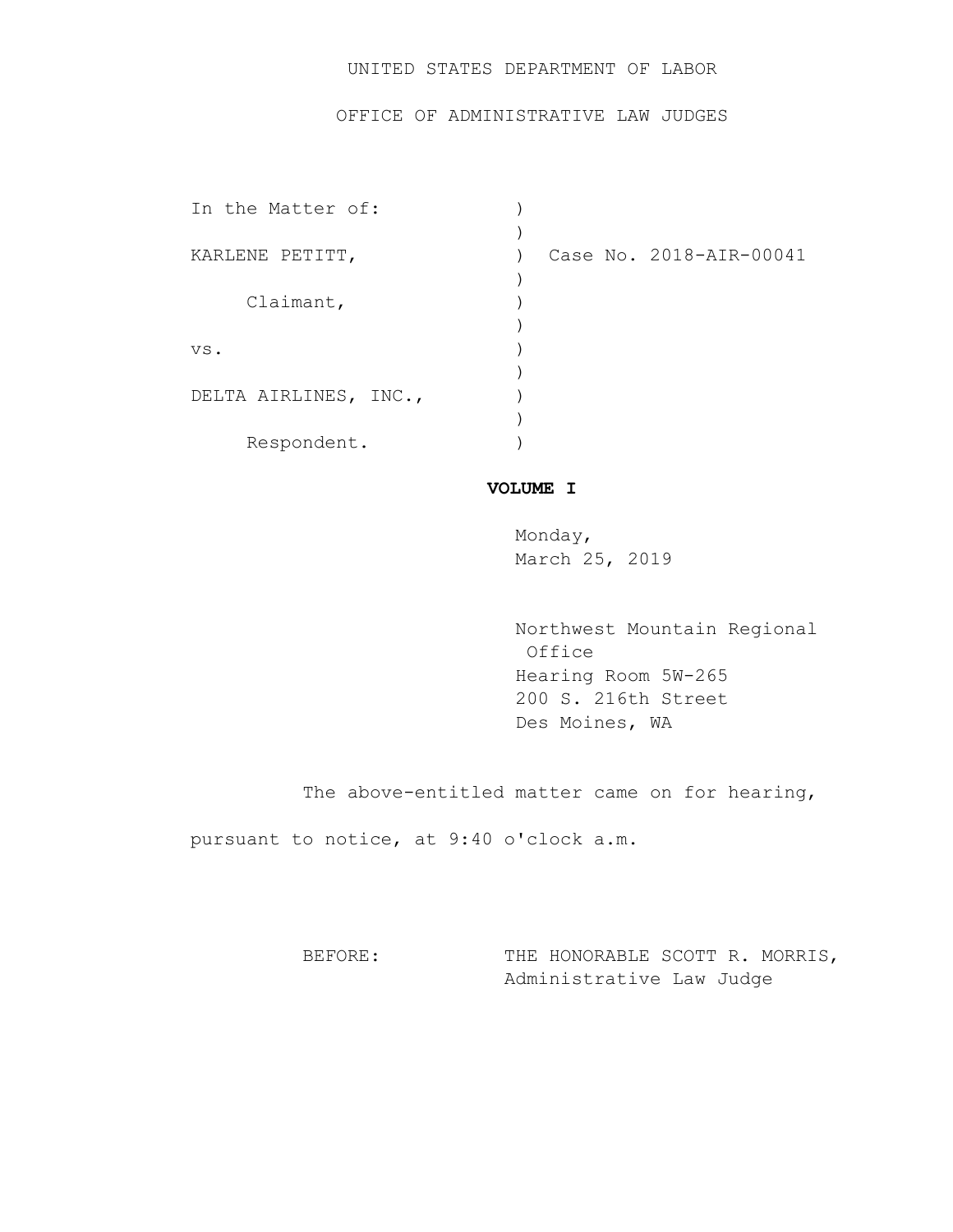#### **APPEARANCES:**

On behalf of the Complainant:

LEE SEHAM, ESQ. Seham, Seham, Meltz & Petersen, LLP 199 Main Street White Plains, NY 10601 914-997-1346

On behalf of the Respondent:

AMANDA BROWN, ESQ. Morgan Lewis Bockius 1717 Main Street, Suite 3200 Dallas, TX 75201-7347 214-466-4115 214-466-4001 fax

IRA G. RSENSTEIN, ESQ. Morgan Lewis Bockus 101 Park Avenue New York, NY 10178-0060 212-309-6960 212-309-6001 fax

LINCOLN O. BISBEE, ESQ. Morgan Lewis Bockius 1111 Pennsylvania Avenue, N.W. Washington, DC 20004-2541 202-739-5807 202-739-3001 fax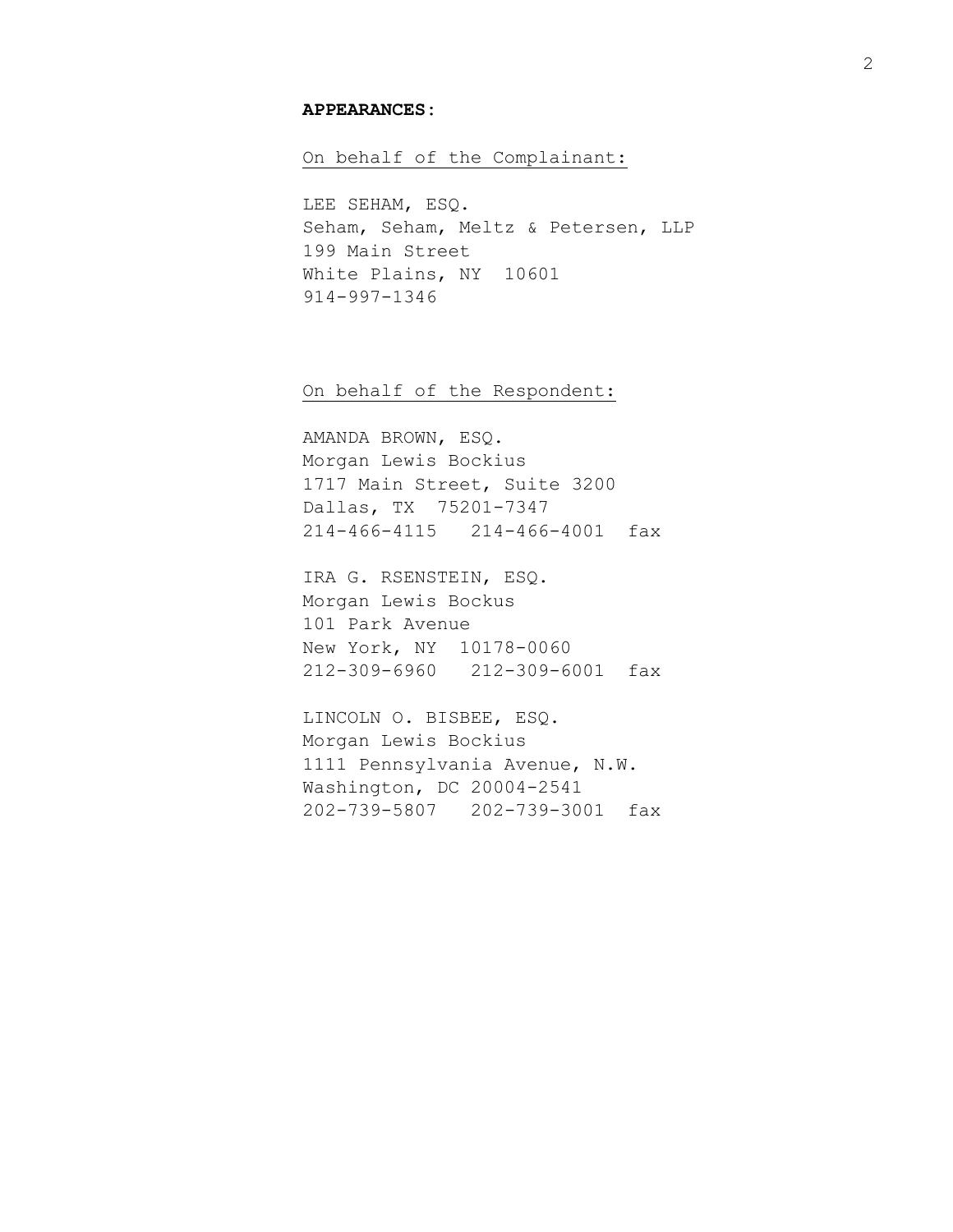| PROCEEDINGS:           |  |  | PAGE: |  |
|------------------------|--|--|-------|--|
|                        |  |  |       |  |
| Monday, March 25, 2019 |  |  |       |  |

| WITNESSES:         | DIRECT | CROSS | REDIRECT | RECROSS | ALJ |
|--------------------|--------|-------|----------|---------|-----|
| Richard Petitt     | 32     | 38    | 40       | 42      | 42  |
| John Nance         | 44     | 54    |          |         | 58  |
| William "Bo" Corby | 62     | 91    | 109      |         |     |
| Kenneth Watts      | 114    | 124   | 129      |         | 130 |
| Corbin E. Walters  | 134    | 172   |          |         |     |
| Karlene Petitt     | 175    |       |          |         |     |

| EXHIBITS:            | IDENTIFIED | RECEIVED | REJECTED |
|----------------------|------------|----------|----------|
| JOINT                |            |          |          |
| A through N          | 6          | 6        |          |
| COMPLAINANT          |            |          |          |
| 1 through 197<br>198 | 7<br>211   | 7<br>211 |          |
| RESPONDENT           |            |          |          |
| 1 through 138        | 7          | 7        |          |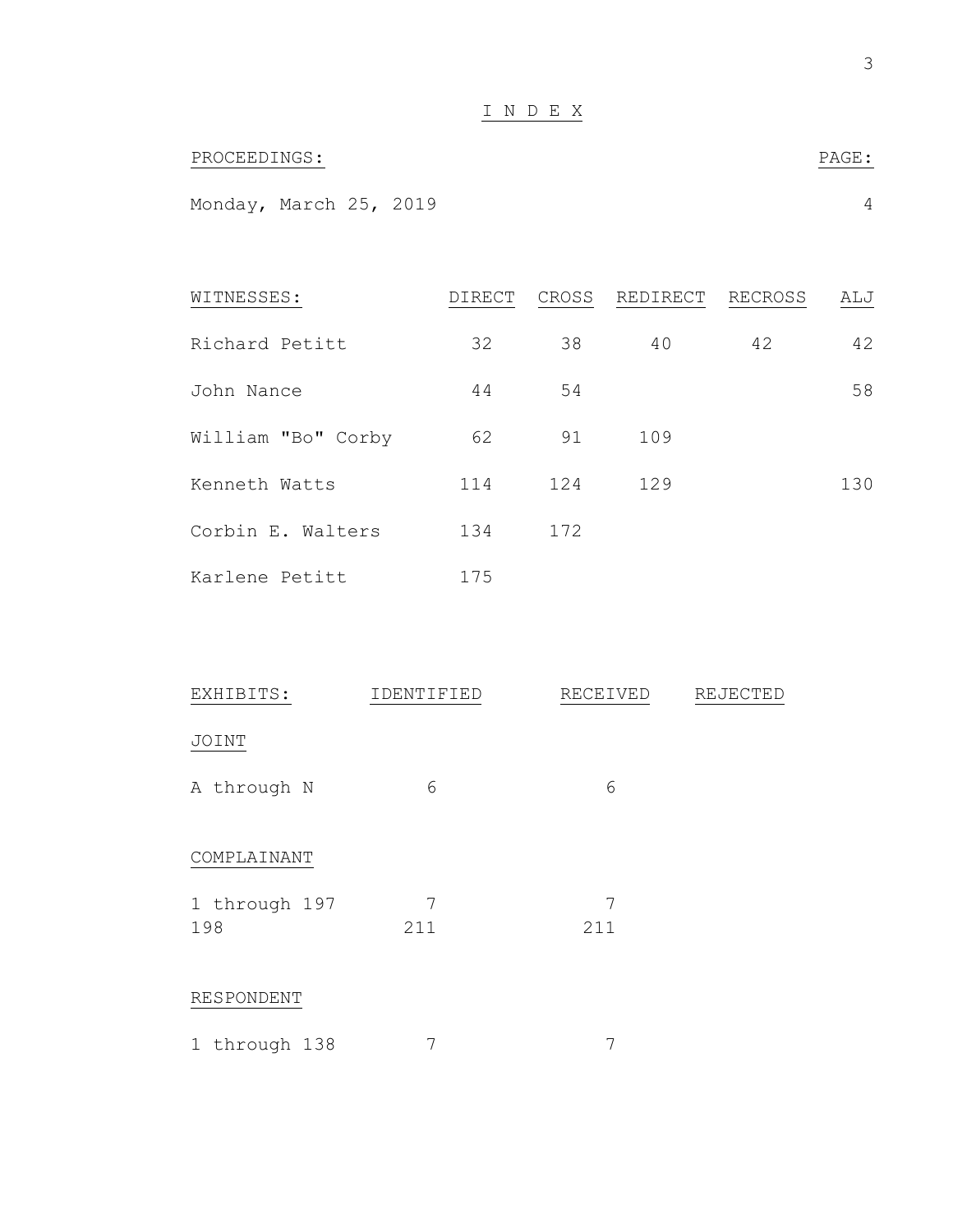| $\mathbf{1}$   | P R O C E E D I N G S                                         |
|----------------|---------------------------------------------------------------|
| 2              | $(9:40 \text{ o'}clock a.m.)$                                 |
| 3              | JUDGE MORRIS: This is a hearing in the matter of              |
| $\overline{4}$ | Karlene Petitt versus Delta Air Lines, Incorporated, U.S.     |
| $\mathfrak{S}$ | Department of Labor Case Number 2018-AIR-00041, pursuant to a |
| 6              | Notice of Hearing, which I issued in this case back in        |
| $\tau$         | September 28th, 2018. This matter involves a claim for        |
| 8              | compensation under the Wendell H. Ford Investment and Reform  |
| 9              | Act for the 21st Century, also known as AIR-21, which was     |
| 10             | signed into law on April 5th, 2000. It'd codified at 49       |
| 11             | United States Code Section 42121. The Act includes a          |
| 12             | whistleblower protection provision with the Department of     |
| 13             | Labor Complaint Procedure, implementing regulations are       |
| 14             | contained at 29 CFR Part 1979.                                |
| 15             | My name is Scott R. Morris and I'm the                        |
| 16             | Administrative Law Judge assigned to conduct this hearing and |
| 17             | decide this case.                                             |
| 18             | Would counsel for Claimant please enter an                    |
| 19             | appearance, including full name, address and other contact    |
| 20             | information.                                                  |
| 21             | MR. SEHAM: Lee Seham, S-e-h-a-m, of the Law Firm              |
| 22             | of Seham, Seham, Meltz & Petersen, at 199 Main Street, White  |
| 23             | Plains, New York 10601, Seventh Floor.                        |
| 24             | JUDGE MORRIS: And would the Employer's counsel                |
| 25             | enter an appearance please?                                   |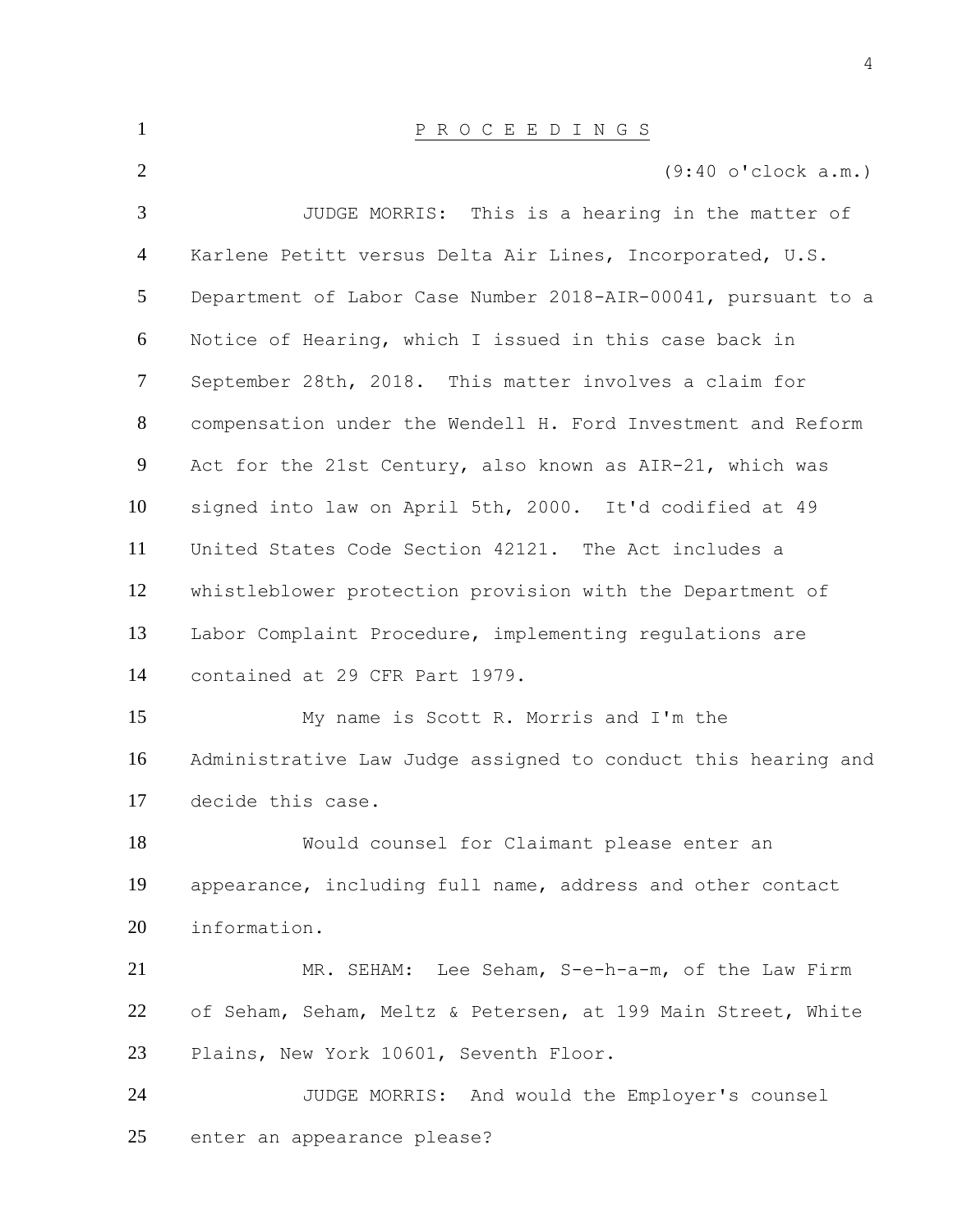MR. ROSENSTEIN: Ira Rosenstein from Morgan, Lewis and Bockius, representing Respondent. MS. BROWN: Amanda Brown, also Morgan, Lewis and Bockius. Address is 1717 Main Street, Suite 3200, Dallas, Texas 75201. MR. ROSENSTEIN: My address is 101 Park Avenue, New York, New York 10017. 8 JUDGE MORRIS: All right. MR. BISBEE: Lincoln Bisbee, also at Morgan Lewis and Bockius, 1111 Pennsylvania Avenue, North West, Washington, DC 2004. 12 JUDGE MORRIS: And is the Respondent's corporation going to have a corporate representative participating in this proceeding? MR. ROSENSTEIN: We do, Your Honor. Phil Davis is the corporate representative, and also with us is Kelly Jessina (phonetic), in-house counsel of Delta Air Lines. 18 JUDGE MORRIS: All right. The record should show that neither -- well, the FAA is not participating in these proceedings. Are there any outstanding motions or procedural issues that we need to address before we start taking evidence? MR. SEHAM: From the Complainant, no. MR. ROSENSTEIN: From the Respondent, no.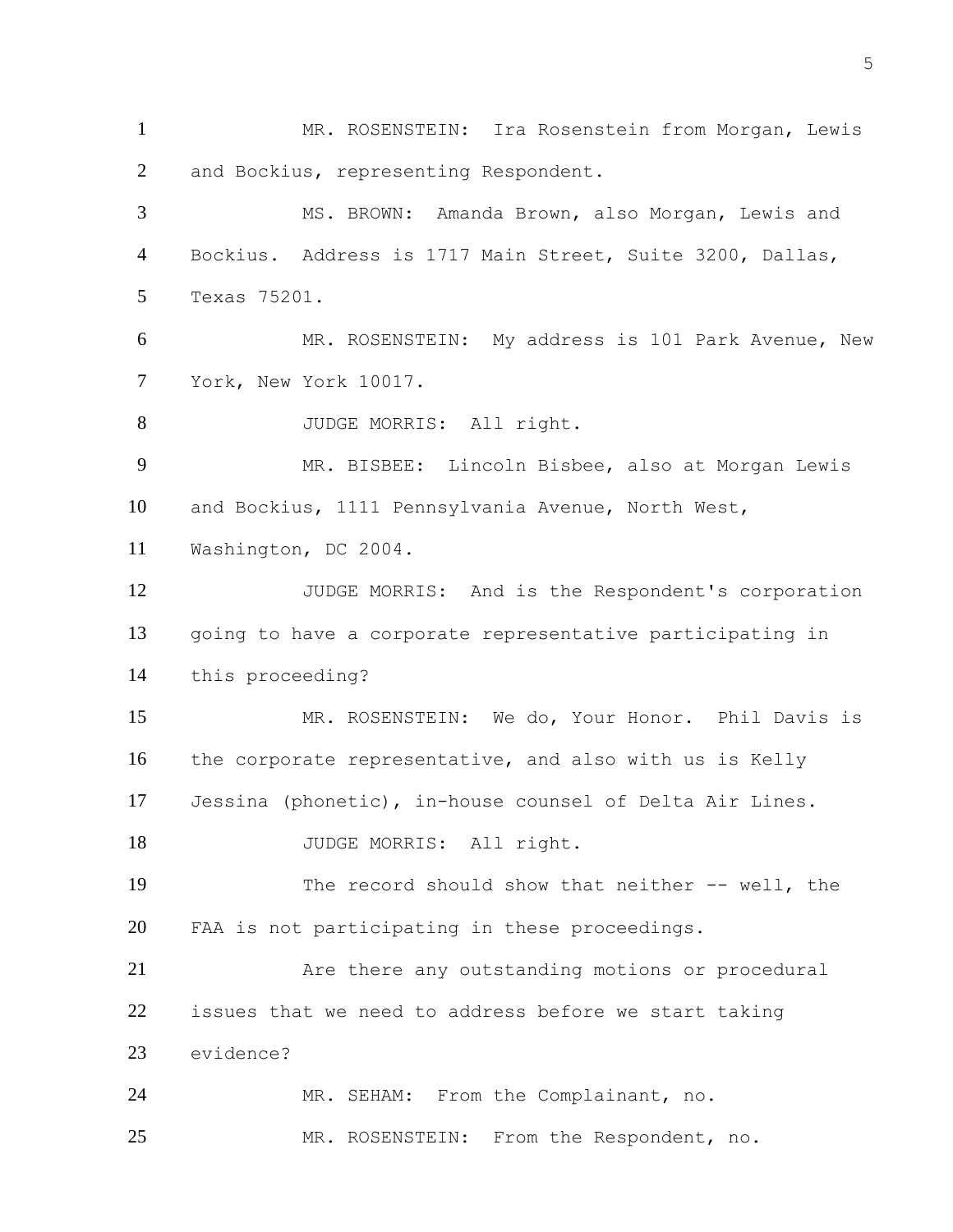JUDGE MORRIS: All right. Immediately prior to the hearing, I asked the parties to hand me or to give me the exhibits that they intend to offer. I'm going to deal with these one at a time. I have -- let's first talk about Joint Exhibits. We have identified as Joint Exhibits A through Joint Exhibit N. Any objection to Joint Exhibit A through Joint Exhibit N? 8 MR. SEHAM: No objection from the Complainant. MR. ROSENSTEIN: No objection from the Respondent. 10 JUDGE MORRIS: All right. They are admitted. (Joint Exhibits A through 12 N were marked for identification and received 14 in evidence.) JUDGE MORRIS: From the Complainant's evidence, I see six volumes, at this point. MR. SEHAM: Excuse me, Your Honor. There is a second volume of Joint Exhibits, is there not? MS. BROWN: It's A through N. 20 JUDGE MORRIS: L is in a separate binder. MR. SEHAM: Pardon me. 22 JUDGE MORRIS: Complainant's Exhibits 1 through and including Complainant's Exhibits 197. Any objection to Complainant's Exhibits 1 through 197? MR. ROSENSTEIN: No, Your Honor.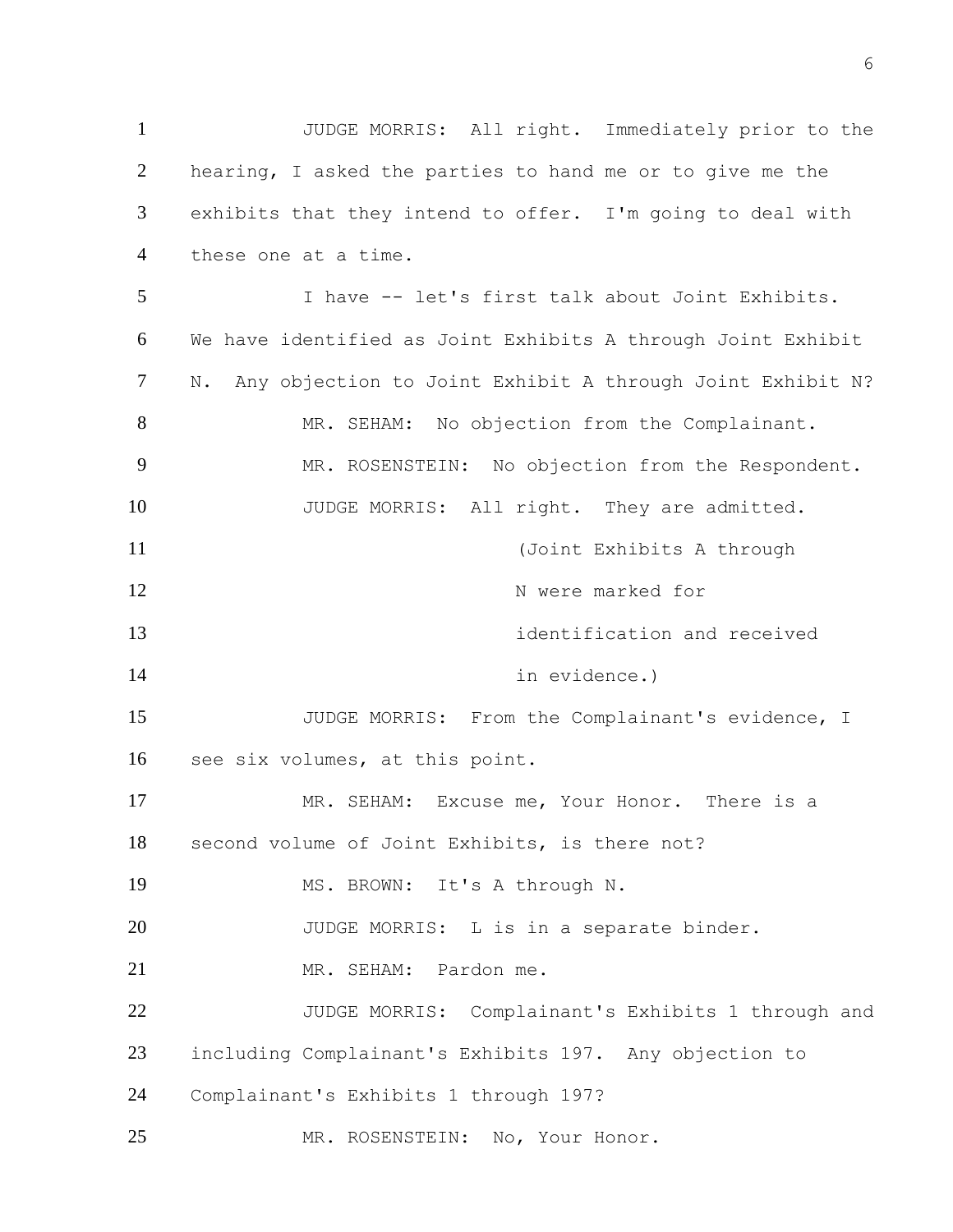JUDGE MORRIS: All right. Complainant's Exhibits 1 through 197 are admitted into evidence. (Complainant Exhibit Nos. 4 1 through 197 were marked for identification and received in evidence.) JUDGE MORRIS: I've got Respondent's Exhibits 1 through, it looks like, 138. Any objection to Respondent's Exhibits 1 through 138? MR. SEHAM: None other than reserving arguments related to relevance, no. 12 JUDGE MORRIS: All right, they're admitted. (Respondent Exhibit Nos. 14 14 1 through 138 were marked for identification and **16 received in evidence.**) JUDGE MORRIS: Speaking of which, I'll tell the parties, I routinely receive these vast quantities of documentary exhibits, which at the end of the day about half 20 of them end up not being utilized by other party, either in the presentation or in their briefs. The parties are forewarned that if it's not identified in your briefs, I'm going to consider them either duplicative or not particularly relevant or persuasive for your case and, accordingly, I will give them little or no weight. Just so you know that up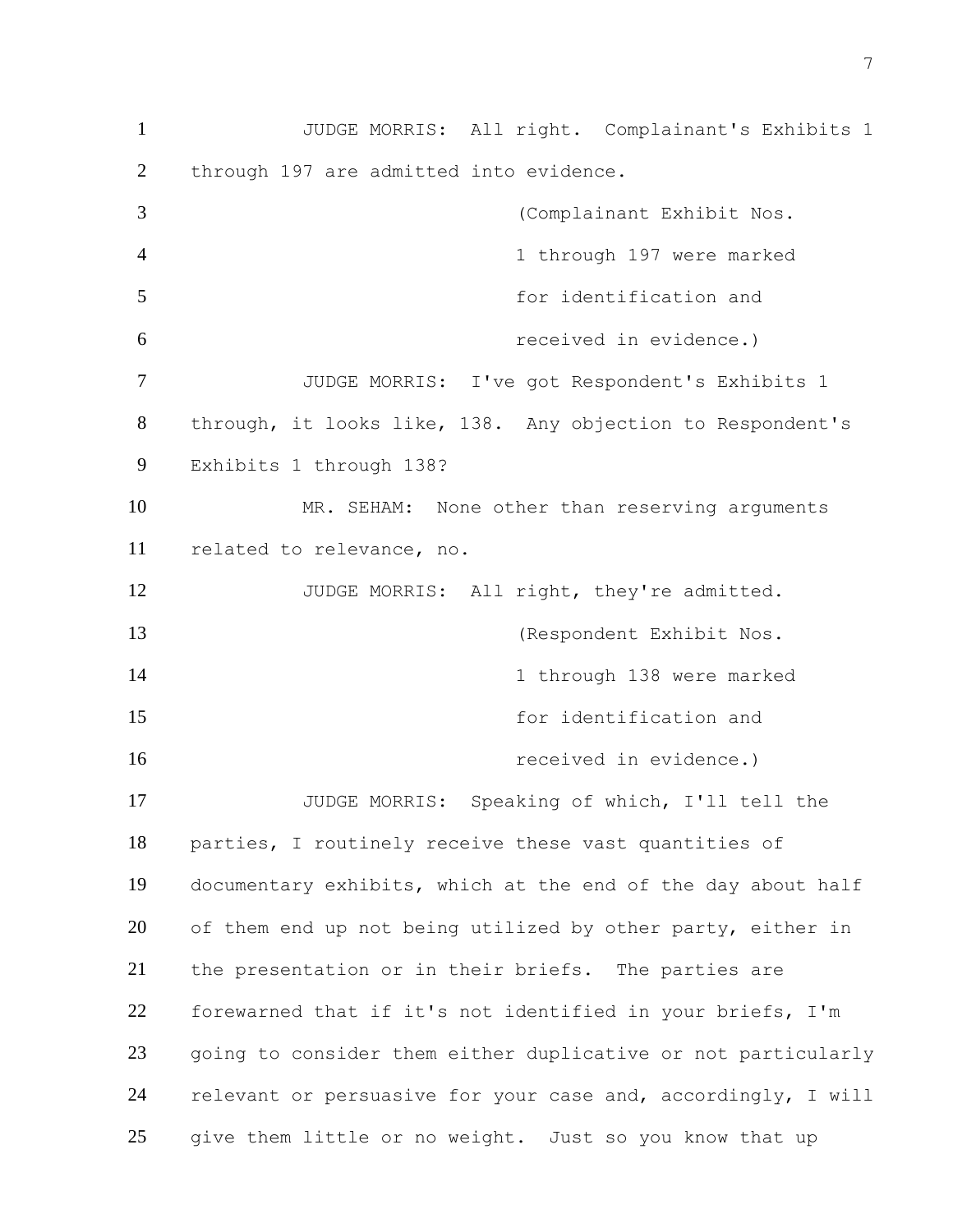front. My practice is, instead of going through a couple hundred evidentiary foundation stuff, just get them all in 3 and I'll let you, at the end of the day, tell me what really is important for me to decide, when it comes to deciding this case.

 All right. Ms. Petitt, under AIR-21 a Complainant must show, by a preponderance of the evidence, the employer is subject to the Act and the employee is covered under the Act. It's my understanding that that has been stipulated to by the parties, is that correct?

11 MR. SEHAM: Yes, Your Honor.

12 MR. ROSENSTEIN: Yes, Your Honor.

13 JUDGE MORRIS: All right.

 Number 2: That you engaged in protected activity as defined under Section 42121A. It's my understanding that the parties have stipulated to that, in part, and I have separately made a finding that the referral to a mental health evaluation was a protected activity. That does not mean that other protected activities could not either be raised or established in this hearing.

Number 3 --

MR. ROSENSTEIN: Your Honor, excuse me.

23 JUDGE MORRIS: Yes.

 MR. ROSENSTEIN: You said that the referral to a medical facility was protected activity. I'm not sure that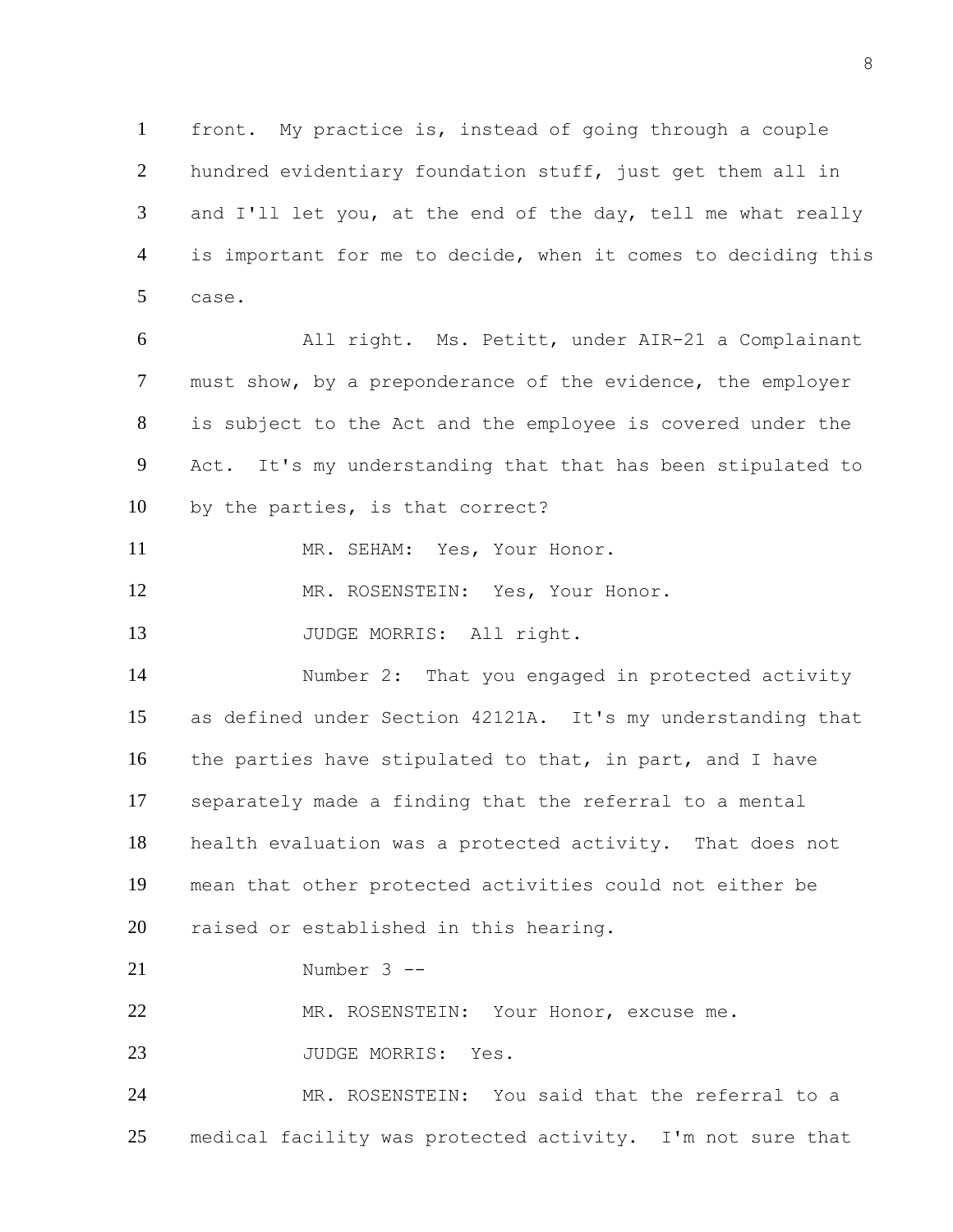that was what your ruling was -- that the referral was protected activity. But we do agree that -- we did stipulate that Complainant engaged in protected activity and you did rule that she had engaged in protected activity. But the referral was by Delta, not by Complainant. So, I think you ruled that that was an adverse action.

 JUDGE MORRIS: An adverse action, thank you. I stand corrected. Thank you.

 Number 3: The Employer was aware or had knowledge of the protected activity.

 Number 4: That you suffered an unfavorable or an adverse personnel action at the behest of the Employer.

 Number 5: The protected activity was a contributing factor in the unfavorable action. It need not be the primary reason, it just has to be a factor in an unfavorable action, that being under the Palmer case.

 If the Complainant proves its case of retaliation under AIR-21, that she is entitled to relief unless the Respondent demonstrates, by clear and convincing evidence, that it would have taken the same unfavorable action absent that protected activity.

22 Are there any specific provisions that either party wants me to take official notice of, as far as the regulations, advisory circulars, anything of that nature? MR. SEHAM: Not at the outset of the hearing. I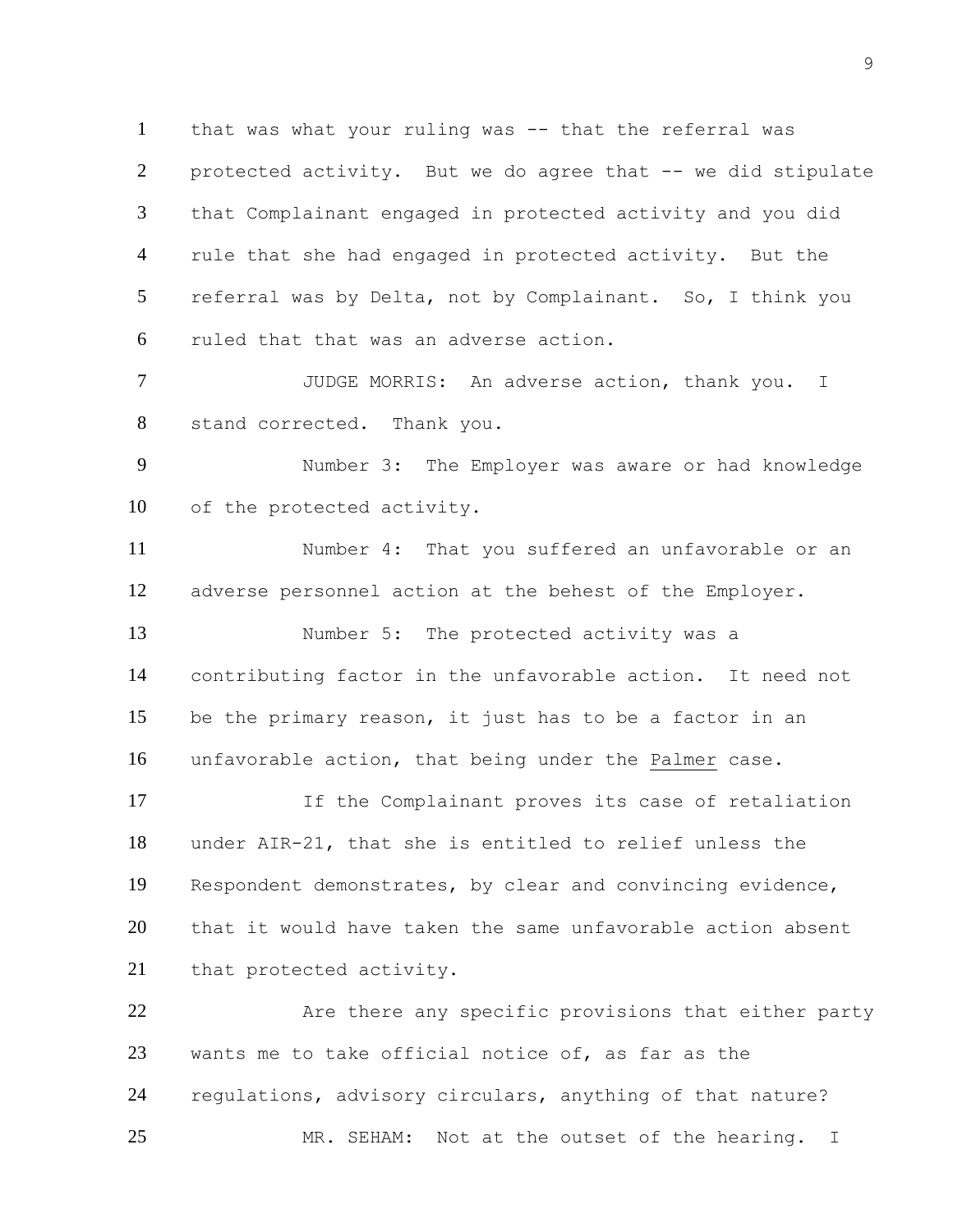think those will be highlighted as we go through the process. JUDGE MORRIS: All right. As I said, in my Notice of Assignment, I believe, if not for sure in my Pre-Hearing Order, I intend to take -- as either the hearing goes on or in my deliberations in writing the decision -- official notice of any published FAA order, FAA Advisory Circular, NTSB case law, anything of that nature that deals with aviation or is publicly available, that relates to this case, I intend to take official notice of that.

10 I would encourage the parties, if there are any specific items they want me to take official notice of, to assist me in that, because routinely classic example -- and of course this is a pilot's case versus a maintenance case -- well, where do you find, in publicly available -- by publicly available I mean FAA, generally -- guidance that talks about a C Check. Well, that's an aviation term as opposed to an FAA term, so it makes it difficult for me, without your assistance, particularly in doing research, to find something where I can reference, to explain to the public -- since this will be a published decision -- what exactly that term means. I don't know if that's going to apply in this case, but you know, for example, I'll make reference to the AIM, the Aeronautical Information Manual.

 Suppose this case comes up and we're talking about 25 ILS, you know, I've got to explain what an ILS is and how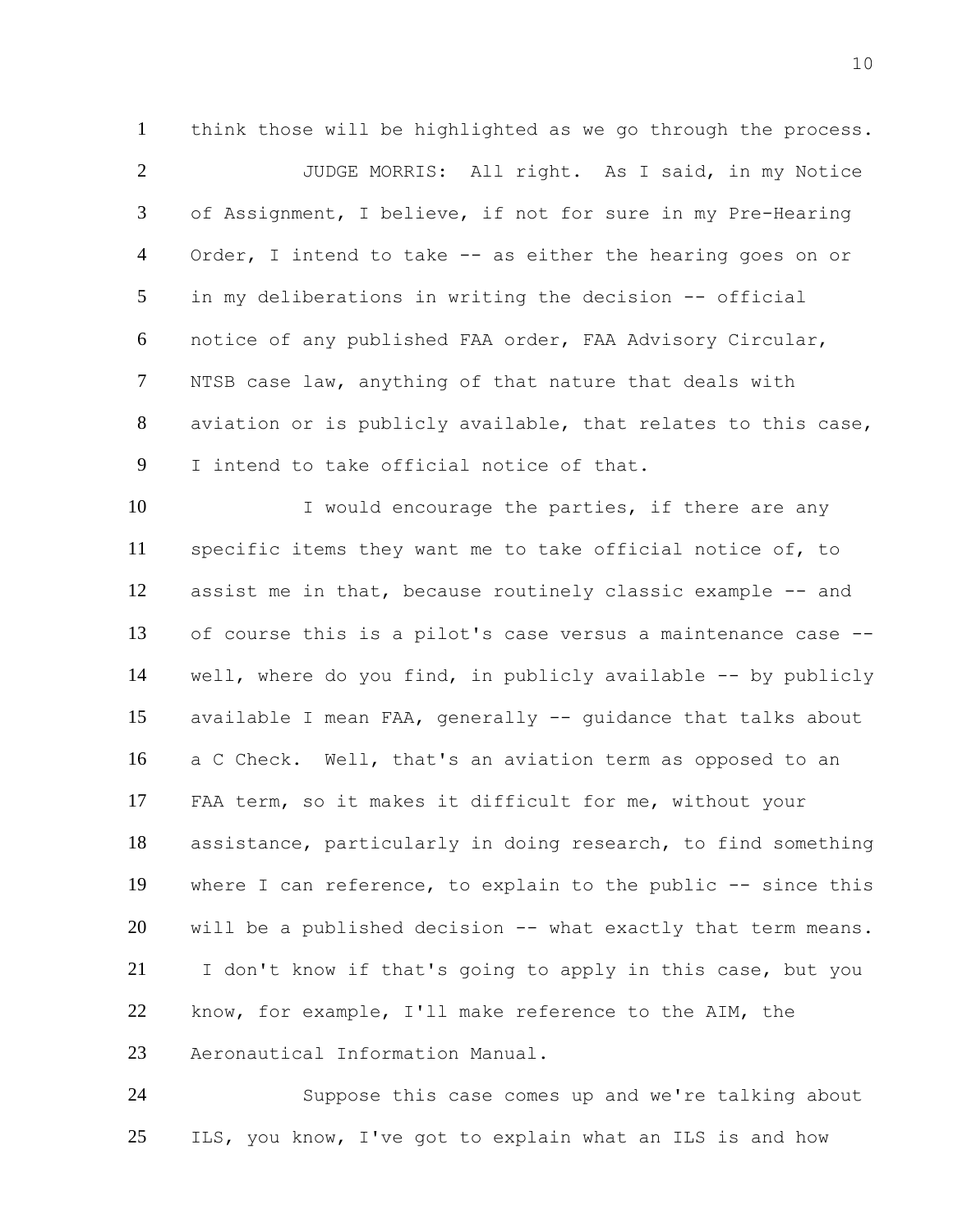that generally works. Those types of things, for resources, can make it immensely helpful for me.

3 Are there any stipulations of facts? MR. SEHAM: Beyond the ones that we stipulated in the Pre-Hearing Order? JUDGE MORRIS: The Pre-Hearing Order -- no? MS. BROWN: No. Just what's included in the

pre-hearing statement.

 JUDGE MORRIS: Okay. I don't know if the parties sent that to me, but either party -- actually, I'll ask Complainant in this case if you would provide me a Word version of that? Because what I like to do is, instead of having it read into the record, I'll just cut and paste -- because stipulations of fact go into the decision. So, why reinvent the wheel? I can just cut and paste and move that stuff right there.

 MR. SEHAM: There were separate pre-hearing statements, so we probably, both parties, would probably want to send those in. The reason I say that, in terms of stipulations, they're not completely duplicative. We have a series of stipulations that the parties agreed to, but we, on our part, also combed through the pleadings complaint and the Respondent's answer, and noted that those --

JUDGE MORRIS: Hold on.

MR. SEHAM: Oh -- Judge, I actually don't know who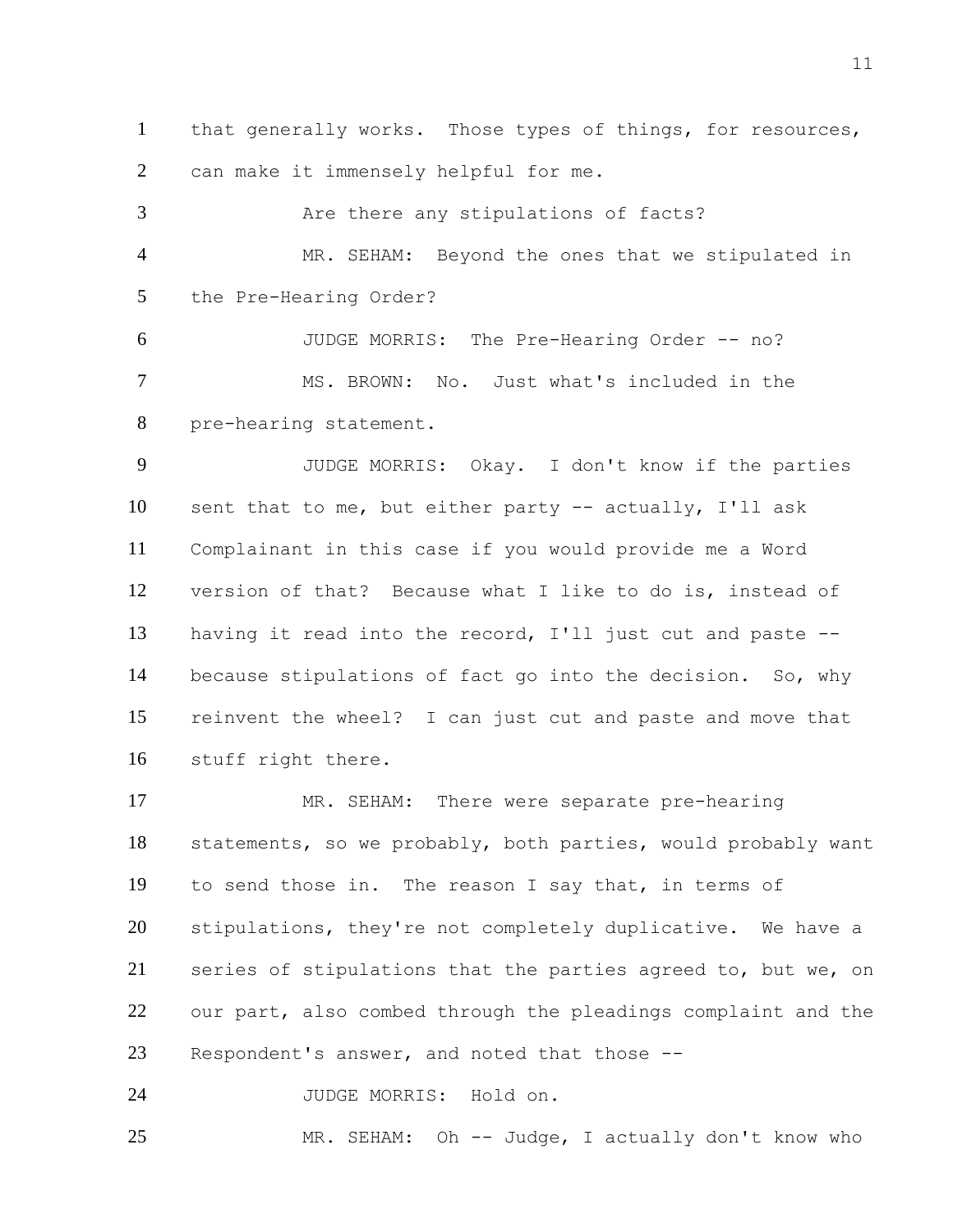they are, but I'll certainly --

 JUDGE MORRIS: Okay. Hold on. We're going to go off the record.

 (Off the record at 9:51 o'clock a.m.) JUDGE MORRIS: Back on the record. All parties present when the hearing last recessed are again present. I stopped the hearing and went off the record because we had both members of the public and a witness come in, and I did not want them to hear the proceedings. 10 Go ahead, counsel. MR. SEHAM: Just out of fairness to the Respondent, I wanted to note that we should both send in our pre-hearing statements, because we added to the stipulations of facts that we had agreed to immediately prior to submission -- MS. BROWN: Well, I think he's asking for just the Joint facts. 17 JUDGE MORRIS: Just the Joint facts. 18 MR. SEHAM: Okay. MS. BROWN: Those wouldn't be Joint facts, then. MR. SEHAM: Well, I would consider them -- and I believe the Tribunal has treated them as stipulated facts, to the extent that we plead them -- MS. BROWN: We don't agree to that, so they're not Joint.

MR. SEHAM: Would you let me finish, please?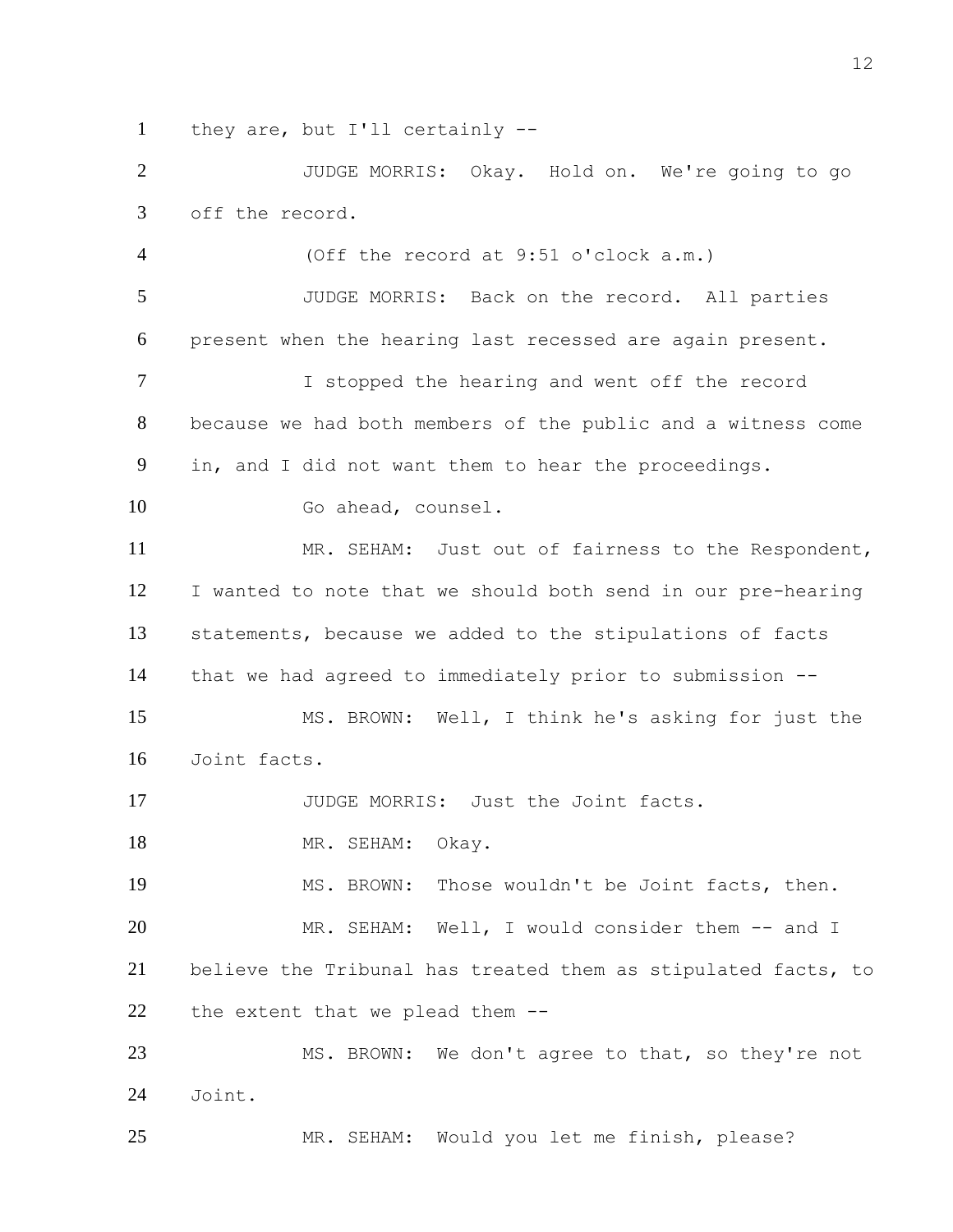There's been a pleading and there has been an answer and, therefore, we consider anything that was answered admitted, would also be stipulated. So, I just wanted to -- out of fairness to the Respondent -- highlight that our pre-hearing statement in that regard differs from theirs.

 JUDGE MORRIS: Okay. Well, I will tell you that what I want is -- I'll take both, because, frankly, I go through the complaint and the answer to come out with those found in the pleading in the answer, so there's always something that helps me to check my traps. But what I'm talking about -- and what Ms. Brown was referring to -- is that which the parties have stipulated to separate and apart from the complaint and the answer to the complaint. Okay.

14 All right. Next, I want to hear opening arguments, just to focus me in on -- I don't need an hour and a half oration of what the evidence tends to provide, I'll glean that -- well, both parties have -- at least both sides have counsel that have been before me before, I will ask questions if I think I need to find out what they are. If I interrupt the witness, it's not intended to be rude, but because we deal with community -- aviation community -- acronyms, I've got to contemporaneously get the Court Reporter to know exactly what they are, because I'll forget. Particularly since I don't have a laptop working right now, I can't make notes to myself to check my traps.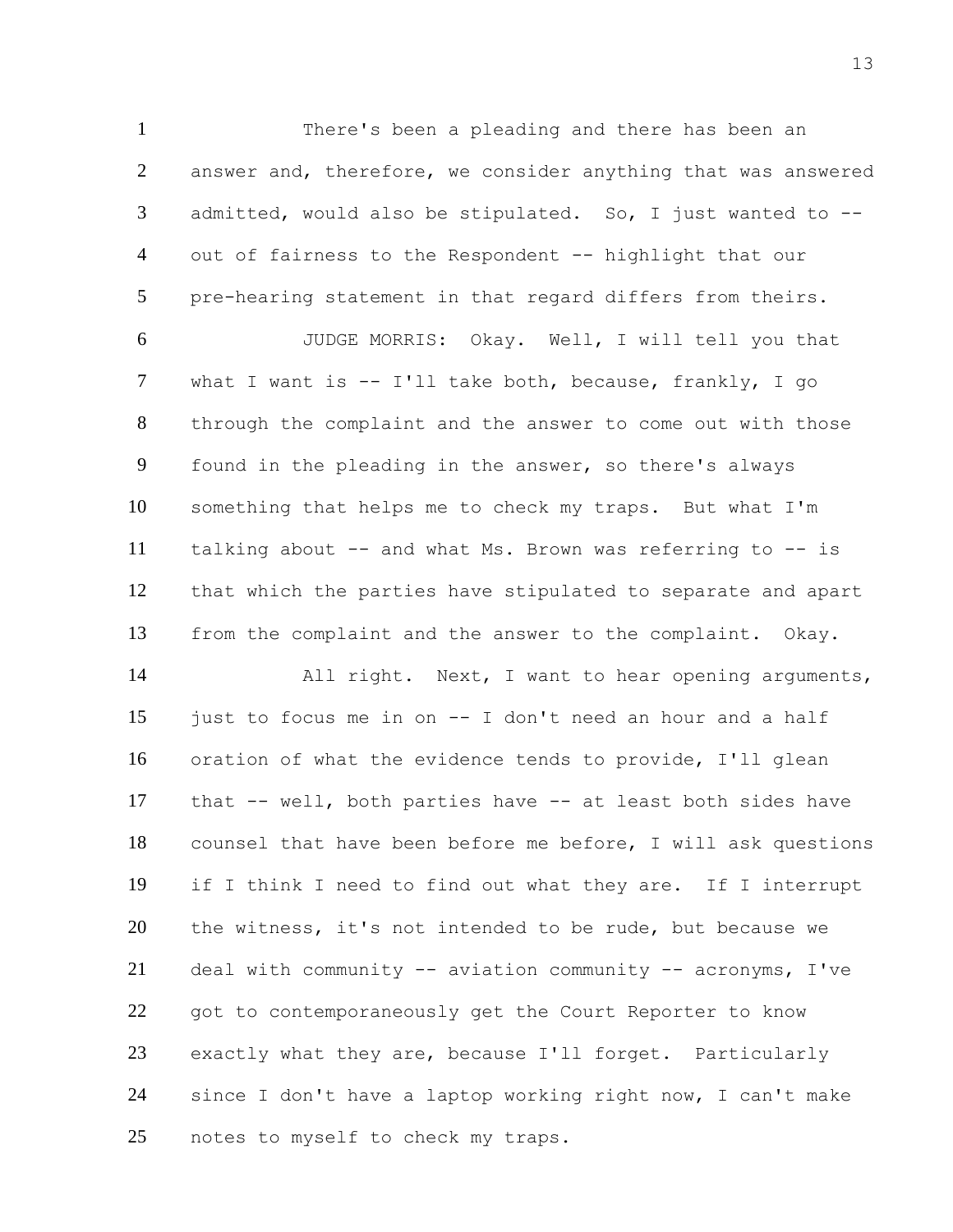So, anyhow, Mr. Seham, since you have the initial burden, I'll let you start with your opening.

 MR. SEHAM: Okay. We've timed our opening at seven minutes, so hopefully that will fit within the bounds of your expectations.

JUDGE MORRIS: That's fine.

- OPENING STATEMENT
- BY MR. SEHAM:

9 We do want to start off -- even though there have been stipulations -- we do want to start off briefly referencing the protected activity, because it is unusual in its scope. And that will become relevant in terms of what's relevant evidence and I think impacts other elements of the prima facie case.

 So, the parties have stipulated that Ms. Petitt engaged in protected activity by, among other things, raising issues regarding pilot fatigue, pilot training, pilot training records and Delta's Safety Management Systems, or SMS program, which is mandated under 14 CFR Part 5.

20 The Tribunal, in its order of February 21st, 2019, further found that Ms. Petitt's protected activity included communicating specific alleged incidents of Delta's effort to suppress employee reports of safety related incidents, and that she also reported issues related to Delta's compliance with flight and duty limitation and pilot rest requirements,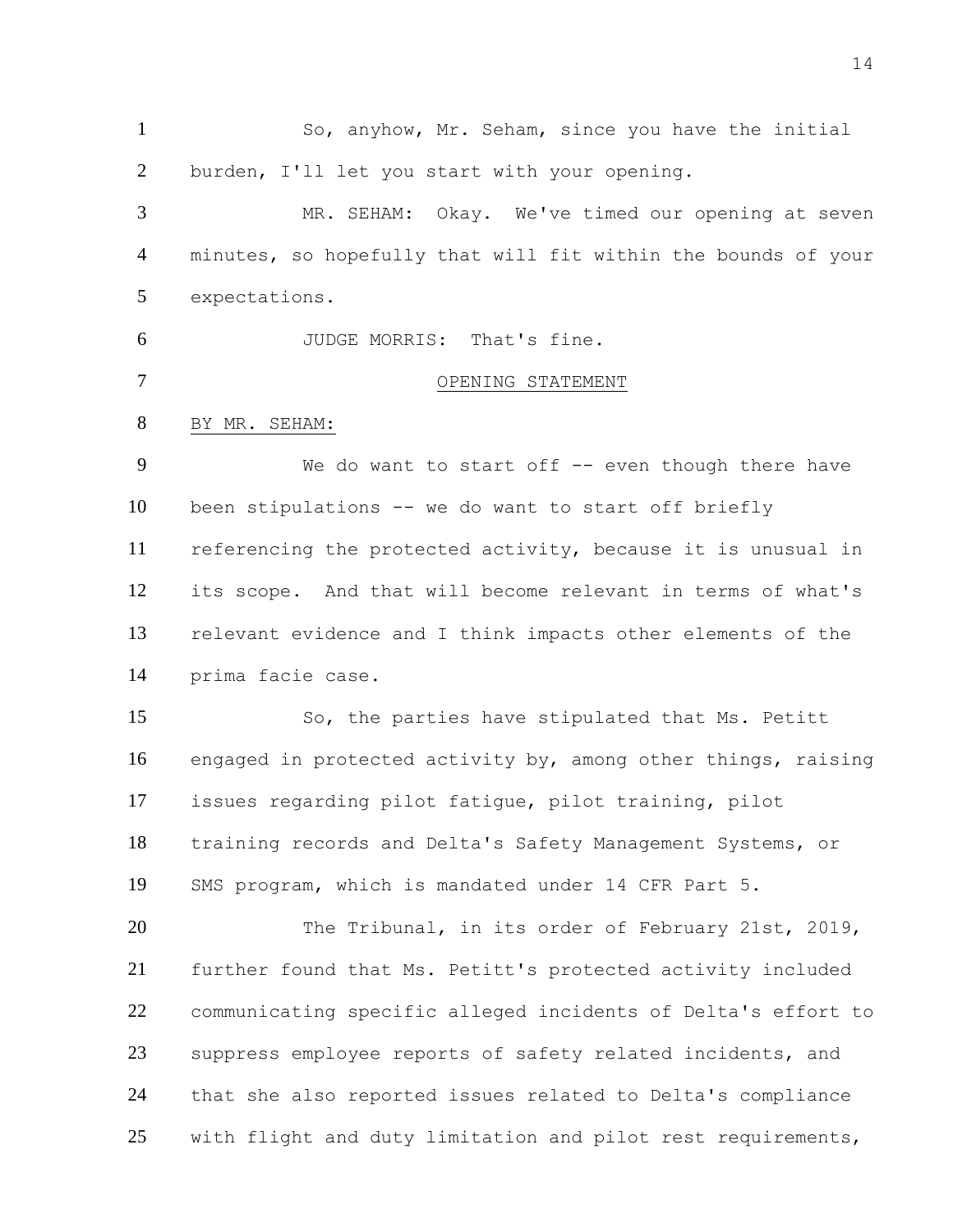and accounts of Delta pressuring its pilots to fly while fatigued.

 The knowledge has also been stipulated to. We would highlight that one of the primary vehicles for the protected activity was the 45-page safety report first presented to Captains Dickson and Graham, respectively, the senior vice president of Flight Operations and the vice president of Flight Operations, on January 28th, 2019, but that the evidence will show that every decision maker, with respect to the initial adverse action, which was the referral to a Section 15 Mental Health Evaluation, actually had a copy of that report in their possession prior to that adverse action being taken.

 The Tribunal has already held that the grounding of Ms. Petitt, in March 2016, for the compulsory Section 15 Mental Health Evaluation, which ultimately included a psychiatric examination by Dr. David B. Altman, constituted an adverse action. As elaborated in greater detail in her pleading complaint, Ms. Petitt also alleges additional adverse actions, including a biased and abusive psychiatric evaluation, the threat of court sanctions by Delta's legal counsel, and other adverse actions that are perhaps too numerous to name at this juncture.

 Now, addressing the element of the contributing factor, that's inherently complex just under AIR-21 ARB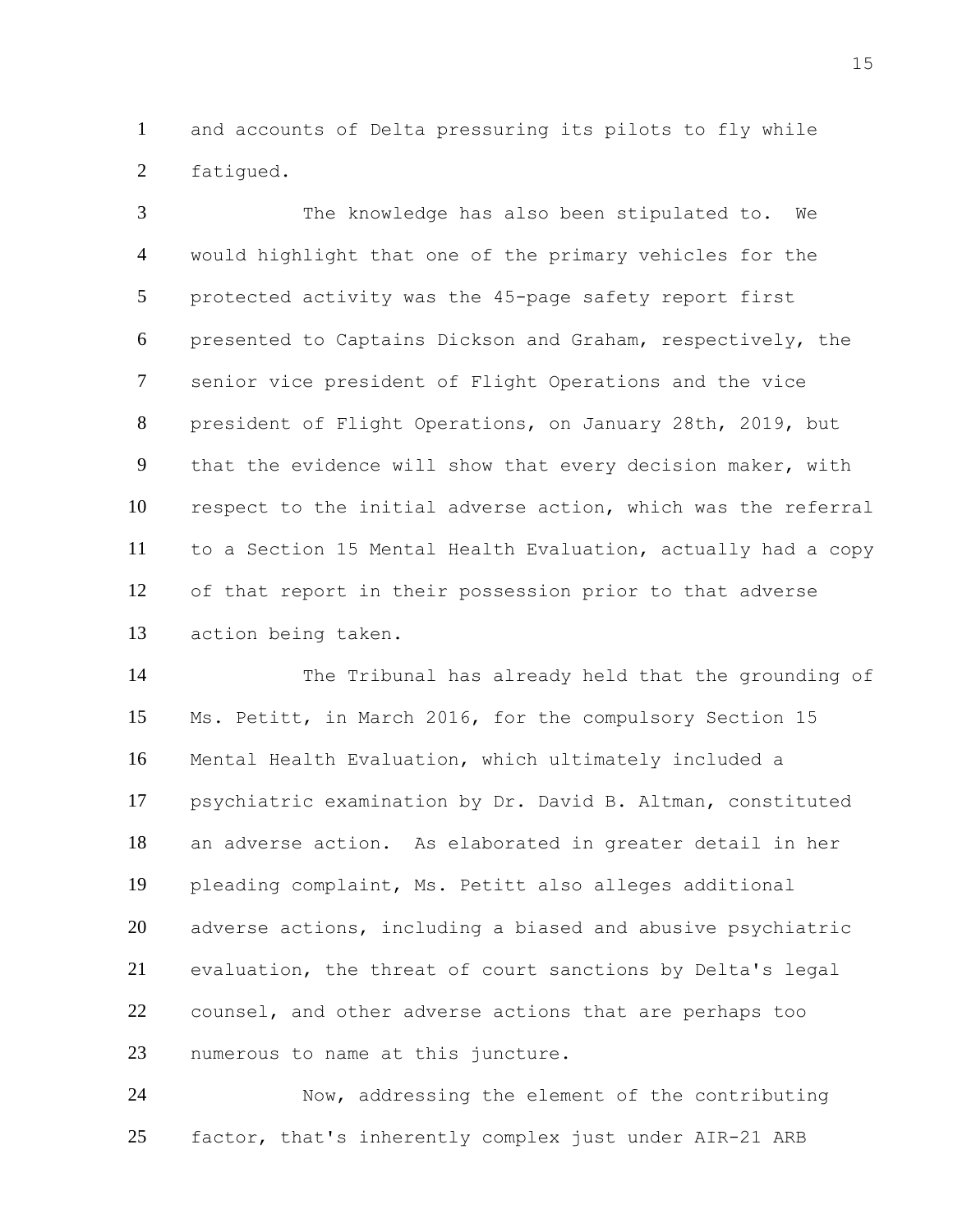precedent, in that employers -- it's recognized by the ARB that employers rarely admit their discriminatory intent and there is a consequence necessity of relying on a wide range of circumstantial evidence, including temporal proximity between the adverse action and the protected activity, indications of pretext, inconsistent applications of employer policies, shifting explanations for the employer's actions, and on and on.

 And the contributing factor element in this case may be more complex than in a standard AIR-21 case, because there are multiple adverse actions. Now, going right to that final element, in terms of the prima facie case, with respect to the initial grounding of Ms. Petitt and the Section 15 referral, the evidence we present will focus, primarily, on Delta's contention that the "sole", quote/unquote, "sole" reason for directing the Section 15 evaluation was Ms. Petitt's statements and conduct during an Equal Opportunity or EO investigation on March 8th, 2016. We will present evidence that:

20 1. The EO investigation, itself, was directly triggered by, and inextricably intertwined with, Ms. Petitt's protected activity in a manner that satisfies ARB precedent, with respect to the issue of a causal nexus.

 2. That Ms. Petitt's protected activity contributed to Ms. Nabors' negative report.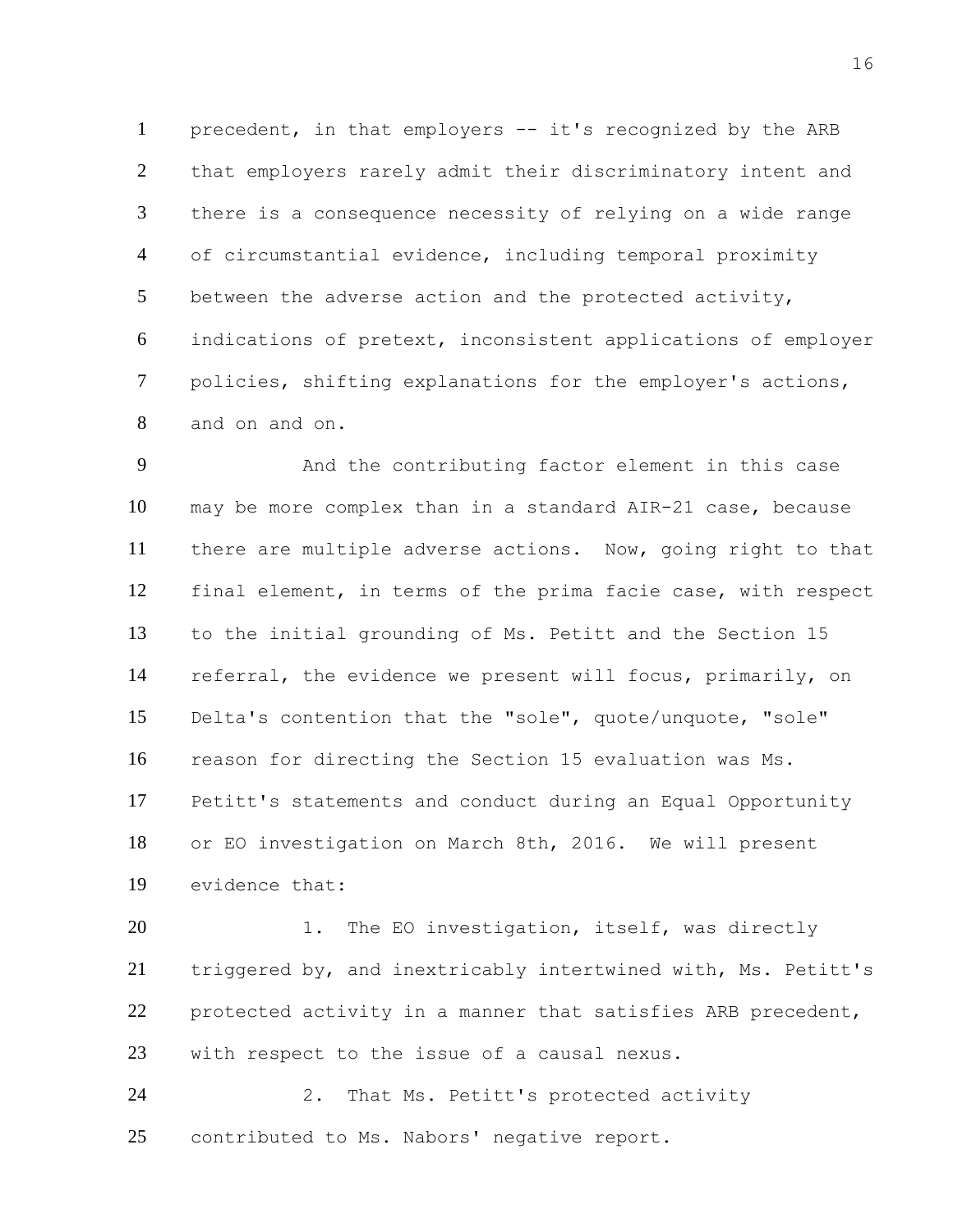3. That Delta has relied on shifting rationales for this initial adverse action, because the evidence will show that Ms. Nabors' report was not the sole factor for its decision, as the carrier has contended.

 With respect to the adverse action of the psychiatric examination and its abusive nature, and the ultimate result of diagnosis -- adverse diagnoses -- the contributing factor issue is both easier and harder. I say easier, because in Dr. Altman's report, on its face, there's a reflection that Ms. Petitt's protected activity contributed to his adverse diagnoses.

 The more complicated question is whether Delta should be considered to have been a partner in the adverse evaluation process, and we will submit evidence that Delta, by its actions, did assume that status.

16 Now, with respect to the threats of legal sanctions if Ms. Petitt persisted in her dissemination of her safety report, there can be no question that the threats arose directly from Ms. Petitt's protected right to prosecute this 20 action. Now, here, again, we submit that the primary action is whether the adverse action is attributable to the carrier.

22 Now, we have just described -- what we have just described is a mere skeletal outline of the Complainant's case, additional circumstantial evidence will be presented, including Delta's deviation from accepted norms related to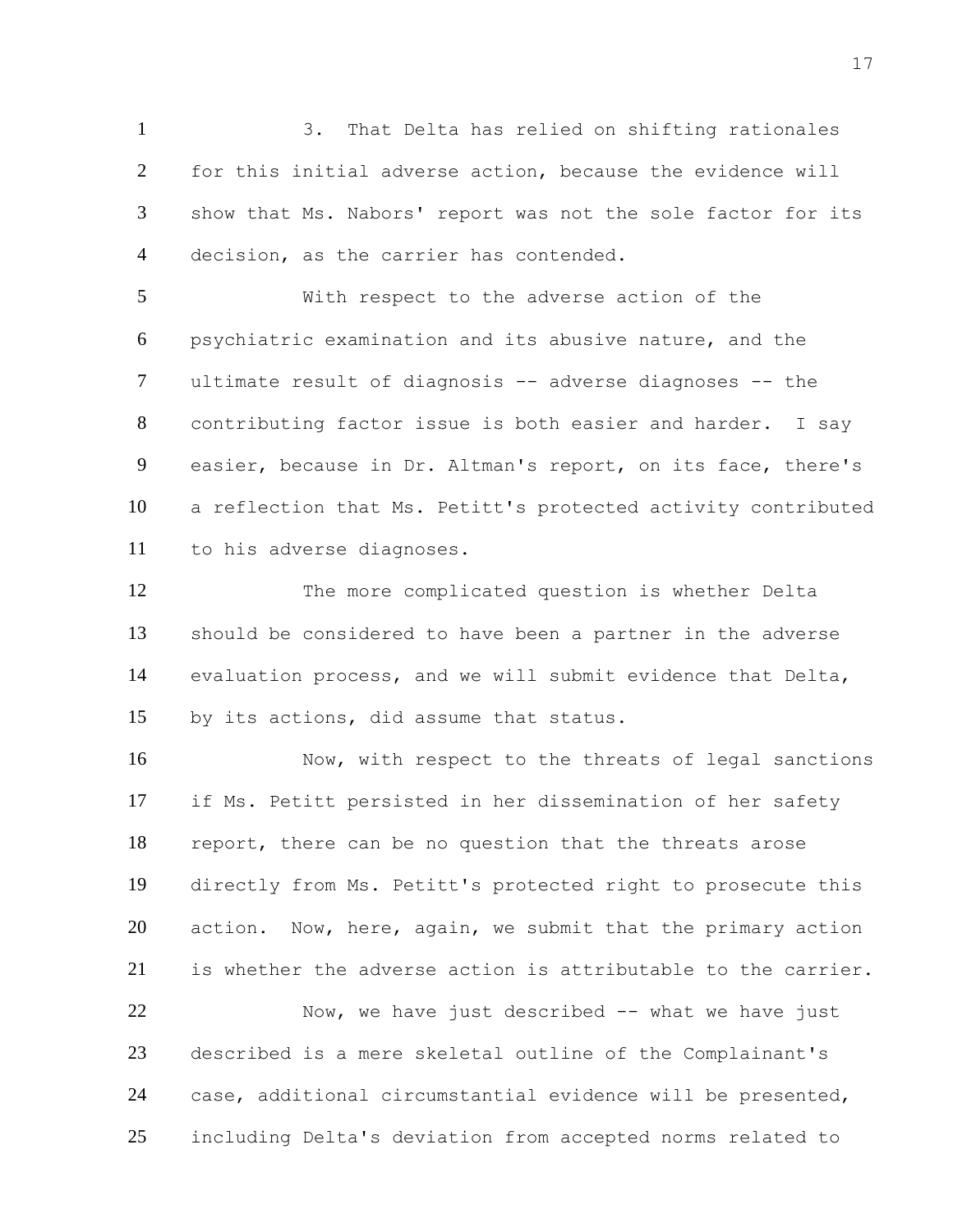employee related investigations and the initiation and conduct of a mental health inquiry or evaluation, including norms recognized by federal agencies and federal courts.

 We will also present evidence that Delta's hostility to Ms. Petitt, which persists to the present day, arises, in part, from the scope of its own non-compliance with Federal Aviation Standards.

8 Now, from our perspective, the case proceeds in a happy context, in that a psychiatric process of about 18 months, has confirmed that Ms. Petitt was fit for duty. She is an active pilot, currently flying for Delta Air Lines. But that fact in no way lessens the importance of this case.

 Delta has, in its briefs and oral arguments, for motions and practice in this case, has repeatedly invoked the Germanwings tragedy, by way of asserting the threat to safe options, should the carrier not prevail in this case. Now, we believe that hundreds, if not thousands, of pilots -- of Delta pilots -- who do not possess Ms. Petitt's courage, are now wondering what consequences they might suffer if they report pilot fatigue, deficient pilot training or SMS violations. We, respectfully, submit that such gnawing doubt in the pilot community at Delta presents the greater threat to the public interest.

Thank you.

25 JUDGE MORRIS: Counsel.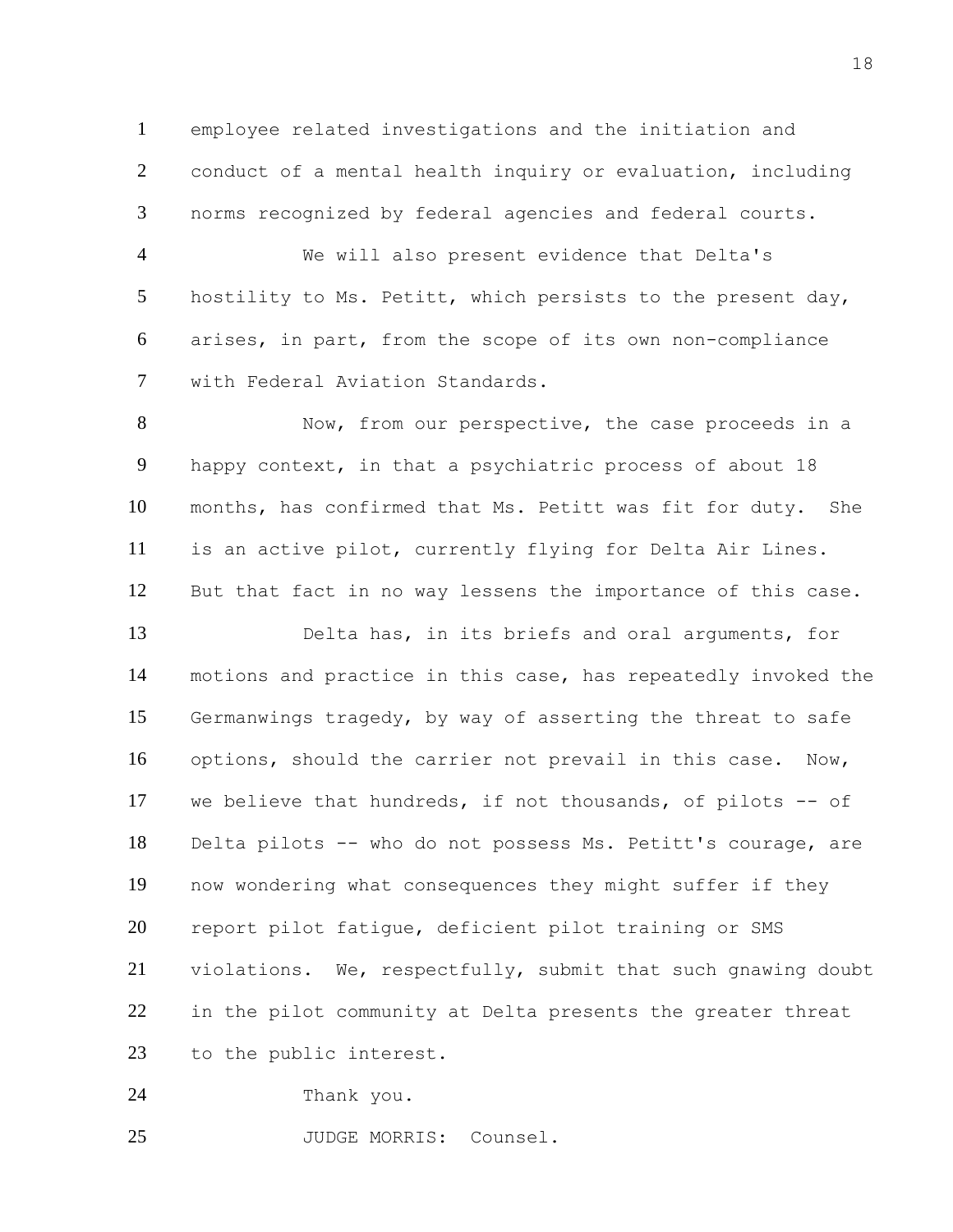| $\mathbf{1}$   | OPENING STATEMENT                                             |
|----------------|---------------------------------------------------------------|
| $\overline{2}$ | BY MR. ROSENSTEIN:                                            |
| 3              | I appreciate the brevity of Complainant's opening.            |
| 4              | We'll try to be succinct, as well. But I'll start kind of     |
| 5              | where he ended.                                               |
| 6              | There is nothing more important in this industry              |
| $\tau$         | than doing everything possible to protect the safety of the   |
| 8              | human beings, the women, the men who -- the boys and girls -- |
| 9              | who get on airplanes every day. And during this case what     |
| 10             | you're going to hear is evidence, real evidence, that the     |
| 11             | people who work at Delta spend every day compulsively         |
| 12             | thinking about safety, that they make decisions every day     |
| 13             | that make crystal clear that safety governs before anything   |
| 14             | else -- before scheduling, before revenue, before             |
| 15             | relationships and certainly and absolutely before concerns    |
| 16             | about hard feelings or litigation risk. Why does that         |
| 17             | matter? Because at least two reasons -- because the evidence  |
| 18             | that you'll hear in this case is that the Delta decision      |
| 19             | makers here -- Jim Graham, who you'll hear from, head of      |
| 20             | Flight Operations, Kelly Nabors, a Human Resource             |
| 21             | professional with two decades of experience, Chris Puckett,   |
| 22             | an attorney and Labor Relations specialist, Phil Davis, who   |
| 23             | is here now, another veteran and chief pilot at Delta, two    |
| 24             | medical professionals -- all of them, all of them acted, at   |
| 25             | all times, in every way, with integrity and with that         |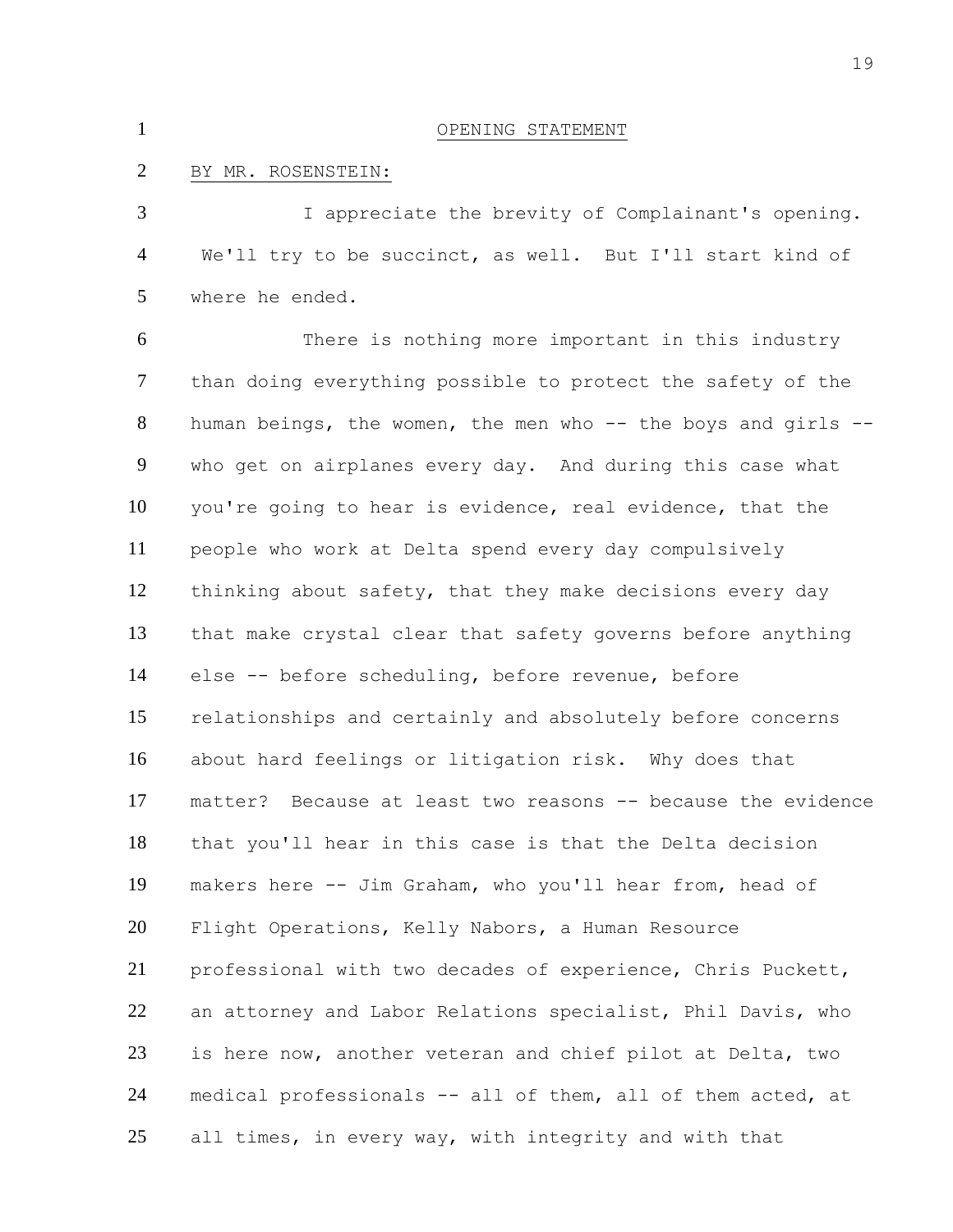principle firmly in mind -- safety first, always safety first.

 Secondly, it's important because the stakes here are so high -- one of the few times we might agree during the week we're spending here together -- they couldn't be higher. We'll demonstrate that Complainant, through this action and the allegations against these good people, who you'll hear from, would undermine Delta's commitment to safety. And so we're here to show you that evidence, to ask you to interpret the law, and to ultimately uphold and recognize that far from retaliating against Complainant in this case, in a way that would diminish safety or cover up legitimate safety concerns, Delta Air Lines, when it placed Complainant within its medical review process -- which is defined in Section 15 of its Collective Bargaining Agreement -- acted consistent, consistent with its mandate, consistent with its negotiated Collective Bargaining Agreement, and consistent with its primary duty, its sacred duty under FAA rules in general, notions of public policy to preserve safety, here's what we're going to present:

21 And we should start, really, by pointing out what you, Your Honor, stated at the onset of this case. We've stipulated that Complainant engaged in protected activity under the statute when she made her report to Captain Graham and Captain Dickson on January 28th, 2016, a little over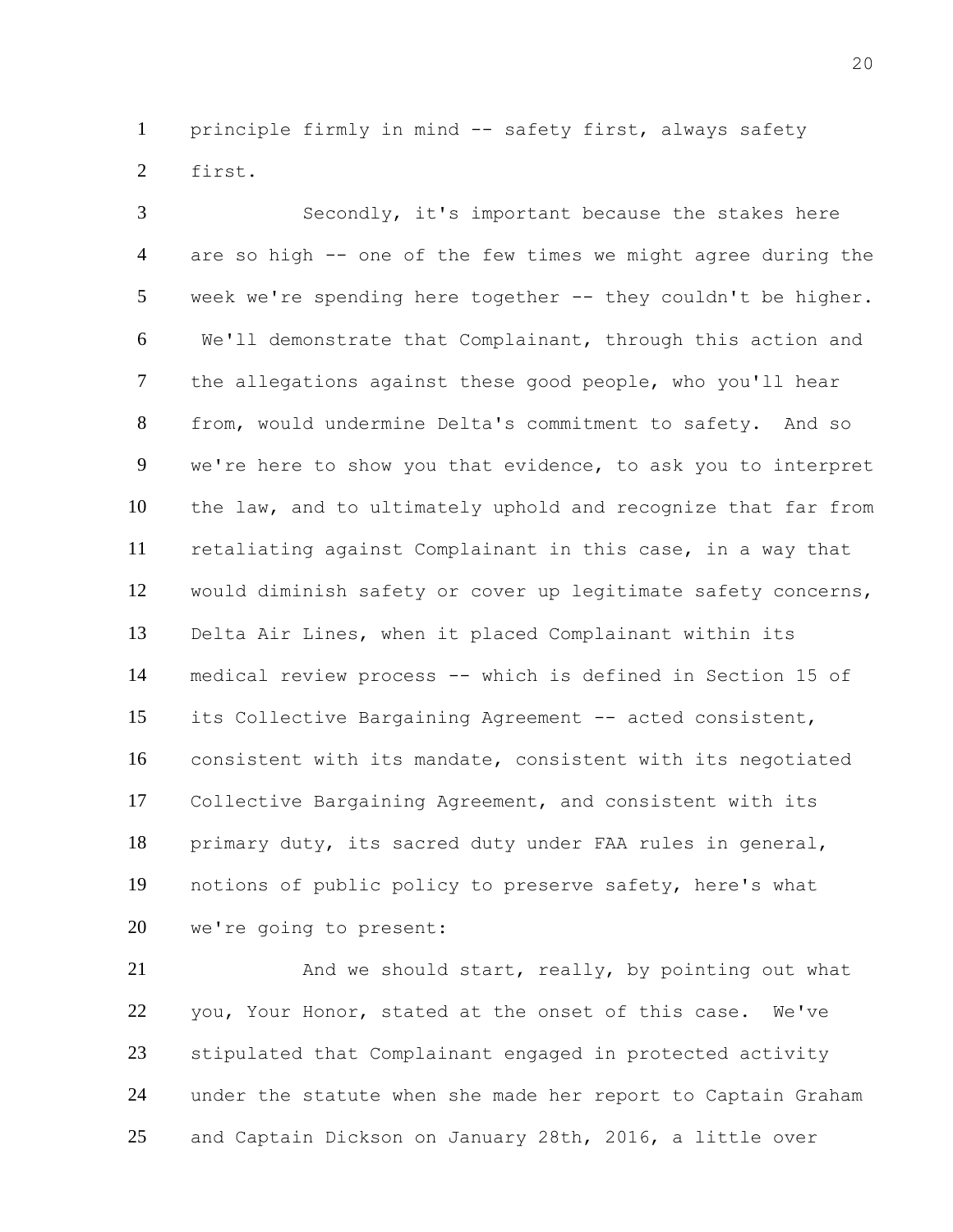three years go.

 So, this hearing should not be about grinding through the specific safety related issues that she raised in that document. Delta has never contested -- never contested -- that Complainant raised those issues, for any reason other 6 than that she, herself, is concerned about safety  $-$  as she should be.

 Delta expects every pilot, every employee, to be committed to safety, and the evidence will demonstrate, beyond any doubt, that Delta took those concerns seriously, as it should. You'll hear and see that the heads of Delta's Flight Operations met with her. These are not low-level employees, these are the top people at Delta. Mr. Graham -- you'll see that Mr. Graham painstakingly went through her report, which is a disorganized, convoluted, rambling report -- and you'll see that, you'll have that document -- and tried to parse out the safety issues from a whole bunch of other personal disputes. You'll see that document and those are all interspersed throughout the documents. He tried to do his best. Why? Because, as Mr. Graham is going to explain and as Mr. Dickson -- who just, as we know, was nominated to a pretty important job here -- testified Delta's always seeking continuous improvement in the areas of safety, and listens to every single pilot when they come up with concerns. So, you'll see that Captain Graham, personally --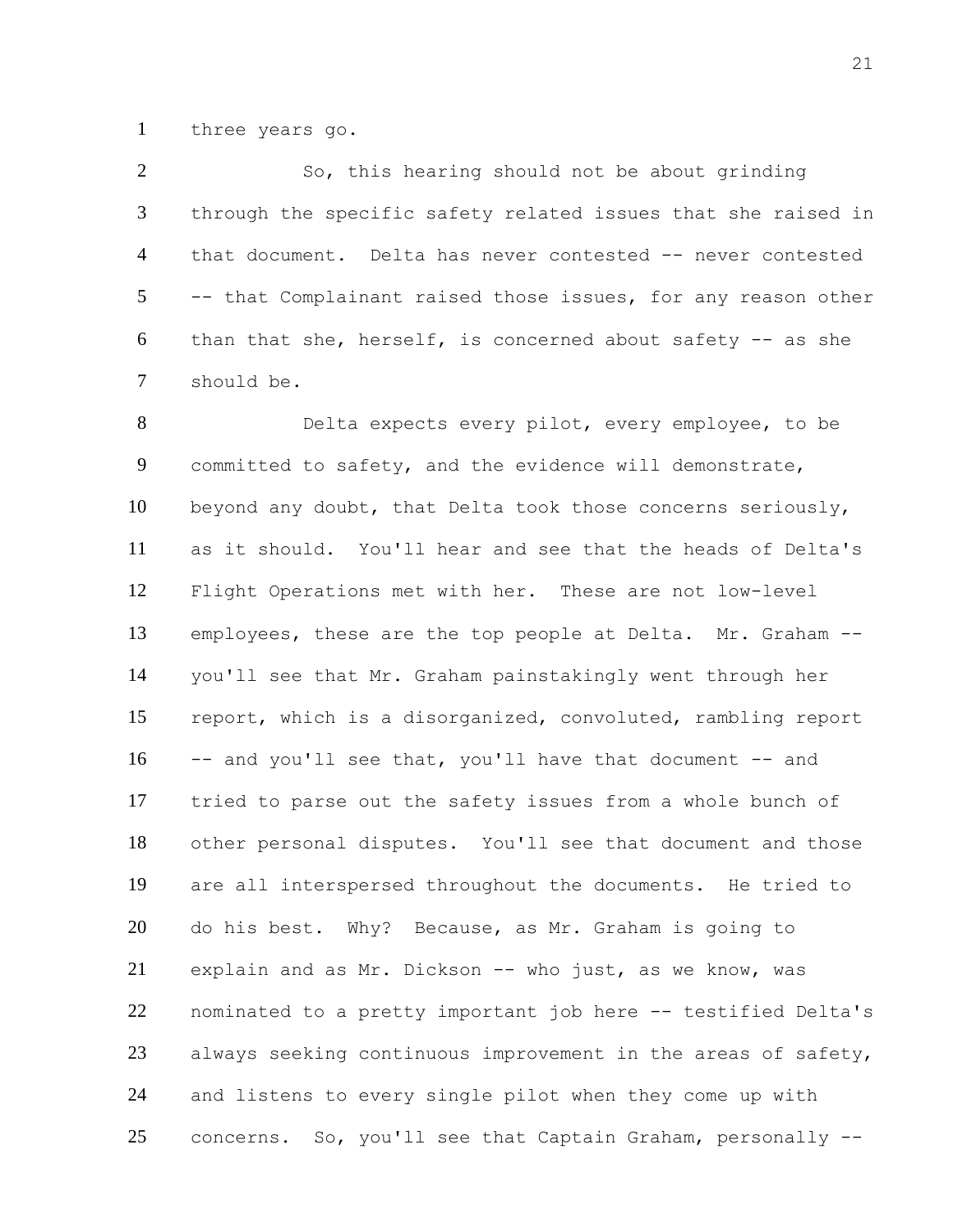personally -- reviewed the safety issues that First Officer Petitt raised. He enlisted others and he invited First Officer Petitt to address Delta's most senior safety officers, to both educate her, because she didn't seem to understand what Delta was doing, and because she had some things that were just wrong -- and you'll hear about that -- and to allow her to share her ideas. And that meeting happened, and it happened not withstanding the Section 15 process that we're here about, it happened after the Section 15 process, hardly evidence suggesting a cover up or an effort to discredit Ms. Petitt, it's the opposite of that. You'll see that Delta credited -- you'll see the documents that show that Delta credited Ms. Petitt for some of the ideas that she raised. You'll see that they engaged her in dialogue. And you'll hear -- I think you'll hear -- the word "Safety Culture" used in this case quite a bit, and that's a vague sort of a term, "Safety Culture." I think Ms. Petitt will contend that pretty much everything an air carrier does, from interpersonal relationships to diversity, to compensation, to allegations of unequal treatment, all that impacts Safety Culture in some way. And that seems a little bit of an over-broad definition, but regardless of that, what you'll see is that Delta is relentlessly committed to Safety Culture and you'll see that evidence.

You'll see that Delta was the first carrier to have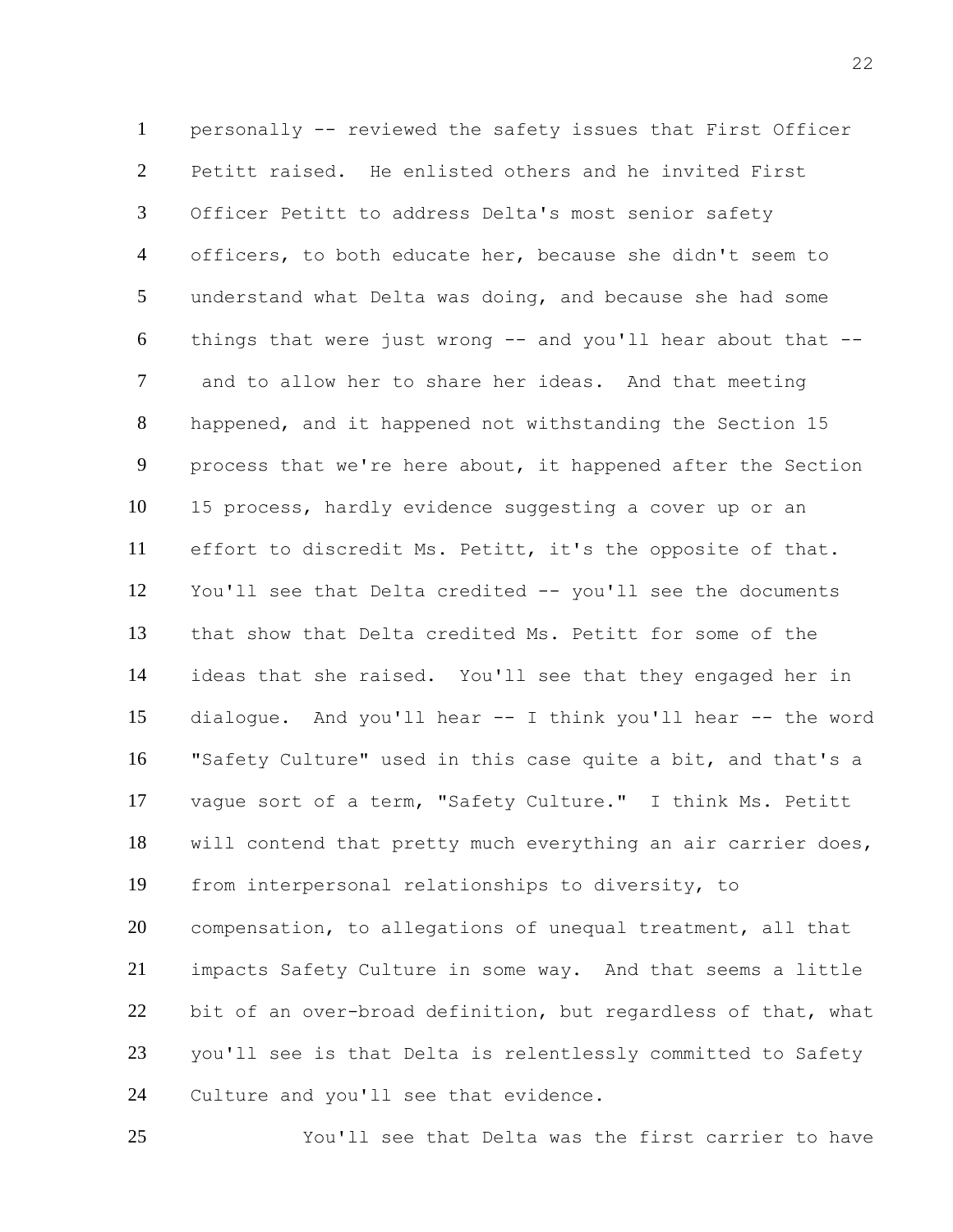its SMS program approved. You'll see that after receiving Ms. Petitt's report, and at least potential -- partially as a result of that report -- Delta Flight Operations engaged a third party consultant, named Prism, to come in and audit and review its Safety Culture. You'll see that document, you'll see that report. And I hope at the end you'll ask yourself, 7 at the end of the case, are those the acts of a carrier, are those the acts of individuals who are looking to suppress a whistleblower? Are they looking to discredit her? Are they looking to cover up issues?

 So, let's talk, very briefly, about the evidence that you'll actually hear in this case and the decision that Captain Graham made, a decision made on the advice of Delta's Director of Health Services Dr. Thomas Faulkner, who will also be here, to have Ms. Petitt undergo a medical examination in March 2016.

 What you're going to see and what you're going to hear is, I think, not easily disputed. I don't think it can be disputed. You'll see that Ms. Petitt raised some concerns she had with managers in the fall of 2015. She used the term "Safety Culture." You'll see that document, but you won't see any specific examples of any safety violations in that 23 early correspondence, you'll see that.

 You'll see that Captain Graham and Captain Dickson 25 agreed to meet with her, in January. And that after some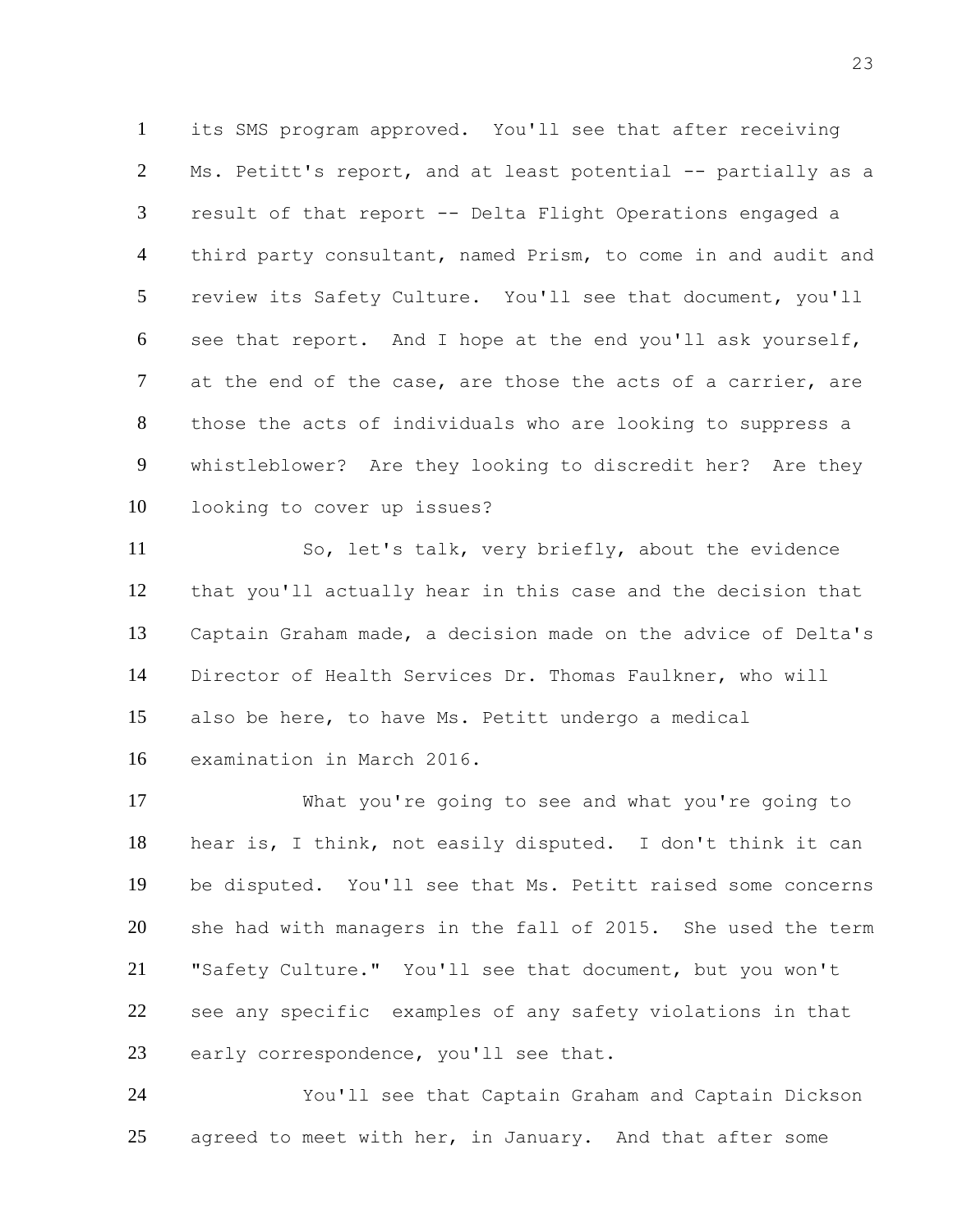delay she transported from here, Emerald City, to Atlanta, and she met with them on January 28th, 2016, and she presented the report that I described before. It's a pretty 4 voluminous report. And you'll see, very importantly, that Captain Graham responded very seriously to that report. He separated out the allegations, he started to investigate the safety issues. And you'll see the report has allegations that largely -- largely -- revolve around her own personal experiences, her personal experience at Northwest, before the merger with Delta, her personal experience at Delta, anecdotal information, things that date back -- some to 2008, some to 2011 -- you'll see that she raised issues of harassment, of unequal treatment by people. And you'll see -- the evidence will be clear -- that Captain Graham consulted with a gentleman named Chris Puckett, who is head of or handles legal issues involving their Labor Relations -- he's a lawyer. And you'll see that he decided to separate out the issues that related to claims of unequal treatment and claims at issue that involved safety. And that's no question.

 What you won't' see is, I think, as important. You won't see any talk of retaliation against Ms. Petitt for bringing the issues to light. You won't see any talk about dismissing her ideas. You won't see any talk about discrediting her. You won't see any talk about Section 15 or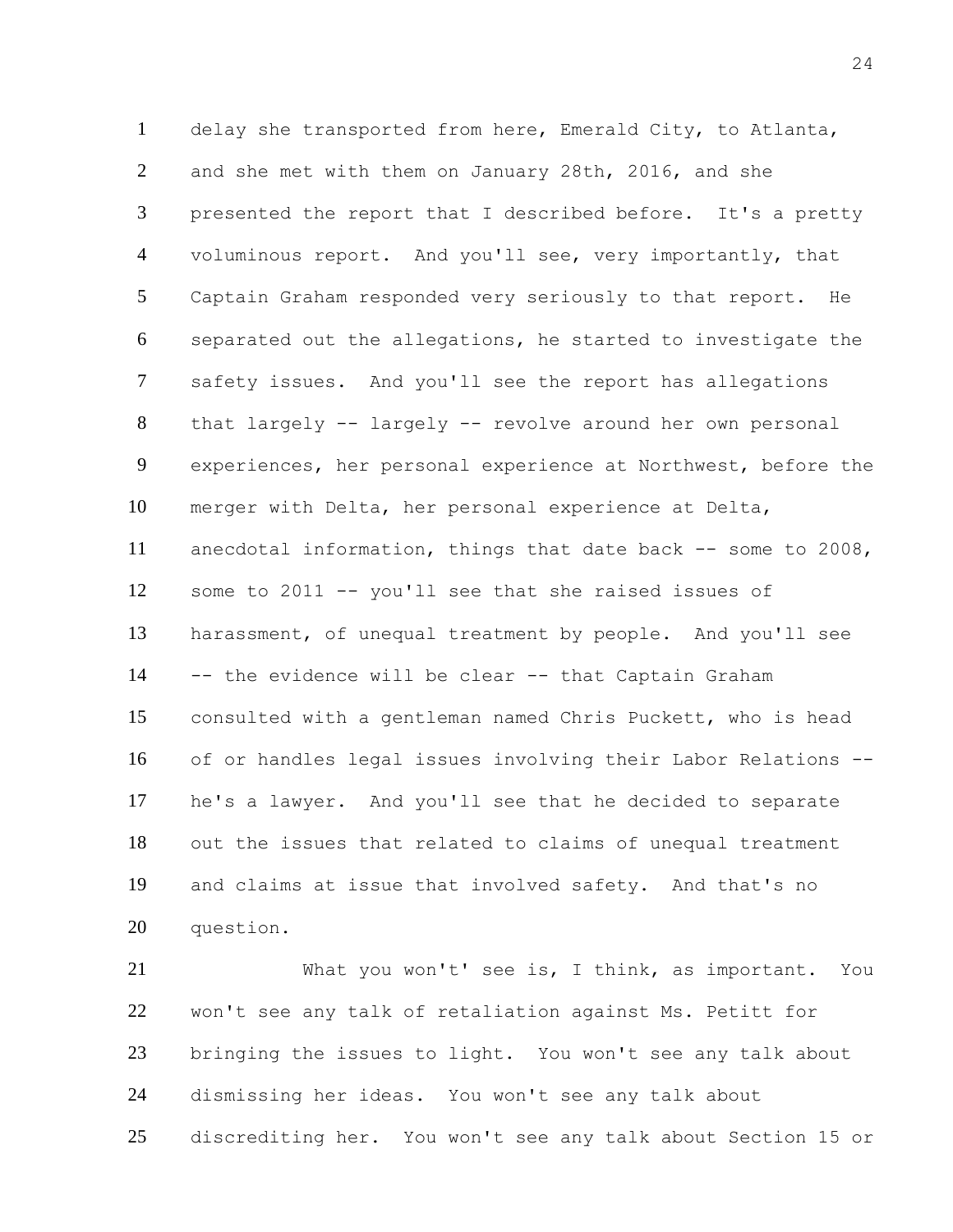having a medical review after January 28th. You won't see anything like that.

 You'll see a serious, serious response. You'll see that an EEO investigation was actually commenced -- Equal Employment -- and somebody was selected to talk to her -- not by Captain Graham, but by their HR, Human Resources Department. You'll see that that was explained to her and there's going to be no dispute that she was told that she was going to meet with somebody separate. And you'll see and hear from the person who met with her. And that meeting took place, and it was an important meeting in this case, because at that meeting that HR person -- you'll hear from -- was very troubled at the result of it. It actually happened at the Crowne Plaza, where we're staying, and Ms. Nabors will testify about it. And she'll testify that she walked away with concern about Ms. Petitt's well being, and she'll describe it. I'll let you make a decision about her credibility. She reported it immediately and Delta put her in touch with Mr. Puckett, who deals with the union issues, because, of course, once that issue came to light, Delta needed to ensure that they were complying with the Collective Bargaining Agreement, as going forward.

 You'll see that Mr. Puckett put her in touch with Dr. Faulkner. You'll see that Dr. Faulkner asked for information in writing. You'll see that writing. You'll see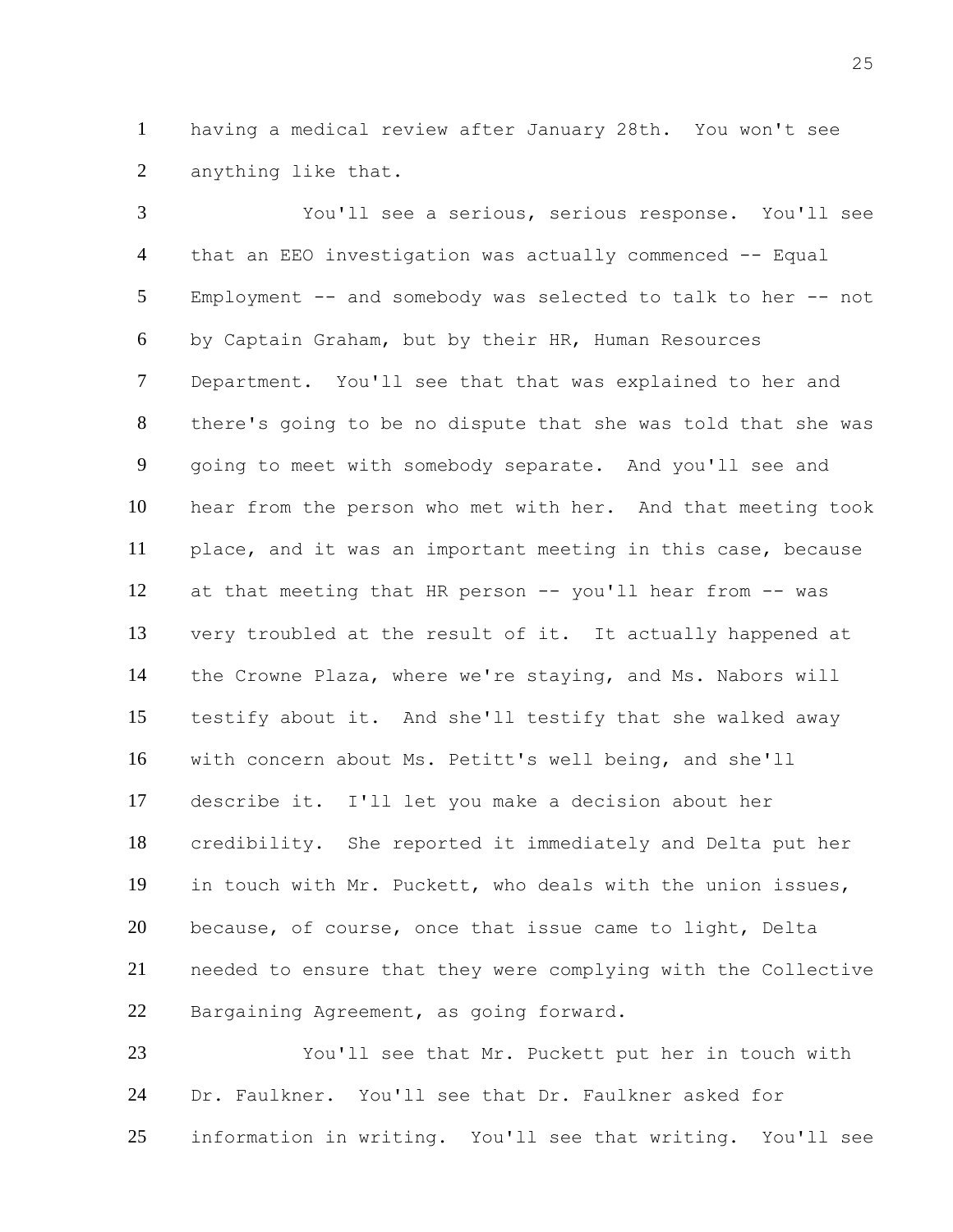that Dr. Faulkner engaged a psychiatrist. You'll know and hear that Dr. Faulkner is not a psychiatrist, himself. But you'll see that all of the people who heard from Ms. Nabors 4 took her seriously, as they should -- as they should -- as they had to.

 And then you'll hear about the communications from those doctors to Captain Graham, which took place on March 17th, nearly two months after. There is no talk about Ms. Petitt going on Section 15 until Ms. Nabors makes her report. That is absolutely true.

 There may be an allegation that Captain Graham thought about Section 15 before the January 28th conference, but what you won't see is anything from January 28th, until she is put -- until Ms. Nabors makes her report.

 And Captain Graham, as any rational person would under those circumstances, as you'll hear, accepts the recommendation of Dr. Faulkner. He takes the conservative approach and he approves requiring Ms. Petitt to undergo a medical review, with full pay and full benefits under the 20 contract. And that's the evidence, that's what you'll hear. It has nothing to do with safety, it had nothing to do with her report, it had nothing to do with anything but her conduct during that meeting with Ms. Nabors. Nothing to do -- and that's a very important distinction.

The decision, as we've stated from the onset of the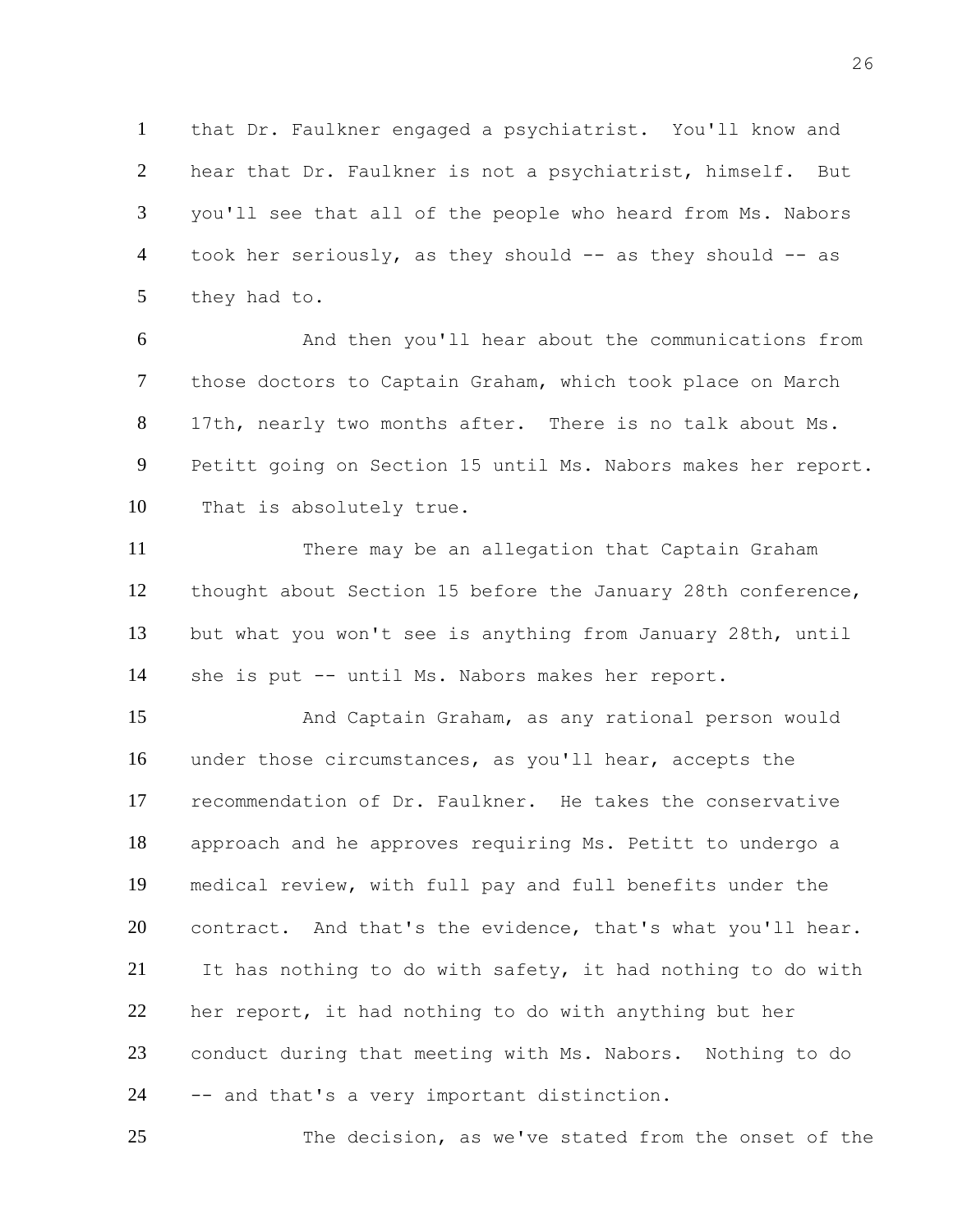case, to place Ms. Petitt in the Section 15 process, was solely, solely made because of the information that Ms. Nabors recorded, not about what was in Ms. Petitt's report, 4 not about her complaints, not about her suggestions of safety issues, not about her suggestions of unequal pay, not about any of those things, but about her demeanor and her behavior during that meeting, period. There was zero contribution -- zero contribution -- to the decision from anything having to do with safety or any of the protected activity, at all -- zero.

 And you'll also hear evidence on the second part of the case, the evaluation. You'll see that it was Dr. Faulkner who selected Dr. Altman. You'll see they're not buddies, as has been alleged in the complaint. You'll hear from Dr. Altman, you'll look at his credentials, and you'll see that Dr. Altman did his job. He did a thorough job -- and why shouldn't he, it's a serious business.

 We talked about Germanwings, that had happened one year earlier. Dr. Altman was going to make sure -- and no one should do any differently -- and that does not undermine safety in the industry, that does not chill other people from bringing safety information to Delta.

 You'll hear from Delta about its robust -- robust -- program to make sure that they get reporting of anything 25 and how competent they are that they get accurate and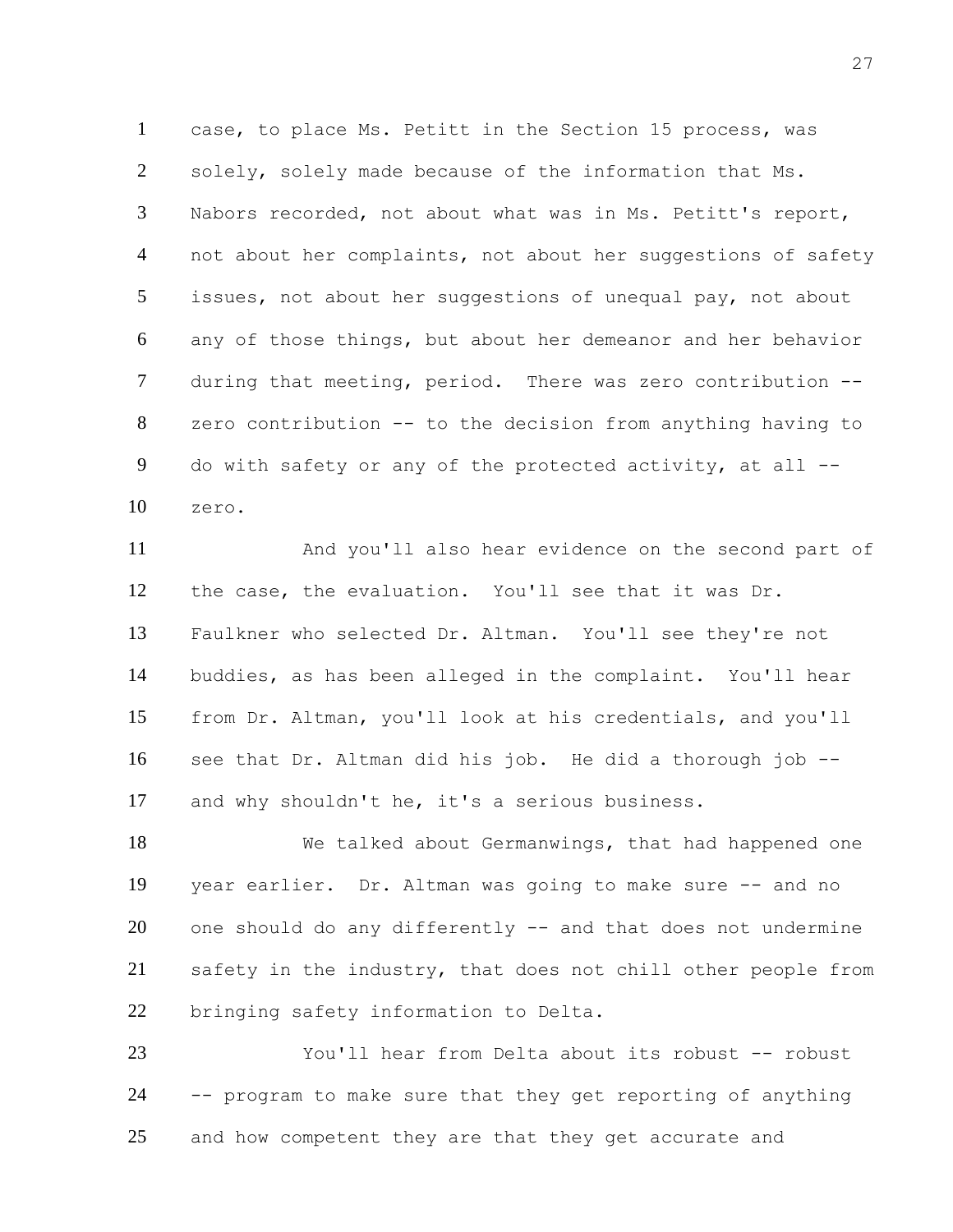positive reporting from its pilots and from all its employees. You'll hear from all of those individuals.

 You'll see that Delta cooperated with Dr. Altman, as they should. You'll see that they wanted and repeatedly told Dr. Altman they wanted him to call the balls and strikes, and not get involved in it. And he worked diligently.

8 There will be other issues that will come up, and you'll see it here and see the evidence of all of that. But in the end, you will not -- you will find, as you must, that there was absolutely no connection between Ms. Petitt's protected activity and what you have determined to have been an adverse action, the placement into Section 15, nor will you see any evidence that once Ms. Petitt was in Section 15, Delta took any steps -- any steps at all -- in retaliation -- in retaliation -- for Ms. Petitt having engaged in that protected activity, none at all.

 We look forward to putting on the evidence. Thank you for patience in listening.

20 JUDGE MORRIS: Okay.

 One thing I didn't hear in the opening, Mr. Seham, is if you are to prevail, what are the remedies that you're seeking?

 MR. SEHAM: Those, to some degree, are complex. Those are in our pleading complaint. But it starts with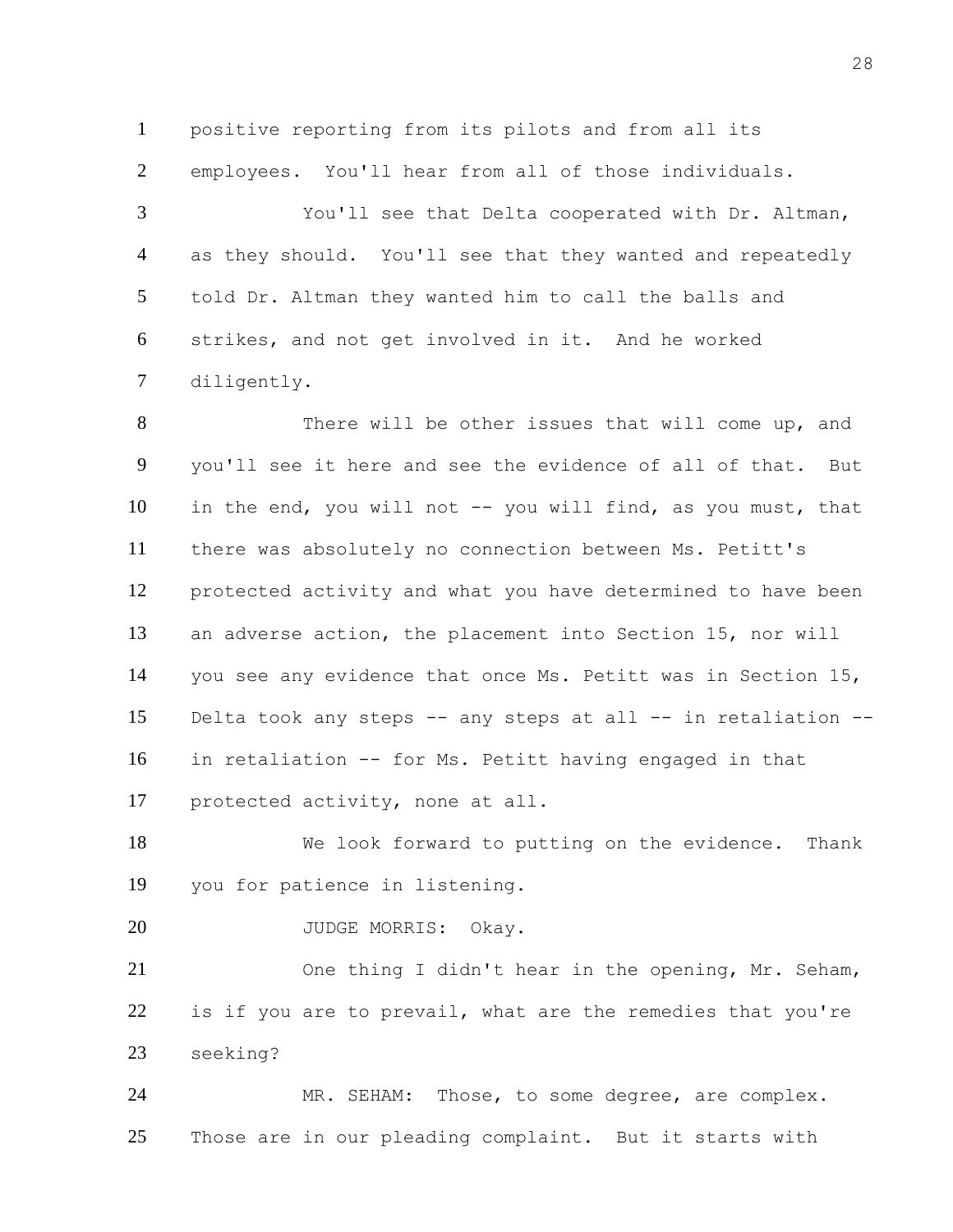attorney's fees and mental distress, but it also -- and damages -- but also moves on to our position that she was not fully compensated for in terms of "make whole" relief. And we'll have to elicit testimony from Ms. Petitt in terms of the complex calculation of what she would have earned or could have earned when she was on -- when she was suspended and grounded.

JUDGE MORRIS: Okay.

All right. Call your first witness.

10 MR. SEHAM: If I could -- maybe two housekeeping issues. One, I think, is semi-critical and we've already agreed to it, but I want to confirm that there's been an accommodation with respect to the witness, Ed Bastian, and Steve Dickson, and that their deposition testimony is going to be admitted in this proceeding as their testimony, along with the exhibits.

 Is that correct -- consistent with our stipulation, counsel?

 MR. ROSENSTEIN: Yeah, I think we went through that on the call, but we can say it again.

 MR. SEHAM: I just wanted it on this record. JUDGE MORRIS: That's my understanding, as well. MR. SEHAM: Okay.

 And then the other -- before I call on the first witness -- this happens to be Ms. Petitt's husband, and the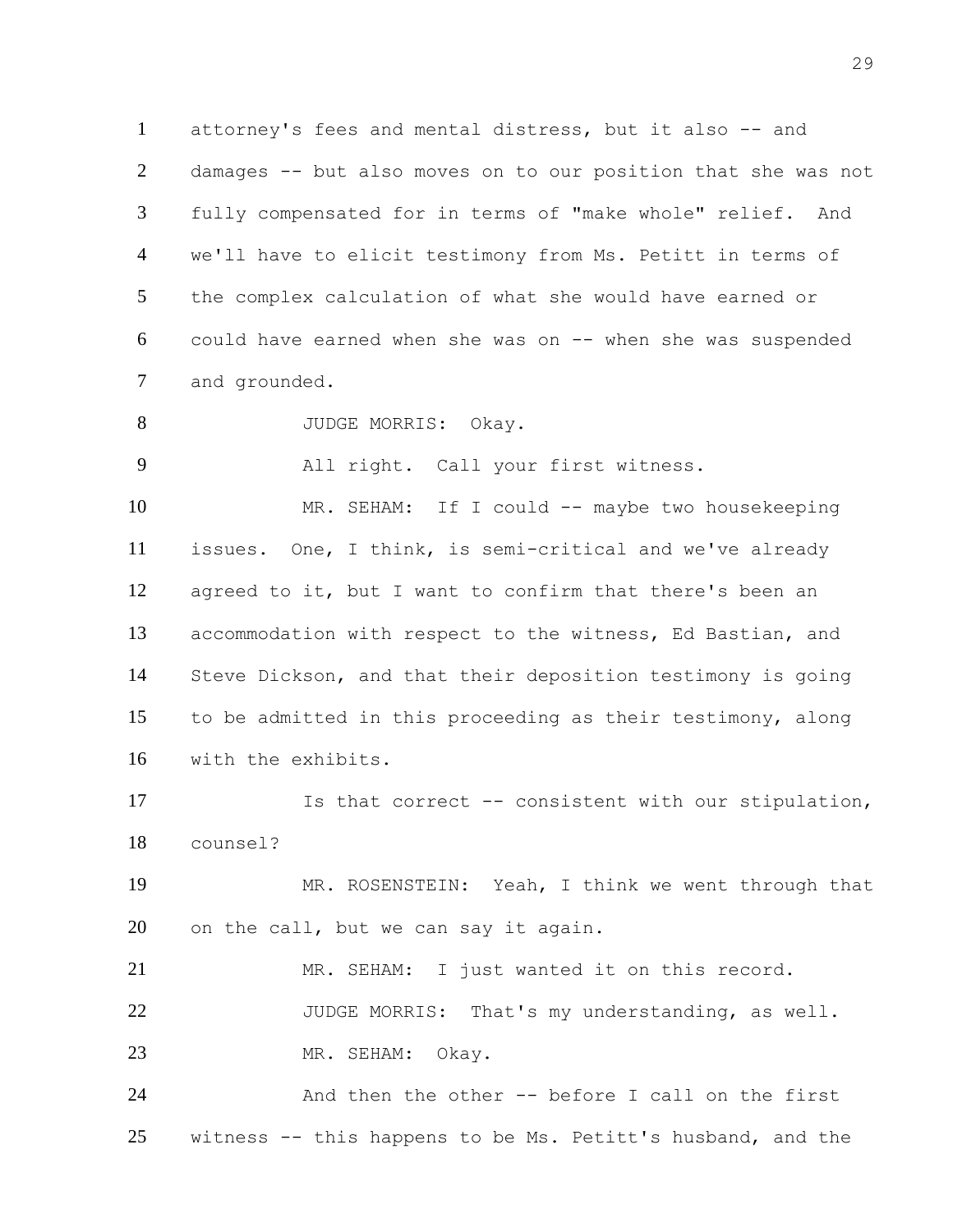reason we're having him first is because he very much wanted to continue in the hearing. I e-mailed Ms. Brown and said we'd like to have him as a witness and then allow him to stay, because we would waive any right to recall him. And I wanted to make sure that didn't become a controversy after. JUDGE MORRIS: It's not. If the witness is done testifying, they may sit and watch the rest of the proceeding.

MR. SEHAM: Thank you.

 MR. ROSENSTEIN: And there would be no problem with that from our end, either, of course. But Ms. Brown reminds me that the depositions -- there may have been some objections in the depositions, to questions, I don't recall, but we would reserve those objections that we made in the deposition.

 JUDGE MORRIS: Oh, certainly. If there's an objection, I'll consider them as preserving whatever specific basis there is for that, as I read through them. And again, if it hasn't been done, it's always easier -- in fact, I think it was your firm, to be commended, where I had the case where it was highlighted, the little bracket things, it makes 22 it a whole lot easier for me to quickly go through stuff. And it could be highlighting, I don't care, you know, as long as it's done in a decent manner.

MR. SEHAM: We're shipping everything to you after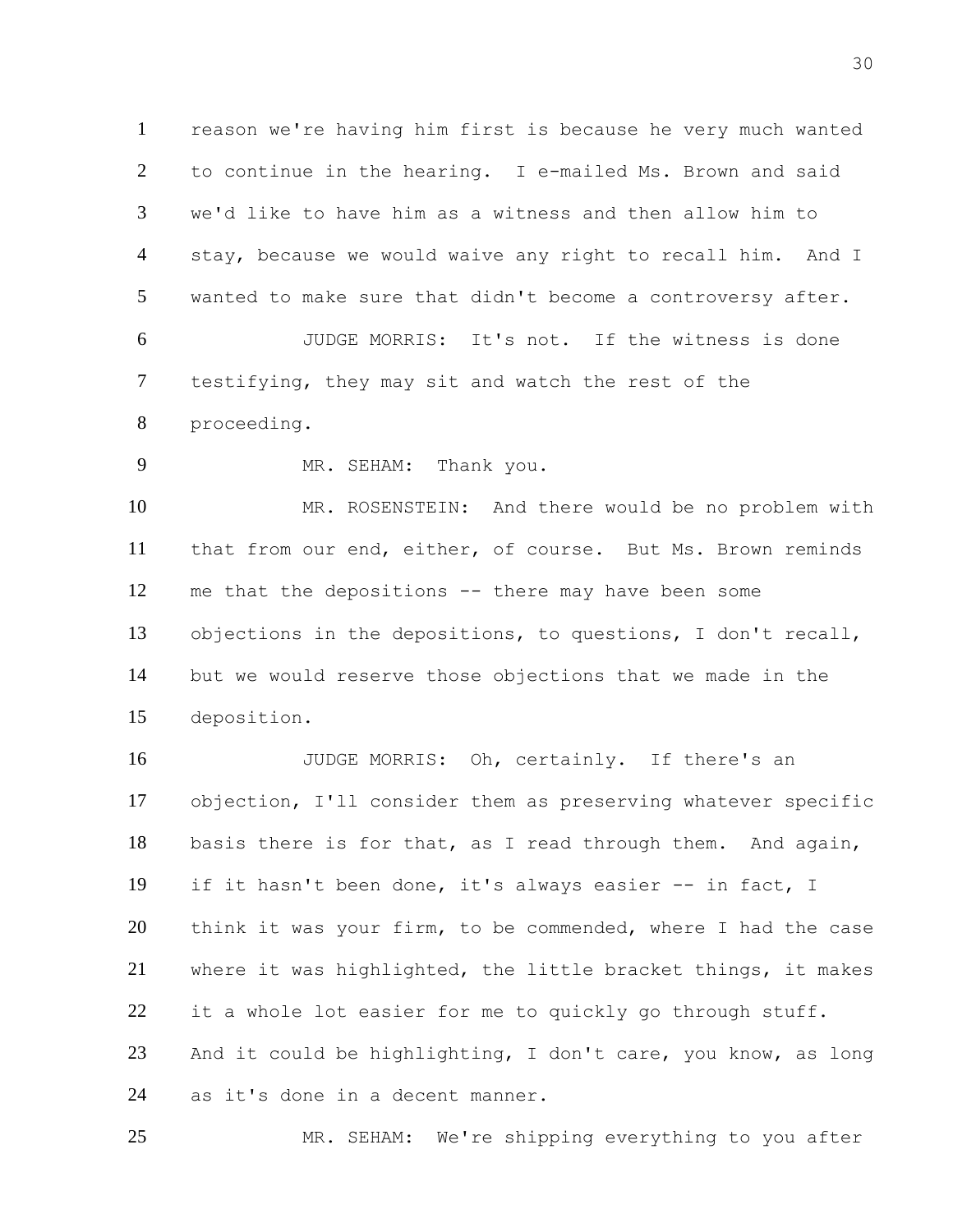the hearing, correct?

2 JUDGE MORRIS: Yes.

MR. SEHAM: So, we could do that.

 JUDGE MORRIS: I've got one for each of you here. MR. SEHAM: Oh, excellent. Very good. Well, I'll go fetch the first witness.

JUDGE MORRIS: All right.

 While we're waiting, I'm assuming -- if I didn't beforehand -- just make sure people's phones are silenced or off, to include myself.

 Sir, would you please raise your right hand? MR. PETITT: I will.

Whereupon,

### 14 RICHARD PETITT

 having been first duly sworn by the Administrative Law Judge, was examined and testified as follows:

 JUDGE MORRIS: All right. Please, take your seat. 18 Before you begin, sir, I just want to remind the parties, and the general public, the public can come and go as they 20 please, just please be quiet if you have to leave. Also, I tend to get myopic in these cases, and I don't break unless 22 someone has a physiological need or just needs a break. So, I'm not going to be offended if you raise your hand and say: "Hey, we need five minutes" -- okay. People have different levels of ability to continue to operate past a certain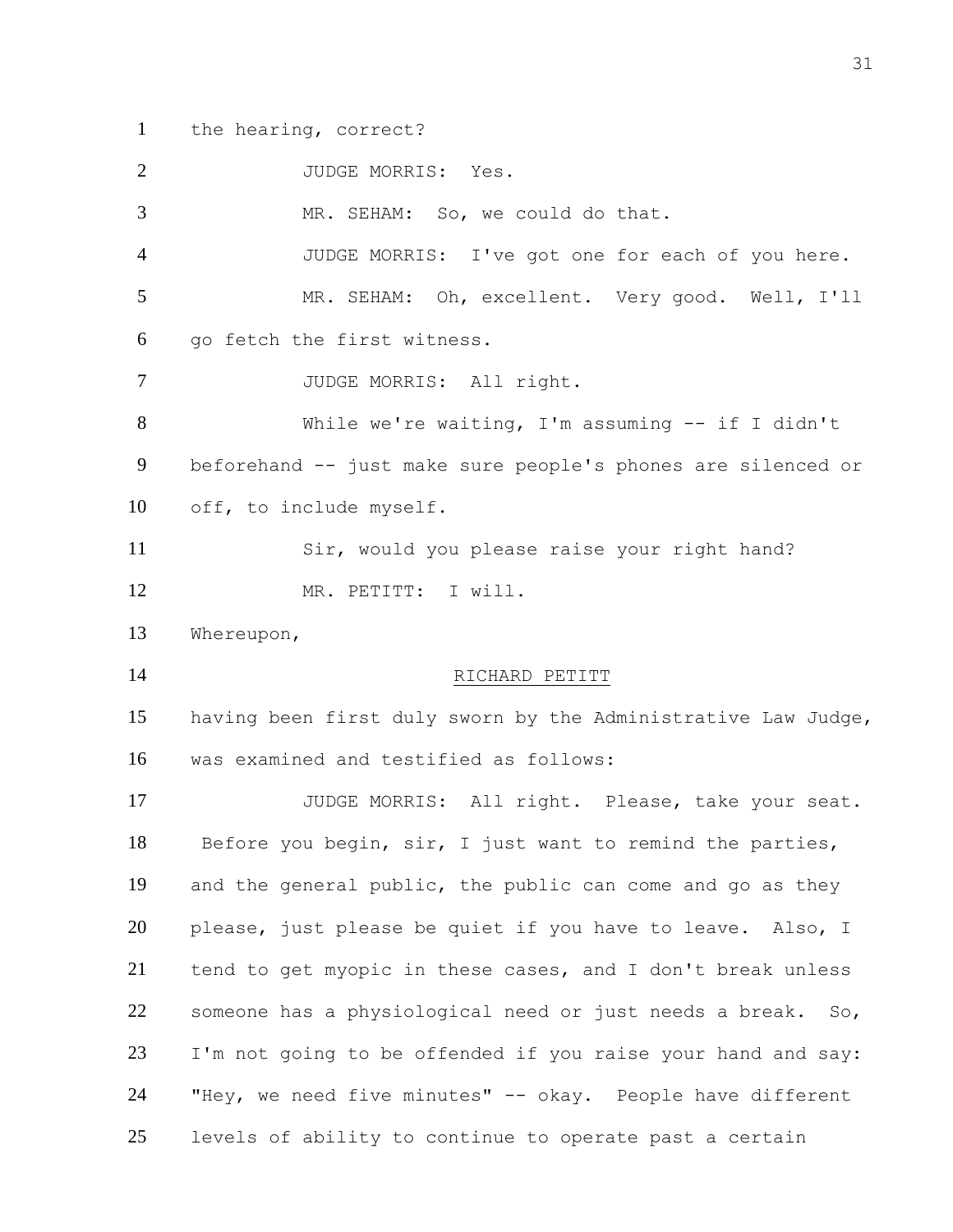point.

| $\overline{2}$ |               | Sir, please identify yourself for the record,               |
|----------------|---------------|-------------------------------------------------------------|
| 3              |               | including full name and contact information?                |
| $\overline{4}$ |               | THE WITNESS: My name is Richard Petitt. I live in           |
| 5              |               | Seattle, SeaTac, Washington, 3743 South West 188th Street,  |
| 6              |               | zip code for SeaTac 98188.                                  |
| $\tau$         |               | JUDGE MORRIS: All right. Mr. Petitt, I am                   |
| 8              |               | assuming that you are -- or we heard that you're the spouse |
| 9              |               | of the Complainant in this case, correct?                   |
| 10             |               | THE WITNESS: Yes, I am.                                     |
| 11             |               | JUDGE MORRIS: Are you a pilot?                              |
| 12             |               | THE WITNESS: No, I am not.                                  |
| 13             |               | JUDGE MORRIS: All right.                                    |
| 14             |               | Go ahead, counsel.                                          |
| 15             |               | MS. BROWN: Okay.                                            |
| 16             |               | DIRECT EXAMINATION                                          |
| 17             | BY MR. SEHAM: |                                                             |
| 18             | Q             | Sir, how long have you been married to Ms. Petitt?          |
| 19             | Α             | Thirty-seven some years.                                    |
| 20             | Q             | And how many children do you have?                          |
| 21             | Α             | I have three children, three daughters.                     |
| 22             | Q             | And what are their ages?                                    |
| 23             | Α             | Thirty-three, 34 and 36.                                    |
| 24             | Q             | And do you have any grandchildren?                          |
| 25             | Α             | I have eight grandchildren.                                 |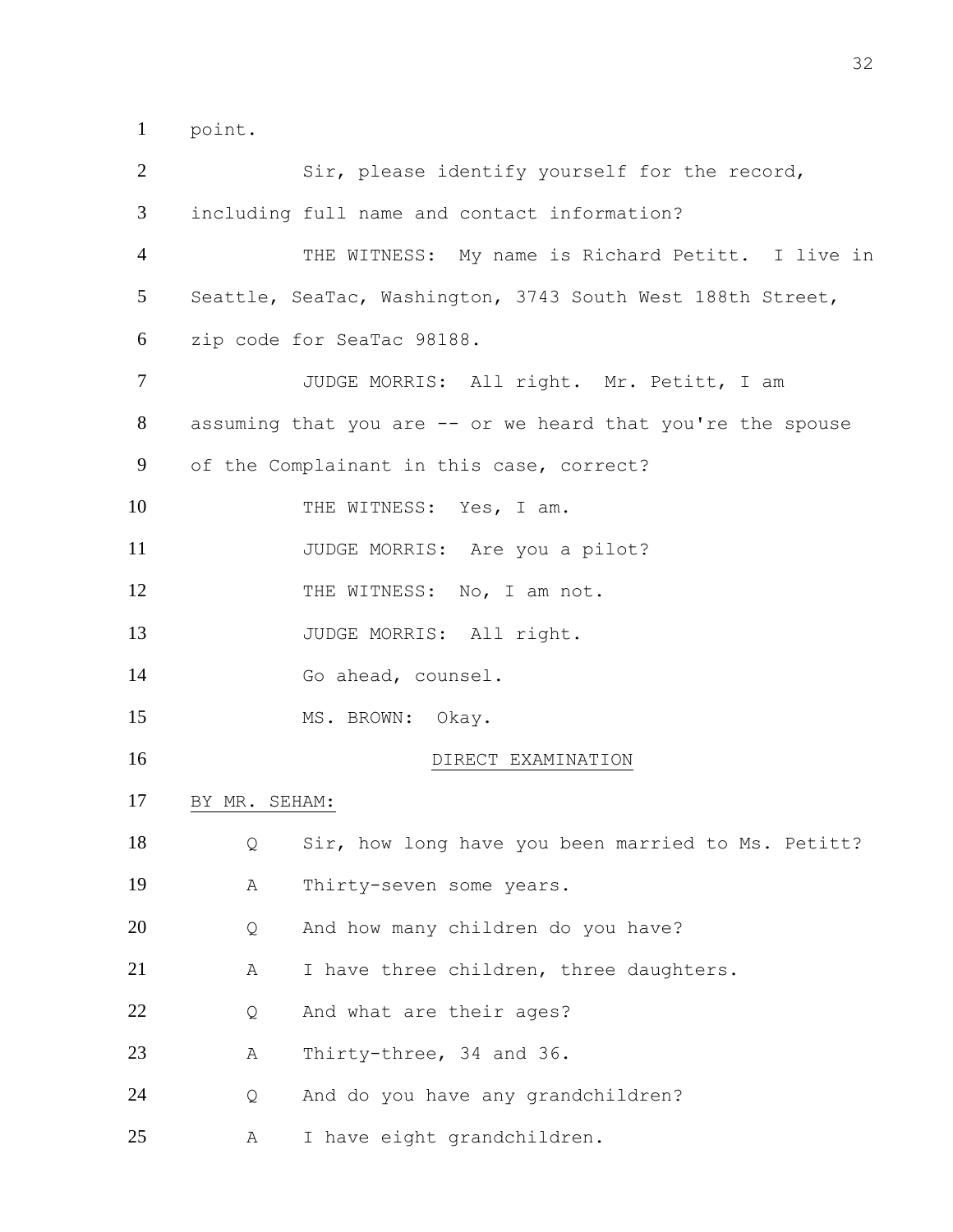Q Are you currently raising your children? 2 A No. They are on their own and doing very well. Q Are your children college educated? A Yes, they are. Q And do any of them have advanced degrees? A Yes. My middle daughter has a Doctorate and my youngest daughter has a Masters. Q How long has your wife been involved in aviation? A Well, it's probably pushing 40 years now. She started flying when she was 16. Q And now aside from doing it for a living, does she demonstrate any interest outside of the actual job in the aviation field? A Yes, she does. Q Could you describe that in general terms? A Well, she does -- she's a mentor to young ladies and men, too, that want to get into the industry. She does speaking engagements on industry situations. She has held flying events to get people their first flight out at Boeing. And I could probably go on -- she's just passionate about airlines, airline safety. 22 O Now, the parties have stipulated that there was an interview meeting between Ms. Kelly Nabors and Ms. Petitt on March 8th, 2016. Were you aware, at the time, that that meeting was taking place?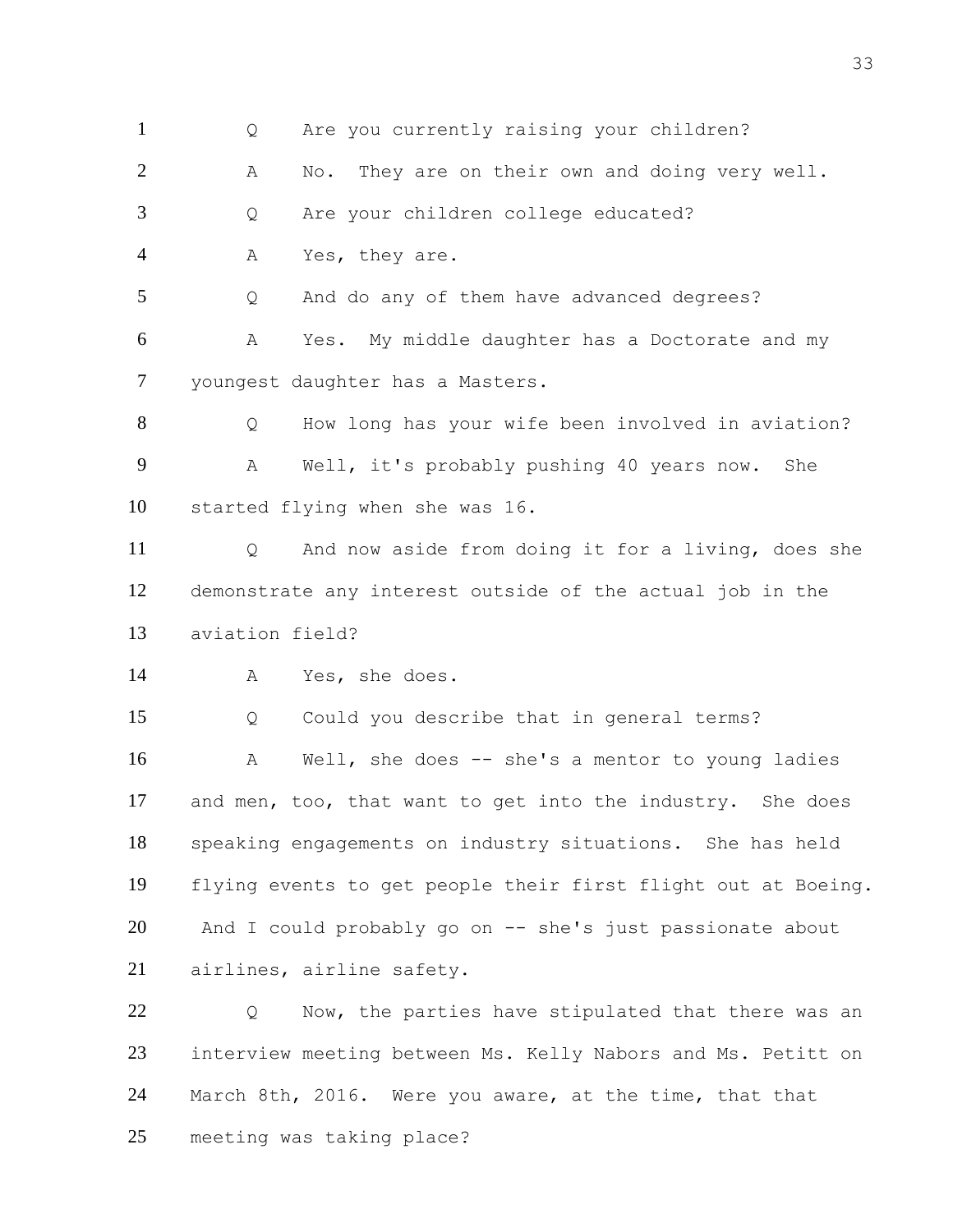A Yes.

2 Q And what is the -- let me reverse this. Can you describe your wife's demeanor when she returned from the meeting with Ms. Nabors?

 A She had gone to the meeting under the premise that it was about a safety report that she had filed, or had made and presented to the company. And during the interview -- which as I remember lasted about three hours -- her

 frustration was that the person she was interviewing with had very little knowledge on airline safety and the subjects that were in her report.

 Q Now, how soon after the meeting with Ms. Nabors did you see your wife?

 A Probably about five minutes. The meeting was held in a hotel lobby about two miles from our home. And Karlene had called me up and said: "Okay, that's over. I'm on my way home." And so it was probably about five, maybe 10 minutes, at the most.

 Q When she arrived at the house, did you witness any emotional upset?

 A No emotional upset, just the meeting didn't quite go as well as she thought it was.

 Q Was there any indication in your wife's appearance or visage, that she had been crying?

A No, not at all.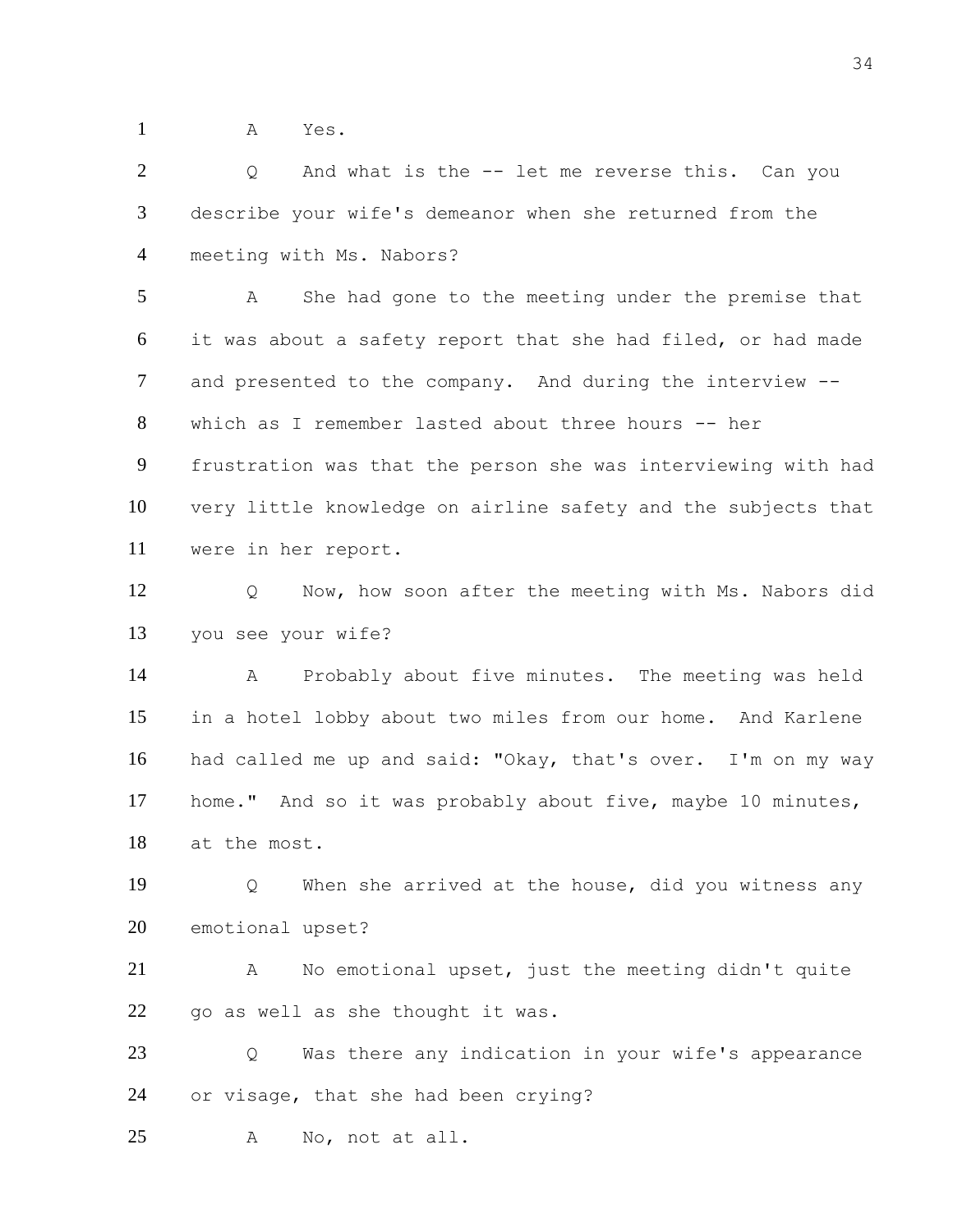1 Q Have you seen your wife cry before?

A Oh, yes.

 Q Do you think you would have been able to tell if she had been crying in the last 10 to 15 minutes? A Most definitely. Q Prior to March 8th, 2016, had anyone told you that your wife might be subject to a Section 15 referral? A Yes. 9 MS. BROWN: Object to those comments as hearsay. JUDGE MORRIS: Overruled. Hearsay is allowed in these proceedings. 12 THE WITNESS: Her pilot rep at the Seattle base up here told her that she was putting herself in harm's way, that the changes of getting an Article 15, if she turned this report in, would be significant. BY MR. SEHAM: Q Has your wife ever made an EO, an Equal Opportunity, complaint of any kind ? A No, she has not. Q Did you hear a conversation between your wife and a Dr. Faulkner? A Yes. 23 Q Okay. And can you tell me why you were listening to that conversation? A Karlene had done a presentation down in Atlanta, on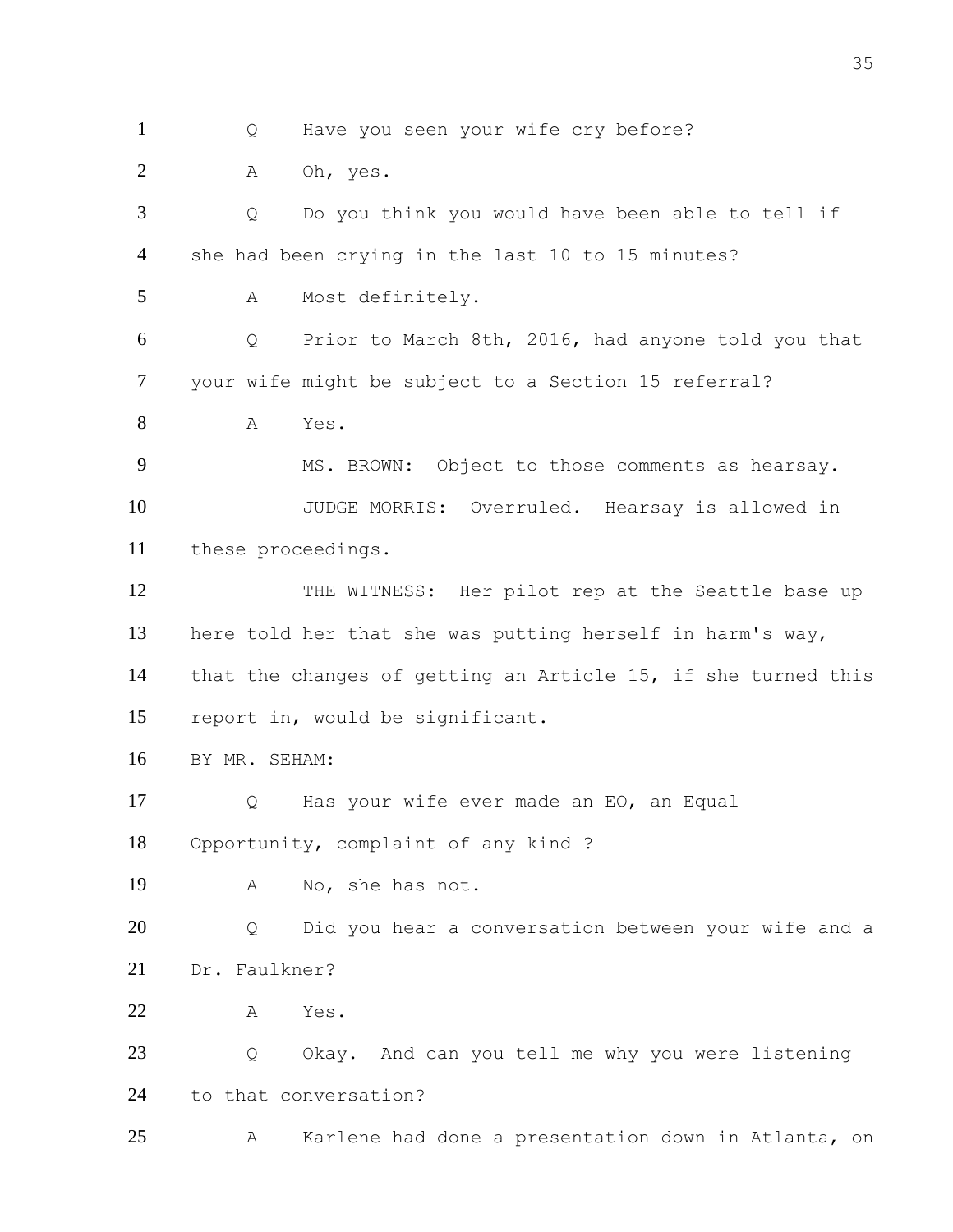her safety report, and right after she was through that, she and Dr. Faulkner had met. And she came home and described 3 that meeting. And he called the next day, and I happened to be in her office and we were talking when he called.

 Q And what's your -- would this have been in the April of 2016 time-frame?

```
7 A I don't so.
```
 Q And what, if anything, do you recall Dr. Faulkner saying when he called your wife?

 A The things that stick out where he -- the main thing he said was he felt this was a misunderstanding, but that he was a medical doctor, he really couldn't stop the flow of events and she was going to have to see a psychologist -- after the fact. And I forget -- the main thing was he just thought it was a misunderstanding. And I had thought it was somewhat curious, when she came home and related that he didn't ask for any medical information, or medical records.

 Q Did he express any concerns, Dr. Faulkner, about his own professional welfare?

 A Yes. He said if he were to stop this now and something happened down the road, he would be responsible for it.

 Q And did he tell you to what psychiatric Ms. Petitt would be referred?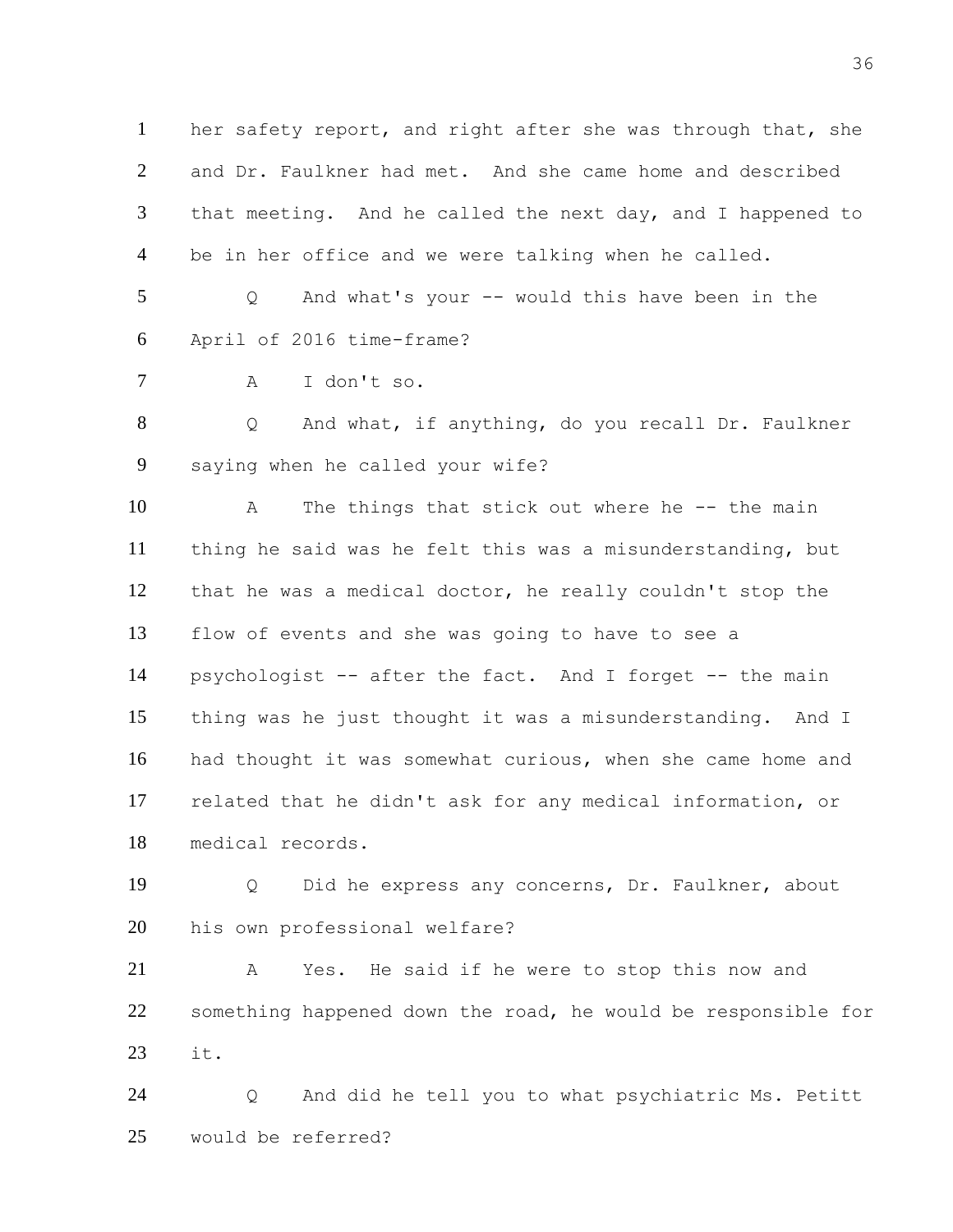A He did, and he referred to a Dr. Altman. And really what somewhat peaked my interest, he referred to him as his good friend.

 Q When did your wife receive her notice that Dr. Altman had diagnosed her as having a bipolar disorder?

 A Just one or two days before Christmas, in 2016. it was a great little present.

 JUDGE MORRIS: To the extent necessary, I'll take official notice of DSM-5. Go ahead.

BY MR. SEHAM:

 Q During the process of his analysis, did Dr. Altman ever contact you?

A No.

 Q During the entire 16, Section 16 (sic) process, which proceeded on to an additional psychiatrist, did any other doctor contact you?

 A The only doctor I had talked to was a doctor from the Mayo Clinic. He called up and asked me three questions. he asked me how long I had known Karlene. He asked me: "Does she speak fast?" And he asked me: "Has she always spoken fast?" And I said: "Yes, she speaks fast. Yes, she has always spoken fast." And that was the substance and he said: "Thank you."

 MR. SEHAM: I have no further questions, but counsel for Delta Air Lines may.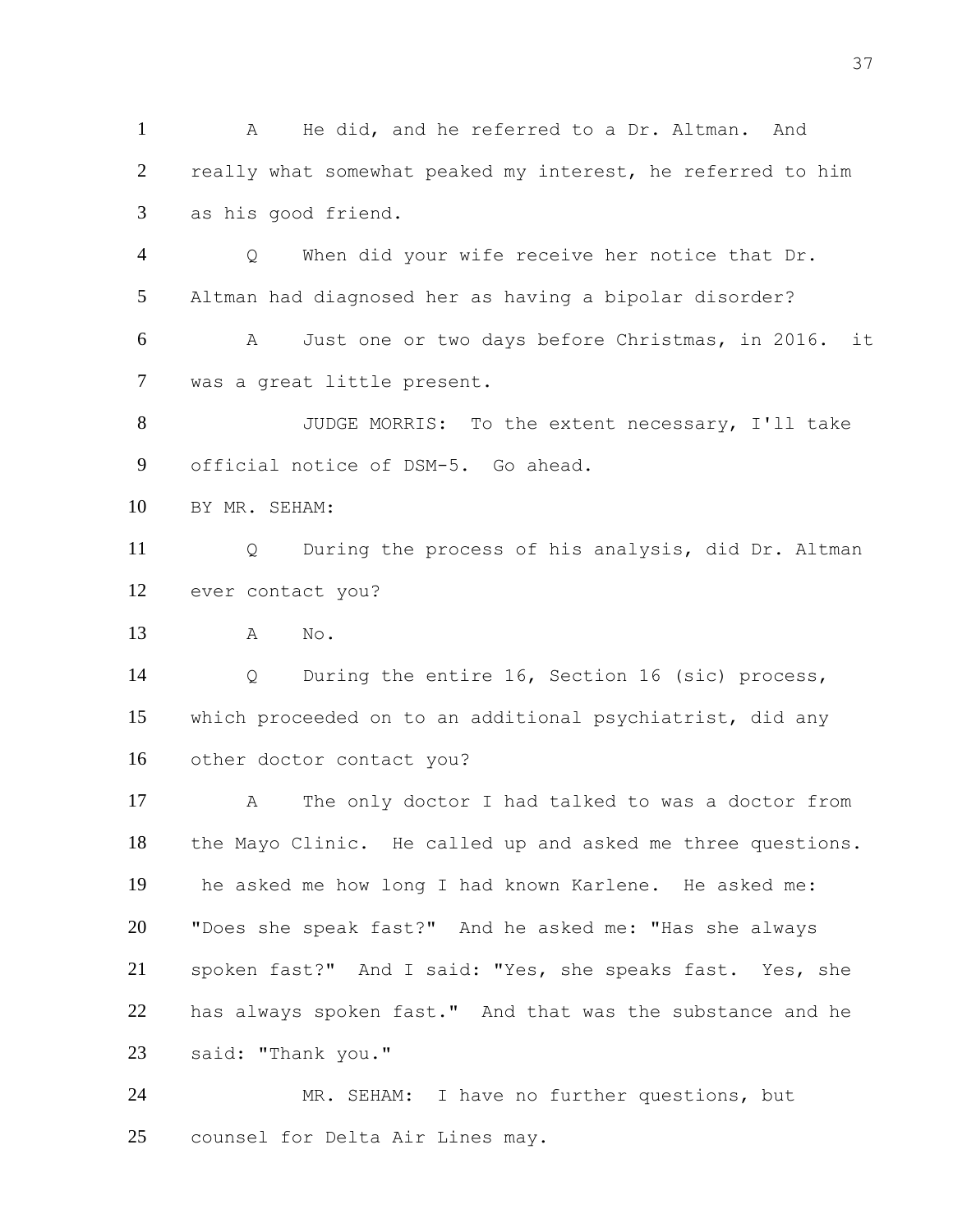| $\mathbf{1}$   | CROSS-EXAMINATION                                            |
|----------------|--------------------------------------------------------------|
| $\overline{2}$ | BY MS. BROWN:                                                |
| 3              | You never contacted Dr. Altman?<br>Q                         |
| $\overline{4}$ | No, I did not.<br>Α                                          |
| 5              | Never wrote him a letter?<br>Q                               |
| 6              | No.<br>A                                                     |
| $\overline{7}$ | Q<br>You said that your wife was warned about being          |
| 8              | placed into a Section 15. Who warned her?                    |
| 9              | Α<br>His name is Jud Crane. He was a pilot in the            |
| 10             | Seattle Base.                                                |
| 11             | And you weren't there for that conversation?<br>Q            |
| 12             | I was not there for that conversation.<br>Α                  |
| 13             | You just heard about it through your wife?<br>Q              |
| 14             | I did hear a conversation on the telephone at a<br>Α         |
| 15             | later time.                                                  |
| 16             | I'm not asking about that conversation. I'm asking<br>Q      |
| 17             | about the Jud Crane conversation. You weren't there for that |
| 18             | conversation, were you?                                      |
| 19             | No, I was not.<br>A                                          |
| 20             | And you don't know if Jud Crane was involved in the<br>Q     |
| 21             | decision for Ms. Petitt to be referred for a Section 15, do  |
| 22             | you?                                                         |
| 23             | I don't know what his involvement would be.<br>A             |
| 24             | You testified that you recall Dr. Faulkner saying<br>Q       |
| 25             | that this was all a misunderstanding, the referral to a      |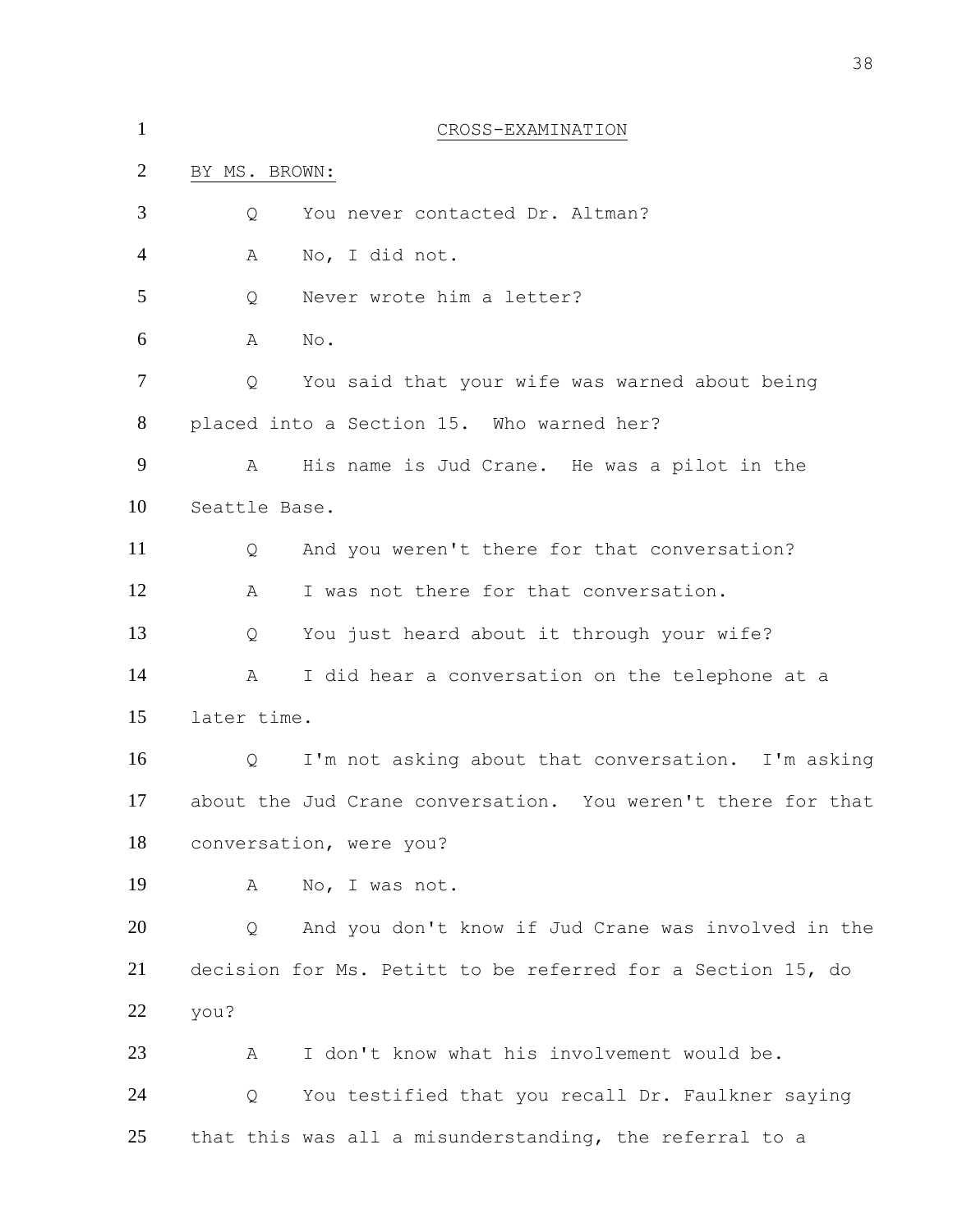Section 15. That's the only thing that you really recall from that conversation?

 MR. SEHAM: I'm going to object, because it mis-characterizes the testimony. MS. BROWN: Well, go ahead, tell me. JUDGE MORRIS: Yeah. Overruled. You may answer. 8 THE WITNESS: Was that the only thing I recall from that conversation? That's the main thing I recall. BY MS. BROWN: Q And you're absolutely sure that that was the language he used, that he felt it was a misunderstanding? 13 A I do, absolutely on that. Q It's not possible that he might have said that it could be a misunderstanding? A No. He said it was -- he said in his -- it's hard for me to say exactly what he said, but he did say: "In my estimation, this is a misunderstanding." Q So, you don't recall the exact wording, though? A Well, I can't replay it, so I don't know if I've 21 given you the exact wording or not. Q And then, correct me if I'm wrong, but did you testify about Dr. Faulkner referring to Dr. Altman, at all, during that conversation that you overheard? A Yes. He said that's who he was going to refer her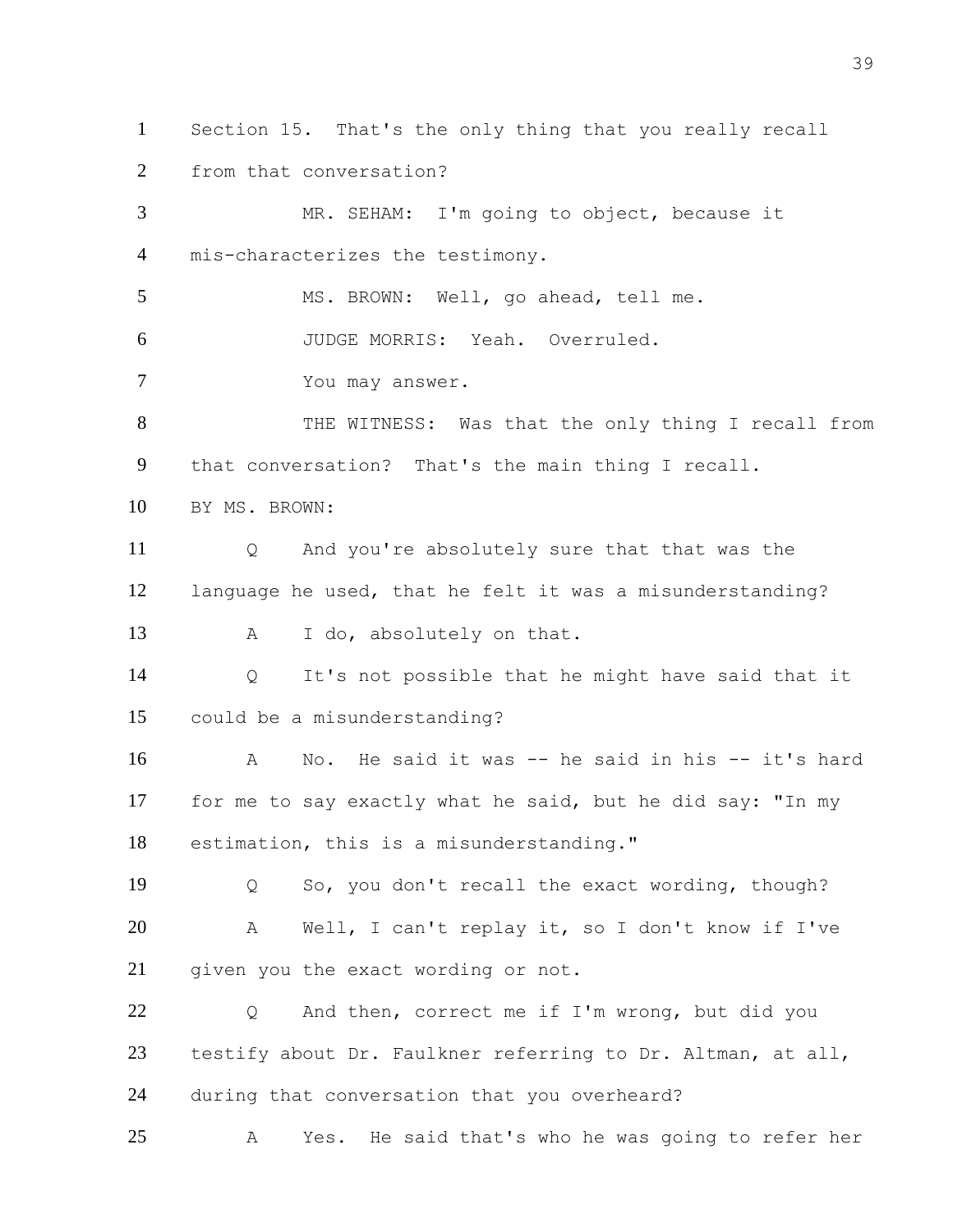to.

 Q And did he tel you that he knew Dr. Altman? A He said he was just a good friend. Q And so Dr. Faulkner is being candid that he knew Dr. Altman, he had readily admitted that during the phone call? 7 A I accepted it that way, yes. 8 Q He was transparent about the fact that he knew him? A Yes. MR. SEHAM: Objection, asked and answered. 11 JUDGE MORRIS: Overruled. MR. SEHAM: Withdrawn -- withdrawn. MS. BROWN: No further questions. Thank you. 14 MR. SEHAM: Just --15 JUDGE MORRIS: Go ahead. 16 MR. SEHAM: -- perhaps, one or two. 17 REDIRECT EXAMINATION BY MR. SEHAM: Q You were testifying, during cross-examination, concerning Jud Crane and you had begun to testify about a later telephone call. Could you tell us what happened during that later telephone call? A The only part that I remember of the other telephone call was the reiteration about the Section 15, and that she would be wise not to do -- not to present the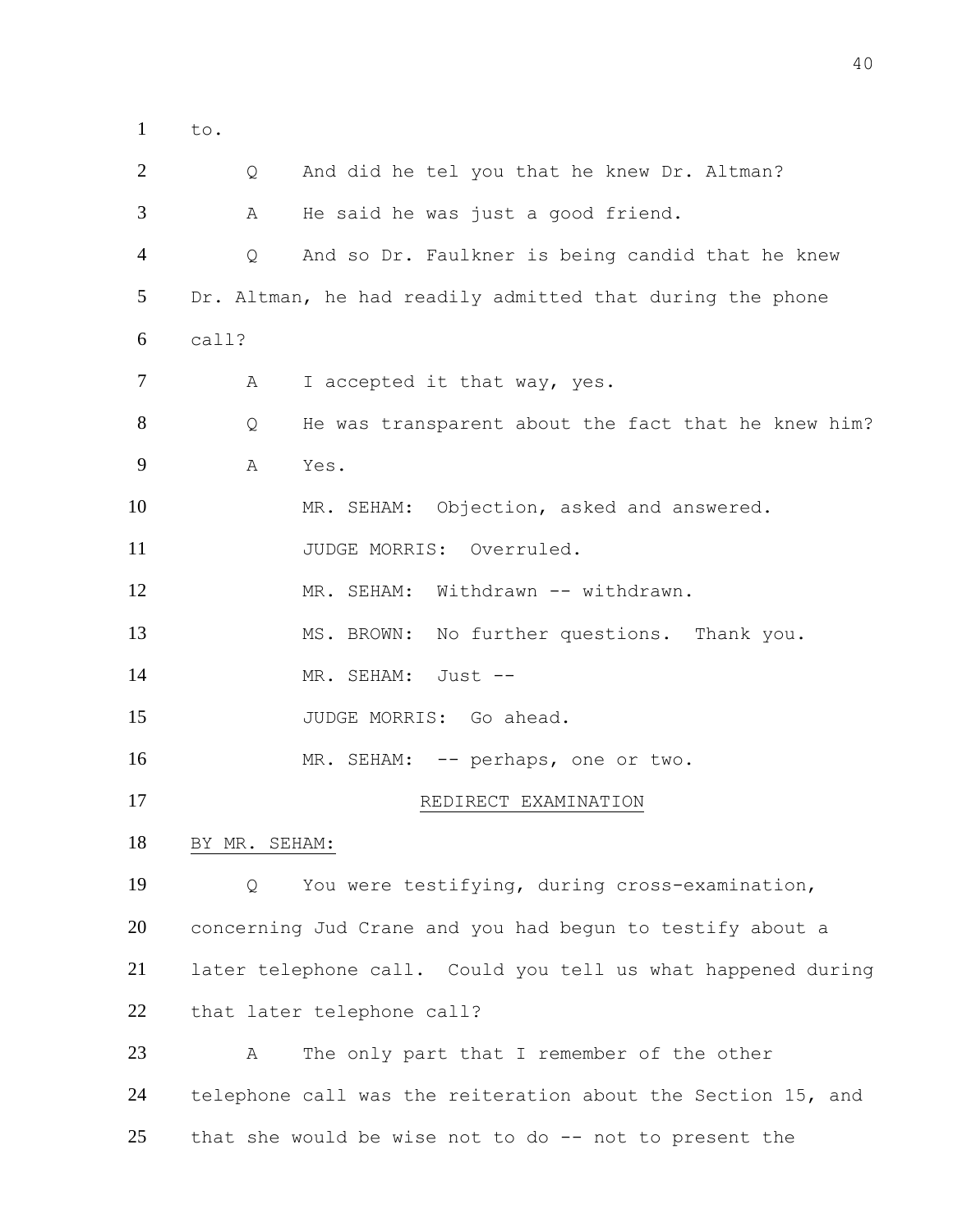information she was going to.

2 Q Is this a phone call that you overheard? A Yes. I've listened to quite a few of the phone calls that come in on this situation and have saved Karlene the time of having to replay the thing to me. And that particular time I was in her office and then he called. She put it on speaker-phone and I was able to hear what he was saying. Q And when you say -- A My recollection of everything he said is probably pretty limited, but he did, again, get into the possibility of a Section 15. Q And the "he," to whom you're referring, is that Jud Crane? A The "he" is Jud Crane, yes. Q And this was prior to -- was this prior to the actual referral to Section 15 in March? A Yes, yes, this was probably in November, before Christmas, the year before, because they had -- Karlene had tried to set up a time to present this to him, and it was -- they were delaying the process. MR. SEHAM: No further questions. JUDGE MORRIS: Counsel? RECROSS-EXAMINATION BY MS. BROWN: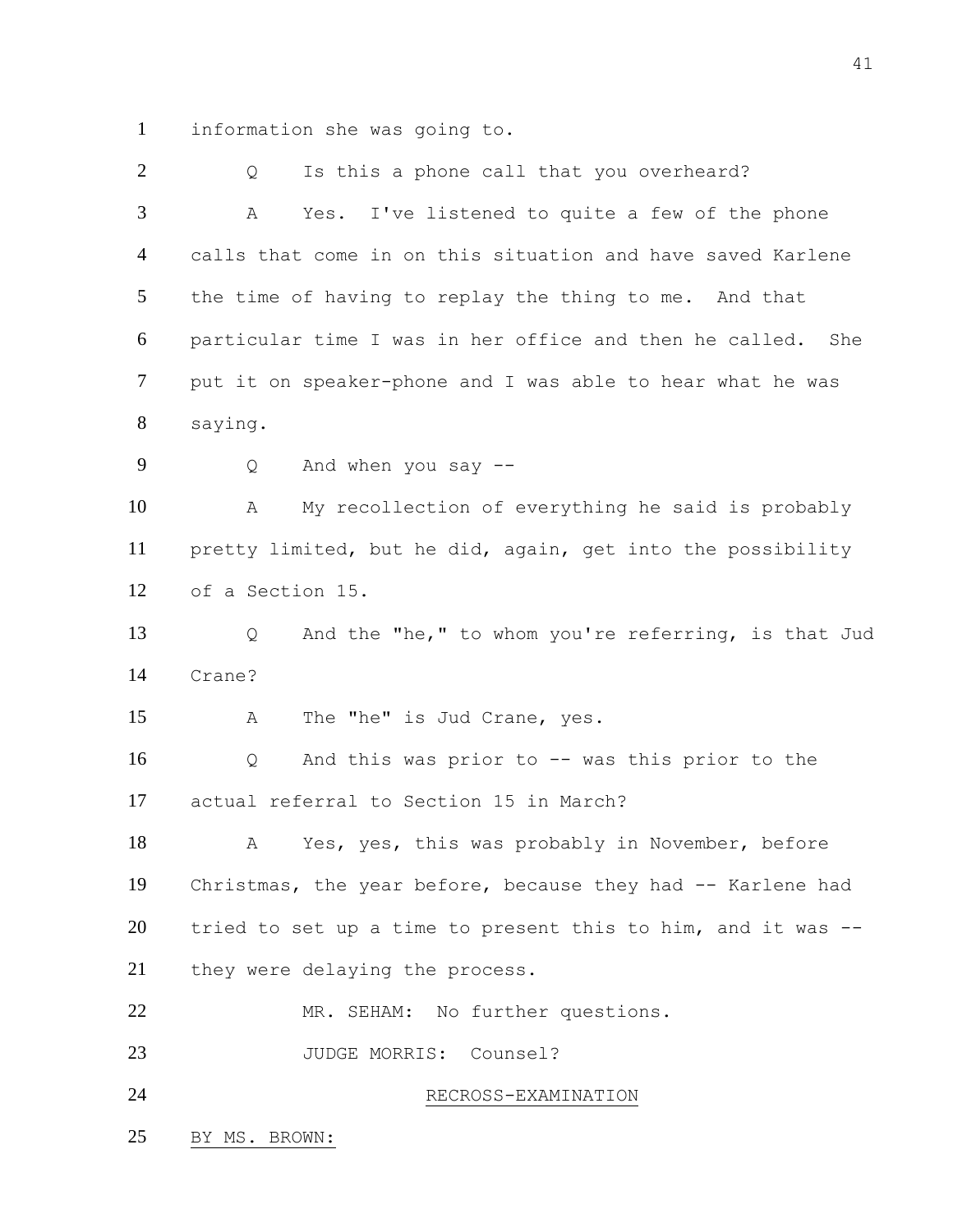Q So, you testified that this phone call with Jud Crane was in November 2015? A To the best of my knowledge it was that, because 4 Karlene gave the presentation after the first of the year, but they were trying to get it set together prior to that. Q So, it was four months plus until she was referred to the Section 15? 8 A Very possible that long, yes. Q And again, you don't know what, if any, role Jud Crane played in the Section 15 decision process? A I do not. 12 MS. BROWN: No further questions. JUDGE MORRIS: I have a couple of questions for you, sir. EXAMINATION BY JUDGE MORRIS: Q What's your educational background? 18 A One year of college. Q Okay. And what did you do during your career? A I was in the grocery business. I had started as a box boy and ended up owning a couple of stores, then got beat up by the electronics. Q you mentioned the diagnosis. Did you ever actually see the diagnosis that was given? A I read the letter, yes.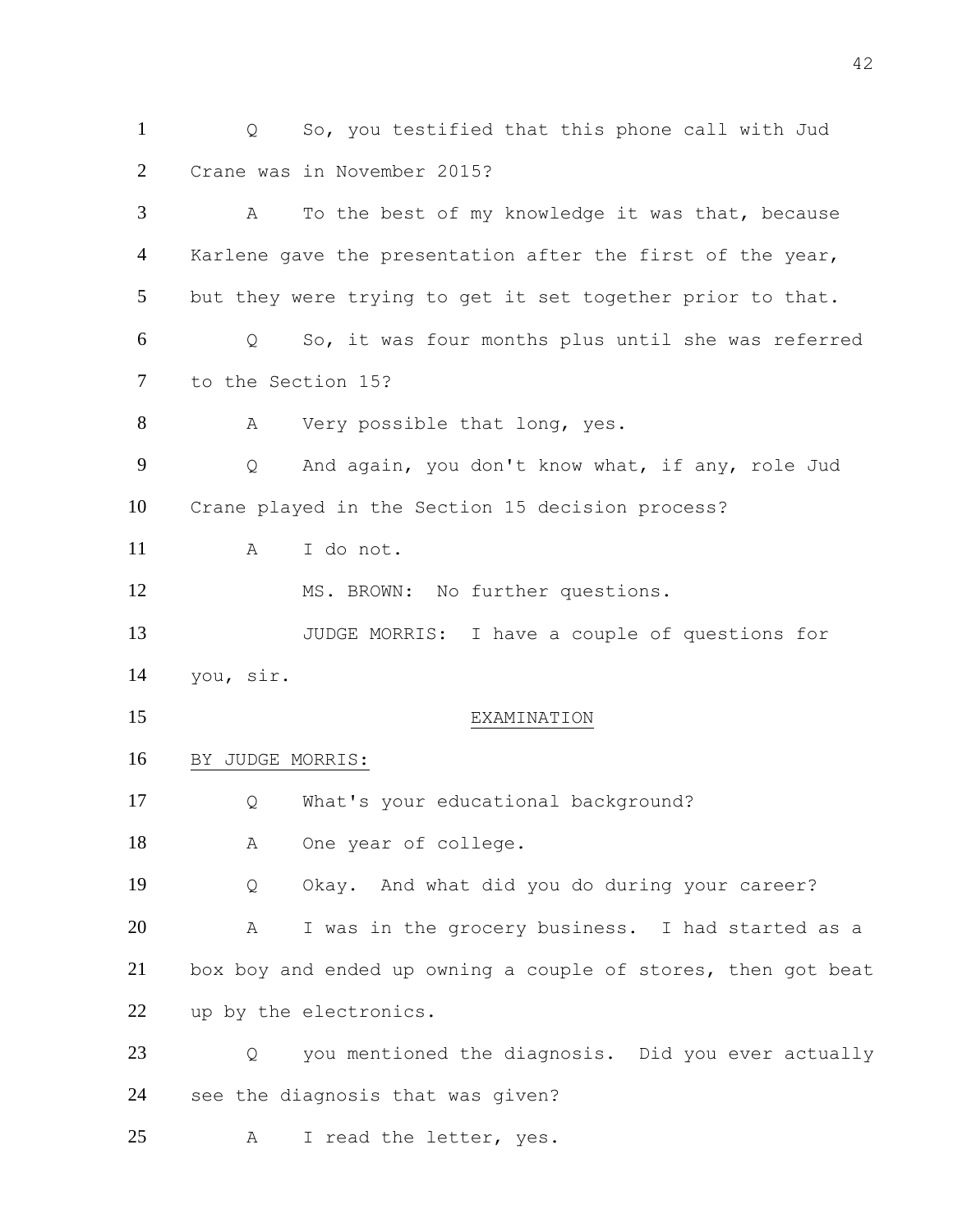1 Q You read the letter? 2 A That was presented to her, yes. Q Did you ever see anything that referred to various Axis, like Axis I, Roman Numeral I, Axis V, Roman Numeral V, anything like that? A I don't recall that, as far as the -- usually in the 1 through 5 scale, it seemed like the points that back up the diagnosis, but I don't remember seeing that information or I can't relate to it that way. Q Do you ever recall seeing something called a GAF, it's capital G, capital A, capital F? A I do not remember. 13 JUDGE MORRIS: Okay. Thank you. Questions based on mine? 15 MR. SEHAM: None from the Complainant. 16 MS. BROWN: None. JUDGE MORRIS: All right. Thank you. You may step down. You may stay and listen to the proceedings, if you want to, sir. 20 THE WITNESS: Thank you. (Witness excused.) MR. SEHAM: I should be back in 60 seconds. 23 JUDGE MORRIS: All right. Sir, please turn and face me, raise your right hand.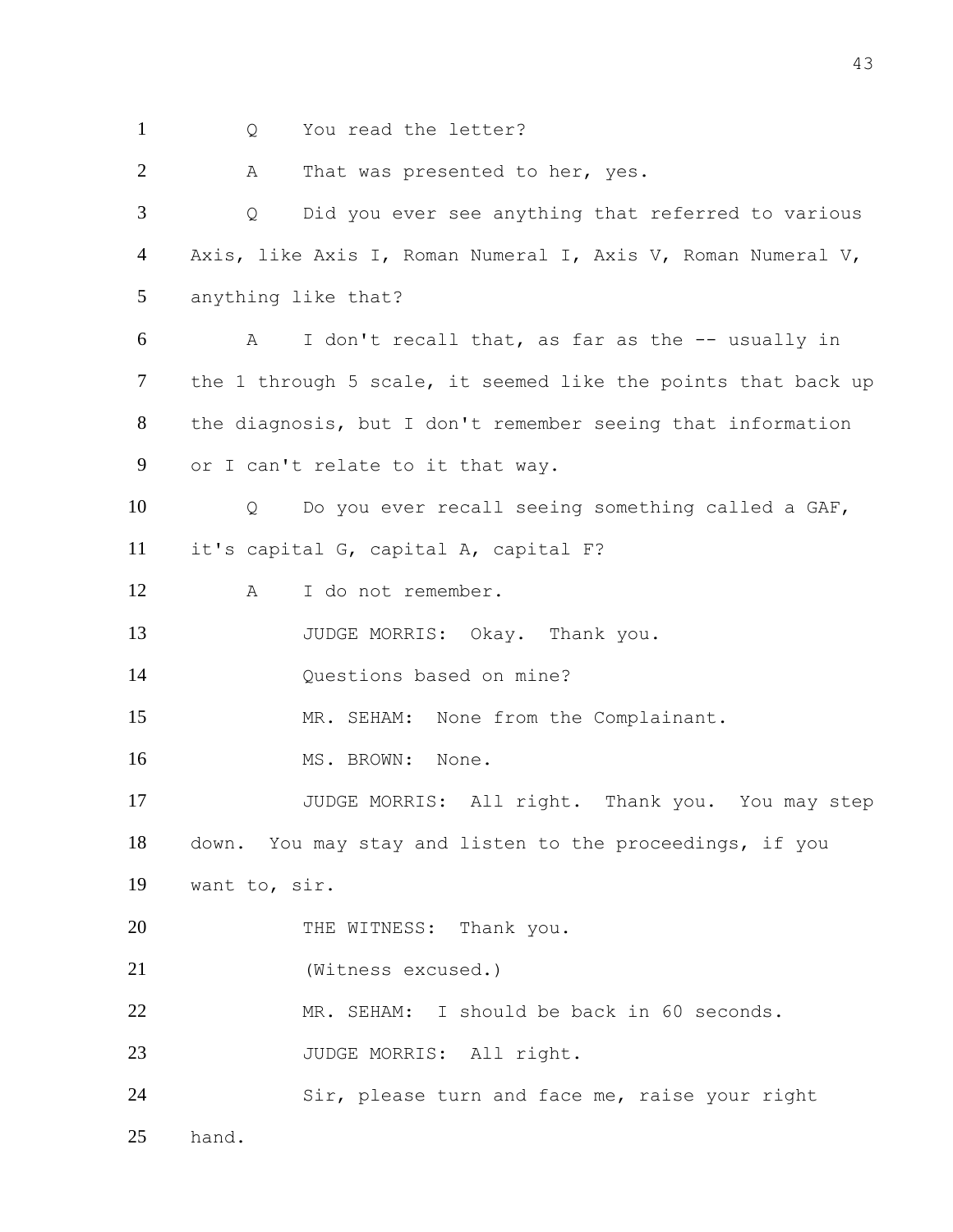| $\mathbf{1}$   |                                                               |
|----------------|---------------------------------------------------------------|
| $\overline{2}$ | Whereupon,                                                    |
| 3              | JOHN J. NANCE                                                 |
| 4              | having been first duly sworn by the Administrative Law Judge, |
| 5              | was examined and testified as follows:                        |
| 6              | JUDGE MORRIS: Please take your seat.                          |
| $\overline{7}$ | THE WITNESS: Thank you.                                       |
| 8              | JUDGE MORRIS: After taking your seat, sir, please             |
| 9              | provide your full name and contact information?               |
| 10             | THE WITNESS: My name is John J. Nance, N-a-n-c-e.             |
| 11             | Telephone and address and all that?                           |
| 12             | JUDGE MORRIS: I don't want your telephone number,             |
| 13             | just contact information, your home address or whatever       |
| 14             | address?                                                      |
| 15             | THE WITNESS: Contact information. P.O. Box 1219,              |
| 16             | Friday Harbor, Washington 98250. Contact information would    |
| 17             | be jjncom@aol.com.                                            |
| 18             | JUDGE MORRIS: All right.                                      |
| 19             | DIRECT EXAMINATION                                            |
| 20             | BY MR. SEHAM:                                                 |
| 21             | Mr. Nance, could you tell us what your current<br>Q           |
| 22             | employment is?                                                |
| 23             | Currently, I am the aviation analyst for ABC World<br>А       |
| 24             | News and Good Morning America. That's really the only         |
| 25             | current paid position. I am self-employed as an author,       |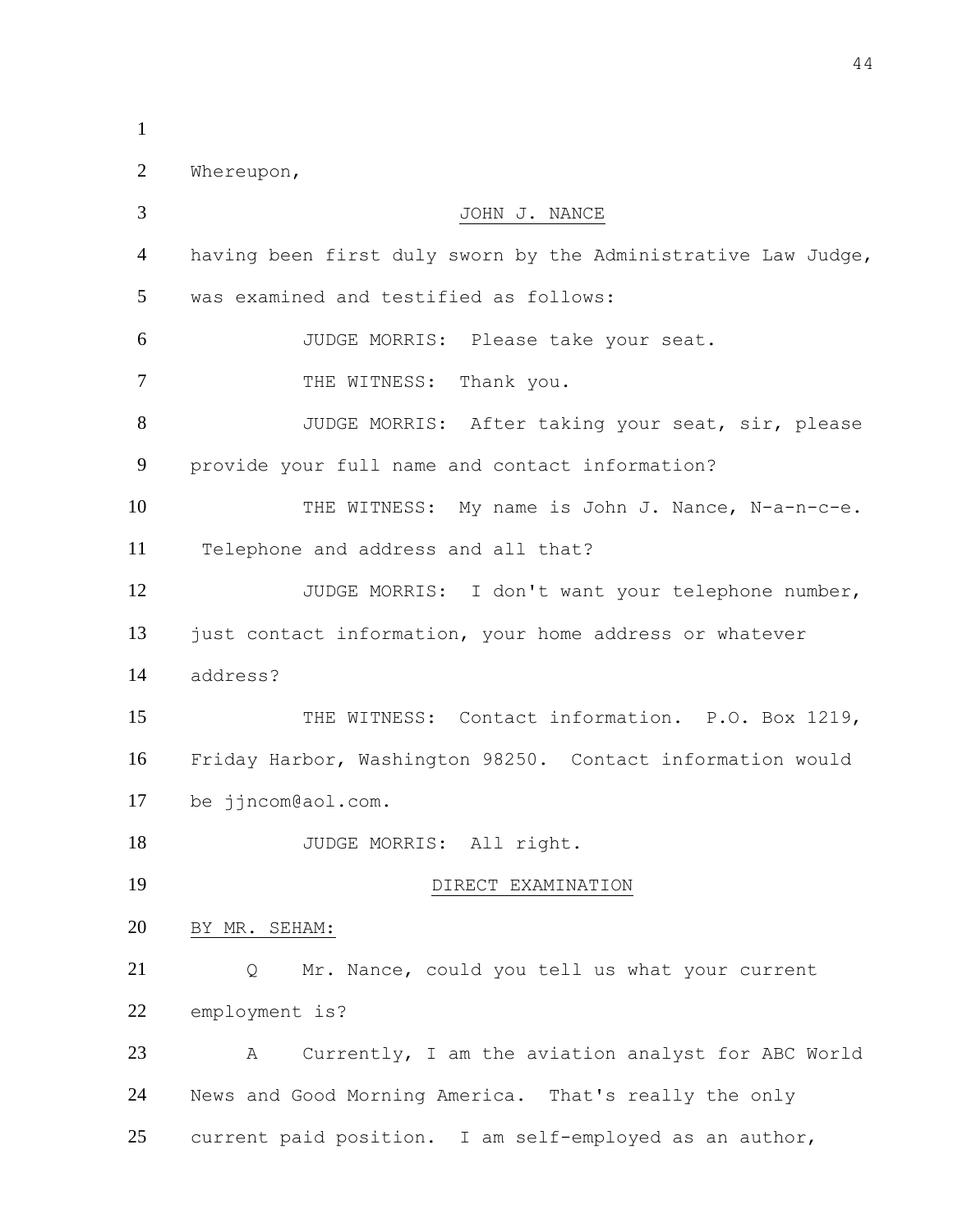writer, working on a couple of books, not under contract at the moment. And I also am maintaining my business of about 27 years running as a professional speaker, mostly in medicine. Q Okay. And can you tell us about your previous employment? A Yes. I was an airline pilot before that with Braniff International, from 1975, December 5th, 1975, until we collapsed in bankruptcy on May 12th of '82. I joined Alaska Airlines on December -- pardon me -- July 15th, of 1985. And early retired from them in 2004, I believe it was. Q And prior to that employment with Braniff and Alaska, were you ever in the military? A Yes. I was a United States Air Force officer/pilot, commissioned in 1968, regulars, on active duty until 1975. And then I shifted to the 97th Reserve Squadron at McCord, under the 446, where I remained for a total of 23 years. Q And could you, through your career as a pilot, could you tell us approximately flight hours you have? A I'm a little over 16,000. Q And can you tell us about your type ratings? Q Yes. I have a type rating in the L300, which is essentially useless, because that was supposed to be the civilian version of the C141 that never happened, but I have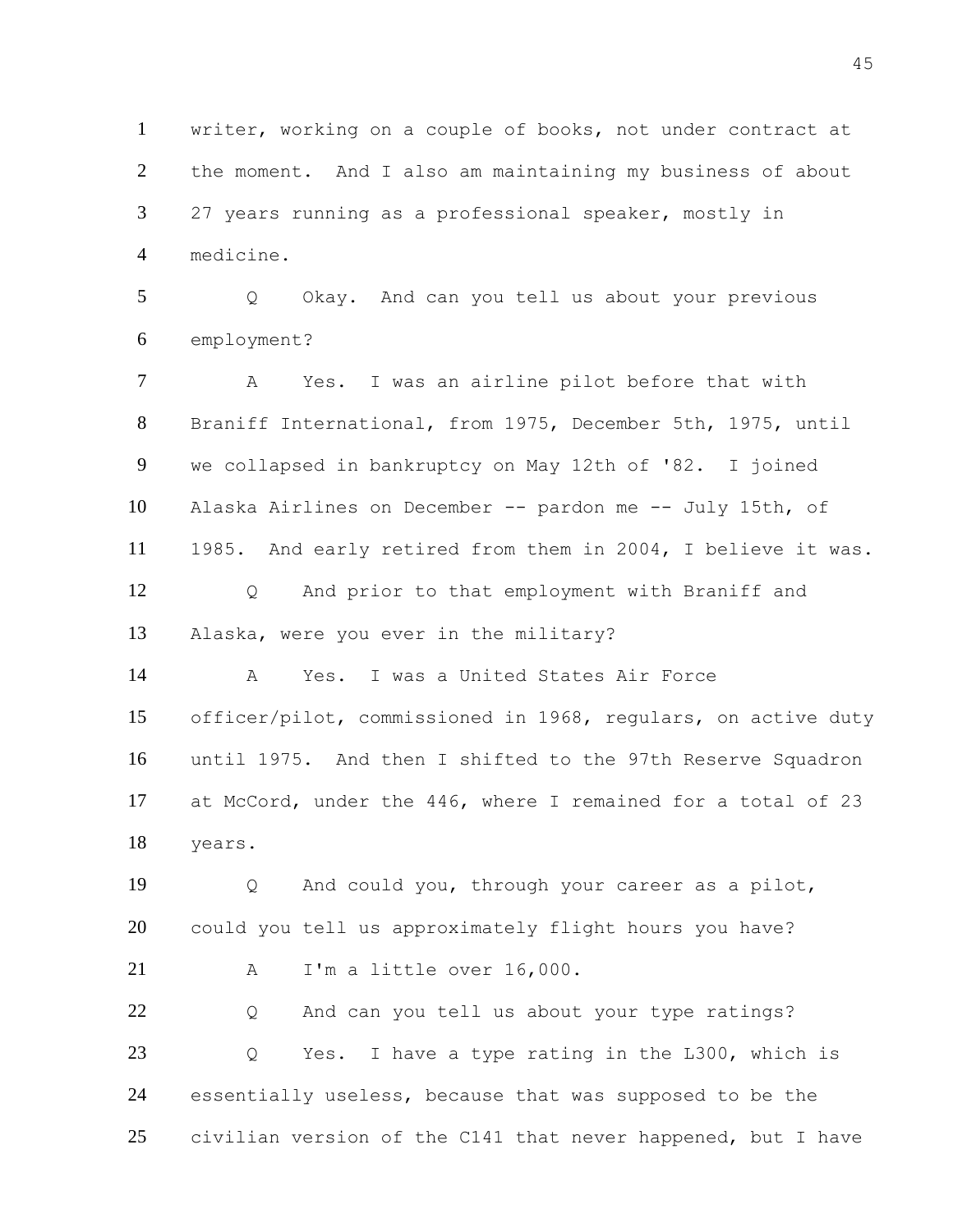it, nonetheless. I have the DA20, which was a Fan Jet Falcon at Federal Express, and the Boeing 737.

 Q And could you describe your educational background? A I have a Bachelor of Arts Degree from Southern Methodist University in Dallas, and I have my Juris Doctorate Degree, also from SMU Law School, we now call it the Dedman School of Law.

 Q Did you receive anything from the Air Force? A Yes. I was a distinguished graduate in the Class of 7108 at Williams Air Force Base.

 Q And you said you were an author, could you tell us have you written any books related to the Aviation Industry? A Yes. Out of the 22 books I've written, I would say probably 17 to 18 of them were about or have the background of aviation in one form of another. They're not all about airlines, but the platform is aviation.

 Q Have you received any award for your writing? A For one of them on medicine, Why Hospitals Should Fly, was the name of it, Second River Healthcare Press in Bozeman, Montana, won the 2009 Book of the Year Award by the American Academy of Healthcare Executives.

22 0 And with respect to the books you've written related to the Aviation Industry, whether non-fiction or fiction, what is the purpose for your writing?

A Well, the purpose of my writing started out to be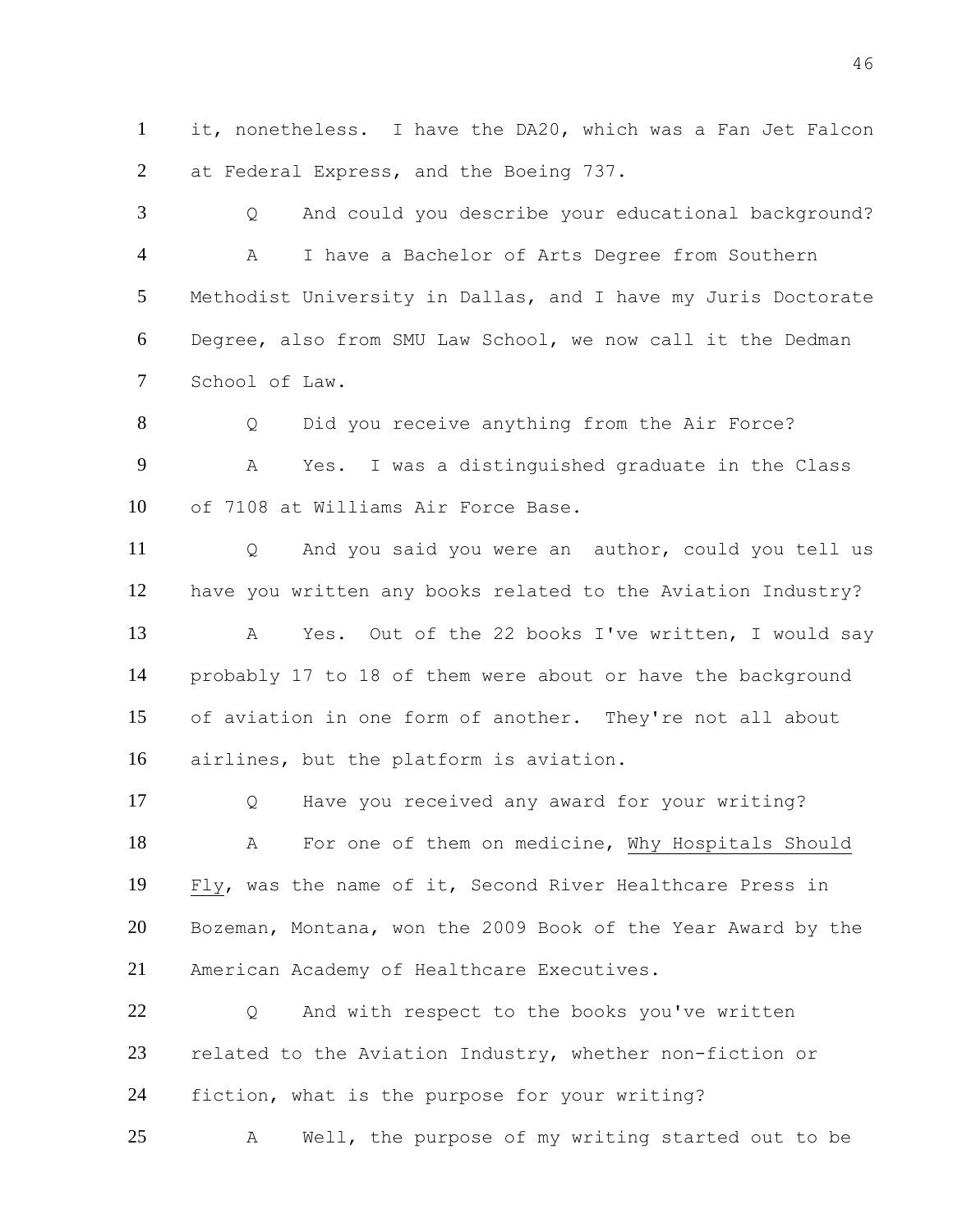to tell the story of Braniff International. I had had experience as a journalist, so it's always been a combination of trying to tell a story that I think the public should know. My first books were non-fiction. And as they got into fiction, it gave me a platform for being able to talk about things like human factors and the communication in the cockpit, and one of the areas that I was heavily involved in, in the '80s, which was crew resource management. Q And how long have you known Karlene Petitt? 10 A About 30 years. Q Have you worked with her professionally? 12 A Only to this extent -- about a number of years ago I called her, because I had a book -- I think about four years ago, maybe three -- that featured the Airbus 8-330, and I knew she was a consummate captain and instructor on that airplane, and I needed a lot of help on that, because I was not an Airbus pilot. I knew a lot about the 320, I had been in the simulators, but I was getting deep into the systems of the 330 and she was invaluable in her help with that. Q Have you read any of Ms. Petitt's books? A I have. I read two of the novels and skimmed the third. Sorry to say I never completed the third. Q Okay. And based on your reading -- do you know what a "Squib" is? A I do, I do. And I wrote --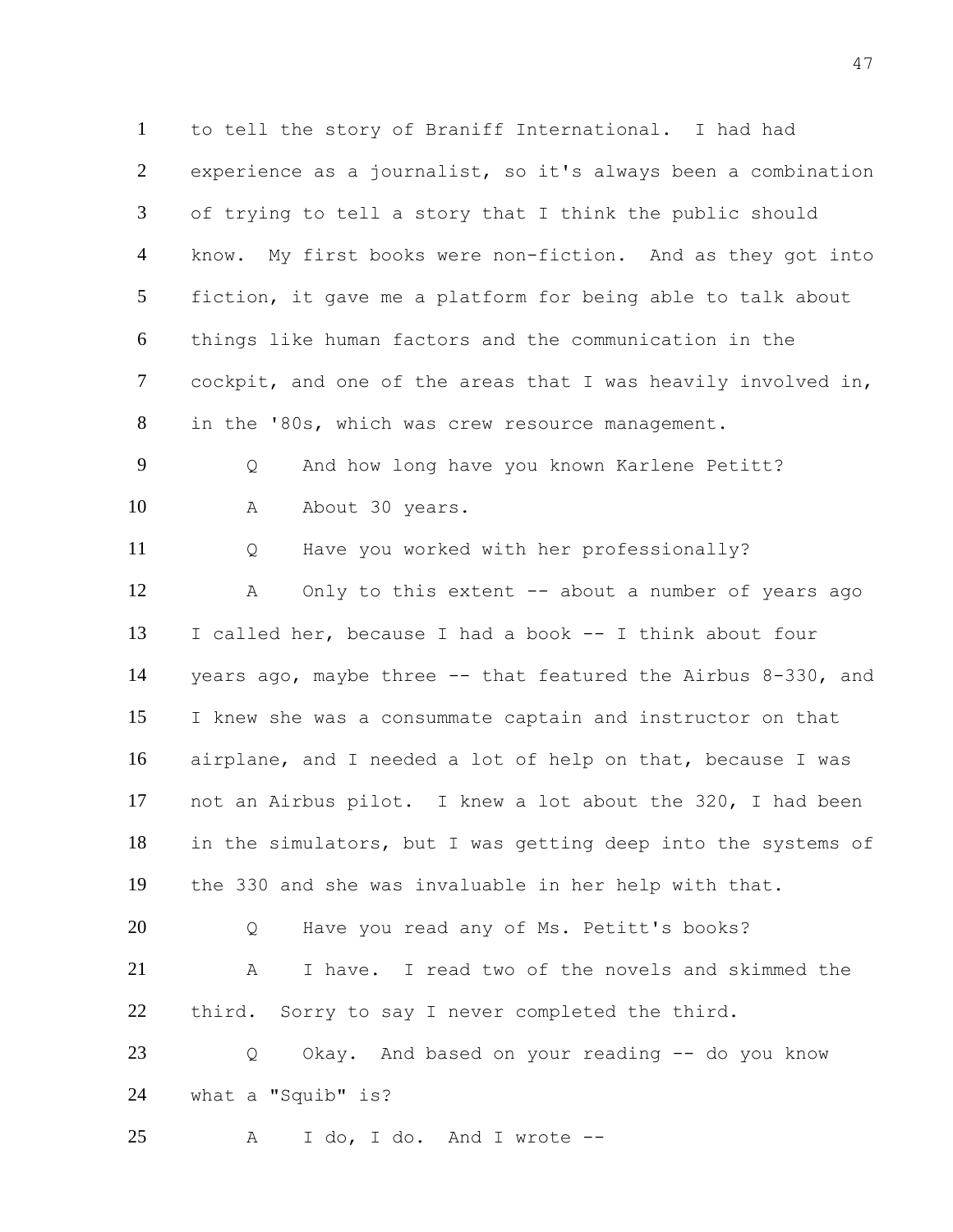Q What is it? Just in case somebody doesn't know. A Okay. A "Squib" is basically where an author provides a promotional statement of a couple of sentences, that the other author can use in their books, in the promotion of their books. Usually it's put on the back. You'll see somebody say, you know: "The greatest book since sliced bread," or whatever, by such and such. And I wrote one -- as a matter of fact, I was just reviewing it the other day -- I believe I wrote two, though, I think I had one on the second one.

 Q And how would you describe the focus of her aviation related books?

 A The focus was most definitely on the sanctity of the safety aspect and an awful lot of it was about the difficulty of getting the information on something that's going wrong, systemically, to the people who can do something about it, and the difficulties involved in the human system, which, of course, is the area that I've been most involved with, both aviation and medicine.

 Q What have you witnessed with respect to Karlene's professional demeanor?

 A An extraordinary individual, would be just my overture to the answer to that question. Because we try, definitely, in any high risk industry -- because I haven't been just associated with aviation -- to get people to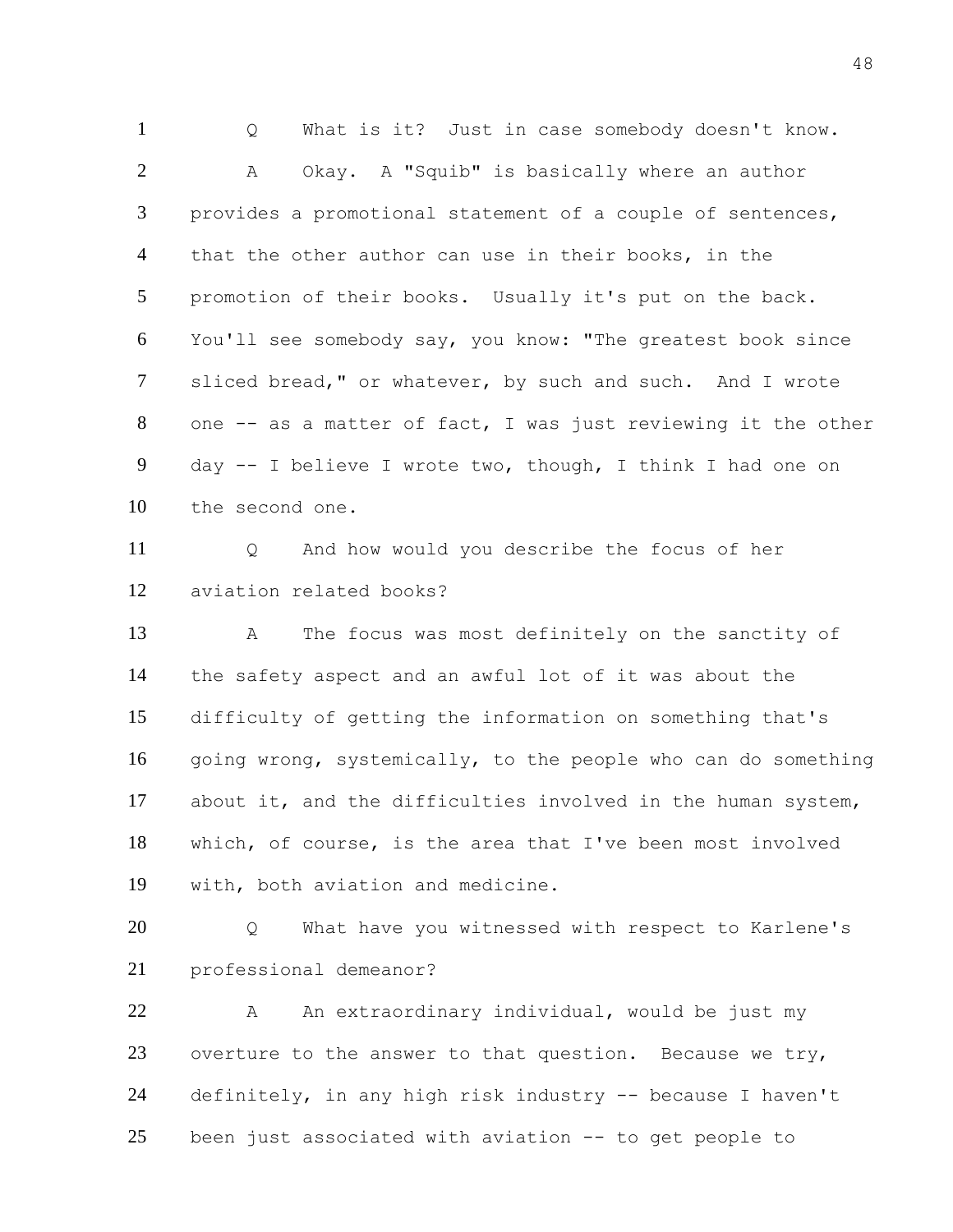engage, to own the situation on the front lines, whether you're in a managerial position or whether you're in an instructor position, or whether you're just a participant. And my impression has always been that she owned the situation in regard to safety, in regard to the atmosphere and the receptivity of the Safety Culture -- in her case Delta -- and this is something that we want. We want people to be engaged, we want them to have the ability, as well as the chutzpah, if you will, to say to power: "We've got a problem."

 MS. BROWN: Your Honor, I'm going to object to the testimony of Mr. Nance, to the extent he's testifying as an expert on human factors. He's never been disclosed as an expert and we certainly didn't have any notice that he would be testifying as someone with expertise in this matter.

16 MR. SEHAM: If I may respond? It was recognized, as we discussed the experts in the context of our raising the non-disclosure of Dr. Altman, but our recollection is that the Tribunal has recognized that pilots, through their ATP and experience, have an expertise that's worth testifying about and is recognized by the federal rules. Just because you're an expert, doesn't mean you're giving expert testimony.

24 JUDGE MORRIS: Are you an ATP, sir? 25 THE WITNESS: I am an ATP, yes.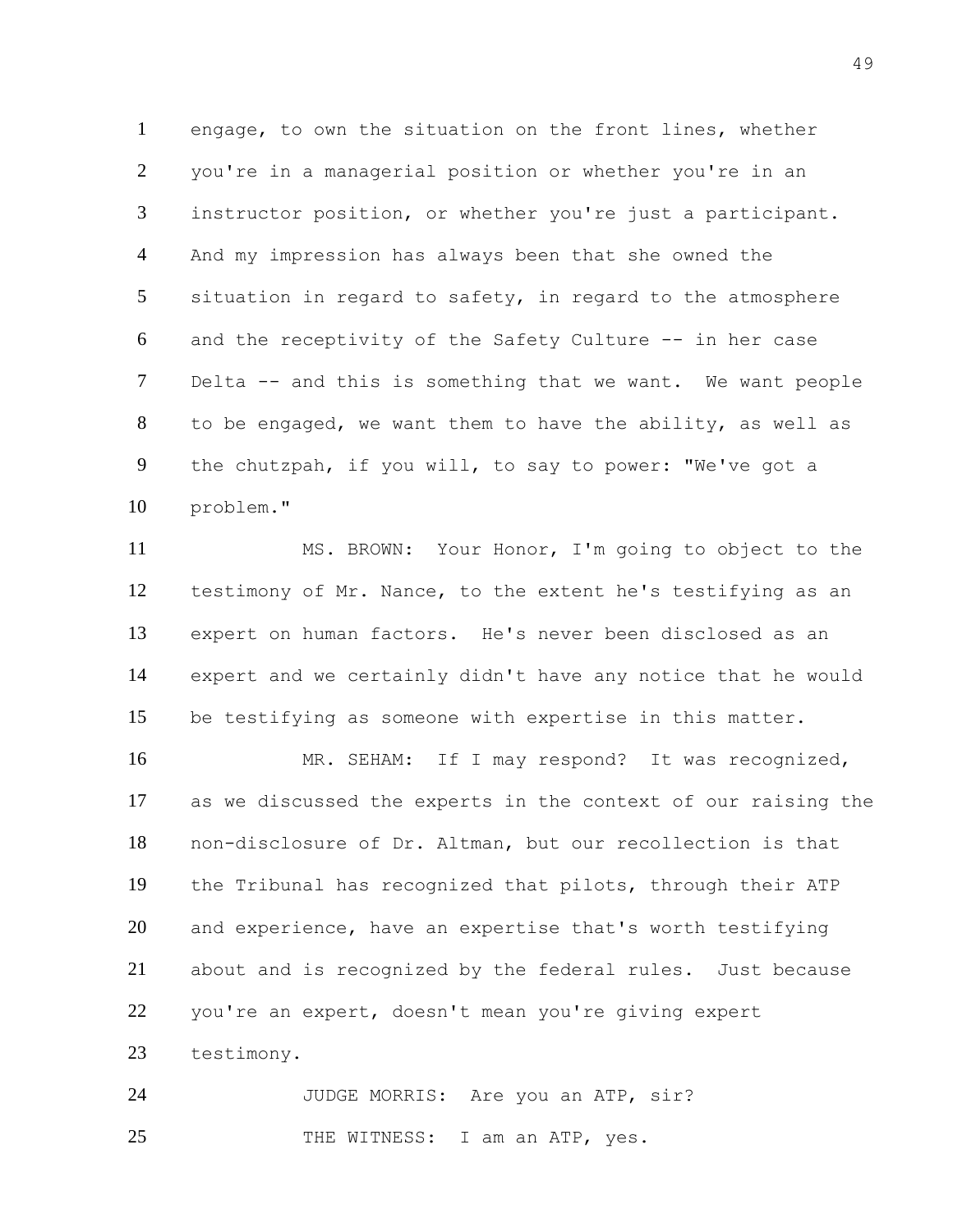JUDGE MORRIS: All right. Overruled. I'll hear it with some caveats, as I view part of this case -- a large part of this case -- involving credibility and, therefore, 4 I'm going to consider the testimony, in part, as it relates to her credibility, since that's been put on the table, as I understand this case, from the very beginning.

Go ahead.

BY MR. SEHAM:

 Q Now, based on your description of your position at ABC, have you participated in live broadcast interviews concerning aviation subjects?

 A Rather constantly for the past 27 years, yes. 13 O Is that a stressful endeavor?

 A I usually -- especially when we're involving a live broadcast -- describe it as a "high wire act without a net." But it's exhilarating if you do it right, and it's very upsetting if you do it wrong. But it's a very high stress situation, yes.

 Q And have you witnessed Ms. Petitt participate in TV interviews?

21 A I have. A couple of interviews on CNN.

22 0 And how did she conduct herself in that stressful environment?

 A Very well. As a matter of fact, I was quite pleased of the degree of casualty -- which is what you want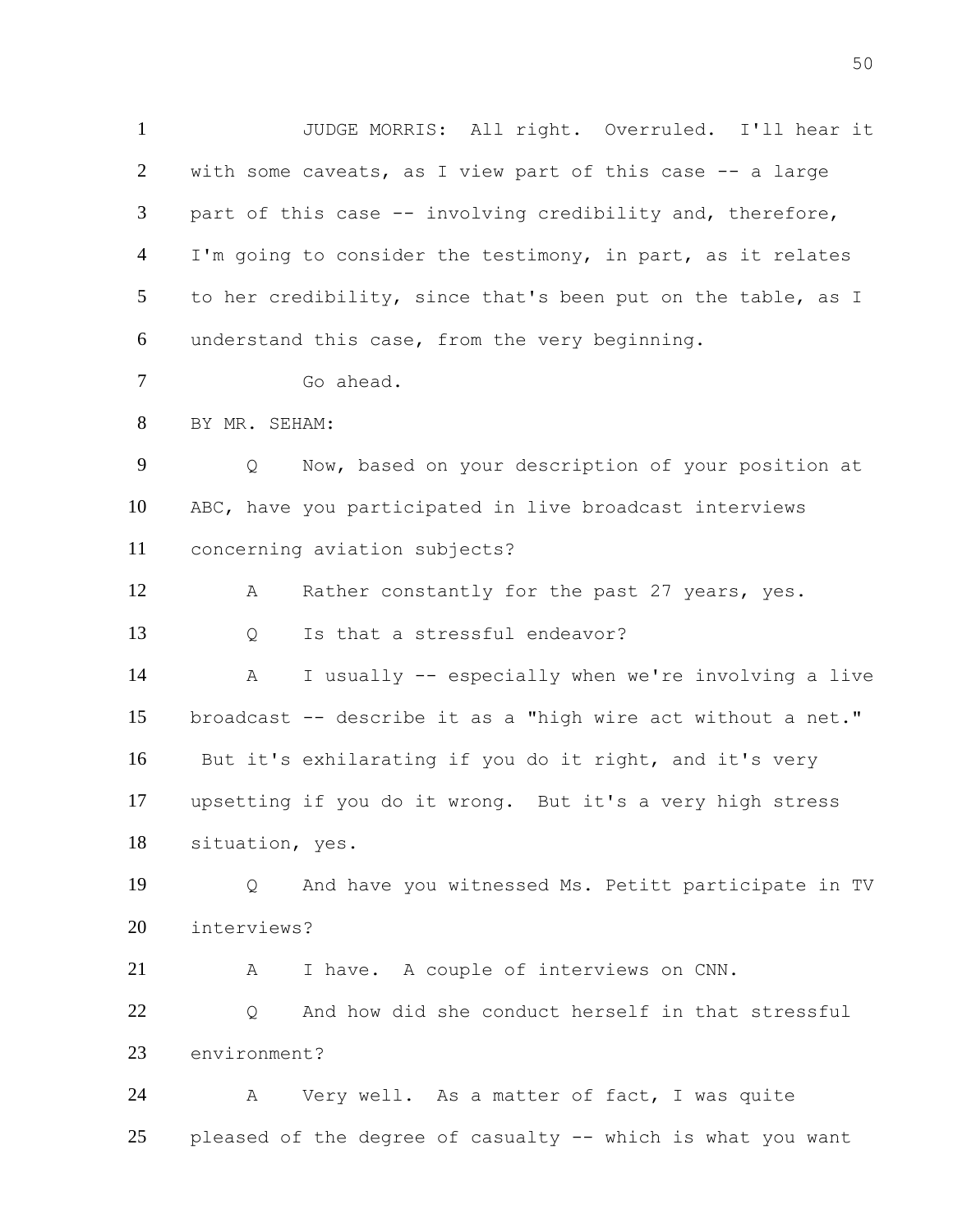to show -- with which she was able to handle the interview's questions.

 Q Now, you made a reference, a couple minutes ago, to "Safety Culture"?

A Yes.

Q What do you mean by that?

 A Safety Culture in any high risk industry, and especially aviation, has to do with the way things are viewed, including communication. In other words, if you've got a culture that is primarily concerned with keeping things safe, then that is an overriding core value and nothing is allowed to get in the way -- not personal aggrandizement or personal differences, or worries about individual versus individual. In other words, somebody brings a problem to leadership or to any level, and that problem, because it's safety, becomes the focus -- not batting down the individual because it's inconvenient or saying, fine, we'll get to it later on. A Safety Culture means that the number one thing you're concerned about -- and I've been dealing with this in hospitals for 25 years, trying to teach them what we've learned in aviation -- is that when somebody speaks up, 22 you've got to not only support them, but you've got to show everybody else that the organization is supportive of exactly what you say they're supported of. Because all it takes is batting one person down and you have seriously damaged the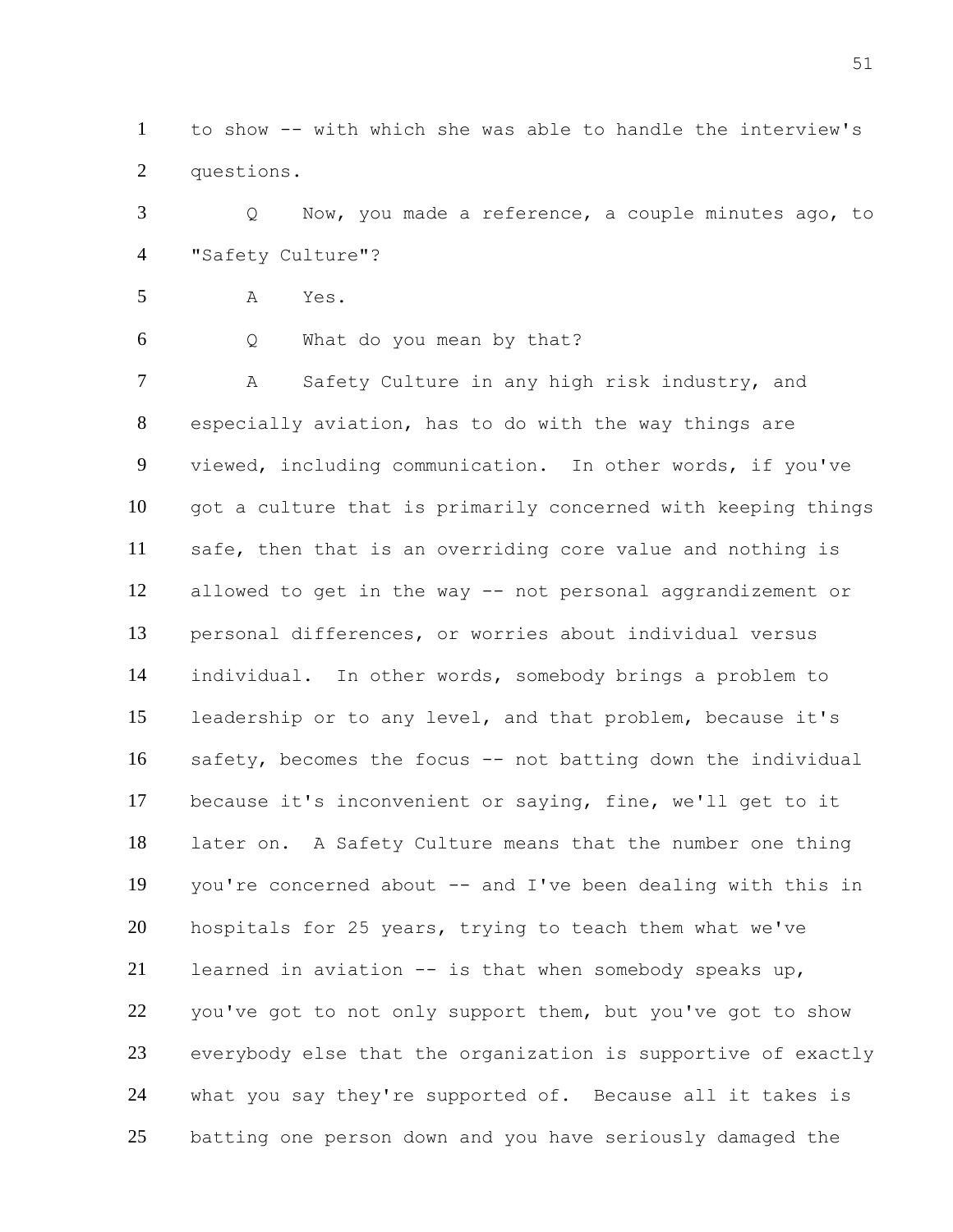so-called Safety Culture.

2 Q Have you, in your experience in the airline industry, witnessed retaliation against anyone who reported safety concerns?

A Yes, I have.

 Q Have you ever witnessed the use of simulator training or are you familiar with the use of simulator training as a retaliatory tool?

 A All too often. And I will say, if permitted to, that that's one of the greatest fears of an airline pilot, because there is no pilot, no matter how good, no matter how experienced, who can't be busted on a check ride if somebody wants him.

 Q Now, based on your aviation experience, can you comment on the significance of SMS programs in aviation? A SMS, primarily, Safety Management System, is a methodology of moving from a personality based or an individual based culture of safety or culture of air crew management, to one involving a systematized approach, where there's a fair balance and predictable response for just about everything. And that is a very painful thing, because it's always been, traditionally, individually driven by the personality of the leaders and those under him or her.

 So, SMS is challenging a lot more than just adding a particular program, it is really changing a culture.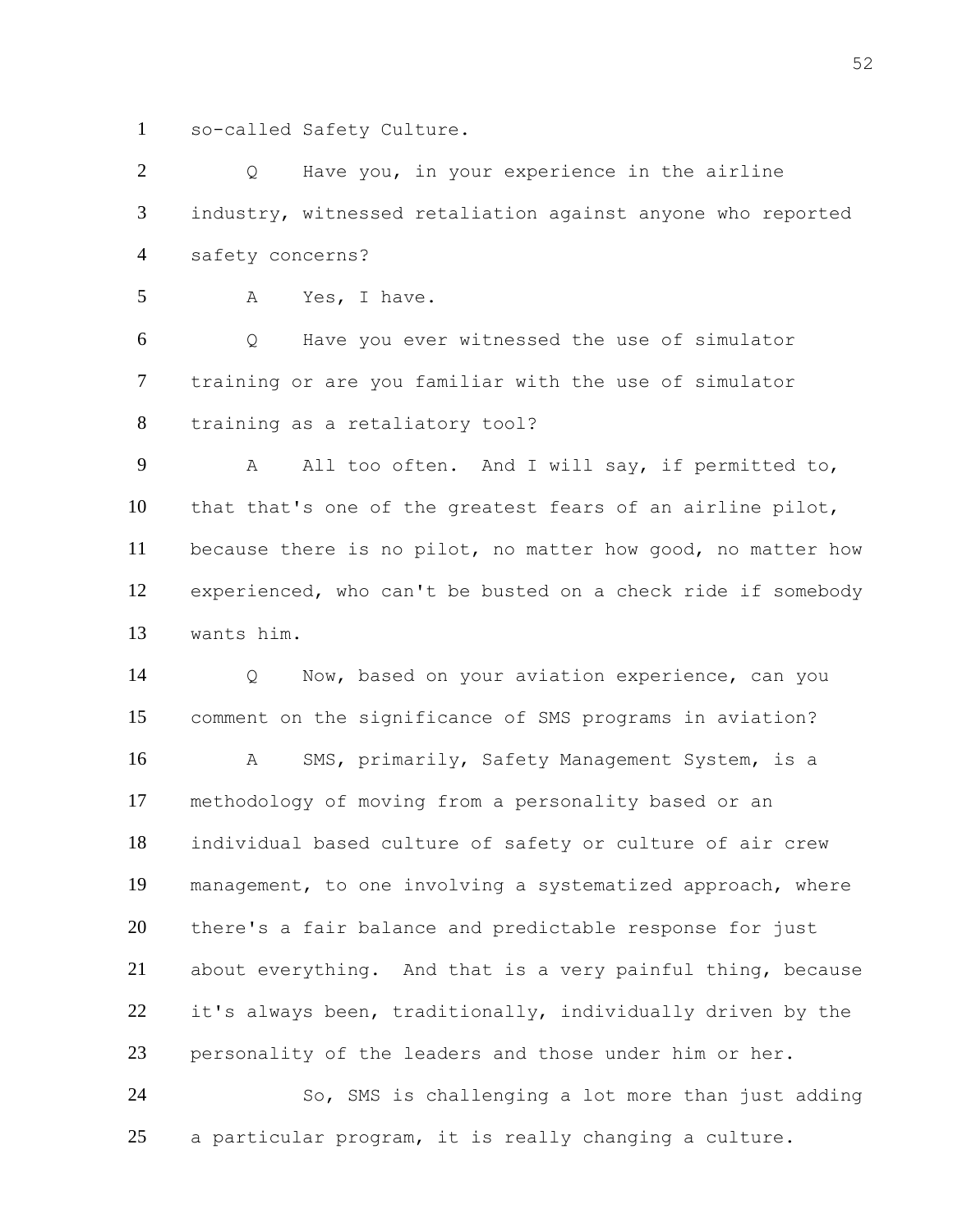JUDGE MORRIS: Do you want me to take judicial notice of Part 5?

 MR. SEHAM: Yes, Your Honor. JUDGE MORRIS: All right. BY MR. SEHAM: Q Do you have any concern as to the impact on Safety Culture and SMS programs in referring a pilot such as Ms. Petitt for psychiatric examinations? A Every alarm bell that I have goes off in something like that. Because if that is done without a great degree of evidentiary rationale, then what it does is send -- rightly or wrongly -- but it sends a message, to literally everybody else who knows about in the Flight Department, that if you speak up about something, this is what's going to probably happen to you, too. 16 Now, when I say that, it doesn't matter whether or not that's a factual analysis by the other members, by the other pilots. The fact is, this is a fear driven society in aviation, just like it is in medicine, because you are constantly possessed of the responsibility for a lot of lives and an awful lot of equipment, and you know that you're under scrutiny, and you know that one mistake could cost you your career. So, the idea that you might, all of a sudden, become persona non grata and be sent to a psychiatrist and have a 25 stain on your record, and something in your file, as a result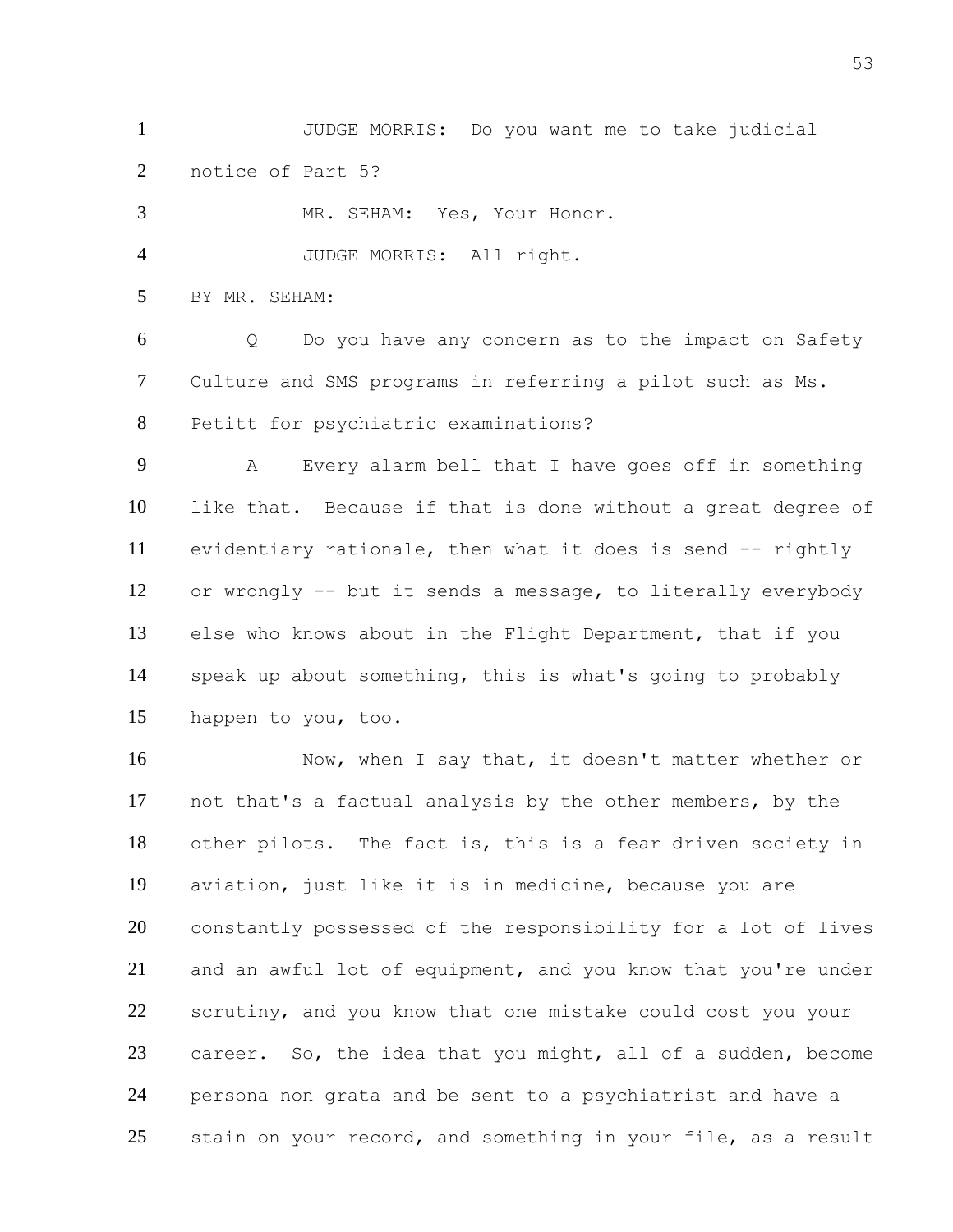of having just spoken up, may not square with the facts of what actually happened. But this is one reason, in a Safety Culture, where you've got to be extremely careful, in leadership, not to do something that sends that message, because you will harpoon the willingness of other people to come forward. This is an incredibly serious situation. MR. SEHAM: Thank you. No further questions. 8 JUDGE MORRIS: Counsel? MS. BROWN: I am also an SMU Law Grad, so I will say "Go Ponies." CROSS-EXAMINATION BY MS. BROWN: Q So, Mr. Nance, you've never worked at Delta Air Lines, have you? A I have never worked at Delta, no. Q So, you don't have any personal knowledge of Delta's Flight Operations culture? A No. Q So, earlier you talked about doing live TV broadcasts and how it's a very high stress situation. Do you believe that flying an aircraft, as a pilot, is the same level of stress, where you're responsible for thousands of lives, as a live TV broadcast? A Well, I don't think there's any comparison. The live TV broadcast doesn't have lethal potential -- well, it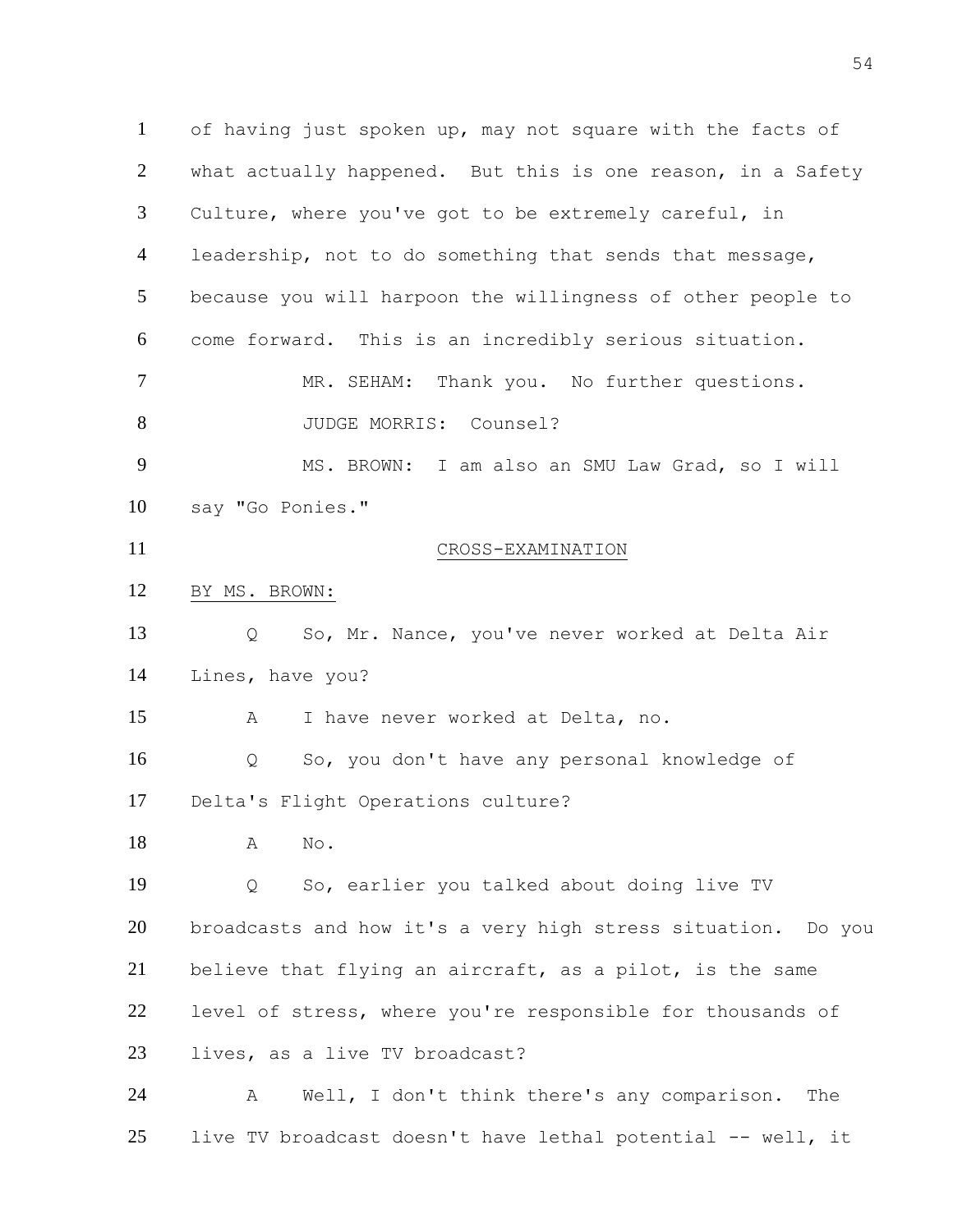may have in some respects -- but no, I mean you're in an airplane just like in an operating room, you're right there, in responsible terms, responsible for all those lives. I could -- well, that would be my answer. Q And you also testified about a retaliatory simulator training? A Yeah. Q You've never had any personal experience with simulators at Delta Air Lines, have you? A Not at Delta, no. Q And so you don't have any personal knowledge of retaliation simulator training at Delta? A I don't have any specific to Delta, no. Q You talked earlier about Safety Culture and the fact that you should -- you need an evidentiary rationale for a Section 15 evaluation, Mental Health Evaluation? A Correct. Q Don't you believe that an airline should err on the side of safety, and while they're gathering all that evidence the pilot should be pulled from flying aircraft? A I believe that an airline -- any airline -- has a responsibility to be very, very careful on two counts. Number one, with investigating anything that might have a component of mental or emotional instability, certainly must 25 not be swept under the rug. But secondly, because of what I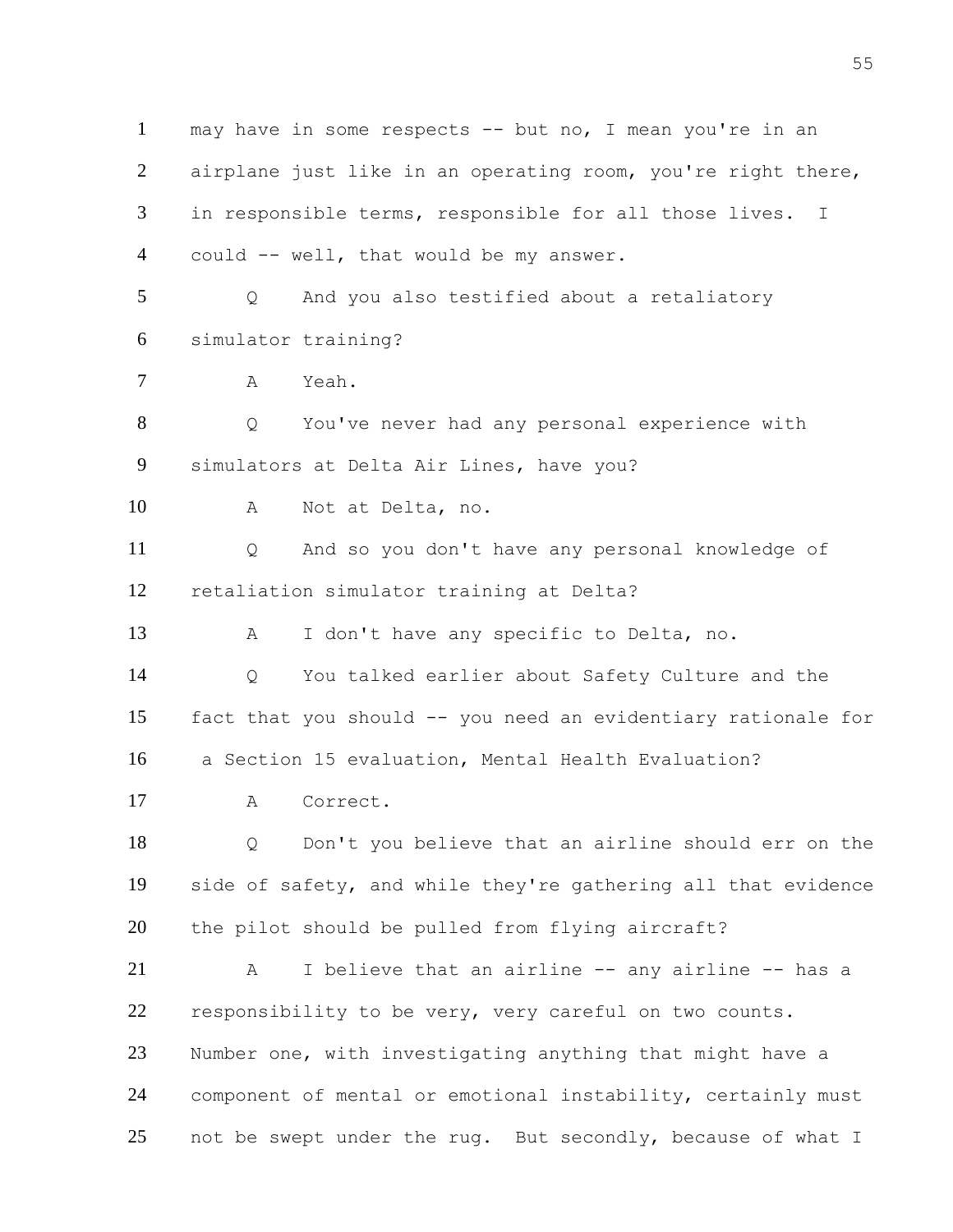was talking about, the extreme sensitivity of all the pilots to the nuances, if somebody is seen to have been pulled into a psychiatric evaluation and the only overt reason for that 4 seems to be that he or she presented a safety concern, you have tripped off in the other direction. So, there's a delicate line here, it's not a clear, shiny white line, but it's one that the flight managers must be very, very careful about. There has to be something more than just a single point reason that is raised to call somebody in for that, it's a very serious analysis.

 MS. BROWN: I'm going to object to that as non-responsive to the question.

BY MS. BROWN:

 Q So, I was asking if an air carrier has been notified of concerns for a pilot's mental health evaluation by an employee, and you said that you should have an evidentiary rationale, the carrier should pull the pilot while they're gathering that evidentiary rationale?

 A I'm not sure that I would answer that the pilot should be pulled, but certainly it should be pursued.

 Q And when they're pursuing it, do you think the pilot or the carrier has notice that there's concerns about that pilot's mental safety or mental health, that that pilot should be allowed to continue flying?

A I think that has to be evaluated in each case, not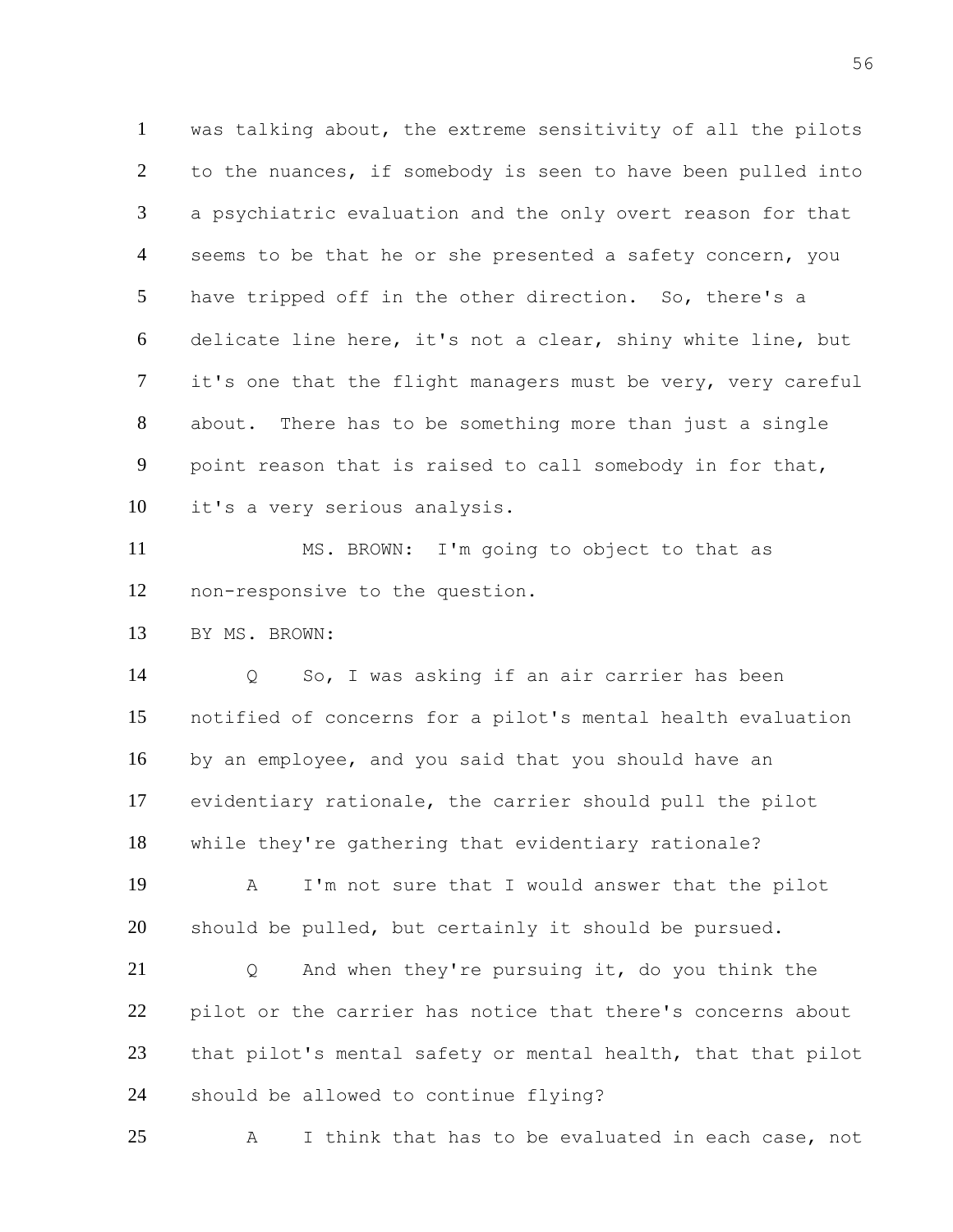an automatic thing. As a matter of fact, if it's not evaluated in each case, and it does become automatic, then it probably is going to miss, in one form or another, realities. 4 So, am I responsive to you on that? Q Not quite, but we'll move on. A All right. Q So, you also testified, too, about pulling pilots for Section 15s after they've raised safety complaints? A Yes. Q But you don't have any personal knowledge of the reason that Ms. Petitt was pulled for a Section 15, do you? A I have read and heard about this, but I don't have any personal knowledge, no. Q Okay. And you've heard about it from Ms. Petitt? A That's correct. And from the filings in the case. Q And the filings in the case? A Yes. Q Based on your understanding of Safety Culture, if an airline has concerns about a pilot's mental health, it's incumbent on the airline to look into those concerns, even if the pilot is ultimately exonerated? MR. SEHAM: Asked and answered. 23 JUDGE MORRIS: It has been asked and answered, but I'll allow it this last time. 25 MS. BROWN: Okay.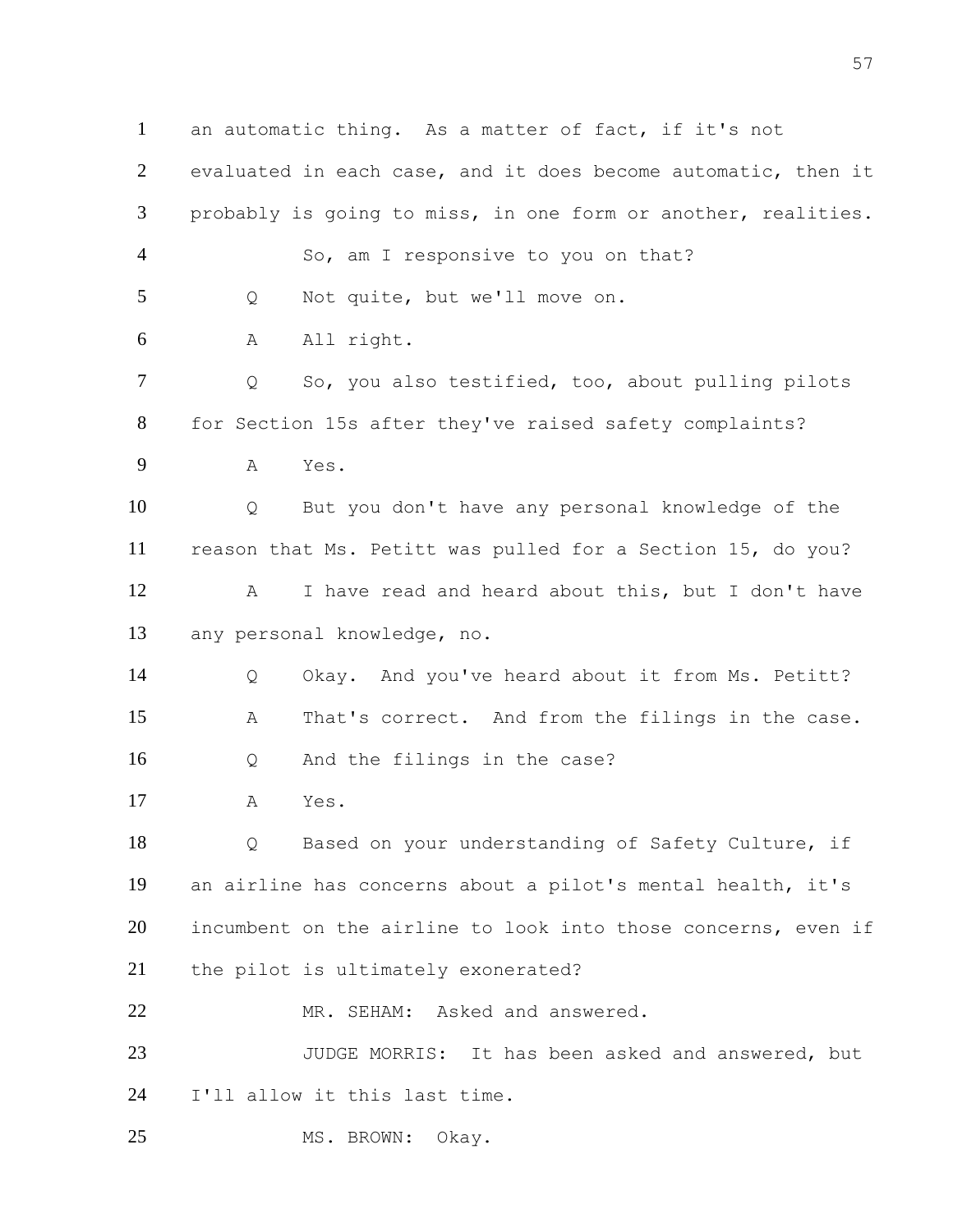1 THE WITNESS: All right. I'm sorry, did you ask it as a yes or no? I apologize, but would you give it to me again? MS. BROWN: Can you read it back or do I need to? COURT REPORTER: I can play the tape. MS. BROWN: Oh, I'll ask it again. 7 THE WITNESS: All right. BY MS. BROWN: Q So, if an air carrier has been notified of mental health concerns of a pilot, and it's incumbent on the air carrier to investigate those concerns, even if that pilot is ultimately exonerated, correct? A Yes. 14 MS. BROWN: No further questions. MR. SEHAM: No further questions. JUDGE MORRIS: I've got a couple of questions, sir. 17 THE WITNESS: Yes, sir. 18 EXAMINATION BY JUDGE MORRIS: Q Can you give me a little bit more about your aviation background and experience -- you said you're an ATP, an Airline Transport Pilot, you mentioned spending some time in a simulator in the A320, do you have a type rating in the 320? A No, I do not.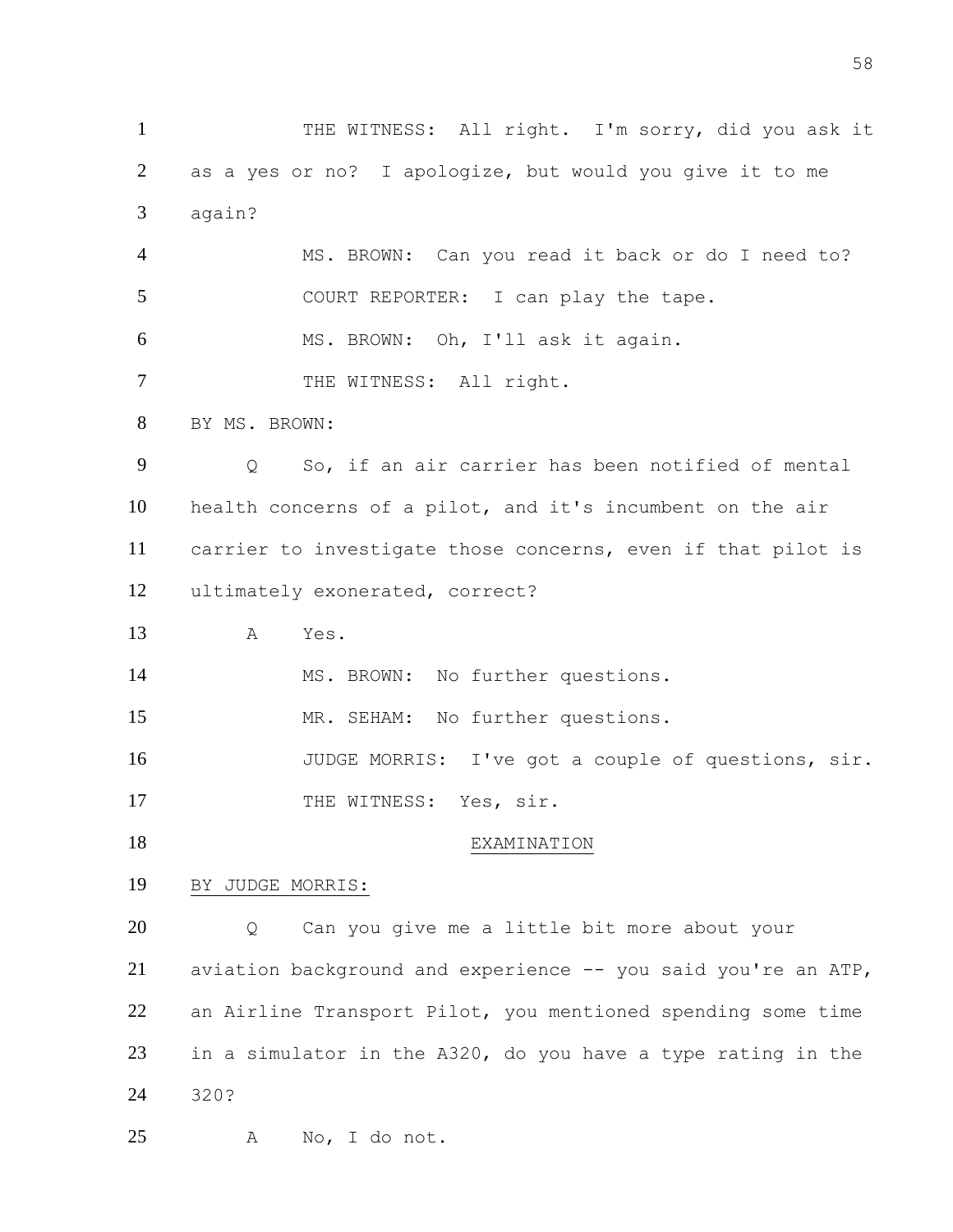Q Besides your ATP, do you have any other FAA certificates and ratings?

 A I have a Flight Engineer Turbo Jet, that goes way back to the 727 days. But basically my training was through the U.S. Air Force, and then after that through getting the DA20 rating, through Federal Express, when that was all they flew, and then getting hired by Braniff International and flying for them as a first officer -- or, rather, a second office and then a first officer. Q You indicated you had, approximately, 16,000 hours total time. How many in jets? A I would -- I'm just going to have to guess, Your Honor, but I would guess at least 13,000 hours. Q Okay. Do you still fly? A Yes, I do. Q Do you use a Third Class or the -- A I dropped this year to a Third Class, but I'm still qualified for First. Q Okay. JUDGE MORRIS: Questions based on mine? MR. SEHAM: No, not from the Complainant. 22 MS. BROWN: No, Your Honor. 23 JUDGE MORRIS: Sir, you are free to go. If you want to stay and watch, please feel free to do so. 25 THE WITNESS: Thank you, Your Honor. I do have to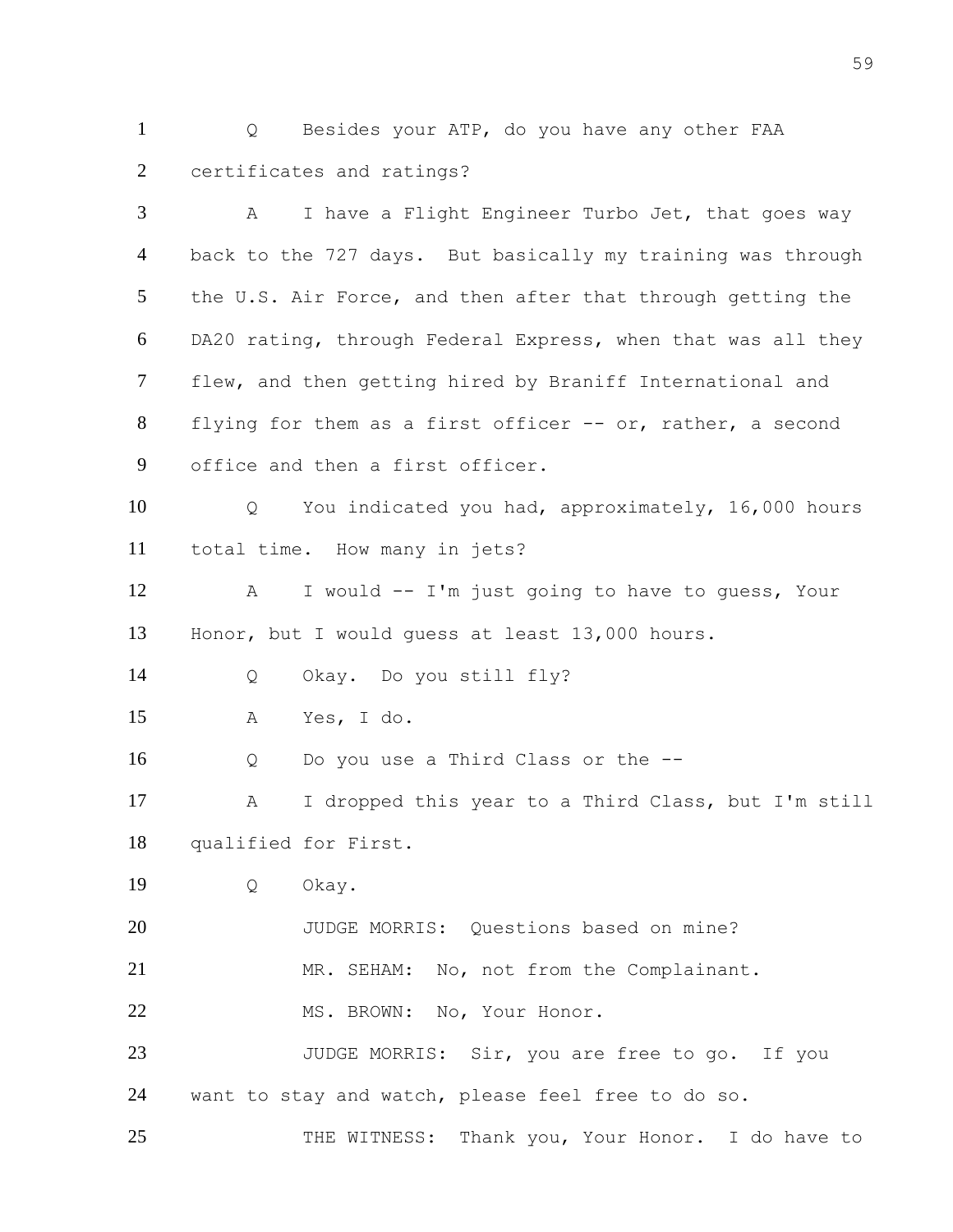go, unfortunately.

JUDGE MORRIS: All right.

(Witness excused.)

JUDGE MORRIS: Next witness?

(Mr. Seham leaves room to call witness.)

JUDGE MORRIS: Stand and turn, face me and raise

your right hand.

Whereupon,

## GAILEY WILLIAM CORBY

 having been first duly sworn by the Administrative Law Judge, was examined and testified as follows:

 JUDGE MORRIS: All right. Please, take a seat. After you're seated, sir, please provide your full name and contact information.

 THE WITNESS: My name is Gailey (phonetic) William Corby, I'm known as "Bo," for obvious reasons. I live at 103 South 297th Place, Federal Way, Washington. Do you need

more?

JUDGE MORRIS: No. Are you a pilot?

20 THE WITNESS: I am.

 JUDGE MORRIS: Please give me your FAA certificates and ratings, please?

 THE WITNESS: I have an Airline Transport Pilot License, Certificate Number 17235 --

JUDGE MORRIS: I don't want that.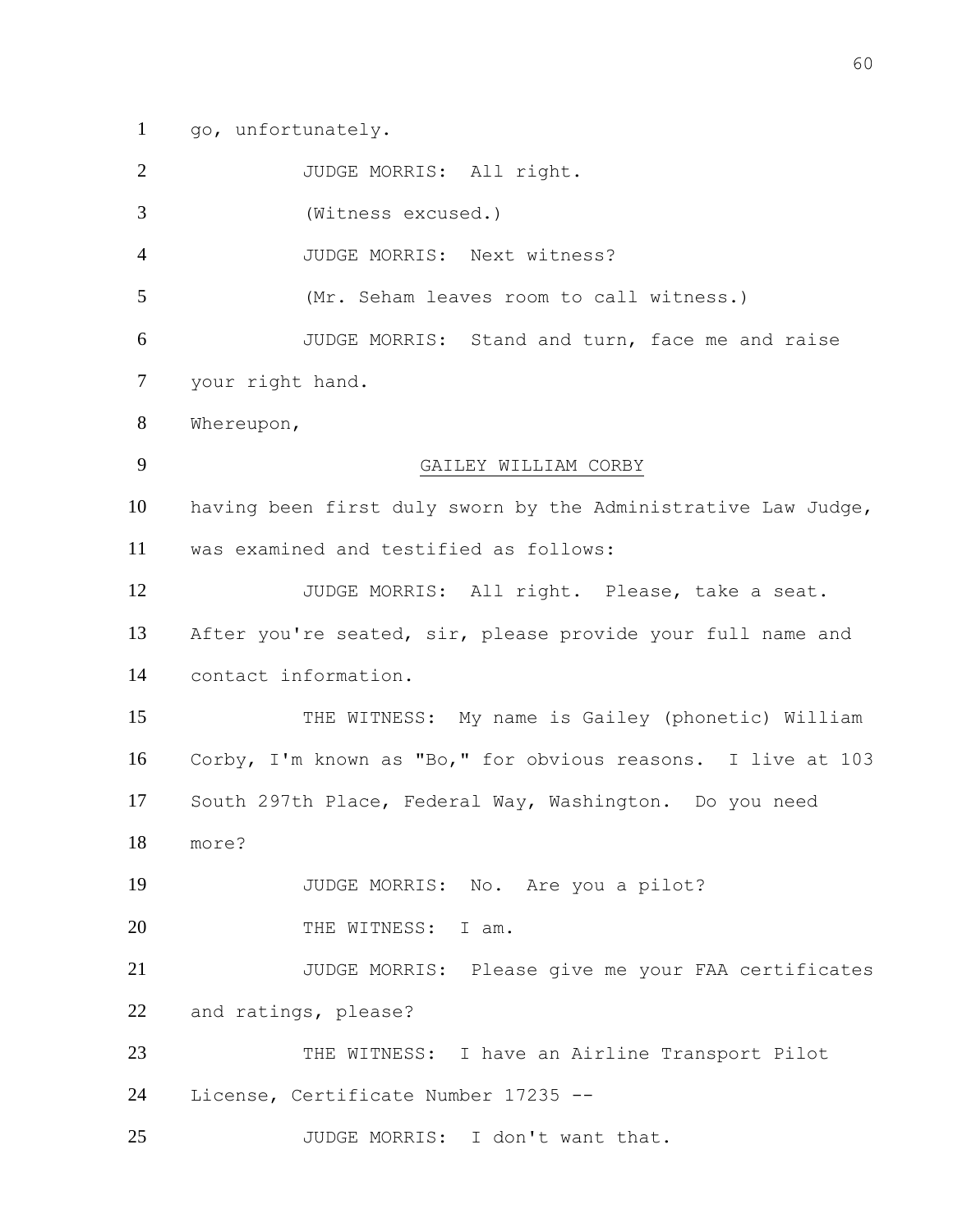1 THE WITNESS: Okay. 2 JUDGE MORRIS: Okay. Just tell me your ratings, 3 your certificates. I don't want your certificate number. 4 THE WITNESS: Okay. 5 JUDGE MORRIS: And the reason -- well -- I just 6 don't want it. 7 THE WITNESS: That's all right. I won't give it to 8 you again. 9 JUDGE MORRIS: Okay. 10 THE WITNESS: ATP. 11 JUDGE MORRIS: Okay. 12 THE WITNESS: Flight Instructor, Flight Instructor 13 Instrument, Flight Instructor Multi-Engine, type ratings. 14 JUDGE MORRIS: In what? 15 THE WITNESS: A320, Boeing 727, 737, 747, 400, 757, 16 767, 777, BE300, Cessna 650, DC3, DC9, DC10, DA50, which is a 17 Falcon 5900, Lear 45. I have a Flight Engineer License, 18 Turbo Jet, Turbo Prop. Ground Instructor License, Advanced 19 and Instrument. I think that's it. 20 JUDGE MORRIS: Total time? 21 THE WITNESS: Just short of 32,000 hours. 22 JUDGE MORRIS: How many in jets? 23 THE WITNESS: How many what? 24 JUDGE MORRIS: How many hours with jets? 25 THE WITNESS: About 29,000.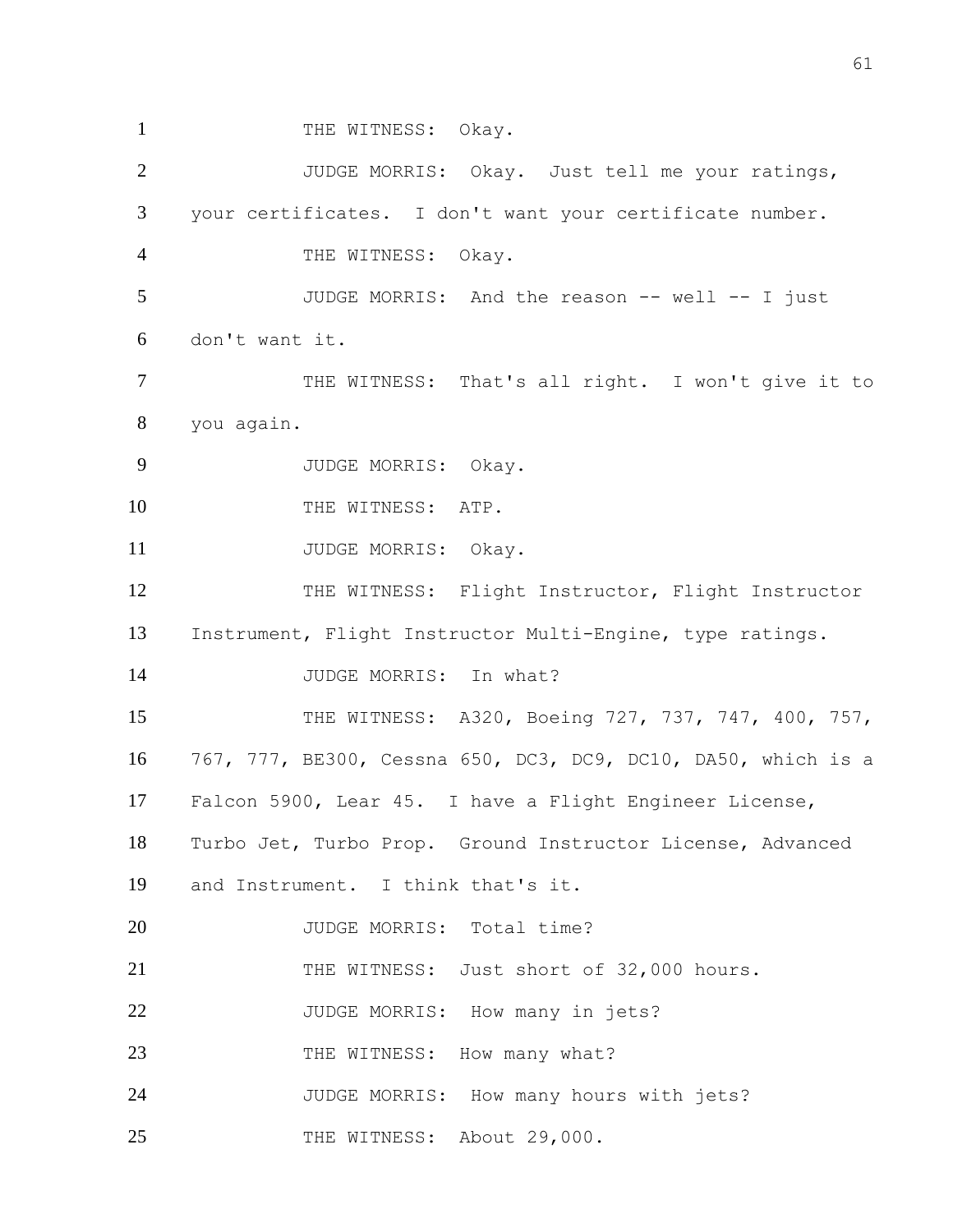| $\mathbf{1}$   |               | JUDGE MORRIS: Okay, counsel.                                 |
|----------------|---------------|--------------------------------------------------------------|
| $\overline{2}$ |               | DIRECT EXAMINATION                                           |
| 3              | BY MR. SEHAM: |                                                              |
| 4              | Q             | Could you give us some background on your                    |
| 5              | education?    |                                                              |
| 6              | A             | I have a Bachelor of Science in Aeronautics from             |
| 7              |               | St. Louis University.                                        |
| 8              | Q             | And how many years of airline experience do you              |
| 9              | have?         |                                                              |
| 10             | Α             | Probably over 40.                                            |
| 11             | Q             | And you may have covered this to some degree, but            |
| 12             |               | can you describe your training specific experience?          |
| 13             | A             | Having been trained or --                                    |
| 14             | Q             | No, no, no $--$                                              |
| 15             | Α             | -- producing?                                                |
| 16             | Q             | -- your professional activity as a trainer?                  |
| 17             | A             | I started in '69 with the Boeing Company as a                |
| 18             |               | flight crew instructor. I worked there seven months, I was   |
| 19             |               | right out of college, taught in the ground school. Got laid  |
| 20             |               | off when Senator Proxmire shut down the SSTs, so I went back |
| 21             |               | to the Midwest and flew mail for the Postal Service. Came    |
| 22             |               | back to Boeing in '72. Worked in flight crew training,       |
| 23             |               | again, until 1974. I went to the Middle East, lived in the   |
| 24             |               | Middle East about two, two and a half years. Came back, went |
| 25             |               | to work for a non-sked airline, and there became director of |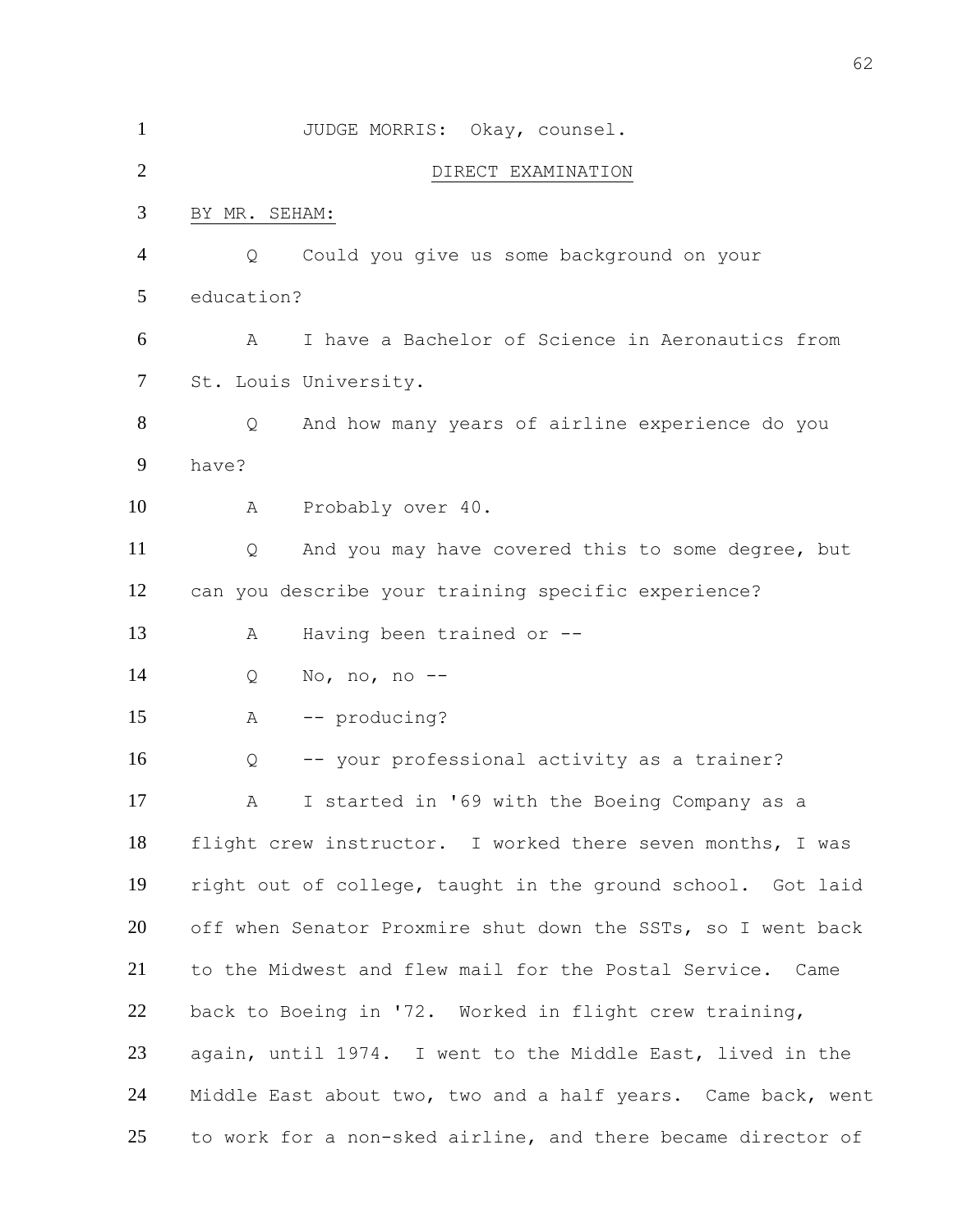training, it was a 121 airline.

| $\overline{2}$  | Let's see, from there, went to Hughes Air West. At             |
|-----------------|----------------------------------------------------------------|
| 3               | Hughes Air West, I did ground training with them as well as    |
| $\overline{4}$  | fly. They merged with Republic and I did some training at      |
| $5\overline{)}$ | Republic in cockpit resource management. Then on to            |
| 6               | Northwest, became an instructor check airman on the DC9.<br>In |
| $\tau$          | the meanwhile, in 1979, I started a training facility in       |
| 8               | Seattle. And I had an organization that trained -- on a        |
| 9               | contract basis -- small airlines. I owned a 727, 737 and a     |
| 10              | Lockheed Electra Simulator. So, I've been involved in          |
| 11              | training all my life, basically.                               |
| 12              | Thank you. How long have you known Ms. Petitt?<br>Q            |
| 13              | Over 30 years, probably.<br>A                                  |
| 14              | And did you have any involvement in her application<br>Q       |
| 15              | to Northwest Airlines?                                         |
| 16              | In the sense that I wrote a recommendation letter<br>A         |
| 17              | for Karlene to Northwest.                                      |
| 18              | And why did you write a recommendation letter for<br>Q         |
| 19              | Ms. Petitt?                                                    |
| 20              | Well, Karlene came to my school -- I can't remember<br>A       |
| 21              | the exact year, probably -- I just can't remember. But she     |
| 22              | came and told me she wanted to get a type rating in the 727,   |
| 23              | 737 and a Flight Engineer's License. And I asked her about     |
| 24              | her qualifications. She had -- I'll never forget this -- 472   |
| 25              | hours total time. So, I explained to her that the likelihood   |
|                 |                                                                |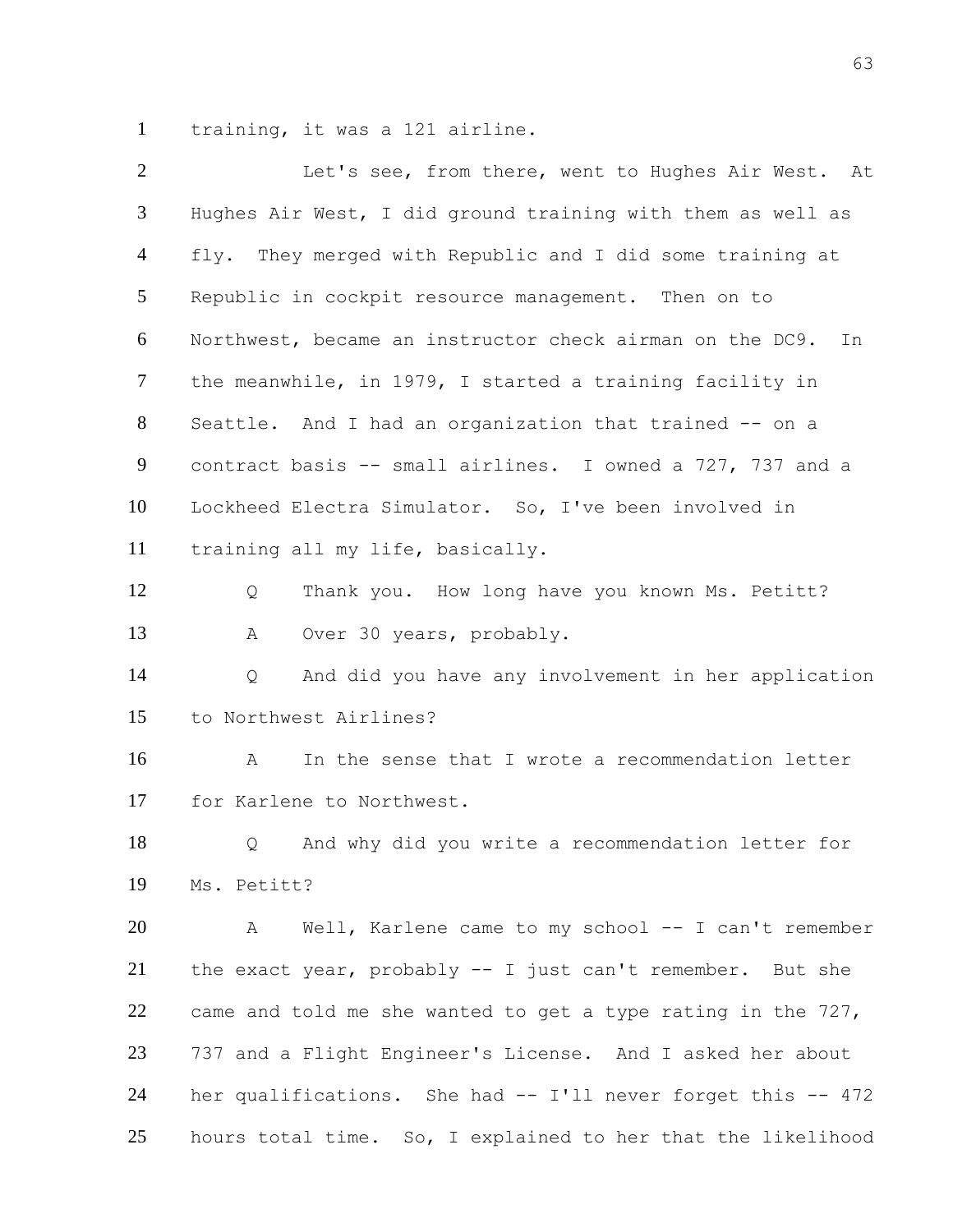of her being able to complete one of those programs would be questionable, because of her experience level. And she told me, she says: "Well," she says: "Look, I'll pay you even if I don't make it. 5 And I'll be the best student you've ever seen in your life." 7 And at the time, I was thinking -- there was talk in the industry about trying to get lower time pilots into cockpits sooner and they were experimenting with multi-crew training ideas and so forth. And I just wondered, on my own, I wondered if you could take a 472 general aviation hour, general aviation pilot and get them qualified in transport category jets. So, I was kind of curious as to whether we could do it anyway. So, I told Karlene at the time that: "We'll take you on, but you have to complete an instrument training course with us in instrument scan technique and flight management skills, and if you do 20 that -- and pay for it, of course -- we'll give you a shot at the 727. And if 22 that goes well, we'll do the 73 and then we'll see about the Flight Engineer License." 25 And that's, basically, what we did. It was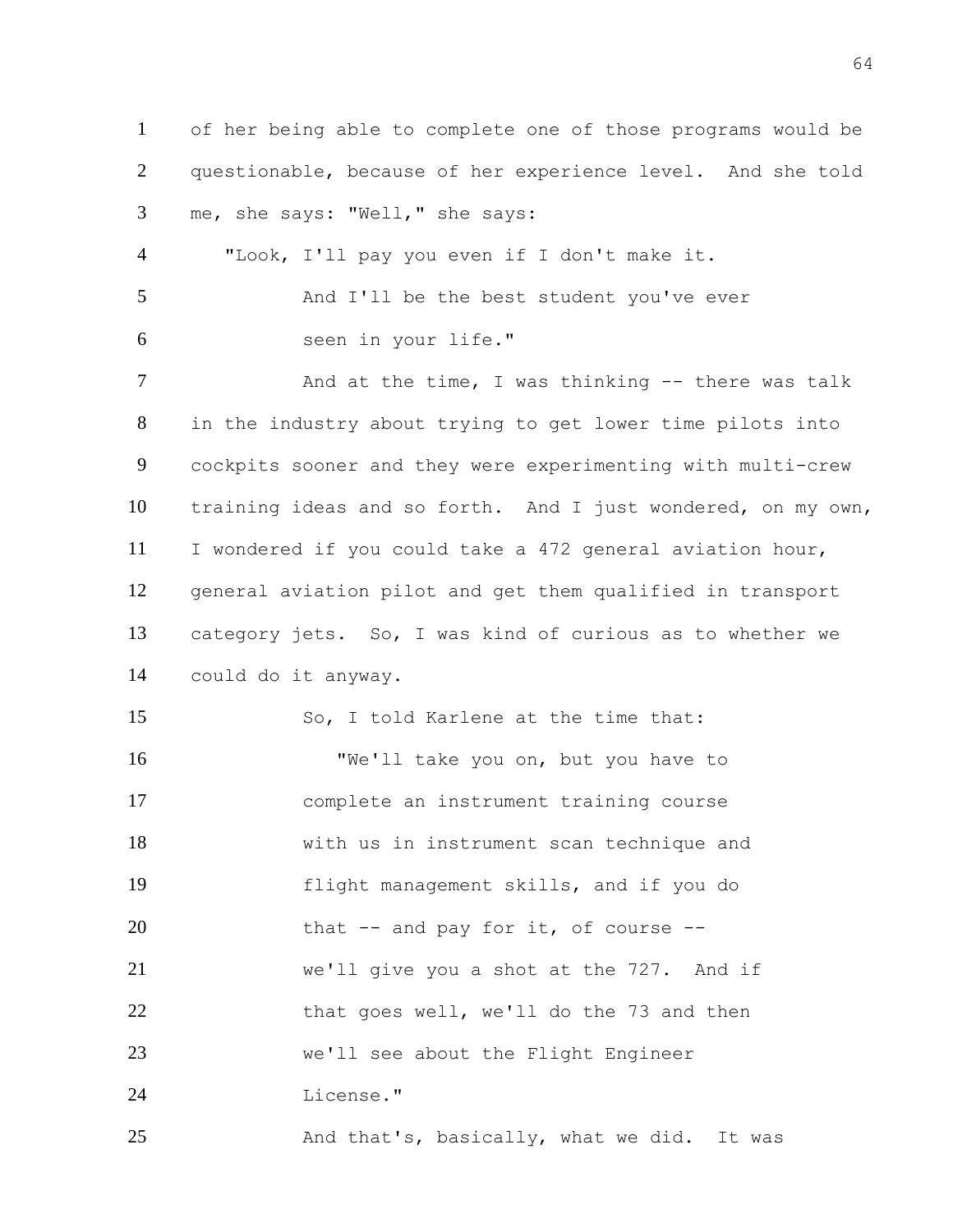amazing. And she did it.

 Q And you say it was amazing, how did she -- did you fly with her?

 A Well, I gave her instruction, but I've always felt that when a person goes through the training, they need to have a viewpoint of different instructors, because every instructor has their own talents and unique and specific skills at being able to impart information. So, I probably did, maybe, 50 percent of her training through that program, and I had two other instructors there that probably worked with her, as well.

 But what was funny was -- I don't mean funny -- ha ha -- but what was interesting was, when the FAA came in to give her the check ride -- and this I remember distinctly -- they went into the briefing room, her and the FAA inspector out of the Seattle office here, by the way. So, they're in there for about 20 minutes and the inspector came out and he says to me, he says: "Bo, can I talk to you for a second?" I said: "Sure."

 So, we go into my office and I said: "What's wrong?" And he says: "I can't give her a check ride." And I said: "Why not?" He goes: "She doesn't have enough experience." And I said: "Well, John, she has a private pilot license and she has a medical, you have to give her the check ride." And he said: "I'm going to call the office.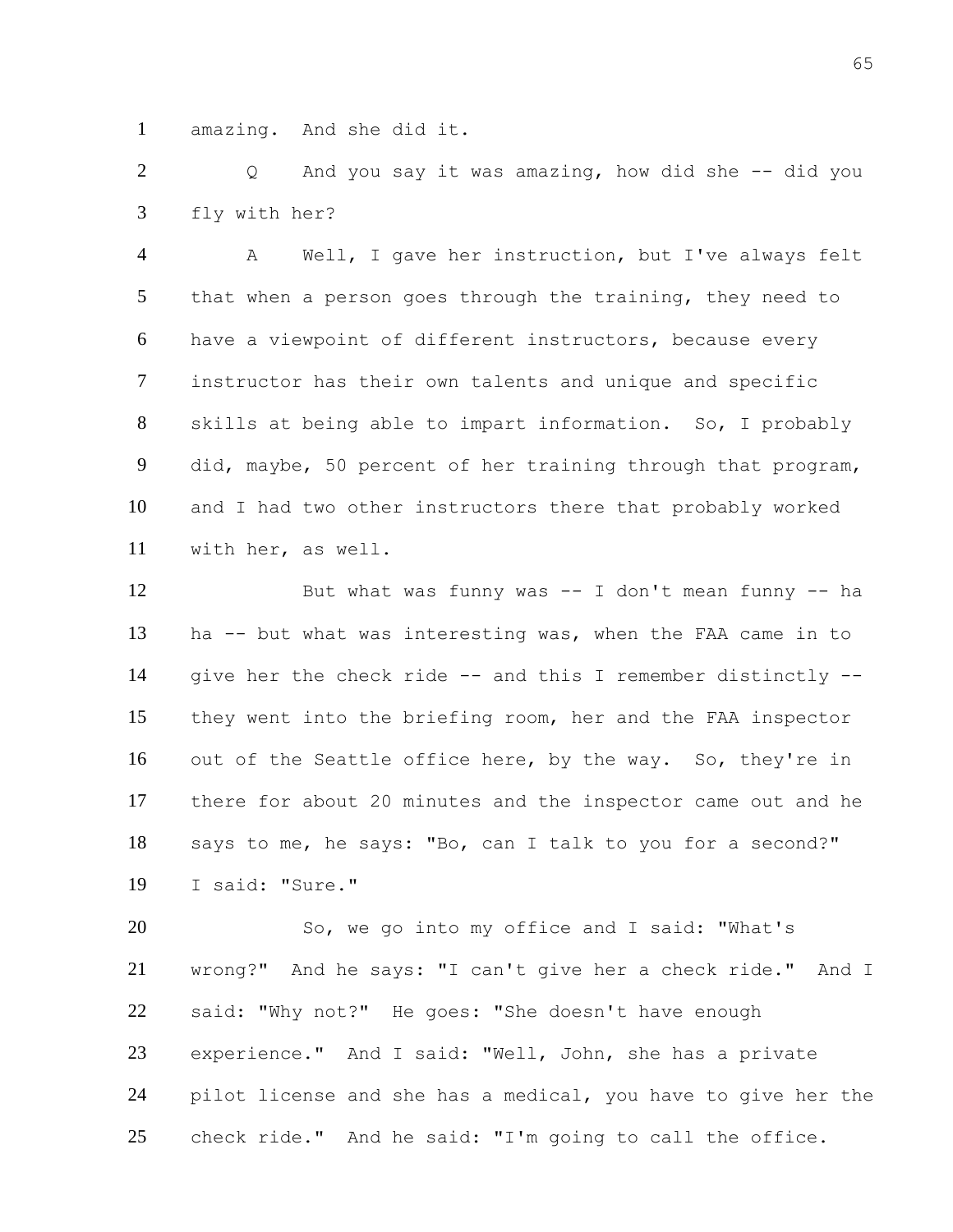So, he called the office, at the time it was over in Boeing Field. And he came back in and he says: "Well, I'll you what," he says: " I have to give her the check ride, you're right." He says: "But if she messes one thing up, you know, it's over." I said: "John, if she messes one thing up, fail her, that's your job, you have to do that anyway." So, he says: "Okay."

8 So, they went in the SIM. And a normal check ride for type rating should take two hours to two and a half hours. So, it got to two and a half hours, and I'm thinking 11 -- ah, oh, this is not good. About two hours and 45 minutes, they came out, went in the briefing room. Then he come over to my office and said: "Can I talk to you for a second?" I said: "Yeah."

 So, he comes in my office and he closes the door. He says: "How did you guys do that?" I said: "How did we do what?" He says: "Man, I've given check rides to 10,000 hour captains who were not near as good as that." He said: "That check ride was flawless." I said: "Well, John, why did it take two hours and 45 minutes?" He said: "Because I couldn't believe it, I just kept piling it on and she handled everything." He said: "I gave up." He said, you know: "We're going to pass her."

 So, when she went on to complete the 73, then she went on to complete the Flight Engineer's License. She had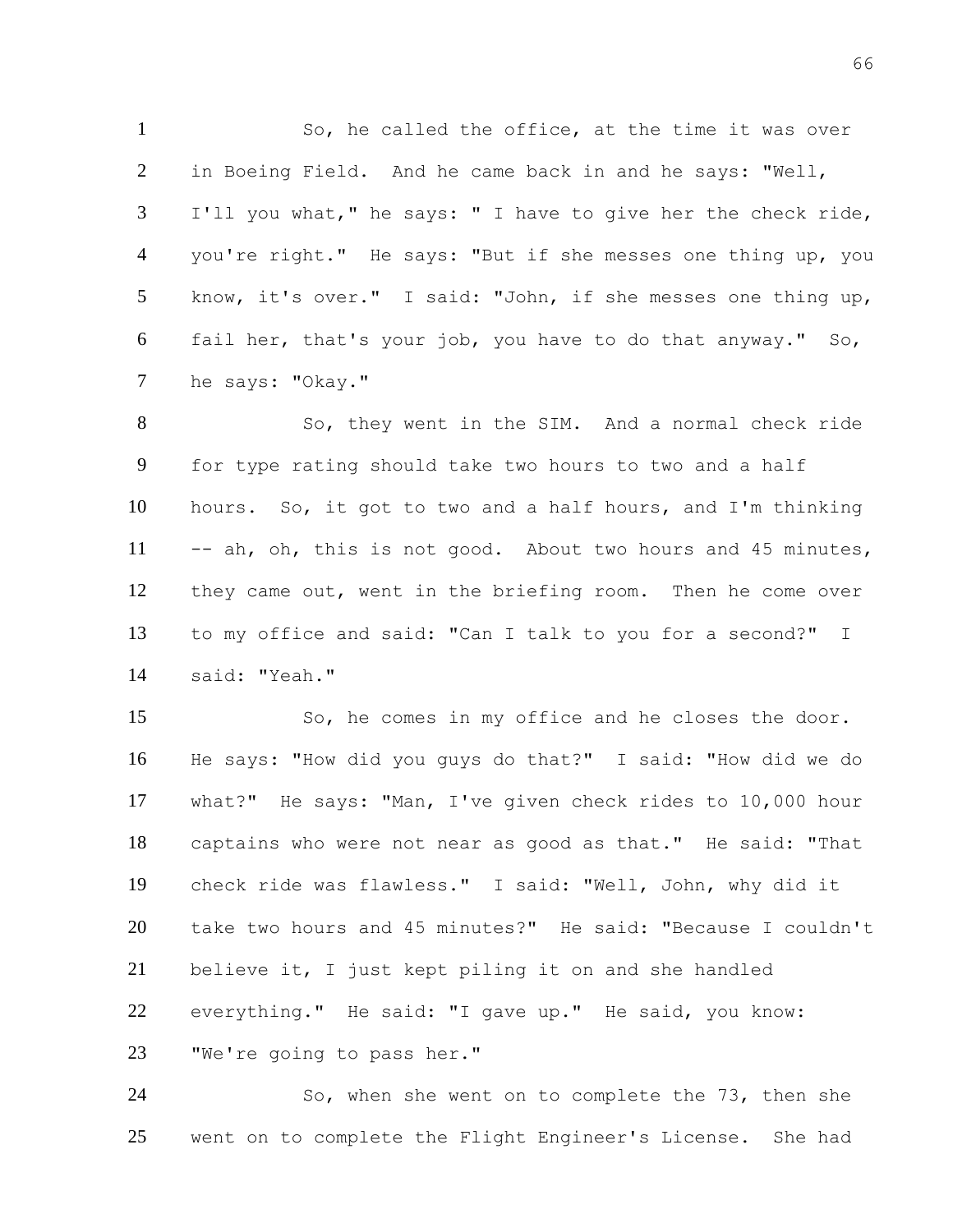-- I can't remember how long after that -- got a job with Evergreen Airlines. And I remember her coming to me some time later, asking if I would write a letter of recommendation to Northwest, and I said absolutely, so I did. Q And what positions have you held at Northwest Airlines? A Flying pilot, first officer, captain, instructor in a DC9, check airman. I taught some ground schools, helped develop the CRM program. Actually, that was kind of morphed into Northwest. I guess I help set that up with Republic, but then was involved in the amalgamation of those two, Northwest and Republic CRM Program. 13 Now, I suspect that's probably most of what I did, just at Northwest, with the exception of union work, I did union work. Q That was my -- you were a member of the Airline Pilot's Association, ALPA? A I was. Q Okay. And did you hold any particular positions within the ALPA structure? A I did. I was on the Training Committee at Hughes Air West, and involved when they amalgamated the procedures 23 between Hughes and Republic. And subsequent to that, I was asked to be the training chairman of the ALPA Training Committee for Northwest. And I did that for eight years.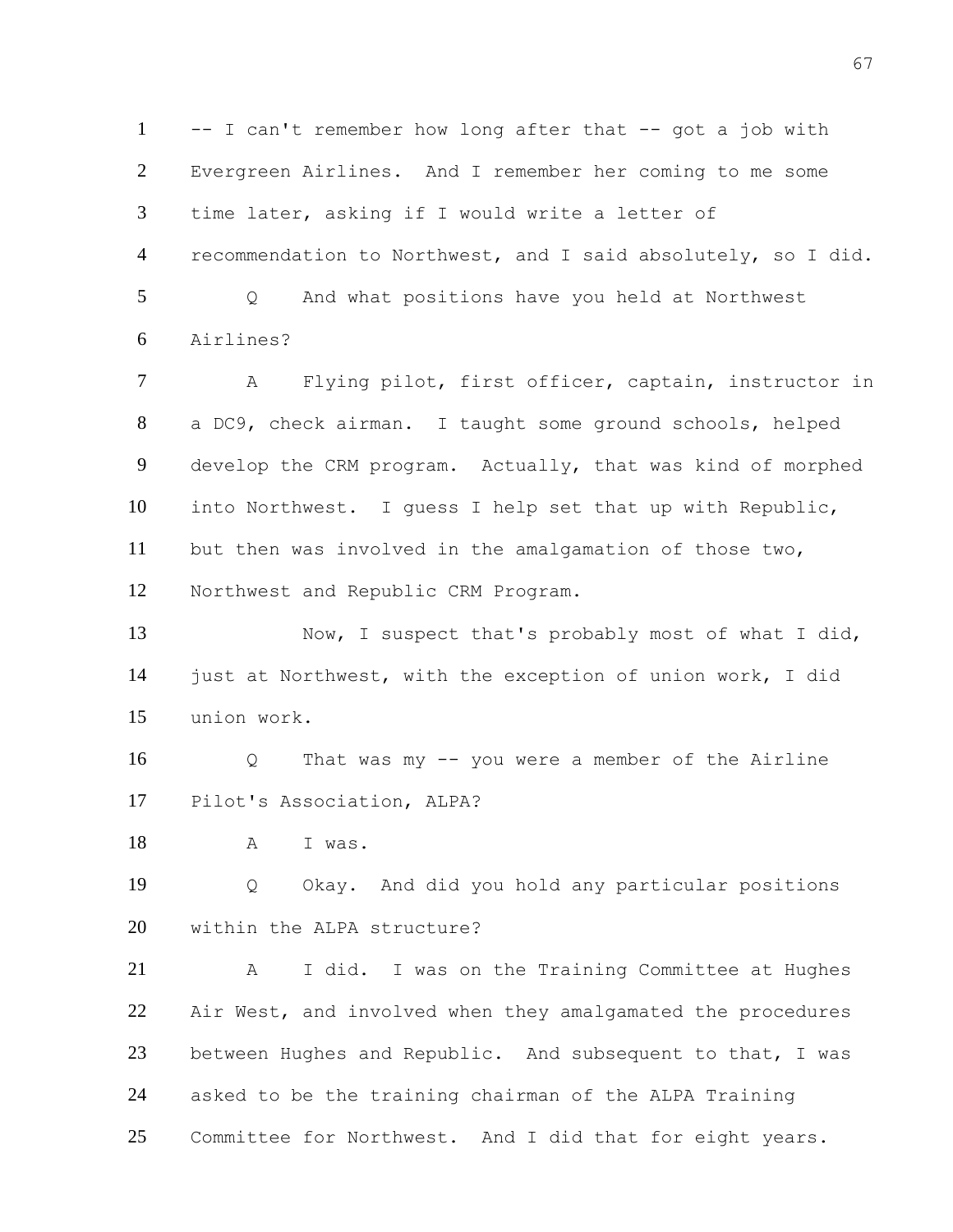Q Have you consulted with organizations regarding pilot training?

A Sure, lots of them.

Q Can you give us a few examples?

 A Well, probably a lot of foreign airlines. When the Lockheed Electra was first brought into Sweden, I actually went over to Stockholm and met with their FAA, because I had the only Lockheed Electra Simulator left in the world, and it had to be approved for that particular airline. So, they wanted to understand how we did the training, what curriculum, what syllabus, et cetera, et cetera. So, I did that.

 I helped set up the first charter airline in Indonesia, in the 737. I trained all of the initial Indonesian pilots in that group for that airline, called Airfast Indonesia.

 I've worked with several Canadian carriers that had pilots with core skill issues, that I consulted on and, you know, how to correct some of those difficulties. Just a myriad of things like that.

 Q In your experience, is it possible for a check airman to manipulate the environment to influence a simulator checking event?

24 A Absolutely, very easy.

Q In your experience, did Northwest ever use a line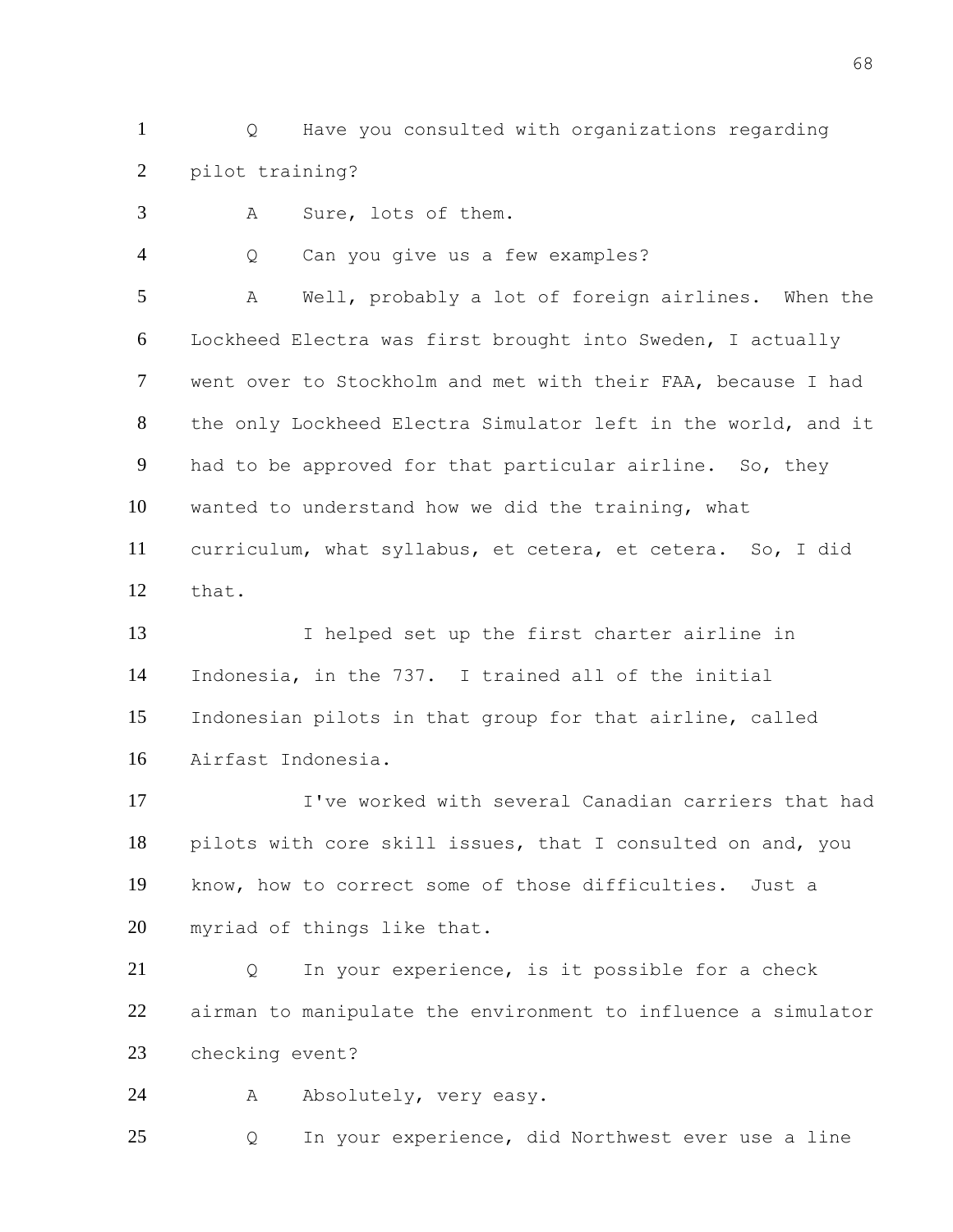or simulator check for retaliation purposes?

| $\overline{2}$ | I can't say the airline, itself, would have done<br>A         |
|----------------|---------------------------------------------------------------|
| $\mathfrak{Z}$ | that, but certainly there were situations where certain check |
| $\overline{4}$ | airmen -- they certainly had the capability of doing that.    |
| 5 <sup>5</sup> | Any check airman does in a check ride. And we had a very      |
| 6              | contentious merger agreement between Northwest and Republic,  |
| $\tau$         | and there were situations that resulted in a pilot's          |
| 8              | detriment, because of something other than their performance, |
| 9              | that did happen.                                              |
| 10             | You say -- you referenced a merger, do you have any<br>Q      |
| 11             | experience with differing airline cultures?                   |
| 12             | Oh, yes. I've worked -- let's see -- I think I've<br>A        |
| 13             | ben involved in four mergers, in my career. And they're all   |
| 14             | interesting, because you're trying to put different cultures  |
| 15             | together.                                                     |
| 16             | Have you had professional dealings or social<br>Q             |
| 17             | interactions with many Delta pilots?                          |
| 18             | Well, quite a few. I have a lot of friends that<br>Α          |
| 19             | fly for Delta. And I have many friends that fly for           |
| 20             | Northwest, that amalgamated into the Delta culture.           |
| 21             | Based on the information that you've received from<br>Q       |
| 22             | them, can you describe to me your understanding of the        |
| 23             | difference, if any, between culture at Northwest and Delta?   |
| 24             | MS. BROWN: I'm going to object. This isn't based              |
| 25             | on personal knowledge, at all, it's all secondhand            |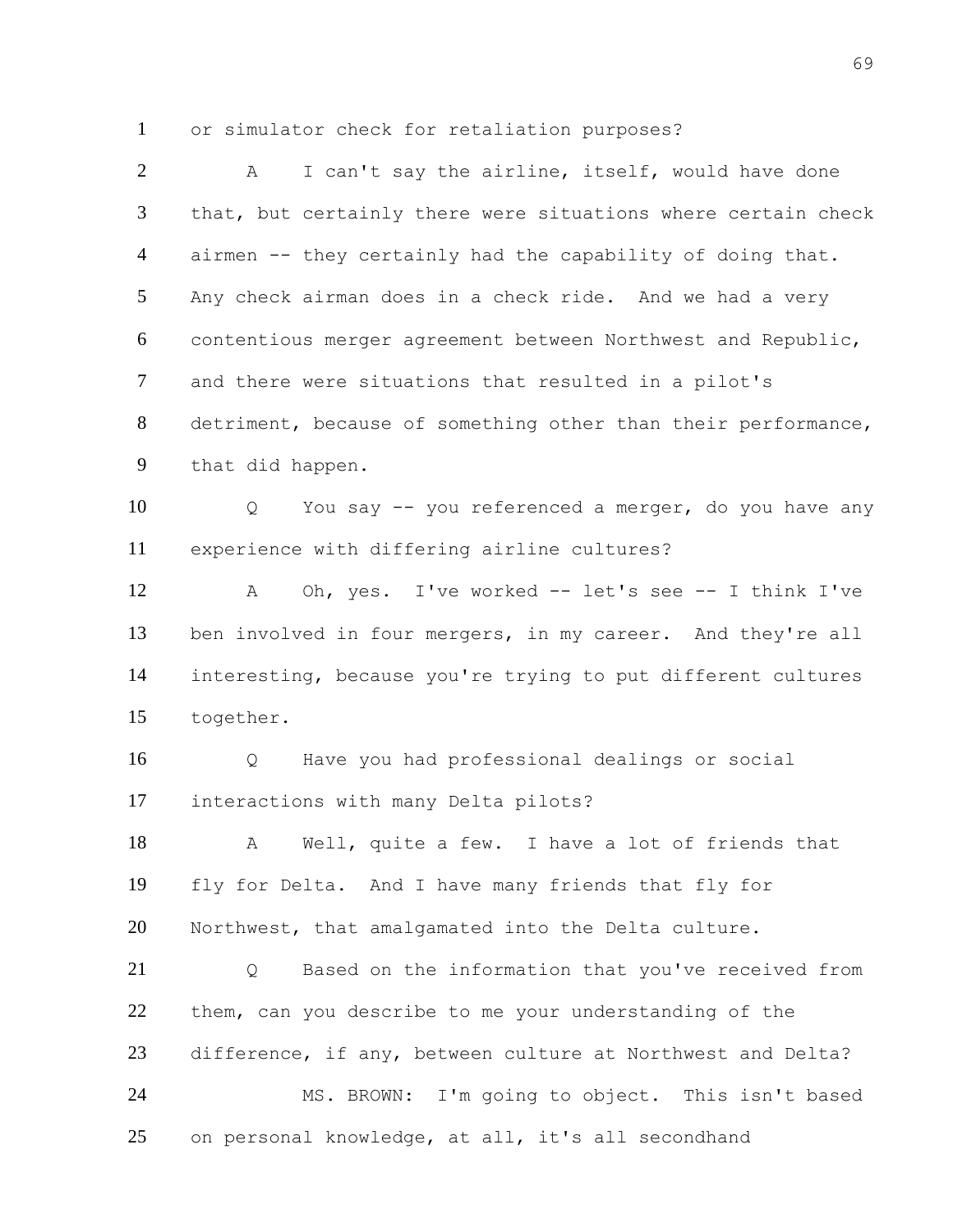information he's received from individuals about Delta's culture.

 JUDGE MORRIS: Counsel? MR. SEHAM: Yes. We've heard about his extensive experience and also his training experience, the use of simulator checks to retaliate. This is man immersed in the Airline Industry and the Airline Industry culture. And whatever value the testimony may have, it's relevant and it's really for the Tribunal to later ascertain the level of value to attribute to it.

 MS. BROWN: I don't think we've heard anything about his experience at Delta, because he's never been employed by Delta.

 JUDGE MORRIS: Well, the fact that he hasn't been employed by Delta, doesn't necessarily sway me. Has he been identified as an expert?

17 MR. SEHAM: He's, again, by virtue of his -- oh, you mean in terms of our disclosures?

JUDGE MORRIS: Yes.

 MR. SEHAM: No, he has not been identified, beyond -- and we were relying on what was previously discussed with the Tribunal to the effect that pilots acquire experience that's relevant with respect to -- based on their ATPs and their decades of experience in the industry.

JUDGE MORRIS: That's as pretty liberal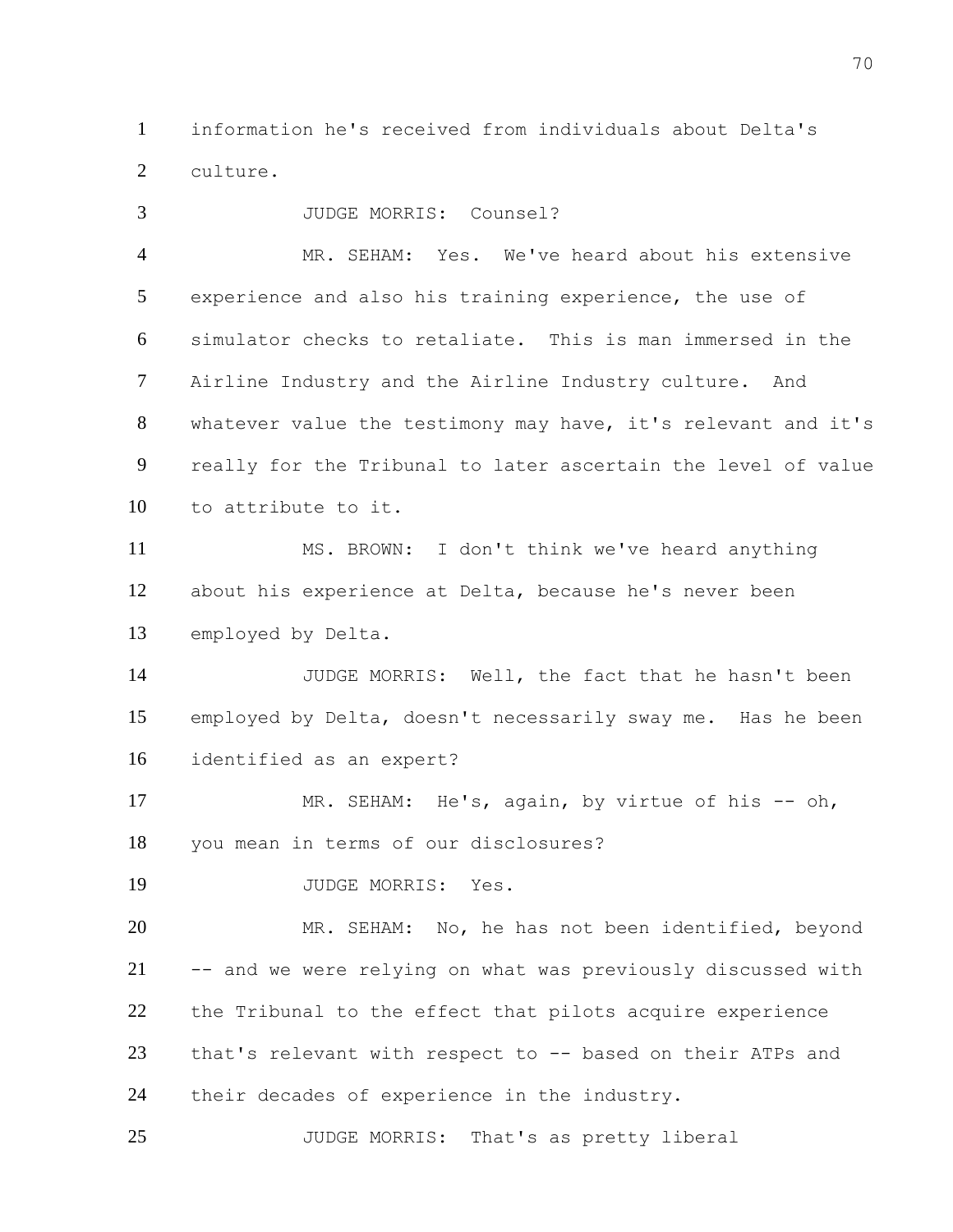interpretation of what I had understood it to be.

 MS. BROWN: He's not really testifying about his pilot experience. He's testifying about Safety Culture. MR. SEHAM: Well, airlines have cultures and those cultures matter. And this is something that's, in effect, identified in 14 CFR Part 5, and has been relied upon by the Respondent as a defense, that they have a robust Reporting Culture. And what we're trying to elicit from this witness is based on the information he has that it's not as robust as has been represented. JUDGE MORRIS: I'm going to allow it, but I'm allowing it because the bar is so incredibly low at these administrative proceedings. Whether or not I give it weight, is a different matter, okay. Go ahead. 16 THE WITNESS: Would you repeat the question, please? 18 MR. SEHAM: Yes. BY MR. SEHAM: Q Based on your professional experience and the information you've received over the years, can you comment on the comparative airline culture of Delta and Northwest Airlines? A It might be easier to comment on culture in general

between any airline.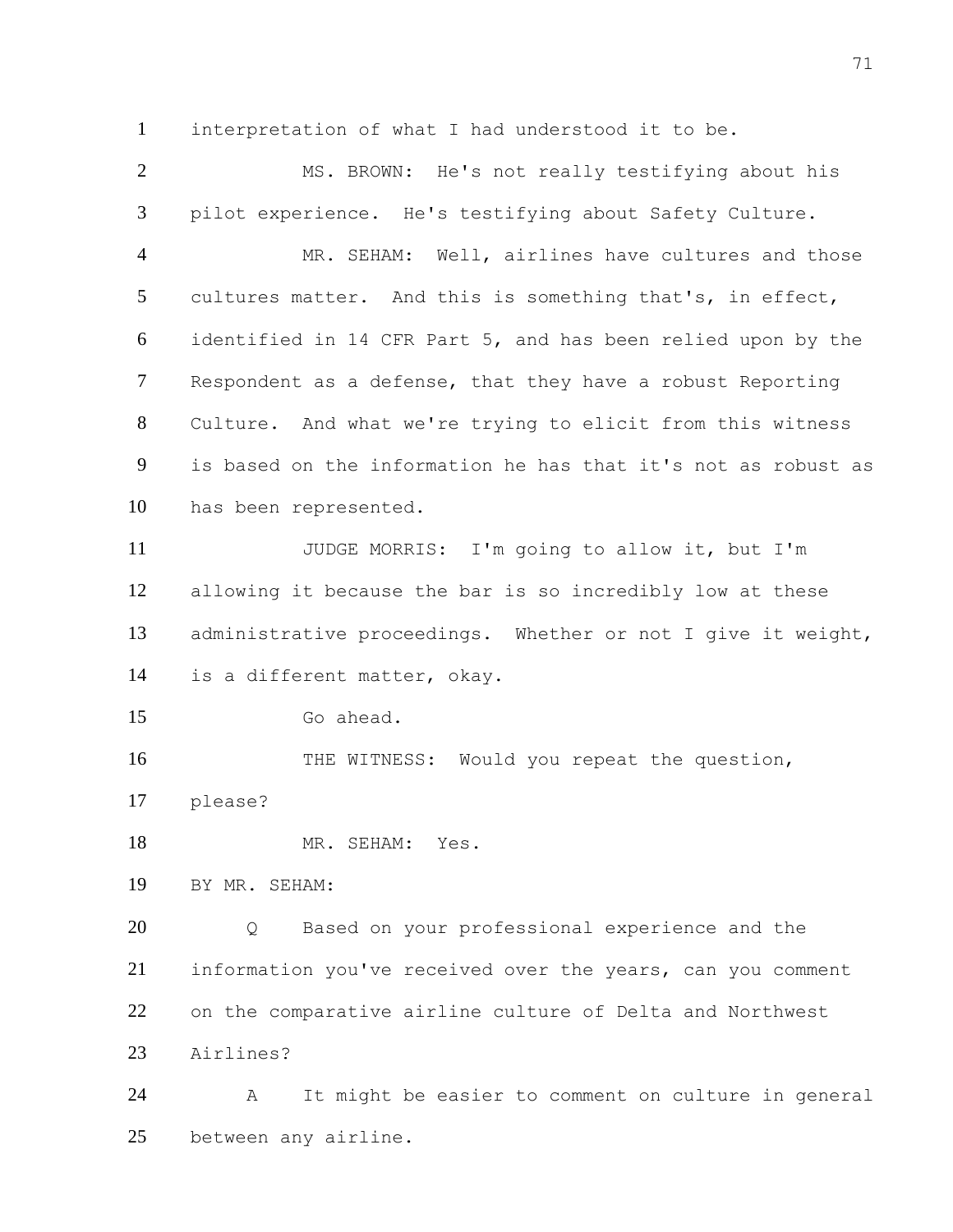1 Q Why don't we begin with that?

2 A Okay. So, understanding what a culture is, is interesting. A culture is a few things. It's a communication system, it's a sense of normalcy, and in the airline world it's a sense of collective desire to reach a particular goal -- in this case, safety. Everybody goes home safe today. And the best example I can give is I remember when I first went to the Middle East. We, as Americans, have normals, it's what's normal, the way we communicate with each other, there's a certain protocol that's not, necessarily, formal, it just is the way it is. And you don't do this on a conscious level. You couldn't, your brain couldn't accept that. So, it's normal to be here in America and the way we do things.

 When I first went to the Middle East, all the "yes/no's" go to "maybe." As an example, if you were, let's say, a Persian, and I'm an American, I may say to you: "Mr. Lee, why don't we meet tomorrow night at 6:00 o'clock p.m., at the XYZ Restaurant." Now, two things happen in your mind 20 when I say that. The first thing is, you're really upset, because I have asked you to be somewhere in the future and 22 they can't do that, because God controls where you're going to be in the future, and you just can't say it that way. You can't agree to be somewhere in the future, okay.

The second thing I did is, I appointed a specific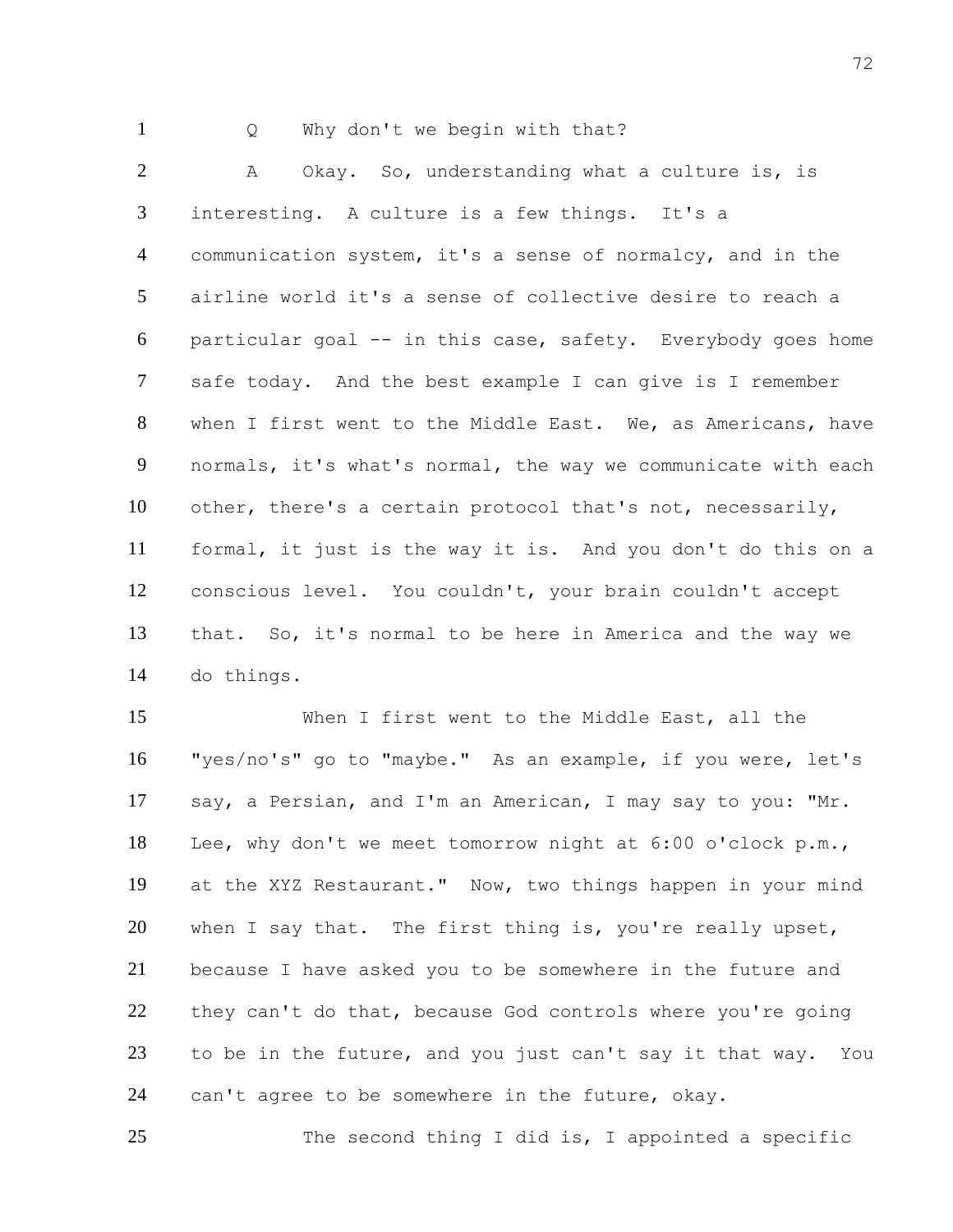time for you to be there, and that's even worse. In their culture, they would never say it the way I said it. They would say, for example: "Inshallah, God willing, wouldn't it be nice if perhaps tomorrow we could have dinner together?" And I would say: "There are many restaurants that are good in Tehran, but I would really like, God willing, to go to this 7 one." And you would say: "If God wills it, so be it."

 Now, tomorrow, I would show up, perhaps, and maybe you'd be there at 6:00 o'clock p.m., maybe you'd be there at 9:00 o'clock p.m., or maybe you wouldn't be there at all. All of which is acceptable. That's their normal. Now, as an American, it would become incredibly frustrating, because I'm in a culture where I can no longer anticipate what's normal. And that's why people go through culture shock, the three stages of culture shock. First stage: This is really cool, I can't believe I'm getting this opportunity, this is great. The second stage is: I can't anticipate what's going on, my frustration level is through the roof, I'm out of here. And the third stage is: No matter what they do, I'm going to have 20 a good time, I'm going to adapt to this.

 And what's interesting is, when you live in a culture for a period of time long enough, you will subconsciously adapt to that culture. As an example I can give when I came back to this country, after that experience. In the Middle East, when you walk to a doorway in a group of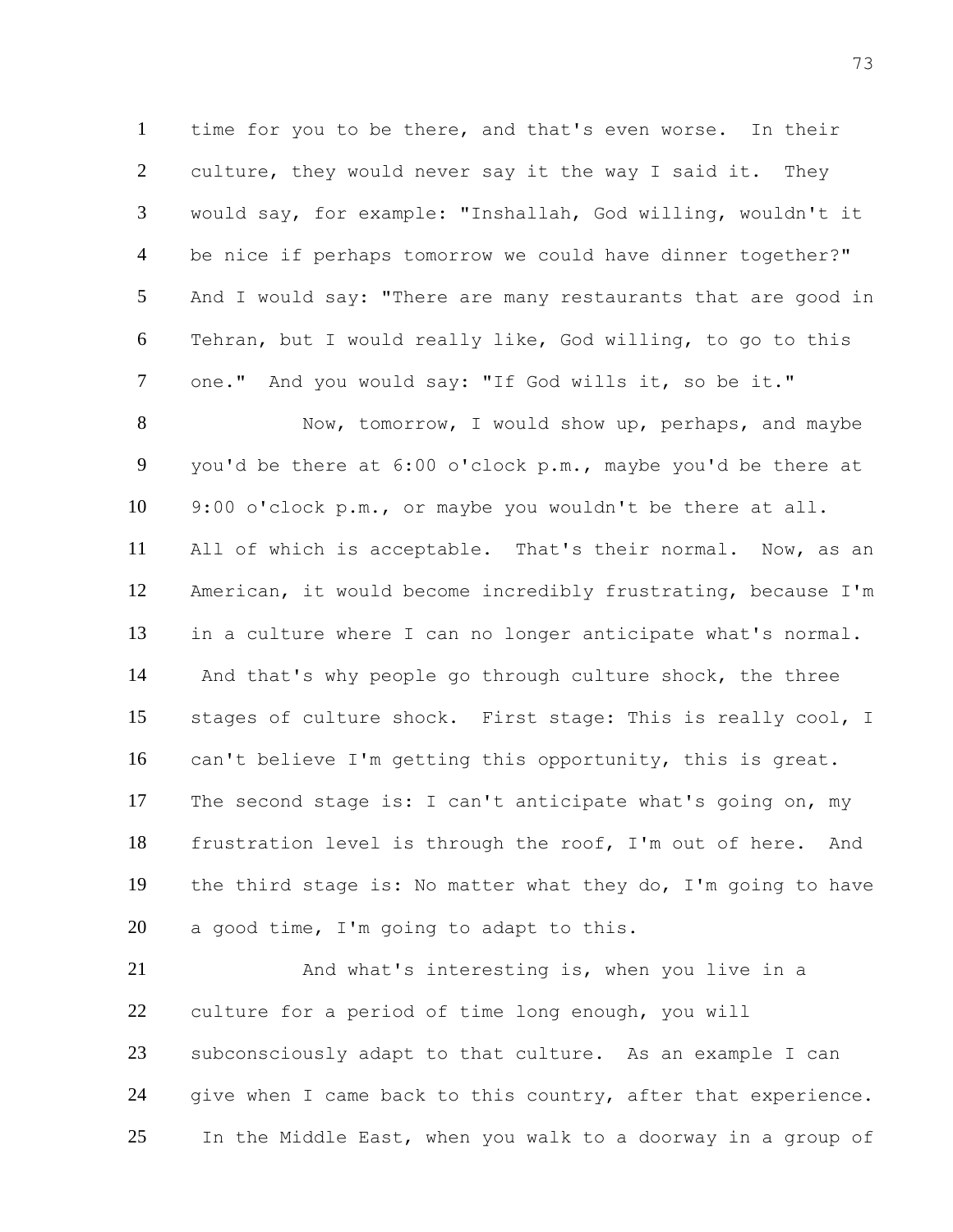people, there's a protocol for who goes first. Certain things have to be offered, certain things have to be rejected. So, when you walk toward a doorway in a group of people, your brain starts clicking off -- who do I have to offer this to, who do I have to reject, et cetera, et cetera. When I came back to America, I'd walk to the doorway and people would start walking through, I could feel myself getting frustrated. And I'm going, that's rude, why are you doing that? Q Well, this is a premise. How would you describe Northwest's Safety Culture -- 12 A I'm getting to that. Q Okay. All right. A So -- and it's not just Northwest or any other airline. It's two different airline cultures coming together. Now, specifically with Northwest versus Delta, the best way I could describe that is say, okay, let's put the Northwest chief pilot's door here and we'll put the Delta chief pilot's doorway here, okay. The Northwest door would be opened, the Delta door would be closed. In the Northwest door, I would walk in and say: "Blaine, I noticed a problem, I was giving a SIM period, I looked at the procedure, this is messed up, because down the road if they did this, that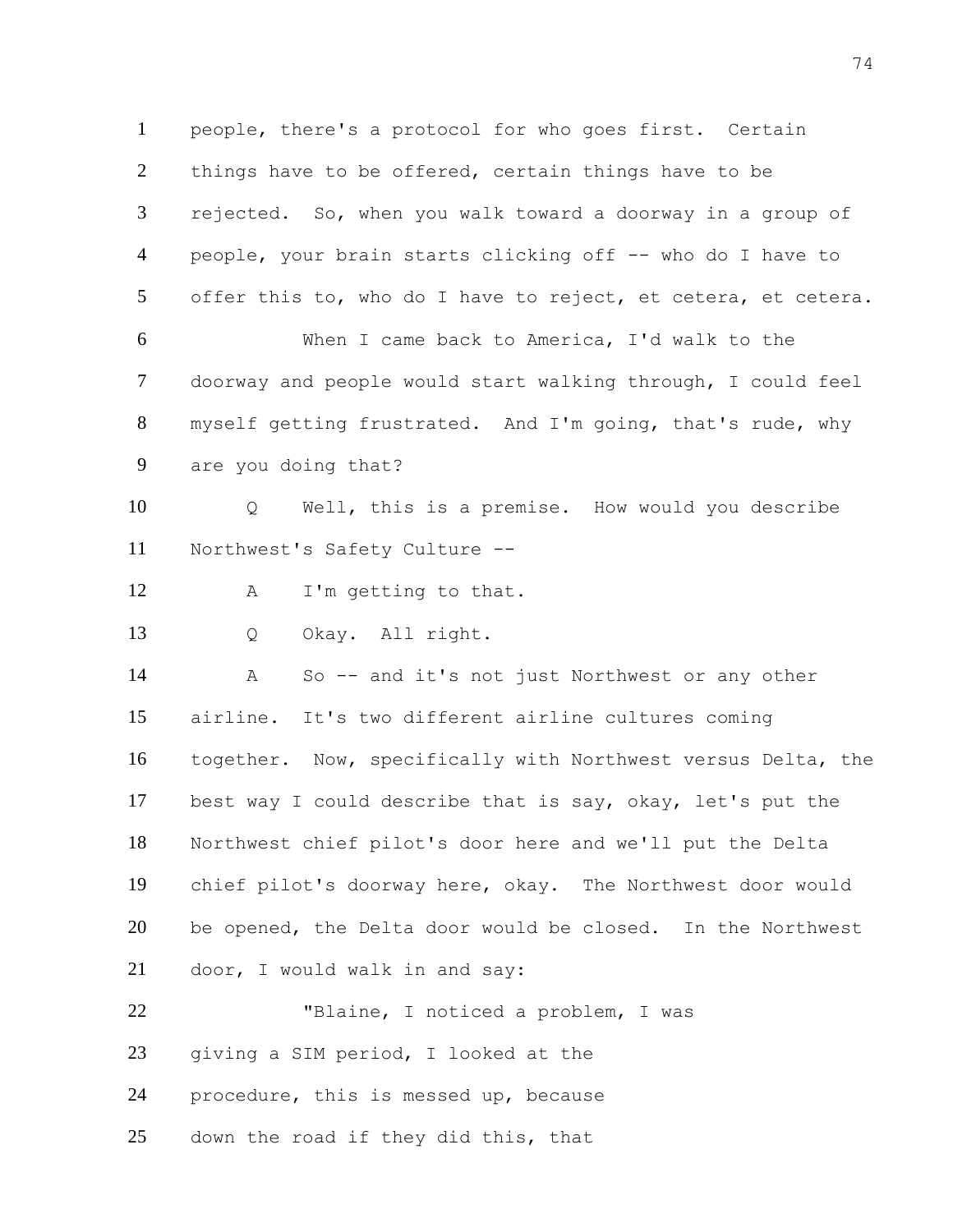would happen."

| $\overline{2}$ | Now, what would happen there is: "You know what,           |
|----------------|------------------------------------------------------------|
| 3              | Bo, we're going to check into that." And a week later, two |
| $\overline{4}$ | weeks later, I'd get a call:                               |
| 5              | "Hey Bo, we ran this past Standards,                       |
| 6              | we ran it past Training, and we think                      |
| $\tau$         | it's a good idea and we're going to                        |
| 8              | implement it, and I think it will be done                  |
| 9              | by, maybe, three to six months. Are you                    |
| 10             | okay with that?                                            |
| 11             | "Sure." All right.                                         |
| 12             | MS. BROWN: I'm going to object, again. There is            |
| 13             | no personal knowledge of this. I mean this is all based    |
| 14             | on $--$                                                    |
| 15             | THE WITNESS: Well, that's specific knowledge.              |
| 16             | MR. SEHAM: He's talking about Northwest up until           |
| 17             | now.                                                       |
| 18             | MS. BROWN: He's talking about what happens with a          |
| 19             | door at Delta and a door at Northwest, and he was never    |
|                |                                                            |
| 20             | employed at Delta.                                         |
| 21             | THE WITNESS: Well, I haven't got to the Delta              |
| 22             | door, yet.                                                 |
| 23             | JUDGE MORRIS: Wait a minute.                               |
| 24             | MR. SEHAM: The objection --                                |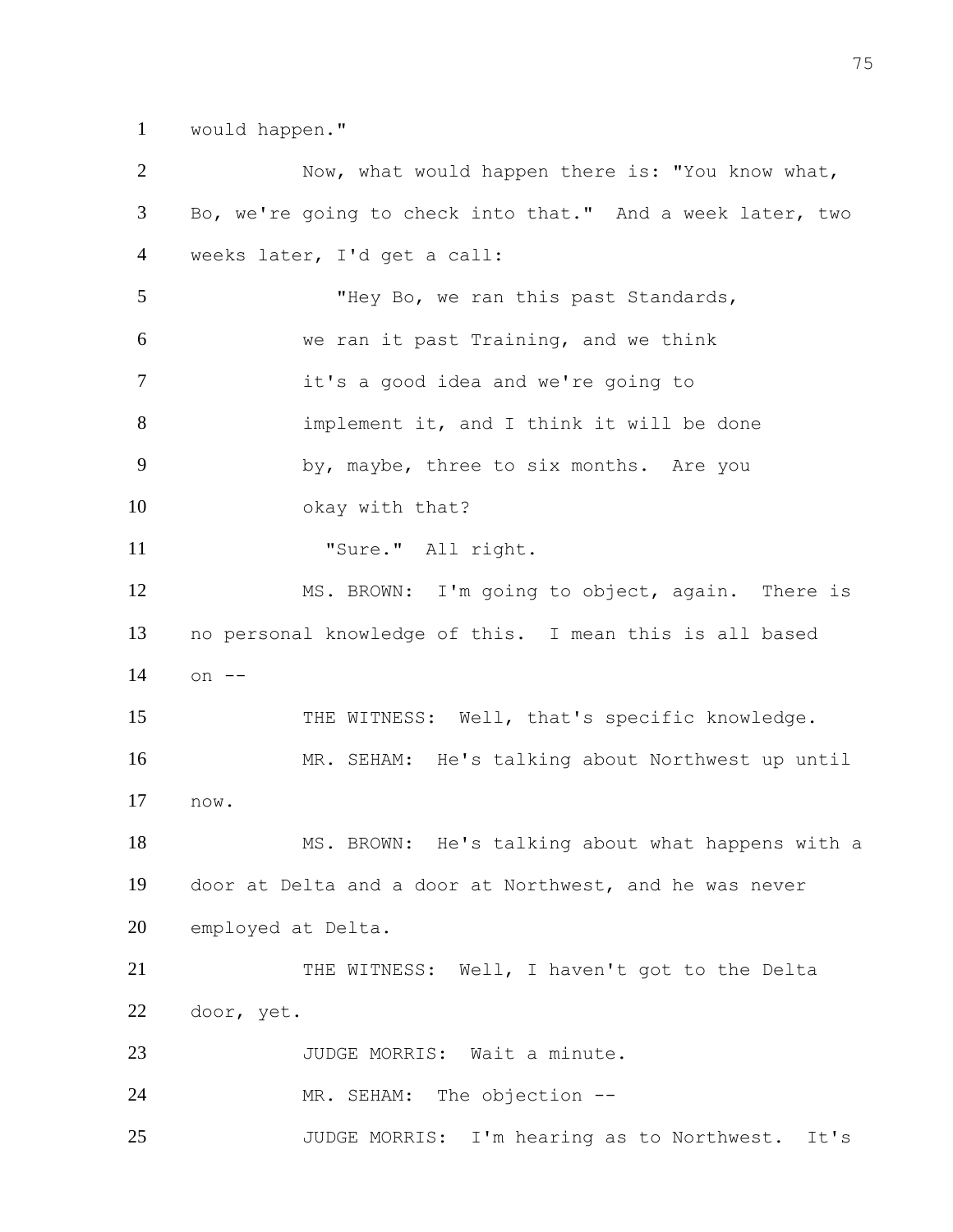my understanding there's some understanding of Northwest.

We'll see what happens when we talk about Delta.

 MR. SEHAM: Okay. JUDGE MORRIS: And counsel, this is more than ATP testimony, so I have -- you have leeway, counsel, on cross-examination. 7 THE WITNESS: So, very simply, in the Delta door, I would go up and knock on the door. Maybe the chief pilot is there and maybe he's not. I would maybe have the same conversation. And from that would follow the same similar process at Delta, but the outcome would most likely be, hopefully, the same, but would happen in a different time-frame, because the cultures are different how information flows. BY MR. SEHAM: Q And you base your comments related to Delta on what? A Well, on people that I know, that have worked in the system, a number of Western pilots that went through a merger with Delta, and their experience. So, I don't know that you have to be immersed into the culture to have an understanding of the general process and differences between

 the two. Q I'd like you to -- we're going to move to sort of a

cumbersome process of pulling documents out. So, if you look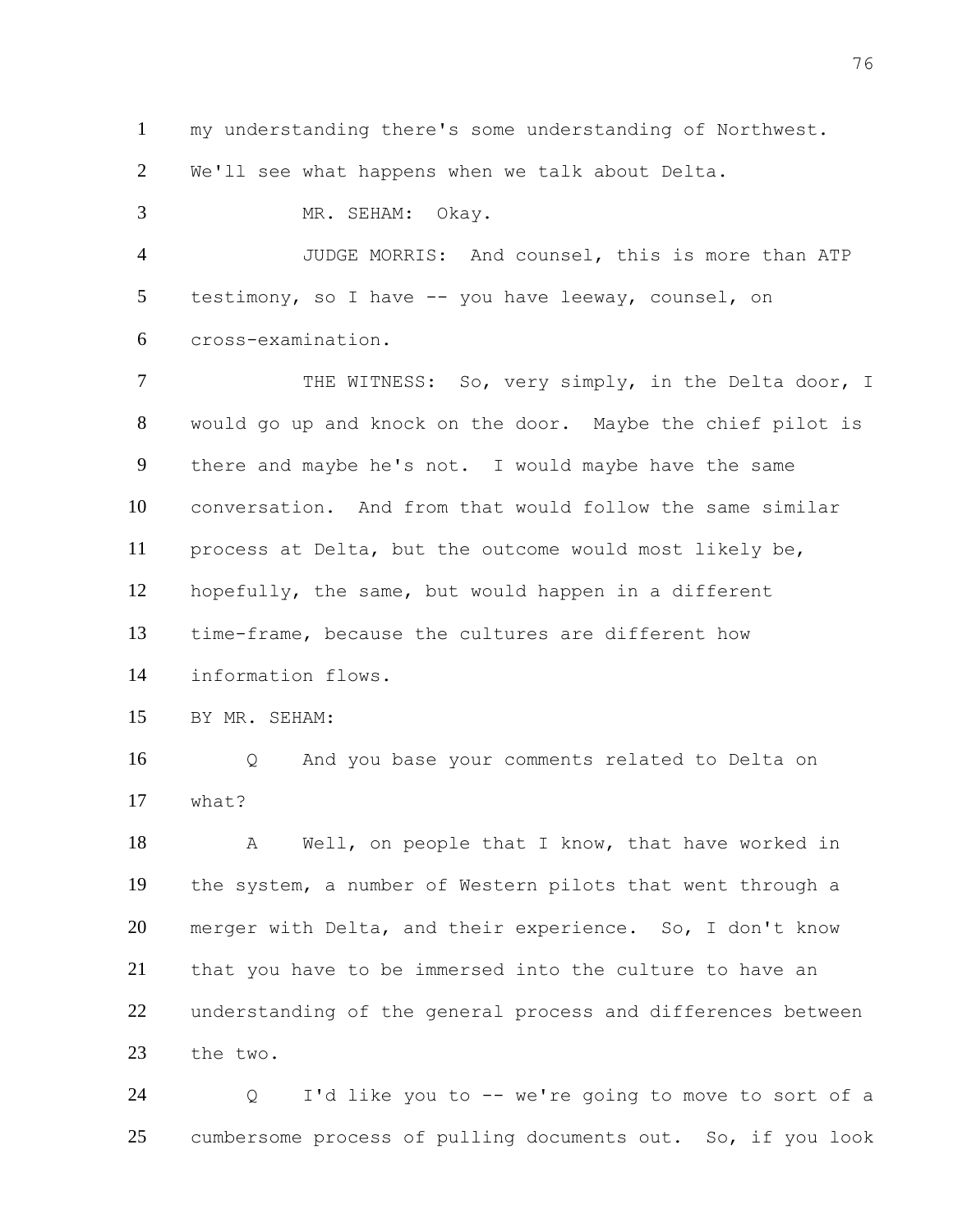at those -- that first set of black --

 MR. SEHAM: May I set it up for him, is that okay? 3 JUDGE MORRIS: You may. MR. SEHAM: Oh, and counsel, it's going to be 133, CX-133. Are we on the record? JUDGE MORRIS: We're still on the record, yeah. 8 MR. SEHAM: Okay. BY MR. SEHAM: Q So, I've asked you to turn to a document that's been identified as Exhibit CX-133, and can you identify what that document is? A It's a letter I wrote to Dr. Altman. Q So, it's a long letter and I'm not going to ask you to read it out loud, but with the permission of the Tribunal and counsel, I would just ask you is it your testimony that everything contained herein is factually accurate? 18 MS. BROWN: I'm going to object, it's hearsay. MR. SEHAM: Do you want him to read the letter? MS. BROWN: I'm making my objection noted. JUDGE MORRIS: We're not going to read the letter. MR. SEHAM: Okay. So, is the objection overruled? JUDGE MORRIS: The objection is overruled. These proceedings specifically allow hearsay, again the weight I

25 give it, fine. We're past the seven days, so there's no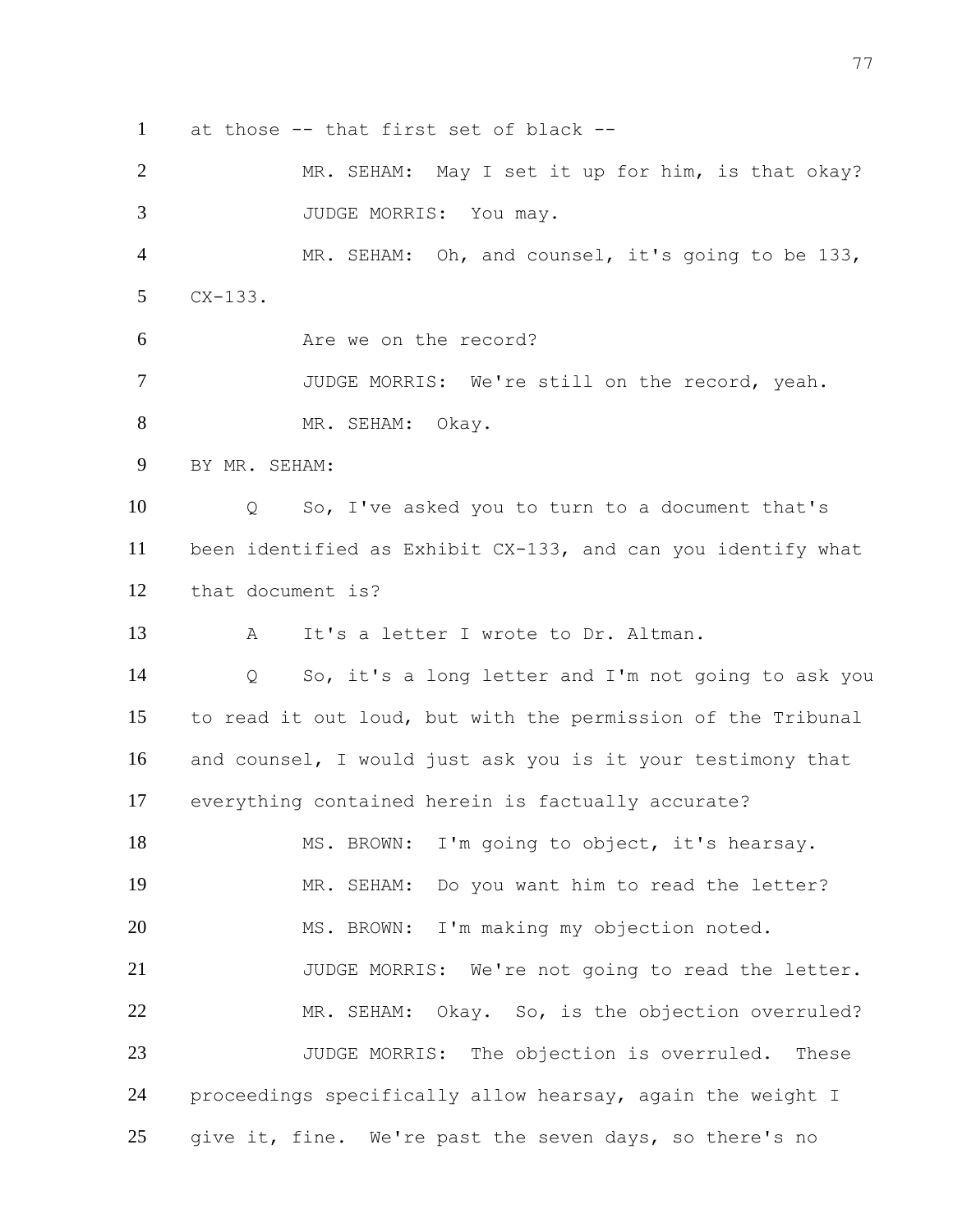objection to the foundation.

| $\overline{2}$ |               | You authored this letter, right?                              |
|----------------|---------------|---------------------------------------------------------------|
| 3              |               | THE WITNESS:<br>I did.                                        |
| 4              |               | JUDGE MORRIS: All right.                                      |
| 5              | BY MR. SEHAM: |                                                               |
| 6              | Q             | And perhaps just as significantly, to whom did you            |
| 7              | send it?      |                                                               |
| 8              | А             | Karlene.                                                      |
| 9              | Q             | Okay. But you see at the top it's addressed to Dr.            |
| 10             | Altman?       |                                                               |
| 11             | А             | Yes.                                                          |
| 12             | Q             | Okay. Was the purpose of this letter to provide               |
| 13             |               | information to the psychiatrist, Dr. Altman?                  |
| 14             | А             | It was. Karlene called and asked if I would mind              |
| 15             |               | writing a letter in her support, for what she explained to me |
| 16             |               | what was happening to her at the airline. I said,             |
| 17             |               | absolutely, I'd be more than pleased to.                      |
| 18             | Q             | Now, did Dr. Altman ever contact you?                         |
| 19             | Α             | He did not.                                                   |
| 20             | Q             | Did a Dr. Huff, who we've stipulated was the                  |
| 21             |               | neutral medical examiner in this proceeding, did he contact   |
| 22             | you?          |                                                               |
| 23             | Α             | Yes, he did.                                                  |
| 24             | Q             | And what did you discuss with psychiatrist, Dr.               |
| 25             | Huff?         |                                                               |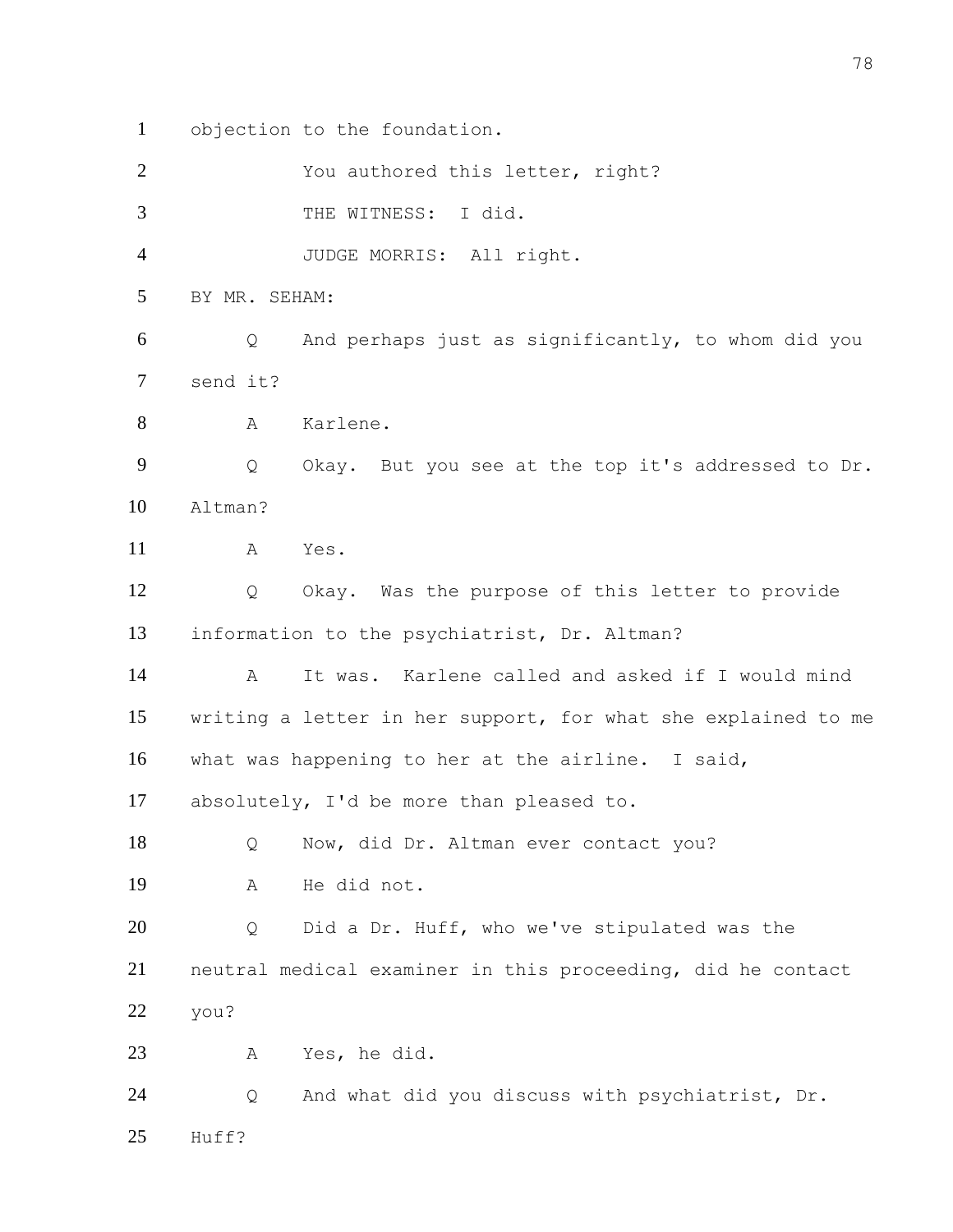A Well, as I recall, the conversation centered around Karlene, of course, what I had observed in having trained her and known her over the years. Did I see any signs of emotional stress at any point? And I related that no, I did not. He wanted to know if she became emotionally upset, crying, under high stress conditions. And I do recall telling him that what we put her through in the simulator would make a grown man cry and she never shed a tear. I remember that comment to him. And it was interesting, because he asked a lot of questions. I can't recall all the things he asked. Q Can you tell us, approximately, how long the conversation lasted? A Probably about 30 minutes, I would say maybe 20, 30 minutes. Q Okay. Have you read Ms. Petitt's book Flight to Success: Be the Captain of Your Life? A Yes. Q And can you tell us your opinion of that book? 20 A Well, I, personally, feel that the book was very inspirational. I thought it was very clever in how she took and built a relationship between terms we actually use in the industry and created an inspirational support system for young people to get involved in aviation. I bought 10 copies 25 of the book and sent them to my high school in Pennsylvania.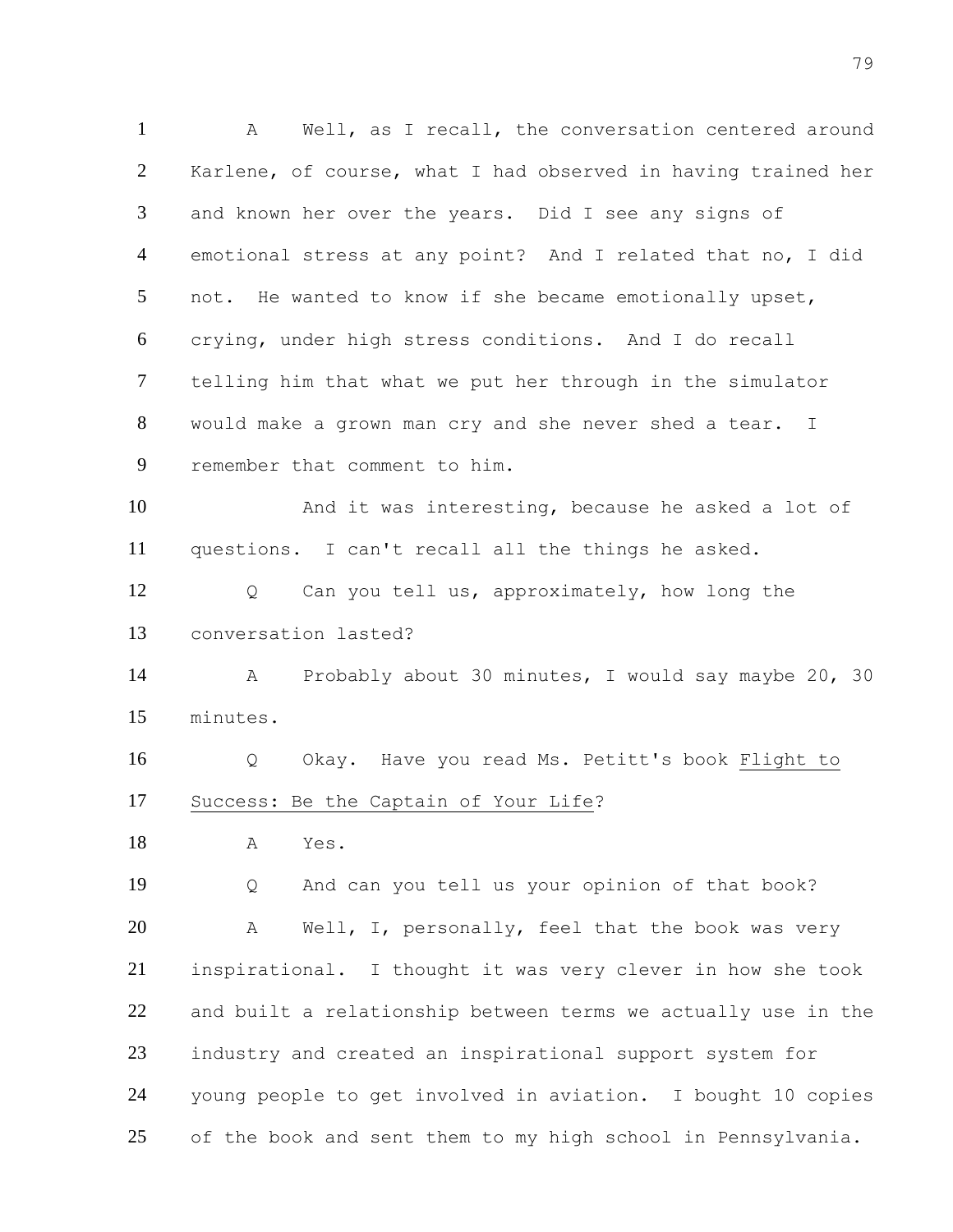Q To whom would you recommend the book? A Well, I'd recommend it to any parent who had a child that didn't know what they wanted to do in life. If any young person came to me and asked what I thought about what they should do as a career, I'd strongly recommend aviation. Which is kind of interesting, because in these latter years, most parents have discouraged their children from getting involved in aviation, because of all the financial turmoil and instability of the industry. We find ourselves now in a pilot shortage. MR. SEHAM: The next question I'm going to ask the witness relates to JX-L, at page 204. And again, with the permission of the Tribunal, I'll assist the witness. 14 JUDGE MORRIS: All right. 15 MS. BROWN: Lee, what page in JX-L? MR. SEHAM: 204. BY MR. SEHAM: Q Okay. What I'm going to draw your attention to is, first draw your attention to the middle of page JX-L, 204, and you see there's a caption a little over halfway down that says: "Discussion of FO Petitt's Motivational Book"? A Correct. 23 Q You see that? A Yes. Q And I'd like to move you now over to the next page,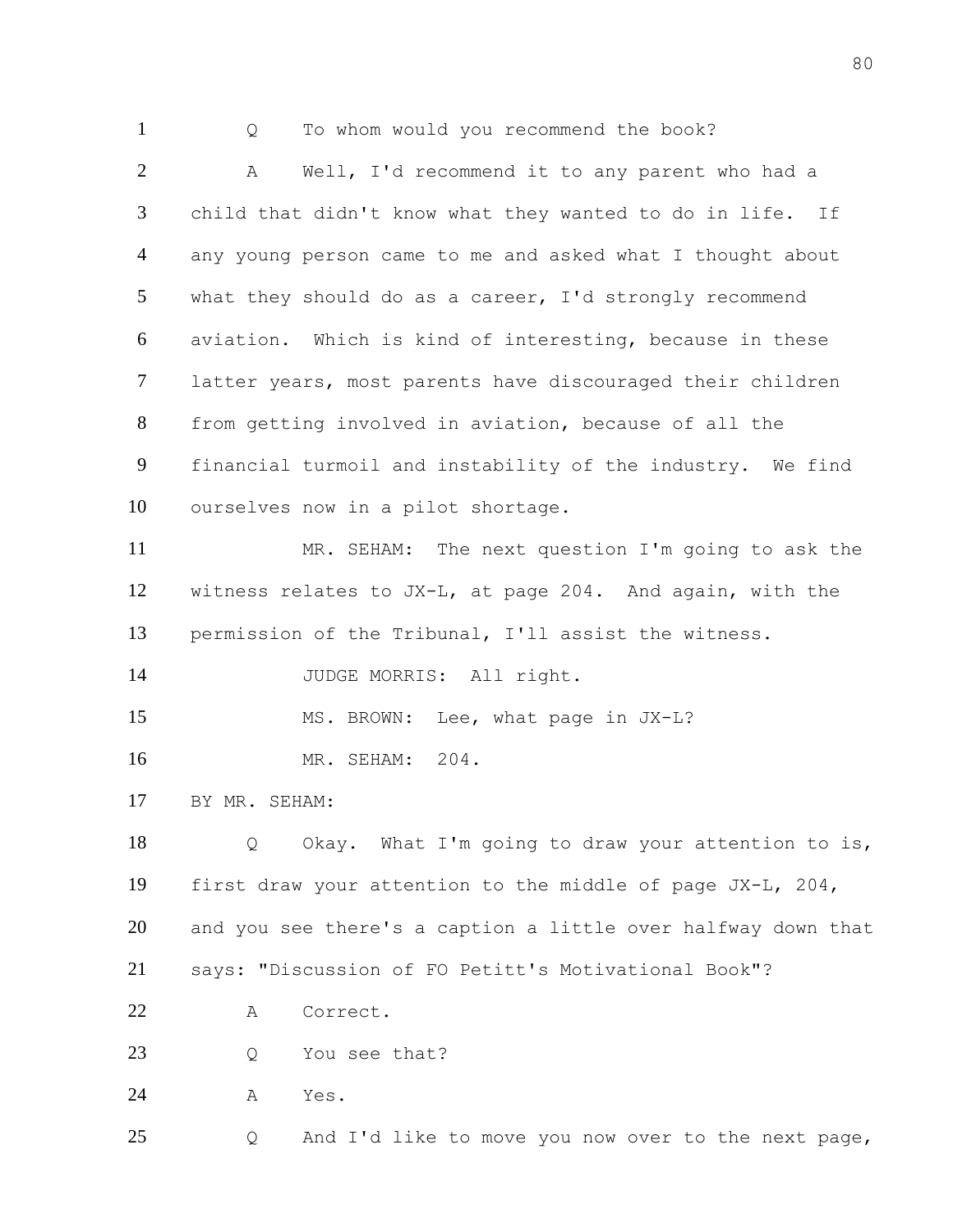starting with the second full paragraph: "Later in the book, pages 177 to 180" -- and just for the sake of expedition, unless the Tribunal would like us to proceed in different form, I would ask you to read from there: "Later in the book," to the end of the page, in preparation for my next question?

7 A You want me to read that?

Q Yeah, just read it to yourself, please?

A Okay.

 Q And in that first paragraph that I asked you to read, are you familiar with that incident?

 A I can't remember exactly the passage in the book, but I think it was on her 737 check ride where they had a pre-flight omission -- and this, by the way, was during an FAA check, as I recall -- and because of the omission, the FAA inspector decided to give an event that would cause an abort. Now, what they had both missed, on the pre-flight inspection, was the fact that the hydraulic indicator showed zero quantity. And because there was zero quantity, there was a braking issue. So, on the takeoff roll, the FAA inspector initiated an engine fire, which is an abort 22 requirement. They aborted, discovering that they had no brakes, they activated the emergency brake system and stopped, okay.

Q You talked about the activities of the flight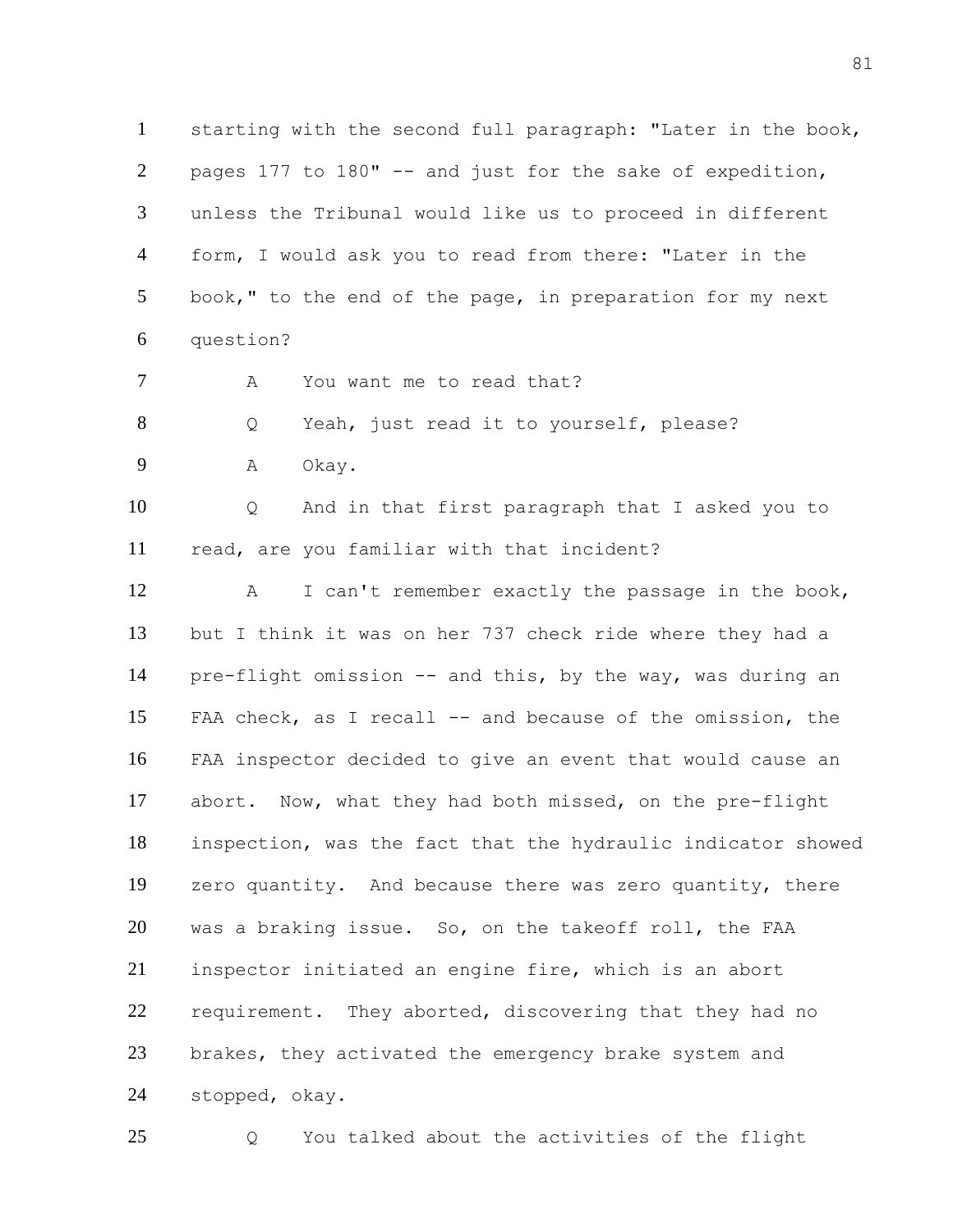instructor, did you ever have any discussions with the flight instructor?

A Well, I had a discussion with the FAA.

Q Okay.

 A After the ride. Because when they did check rides at our place, at our facility, they would debrief the student, but I always liked to get a debriefing from the FAA inspector, so I could get feedback -- are there any holes in our training program, any areas that we need to improve. And I do recall this incident.

 And in some cases an event can be so egregious that the FAA will issue a failure immediately. But there's other cases where the FAA has to apply judgment. Now, as a good evaluator, you do not want to have someone that is perfect, because you have to determine not only do they need to understand how the airplane and the systems work, you want to see if they screw something up, can they fix it? That's just as important as someone who flies a perfect check ride.

 And in this particular case, we discussed the incident and he indicated that this is a debriefing incident, everything else in the ride was really good, and it showed that the crew understood how to use the emergency braking system. And I'm sure it's a mistake they'll never make again. So, these things can be learning events, even during an evaluation.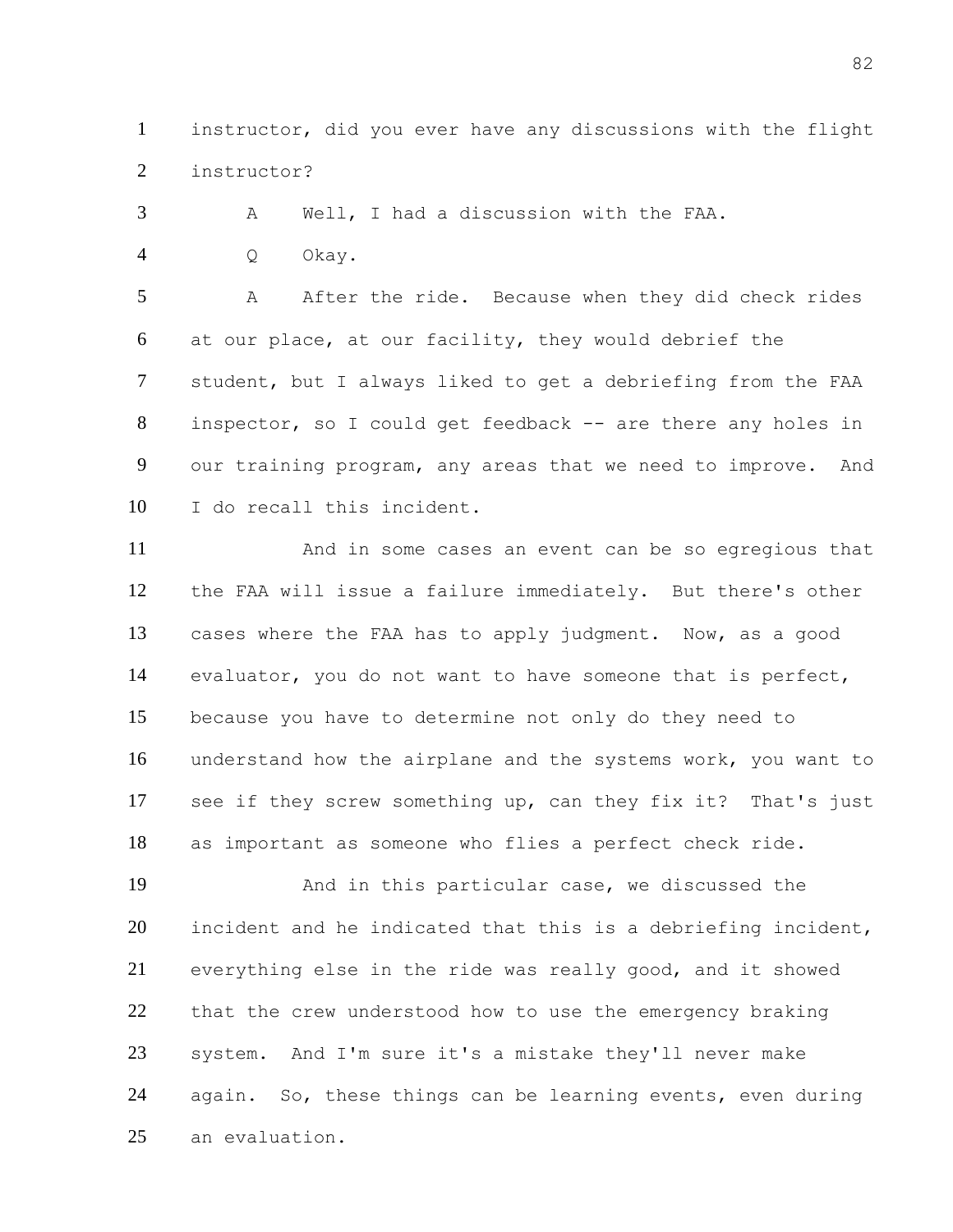Q Did you have any negative reaction to her discussing this incident in the book that she published? 3 A Absolutely not. Q And why not? A Well, like a good comedian, you know, the more deprecating they are to themselves, the funnier it is. The question is, how much impact does it make? And she's writing a book and saying I made a mistake, it's okay for you to make a mistake, you have to learn how to fix it, you have to be able to fix your mistakes. I thought that was inspiring in itself. Q Did Dr. Altman ever call you to discuss or request this -- did Dr. Altman ever call you to discuss this incident or seek any clarification of this event? A No. Q Do you consider Dr. Altman's characterization of the flight event to be accurate? 18 MS. BROWN: I'm going to object to the form. I mean to the extent he's criticizing Dr. Altman's report, he's not qualified to do that. 21 JUDGE MORRIS: It's overruled. You may answer. 23 THE WITNESS: Well, I don't think he knew what he was talking about, to be really honest with you. It was obvious he misinterpreted what was in that book and what the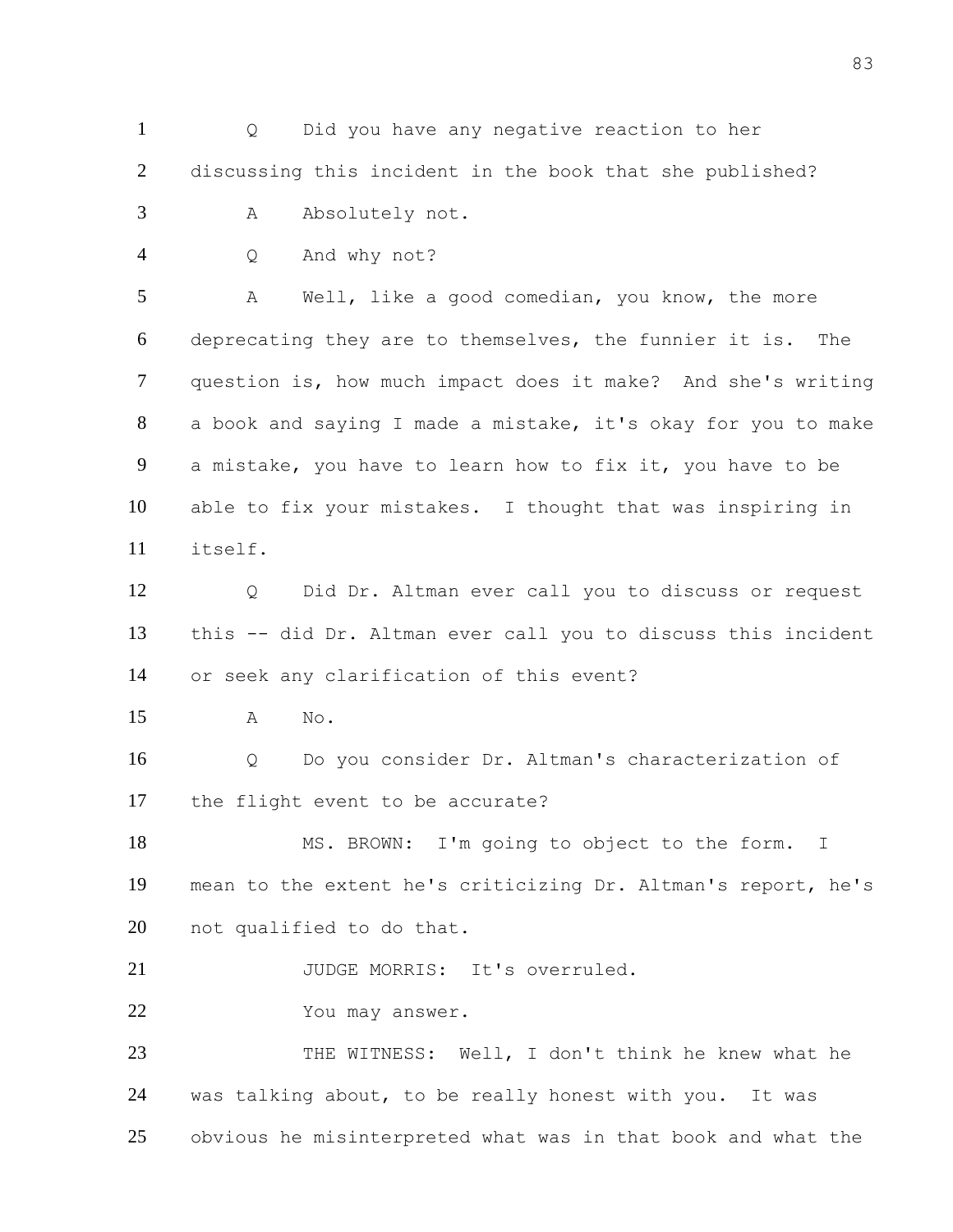real objective of making the comments that she did. 2 Thew first officers are not closely supervised by the captains they fly with." Well, that's not necessarily true. Could it happen? On occasion. But I tried to watch everything I could in the first officer, what they did, and I certainly expected them to watch me. It's a team up there, it's not one person. And the best leader takes input from the person sitting next to them. It doesn't matter how much experience they have, because you can't take a chance that they may see something you don't. So, obviously, in this case, I don't think the man knows what he was talking about in evaluating that particular

statement.

BY MR. SEHAM:

Q Now you -- I'm sorry --

 A Experienced pilots follow unsafe flight practices. Experienced pilots will screw up. I don't care how 20 experienced they are, they will screw up. And the day you stop learning is the day you become a danger to the industry. So, I don't think experienced pilots follow unsafe slight practices, I think mistakes are made. And admitting that you made a mistake, you get an A plus in my book, first of all for admitting it, and you get a double A plus for correcting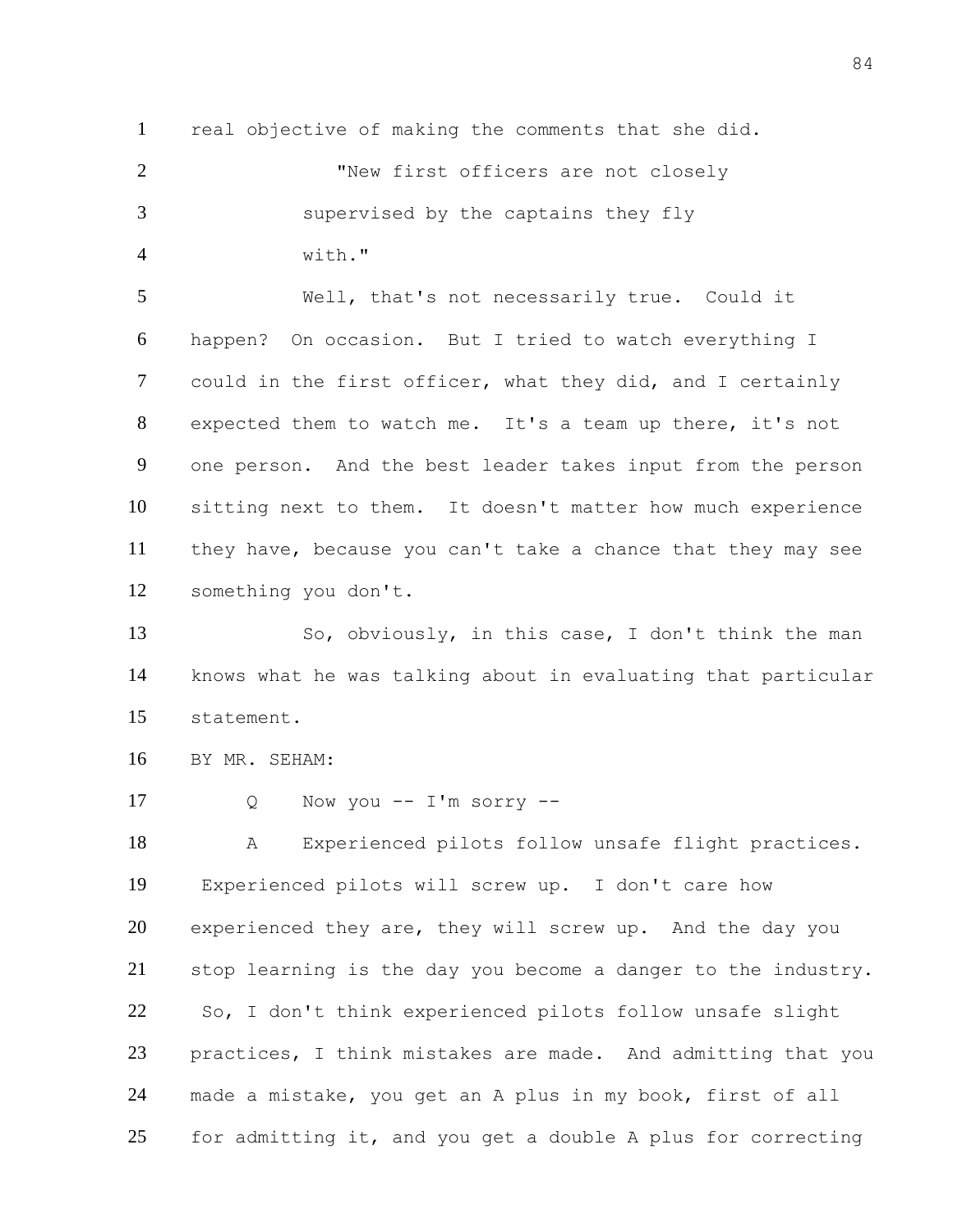it.

 "The qualification process for pilots has a lower standard than I believe most people would assume. Even if the pilot makes a potentially life-threatening error, if a crash is avoided, the pilot will still pass without any additional 8 training being required." That's not true. Because after ever training session and after every evaluation event, there is always a debriefing. And the objective of the debriefer is to take 12 the event in the most impactful way, to try to assure that learning took place, irrespective of whether it was a training period or evaluation period, either one, you're trying to effect learning. And when that person walks away from you, you have to know, in your own heart, that changed as effected to the positive. So, I don't put any weight to his statements, whatsoever.

 Q You've known Karlene for over 30 years? A Yes.

 Q And have you discussed important flight safety issues with her during that time?

A From time to time, sure.

Q And what was her demeanor during these discussions?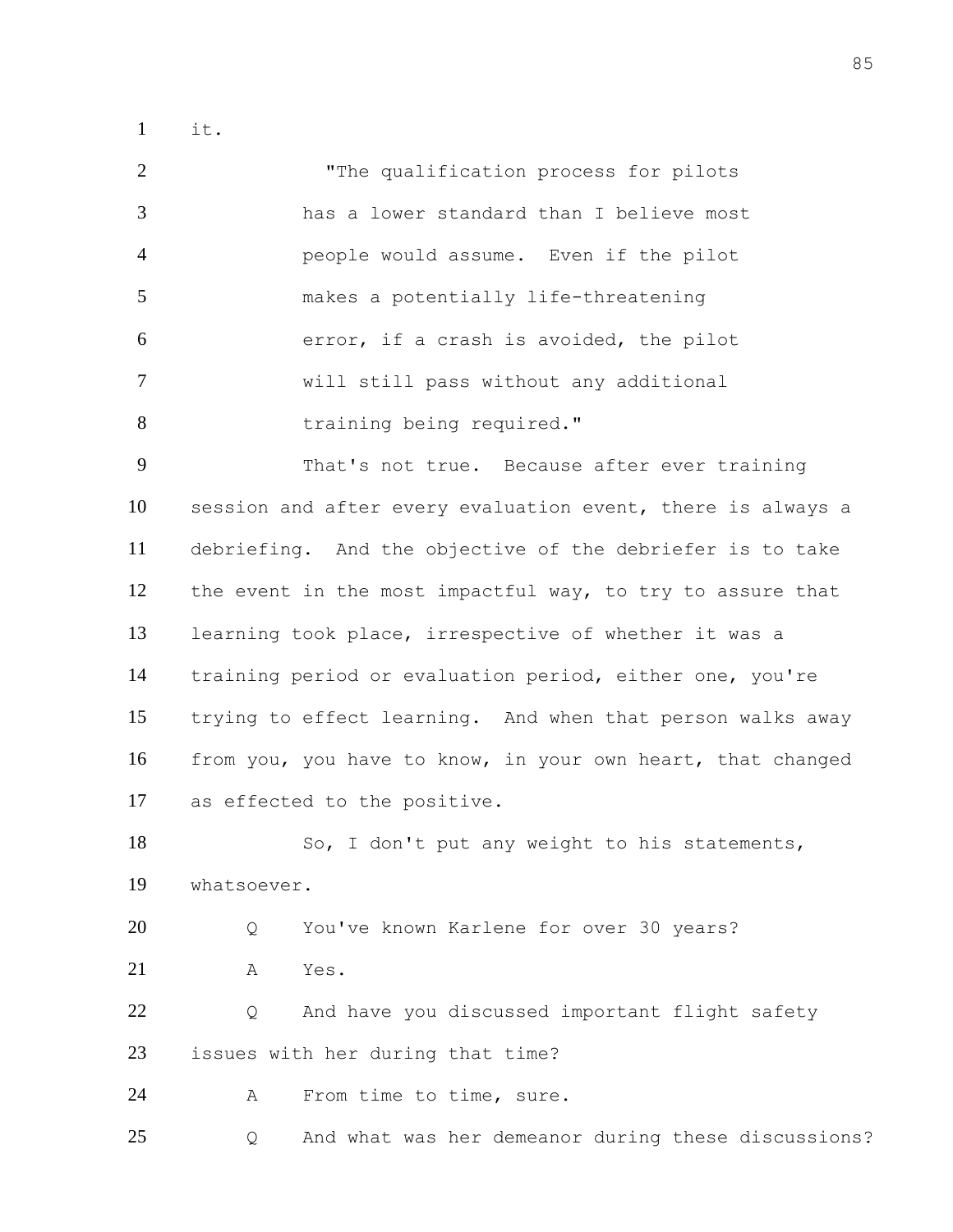Was she ever fretful, upset?

 A Well, I'd say Karlene is passionate about safety. Karlene is a really unique individual. She's not like a lot of people. I'm sorry, I don't mean that in a bad way. What I mean is she has a capacity that most people could never achieve. And I've always wondered how she did it. Raised three kids, with a very, very low flight time accomplished getting not one type rating, but two and an Engineer's License, going on the line for a freighter while raising a family and having a husband who supported her, goes out and gets a Master's Degree -- actually one or two of them, I don't know how many -- and then a Doctorate Degree on top of all that, while fighting a company that basically, essentially, created an event that could have trashed her whole career. When you accuse someone of a mental -- especially shortly after what happened in Germany -- that takes away your whole livelihood. I think that, in itself, is egregious.

 So, Karlene is a very, very different, unique person. But she's passionate about safety. That is the 21 thing that she has latched onto. She has written -- oh, on top of that -- writing all these books. You know, is it bad to be different? Well, let me tell you, it's people that are 24 different that change the world, whether we like it or not. Q Now, as she discussed these safety issues, how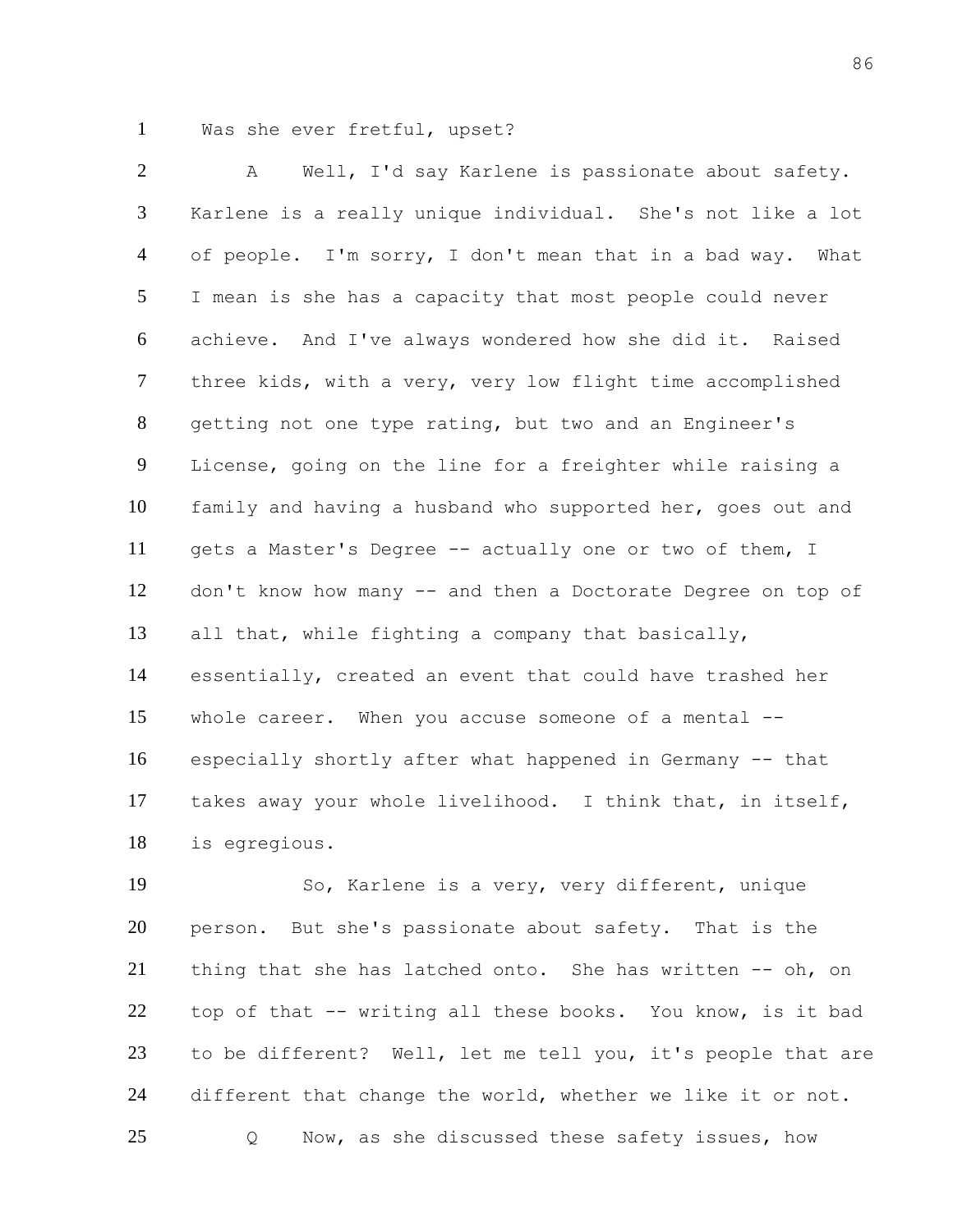would you describe her composure?

| 2              | Well, just like we're having a discussion right<br>Α         |
|----------------|--------------------------------------------------------------|
| 3              | here. You know, two people can have differences of opinion.  |
| $\overline{4}$ | And I've had differences of opinion with Karlene on          |
| 5              | occasion. I didn't feel the way she did about some things.   |
| 6              | But the approach was always one where she'd look at you kind |
| $\tau$         | of funny and you could tell she's thinking about this, and   |
| 8              | we'd come to no conclusion. Maybe her mind was changed,      |
| 9              | maybe it wasn't. But that happens every day with people. I   |
| 10             | didn't see anything different in that respect with her, than |
| 11             | I do with anybody else I have a lively discussion with.      |
| 12             | Now, in all the years you've known Karlene, have<br>Q        |
| 13             | you ever known her to report a gender based harassment       |
| 14             | complaint or an EO, Equal Opportunity, complaint?            |
| 15             | I have to laugh at that, because she's probably had<br>A     |
| 16             | a million opportunities where she could have, but never did, |
| 17             | to me.                                                       |
| 18             | And how many years have you owned a training<br>$\circ$      |
| 19             | facility?                                                    |
| 20             | I had my training facility for 24 years.<br>Α                |
| 21             | And how many years were you the ALPA training<br>Q           |
| 22             | representative?                                              |
| 23             | At Northwest, eight years.<br>Α                              |
| 24             | How many instructors have you worked with and<br>Q           |
| 25             | supervised over the years?                                   |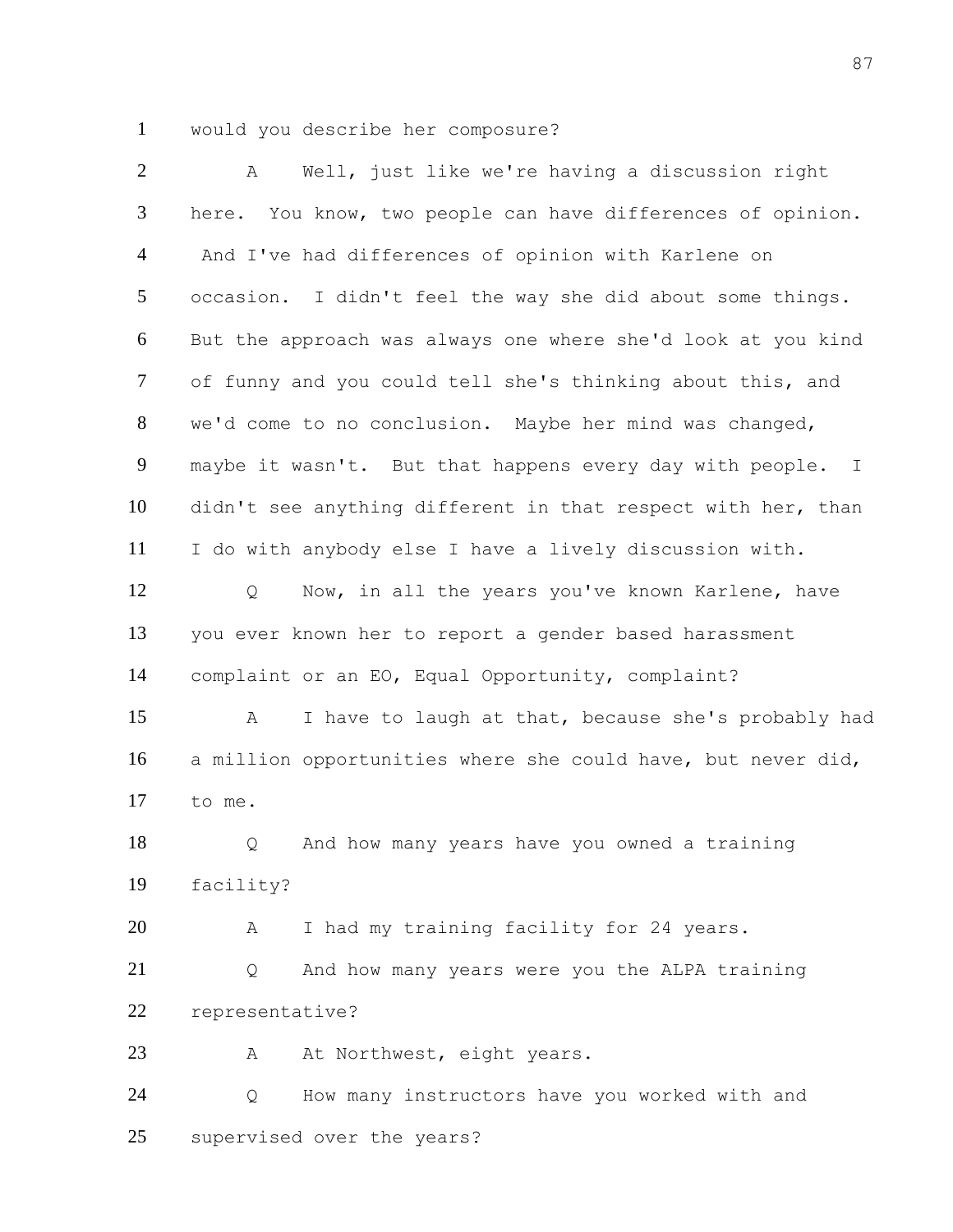A Oh, god, well, if you group it all together, that's a hard one, 50, 100, something like that, I guess, I have no idea, just a ton.

 Q How would you respond to a training instructor who was texting during a simulator job?

 A Well, you have to take it in context. If you got a text that said -- hey, your wife just died -- that's one thing. But if he's in the device and he's not paying attention, it's a matter of degree, right. If he got one text and it was just, you know, something that really needed attention -- okay, fine, you take the text, you put the phone down, you put your head back into the student, because you're there to help the student, okay. Your job is through put, every instructor wants -- should want to get that student through in that footprint. And it's not easy to do, because there's a lot of stuff crammed into these simulator periods. And if you're not paying attention, something suffers, usually the person up there is suffering, because they're not getting the full advantage of that short window to learn the behaviors, the procedures, the systems, all that kind of stuff. So, if it was a pervasive lack of attention to what's 22 going on up front, that is a real issue.

 Q Well, in the age before texting, did you ever have a situation where an instructor left the area briefly, to take a telephone call?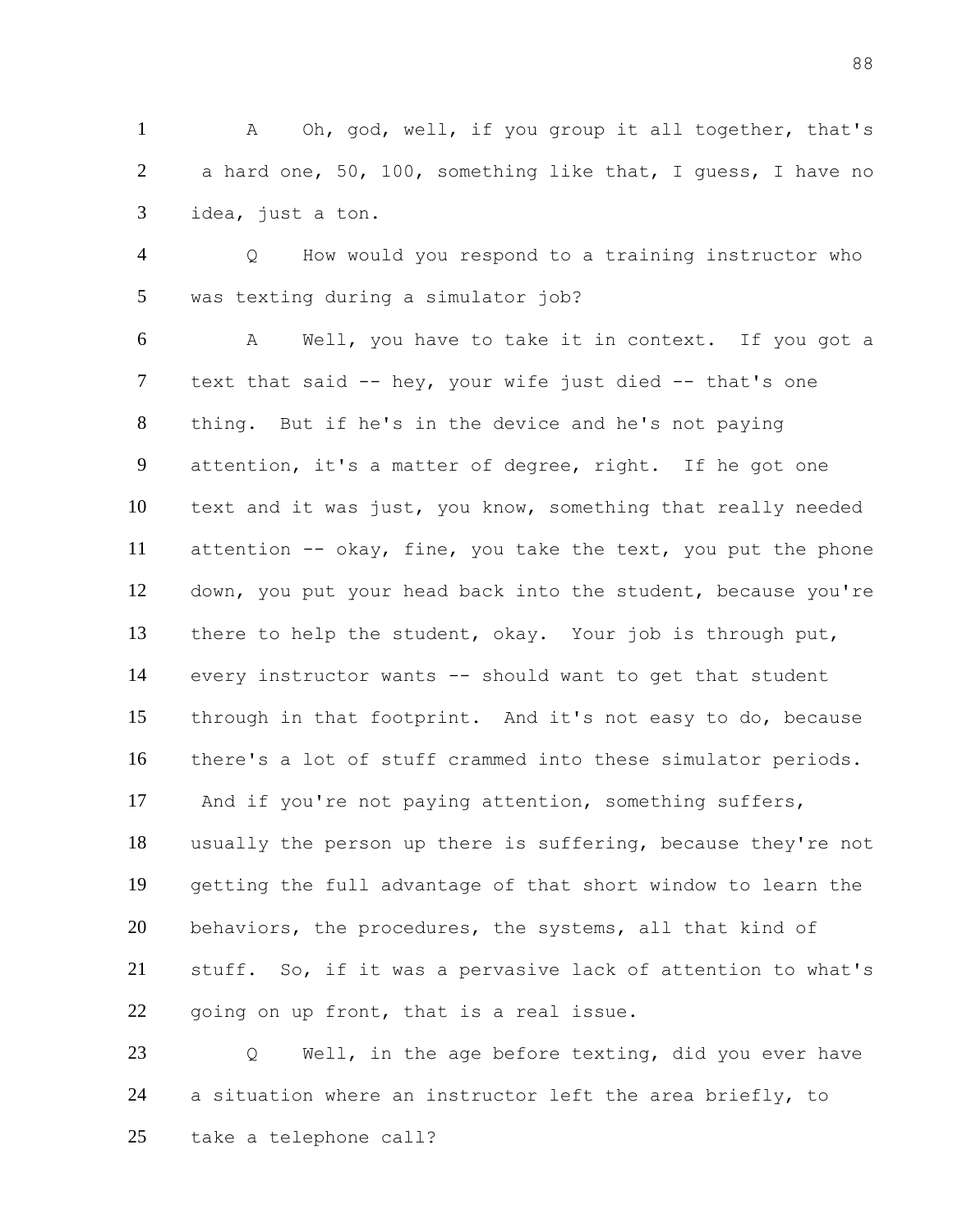1 A What do you mean, left -- left the simulator?

2 Q Left the simulator?

A No. We just didn't do that.

 Q You're familiar with the oral requirement that precedes the simulator check?

A Yes.

 Q If there was a requirement of a 60-minute pre-check oral, and the check, the oral that was actually given, was 10 minutes, how would you respond to that?

 A I'd have to think about that for a second. If I was giving an oral to a fellow instructor, I would assume he has certain knowledge on all the basic things. So, the oral I gave him might be a little bit different than an oral I gave to a regular line pilot. The FAA mandates that an oral, or written exam, is given prior to a proficiency check, or if you're in an AQP program it's required prior to the line operational evaluation. It's a requirement.

18 JUDGE MORRIS: What does AQP stand for? THE WITNESS: Can I draw a blank?

 JUDGE MORRIS: You can. I'm doing it for the benefit of the Court Reporter. We can find out later. 22 MS. BROWN: Air Crew qualifications. THE WITNESS: Air Crew Qualifications, correct. 24 I'm 72, sir, this happens once in awhile. So, anyway, getting back to it. An oral is a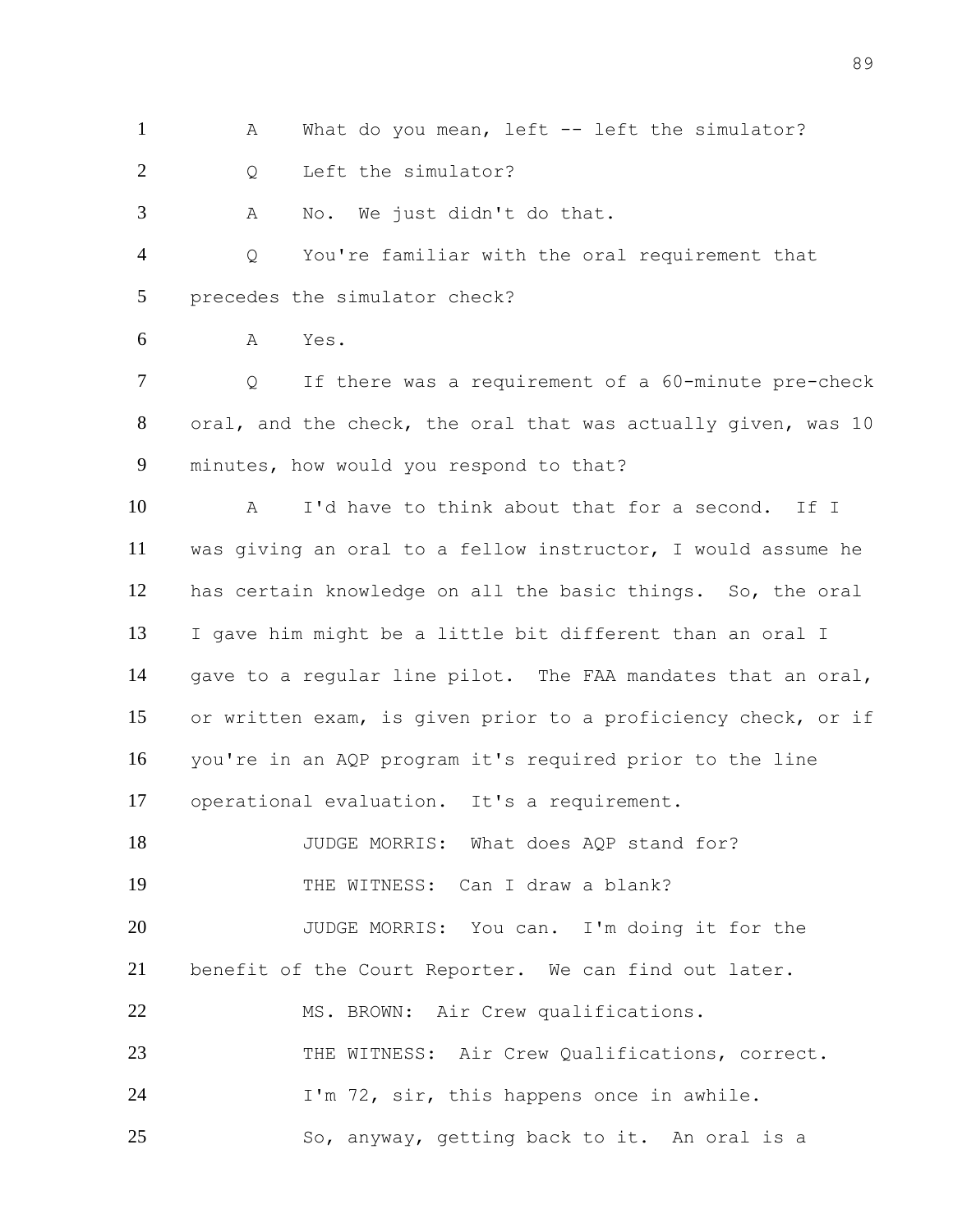requirement, and if you're a really good evaluator you use that oral, again, as a learning experience. You also use it as a challenge to the -- I'll say -- student or pilot taking this exam, to give them the confidence they really know the information they should be knowing.

 So, does it occasionally happen that this is not followed? It does. Now, most pilots are very happy if they don't get an oral. And when I say most, I'm saying probably 40 percent of the pilots out there, they'd be happy not to get an oral. In fact, they'd be very happy not to have a check ride, because every time you get a check ride, it's an opportunity to lose your license, right. A lot of people hate check rides.

 However, there are others who are professional enough to realize that these are requirements. And the training event is an opportunity to refresh your information, to make sure that when you're up there and something happens, you really know what you're doing, or you have some clue as to what to do if it's not in the book.

 So, for the pilots that want a comprehensive check 21 ride, a comprehensive experience, it ensures them that they have an adequate grasp of the knowledge. It gives them that internal comfort that they do. It also gives them a sense of accomplishment. And you have to have that bar raised to a point where a person walks away from a checking event feeling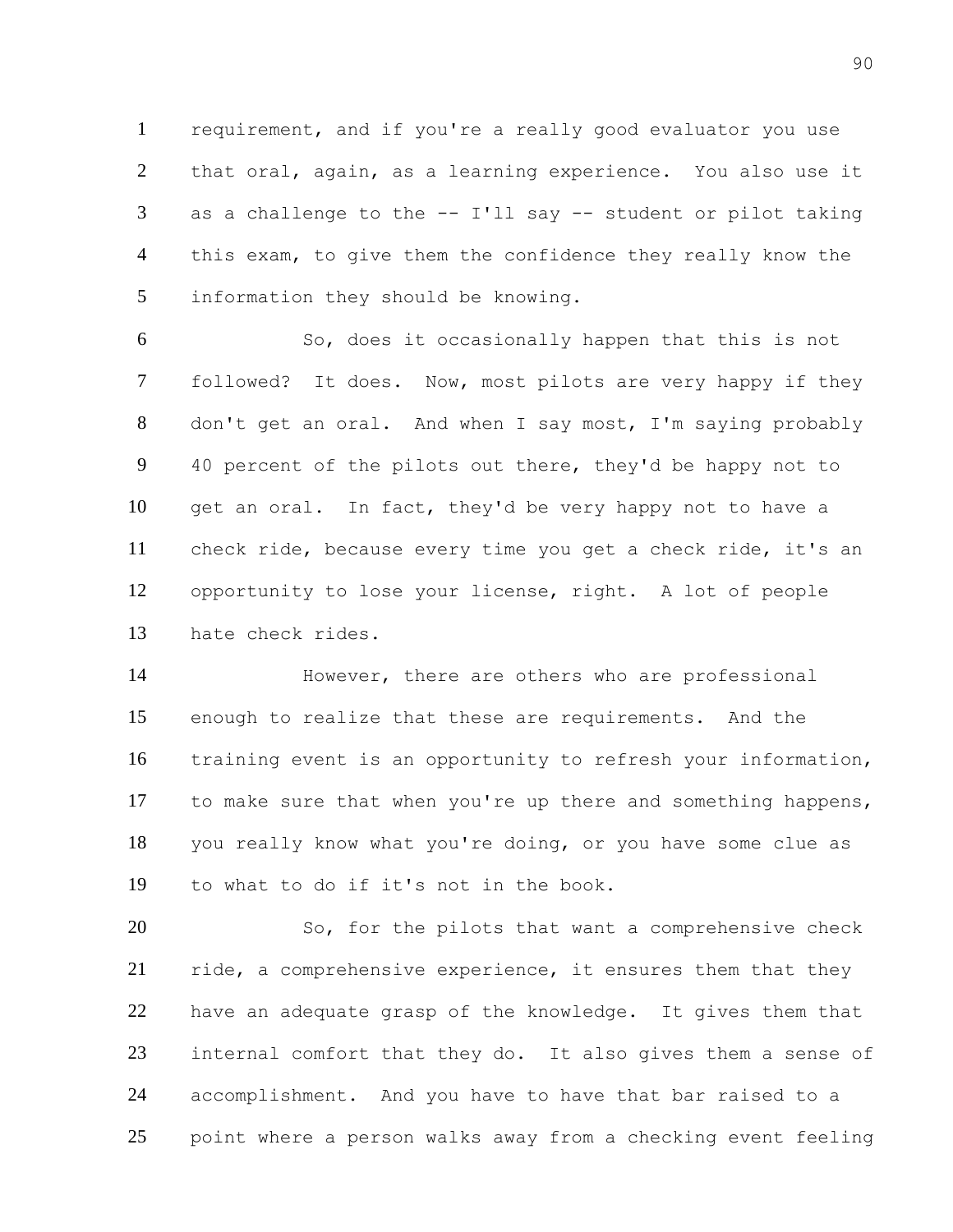as though they've accomplished something good, for themselves and of course for others, as well.

 MR. SEHAM: Thank you. No further questions. JUDGE MORRIS: Cross? 5 MS. BROWN: Okay. 6 CROSS-EXAMINATION BY MS. BROWN: Q Mr. Corby, you were testifying at the beginning of your testimony about Ms. Petitt coming to you to acquire a type rating. When did that occur? A I can't tell you the specific day, '80s or early '90s, I suspect. Q Do you know when Ms. Petitt was referred for a Section 15 Mental Health Evaluation by Delta? A Only what Karlene told me -- what was it, 2015, '16, something like that. Q So, this type rating event, where you described at the beginning of your testimony, and the referral for a Mental Health Evaluation, there was a 25-year gap between those two events? A Oh, I suspect probably so. 22 O And we talked about this a little bit earlier, but you were never employed by Delta, correct? A Well, through association. Q You were never -- you never received a paycheck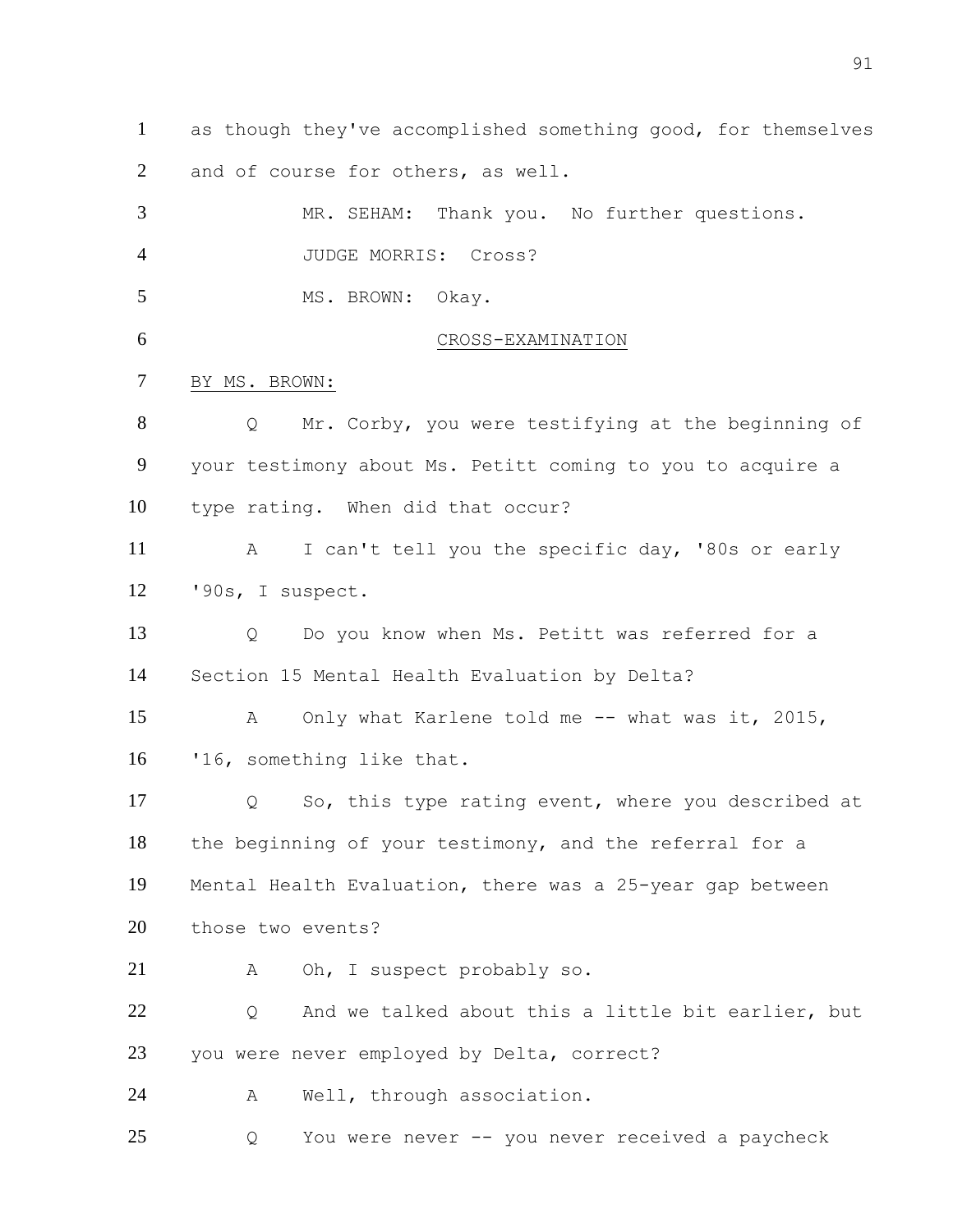from Delta, you had never been on the Delta seniority list? 2 A Oh, I've received money from Delta, just not a paycheck. Q I don't know what you mean? A I have stock. Q Okay. Can you just answer me, yes or no, you've never been an employee of Delta? 8 A And I hope that stock keeps going up. No. To answer your question, no. Q Okay. Thank you. A You bet. Q That's helpful. So, we've talked about this, to your knowledge of Delta 's Flight Operations culture, that comes from conversations you've had with people, correct? A For the most part, yes. Q And when did you leave Northwest Airlines? A I retired in 2006. Q Okay. So, that was before the merger between Delta and Northwest? A Yes. There were merger talks going on, but I was invited to leave at age 60. Q So, you don't have any personal knowledge of how the merger affected the two cultures between Delta and Northwest? A I was not subjected to it, personally, because I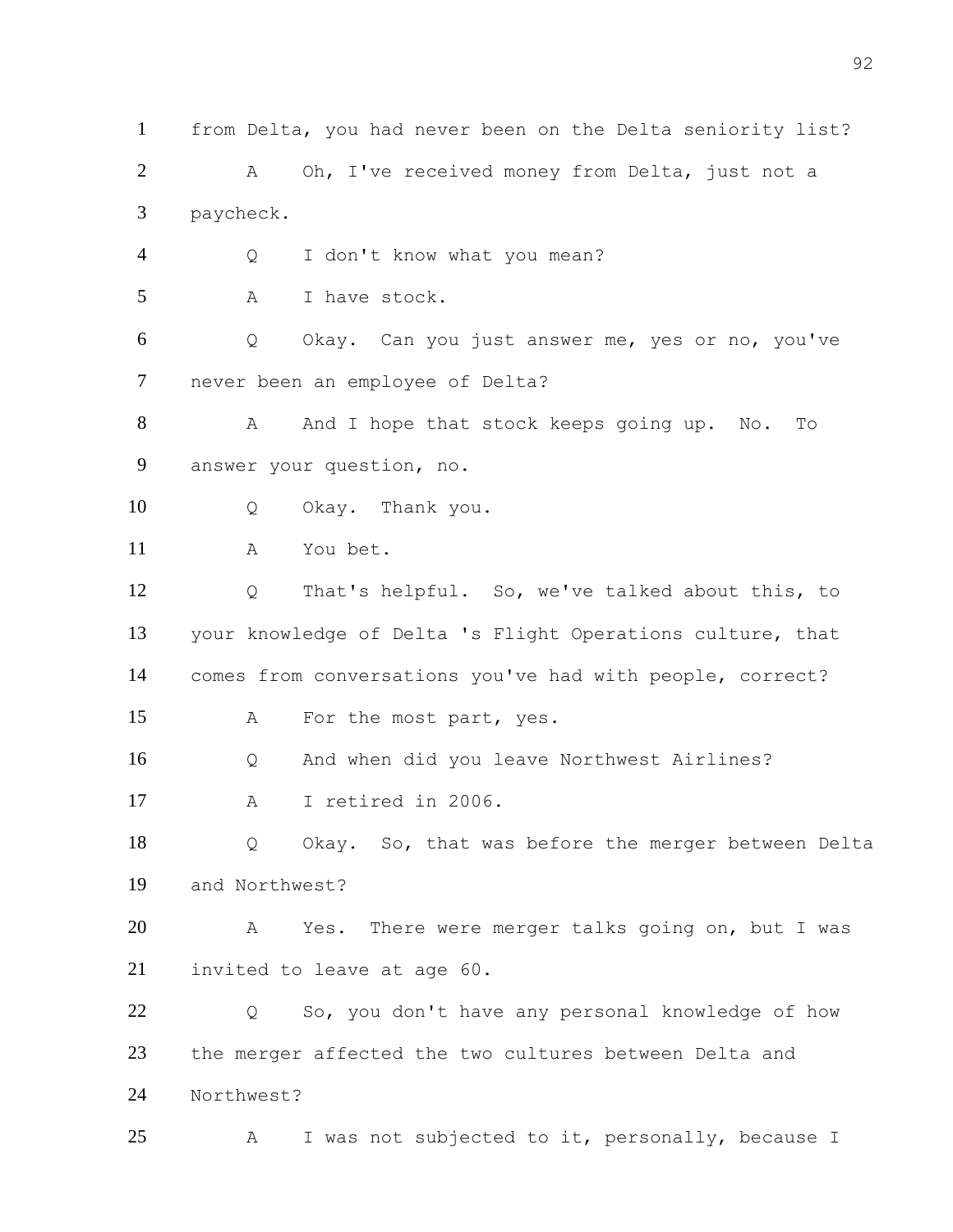was not there. My knowledge comes from all the friends -- when I say friends -- people I knew. As the ALPA representative, everyone knew me, I didn't know everyone. But I had lots of conversations with pilots that went through the experience, so that's the extent of my knowledge. Q And so since you were never employed by Delta, you've never had an occasion to present safety concerns to Delta, have you? A No. Q So, you've never knocked on that door, I guess, to use your terminology from earlier? A No, I've never been to Atlanta to knock on those doors, no. Q And so you also have no experience with any sort of simulator check retaliation at Delta? A I never took a check ride at Delta. Q Okay. So, that's a yes, you don't have any personal knowledge of any alleged retaliatory simulator checks or line checks at Delta? A Well, that's a yes and a no. Q I don't understand how it can be both, it's a yes or no question? A Well, because I know some people that -- Q That's not personal knowledge. A  $-$  had issues and that's  $-$  okay  $-$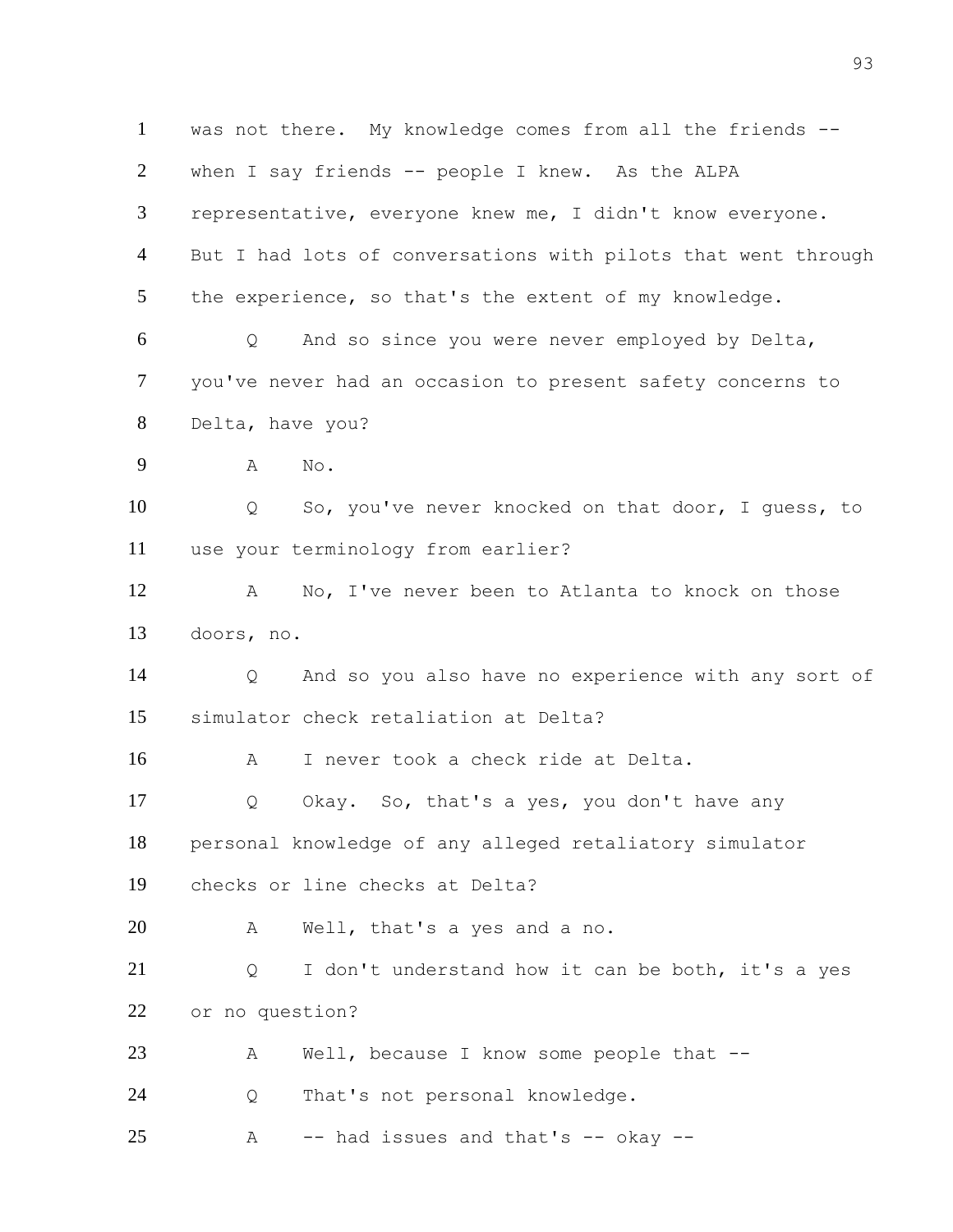Q So, you have no personal knowledge? A No firsthand knowledge, you're right. Q Okay. And so if you left Northwest Airlines in 2006, you certainly weren't present for any sort of 2011 line check Karlene had when she was at Delta, were you? A No. Q So, you wouldn't have any personal knowledge of what occurred during that line check. What about any sort of simulator training in 2011, that Karlene had at Delta, no personal knowledge of that? 11 A I wasn't there. Q Okay. So, you wouldn't know if an instructor was texting in the simulator or not, would you? 14 A No. All I know is I've seen it with just about -- not texting, of course, because I'm old -- but the point is, 16 do I know these things go on -- yes. Q But you don't know if it occurred to Karlene, when she was at Delta? A I do not. Q Okay. And you don't know whether or not she received an oral following that simulator training, do you? A Sounds like I don't know much of anything, doesn't it. Q Just asking questions. A Would you repeat the question?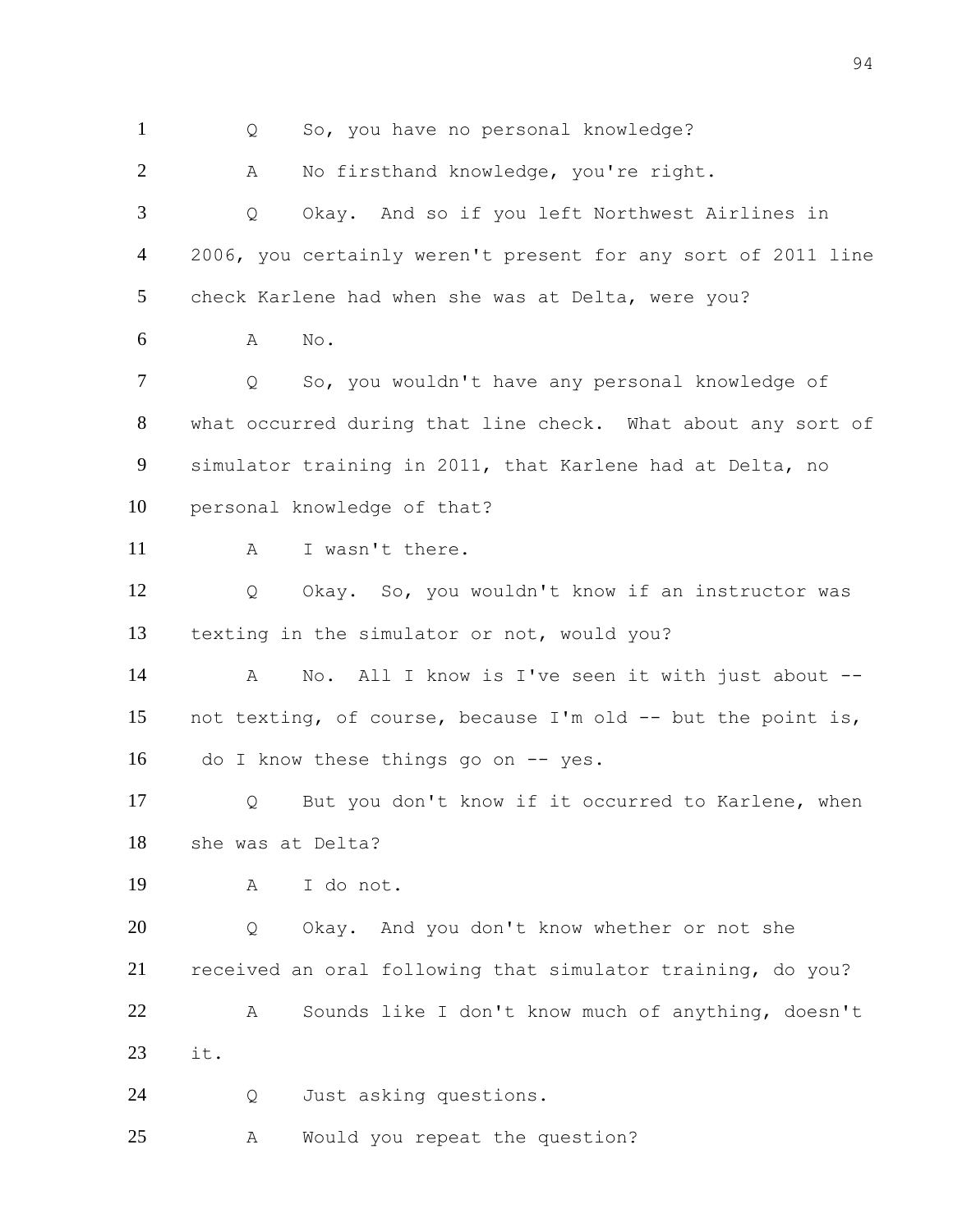Q So, we were talking about 2011 simulator training Karlene received at Delta. Since you weren't around at Delta, at that time, you wouldn't have knowledge, one way or another, whether she received an oral following that training? A No, I wouldn't. 7 Q Okay. So, you testified about -- well, let me ask you this. Do you have any personal knowledge of the decision by Delta to put Ms. Petitt in a Section 15 Mental Health Evaluation, or does that all come from what she's told you about it? A No, it actually came from what she showed me that was written. Q And when you say what was written, what are you referring to? A I saw some documents and I can't recall at the present time, but she did show me documents saying that she was being required to go through a mental health evaluation. Q But you've never talked to anyone at Delta about why that decision was made, anyone who participated in that decision, correct? A I wouldn't expect to, no. 23 O Okay. So, you don't know if Ms. Petitt's safety concerns that she raised at Delta were a factor in that decision?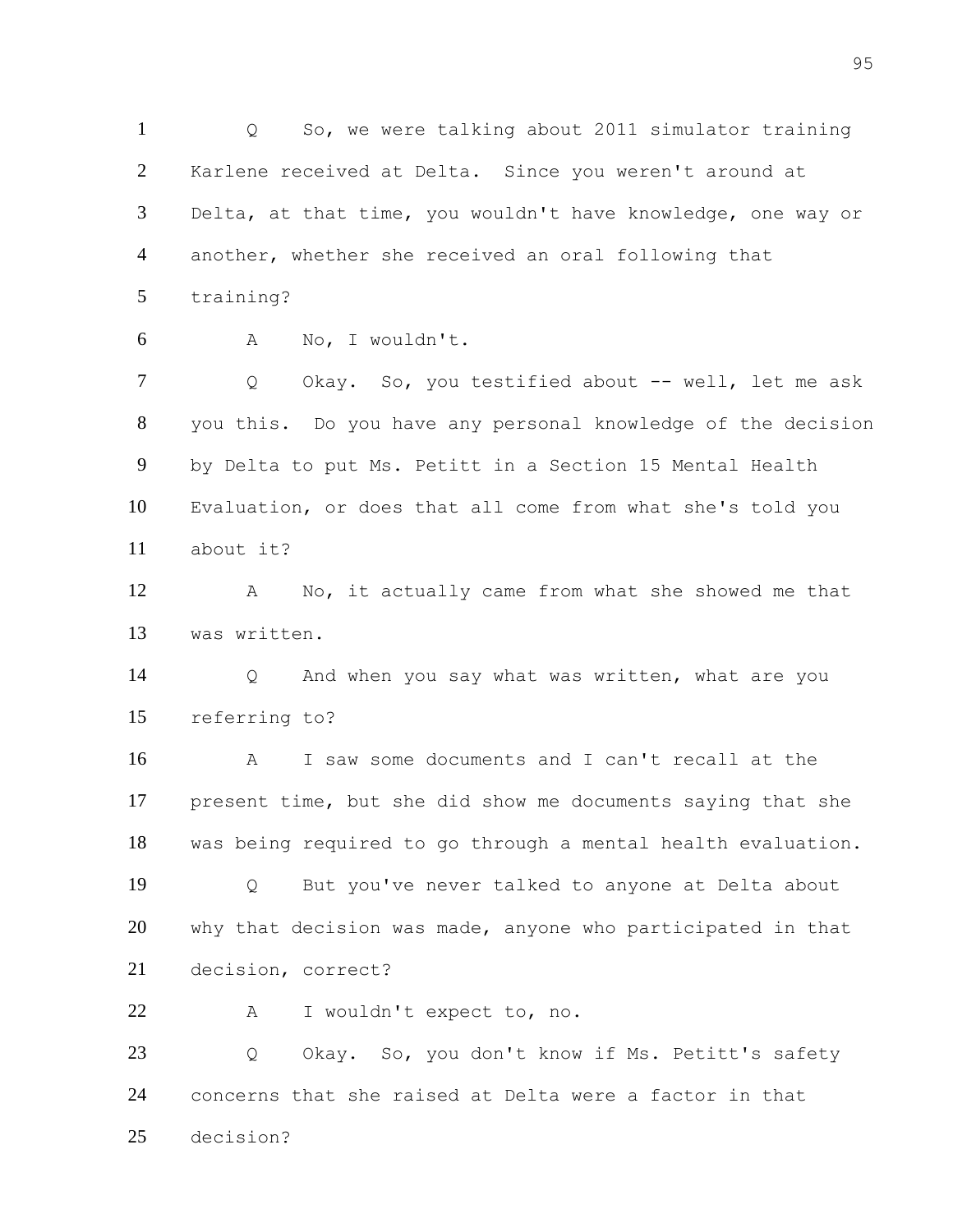A I don't have any personal knowledge of that. Q Okay. So, you don't know -- A But it sure seems interesting. Q I'm going to strike that as non-responsive. So, you also don't know if her flight performance -- JUDGE MORRIS: Well, I'll make that call, but granted. MS. BROWN: I'll move to strike it as non-responsive. BY MS. BROWN: Q So, you don't know, similarly, if her flight performance at all related to the decision to put her in a Section 15? A Well, I was not in the check ride and I did not see exactly what went on in that simulator relative to her performance. Q When you say check ride or simulator, what were you referring to? MR. SEHAM: I'm going to object. I'm pretty certain he hadn't finished testifying. 22 JUDGE MORRIS: Well, hold on. Ask your question again, because I had two interruptions here for me to try to figure out what's going on. Ask your question again. BY MS. BROWN: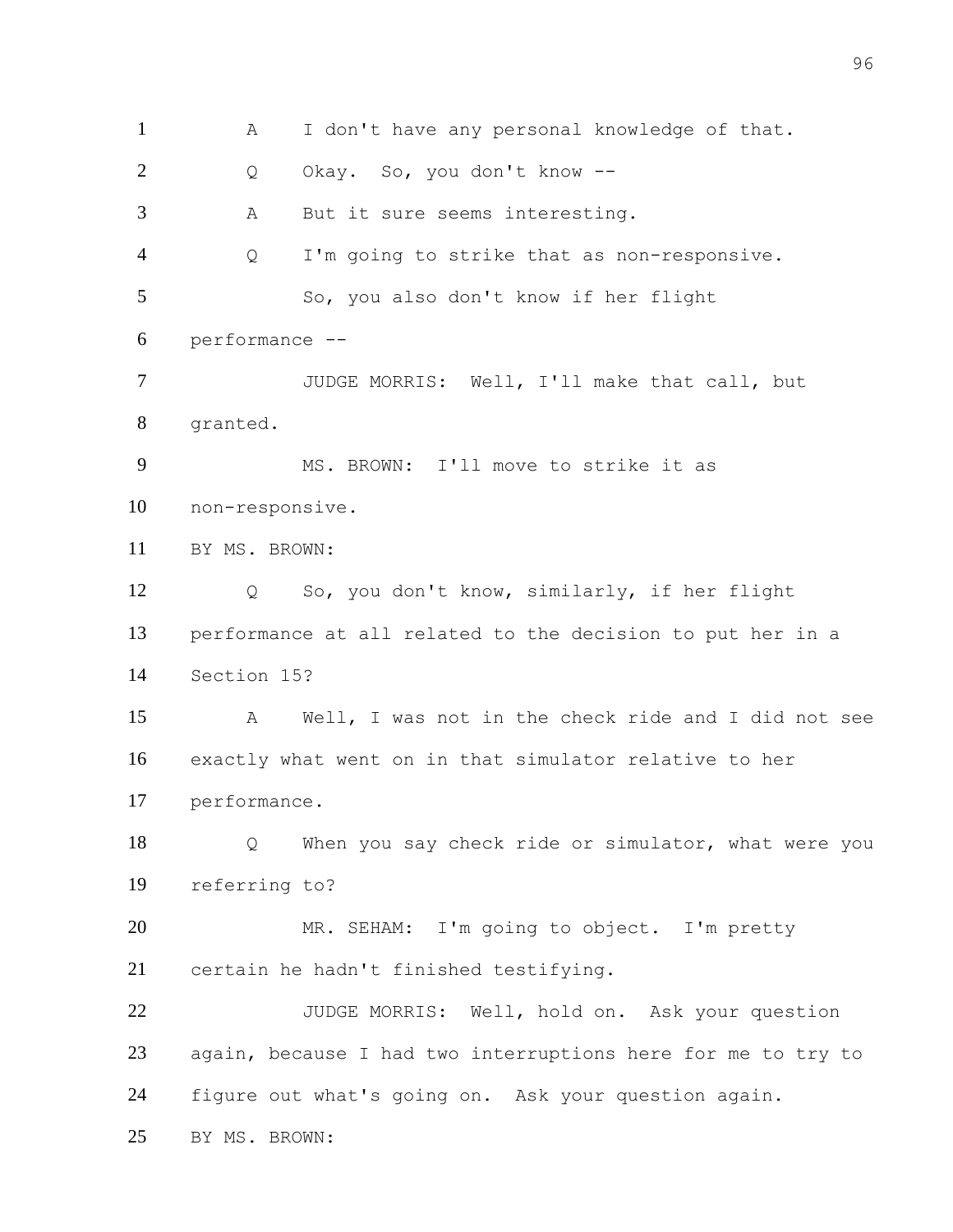Q Do you know if Ms. Petitt's flight performance was a factor, at all, in the decision to put her in a Section 15 evaluation?

A No.

 Q So, if an air carrier like Delta is told that one of their employees has concerns about one of their pilot's mental health, do you think that the employer would have a valid reason to be concerned and to investigate that pilot's mental health?

 A I need you to ask me that again, if you don't mind, please?

 Q Sure. So, if an airline is told by one of its employees that that employee has a concern about a pilot's mental health, for example the employee is under the impression that the pilot believes that someone is out to kill her, do you believe that that airline would have a valid reason to be concerned about that pilot's mental health? MR. SEHAM: Objection, assumes facts not in evidence. JUDGE MORRIS: Overruled. I told you I'd give her leeway.

22 THE WITNESS: Well, that would depend on who the employee is making the charge.

24 MS. BROWN: Okay.

BY MS. BROWN: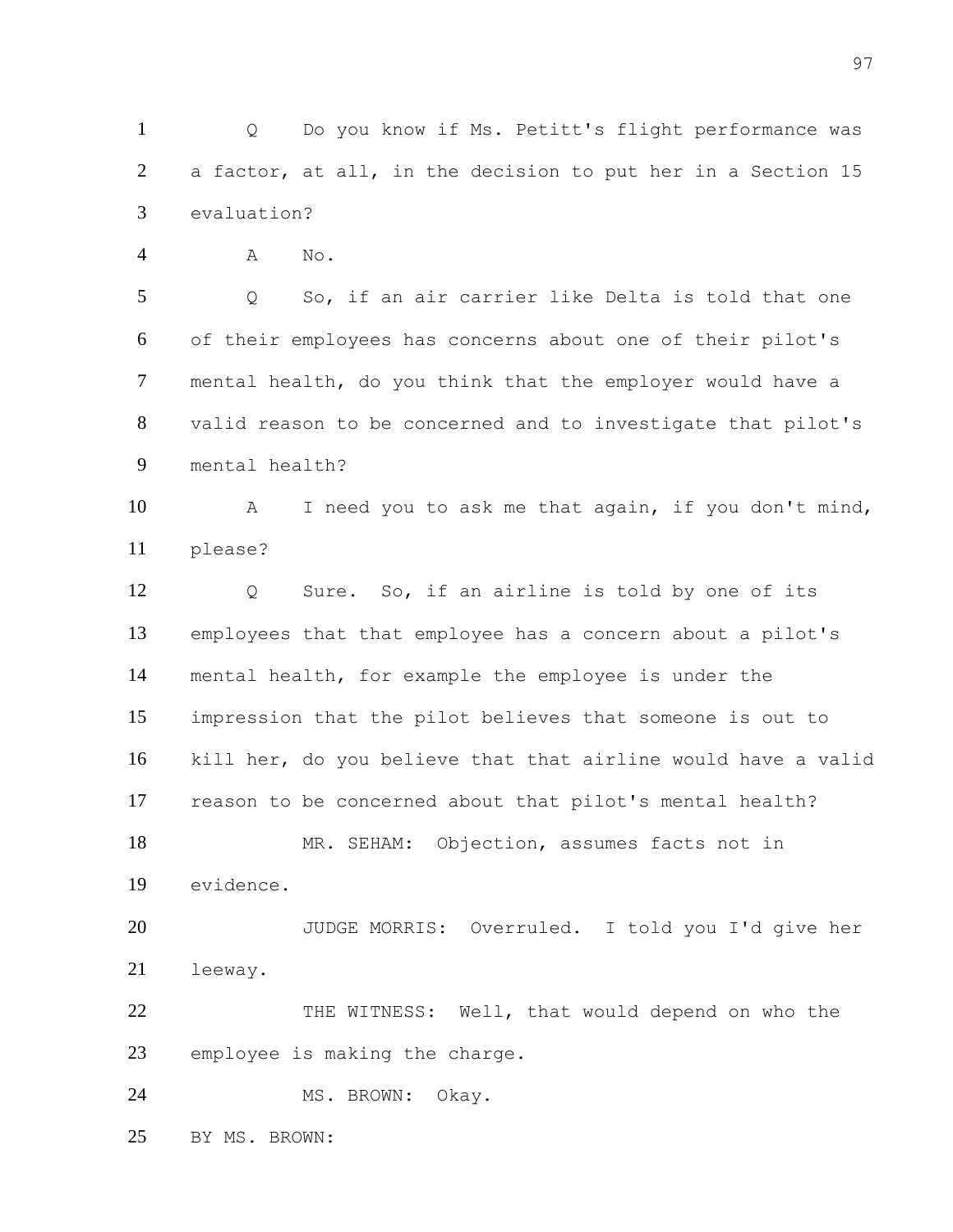Q Will you turn to Exhibit 133 in front of you, it's the letter you provided to Dr. Altman? A Okay. Q Will you go to the second page for me, please? A I'm sorry, what would you like? Q The second page of your letter, please? 7 A Okay. Q And do you see the last line in that first paragraph that starts with the word: "Rather"? 10 JUDGE MORRIS: "Rather"? 11 MR. SEHAM: "Rather than push," is that where you are? 13 MS. BROWN: "Rather than push." MR. SEHAM: The last line in the first full paragraph. 16 JUDGE MORRIS: Oh, I've got it. Thank you. 17 THE WITNESS: "Rather than push this employee aside through the mental stability gate, they may well be better off listening to what she has to say, I don't know." BY MS. BROWN: Q So, you told Dr. Altman that you didn't know what an airline should do in a situation that was presented by Ms. Petitt, is that correct? A I never -- say that again.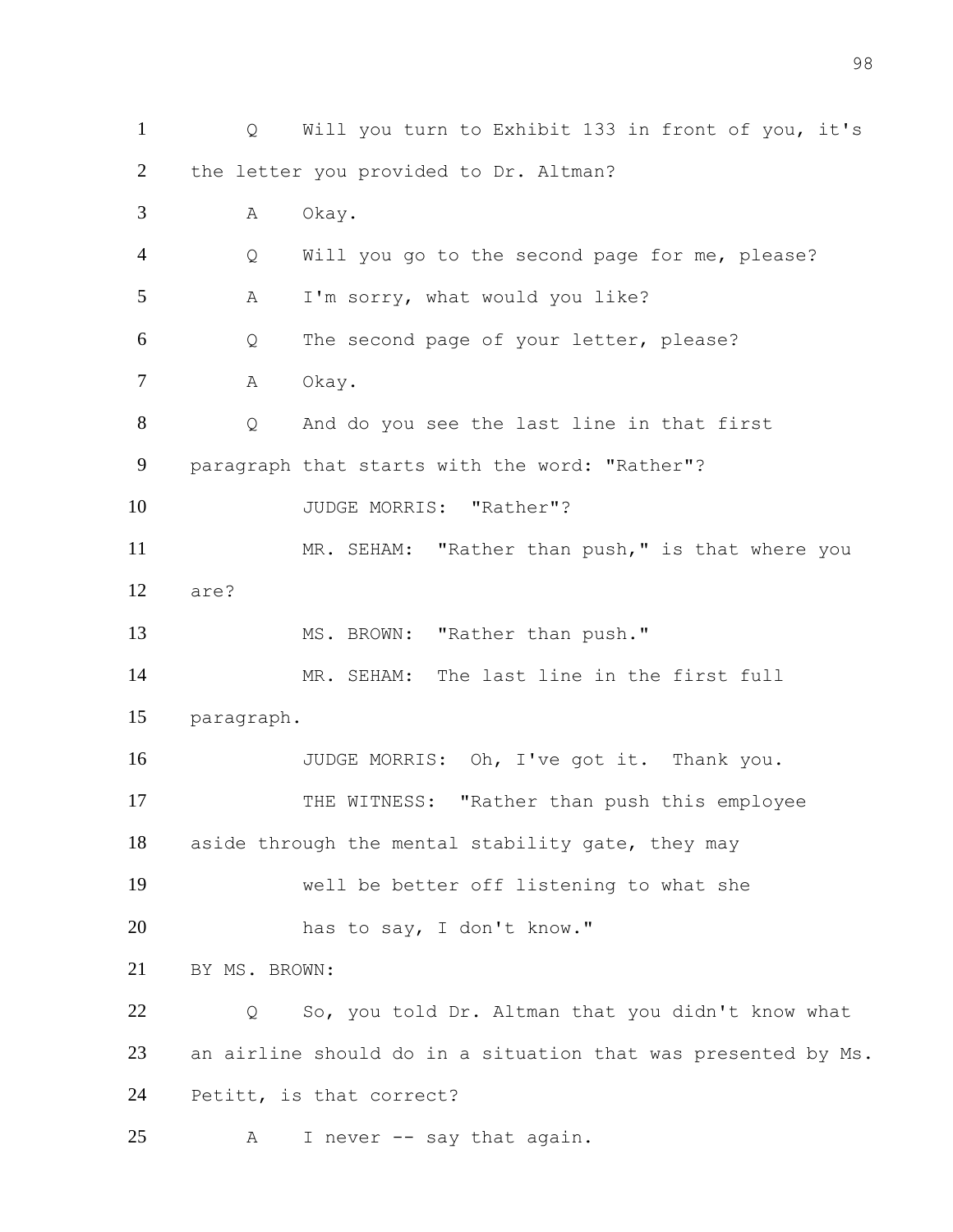1 Q In this letter to Dr. Altman, you told him that you didn't know what an airline should do when faced with a report of a pilot's mental health? 4 A Well, you could interpret that way, I suppose, but  $-$  Q Is that what you wrote: "I don't know"? 7 MR. SEHAM: Let -- I would object to the witness not being permitted to answer the question. This is the second time. 10 JUDGE MORRIS: You may answer the question. 11 THE WITNESS: Okay. When I say: "I don't know," it's manner of speaking. And I thought, at the time, knowing what I know about Karlene, that to accuse her of being mentally unstable, because she was trying to bring a safety issue to the forefront, was unreasonable. And I did feel that the company, from what I had seen, was creating a situation for her that was unfair. BY MS. BROWN: Q Why did you say: "I don't know"? 20 A Just a manner of speaking. I say a lot -- see, I grew up in a family that had sayings. My grandmother told me, always: "You get like the people you live with." It's 23 just a way of speaking. Q You said that if a carrier referred Ms. Petitt, or Delta referred Ms. Petitt for a Section 15, based on her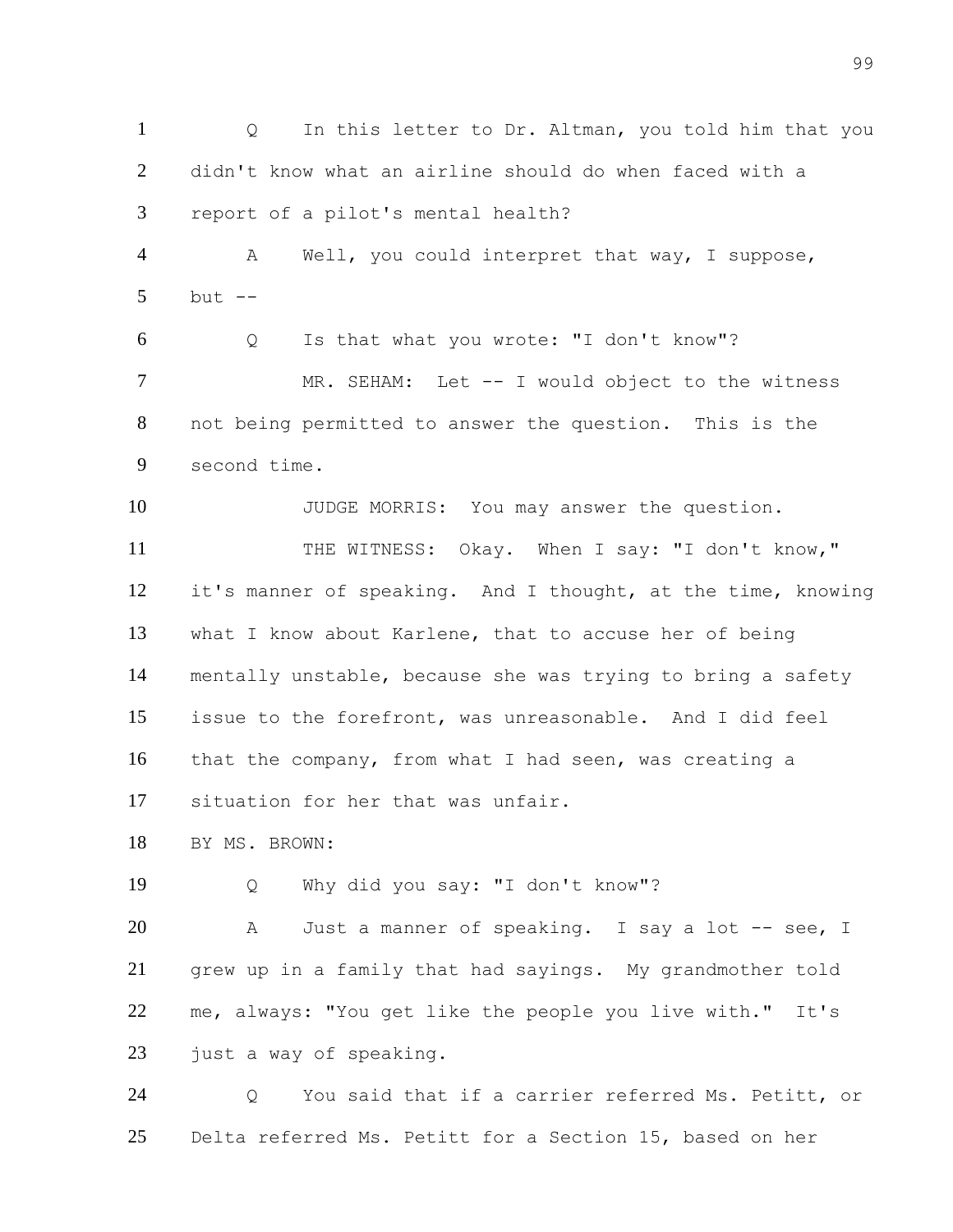safety complaints, but I think you testified earlier you actually don't have any personal knowledge of why Delta referred her for a Section 15, isn't that right? MR. SEHAM: Asked and answered. 5 JUDGE MORRIS: Overruled. THE WITNESS: Well, other than the documents that 7 she showed me, letters between herself and the management, she showed me copies of those. And I based my decision -- my position -- on that. BY MS. BROWN: Q I'm going to try and get a responsive answer. So, you don't have any personal knowledge of why Delta referred Ms. Petitt for a Section 15? A You mean did I talk to Delta Air Lines about this? Q Yeah. You never talked to anyone who was involved in the decision? A I never talked to Delta Air Lines about this, no. Q Okay. So, you don't know if it was a decision based on her safety report? A No. Q And so I want to go back to CX-133, which is the letter you provided to Dr. Altman. Did you provide the same letter to Dr. Huff? A Did I? Q Yeah. Did you provide a similar letter to Dr.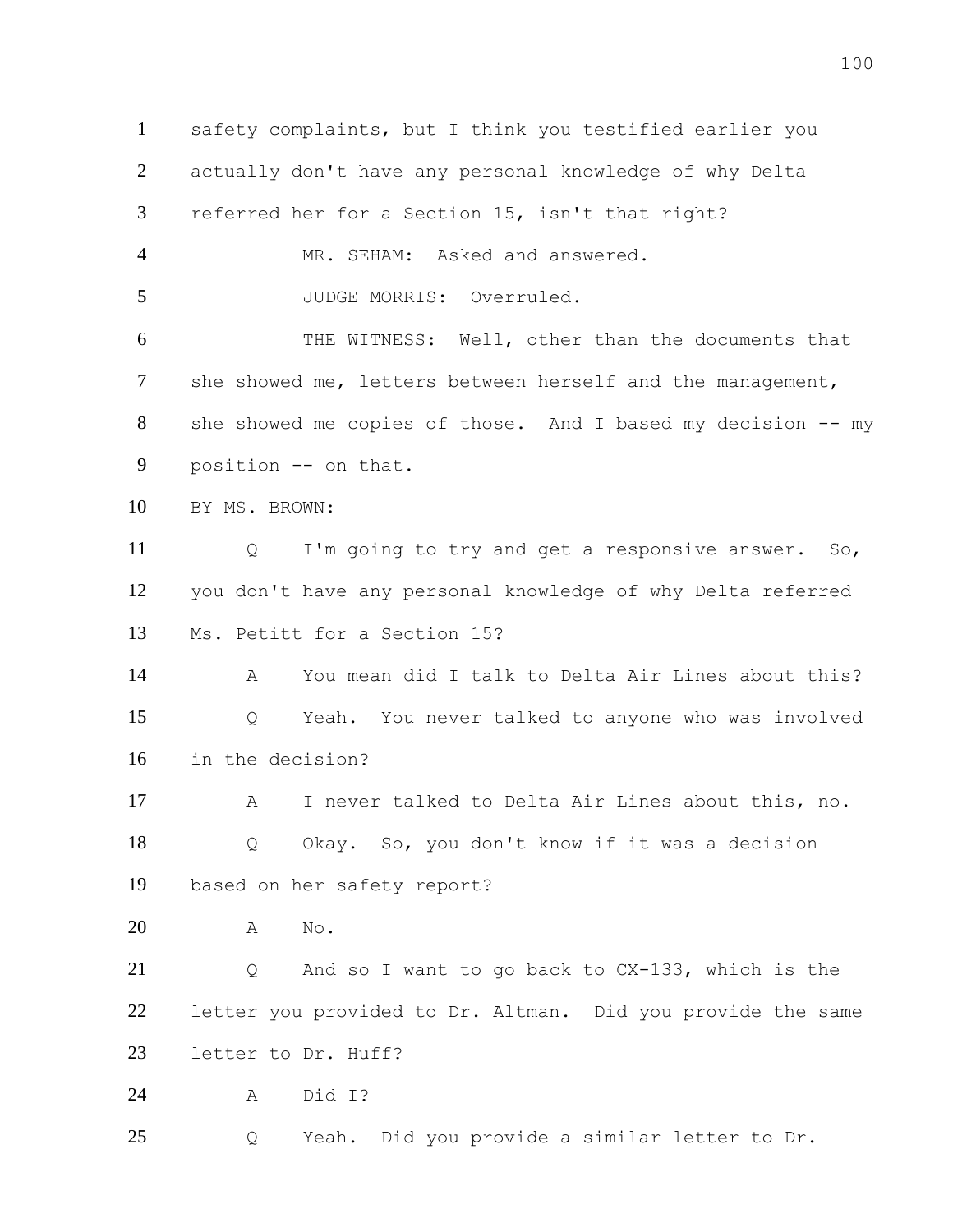Huff?

 A No. He didn't ask me for one. And Karlene didn't ask me to write one.

 Q And so you testified that you spoke to Dr. Huff. When you spoke to Dr. Huff, did information you provide him overlap with the letter that you provided to Dr. Altman?

 A Well, you'll have to explain that question. What do you mean by: "did it overlap"?

 A Sure. So, when you spoke with Dr. Huff, the things you discussed with him -- because I don't know what you discussed -- did it overlap with the information that you had provided to Dr. Altman in this letter? For instance, did you tell him about the type rating incident in 1990, things like that, any overlap between this letter to Dr. Altman and your conversation with Dr. Huff?

 A He asked me a series of questions and I suspect that I gave a few examples of situations where I observed Karlene's behavior under certain conditions.

 Q So, I didn't hear a response to my question. Do you know if it overlapped, at all?

 A I can't remember if it did or not, honestly. 22 O And when you wrote this letter to Dr. Altman, it's pretty long, you tried to be pretty inclusive about everything you thought would be helpful for him, is that right?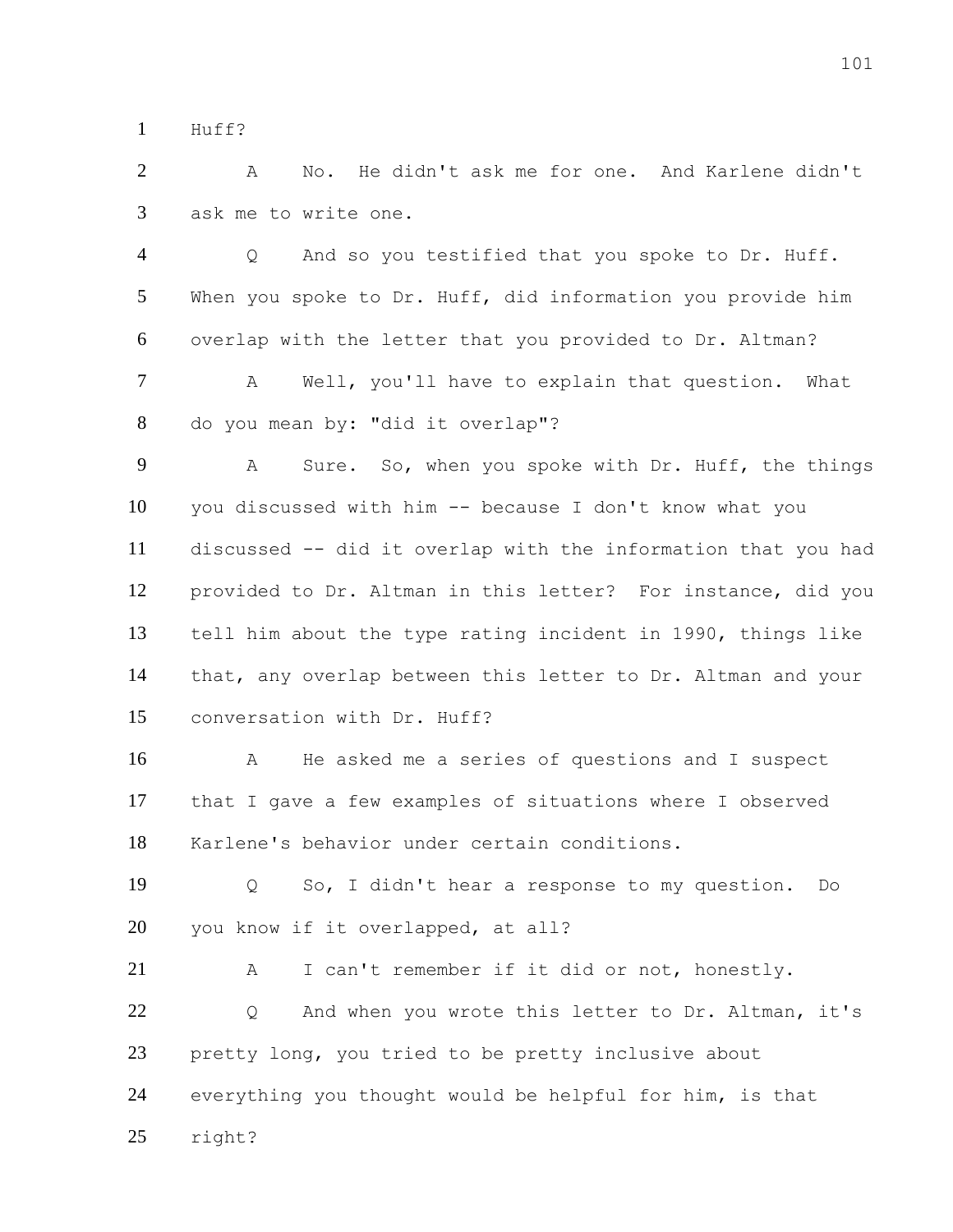1 A Well, in the time period I wrote it, most likely, yes. Q You weren't -- you didn't leave out anything that you felt was pertinent at the time? A I'm not sure if I did or not. I would never intend it to. Q You intended it to be a very inclusive letter? A Well, of course. Otherwise I wouldn't have written the letter. Q So, I want to go back to JX-L, it's Dr. Altman's report that you were talking about earlier? A This one here? Q Uh-hum. 14 A Okay. Q And I believe Mr. Seham directed you to the last complete paragraph on JX-L, 205? A Okay. Q Did you describe that incident in your letter to Dr. Altman? 20 A About this book that she wrote? 21 O Yeah. A No. Q Okay. So, Dr. Altman wouldn't have known that you have any personal knowledge of that incident, would he? MR. SEHAM: Objection, no foundation. Not from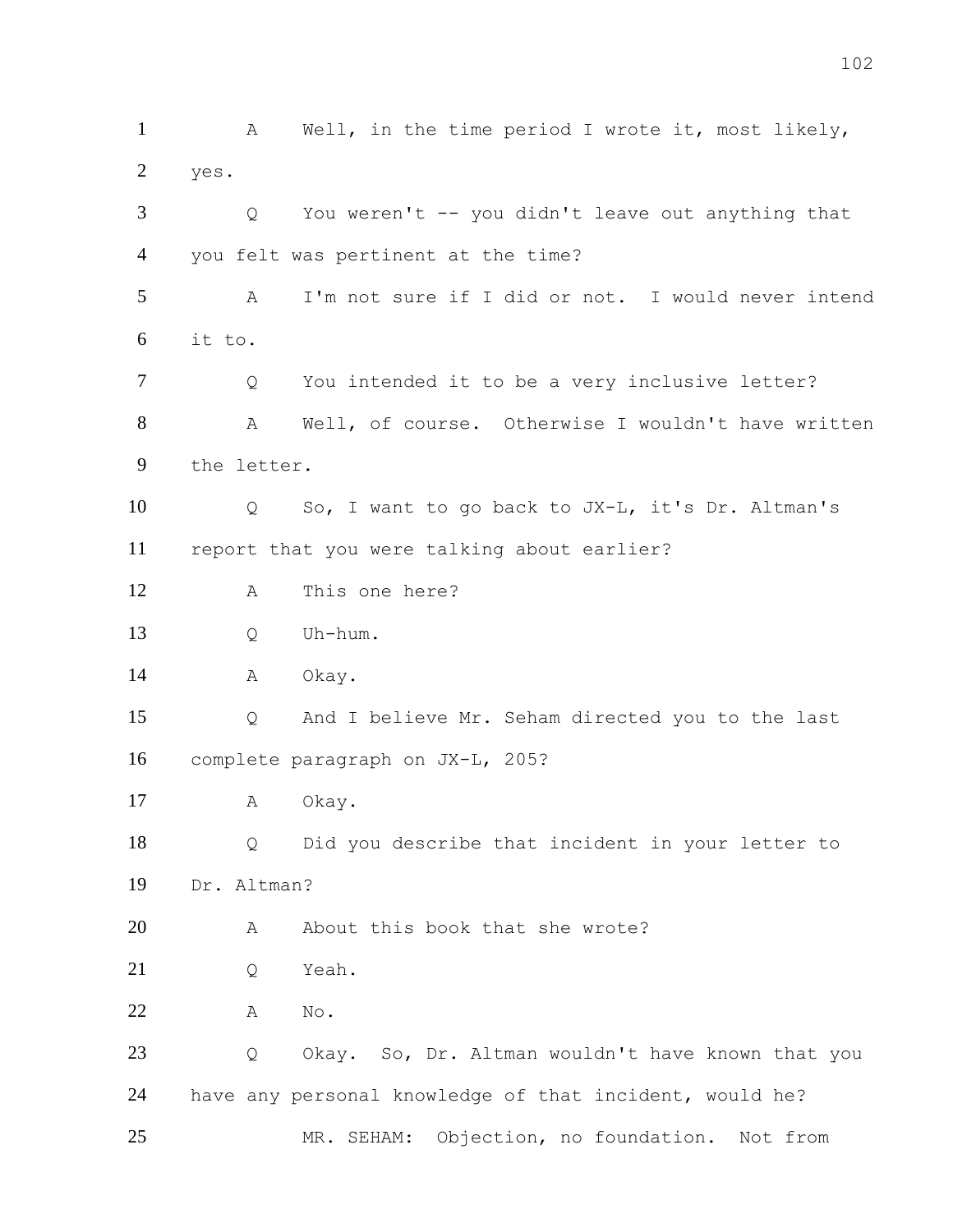him.

 JUDGE MORRIS: I'm going to sustain that one. BY MS. BROWN: Q So, if you never mentioned this incident to Dr. Altman, is there any way he would have known that you had personal knowledge of it? MR. SEHAM: Objection, calls for speculation. 8 JUDGE MORRIS: Sustained. BY MS. BROWN: Q So, you see the bullet points below that paragraph, and where it says: "I believe most people would assume," by Dr. Altman? A No. Q It's that fourth bullet point? A I'm lost as to where you are. Q JX-L, 205. A Okay. Q There's four bullet point? A Yes. 20 Q Go to the fourth bullet point? 21 A Right. 22 Q And you see that first sentence? A Yes. Q "The qualification process for most -- for pilots -- has a lower standard than I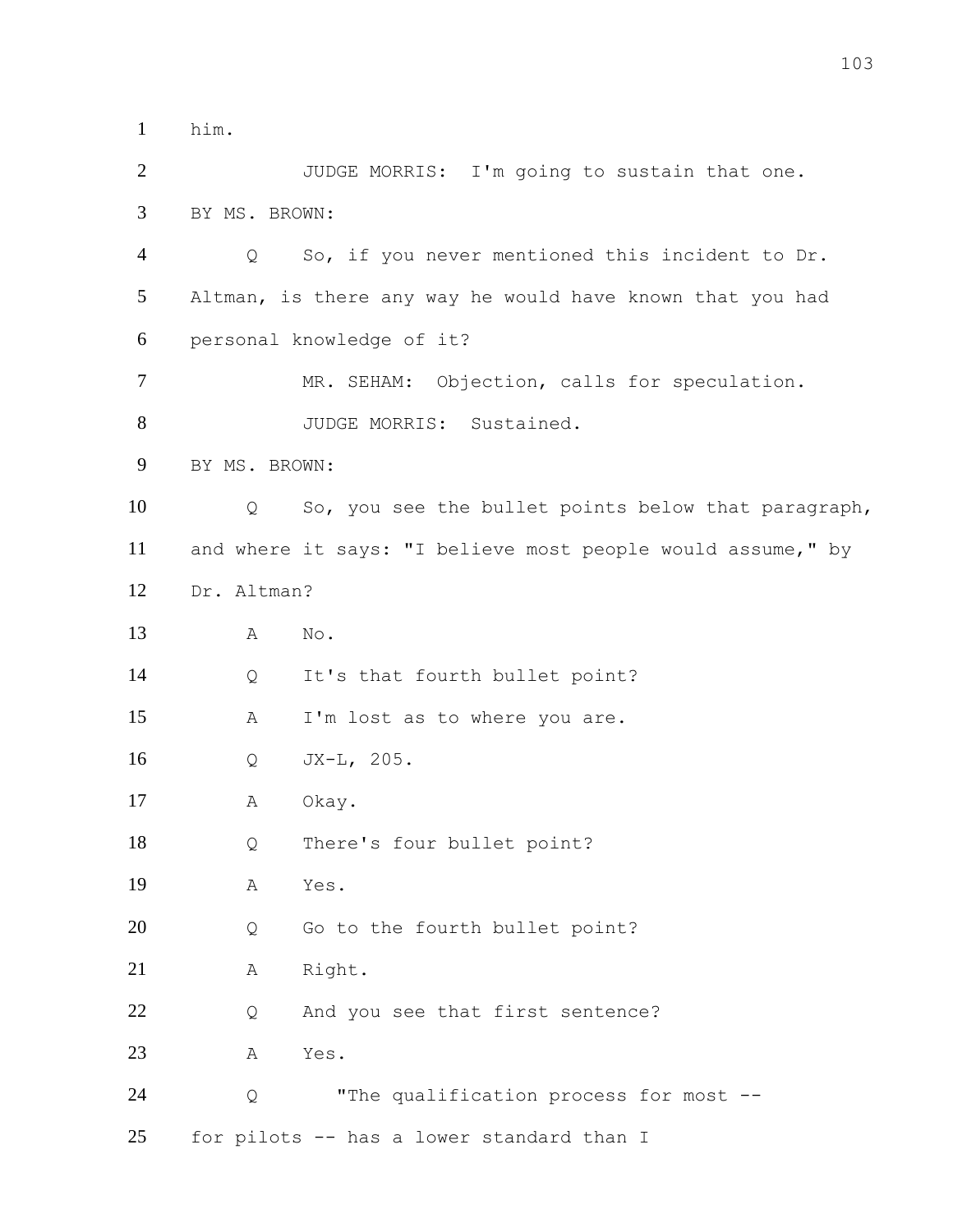believe most people would assume." 2 A Are you talking about: "New first officers are not closely supervised by the captains they fly with"? Q Nope. I'm talking about the fourth bullet point? 7 A The fourth bullet point. "The qualification process for pilots has a lower standard than I believe most people would assume. Even if the pilot makes a potentially life-threatening error" -- Q I don't need you to read it. I just wanted to direct you to that paragraph. A I'm trying to read it -- I'm sorry -- because I -- Q Okay, well, if you need to re-read it, go ahead. A -- I understand it better when I read it to myself. Well, what's your question about this statement? Q Would you agree that you have more experience related to that issue than most people? A Well, I'd have to say yes, when you say "most people," of course. 23 Q Do you have any knowledge about why Dr. Altman chose to include this discussion of Ms. Petitt's motivational

book in his report?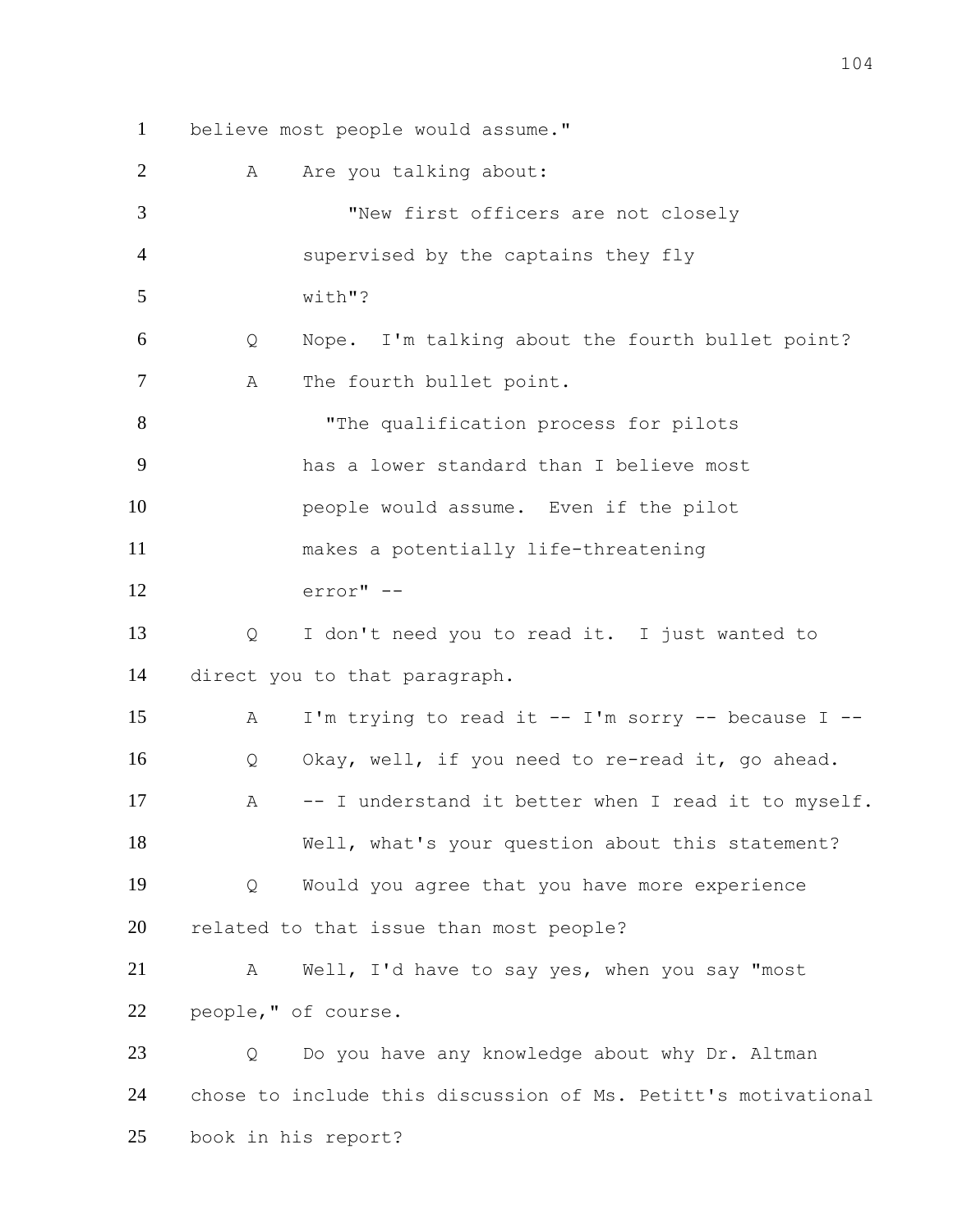1 A I have no idea why he did that. Q You've never performed a mental health evaluation of a pilot, have you? A Well, I've been involved with a lot of pilots that had some mental issues, I can tell you that. Q Can you give me a yes or no, please? A Yes, with qualifications. Q So, you've actually performed a mental health evaluation of a pilot for an air carrier? A In a sense, not on a professional level, but yes. Q What do you mean not on a professional level? A Well, we had a pilot at Northwest everyone called "Rudy Runoff." Rudy would actually see angels on the wing of the aircraft. And the company wanted him to be gone in the worst way. He had runoff the runway twice, because he believed that the use of reverse was too loud for the passengers. I know this is irritating to you, but you asked the question, I have to explain it. So, the company asked me is there anything we can do with Rudy. When I'm talking about the company, it was the fleet captain and the director of Training. So, I thought about it. Rudy was having problems in a DC10, it was costing a lot of money, he was not qualified. So, I went to Rudy and

 I explained to him that he had to qualify and his inability to qualify in the airplane was costing the company a lot of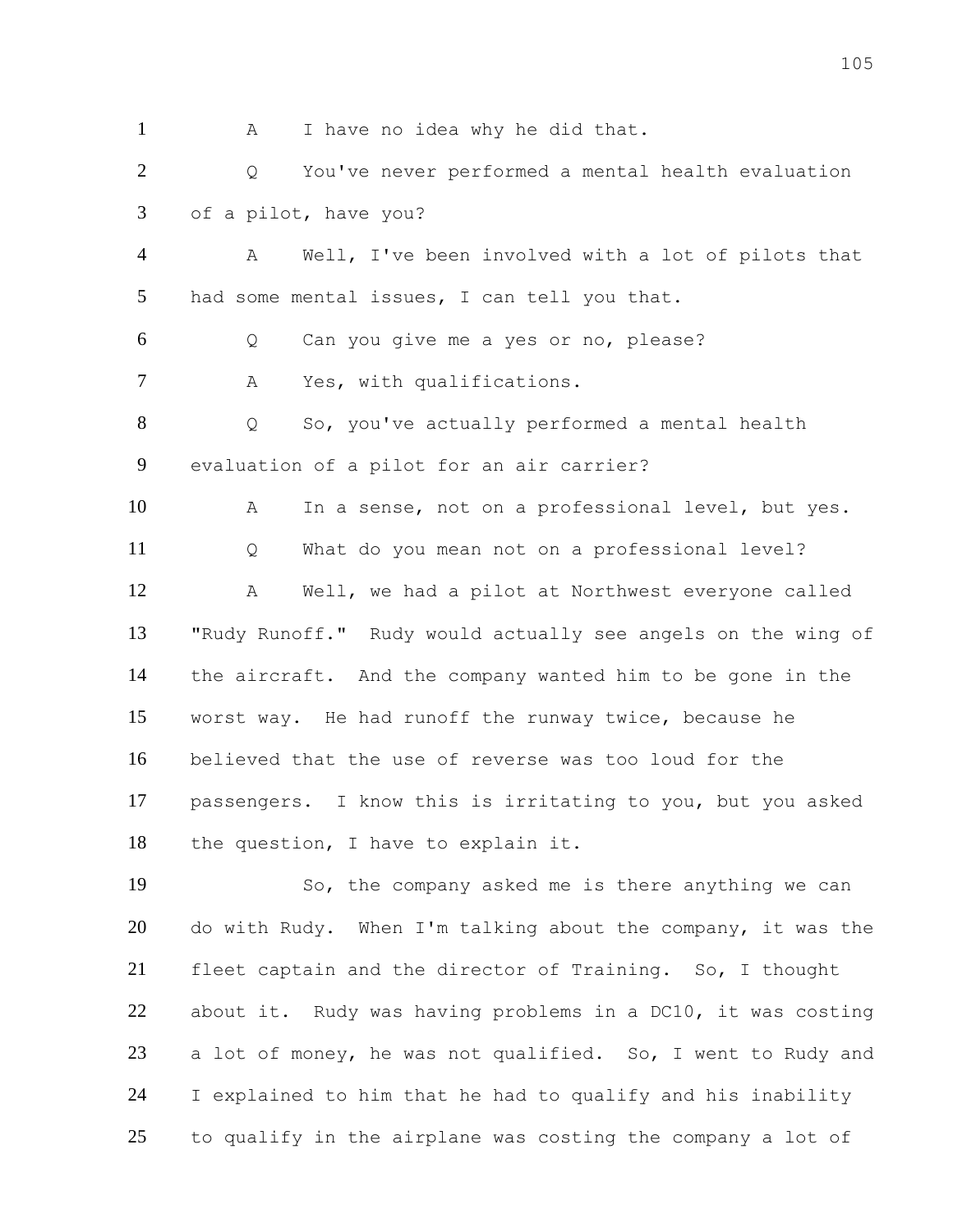money, and it could result in him being released. So, I suggested to him that he retire. Which he evaluated and decided he was -- it would be a good thing. Q So, you're saying your recommendation that he retire was a mental health evaluation? A Well, when he saw angels on the wings, I don't know what else you'd call it. Q You're not a licensed psychologist? A I don't have to be to know that that's a little -- Q Can you please just give me yes or no, it would really help things? A Well, you have to ask yes or no questions. Q Are you a licensed psychologist? A No. Q Thank you. Have you ever performed a mental health evaluation for the FAA? A No. Q Are you familiar with Human Intervention Motivation Study or HIMS? A Yes. Q Are you HIMS qualified? A No. Q Have you ever read the January 28th, 2016, report that Ms. Petitt provided to Delta? A I did.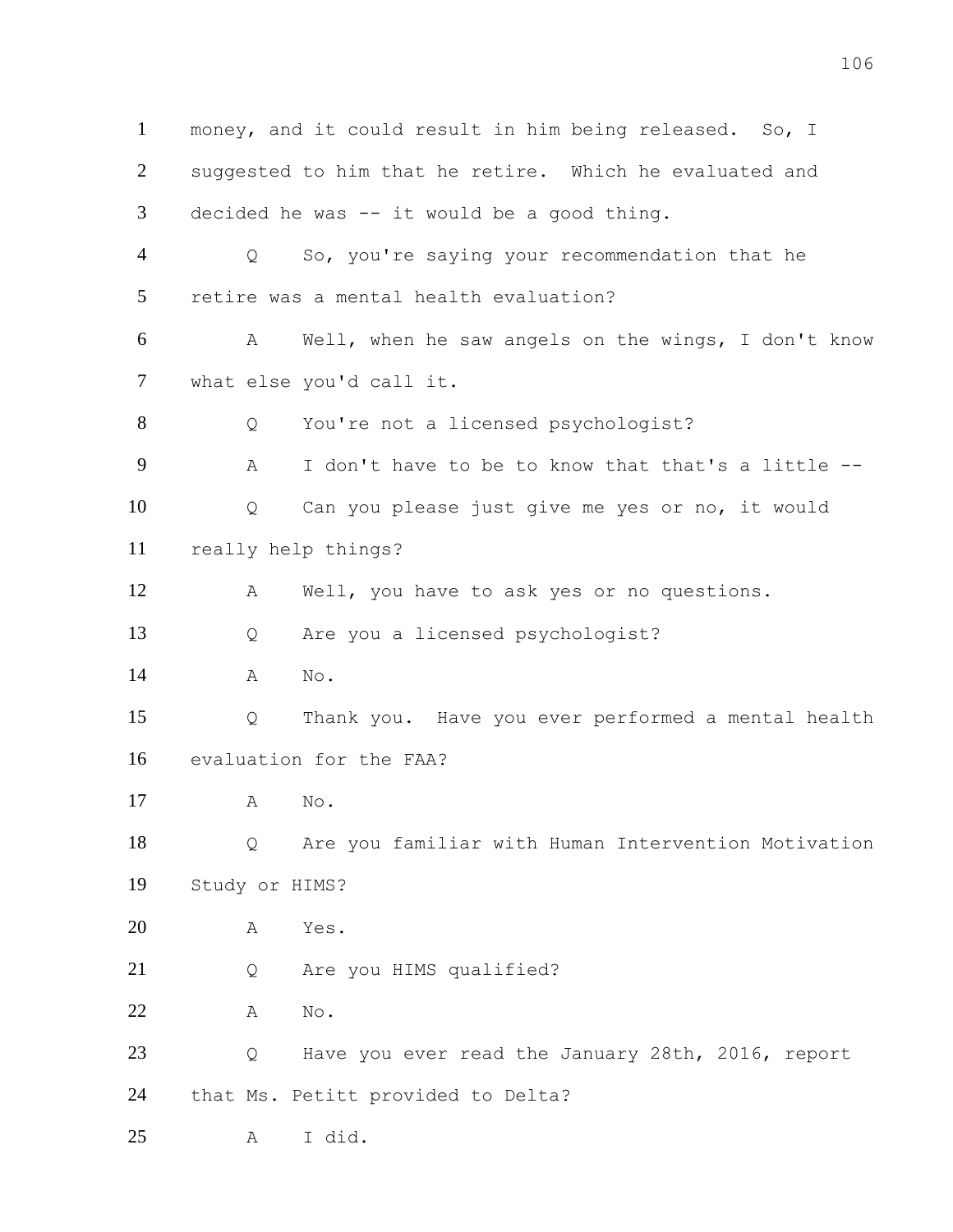Q So, you testified earlier that you don't know why Ms. Petitt was placed in the Section 15 by Delta, correct -- you don't have firsthand knowledge of it? A I have to think about that. Only through reading the information I was provided through written documents did I understand that. Q And if an airline received a report that a pilot might have a mental health issue or might be unfit, that the airline has a duty to do something about it? JUDGE MORRIS: That's been asked and answered at least a half dozen times. MS. BROWN: Well, I'm kind of setting up a question. JUDGE MORRIS: All right. BY MS. BROWN: Q You said that it would depend on who made the report, correct? A Correct. Q Okay. And if it was from a credible witness, would the airline have a duty to do something? MR. SEHAM: Objection, asked and answered. JUDGE MORRIS: What's the question you want to get to, counsel? BY MS. BROWN: Q So, just to clarify the testimony, if it's from a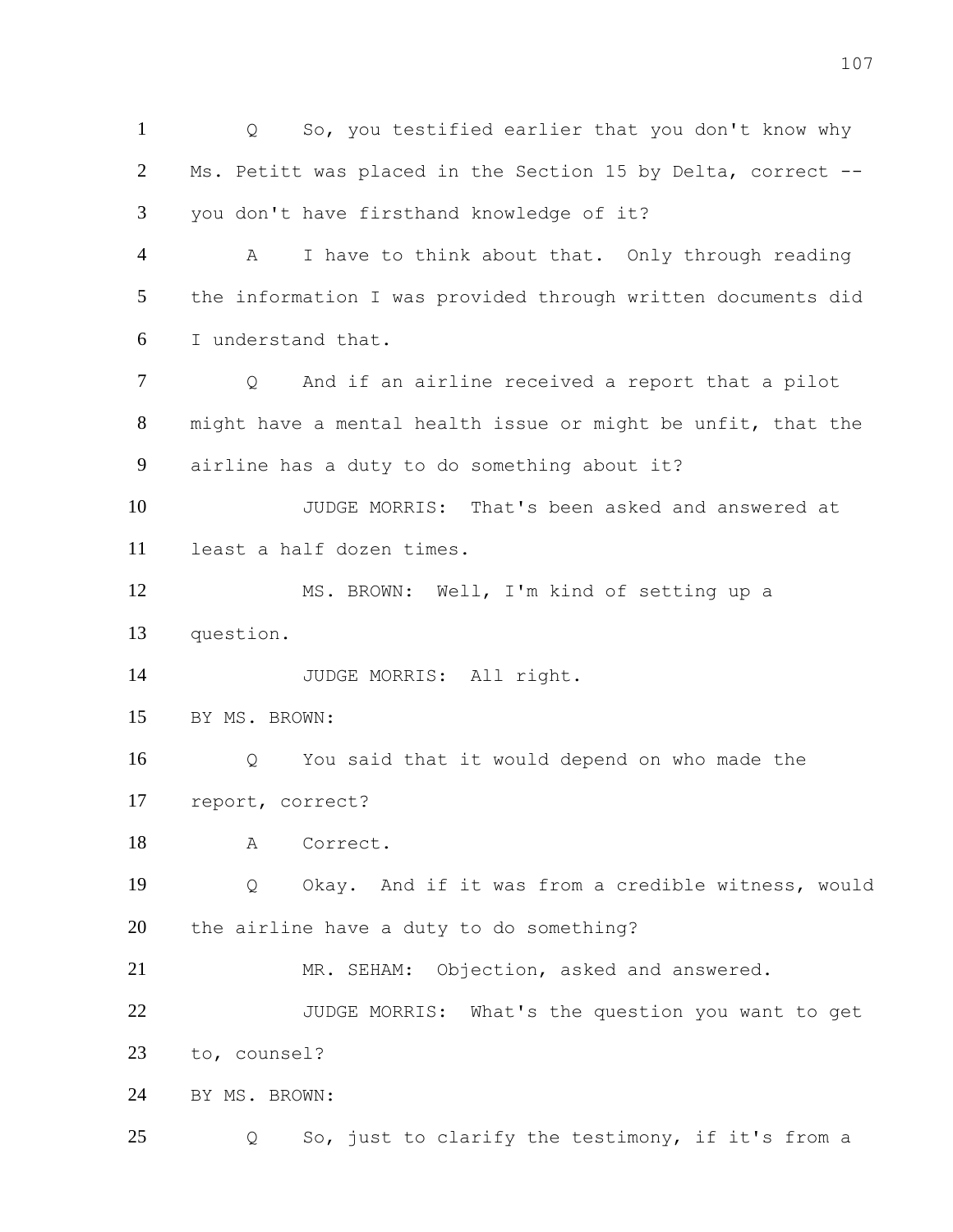credible source, an air carrier would have a duty to investigate concerns about a pilot's mental health? 3 A And air carrier would certainly have to address the issue. How they did that -- Q Until the carrier addressed that issue, should the pilot be allowed to fly? 7 A I would say yes, until such point that there was corroborating evidence that there really was an issue. Q So, even if the pilot is removed with pay, while the airline is investigating the credibility of this accusation, you think that the pilot should still be allowed to fly, while there's pending concerns about a pilot's mental health? A Well, I think if a pilot had a vendetta against 15 another pilot, and they said that -- hey, this guy is a nut job -- well, if I'm in a supervisory position, I have to take

 corroborating evidence that that's the case and it's not just a vendetta of one pilot against another.

 Q Okay. Well, that's not really the question I asked.

that seriously, but I also have to immediately get

A Okay.

 Q So, while the airline is gathering that information to determine if it's a credible threat and it's not just a vendetta, because you know that takes time, it doesn't happen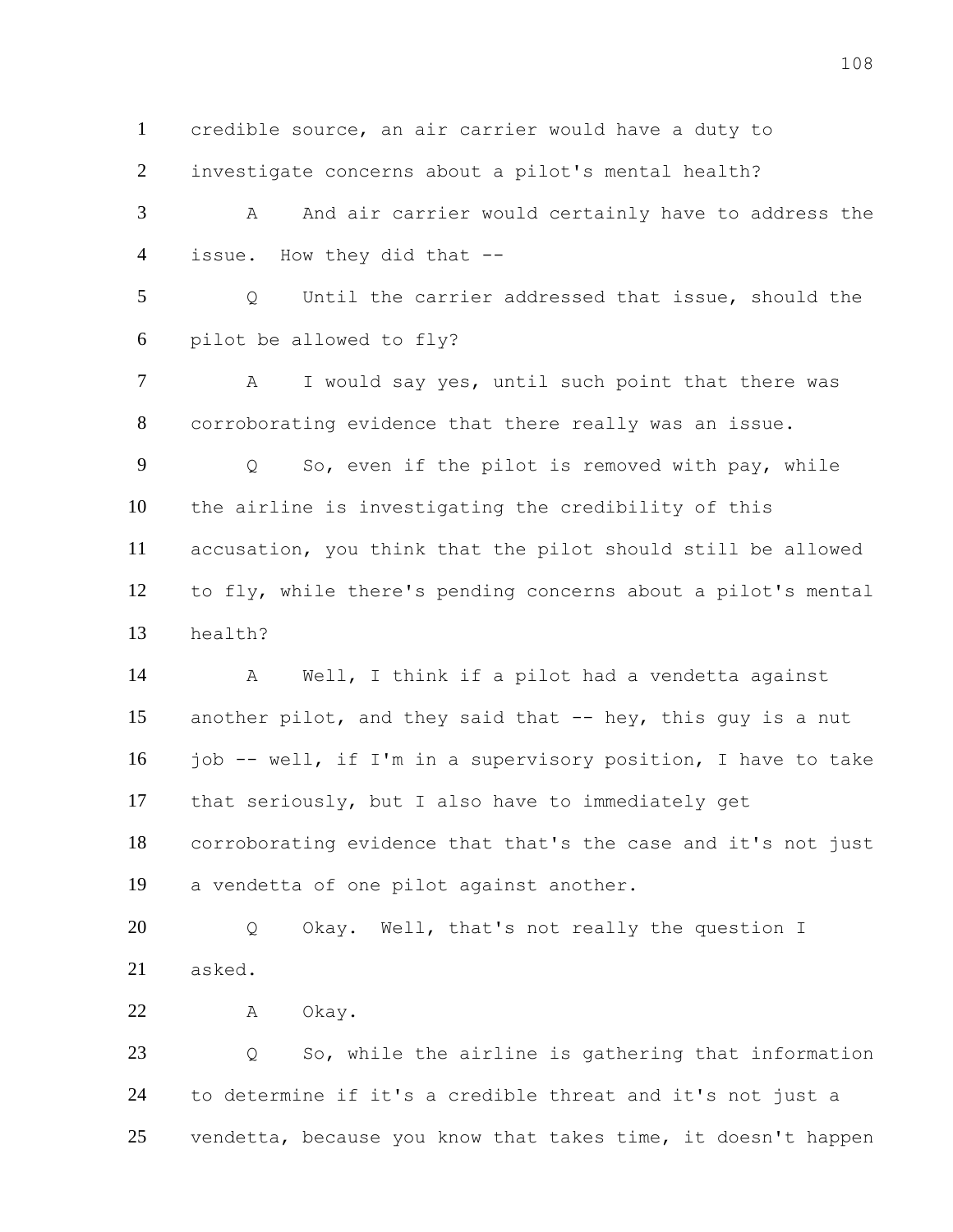instantly always, do you think that a pilot should be allowed to fly, even if they're removed with pay, while the investigation is ongoing? MR. SEHAM: Objection to form. 5 JUDGE MORRIS: Overruled. You may answer. 7 THE WITNESS: I stand by the statement I had. BY MS. BROWN: Q It's a different question, you need to provide an answer. MR. SEHAM: I'm going to object, asked and answered. I don't understand the question. 13 JUDGE MORRIS: State the question again, counsel. We're trying to get blood out of a turnip here. MS. BROWN: Yeah, it feels like it. BY MS. BROWN: Q So, if an airline had a credible report concerning a pilot's mental health, the airline would have a duty to -- the airline should ground that pilot while they determine the credibility of that report? A Yes. Q Thank you. MS. BROWN: No further questions. MR. SEHAM: Just one or two, based on cross. 25 REDIRECT EXAMINATION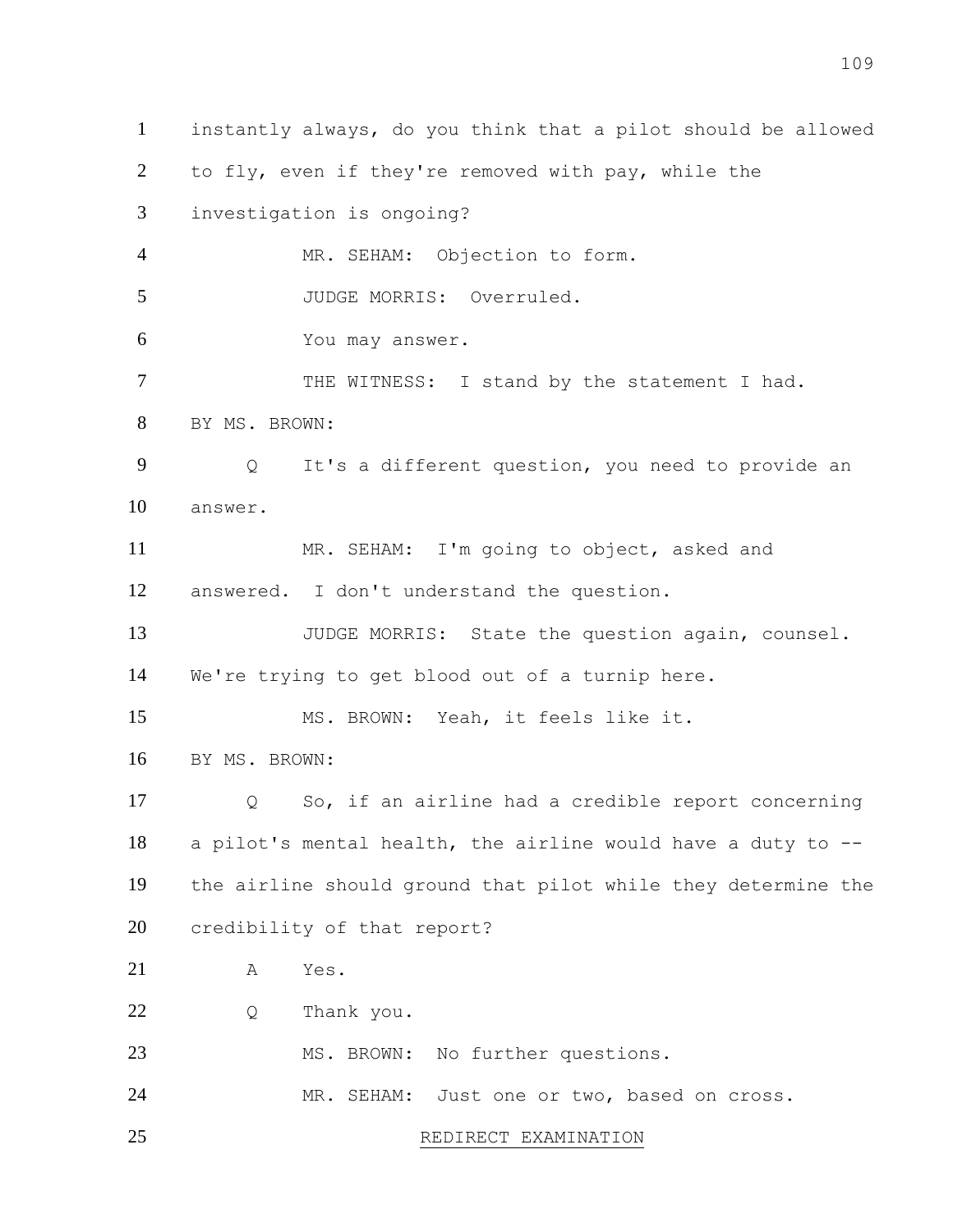## BY MR. SEHAM:

| $\overline{2}$ | Do you recall during the cross-examination you were<br>Q      |
|----------------|---------------------------------------------------------------|
| 3              | asked whether you had knowledge of the misuse of the          |
| 4              | simulator checks at Delta, and you said yes and no, do you    |
| 5              | retaliation that?                                             |
| 6              | Α<br>Yes.                                                     |
| 7              | Could you explain?<br>Q                                       |
| 8              | Well, I just -- I happen to know a Western pilot<br>Α         |
| 9              | that was involved with Delta, and they had issues with the    |
| 10             | simulator check that they were given. And I can't recall      |
| 11             | what the outcome was, but I was told that this was the case,  |
| 12             | that they had a conflict between them and the Delta           |
| 13             | instructor. I don't know if it was retaliatory or what the    |
| 14             | case was, but they failed the check ride and they didn't feel |
| 15             | it was fair.                                                  |
| 16             | MR. SEHAM: No further questions.                              |
| 17             | MS. BROWN:<br>No further questions.                           |
| 18             | JUDGE MORRIS: All right. Thank you, sir, you may              |
| 19             | step down.                                                    |
| 20             | THE WITNESS: Thank you.                                       |
| 21             | JUDGE MORRIS: You can stay and watch additional               |
| 22             | proceedings, if you need to.                                  |
| 23             | (Witness excused.)                                            |
| 24             | JUDGE MORRIS: Do we need a short break?                       |
| 25             | MS. BROWN: Please.                                            |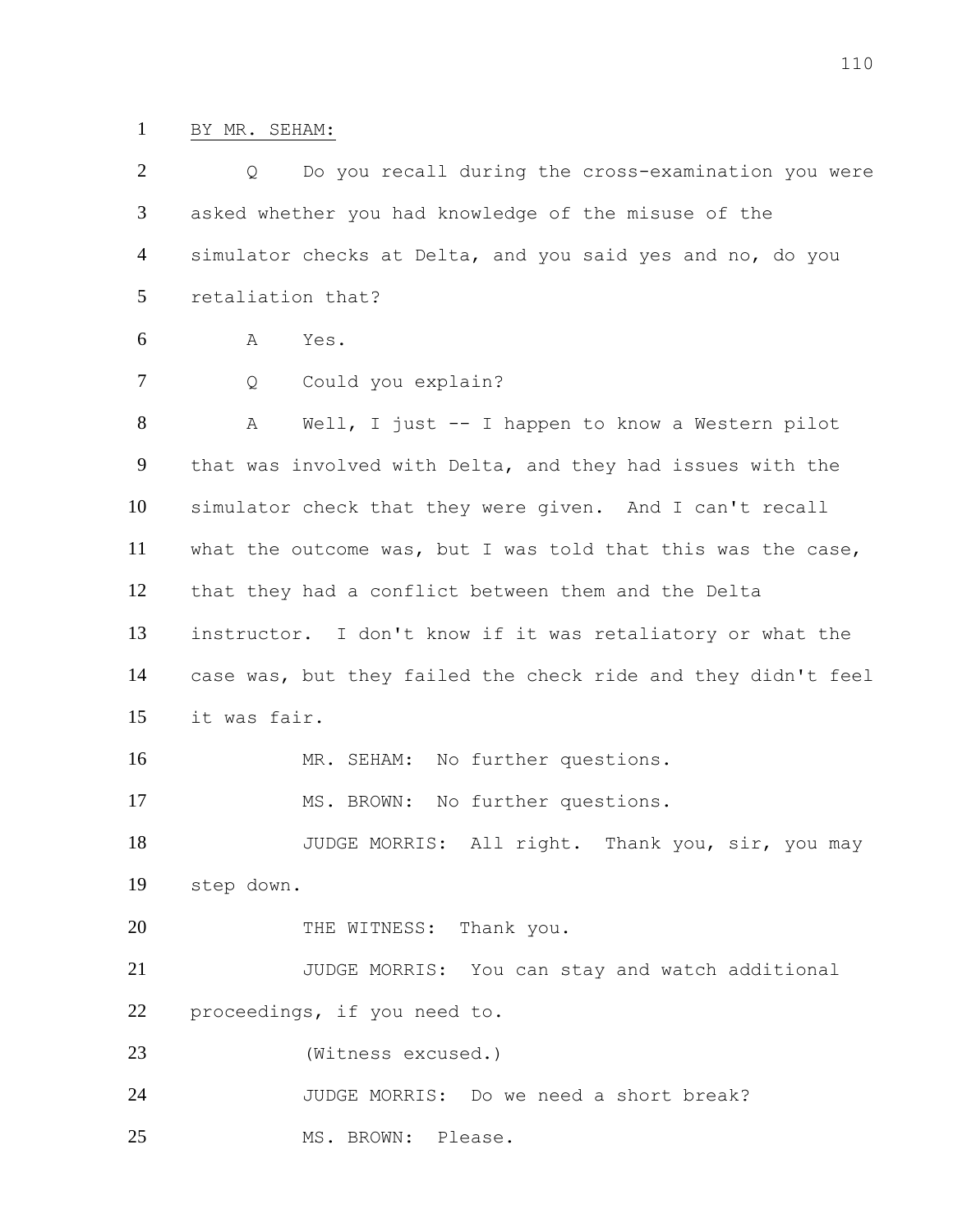MR. BISBEE: I hate to be the one to break the silence. My clerk calls them "comfort breaks," and I could use one, Your Honor. MS. BROWN: Yes. The pregnant lady needs a comfort break. MR. ROSENSTEIN: Your Honor, it's 12:15 o'clock p.m., so the question is whether it should be lunch or not. JUDGE MORRIS: Yes, I was going to say if you want to make it lunch. Yeah, why don't we reconvene at 1:00 o'clock p.m., okay. 11 MR. ROSENSTEIN: Thank you, Your Honor. (Whereupon, at 12:14 o'clock p.m., the hearing was recessed for lunch.) --000--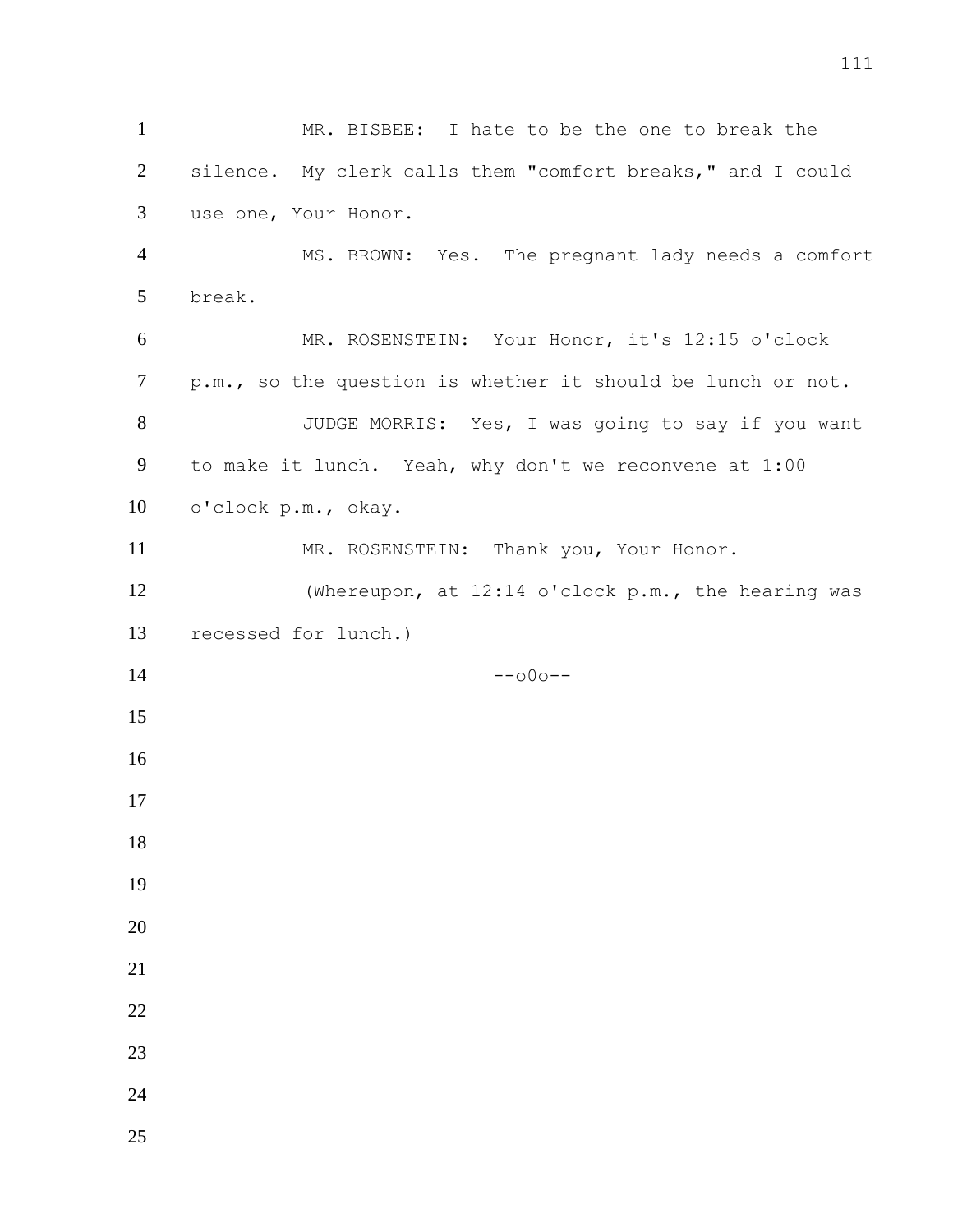## 1 AFTERNOON SESSION 1:05 O'CLOCK P.M.

 JUDGE MORRIS: On the record. All parties present when the hearing last recessed are again present. Call your next witness. MR. SEHAM: We'll be calling Captain Ken Watts, who we're trying to link up by telephone. 7 JUDGE MORRIS: All right. 8 MR. SEHAM: Captain Watts? CAPTAIN WATTS: Yes. MR. SEHAM: It's Lee Seham. What we're going to do is we're going to put this phone up near the Judge, okay. CAPTAIN WATTS: Okay. MR. SEHAM: All right. Then you should have a couple of the Respondent -- Delta wanted you to have two exhibits available for cross. CAPTAIN WATTS: Okay. 17 MR. SEHAM: Okay. You have those? CAPTAIN WATTS: Yes, I see the file here. MR. SEHAM: Okay. CAPTAIN WATTS: Okay. MR. SEHAM: Okay. So, I'm going to put the phone next to the Judge, who is going to swear you in. CAPTAIN WATTS: Okay. JUDGE MORRIS: Can you hear me, Captain Watts? CAPTAIN WATTS: Yes, I can.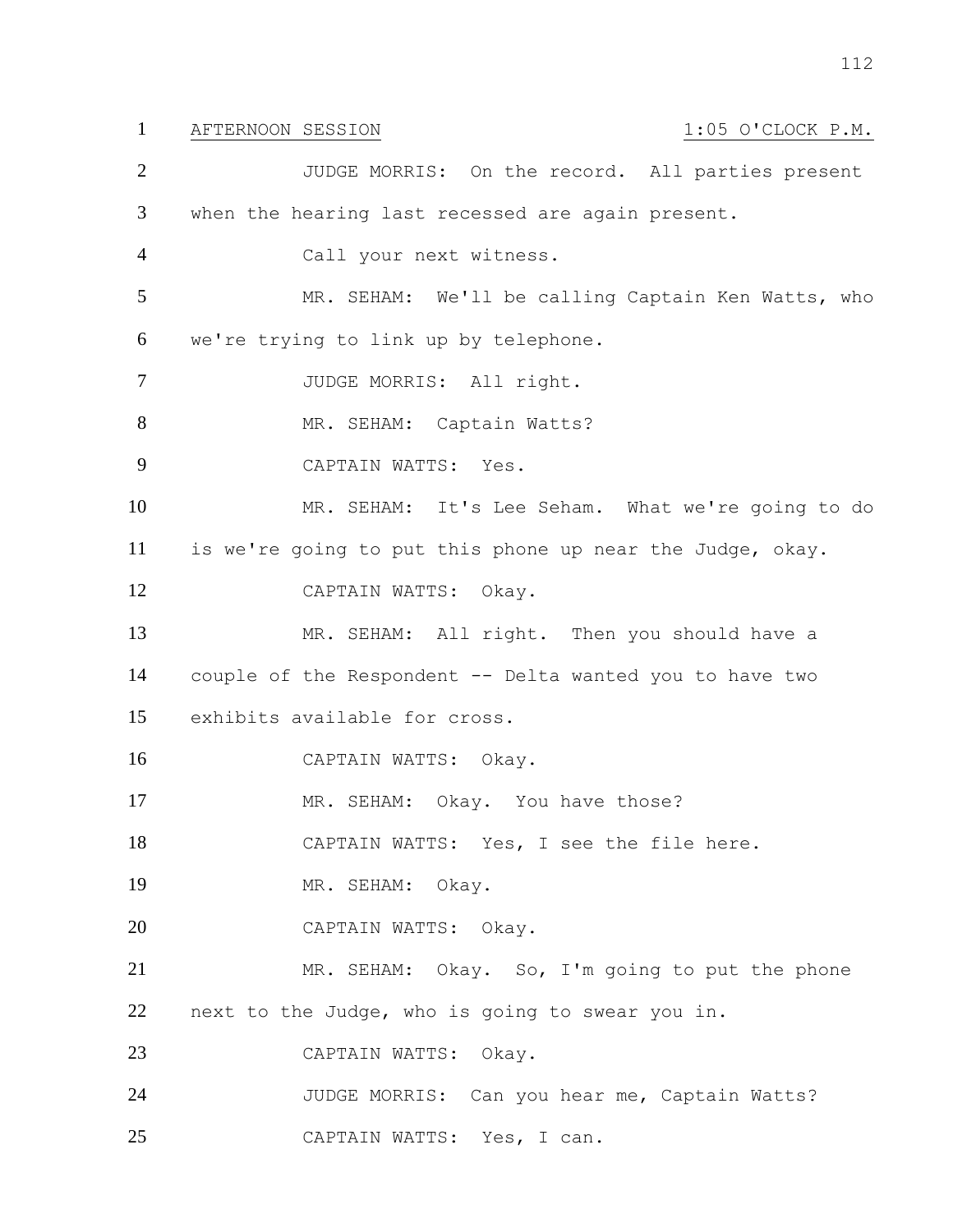JUDGE MORRIS: All right. Please, raise your right hand. Whereupon, KENNETH WATTS having been first duly sworn by the Administrative Law Judge, was examined and testified as follows: JUDGE MORRIS: All right. Please provide your full name and contact information for the record? 9 THE WITNESS: Kenneth Watts, K-e-n-n-e-t-h, W-a-t-t-s. My primary contact is my cell phone, 225-747-00731. And my e-mail is 757capt@gmail.com. 12 JUDGE MORRIS: All right, Mr. Watts -- or Captain Watts, would you please provide me an overview of your FAA certificates and ratings? 15 THE WITNESS: Yes, sir. I'm an Airline Transport rated pilot, type rated in A330, A320, 767, 757, 727. I have commercial privileges, multi-engine land. I'm a flight instructor and a flight engineer. 19 JUDGE MORRIS: Total time? 20 THE WITNESS: Approximately 24,000 hours. 21 JUDGE MORRIS: How many in jets? 22 THE WITNESS: Probably about 20,000. 23 JUDGE MORRIS: Go ahead, Mr. Seham. MR. SEHAM: Could -- JUDGE MORRIS: You can come closer, if that helps.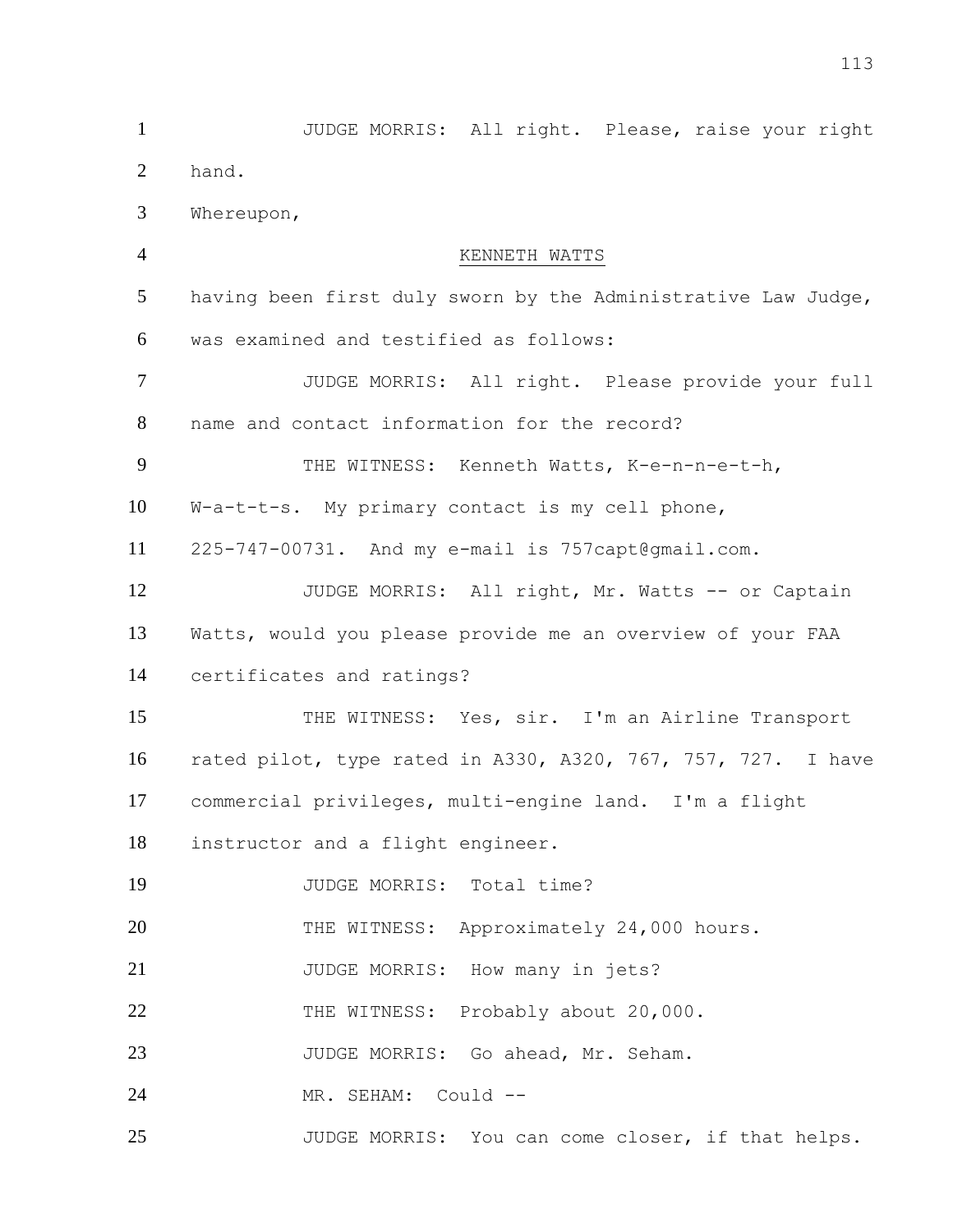| $\mathbf{1}$   | MS. BROWN:                | Okay.                                                        |  |
|----------------|---------------------------|--------------------------------------------------------------|--|
| $\overline{2}$ |                           | DIRECT EXAMINATION                                           |  |
| 3              | BY MR. SEHAM:             |                                                              |  |
| $\overline{4}$ | Q                         | Captain Watts, can you hear me?                              |  |
| 5              | Yes.<br>А                 |                                                              |  |
| 6              | Q                         | Oh, good. So, could you give us your educational             |  |
| 7              | background?               |                                                              |  |
| 8              | A                         | I have a four-year college degree from Northwestern          |  |
| 9              |                           | State University in Natchitoches, Louisiana, that's          |  |
| 10             |                           | N-a-t-c-h-i-t-o-c-h-e-s, Louisiana.                          |  |
| 11             | Q                         | And you were a pilot for Northwest Airlines                  |  |
| 12             | А                         | I was hired at Northwest Airlines in November 1983.          |  |
| 13             | Q                         | Very good. And you became a Delta pilot                      |  |
| 14             | thereafter, correct?      |                                                              |  |
| 15             | Α                         | Yes, with the merger in 2008.                                |  |
| 16             | Q                         | Did you ever have a position with the Airline                |  |
| 17             | Pilots Association, ALPA? |                                                              |  |
| 18             | A                         | I did, from 1987 through 1993, I was elected                 |  |
| 19             |                           | representative for the Minneapolis Council 1, second officer |  |
| 20             |                           | rep and first officer rep, and captain rep. And then in 1998 |  |
| 21             |                           | I was the Master Executive Council contract administrator.   |  |
| 22             | Q                         | And for how many years did you hold that position?           |  |
| 23             | А                         | Twelve years.                                                |  |
| 24             | Q                         | And do you know Karlene Petitt?                              |  |
| 25             | I do.<br>А                |                                                              |  |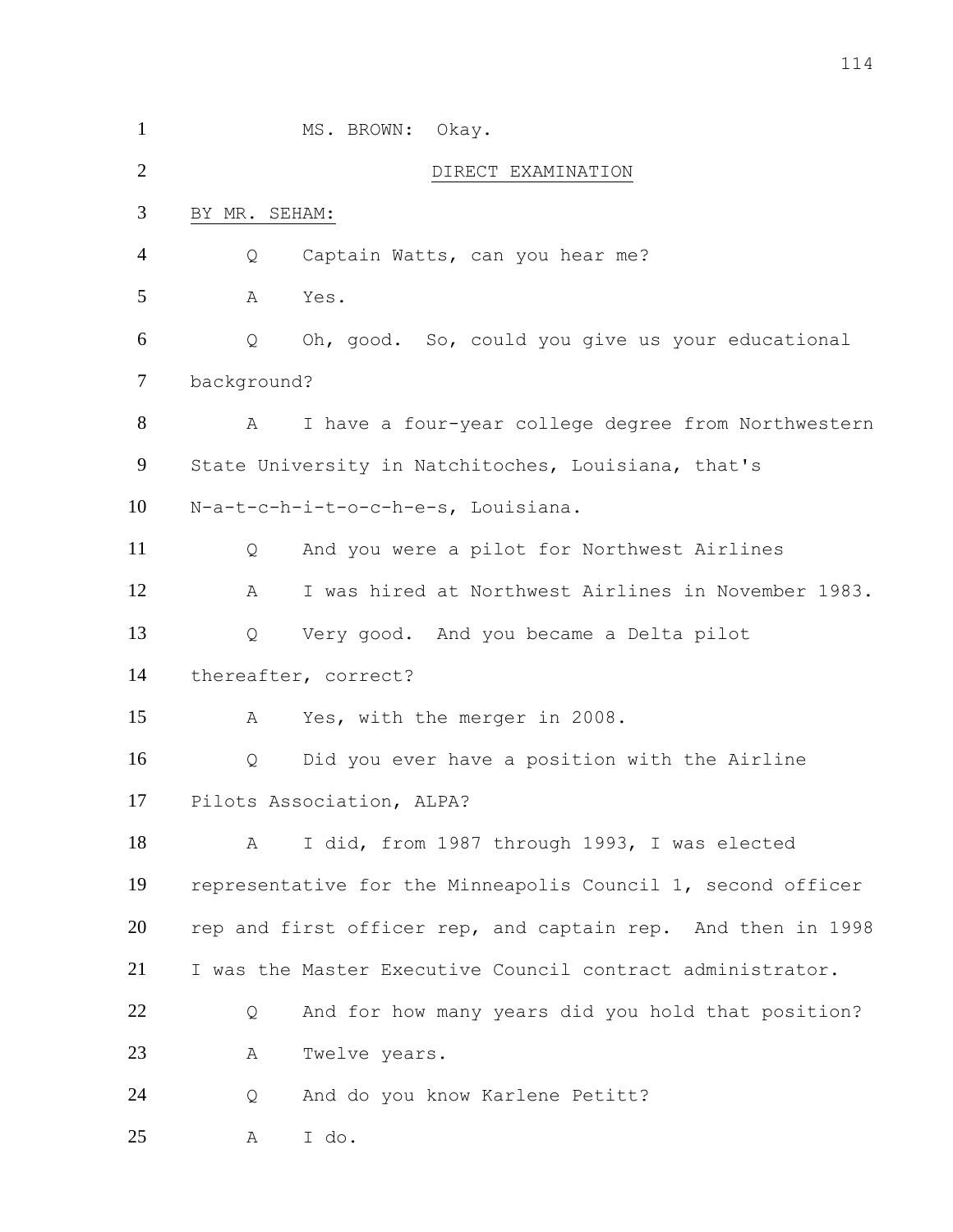Q For how many years have you known her? A I guess probably 10 years. Q And what equipment have you flown with her? A The A330. Q And how would you describe her performance? A I would say it was excellent, I mean nothing outstanding that I would remember as derogatory, just the same as every other pilot. Q Now, you're familiar with the fact that Ms. Petitt received a Section 15 referral in March of 2016, correct? A That's correct, I'm familiar with that through her telling me. Q And were you ever contacted by Delta management representatives, concerning Ms. Petitt, after that referral? A Yes. Q Do you recall who contacted you? A Yes. There were two people, one from Human Resources, Mr. Santouci (sic) or something similar to that, and Scott -- I'm trying to recall the last name now -- Q Would it be Woolfrey? A Scott Woolfrey, yes. Q And did the issue of line checks come up during their interview of you? A Yeah. They asked me some questions about that. Q Okay. Can you recall what their questions were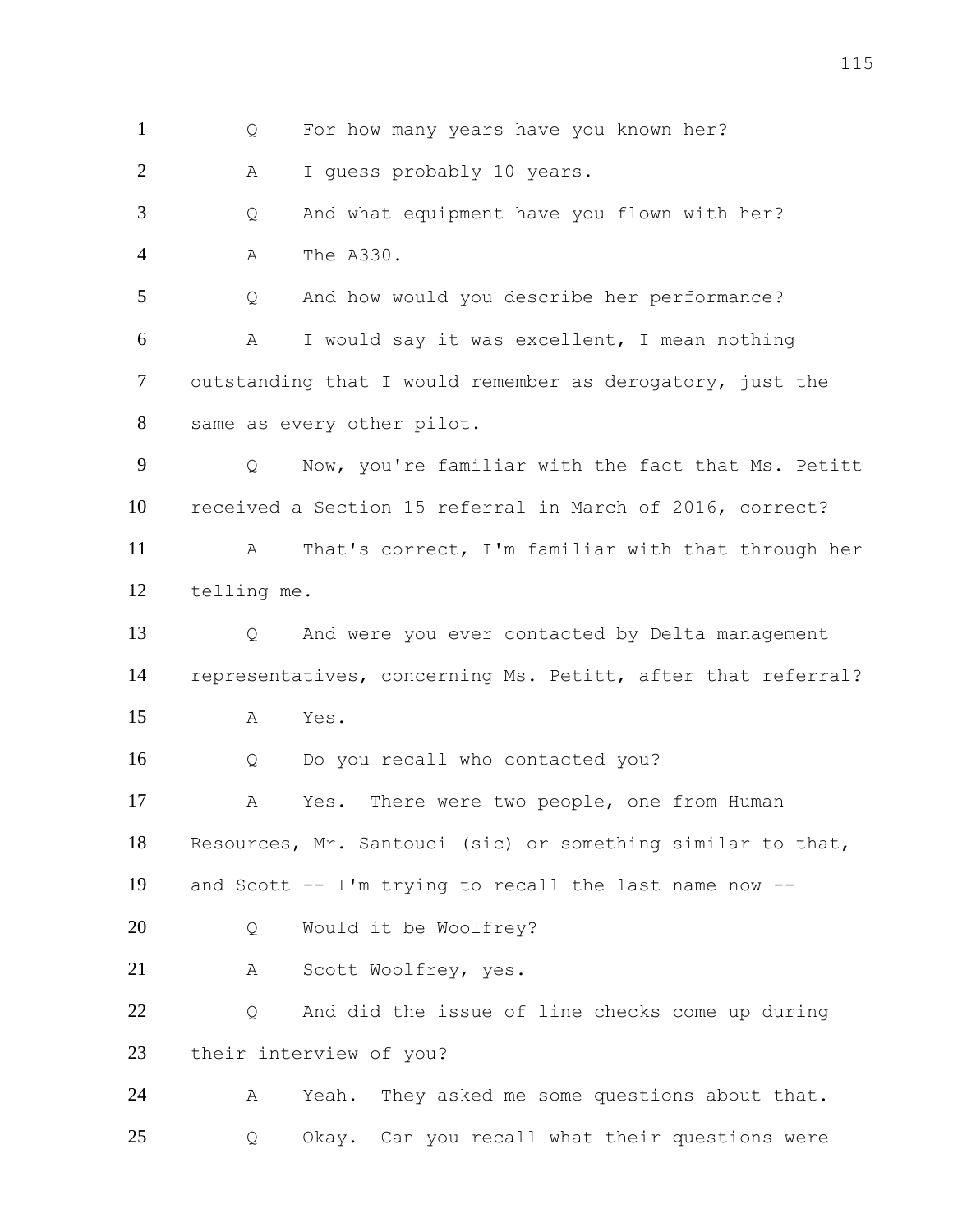and, perhaps more importantly, what your answers were?

2 A Well, they asked me did I feel I had ever been subjected to any sort of retribution while at Delta. And I 4 said yes, not only at Delta, but previously at Northwest, as well. And they asked me to describe how -- why I felt that way. And I described, you know, circumstances that led me to feel that way.

 Q Okay. And could you share with us what the circumstances were that made you feel that way?

 A Well, in May of 2010, I was a witness at an arbitration for a pilot who had been discharged by Northwest. And the reason I was involved in it was because it happened, the incident happened while I was at Northwest, while I was the contract administrator, and so I had been involved in the defense of that pilot. And the attorney representing the pilot eventually asked me to be a witness in the case. And we ended up prevailing in the case, we won the case, the pilot got his job back. And it was my feeling that the company -- and it was a difficult case -- it was my impression that the company was not happy, (a) that the pilot got his job back and (b) with my testimony in the case. And shortly after that, a very short period of time, I received a number of line checks and a random drug test.

 And within a short period of time from my testimony and the resolution of that case, I received three line checks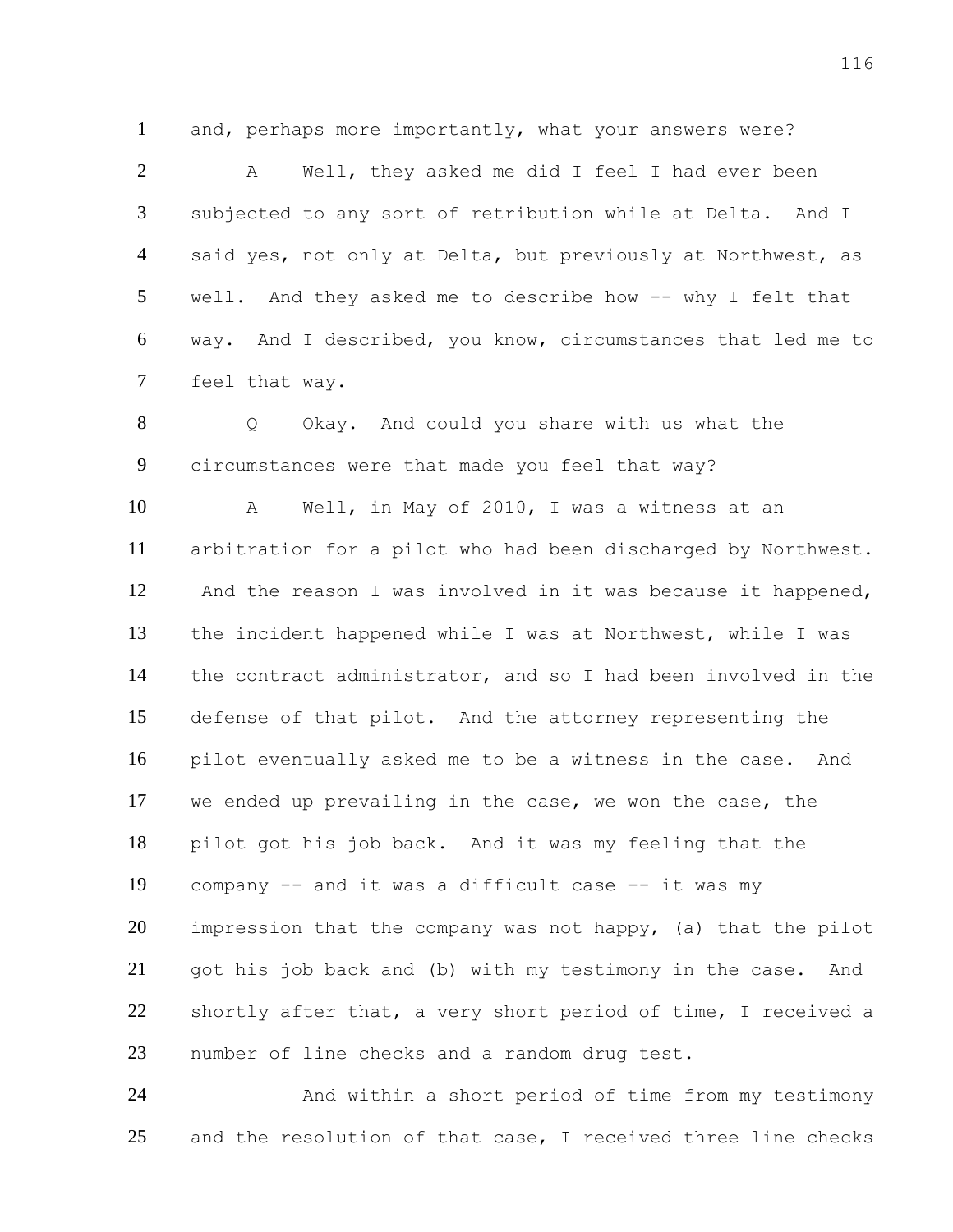and a random drug test. And I had recently been qualified on the A330 and had a qualification line check, and the three line checks and the random drug test that were assigned to me. And then there was a fifth line check that I was scheduled for that the check airman didn't show up for. And so the way I interpreted what happened in that short period of time, five line checks and a random drug test in that short period of time, seemed to me to be unusual. Q And your testimony that you gave, can you tell us the month and year in which you gave the testimony? A May 2010, is when the arbitration for the pilot in question happened. Q Okay. 14 A And the arbitration took place in Minneapolis. Q And did you talk to Ms. Petitt about these circumstances that you had undergone? A Yes. Q Did you tell her, essentially, what you just testified to? A Yeah. I mean I didn't -- I don't ever open a conversation with that. When the issue comes up -- I think in our case Karlene mentioned that she was having some difficulties with the company, with what she considered to be retribution in her case, and I relayed my experience, which happened to be similar.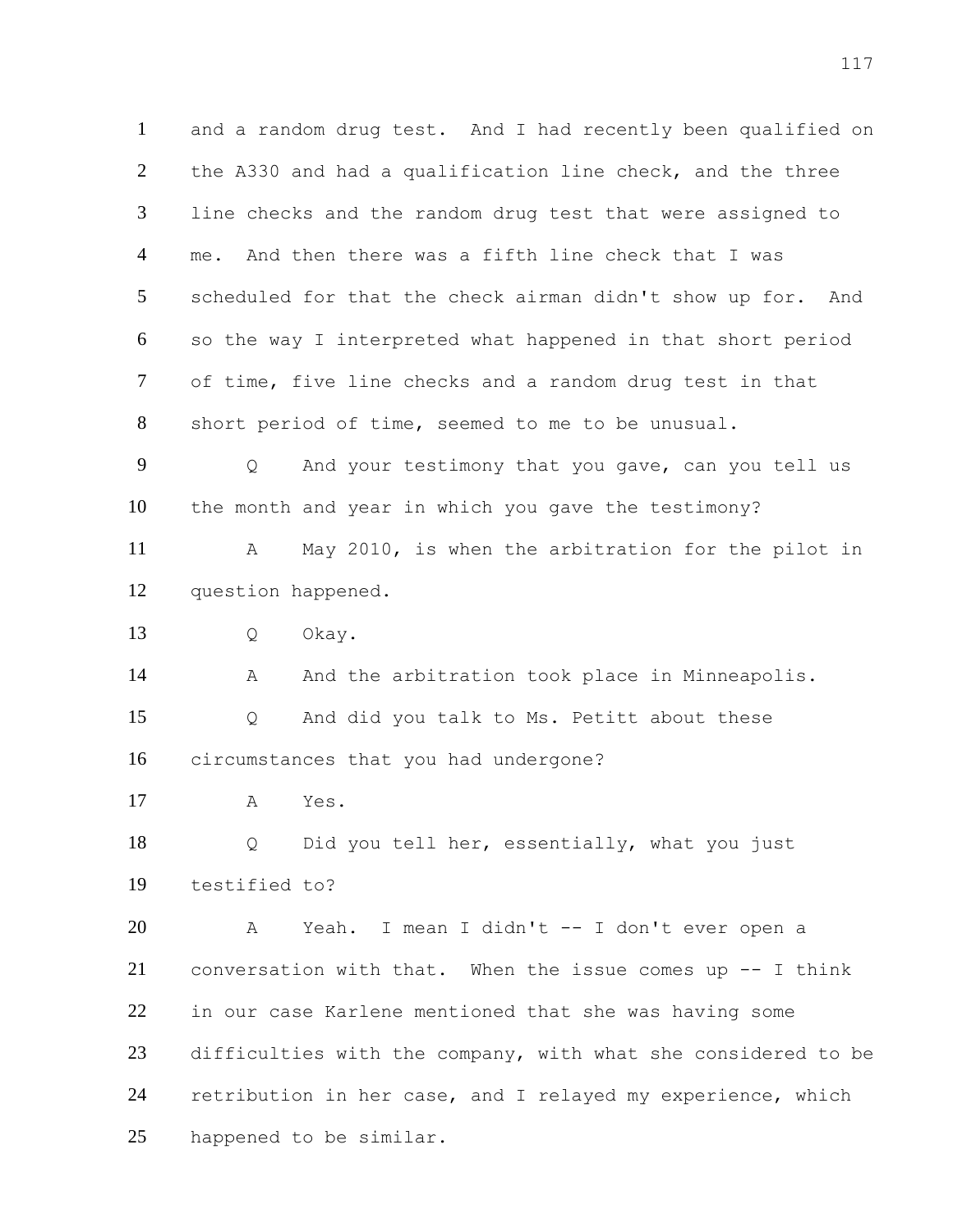Q And are you familiar or do you have knowledge of other pilots complaining that they had been subject to retaliatory line checks? MS. BROWN: I'll object -- 5 THE WITNESS: Yes, I have anecdotal information on that, yes. 7 MS. BROWN: -- it's not based on personal knowledge. JUDGE MORRIS: Overruled. BY MR. SEHAM: Q I'm sorry, I didn't hear your answer? A I said, yes, I've seen things posted on public web boards from some pilots. Q Okay. Very good. And at the end -- going back to your interview with Mr. Woolfrey and his colleague, do you recall how they concluded their interview of you? A The last thing that was said from the company on that call was that I was directed not to discuss it with anyone else, and I complied with that. Q Okay. And typically, how many line checks have you had in a year or typically with what frequency have you had line checks? A We're required to get a line check once every couple of years. I've recently been notified that my last line check, two years ago, was due to be renewed and I'll be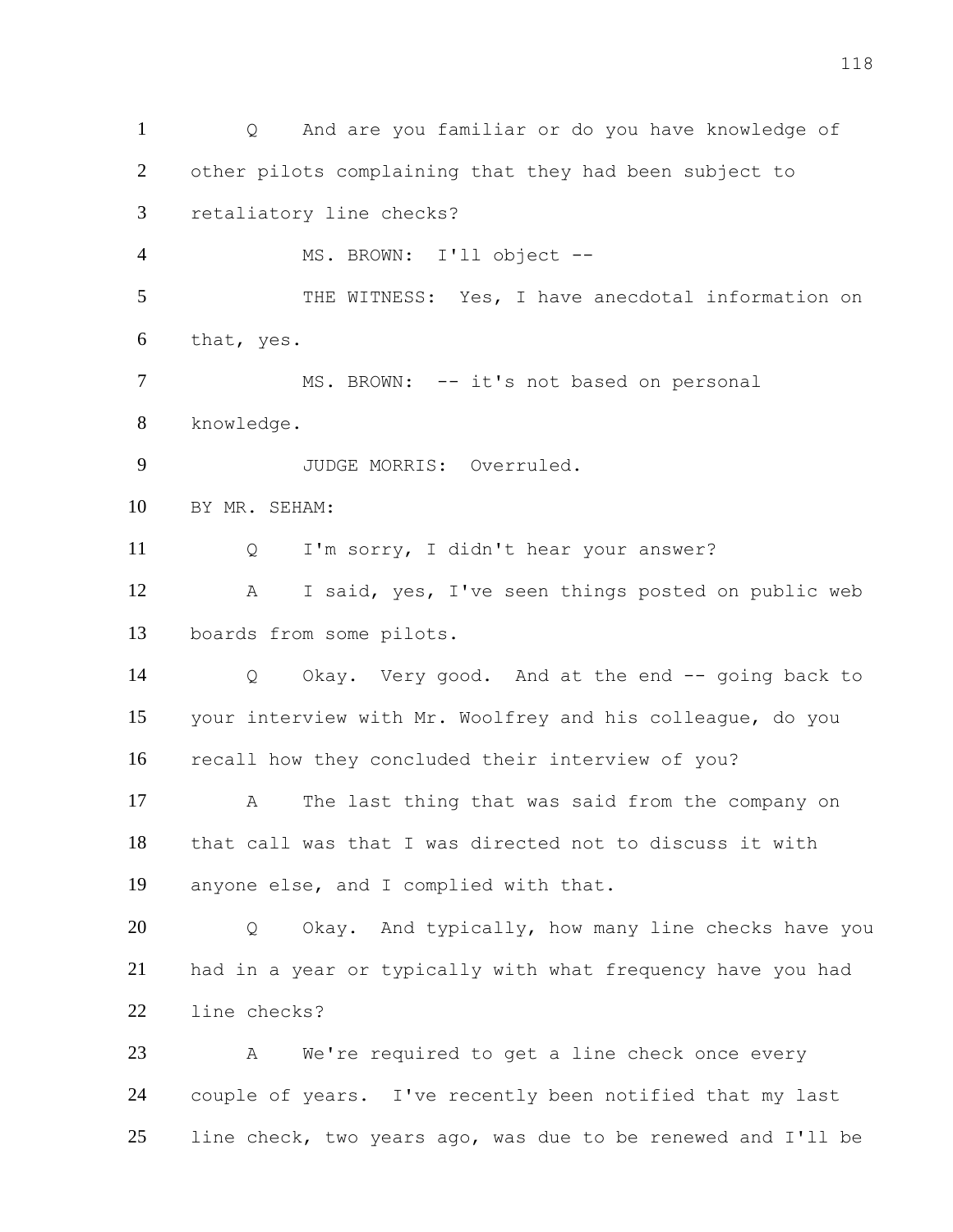receiving one probably sometime this year. That's normal, once every couple of years we get a line check.

 Q And did you -- did the interviewers ask you any questions about Karlene?

A Yes.

 Q And so can you tell us what they asked and how you responded?

 A They just asked me the specifics of her case and I refused to discuss her or any other pilot that had issues with the company. I didn't feel like it was my place to discuss their issues.

 Q Did you have any union representation during this interview?

 A I did not. I did ask if I needed union representation. They called me, it was probably 8:00 o'clock a.m., on a Sunday morning, I was sitting in the chair reading the Sunday paper, and it took me completely by surprise. That was one of my first questions, do I need representation here, and they assured me that I didn't.

20 Q Based on your experience, what procedures apply if a first officer presents a threat to safety during the operation of a light?

 A Well, obviously the same operation of the airplane, it would be considered a Level 4 threat, and we have 25 procedures in our manuals on how to do that, but essentially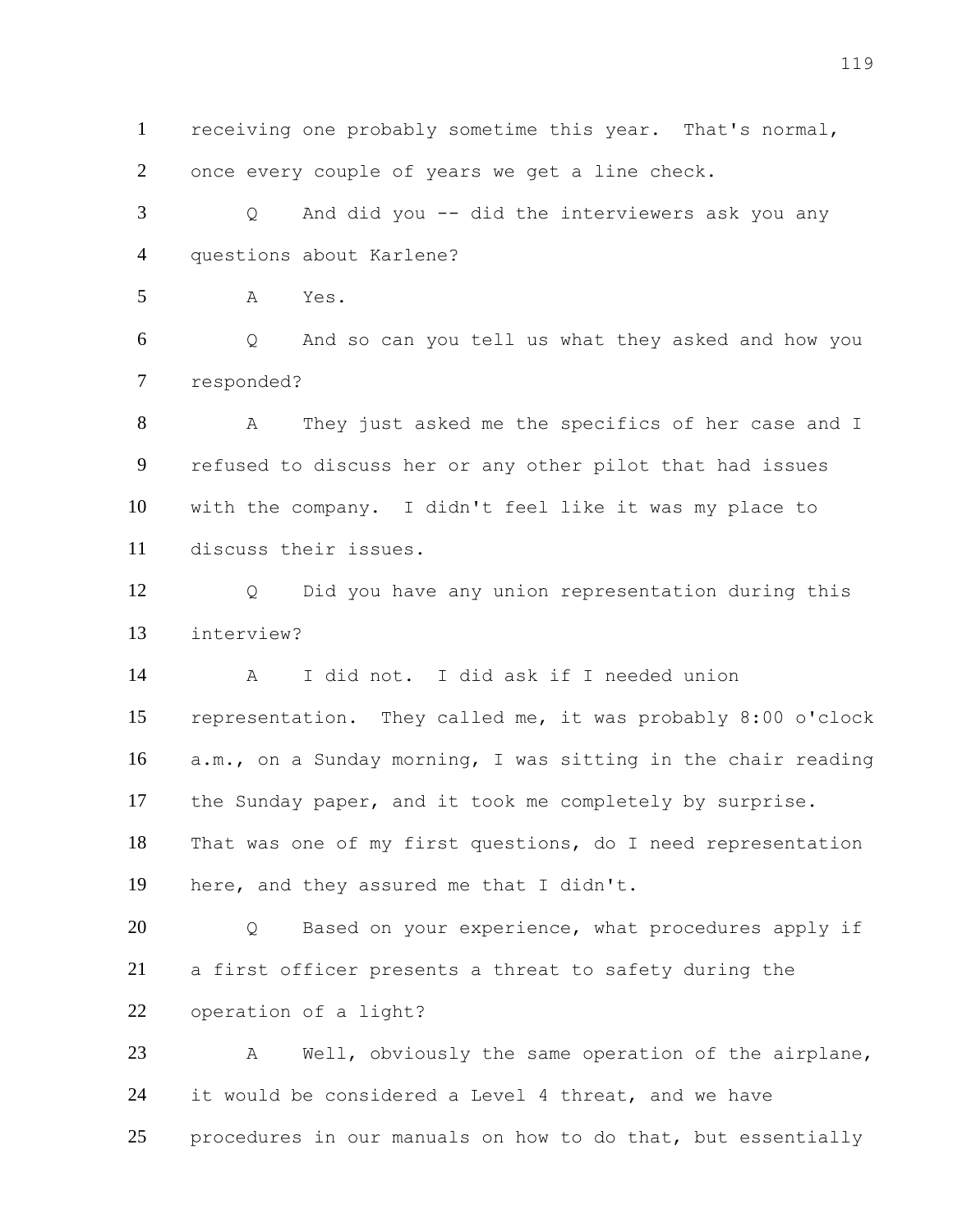I would remove the threat from the cockpit.

 Q Given that you've flown both for Northwest and Delta, did you experience any difference in airline policy between these two airlines, with respect to pilot fatigue calls?

 A Yeah, there is a difference. Northwest -- at Northwest, we considered -- and "we" being management and ALPA -- considered a pilot who was mentally or physically unfit to perform their duties as being sick. And so the pilot would be removed under those circumstances and paid out of their sick leave.

 At Delta, there's a slightly different procedure that if you claim to be fatigued, you have to fill out a report. And to be fair, at Northwest we also had to fill out what's called an "ASAP Report," An Aviation Safety Report, and that would be reviewed by the chief pilot.

 Here we fill out a fatigue report that goes to a Fatigue Review Board, who determines if the claim you're making for fatigue is justified in their eyes. And you may 20 or may not be paid for it. So, that's how they do it here. Q Okay. Have you ever heard the term: "Good Ol' Boys Club," used at Delta?

A Yes.

 Q In what context, can you describe the context and your understanding of that phrase?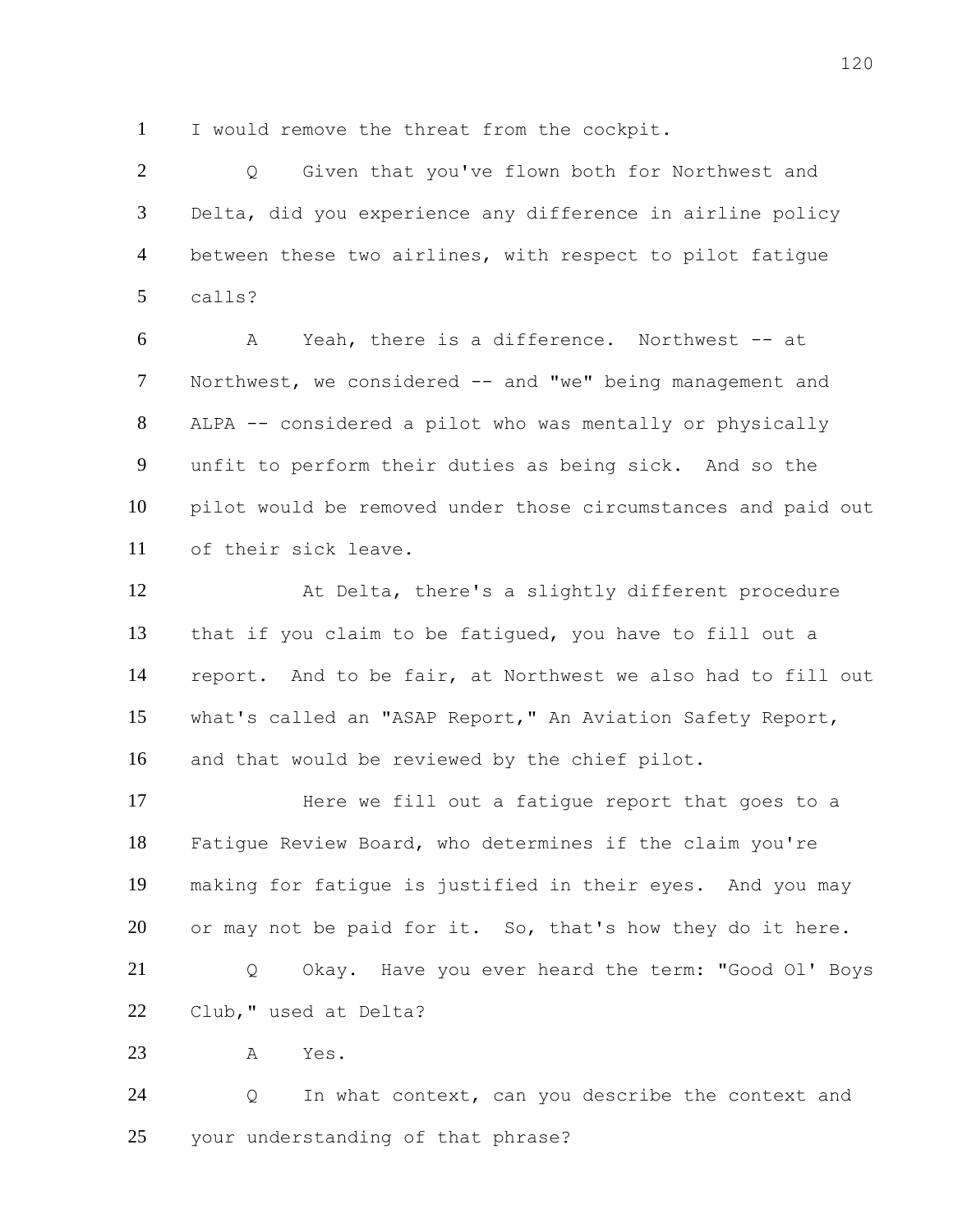A Yeah. I've also heard the term at Northwest, as well. And the context would be "friend of the family," so to speak. If you're a known entity, if you're a friend of whoever happens to be in charge, you can get in. I've never been a member of the "Good Ol' Boys Club." It refers to, like I said, being friends with whoever is in charge. It could also apply to gender. But in my experience it's been, you know, you're not part of the in-crowd. Q Okay. Could this -- well, let me ask you this. What is a "trip buy"?

 A A "trip buy" is when you're scheduled to fly a trip and if I'm scheduled to fly a trip the company would call me and say, okay, we're taking you off the trip and we're paying you for it, and someone else is going to fly it. That's what it's like from my perspective. And I've been contacted several times by the company for reserve pilots who haven't flown in awhile and need the currency, and the reserve pilot would go out and fly the trip. I would be paid for it and the reserve pilot would get his normal reserve guarantee. He would get the per diem for being gone on the trip to the different cities, and I would not. But I'd be paid and he'd 22 get he'd be getting his reserve quarantee and the currency. Q So, if the reserve pilot who receives the bought trip does not exceed the reserve guarantee, is there any additional wage cost to the airline?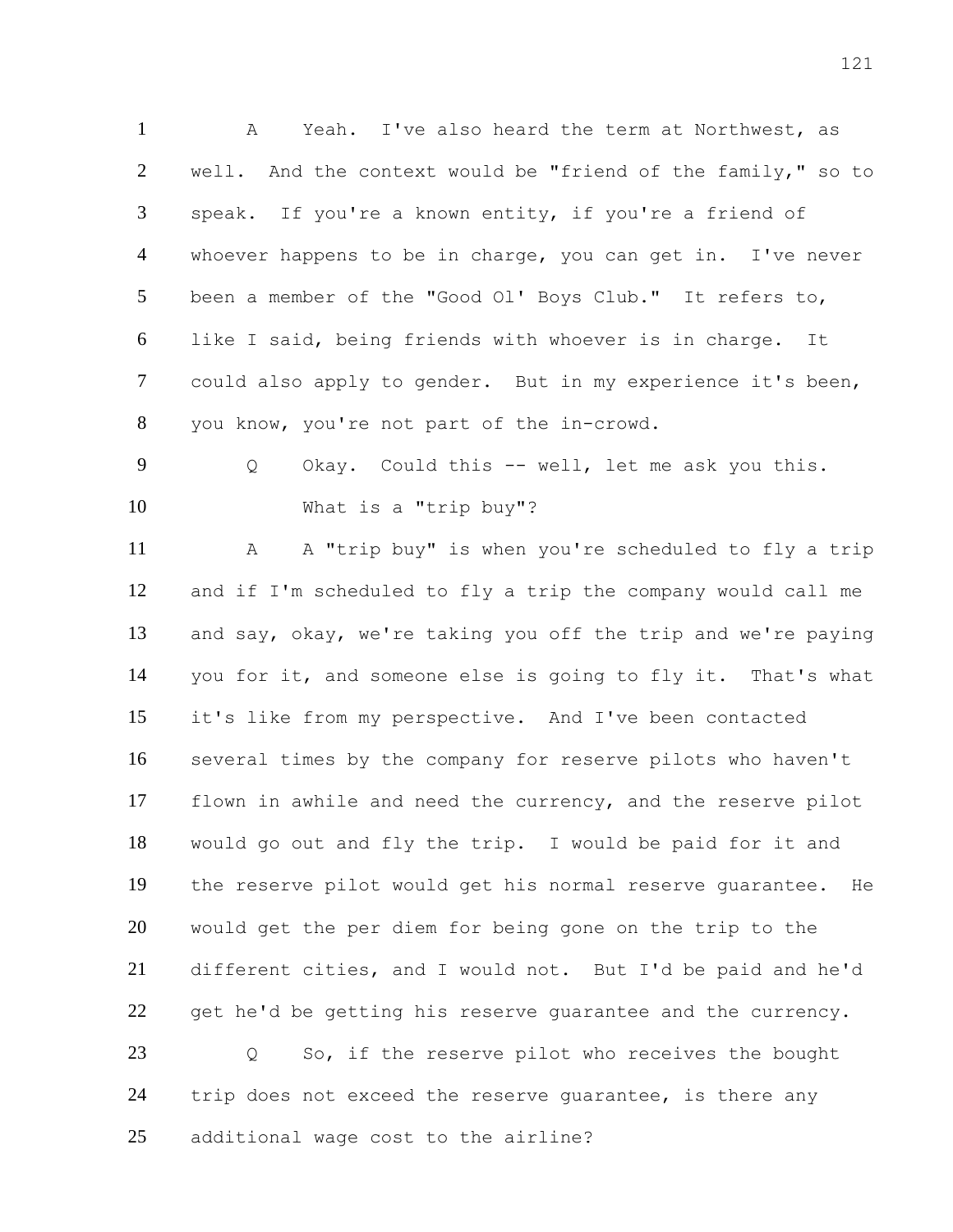A No.

2 Q Do you know what a "green slip" is?

A I do.

 Q Could you explain for the Tribunal what a green slip is?

 A A green slip is an extra trip that's not previously on your schedule. It's a trip that needs to be covered, and you've put in a request or offer to fly a trip for premium pay. And a green slip would pay 200 percent, double pay. And you know, if you meet all the FAR legalities and whatnot, you could be awarded an extra overtime trip, in seniority order of those who have requested a trip.

 Q I'm sorry, beyond the 200 percent premium? A No, it's the 200 percent premium. For instance, if you were to fly a 20-hour trip, you'd be paid 40 hours for it.

 Q Okay. And are you familiar with the A350 pilots using green slips to have a significant impact on their income?

 A Oh, absolutely. They were flying green slips, they 21 were flying green slip with conflict, you know, there was a unique money-making opportunity for the 350 pilots, as the 350 was introduced into our system as they were getting people initially qualified.

Q You referenced green slip with conflict, can you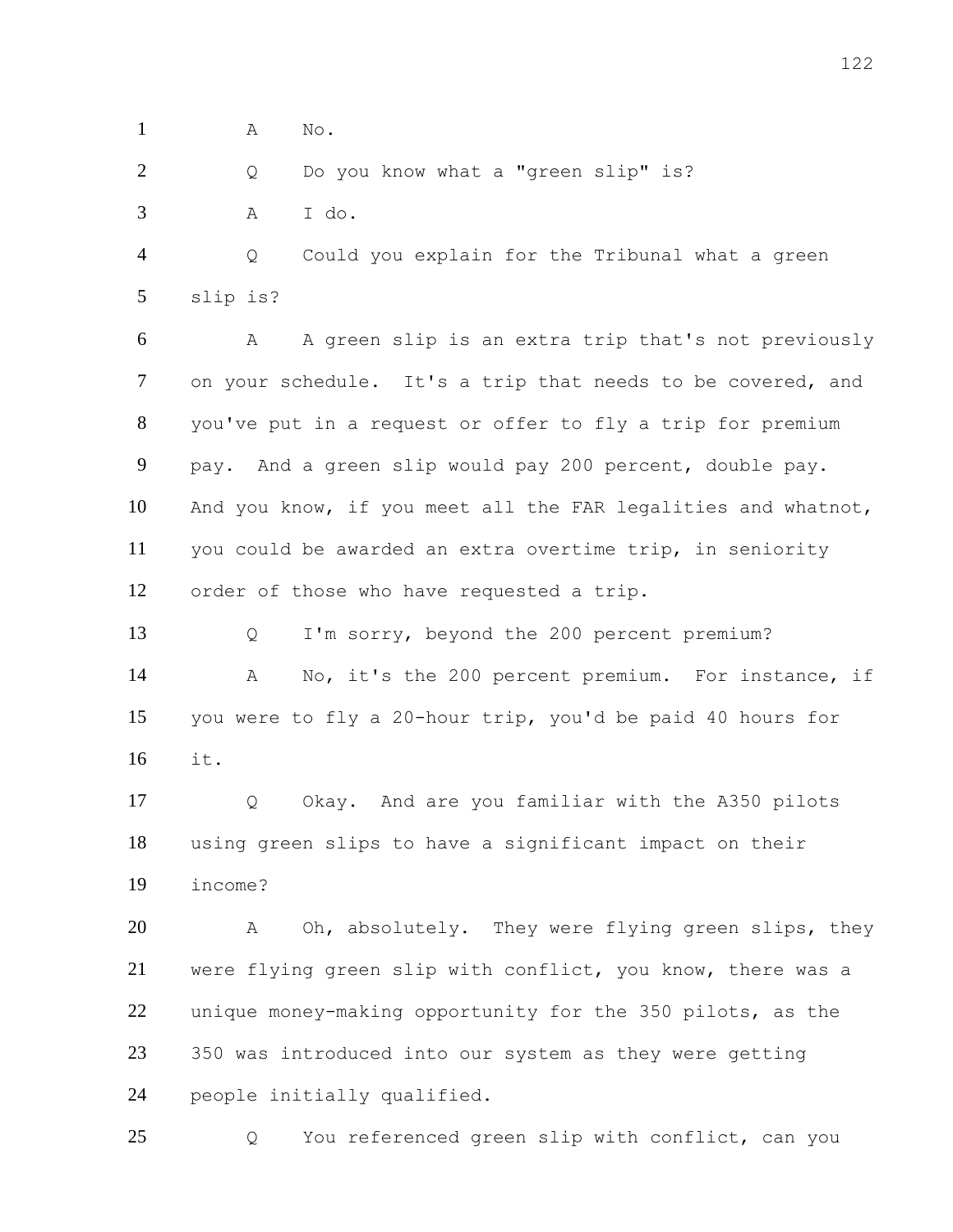tell us what that relates to?

 A Right. If I have a trip leaving in two days and they have a trip leaving tomorrow, that they have no coverage 4 for, that they need coverage, I could be assigned that trip if I volunteered to fly a green slip with conflict, and be paid normal pay for the trip that they've just assigned me, and normal pay for the trip that I was going to fly. So, I'd be paid for both trips and just fly one.

9 Q Now, I just want to be clear about -- you testified earlier about talking to Karlene about your multiple line check experience, was that prior or after her March safety referral?

13 A I think it was when we flew together, which was probably in the 2013, 2014, time-frame. I looked back in my log book, which goes back to I think it was 2015, and I didn't see her name in there, so it was likely prior to that. 17 And it wasn't just Karlene. I mean anybody that -- when we get into a conversation in the cockpit and we talk about issues, that may come up, it's come up with many different pilots.

21 Q Okay. When you say it's come up, you mean recounting your experience with the line checks?

 A Yes. It was significant for me to have that number of line checks in such a short period of time, because it was apparent to me that they were focused on me. And I would ask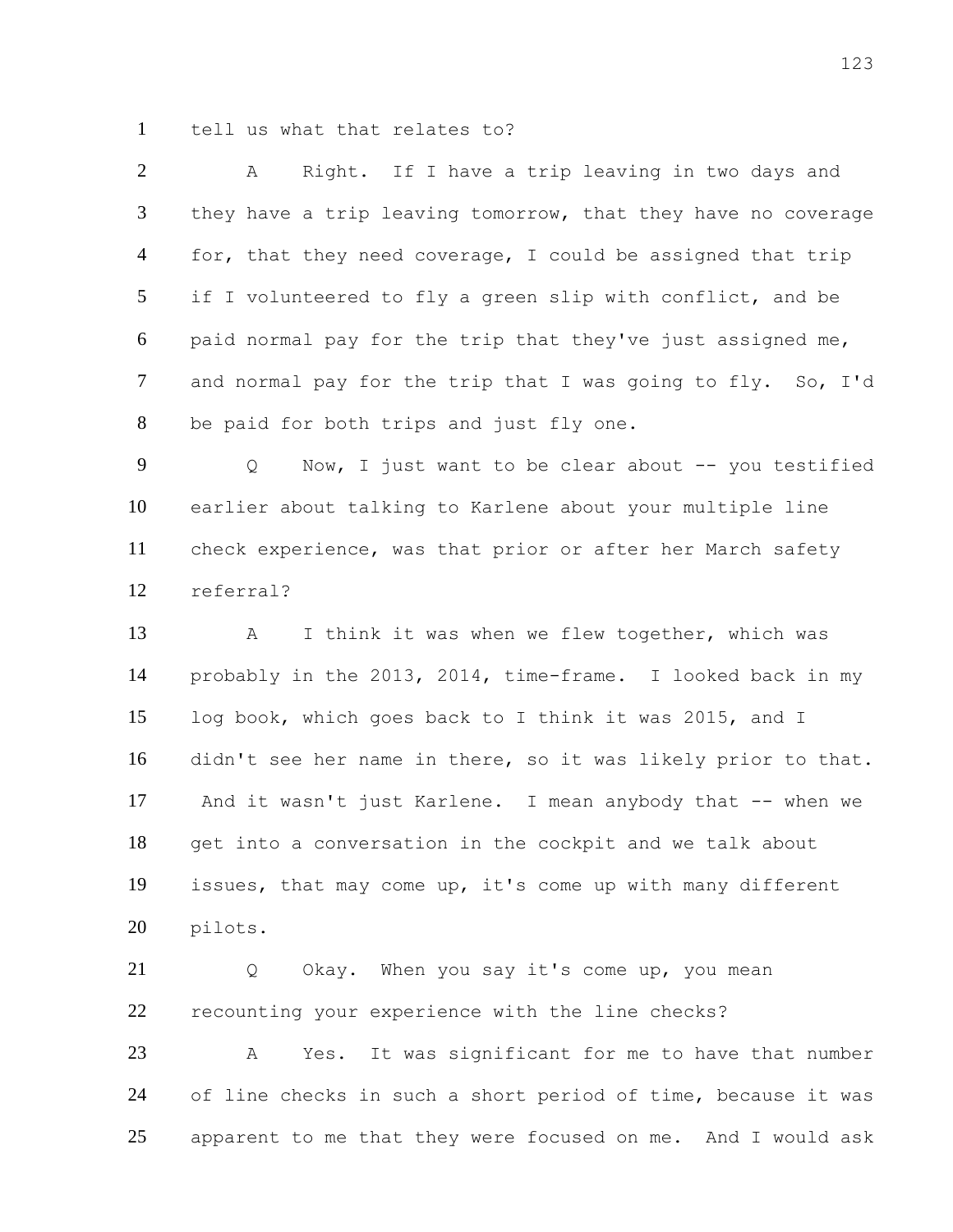each of the line check airmen, who showed up to give me the line check: "Why are you here, I just had a line check?" And they would tell me: "I don't know, I was just told to come give you a line check." Q Okay. MR. SEHAM: I have no further questions for you at this time, Captain, but counsel for Delta Air Lines will have some questions for you. THE WITNESS: Thanks. 10 JUDGE MORRIS: Go ahead, counsel. CROSS-EXAMINATION BY MS. BROWN: Q Mr. Watts, can you hear me? A Yes, Ma'am. Q Okay, perfect. So, you testified earlier that you possible misuse of the Section 15 process? A I do. Q And you also testified earlier about your participation in a 2010 arbitration on behalf of the Northwest pilot, and that after that you experienced retaliatory line checks in 2010 and 2011. So, those line

- 
- 

 were interviewed by two individuals, Brian San Souci and Captain Woolfrey, as part of Delta's investigation. Do you recall telling Mr. San Souci, and Captain Woolfrey, that you didn't have sufficient experience at Delta to opine on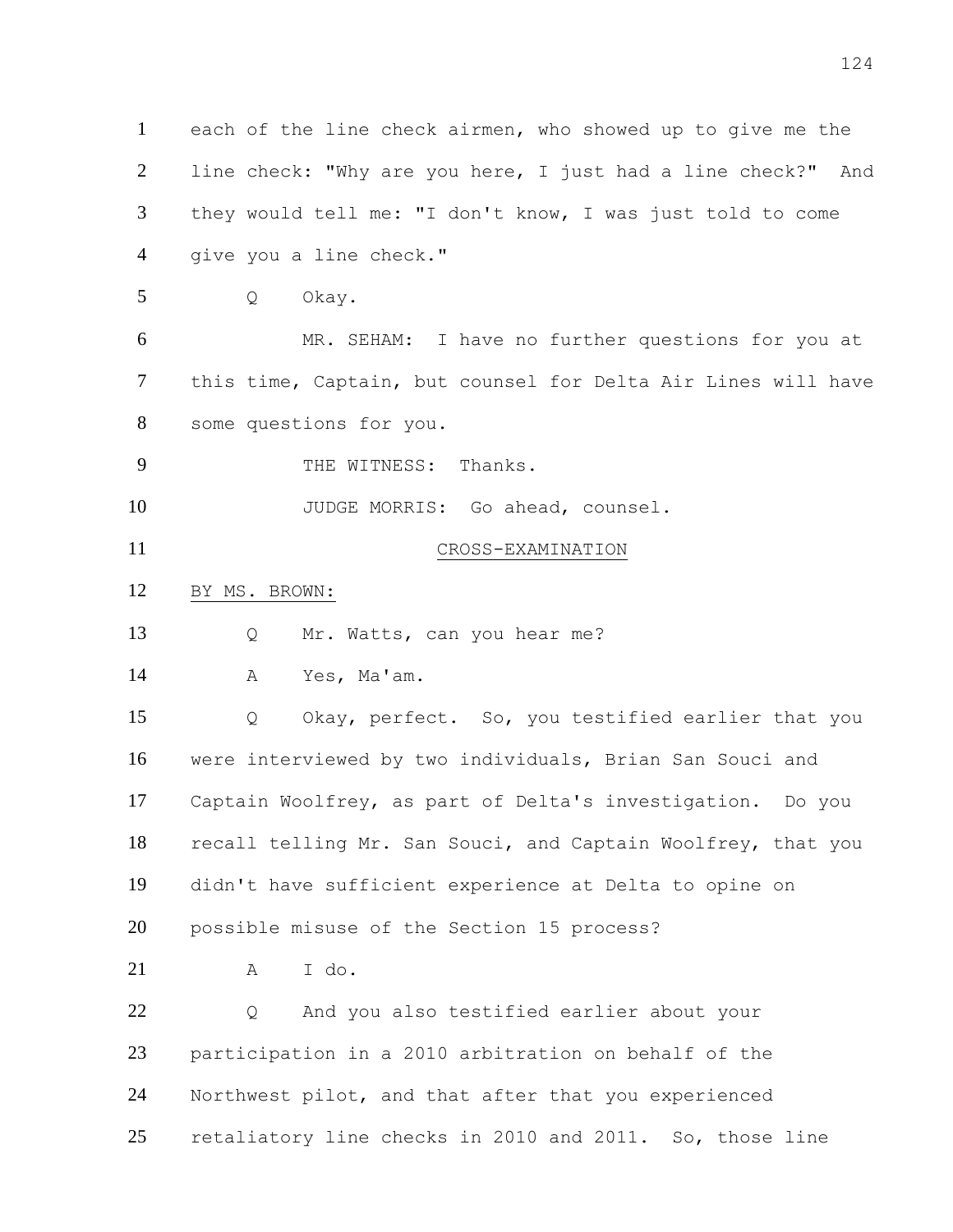checks that you experienced, that you believe to be retaliatory, they weren't a result of you reporting safety issues, they were a result of your participation in arbitration, correct?

 A As far as I know. I mean it's only my feeling that the line checks were retaliatory. I have previously filled out any number of ASAP reports, you know, the safety reports that line pilots use to notify the company of safety issues, I've filled out many of those. But it was a coincidence to me that the line checks came subsequent to my testimony in that arbitration in May of 2010.

12 O And interesting that you mentioned ASAP reports, I want to talk to you a little bit about those. Do you recall being interviewed by an OSHA investigator, as part of the investigation into Ms. Petitt's AIR-21 lawsuit?

A I do.

 Q And do you recall telling the investigator that you did not believe that you -- that you had reported and submitted ASAP reports to Delta and that you did not believe 20 you had received retaliatory line checks, as a result of reporting safety concerns through an ASAP report?

A I do.

 JUDGE MORRIS: I'll take official notice of AC210-66 and the appropriate extract of FAA Order 8900.1. BY MS. BROWN: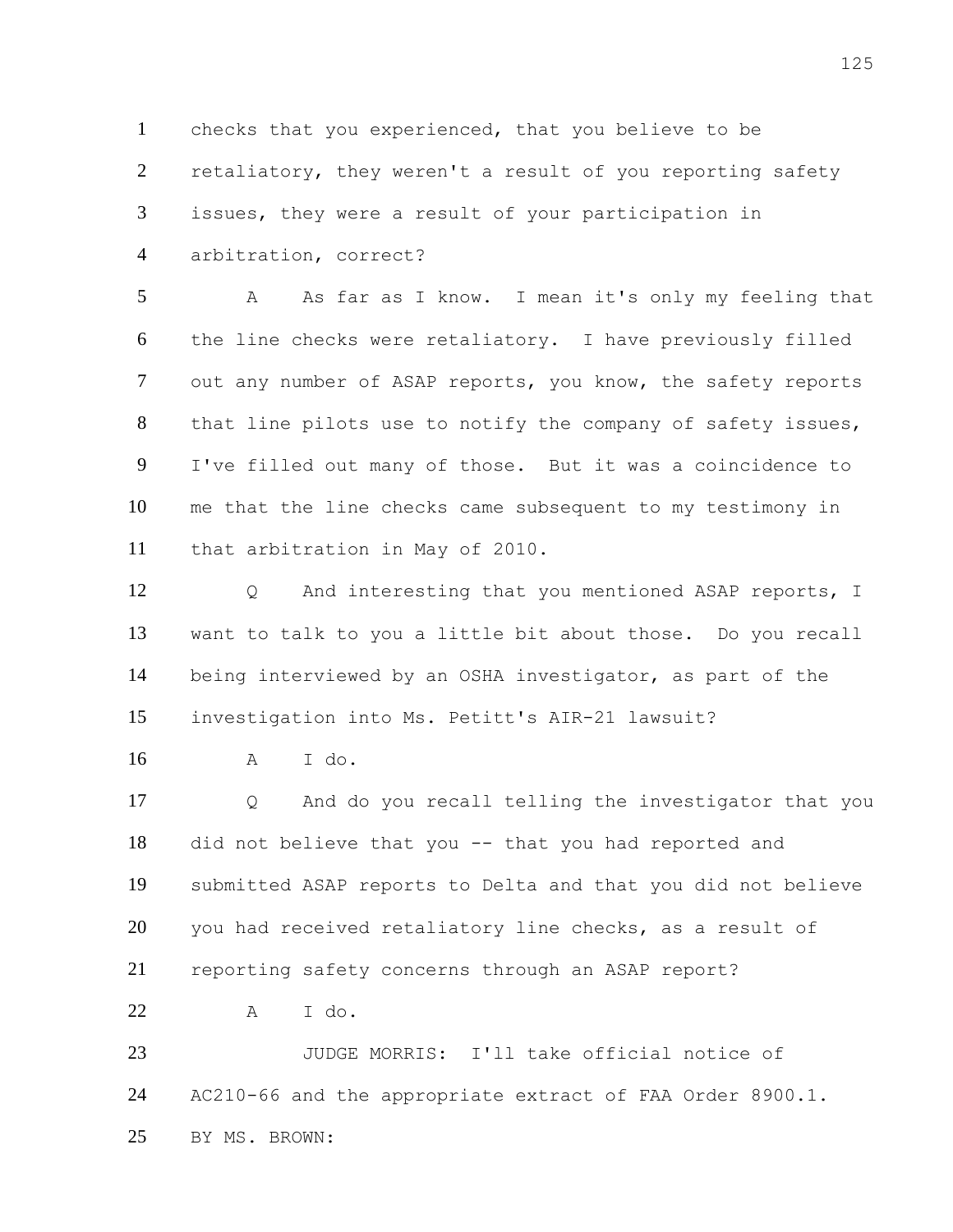Q And Captain Watts, do you recall telling the OSHA investigator that you did not tell anyone in management at Delta that you believed your line checks were retaliatory? A I do. I do recall giving an explanation for why I didn't. Because I had experienced the same thing at Northwest and I didn't feel that my complaint, that I -- at Northwest it was drug tests, not line checks -- but I did ask each of the line check airmen: "Why are you here? I just had a line check," you know, I was uncomfortable with getting this many line checks. And I was concerned whether it was a performance issue that they had identified for me, or if it was some external issue. And I never really received an explanation. So, I came to my own conclusion that it wasn't a performance issues, because all the line checks were satisfactory, and that it could only have been from that May 2010 testimony.

 Q And so I just want to clarify and make sure I have an answer to my question. You did not tell anyone in management at Delta that you felt the line checks you 20 received were retaliatory?

 A No one higher than the check airmen, themselves. Q And speaking of the check airmen, the line check airmen don't schedule the line checks, correct?

 A I'm not sure how they're scheduled, but they told 25 me that they had been directed to give me a line check. I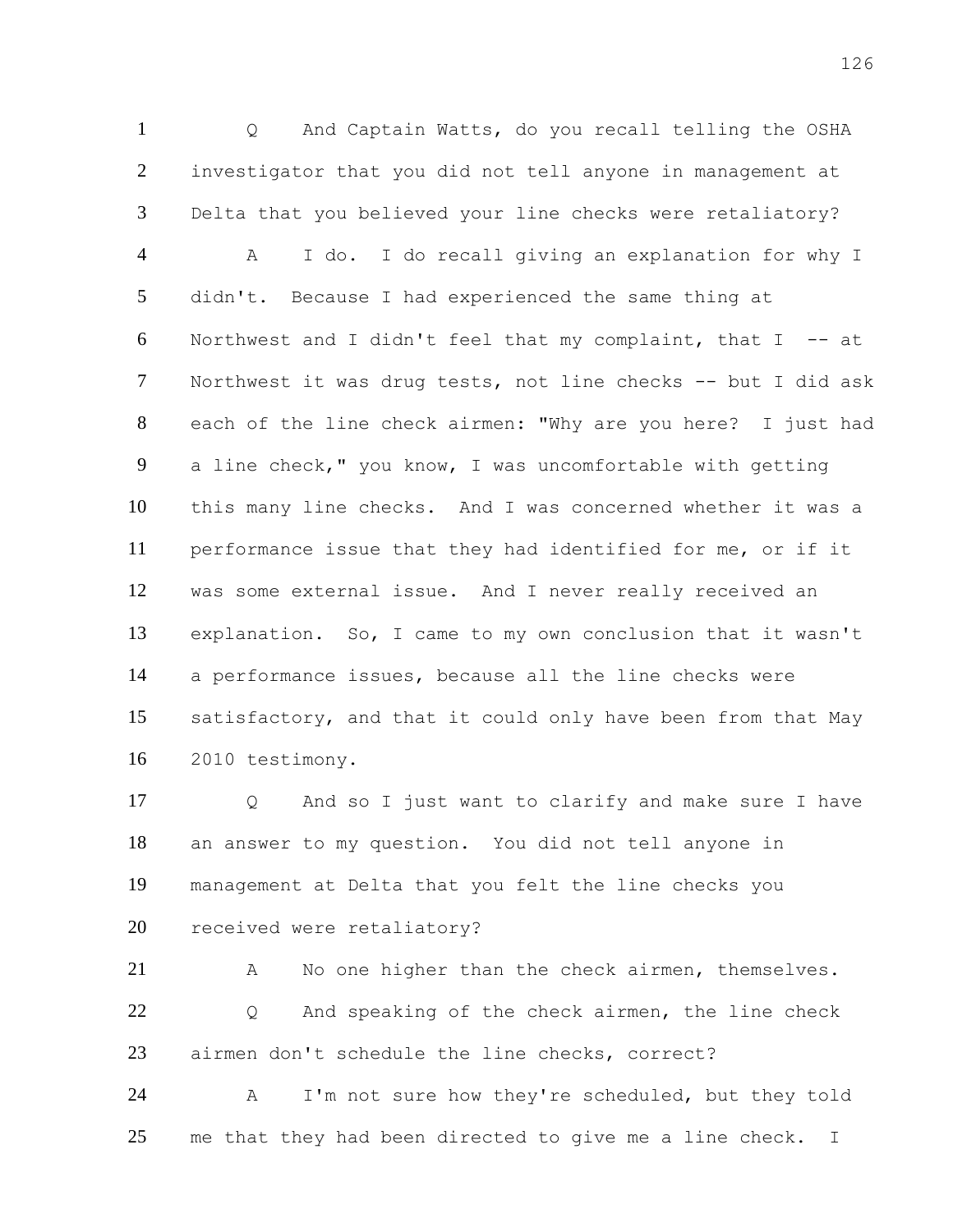1 believe know if -- one of the line checks came from the head of the A330 program, a fellow out of Fargo, North Dakota -- I'll think of his name here in a sec -- but he was the head of the program. And in fact, he was sitting in the co-pilot seat and an FAA line check -- an FAA inspector was sitting in the jump seat. So, it was kind of like a double line check. But no. Q And so you don't know what factors go into scheduling a line check? A I do not. I'm not part of that program. Q And line checks are conducted of pilots, not first officers, correct? A They are, to my knowledge, the line check is for

 the captain and whoever happens to be sitting as required crew. They're actually looking at the captain, but if the first officer does something that catches their attention, they will note that in the report.

 Q Right. Thank you, I meant to say captain, not pilot. You also testified about some online blog postings of alleged retaliatory line checks. You don't have any knowledge of whether those retaliatory line checks were connected to complaints of safety, do you?

 A I don't. I remember one of the postings -- I can't remember the specifics of the posting, so I can't say one way 25 or another what they dealt with.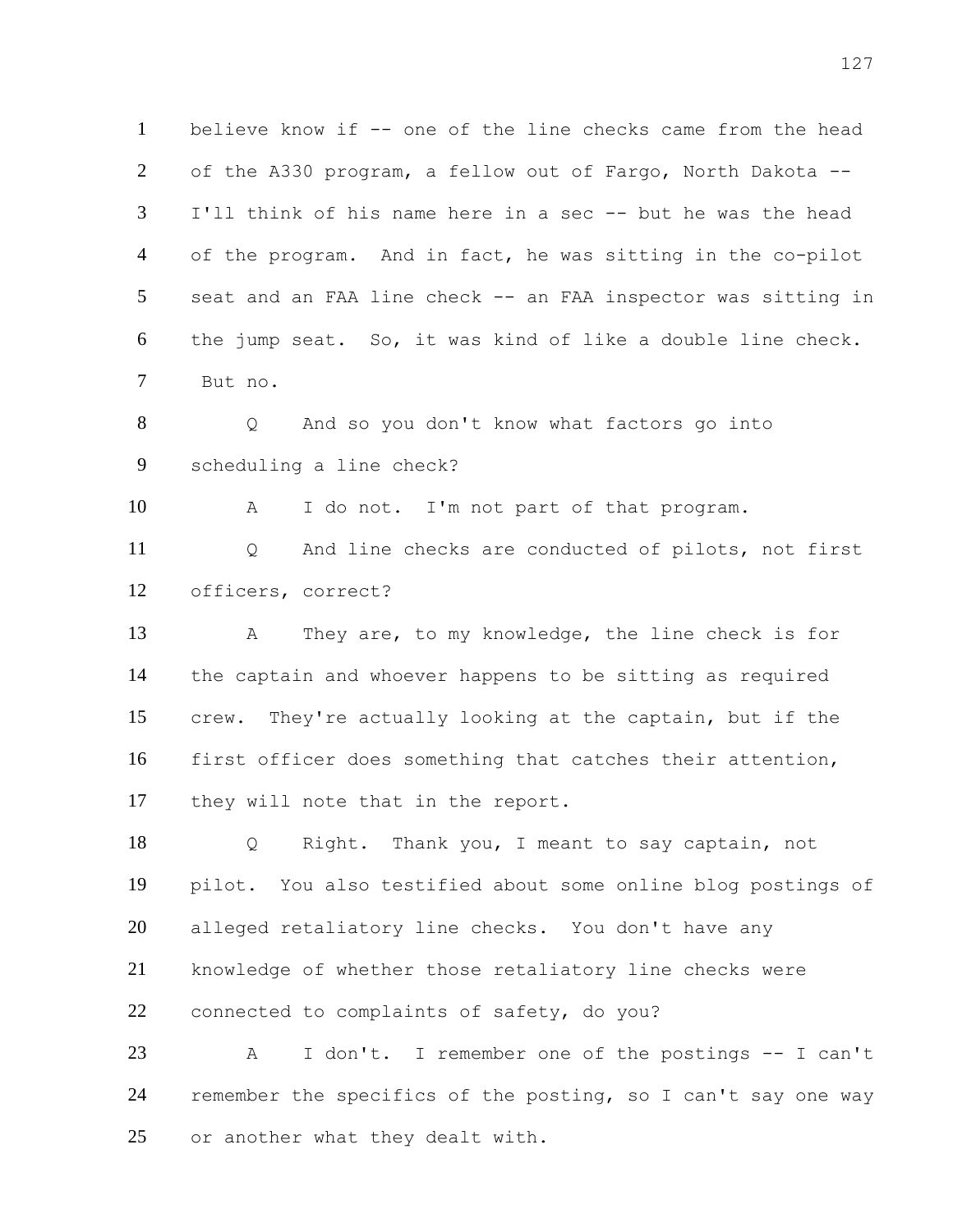Q Okay. And do you recall telling the OSHA investigator that you have no direct knowledge of other employees at Delta being retaliated against for raising safety concerns? A Yes. Q And do you recall telling the investigator that you have no personal knowledge of what happened to Ms. Petitt, with respect to her Section 15, other than what she had told you? A That's correct. Q And in 2010 and 2011, when you participated in that arbitration you had referenced earlier, do you recall who was the chief pilot for the A330, at the time? A I believe it might have been Mike Doyle, Popeye Doyle, but I'm not sure of that. Q And what about the chief pilot for your region, would that also be Mike Doyle or is that someone different? A No, that would be different. The chief pilot in attendance at the arbitration was the, at the time, Minneapolis chief pilot, Dave MacNeil. He also testified in the hearing. And what chief pilot were you looking for? Q No, no, I'm just asking for those names, not looking for anything in particular. So, thank you. A Oh. Q How many ASAP reports have you submitted throughout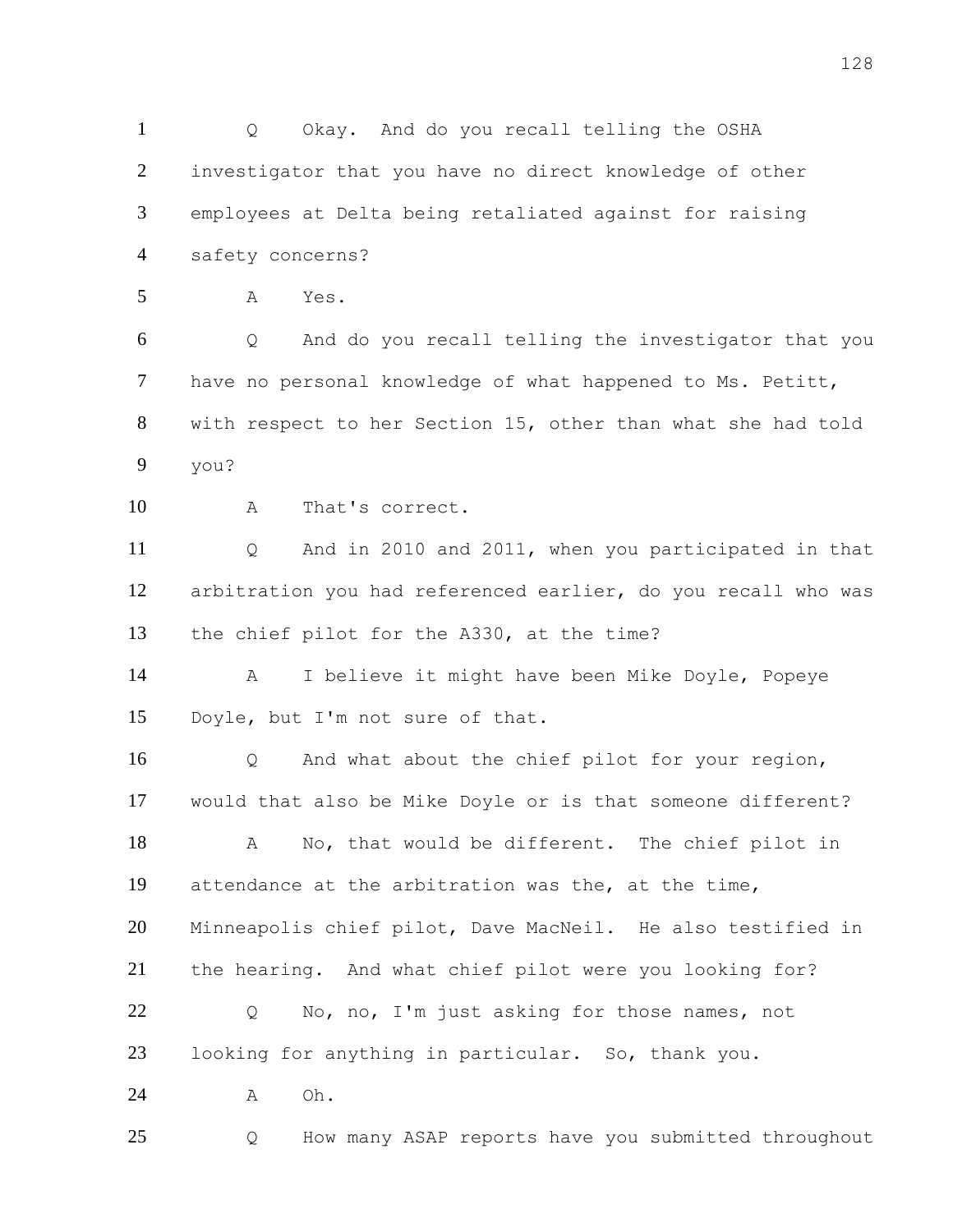your time at Delta?

| $\overline{2}$ | A             | Well, I've been at Delta since 2008, and I've        |
|----------------|---------------|------------------------------------------------------|
| 3              |               | probably submitted less than 30.                     |
| $\overline{4}$ | Q             | So, somewhere around 30?                             |
| 5              | Α             | Less then 30, that's just a guesstimate.             |
| 6              | Q             | Is it more than 20?                                  |
| 7              | Α             | I don't know, between 20 and 30.                     |
| 8              | Q             | And you've never been referred for a Section 15      |
| 9              |               | evaluation, have you?                                |
| 10             | A             | I've never been referred for a Section 15            |
| 11             | evaluation.   |                                                      |
| 12             | Q             | And have you ever been retaliated against for        |
| 13             |               | submitting any of those safety reports?              |
| 14             | A             | Not to my knowledge.                                 |
| 15             |               | MS. BROWN: All right. No further questions.          |
| 16             | Thank you.    |                                                      |
| 17             |               | JUDGE MORRIS: Anything else?                         |
| 18             |               | MR. SEHAM:<br>Yes.                                   |
| 19             |               | REDIRECT EXAMINATION                                 |
| 20             | BY MR. SEHAM: |                                                      |
| 21             | Q             | Captain, if you could standby for one question.      |
| 22             | Α             | Sure.                                                |
| 23             | Q             | Under the ASAP program, are you required to sign     |
| 24             |               | your name at the bottom of the submission?           |
| 25             | Α             | We submit them electronically. We submit them<br>No. |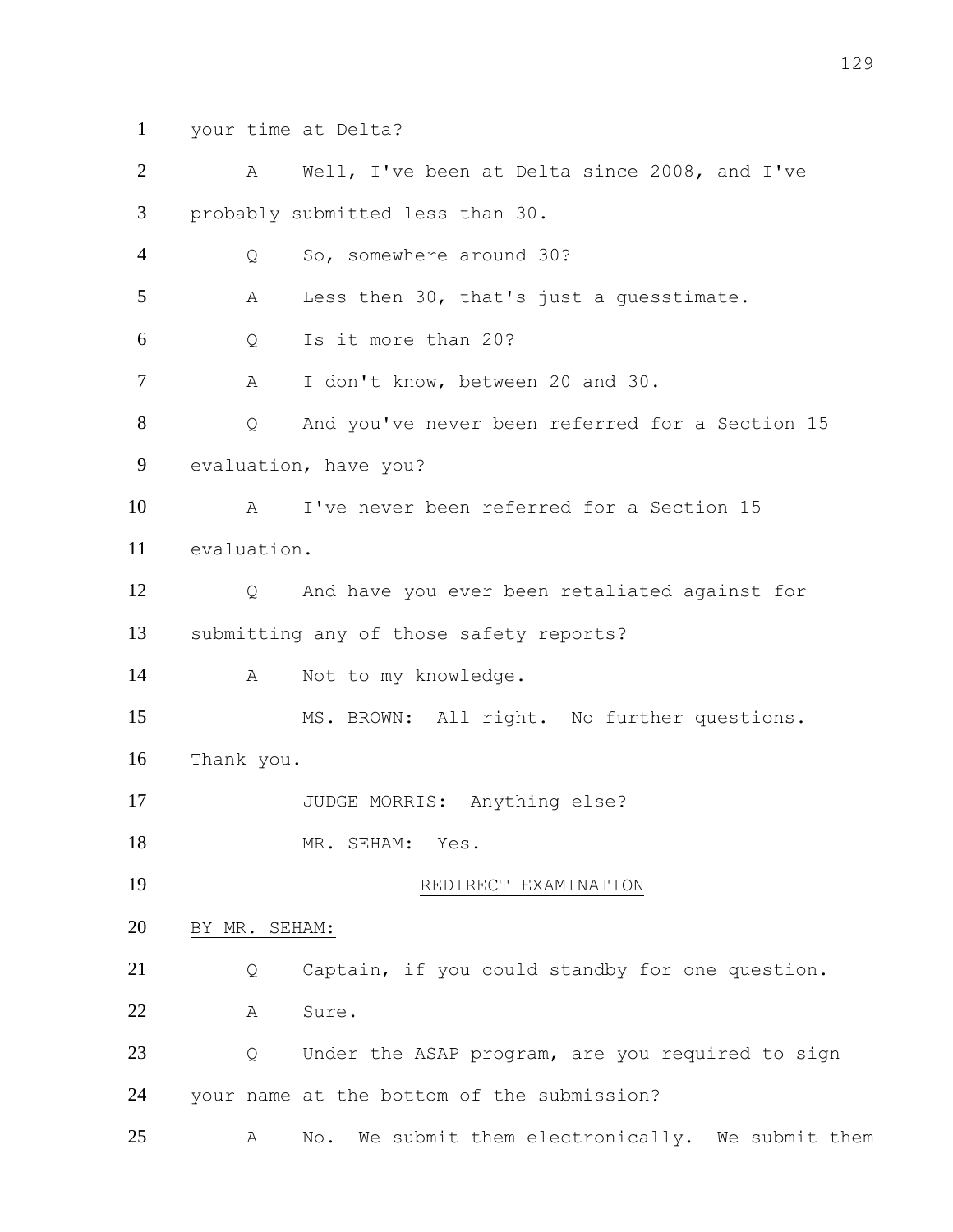electronically through Delta.net, you know, the Delta computer system. And we have to fill out our name, our base, our seat, employee number, all that stuff. And then we submit them to Delta. And they go to a committee -- once they go to Delta, then they're submitted to a committee in a D-Identified format, in other words the header information that includes the name, the employee number, anything that would identify it to a particular pilot, and it's just only the narrative, you know, what happened is submitted to the committee, which includes the Airline Pilots Association, Delta Air Lines and also the FAA. Q Thank you. 13 MR. SEHAM: I have no further questions. There could be other by either Delta or if the Judge has questions. 15 JUDGE MORRIS: Anything else? MS. BROWN: Just a housekeeping matter. I wanted to identify for the record Mr. Watts' OSHA interview summary, which is Respondent's Exhibit 128, and then also the EO investigation summary that was also referenced, which is Respondent's Exhibit 112. 21 JUDGE MORRIS: Okay. EXAMINATION

BY JUDGE MORRIS:

 Q Captain, this is Judge Morris, I just have a couple of questions. You perked my interest, you said that you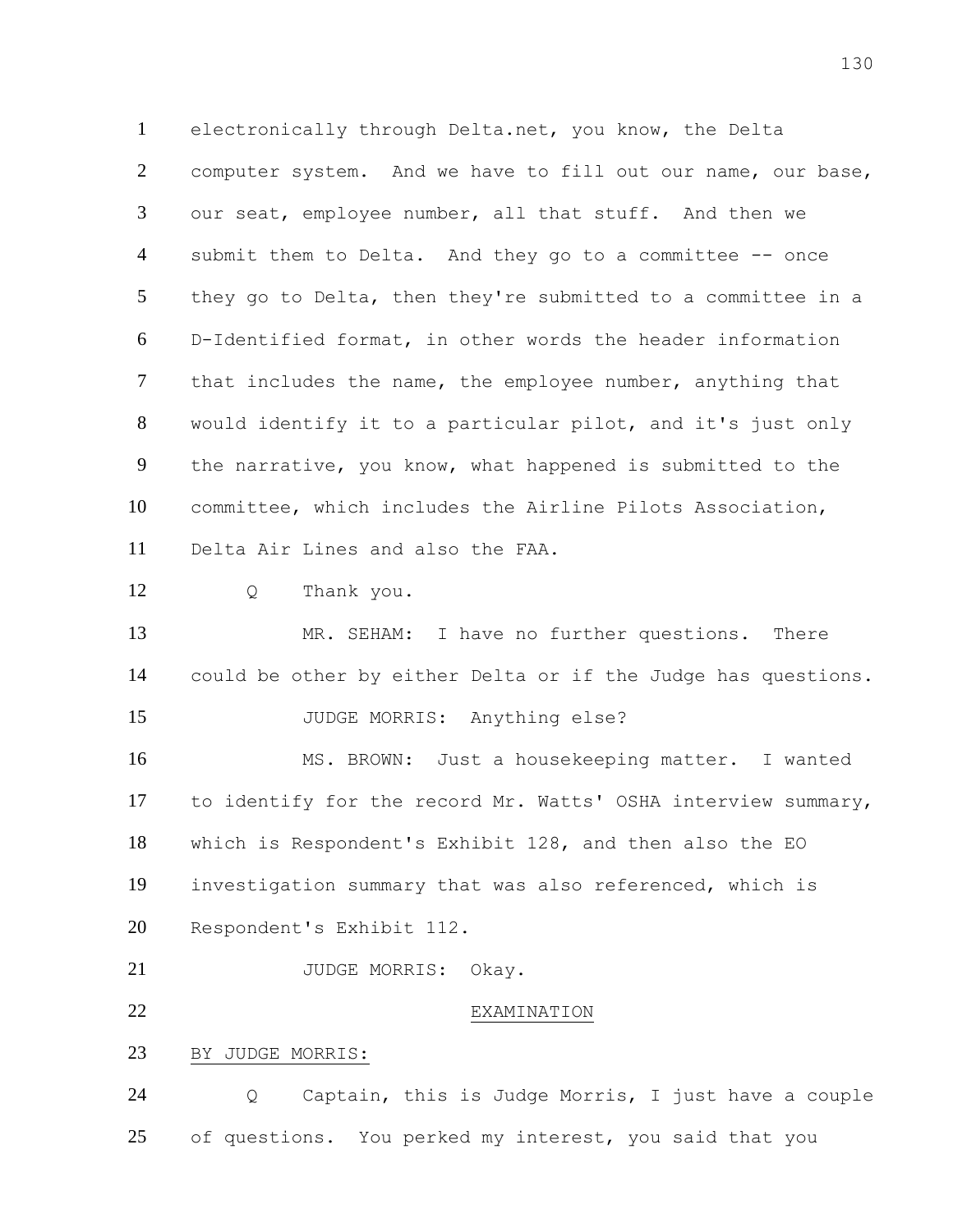hadn't had a line check in a couple of years, but my recollection of 121440 is a line check occurs annually? A Well, there's a -- typically we get one annually. 4 One is from the company and one is from the FAA. The company line check is every couple of years and the FAA line check is every couple of years, so it works out to be about one per year. Q Okay. JUDGE MORRIS: All right, that's the only question I had. Anything else? 12 MR. SEHAM: No. 13 JUDGE MORRIS: All right. Thank you, Captain. Please do not discuss your testimony with anyone until after this hearing is concluded, which is supposed to be at the end of this week. 17 THE WITNESS: Thanks so much. 18 JUDGE MORRIS: All right. Have a good day. (Witness excused.) 20 JUDGE MORRIS: Good morning. Please turn and face me, raise your right hand. Whereupon, CORBIN E. WALTERS having been first duly sworn by the Administrative Law Judge, was examined and testified as follows: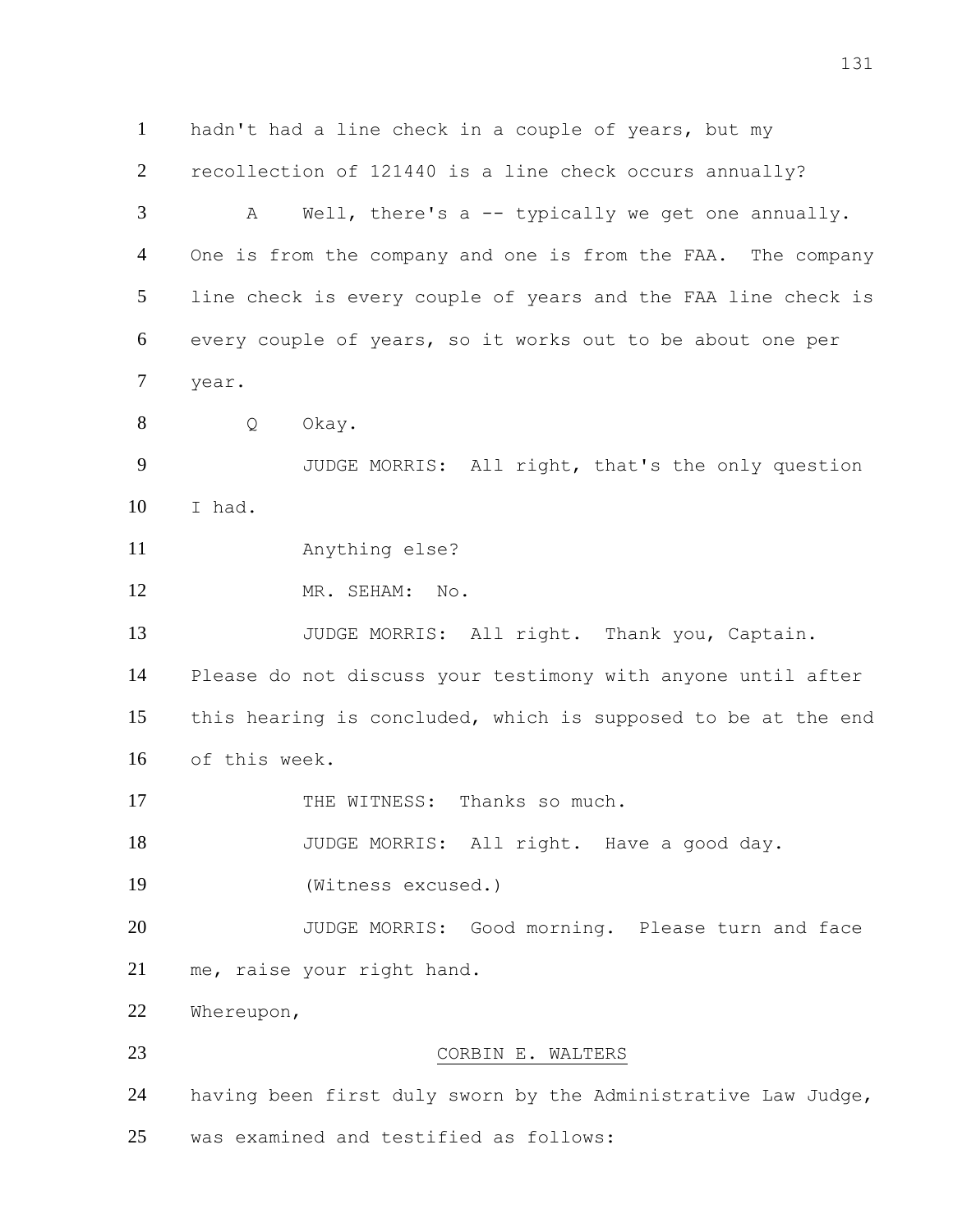JUDGE MORRIS: All right. Please, take your seat. I just have a housekeeping matter before I get some information from you.

 Am I going to hear more about the ASAP program? Because am I going to see the MOU? I'm intimately familiar with ERC, the Event Review Committee, and how all that process works, so I don't need a lot other than to give me a broad brush, if there's anything peculiar to the Delta program. MR. ROSENSTEIN: Not from us, I don't think. 11 JUDGE MORRIS: All right. Mr. Seham? MR. SEHAM: I don't think so. JUDGE MORRIS: Okay. I'm aware of the Big 5, all that kind of stuff, okay. All right. Sir, please give your full name and contact information for the record? THE WITNESS: Corbin E. Walters. P.O. Box 65049, Tacoma, Washington, 98464. 20 JUDGE MORRIS: Who do you work for, sir? 21 THE WITNESS: Delta Air Lines. 22 JUDGE MORRIS: Okay. Are you a captain? 23 THE WITNESS: I am. JUDGE MORRIS: Please give me your certificates and

ratings?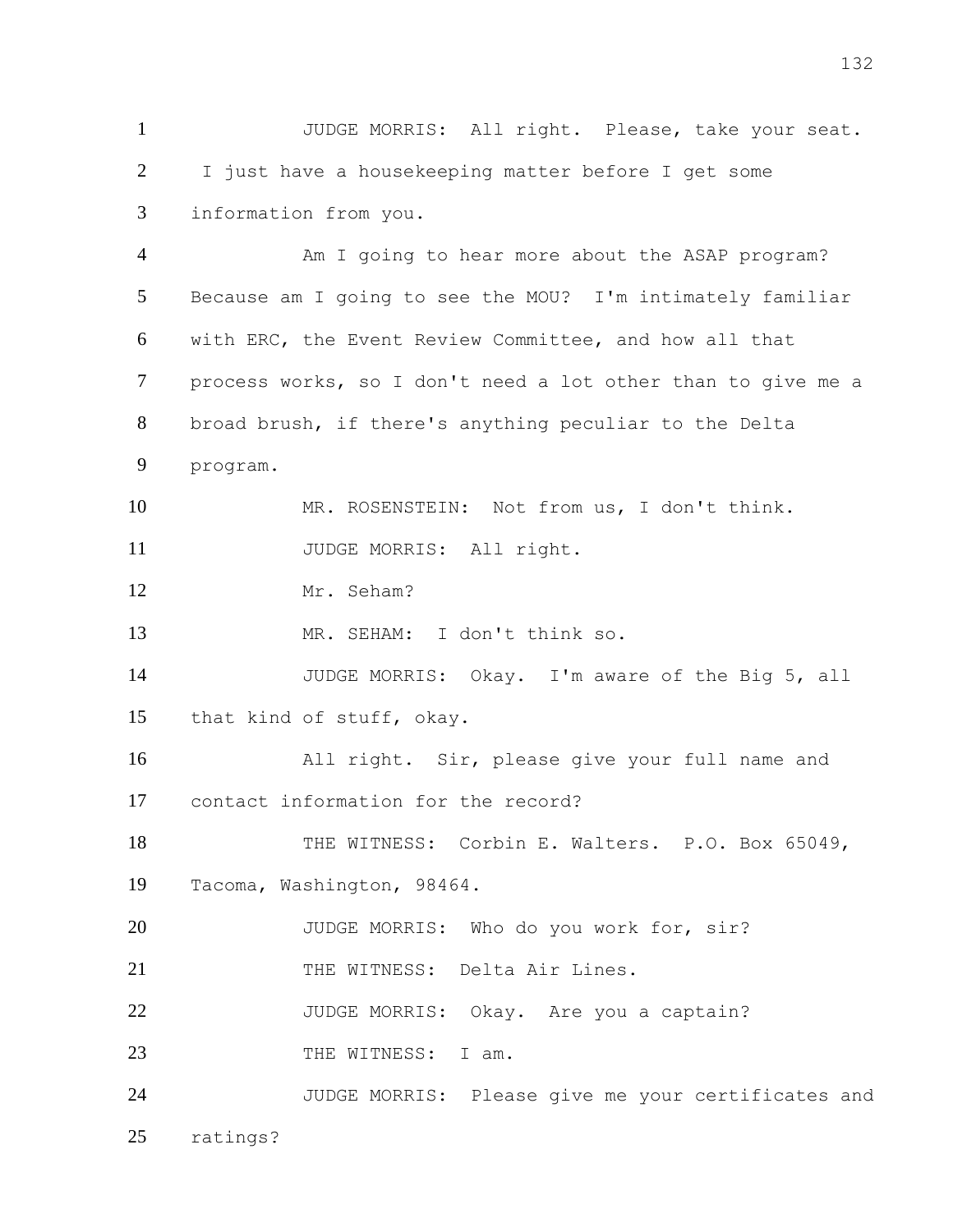1 THE WITNESS: You mean what am I rated on? 2 JUDGE MORRIS: FAA. THE WITNESS: Okay, yes. I'm type rated on the A330, the Boeing 747, and the Lockheed 18. JUDGE MORRIS: Okay. I'm assuming you're an ATP. THE WITNESS: Yes. 7 JUDGE MORRIS: Any other ratings? 8 THE WITNESS: I have a Ground Instructor Advanced Instrument, I used to be a CFI, but that's not current anymore. 11 JUDGE MORRIS: Okay. 12 THE WITNESS: And my ATP is actually single and multi-engine land, that's kind of unusual. JUDGE MORRIS: Okay. What's your total time? 15 THE WITNESS: A little over 21,000 hours. 16 JUDGE MORRIS: How many in jets? THE WITNESS: Most of that -- that's a good question. Probably between 18,000 and 19,000. JUDGE MORRIS: And how long have you been with Delta? 21 THE WITNESS: I am a former Northwest pilot, so I came to Delta effectively January 1st of 2010, at the Single Operating Certificate date. Prior to that I was at Northwest, I was hired in May of '84. So, I'm going into my 37th year in May, I think.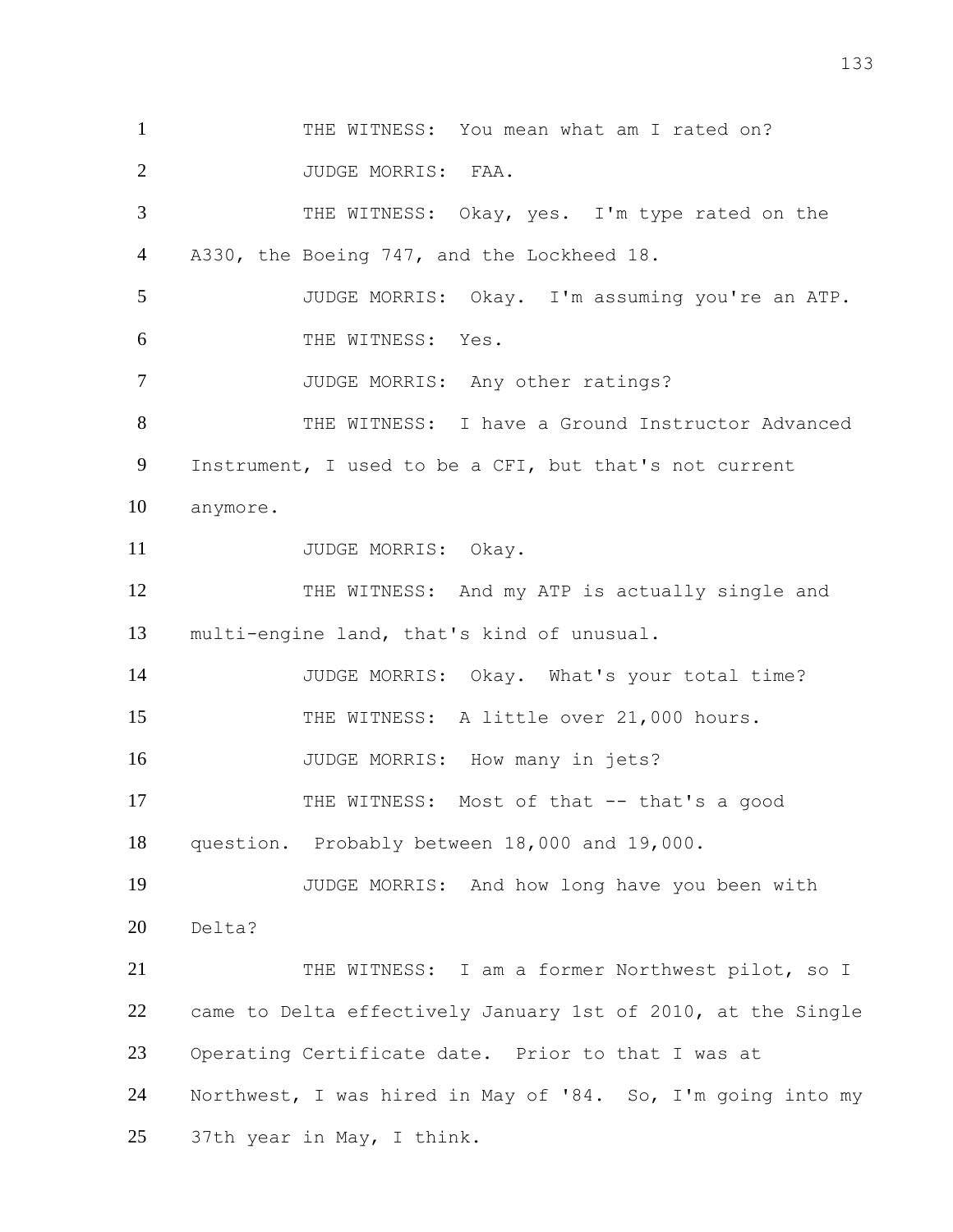| $\mathbf{1}$   | JUDGE MORRIS: All right.                                      |
|----------------|---------------------------------------------------------------|
| $\overline{2}$ | Go ahead, counsel.                                            |
| 3              | DIRECT EXAMINATION                                            |
| $\overline{4}$ | BY MR. SEHAM:                                                 |
| 5              | Could you give us your educational background?<br>Q           |
| 6              | I have a B.S. Degree in Aviation Science from<br>Α            |
| 7              | Southeaster Oklahoma State University. In addition to that,   |
| $8\phantom{1}$ | all the airline training at Horizon, Northwest and Delta.     |
| 9              | Also was part of an ALPA -- I was an ALPA volunteer on their  |
| 10             | Air Safety Tech Ops Liaison Group, that was at Northwest. As  |
| 11             | a result of that, I received training through ALPA at their   |
| 12             | basic and advanced safety schools in accident investigation.  |
| 13             | And the equipment you currently fly on is what?<br>Q          |
| 14             | The A330.<br>A                                                |
| 15             | And could you describe the training you received<br>Q         |
| 16             | for the A330, how the training program was conducted?         |
| 17             | A It's a little bit like being put through a                  |
| 18             | toothpaste tube. I trained on the A330 in the spring of       |
| 19             | 2010. So, a little bit of a unique situation in that I was    |
| 20             | Anchorage based on the 747-200, which was the only airplane   |
| 21             | that did not come over to the Delta fleet from Northwest.     |
| 22             | So, the last flight for that fleet was probably December 31st |
| 23             | of 2009. And at that point there was a whole group of us      |
| 24             | that were the last, kind of the rear guard staffing of the    |
| 25             | 747-200, that all -- a great majority of us -- went straight  |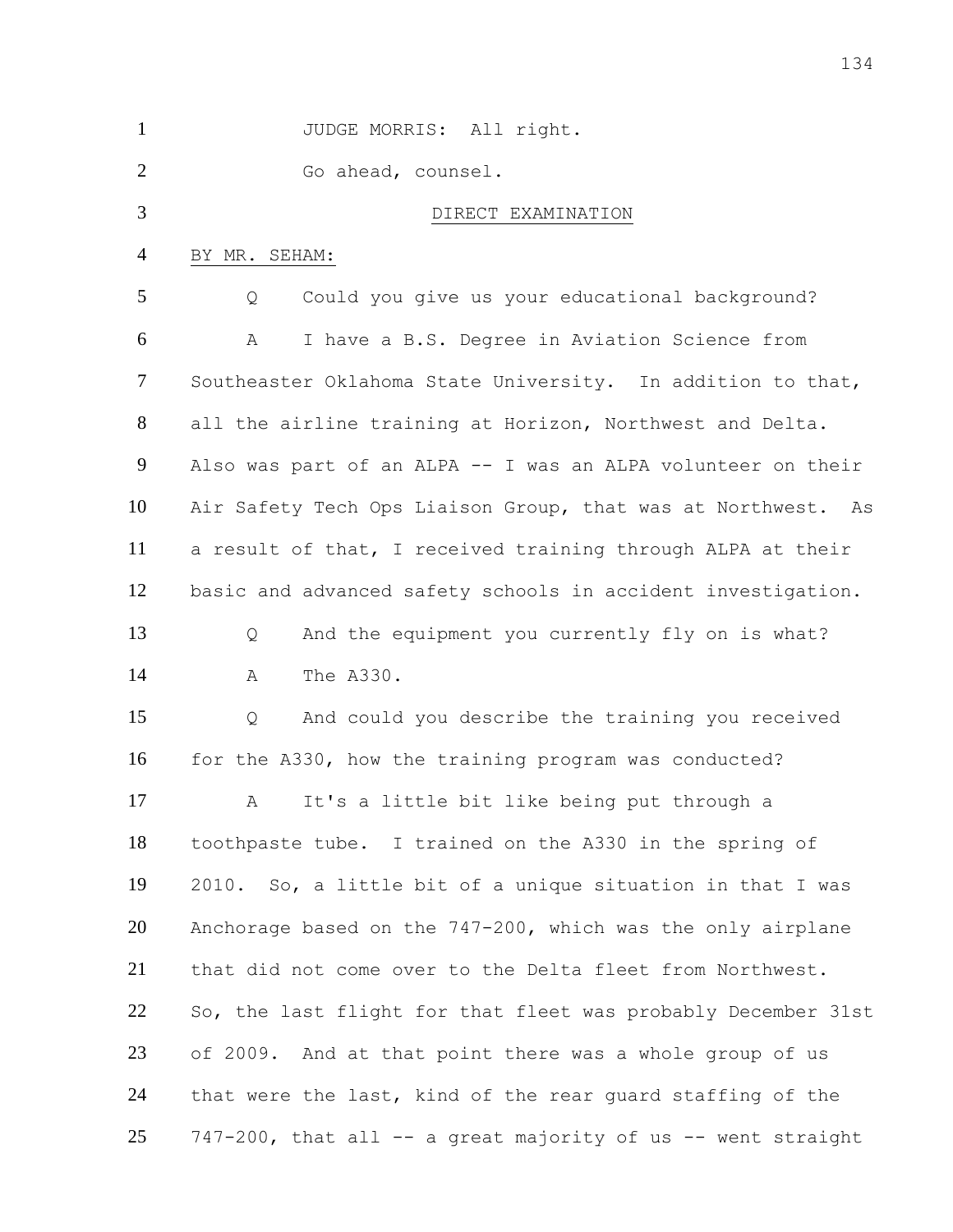to the 330, particularly the captains. There were probably 50 to 60 captains in our group of people that went into the training program in the spring and summer of 2010.

 So, the reason I mention this is that there was a large group of us, I had contemporaries that, you know, we all knew each other, we had similar backgrounds, and I know for me this was -- I'm going to say this was my first glass airplane. The 747-200 was a 1970s technology analog, hydro-mechanical airplane. And the A330 is still, arguably, one of the highest technology wide-body airplanes flying. Z It certainly was at the time that I got on it. It and the 777 are sort of peer airplanes.

13 And the background of the people I went through with, again, similar to mine. There may have been a few people that had some 757 background, which is kind of -- it's an early glass, it's kind of a hybrid glass, if you will, compared to the later stuff like the 777 and any of the Airbus products. I don't recall anybody, that went through with us, that had prior Airbus school or Airbus experience. And so this was quite a transition. This was the most difficult thing I've ever faced, as far as a training 22 environment. And the subject matter being difficult, it was made more difficult by the fact that when we went through training the emphasis was not on understanding the airplane 25 as much as it was a rote procedures process, where you would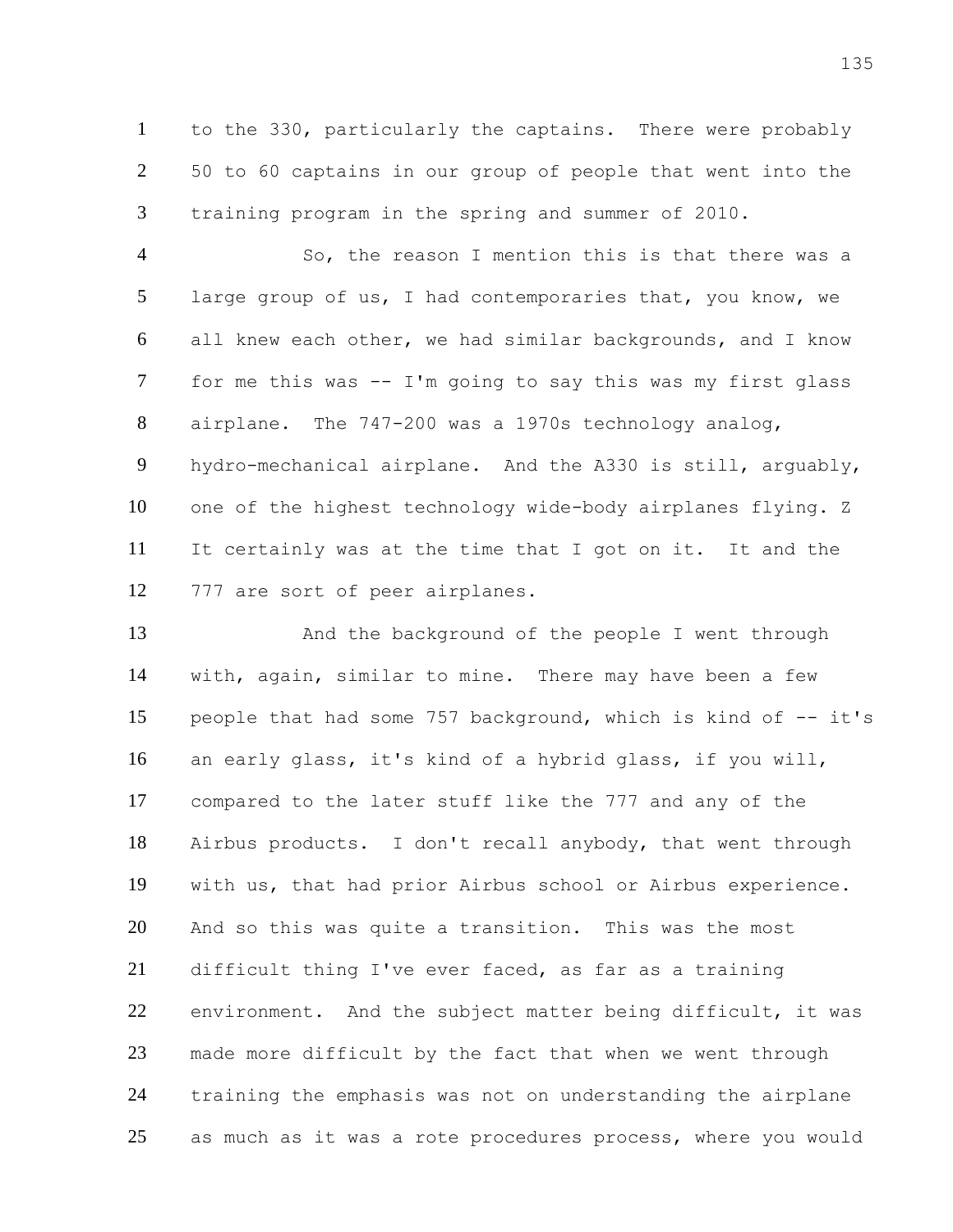rote memorization of processes and procedures, sequence of button pushing without, necessarily, fully understanding what it was you were doing or why. And that made it very difficult for all of us. And I think we all shared the sense that when we came out the other end of that pipe, that we were really ill-prepared to be turned loose out into the system. There just seemed to be a push to get us through -- jump through the various hoops and get us through. That whole process is kind if a blur in my memory.

 But I do remember some specific things. I remember being in the procedures trainer with my partner -- a procedures trainer is like a simulator, but it doesn't move, it's got a lot of the same cockpit panels, some of them are functional and some are not, but it's for establishing patterns, pattern work in the cockpit -- and I remember sitting in there and one of the two of us, myself or my partner, said, as we were trying to work through a process, said: "So, what does this do when I do this, or why am I doing this?" And the instructor's response was: "Stop asking questions, be the monkey, hit the lever, get the banana." That is a verbatim statement of what we were being told. We were not encouraged to learn about and understand why the equipment did what it did. "You don't need to know that," was a phrase that was given to us frequently in the course of that process.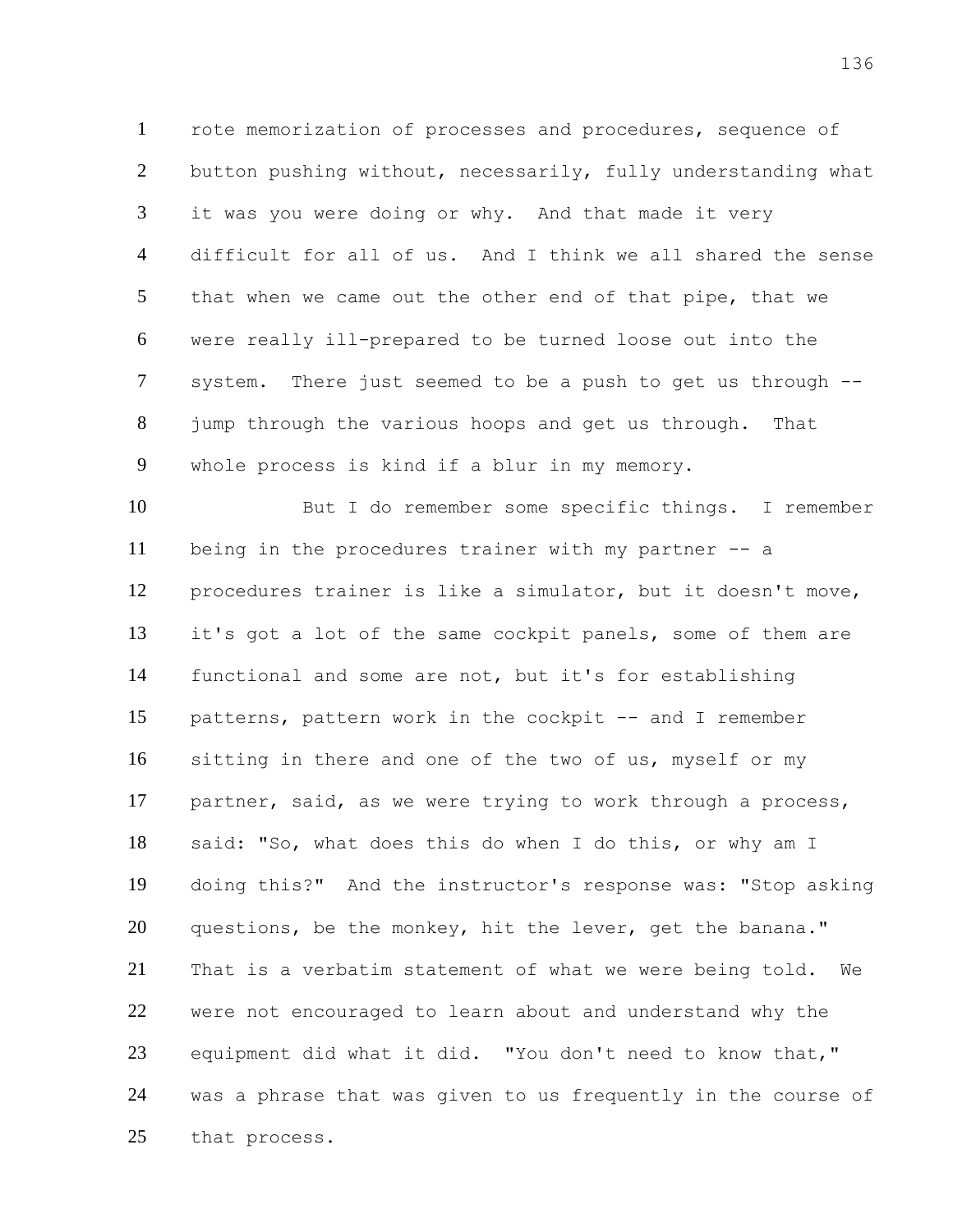1 And as a result, I have to tell you that I have never been so uncomfortable in an airplane as I was in my first year as a captain on that machine. And I know that I am not alone in saying that and feeling that. I know that -- I had a good friend, that was a senior captain on the 47, going through this at about the same time, and I remember him saying: 8 "You know, I have got 25 years of wide-body, long-haul international experience, and I feel like that has no value or place here." Q I'm sorry, what has no value or place here? A His experience, his background, and they didn't want to hear questions posed from a well -- on the 47 we did it this way, why or how, or what are the reasons behind this process -- it was not instruction from a common knowledge base. They did not want to hear about what your viewpoint was or what your perspective was from prior experience. That much was very clear. Q How long have you known Karlene Petitt? 21 A I think almost 20 years. Q And what equipment have you flown with her? A The 747 and the A330. Q Now, how would you describe her operations performance?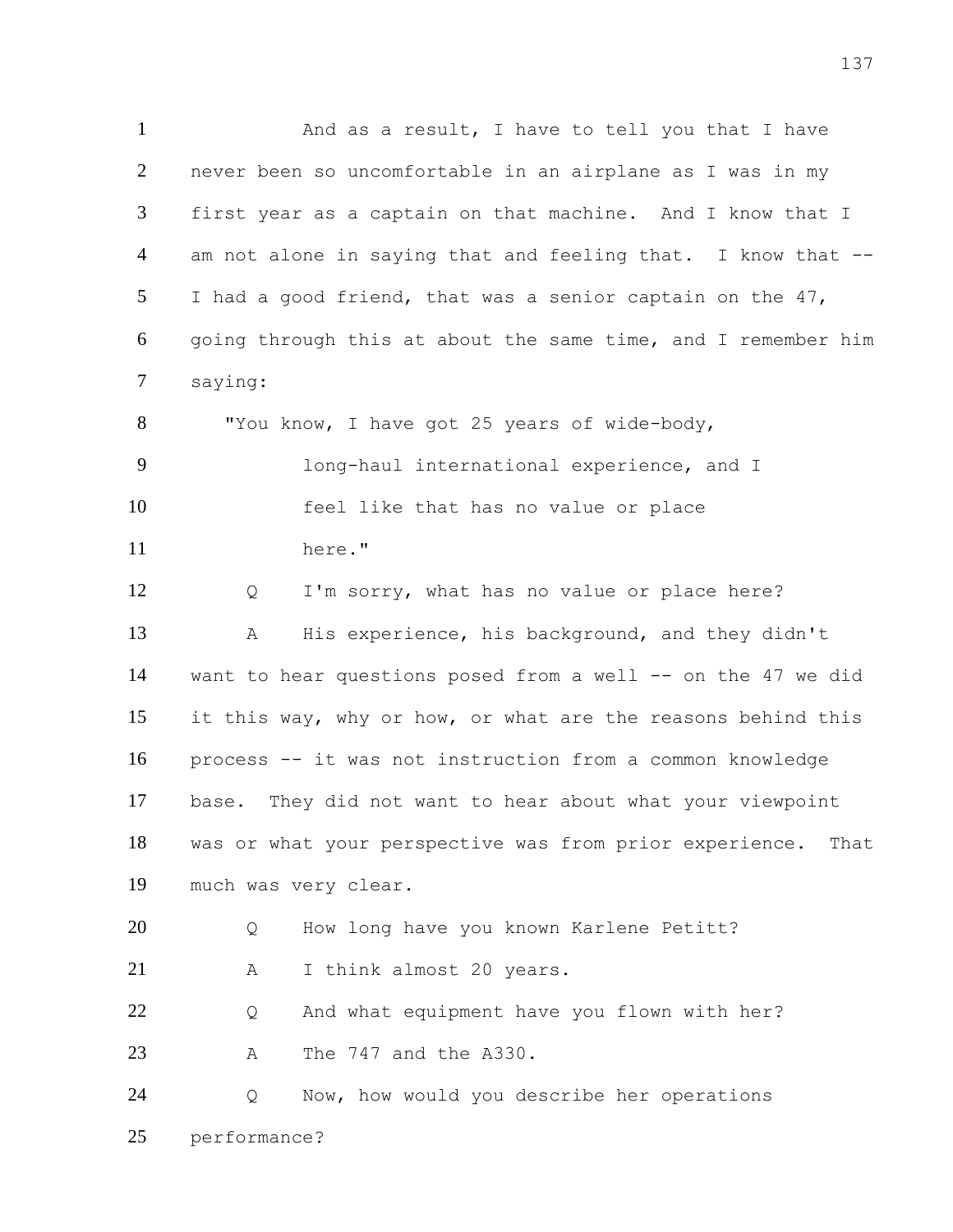A Oh, she's very confident, steady hand, good stick, good hand flying capability, knows her stuff. MR. SEHAM: I'm going to retrieve an exhibit here. JUDGE MORRIS: What number, counsel? MR. SEHAM: Yeah, I'm sorry. It's R, Respondent Exhibit 71. I got lost for a second, because I was looking in our binder. Respondent Exhibit 71. I'll to give you a head's up next time. 9 THE WITNESS: Your Honor, may I add something to my comments about training? JUDGE MORRIS: No, not unless there's a question pending. 13 THE WITNESS: Okay. BY MR. SEHAM: Q Did you leave anything out that you'd like to say about your training experience on the A330? A I would like to add a couple other things. I mentioned earlier the "hit the lever, get the banana" story. There are two others that have to do with wanting to understand the airplane better. And I know that this question that I posed to a number of people, and that was: "What does activating the FMS approach phase do? What does it mean? What aware we accomplishing when we do this?" JUDGE MORRIS: FMS is Flight Management System.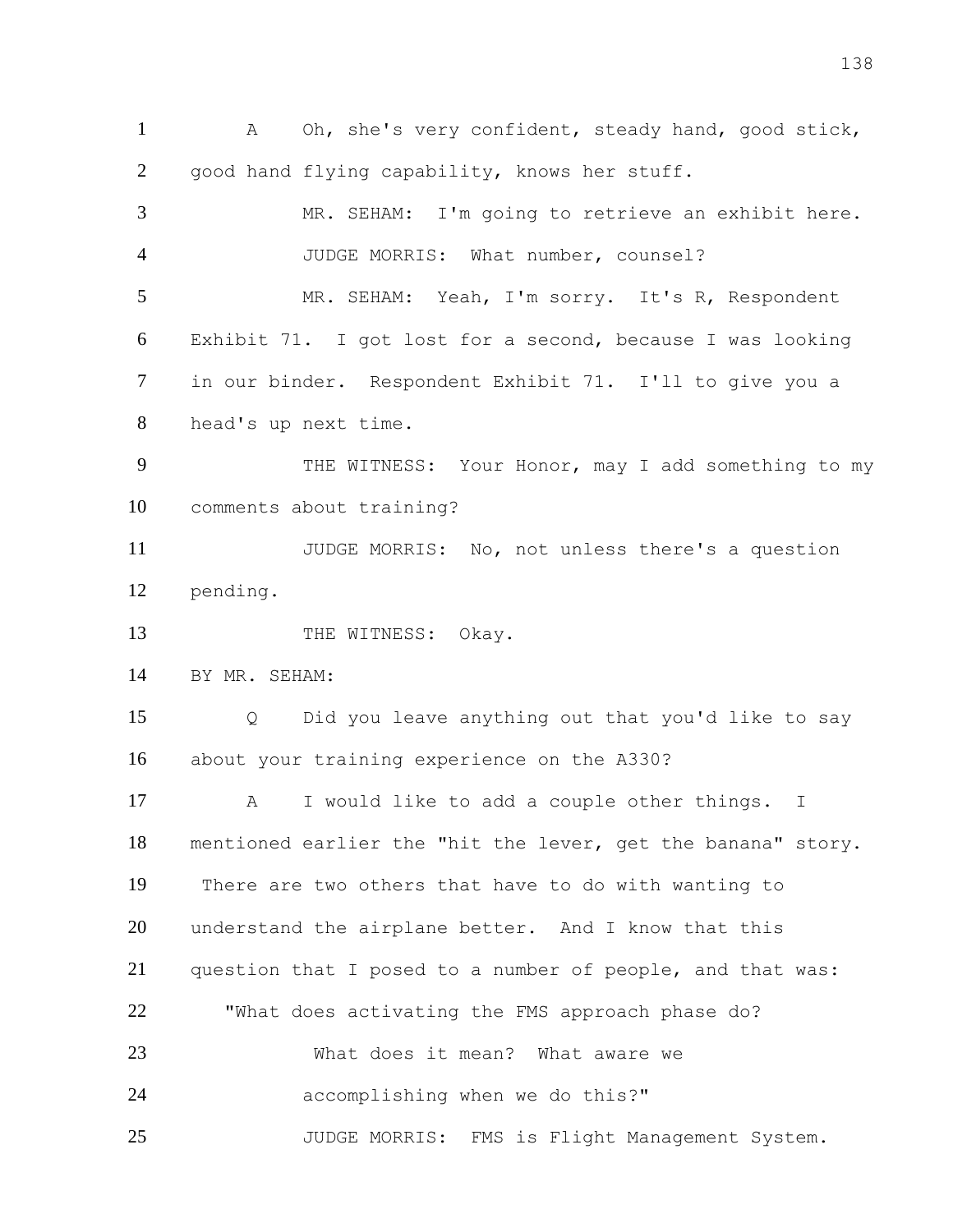THE WITNESS: Yes. And I didn't really get a clear picture of what that meant. I didn't get a clear, concise 3 answer to that. I got some kind of -- well, it does a number of things, it kind of does this. And I know that a number of us -- a number of us -- struggled with trying to understand what that was all about.

 Now, you know, this has been a long time ago, this was nine years ago. I have lots of experience on the airplane now. I can answer that question easily. It's like all the other flight phases of the FMS, it's all about speed, it's about what speed is it driving towards. And in the approach phase, it's driving towards a final approach speed, and it will respect flap settings all the way along the way, and drive automatically towards that speed, once you've got the aircraft configured. It really doesn't have anything to do with anything else. That's a pretty simple explanation. But I sure couldn't get that out of anyone at the time.

18 I was also on OE, that's Operating Experience, it means I'm in revenue flying, on a real airplane, but I have a check airman with me. And I can remember going from Honolulu to Osaka, Kansai, across the Pacific, bright sunny day, a place I've been many times, but just in a different airplane. And I looked over at my line check captain and I said, looking down at the FMS I said:

"So, what happens if the FMS dumps the flight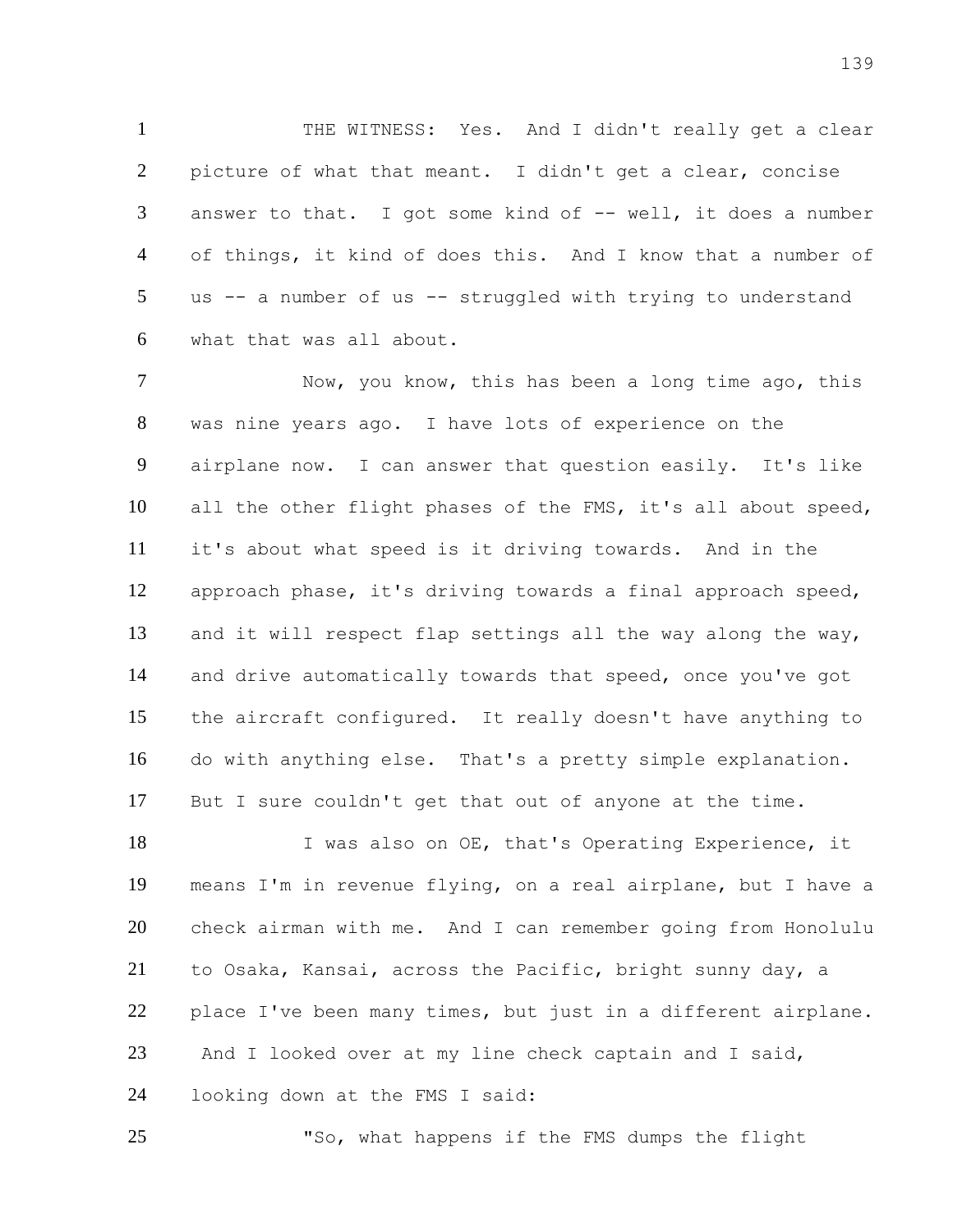plan?" 2 And he looked at me like -- "What?" I said: "Yeah, you know, it just goes blank. How do I reconstruct that? What does the process look like to fix that?" 7 And he looked at me and he said: "Well, you know, that's never going to happen, but if it did, you would probably just select heading and then pick a point off your flight plan that you can go direct 12 to, load that in, go direct and then load the points thereafter and kind of reconstruct it." And that seemed certainly plausible to me. It seems like a reasonable approach to something like that. But he didn't direct me to supplement section of the Aircraft Operating Manual, Volume I, page 11.3, where it talks about FMS Re-Synchronization. And in that section it addresses 20 this very issue, and it says it's possible that the FMSs, which are supposed to be talking to each other, are going to get out of sync, and a re-synchronization looks like this -- you're going to lose a lot of data, it may even go blank, and

thing you do is, in the procedure? Don't touch anything,

it's going to say: "Please wait." Do you know what the next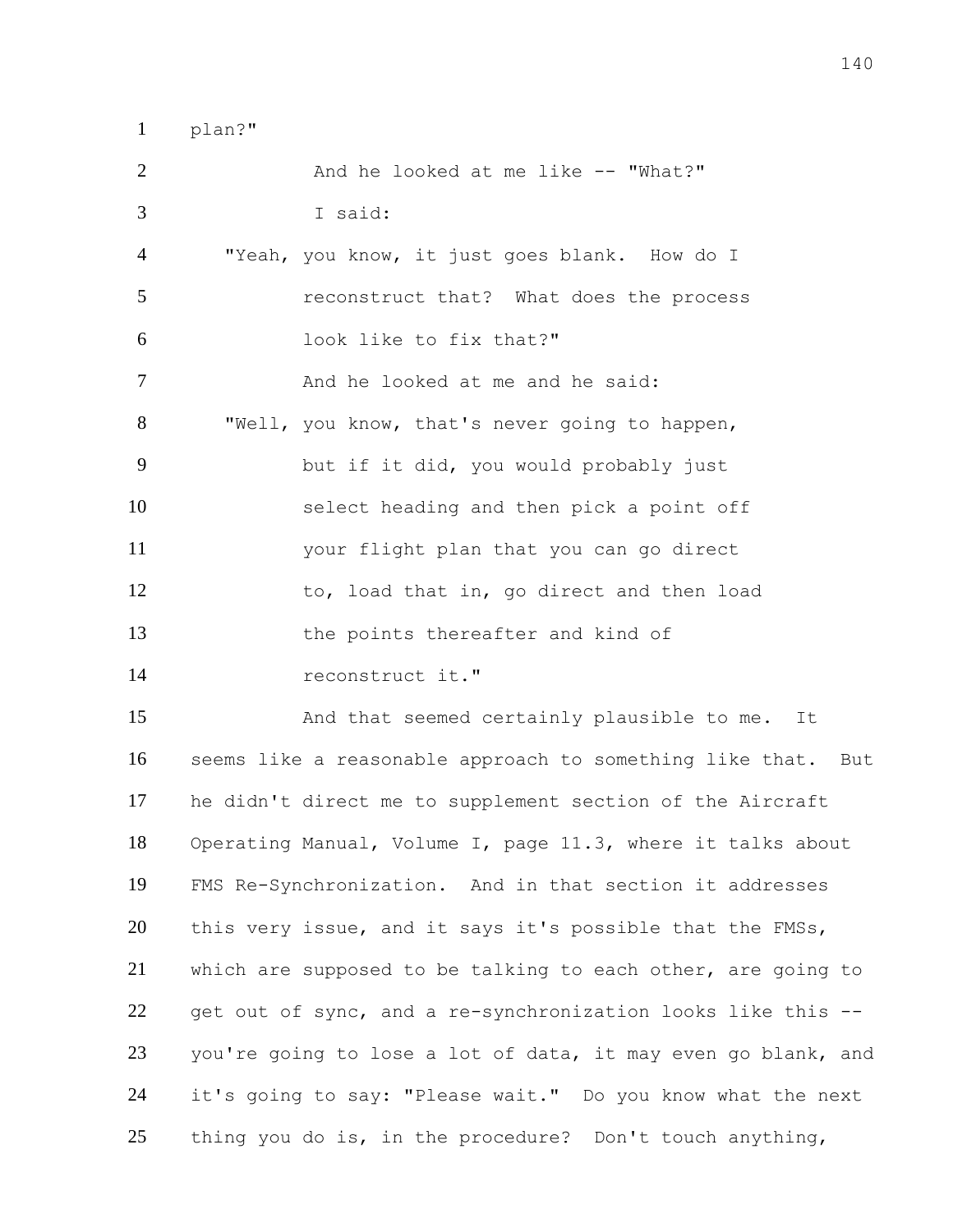just let it resolve itself. It may go through this sequence two or three times. And if it goes through that sequence two 3 or three times, by the end of all that, it may be blank, and you may have to start over -- and here's the sequence that you follow to reset it. That was not the answer that I got from my check airman. It was the answer I needed, but that's not he answer I got.

8 I can't explain why we couldn't get straight answers to these kinds of questions at the time, except that most of us theorized that, you know, the people training us ultimately were products of this same training system, and in the end, if they don't know any more than the syllabus teaches, then they're not going to be much help to us when it comes to understanding the kinds of things we were asking.

 It's been nine years, you know, we're all a lot more comfortable in the airplane now. But I have concerns about training going forward. We're about to double the size, more than double the size of the A330 base here in Seattle. We're going from about 50 captains to 110'ish, and that's a lot of people, and we're going to do it in 12 months. That's a lot of people going through the training 22 cycle. That's more people going through, I think, than what was going through back when they closed Anchorage. Because, as I say, they only had about 50 to 60 captains going through 25 at that point. So, therein lies my concern.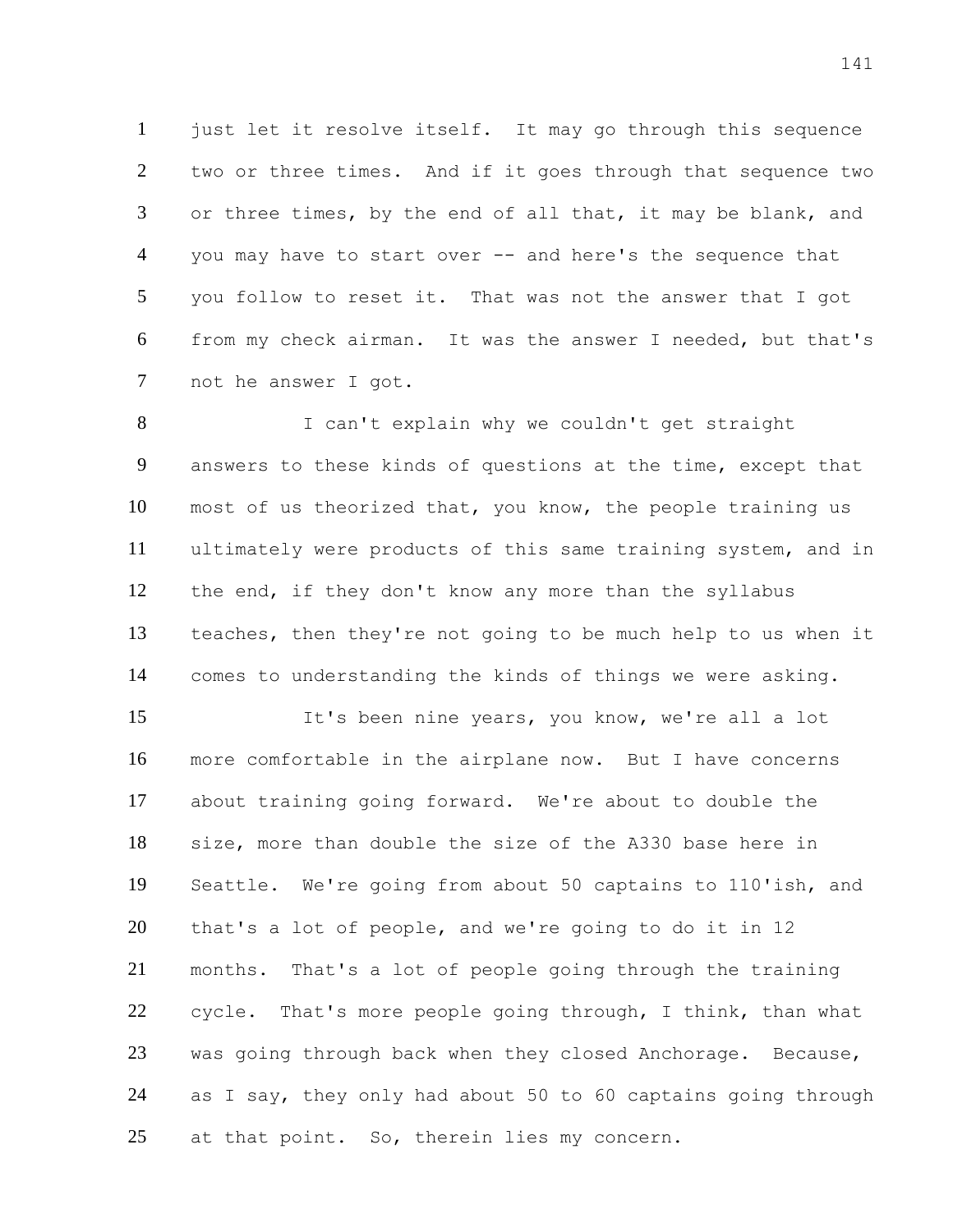BY MR. SEHAM:

2 Q If you can turn to RX, Respondent Exhibit 71? A Yes.

 MR. SEHAM: And with the permission of the Tribunal, it's not as long and I believe it will give some context to subsequent questions, so if there's no issue with the Tribunal, I'd like him to read the portion that he wrote. 8 JUDGE MORRIS: Go ahead. MR. SEHAM: Okay. BY MR. SEHAM: Q If you could start from where it says: "Corbin Walters says"? A Sure. Q The quotation -- and by way of premise -- did you write this, what follows, or you submitted this? A Yes. Yes, I recognize this. Q All right. So, if you would read it, please? 18 A "To Whom It May Concern: I wish to nominate my co-worker, First Officer 20 Karlene Petitt, for the June 2016 Chairman's Club Award. First Officer **Petitt is a lifetime learner who readily**  shares with others her passion for aviation, safety and Delta Air Lines. As a Delta Captain, I have had many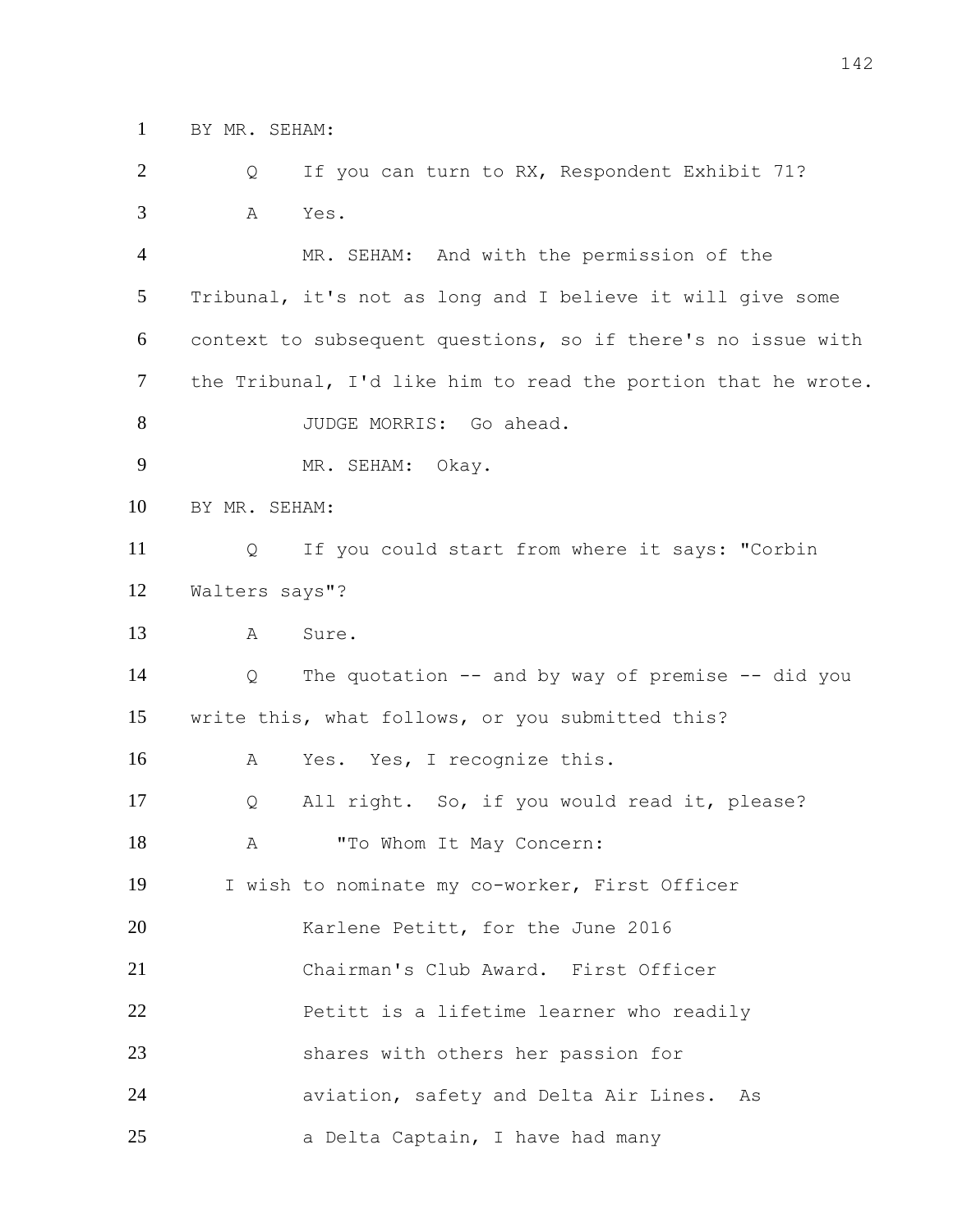occasions to fly with Ms. Petitt and have seen her dedication and professionalism firsthand. In addition to her professional preparation and attention to detail on the flight deck, Ms. Petitt is gracious and engaging to our Delta customers, standing at the aircraft door 8 6 to greet our customers and give out Delta wings on every flight. In addition to her work at Delta, Ms. Petitt is also a writer and motivational speaker to youth, concerning careers in aviation. She hosts flying events, giving free flights to hundreds of children and young people. She also supports numerous other aviation related community events around 17 the country. Throughout her career, Ms. Petitt has served both as a line pilot and as an instructor on numerous aircraft. She has shown a keen interest in training and is particularly interested in understanding how human beings learn. She is currently continuing her education, pursuing her

PhD in Aviation Safety, with a focus on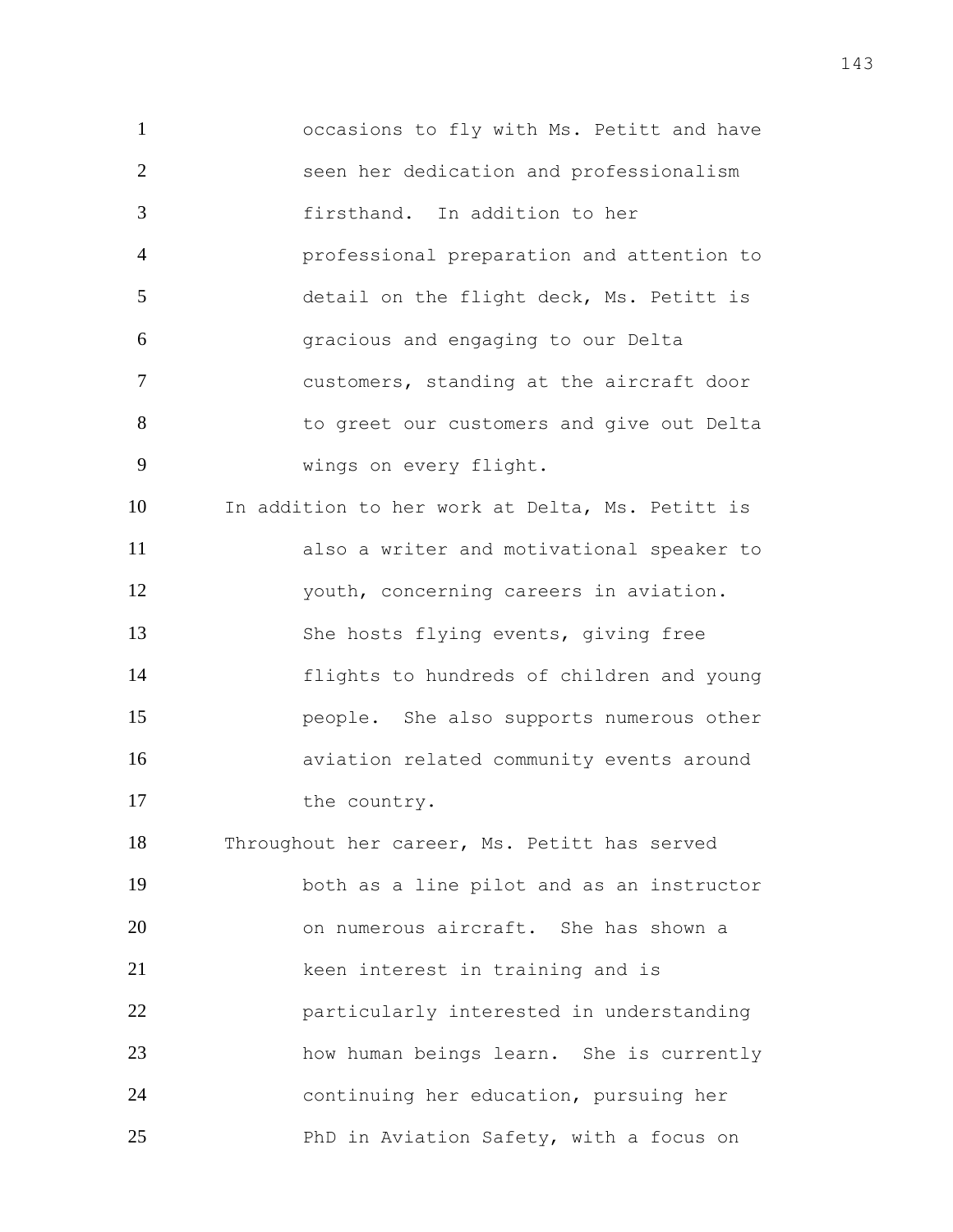assisting Delta in reaching our 2018 SMS 2 goals. Please, add Ms. Karlene Petitt to your list of Chairman's Club Award recipients. Corbin Walters, Seattle Captain A330." Q And Captain Walters, when you submitted this, was 7 this true and accurate, to the best of your knowledge? A Yes. 9 Q And as you sit here today, is it true and accurate? 10 A It is true and accurate. Q And it refers to -- before the portion that you read, there's a bulleted part that reads: "Congratulations Karlene Petitt, your Chairman's Club Peer to Peer Award from Corbin Walters has been upgraded." Do you know what that means that it's been upgraded? A I believe that means -- I'm not all that familiar with the Chairman's Club process, but I believe it's been escalated, she's made the first cut is the impression I had there. 22 Q Okay. And who is responsible for the upgrade, is that ALPA, is it Delta? A It's the company. Q Okay. Now, how frequently have you discussed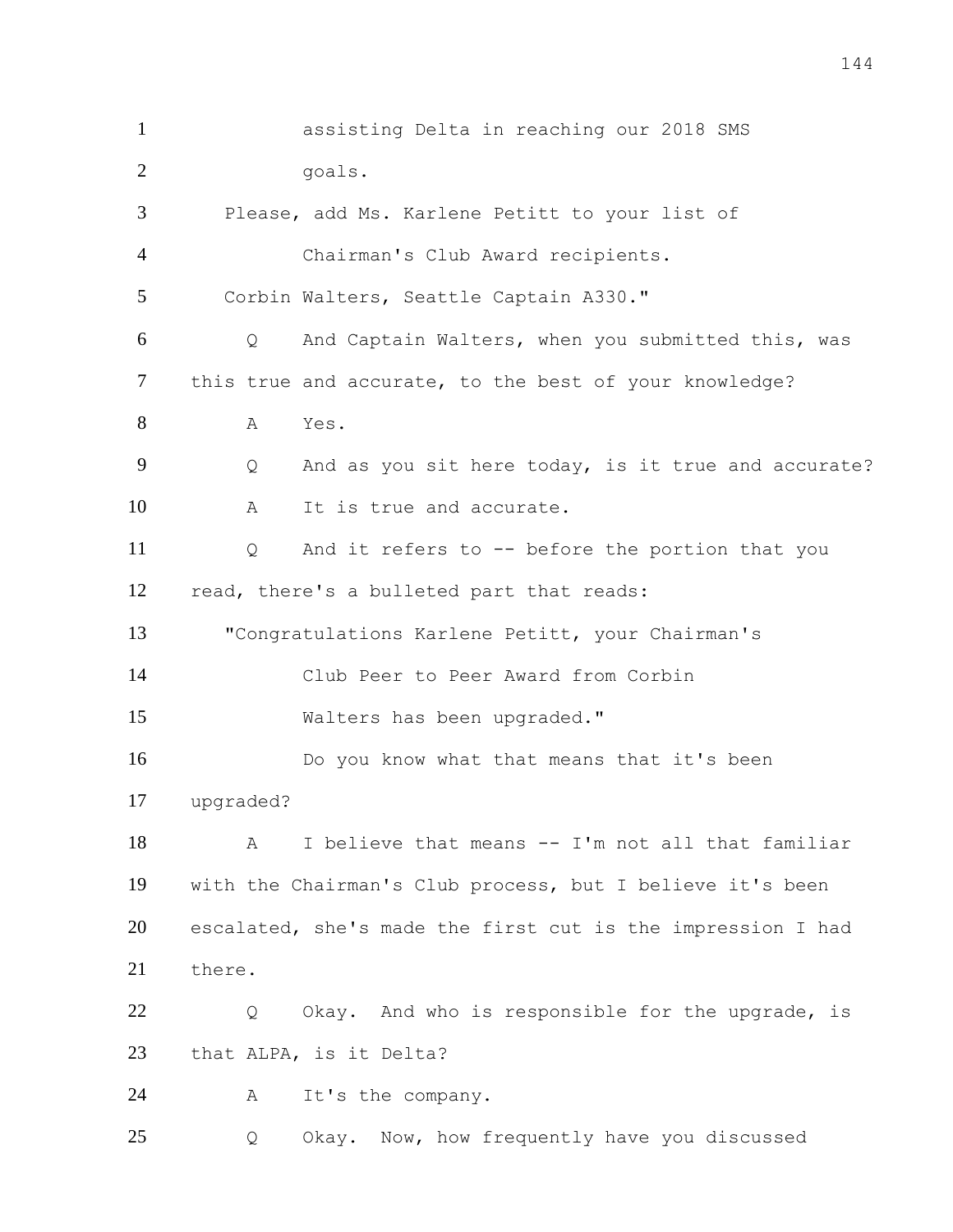flight operations issues with Ms. Petitt?

 A It's pretty much the topic of conversation on almost every conversation.

 Q And how frequent are these conversations? A Lately, they've been pretty frequent. We talk, probably, it could be three months between conversations, but it could be three hours between conversations, it just kind of depends on what's going on.

 Q Do you talk with any other Delta pilots with that sort of frequency, about flight operations issues?

 A Not that level of frequency over the length of time that we've known each other. I have a couple other guys that I talk to about these things, a couple of captains, a couple of co-pilots.

 Q And do you recall some of the topics she raises with respect to flight operations?

 A Oh, it's run the gamut. It's been many years, you know. But there's usually training related things, procedure related things, what's the best way to accomplish something, and sometimes it's about procedures within the airline, sometimes it's more about the Airline Industry. I know that one of the things we've talked about is the "All Attitude 23 Upset Recovery Strategy," at Delta, that's one of them. Q Okay. And in your experience, are many of the conversations -- well, do any of the conversations include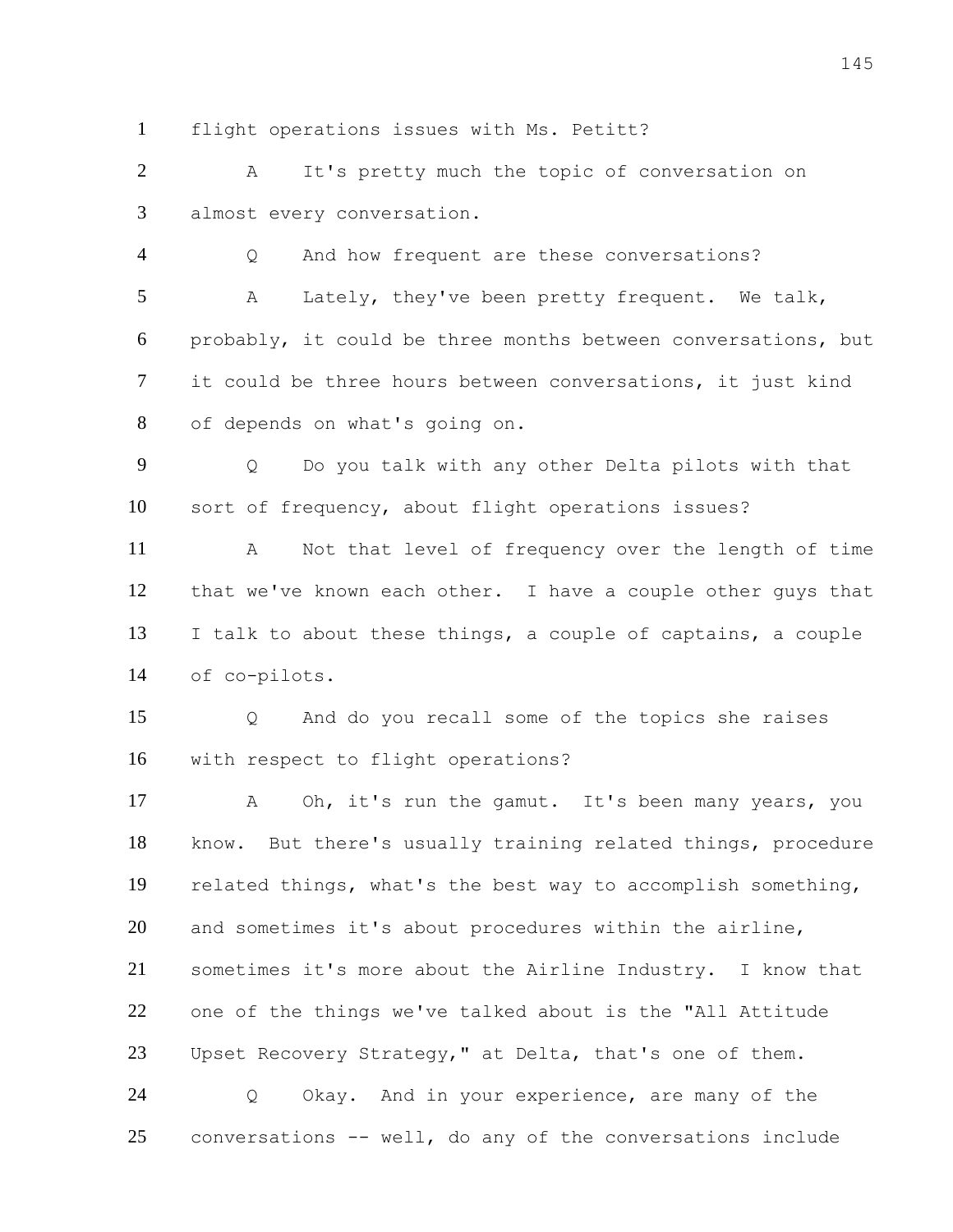safety compliance?

A Yes, yeah.

 Q And to your perception, were the issues that she raised and discussed rational, irrational, researched, what was the quality of the conversation?

 A Always excellent, actually. It's always well researched and interesting ideas about -- depending on the subject matter -- whether it's about a training or a process or what happened on some accident that we're familiar with, you know, the recent 737 Max accidents are an example of that. Also, Air France 447, which of course is a frequent reference point, since we both flew the 330 and we think we were qualifying on it at the time when that occurred.

 Q Can you describe her demeanor as she discussed these safety compliance issues with you?

 A Interested, concerned. I think you used the term, asked about "rational," yeah, absolutely. Just a peer to peer discussion, I guess.

 Q After she had been referred for a Section 15 Mental Health Evaluation, did she call and talk to you about that referral?

A Yes, that's been discussed.

 Q And how would you describe her demeanor, behavior, as she discussed those issues with you?

A You know, it's a remarkable thing about Karlene, as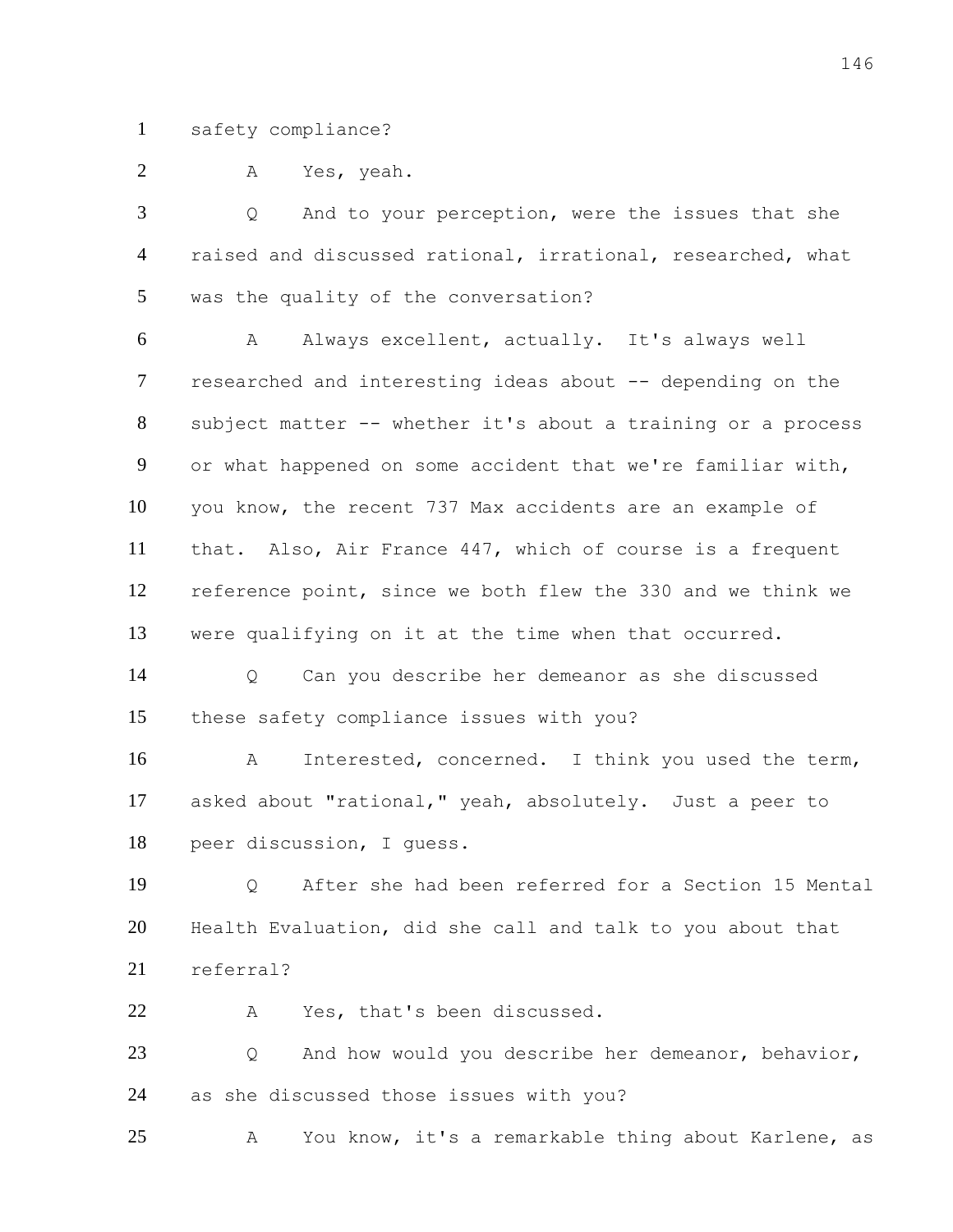I've said, I've known her almost 20 years and talked about a lot of things, and as a result of that I consider Karlene a trusted friend, and I think she feels the same way about me. 4 And throughout that process, and all the things that she went through, which I have really a relatively peripheral knowledge of things, but she certainly could have come to me if -- I would be a trusted person she could come to, to confide in, if she -- about her feelings, you know. And I think about myself going through something like that, or anybody that I know in the industry going through something like that, and I can't imagine, at some point, not feeling the need to vent or to lash out, or to just have somebody to talk to and say, you know, I just don't know if I can keep doing this anymore, or you know, this is really getting me down, or you know, those bastards, you won't believe what they did to me this time -- and I never heard anything like that come from Karlene, ever, not once. And I think that is remarkable.

 Q In the 20 years you've known her, has she ever raised a gender related complaint?

A No.

 Q Now, at anytime after March 8th, 2016, did anyone at Delta contact you to ask about Ms. Petitt's performance? 24 A No one has ever asked me about her performance. Q Has anyone ever contacted you to comment on her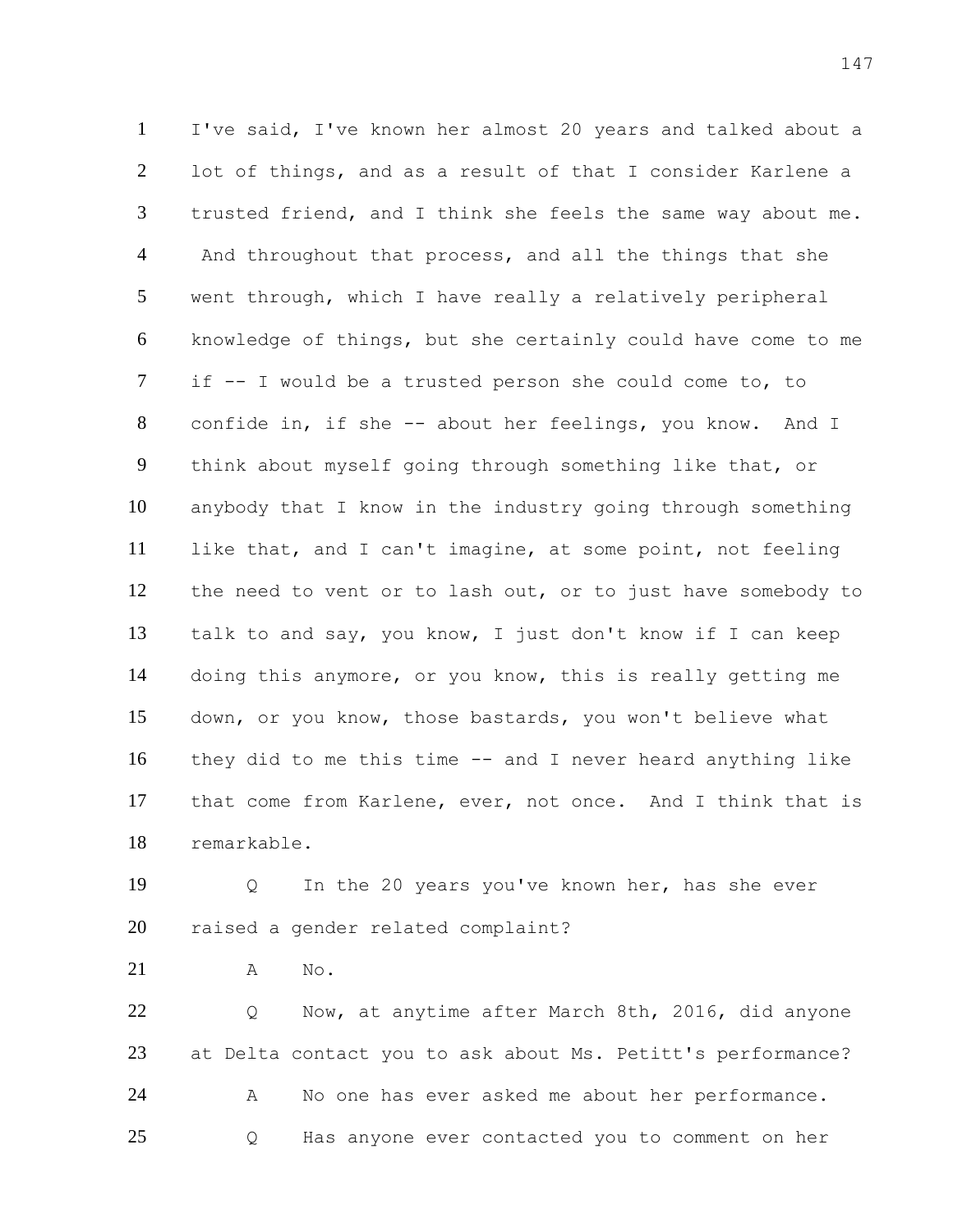mental health?

 A No. Q Has anyone ever contacted you to ask about her workplace conduct? A No. Q Are you familiar with a Delta video depicting an aircraft taxi over a tug? A Yes. Q What kind of training did that provide, can you explain the background to that? 11 A That was in our first quarter QCQ, it was a CRM training unit, this is a self-study course, so you get this online and move through the steps. 14 JUDGE MORRIS: Wait a minute. QCQ is what? 15 THE WITNESS: I'm sorry. It's Quarterly Continuing 16 Oualification. 17 JUDGE MORRIS: And CRM? 18 THE WITNESS: Crew Resource Management. JUDGE MORRIS: Okay. Go ahead. 20 THE WITNESS: So, within the QCQ training event, there was a module on CRM. 22 JUDGE MORRIS: Okay. 23 Go ahead, counsel. Sorry. THE WITNESS: And so -- I'm sorry -- back to the tug. So, there was a story that you -- that began with a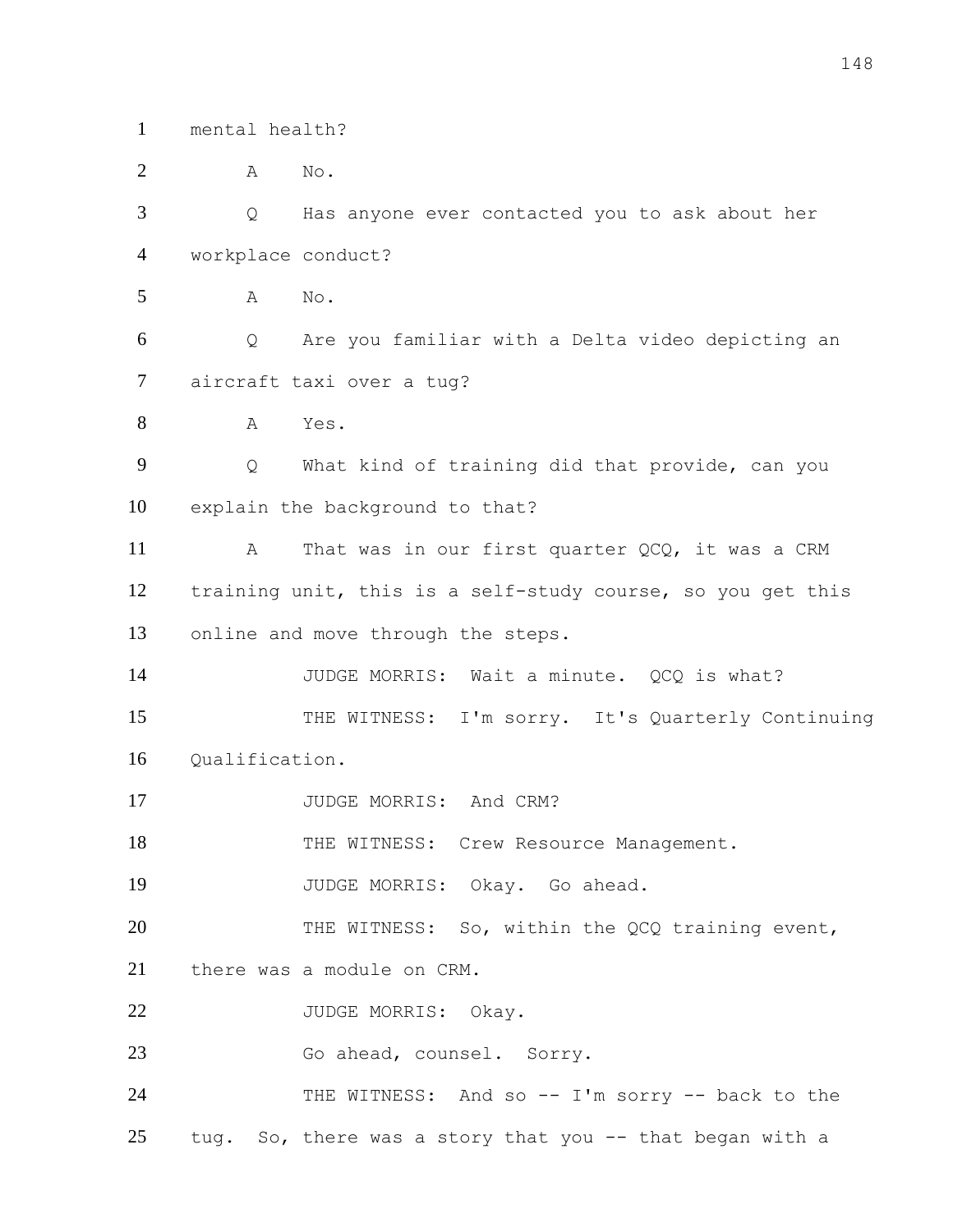discussion of an event that involved a collision with a tug. 2 This occurred during push-back and engine start, the aircraft was some model of 737 in the Delta fleet. This was a Delta event. And I don't think that you actually got to see the pilots involved on camera, but they talked about the results of interviews about what the first officer said and what the captain said about how this event occurred. And as the descriptions of what's happening progressed, there would 9 be suggestions on the screen of -- so when somebody says something about I was distracted or I was involved with helping the other pilot do something, there would be the heading "Distraction," as an example of how this process moved along.

 And then ultimately, in the discussion of the accounts of the crew, there was a point where they had been -- they thought that they had been cleared to taxi by the ground crew, and they initiated taxi and they collided with the tug.

BY MR. SEHAM:

 Q And is this -- the circumstances which contributed to this, is it a common circumstance in your experience? A Well, I don't think we hit tugs every day, but what I think is interesting about that training module is that, as I said, you had this dialogue and a CRM analysis of these various actions by the crew, and their accounts of what was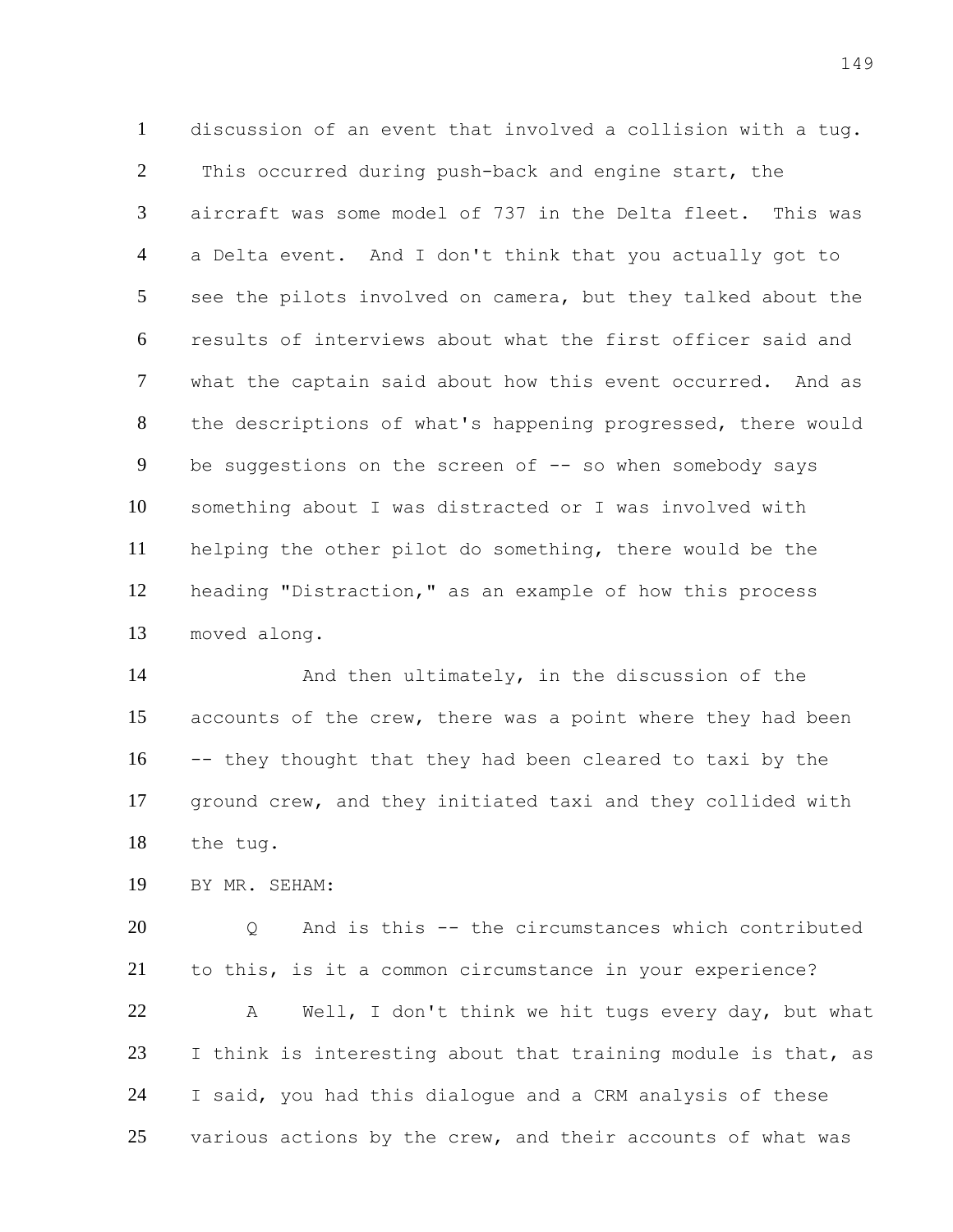going on. And then when I saw the video, which you see at the very end, you know, now we want you to watch the video, and you see this 737 taxi into the tug. But what I found was remarkable about it -- you know, I am very careful not to shoot other pilots in the foot, I want to make it clear that I'm not second armchair quarterbacking this situation -- but as I look at this video, I see people all around the front of this airplane and in clear view of the cockpit. In addition, I see the tug at about the 10:00, 11:0 o'clock position, looking out from the captain's side of the cockpit, and as the airplane begins to taxi it makes a shallow right turn, and that tug, from a relative position standpoint, just starts sliding past, right past the cockpit windows, right past the side cockpit window, right into that engine, which of course is not -- the tug is not moving, it's the airplane moving into the tug. I can't imagine how it was that that tug, let alone the people, was invisible to the crew. I just can't account for what I'm seeing here.

 And I think there's more going on there. I don't know what it is. But there's more going on there than the text description of the crew's account. But what I will say is -- back to ground operations in general, and push-back and disconnect at Delta -- I see two things. Number one, there is a very strong push -- now, I don't fly in the domestic system, this was a domestic operation and in the domestic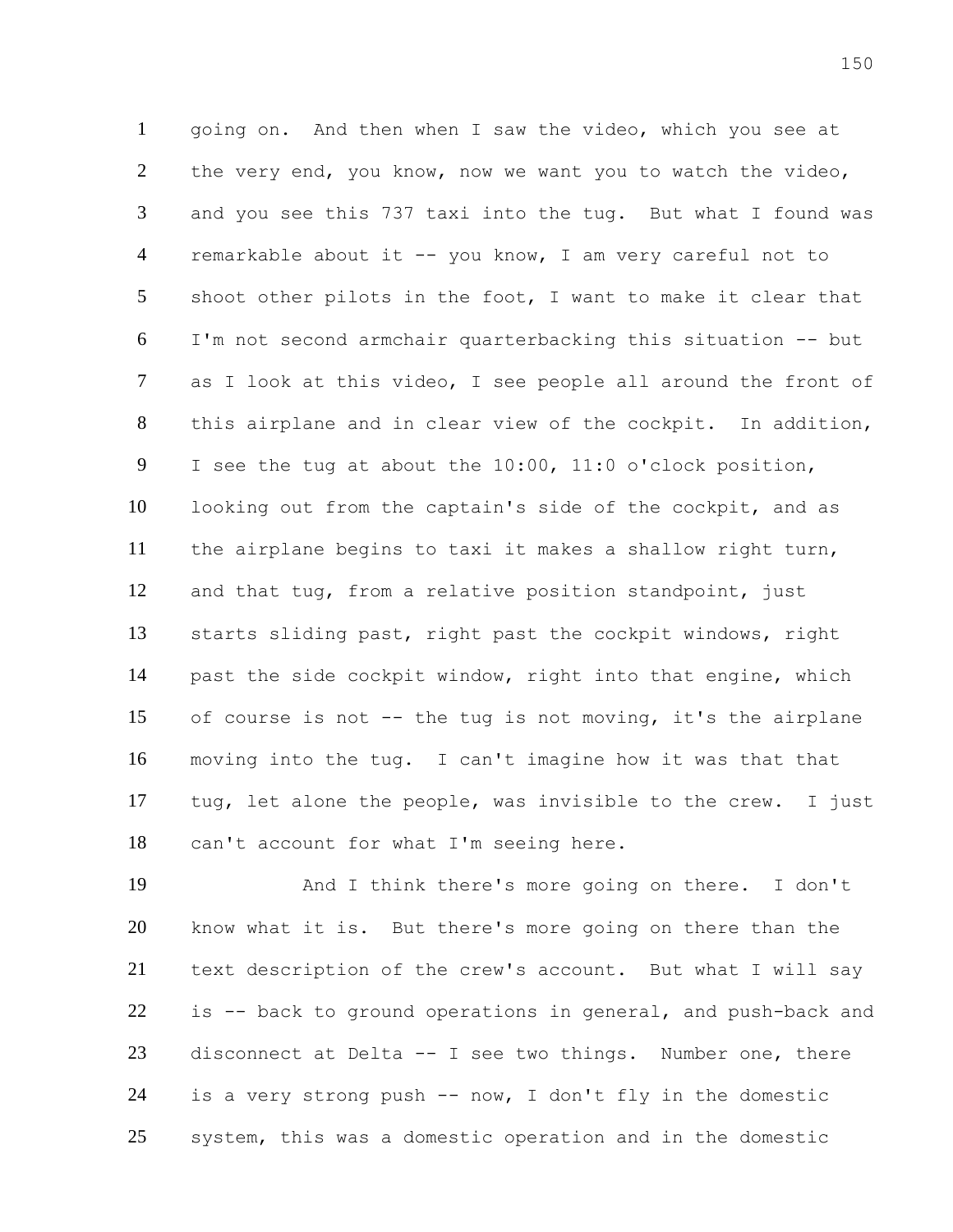operation there are a lot of cycles, there's a lot of landings and takeoffs, a lot of taxiing into the gate and pushing back, they do it multiple times in a day, I do it once in a day -- but what I see, and I have noticed this since I first came to Delta, is that in my former world when the push-back was complete you get a call to set brakes, and your response is: "Brakes set, pressure normal, clear to disconnect." And they say: "Okay, we're going to go and disconnect, your wave-off will be on the right side." "Okay." And at that point however many walking pedestrian ground crew people there are, they move out away from the airplane and they are out beyond the safety line, out to the side of where the airplane is.

 So, if you're in a gate area, there's a safety line that delineates the movement area from the gate area itself. They're back over there. The last people to leave the front of the airplane are the tug driver and the marshaller, and usually the last person is the marshaller. But the tug gets completely back out of the way, it's over there by the safety line, as well. Everything is off to the one side. And then your marshaller takes a position -- wherever it was they told you to look for him or her -- and that will be in front or to the right, or to the left, wherever it was they said, but they're well out of the way. They may not be completely out 25 of the way of the path of the overall airplane, but they're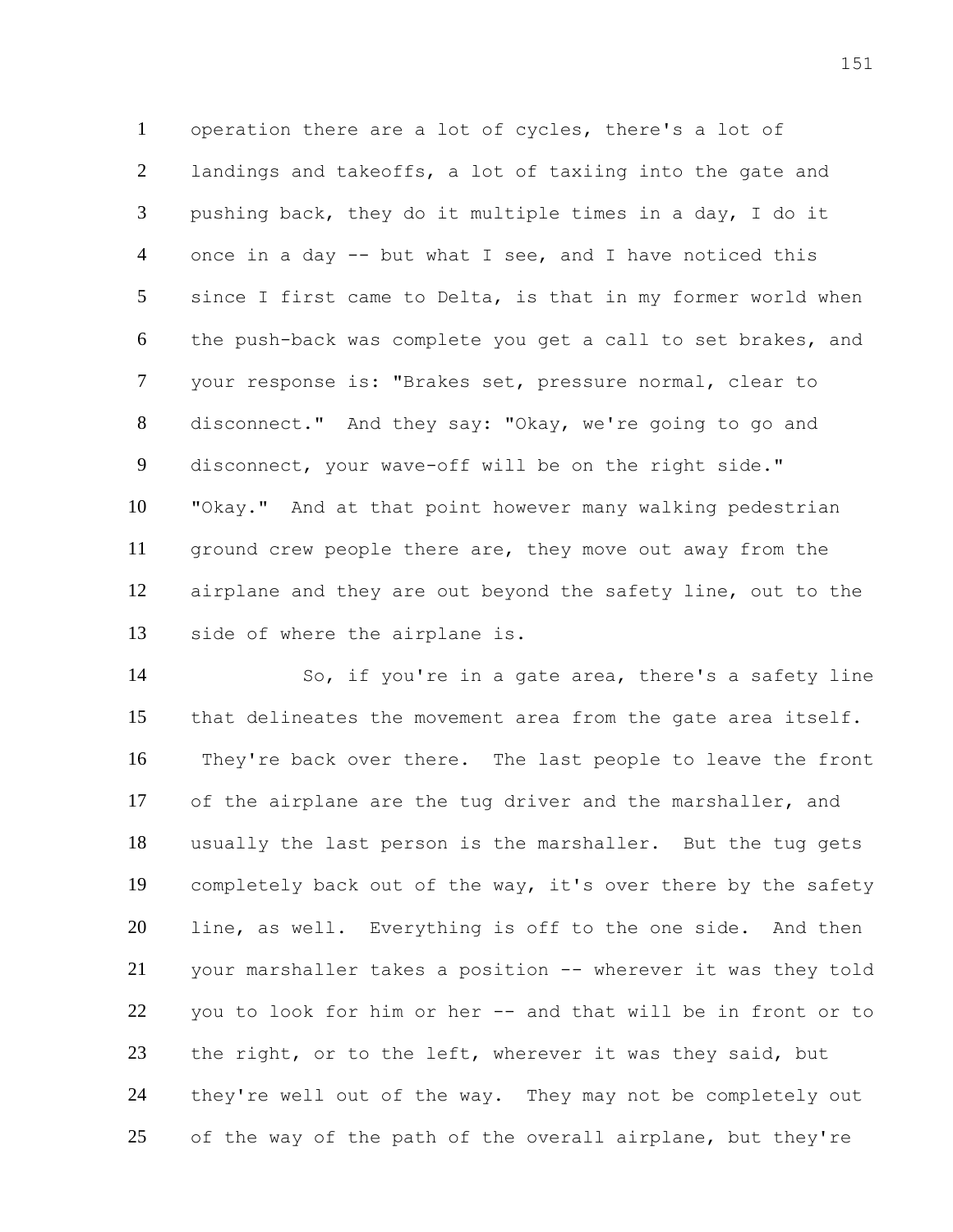well out of the way and they are by themselves. They're 2 standing there by themselves, and they may have wands, they must have orange gloves on, they have a vest on, but they're by themselves. They're clearly recognizable as the marshaller. And you get a salute and you're cleared to taxi and you begin your taxi process.

 At Delta, there's the group of ground people, however many there are, and there's the tug, and mixed in there is the marshaller, as they disconnect the airplane. And when you get that call: "Okay, Roger, clear to disconnect, look for the wave-off on the right side." And there's this stream of people just sort of ambling away, but they're not really out of the way. And then somebody will come out from underneath the nose and they'll look up and they'll wave. It may be a salute -- it's supposed to be a salute -- but it may be just a wave. And you know what, the rest of the people that are kind of in the same general area, and they're not out of the way of the airplane either, they'll wave, too. So, which one of those people is the marshaller? They don't wear a different colored vest or any other way to really recognize or identify them as "The" marshaller.

 Now, this may sound like a simple thing. I was actually involved in something that did not result in a collision or any damage, but the story behind it is quite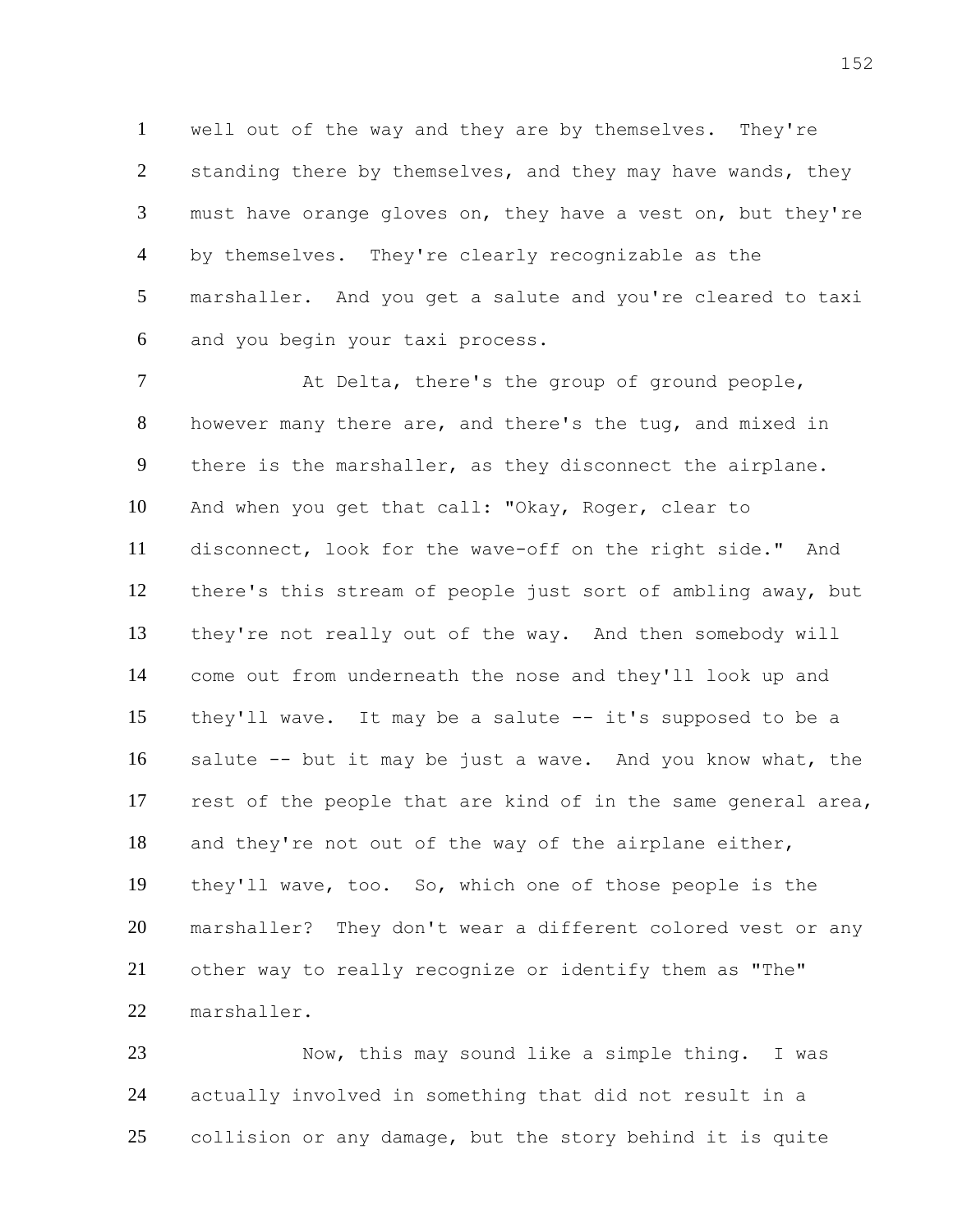similar to what's described in the video. I had been pushed out in LA -- this is quite a number of years ago, it was a 330 -- and you know, clear to disconnect, okay. And we get involved -- I become distracted by something that's going on down here with the first officer putting in performance information or can't get something to -- it was probably something FMS related, performance related -- but I got distracted into what he was working on. And I looked up and I didn't see anybody, there was nobody left around. I'm thinking -- did we miss the wave-off? Because sometimes it happens, they look up, they wave, they can't see in the cockpit window or whatever, and they think I've waved off, and I'm not. So, I'm looking around, looking around, I'm thinking -- well, I sure don't want to taxi without a wave-off, so let's call somebody back out here, call operations, get somebody back out here and we'll get them waved off. And I don't remember for certain if we actually made that call or we were about to make that call, and along from behind the left wing tip comes this guy running. He's got a vest on, he's running, had he's running parallel to the path of the airplane -- we know we're not taxiing yet, but same direction. And I'm looking out there and he looks up at me and he waves -- and I think, did they just realize that 24 they didn't give us a wave-off, and that's the guy that came back out to wave me off? And then I happened to notice out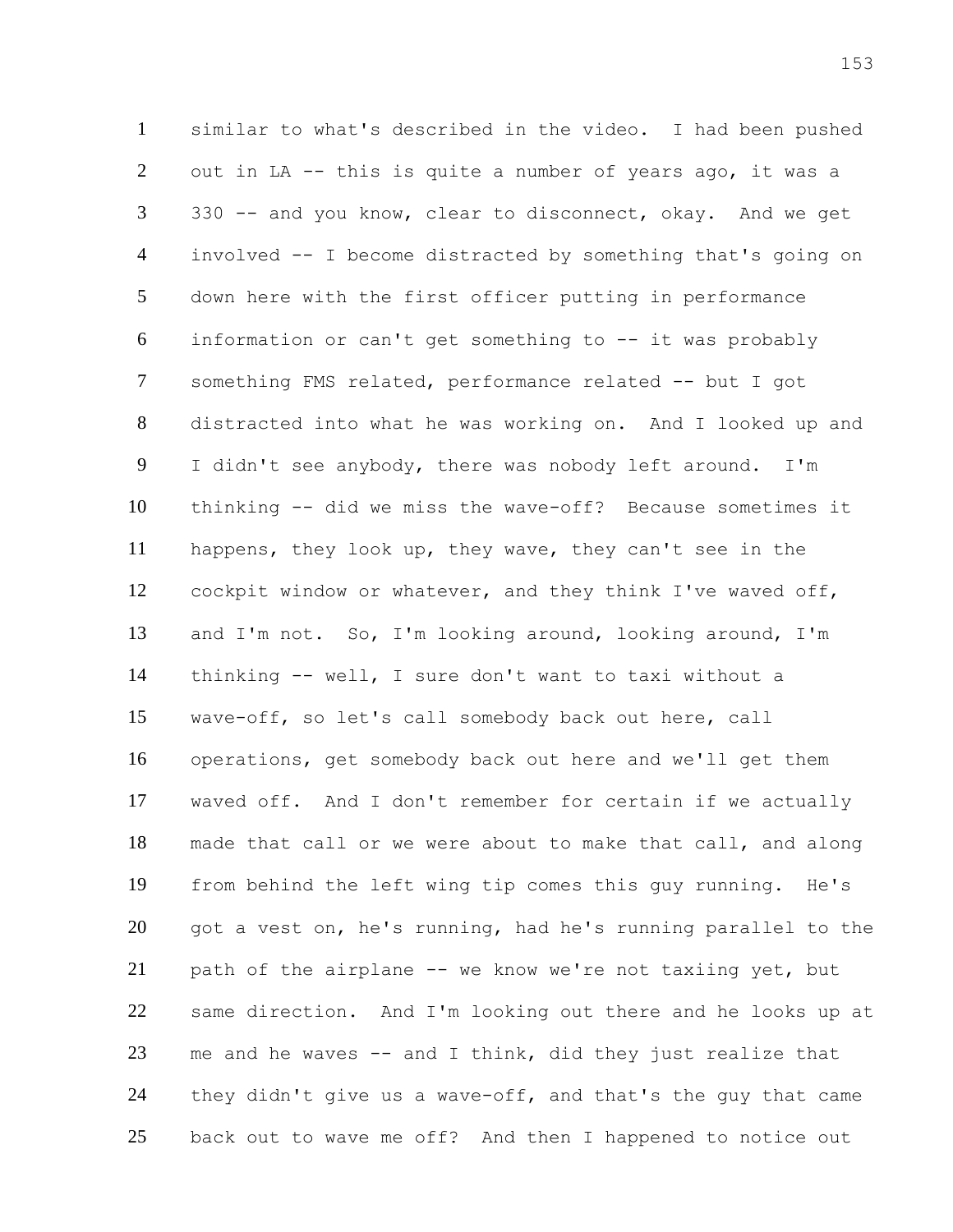from the bottom of my side window comes a guy, headset on, got a couple of gear pins and stuff, and he's walking out from underneath the airplane. And he looks back up and he goes -- ping -- like that. I could have run over him. That could have happened. It didn't, because I will not taxi without being waved off. But I think that that played a role in the 737 hitting the tug. I can't say for certain everything that happened there, but that's my view of it. Q Sir, did you -- these issues concerning ground operations and the comparative approaches that you describe, did you escalate that to the next level in Flight Management? A No, no, I didn't. I would like to add that, you know, my perspective is not just from my perspective as a former Northwest pilot. I mean I jump seat on other carriers, I see how they operate. I pay attention because I want to know how other people do things. And in particular, on my airplane, even now, I'll go to an international destination like Tokyo, Haneda Airport, and we don't have Delta people handling us for push-back, those are contract people or ANA, I can't remember for sure which it is. The same thing in Amsterdam, we're handled by KLM. They're 22 running the tugs and the push-back and all of that. And they follow that same benchmark safety procedures for disconnect, pushing airplanes back and disconnecting, which is everybody 25 is out of the way, the marshaller is the only one there and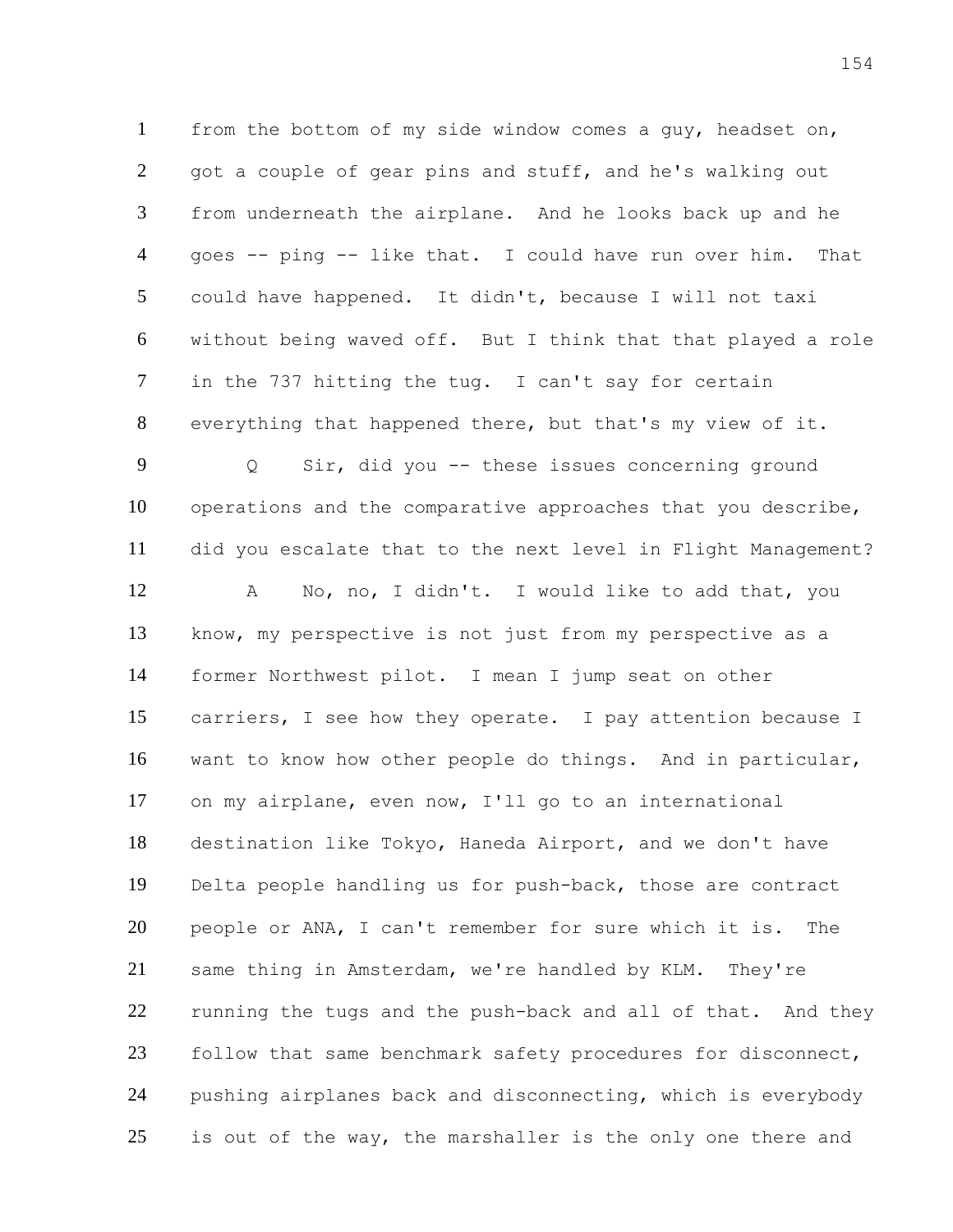you get the wave-off from that one person.

 So, it's not -- I see that as a benchmark in the industry as to how thing are done that way.

 So, in answer to your question, did I run this up the flag pole? No. Am I a ground ops specialist? No. But it's endemic in how we operate, it's part of the culture of how we do things at Delta. In my experience it's that way at every Delta station. I don't operate in the domestic system, but that's been my experience. And so it's just kind of endemic in the way we operate. And I think I would be trying to point out something that was as clear as the color green on this wall, if I did that.

 Q Do you have any -- have you ever discussed SMS with other pilots at Delta?

 A Well, a little bit. Usually when I say SMS they say: "What is that? Is that part of the airplane?"

 Q Well, to the extent you have knowledge of SMS, to what do you attribute having obtained that knowledge? A Because I know Karlene.

 Q You don't recall any training from Delta on SMS? A Not that I can recall, certainly nothing extensive. 22 O Do you have any recent issues involving the A330 and long-range fuel issues?

 MS. BROWN: Your Honor, this is not anything that's in her January 2016 report. It's something he says he's not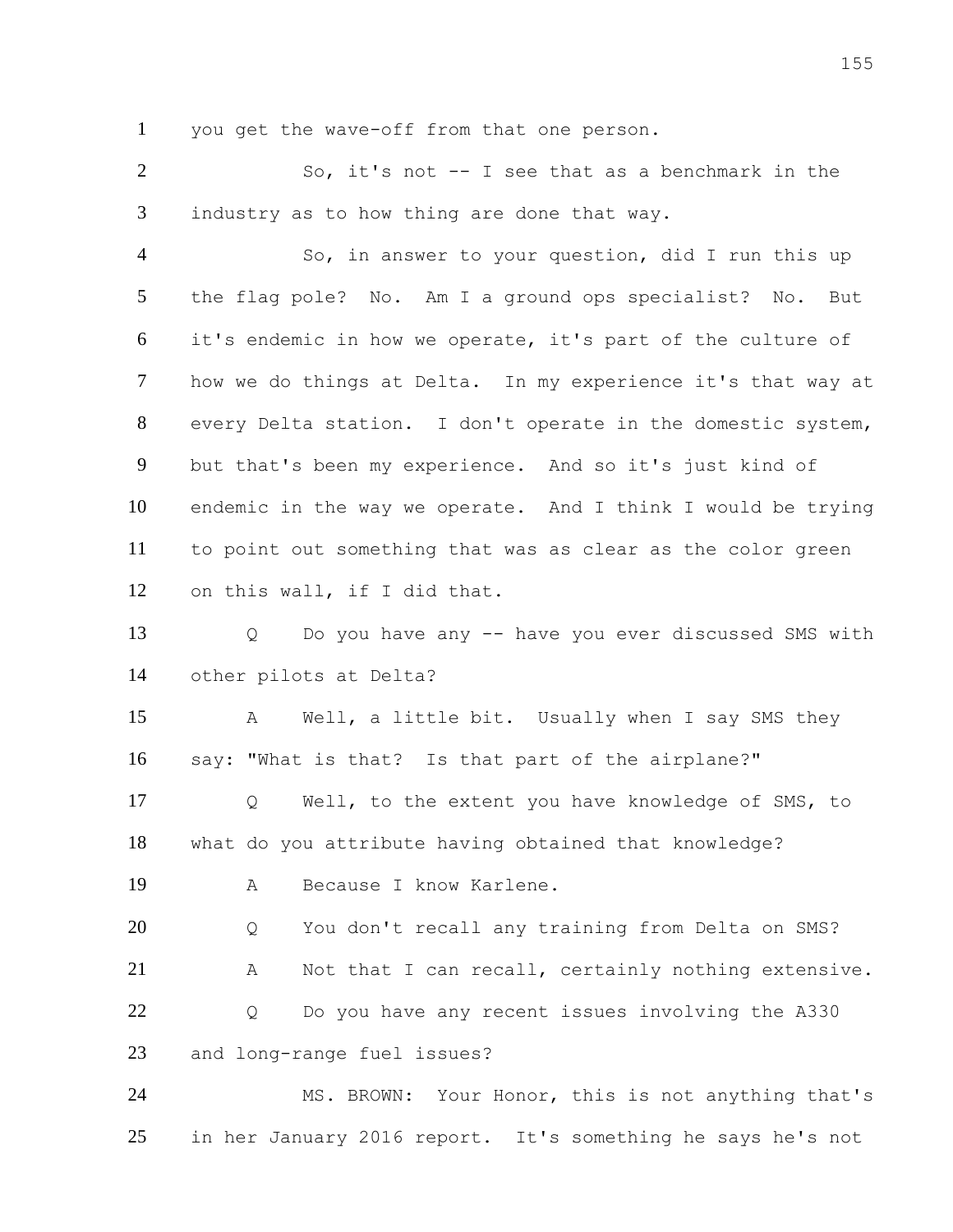even flagged for management. I don't see how this is relevant, at all, to the claims here.

 MR. SEHAM: It's very relevant to the opening statement, because Delta has a robust Reporting Culture, Delta is safe, has no flaws in its flight operations, and the testimony we're eliciting from this individual is they have some serious operational issues and pilots just don't report it, because they don't know what SMS is. And because they're concerned about what might happen to them, what happened to Karlene might happen to them. If they had made a different opening statement, if they had taken a different position throughout all the motion practice, if part of their case were not Delta is a safe airline with a robust Reporting Culture, then perhaps this would be less relevant, but it's directly relevant to the company's position.

 JUDGE MORRIS: And how is this relevant to the complaint?

18 MR. SEHAM: Well, as the company was saying in its opening statement, that they've alleged that Ms. Petitt raised issues that were not substantiated, that her complaints about Reporting Culture, about SMS non-compliance, were exaggerated. And these witnesses are confirming that 23 they're not exaggerated, that they are a consistent problem running through the operations. And it's just that this particular pilot, to my left, has the courage to raise these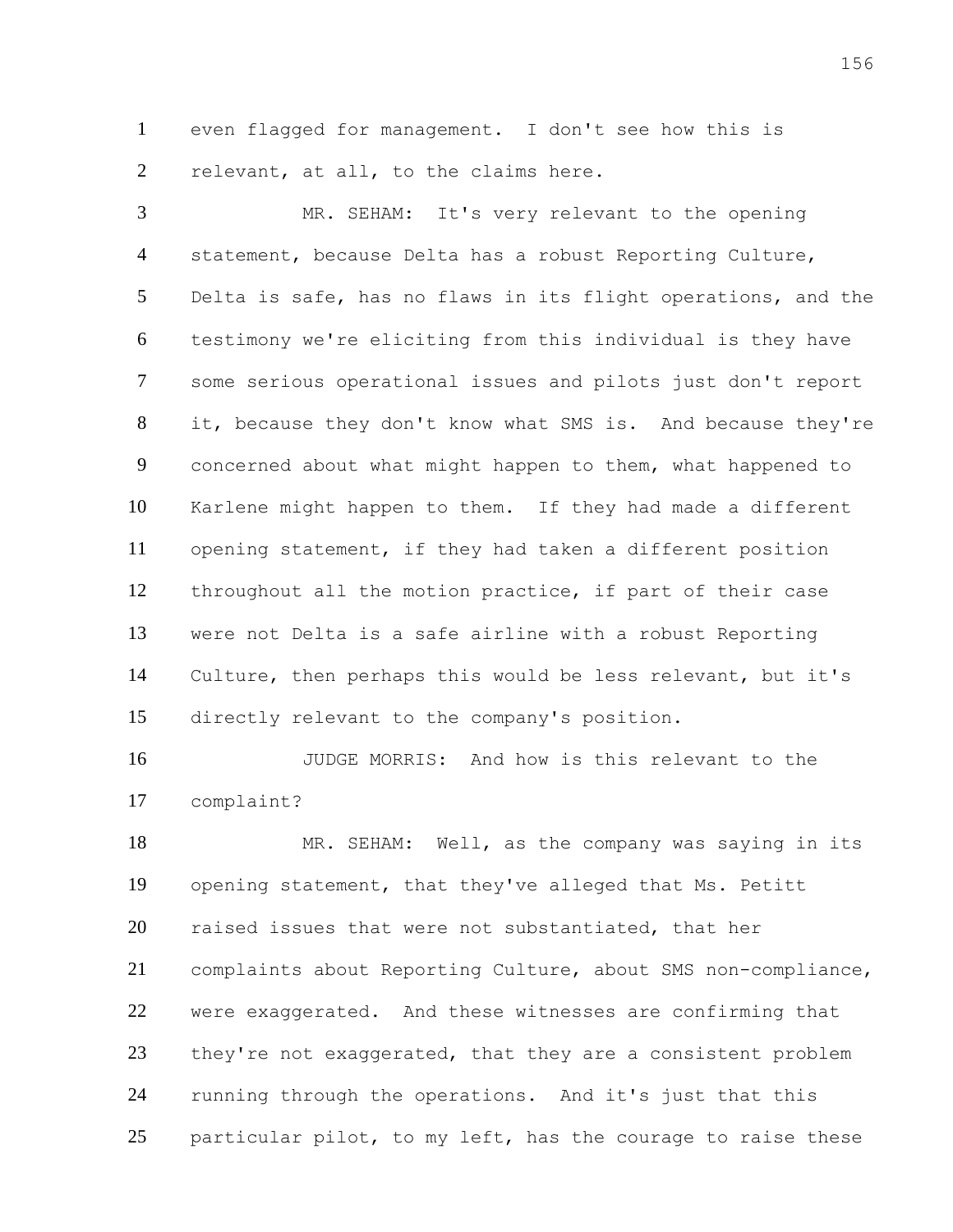issues.

 MS. BROWN: One, the pilot testifying hasn't raised these issues. And opening statements are not evidence, they're just opening statements.

5 MR. SEHAM: Well, we can't afford -- I mean when you look through the exhibits that have been submitted to this Tribunal, there's policy after policy suggesting that Delta does have a robust SMS program, which apparently none of the pilots know anything about. They're ignorant of it. And that's certainly relevant, the failure of Delta. And if you look, if you review 14 CFR Part 5, there's paragraph after paragraph mandating specific training programs, which this experienced pilot has never heard of. His source of knowledge is Ms. Petitt.

 MS. BROWN: This case is about whether Delta retaliated against her by putting her in a Section 15 for reporting safety concerns. I mean it's not about unreported concerns that a pilot has from 10 years ago. I mean we're going to be here for a week plus, if we allow all this in.

 MR. SEHAM: This is our second to last witness. The next witness is Ms. Petitt, first of all. And we only have one other witness beside that. But I think I'm very doubtful that Delta is willing to stipulate, right now, that in fact it is a non-compliant airline, that its violation -- MS. BROWN: It's an irrelevant stipulation.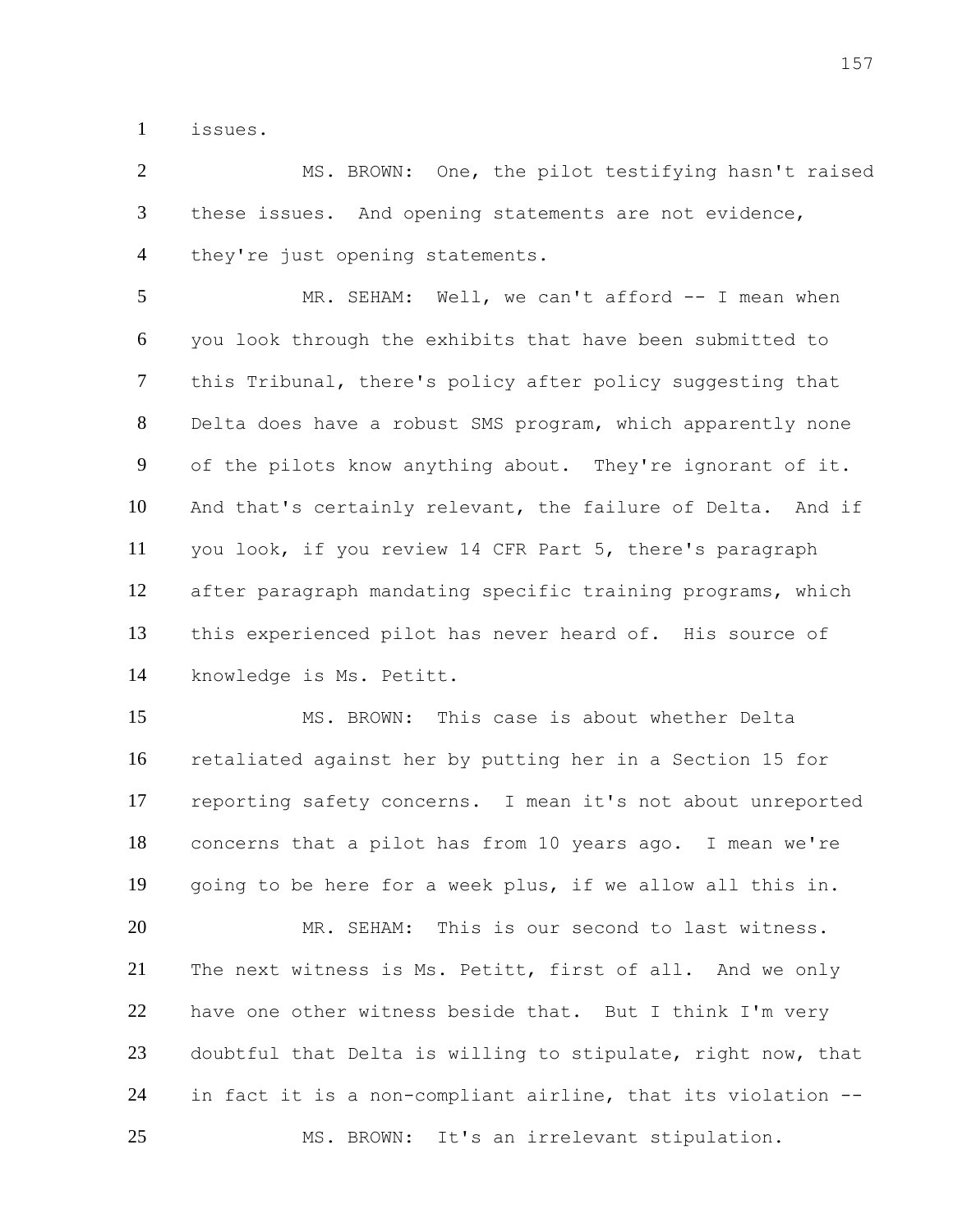MR. SEHAM: I have not interrupted you, no matter how provocative --

 MS. BROWN: I don't go on for 10 minutes. MR. ROSENSTEIN: That's not true. You did interrupt her. JUDGE MORRIS: All right, wait a minute. This is what I'm going to do. I'm going to give you some latitude. I will tell you I'm not seeing the connection here. That doesn't mean that you won't connect it up. I have trepidations about doing this, but I'm going to give you the latitude, because you have the initial burden, and I'm anticipating that if this was raised, this would also address any rebuttal up front, compared to if they're going to make certain allegations. But I'm going to give you the latitude. But again, what I do with this when we go back for briefing and a decision, is another matter. Go ahead. 18 MR. SEHAM: Okay. Thank you. BY MR. SEHAM: Q I think I asked a question about high gross weigh, long-range fuel issues, as it relates to performance limits at LAX? 23 A Yeah, yeah. You want me to talk about that -- was there a specific question about that --

Q Yes. If you can provide some background on that,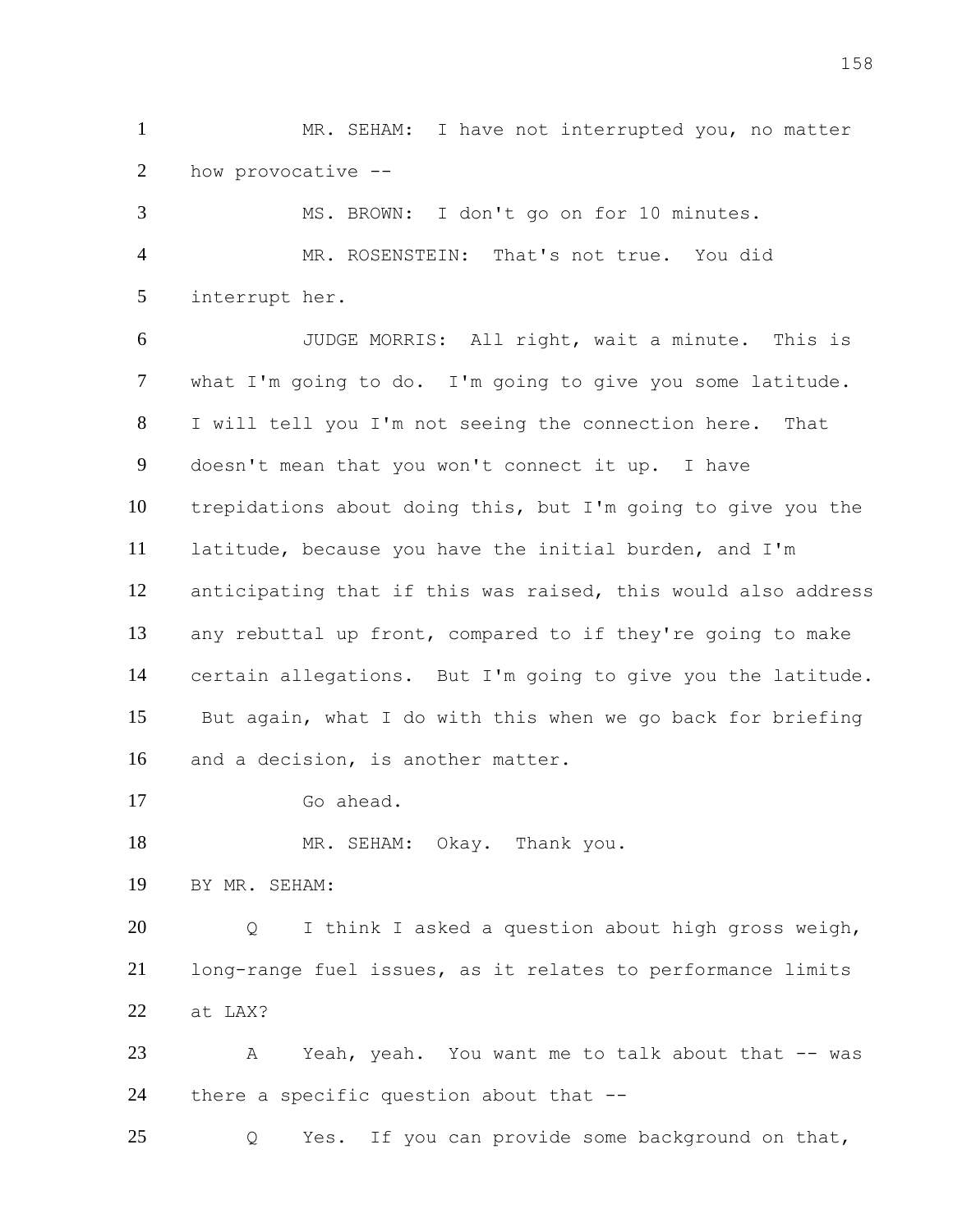in anticipation of a further question?

| $\overline{2}$ | Yeah. Since -- actually, since the A330 was placed<br>A       |
|----------------|---------------------------------------------------------------|
| 3              | on the Los Angeles/Haneda route, in September of 2018, I've   |
| $\overline{4}$ | been flying that route exclusively, meaning I haven't flown   |
| $\mathfrak{S}$ | anything else, I've flown that exclusively. I flew it right   |
| 6              | up through -- I had a trip in March that included that.       |
| $\overline{7}$ | There is an issue with operating out of Los                   |
| 8              | Angeles. For morning departures, there's a prevailing         |
| 9              | tailwind there, it's very common to have three to five, to as |
| 10             | much as six, seven knots of tailwind, depending on the time   |
| 11             | of day and weather conditions, but it's almost a daily        |
| 12             | occurrence. This would be tailwinds for a westbound           |
| 13             | departure, they do that for noise abatement, so they're very  |
| 14             | un-inclined to turn the airport around and fly airplanes over |
| 15             | populated areas and make noise that they don't have to, so    |
| 16             | that's the reason behind this.                                |

17 So, while we do, we can plan on this, but the long trip to Tokyo and the fact that you're going into headwinds, makes fuel loads and gross weight an issue, especially if 20 these tailwinds surface.

 What I was finding was that the overall operation between load control and local ops, and dispatch in Atlanta, it was hard to get everybody on the same page as far as how much tailwind we would tolerate and whether -- and we would find ourselves, sometimes, in situations where we had to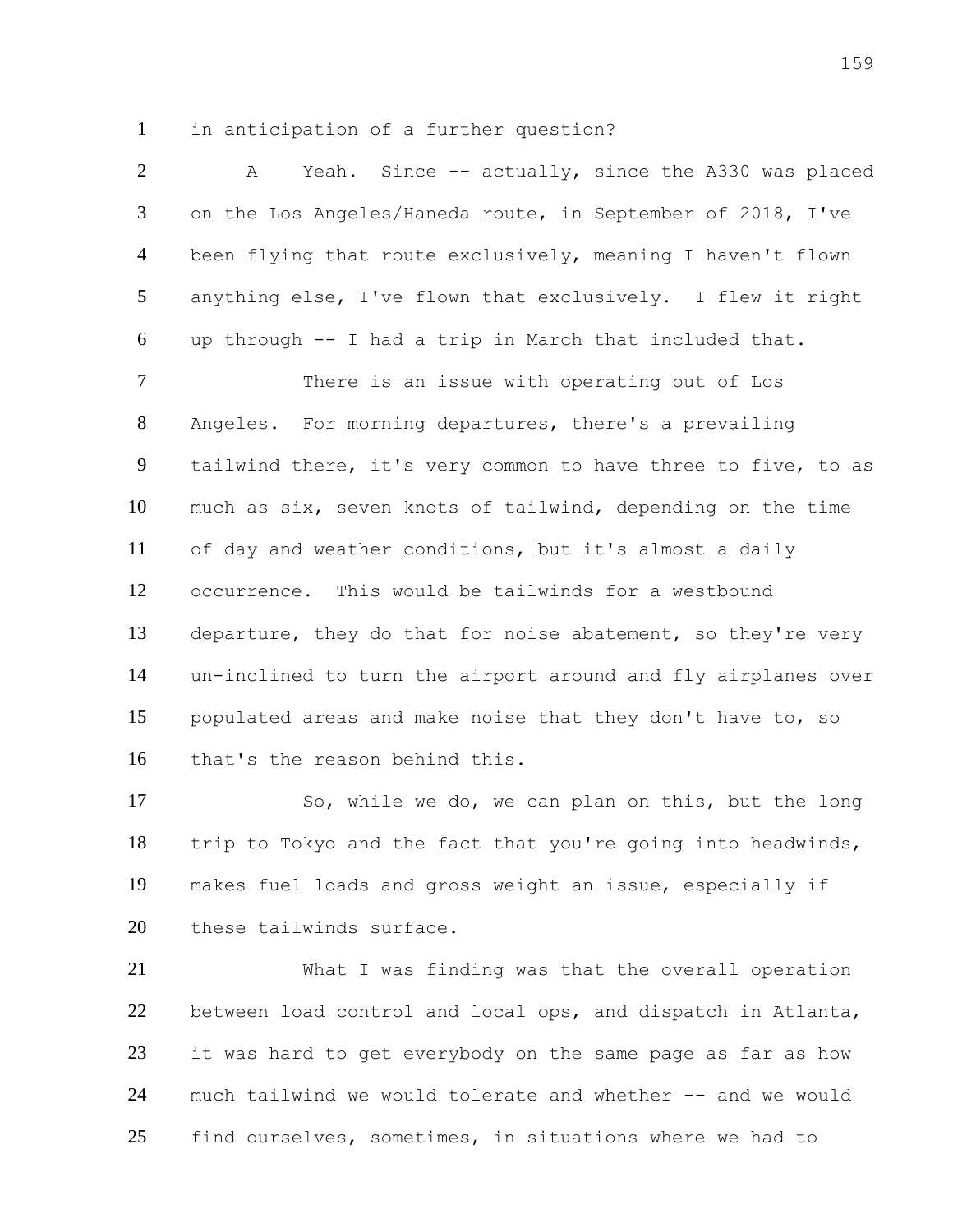offload cargo or just wait for the wind to die down, in order to be able to meet performance limits going out of LA.

 Now, there is the longest runway in LA is runway 2-5-right. It is the runway that was the long-haul runway for departure. But for some reason, when our performance data would come up, it would reflect that that was not the best runway for takeoff performance wise, that it was more performance margin on 2-5-left, which was the departure runway. And the odd thing about this was it's a much shorter runway, 2-5-left, it's on the order of 2,000 feet shorter, as I recall, at least 1,500 feet shorter. And yet this was always consistently coming up as the runway that gave us the best performance for departure. And I thought that, you know, there's something wrong with this data or am I not understanding something about why this is happening. And we would have trouble with ATC, as well, trying to access that runway that was shown as the best performance runway, because it was an arrival runway and not a departure runway, and it involved crossing that runway -- crossing the departure runway to get to 2-5-left, the arrival runway we were supposed to use for departure. So, it was a problem and it was a problem on a regular basis.

23 And I thought to myself, you know, this just doesn't make sense. And I was involved in one of these situations with another captain -- these are all full double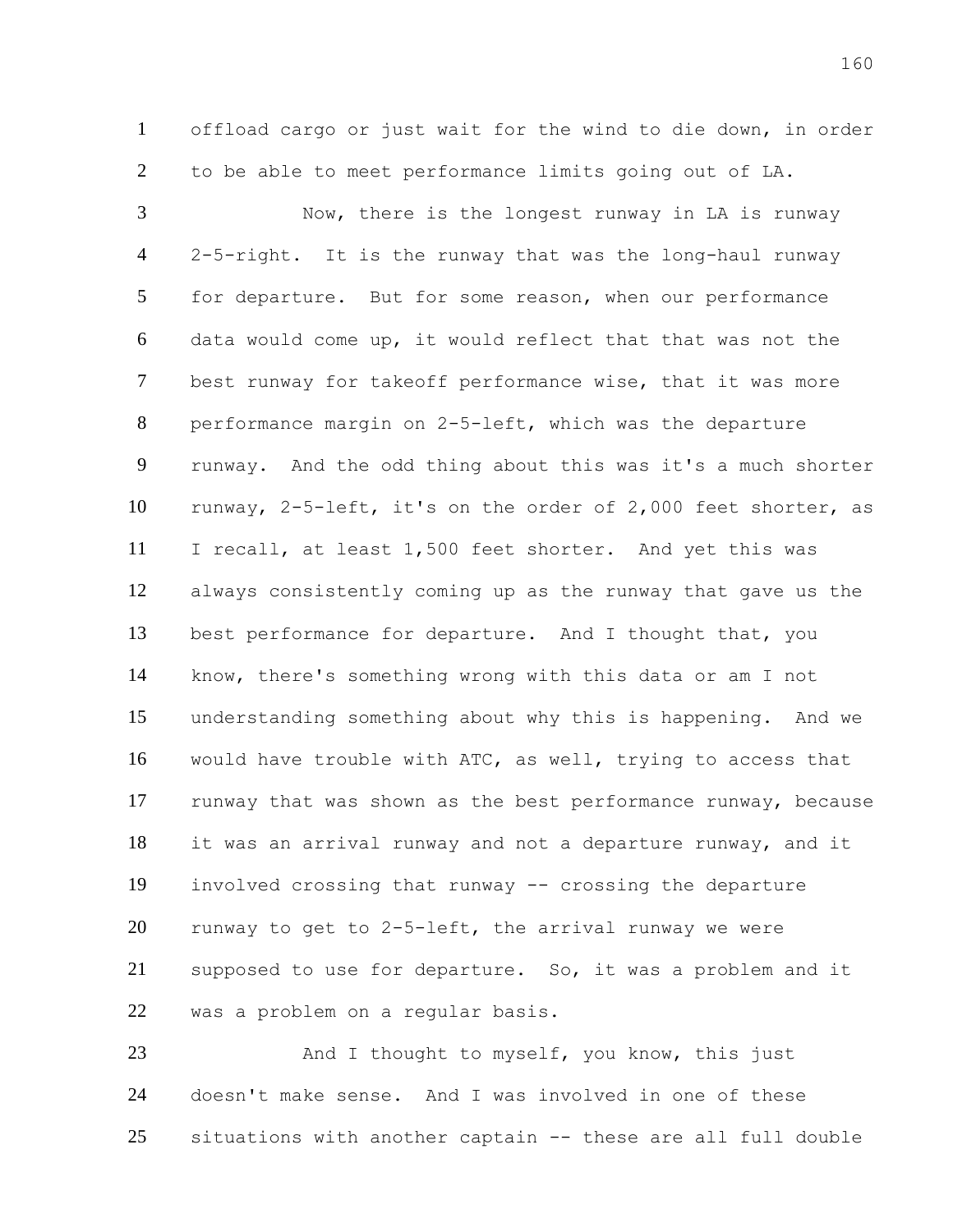crews, there's always two captains and two co-pilots -- and the captain that was paired with me on this pattern in December, when we encountered this, he and I talked about 4 this quite a bit. And I said, you know, wouldn't it be great if I could just pick up the phone and call performance engineering and say, you know, I'm seeing -- could you take a look at this? But we decided, you know, the only real way to deal with this is to follow the chain of command, send it up the chain.

 So, I got back from my trip, I called the chief pilot in Seattle and I said, you know:

 there's got to be a way to either ferret out a problem with the performance data or come up with a more streamline **process**, so that we don't take these

hour-long delays when this situation

"This is what I'm seeing and I just think

comes up."

And he said:

 "Tell you what, you should fill out a flight crew report, an FCR, copy me in. I'll make sure it goes up the flag pole. We want to get some visibility on this and 24 see if we can get it fixed."

Okay. So, I filled out a flight crew report that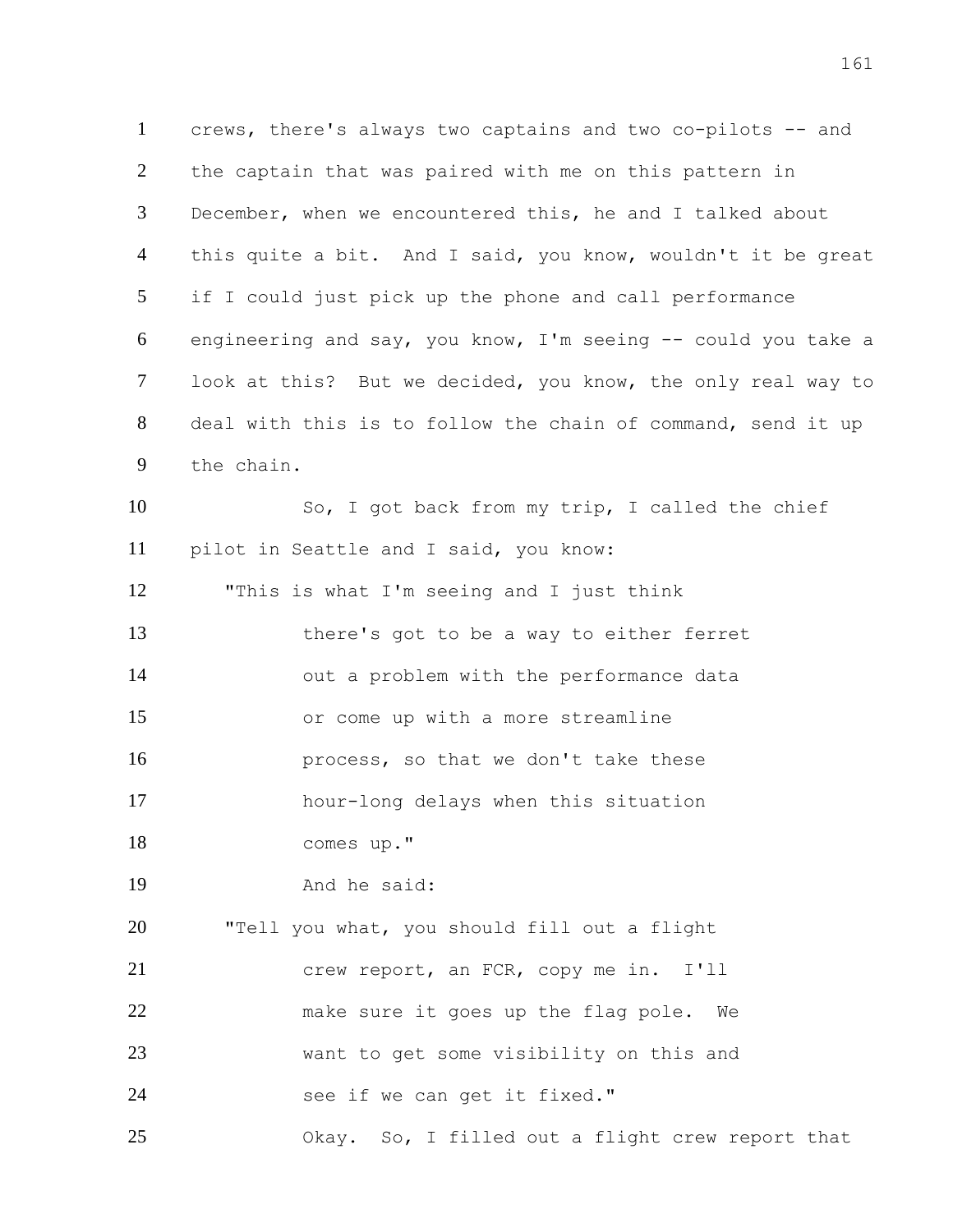described this whole situation and what the possible solutions might be. And I gave it to -- I sent it in via the computer system, I sent a copy to the chief pilot here in 4 Seattle. And by golly, the system worked. It took about a month, but it worked. And I remember talking with the other captain, who had been a 767 check airman, and saying -- back to the  $--$  " I wish I could just call performance engineering and just say -- hey, can you take a look at this." 11 And he said: "You know, yeah, I wish it was that way, too. But there's so much resistance, there's such inertia in trying to get even the smallest changes made here, you just have 16 to go kind of to through the chain of command and go through the process, and 18 hope it works." And so it's comment on the Reporting Culture, the process culture that there is a chain of command and a process. And I think it's evidenced by the fact that it actually worked. It's unusual that it does, but it did. Q Are you aware that Ms. Petitt had a dispute with the Captain Graham about AAURS, or AAURS? A I'm not aware that she specifically had something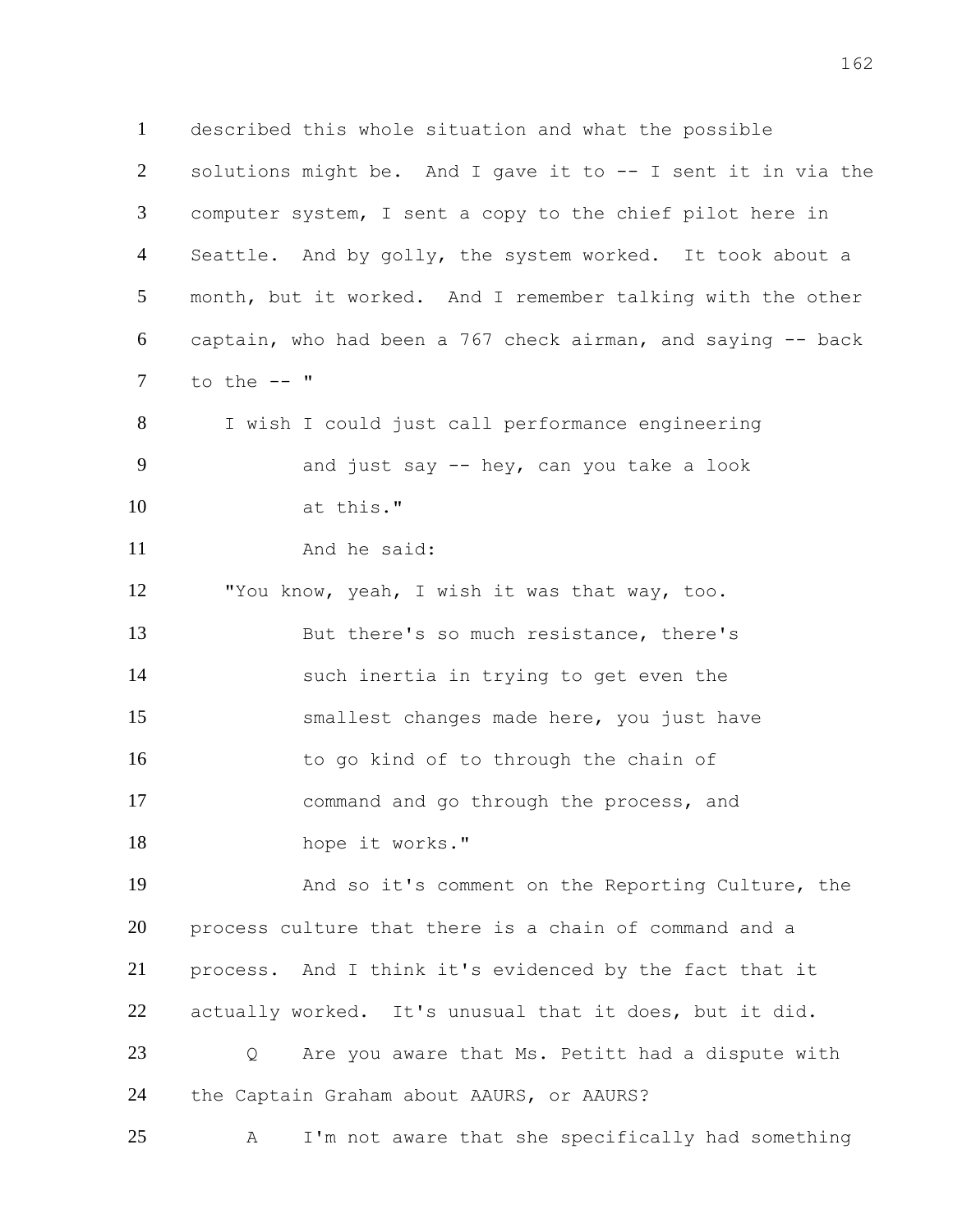like that. She might have said something, I don't recall for sure.

 Q So, do you have any concerns about AAURS? A Yeah, I do, I do.

 Q Okay. And could you, generically or generally, describe what the program relates to?

7 A AAURS is All Attitude Upset Recovery Strategy. This has to do with Upset Recovery Training that has been mandated by the FAA. It is for -- it's a little bit like stall recovery, but it's a little more than that. It's recovery from unusual attitudes with transport aircraft. It's supposed to be high and low altitude scenarios, a variety of things.

 So, Delta's approach to this -- you know, when this first came out, the approach is seemingly a "one size fits all" approach to All Attitude Upset Recovery, that's why it's called All Attitude Upset Recovery, it fits every situation. And it involves the non-flying pilot, the pilot monitoring, saying -- detecting the upset and saying: "Upset Recover." And then the flying pilot says: "Push, Roll, Power Stabilize." And those call-outs are the call-outs you make, regardless of the situation, high or low altitude, upside down, right side up, whatever it is, high or low speed, it's -- that's what you're supposed to do. This runs contrary to the training of myself and anybody else I've talked to about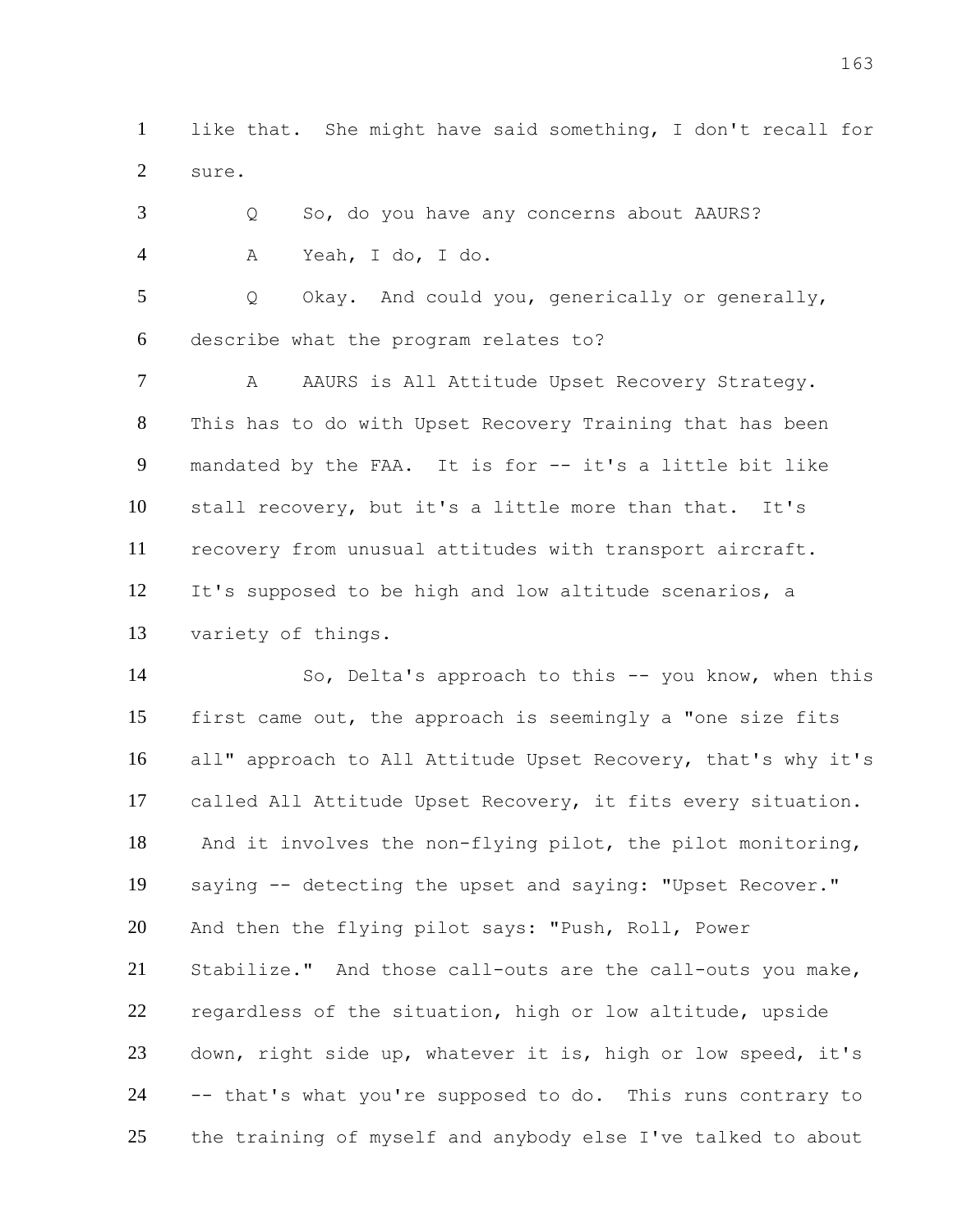this. And it's not like we've never had Upset Recovery Training in transport jets before. I can specifically remember doing it in the 747 in the mid-2000s, and it was a different approach, it was a more traditional approach. And as far as I know, the people that work for other airlines, that I've talked to, they still train that same method, they don't have anything that looks like the "Push, Roll, Power, Stabilize" call-out, the "one size fits all" approach to Upset Recovery Training. I have not found this to be anywhere but at Delta.

 I can't tell you exactly why most of us thought this, but I can tell you that we did, that was the general understanding, and that is that somehow this procedure, this All Attitude Upset Recovery process, the "Push, Roll, Power Stabilize," "one size fits all," that this came from the FAA. And I thought -- and this was when we were first introduced to this training -- and I got home and I thought, this doesn't make any sense, they couldn't have gotten this from the FAA, could they? So, I went on the FAA's website, and I looked at Upset Recovery Training, and they had quite a section on it. They had several videos. It was really good. They had interviews with the chief pilot from Airbus -- excuse me -- the chief test pilot from Airbus, the chief test pilot from Boeing, their contemporaries at the FAA, and they talked about some high altitude issues, low altitude issues,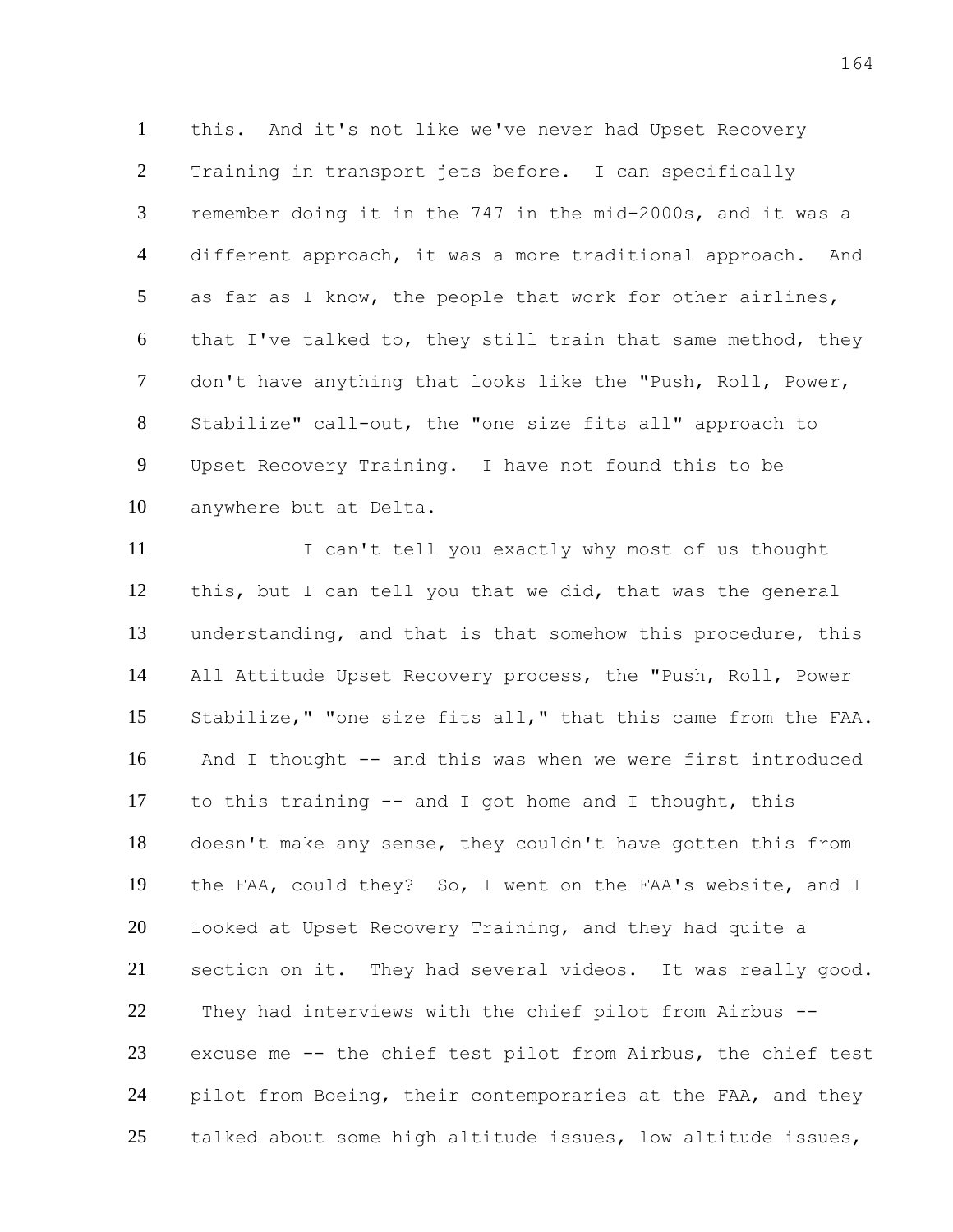and they put it in the context of real world oceanic track crossing and things that would create a situation like this. There's nothing that looked like this -- JUDGE MORRIS: Okay. Wait, wait, hold on, hold on. Where is this in your complaint? 8 MR. SEHAM: This is actually in -- JUDGE MORRIS: Where is this in her report? MR. SEHAM: It has to do -- it's not in her report. It has to do with ongoing hostility towards Ms. Petitt, even today, based on her safety related activity, and testimony that was obtained from Jim Graham during a deposition, that he still harbors concerns about her situational awareness, based on these kind of issues being raised. MS. BROWN: I haven't heard him testify about Jim Graham anything to do with Ms. Petitt. JUDGE MORRIS: I'm having a little difficult here, counsel, following how this is at all relevant to what is before me in the complaint. 21 MR. SEHAM: If given one second, I wanted to -- JUDGE MORRIS: I mean I've just gone back and looked at Complainant's initial report that's the basis for the allegations, I've gone back and looked at the complaint. I see tangential mention of SMS, I see Part 117 stuff for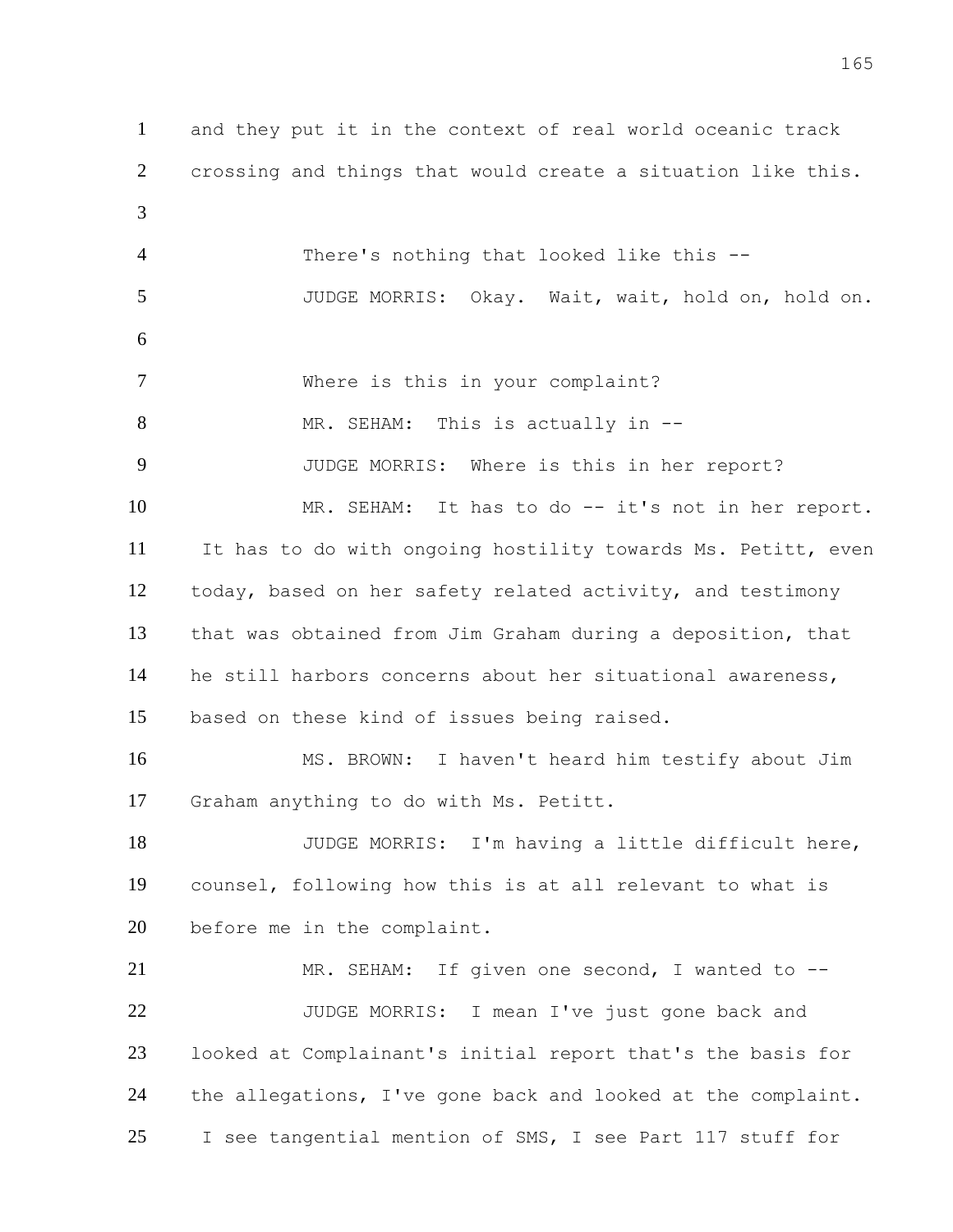fatigue issues. I'm not seeing anything about this topic. MR. SEHAM: I mean if I might be permitted, because this dovetails not only with the hostility of the Respondent to raising compliance issues, but the existence or non-existence of the Reporting Culture. If I may just ask one question to wrap up this issue and then I'll move on. JUDGE MORRIS: Well, hold on. 8 I want to hear from you, counsel? 9 MS. BROWN: We stipulated to protected activity. To the extent that this is even mentioned in her protected activity. I don't see how we're connecting this witness' testimony to Mr. Graham's alleged continue hostility to Ms. Petitt at all. JUDGE MORRIS: You get your one question, but I'm telling you, I'm concerned about the complaint isn't the Camel's nose underneath the tent approach, so I'm going to limit you -- what I'm going to consider as to what's in this complaint, because they haven't had notice otherwise, and it's not fair to them, but I'm going to allow one more question. Go ahead. BY MR. SEHAM:

Q Have reported this to management?

23 A Not to management, no.

Q And why is that?

JUDGE MORRIS: Well, that's two.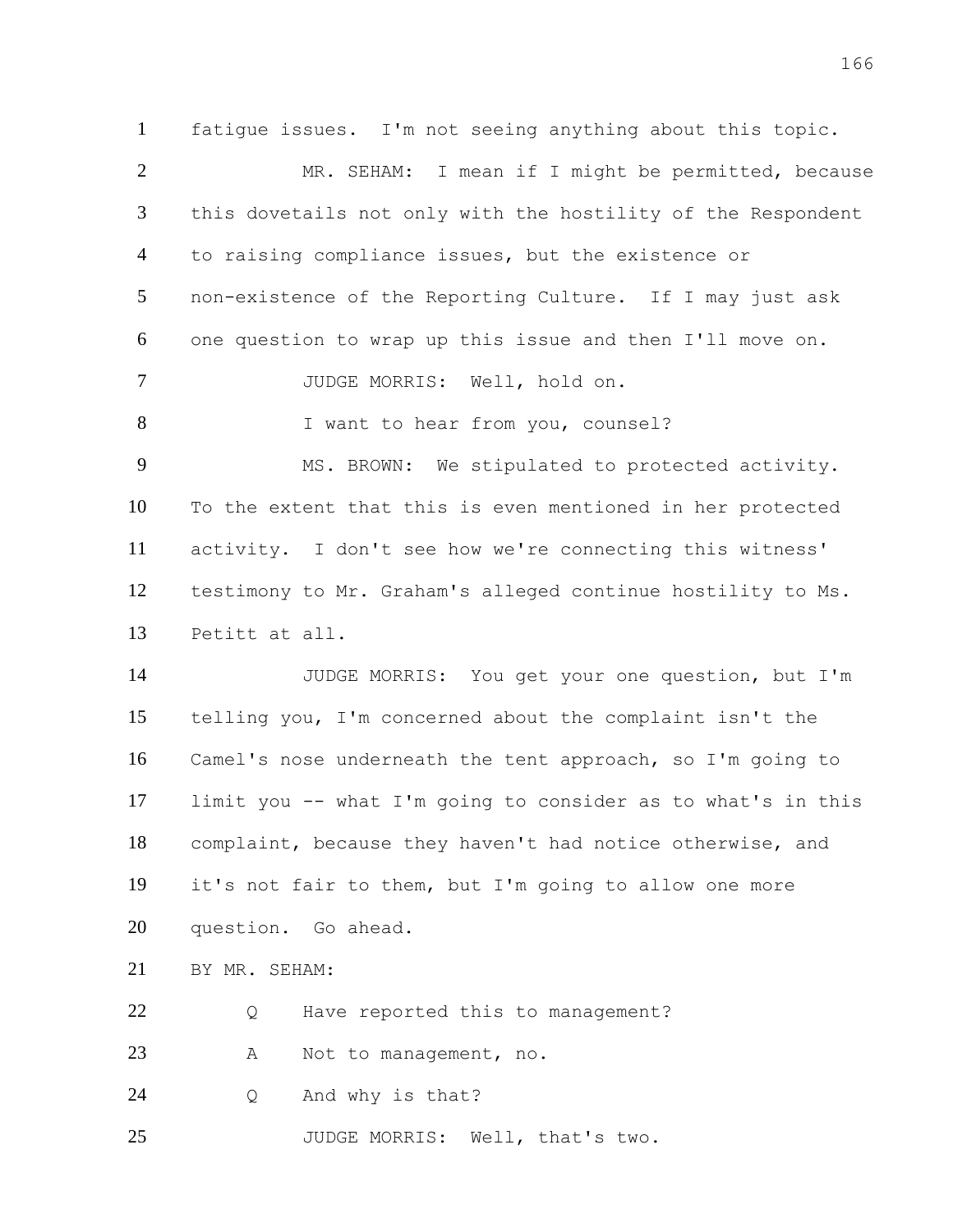MS. BROWN: Your Honor, part of the Respondent's 2 case, unless they're willing to disavow this now, and certainly part of the psychiatric report, is that Ms. Petitt didn't use all avenues available to her, or didn't use specific avenues in terms of communicating safety and compliance issues. And that's part of -- that's part of her mania, part of her grandiosity, as represented by Dr. Altman. And the company should have known better. and part of what we're trying to put on here is not just rebutting, in anticipation, Captain Graham's representatives, and the opening statement representations that there's a robust Reporting Culture, but also addressing the issues that were raised in Dr. Altman's report, as a basis for finding that she had bipolar disorder.

 MS. BROWN: Dr. Altman will be here to testify. He can cross-examine him on why he included certain things in his report, just as Mr. Graham will be here to testify and he can be cross-examined about his belief that she may not have used specific reporting avenues.

 JUDGE MORRIS: You have this much more room. BY MR. SEHAM:

 Q With that, the follow-up question was why didn't you report it to management?

 A Well, I don't think it would do any good. I spoke to my flight instructors about it. You know, I understand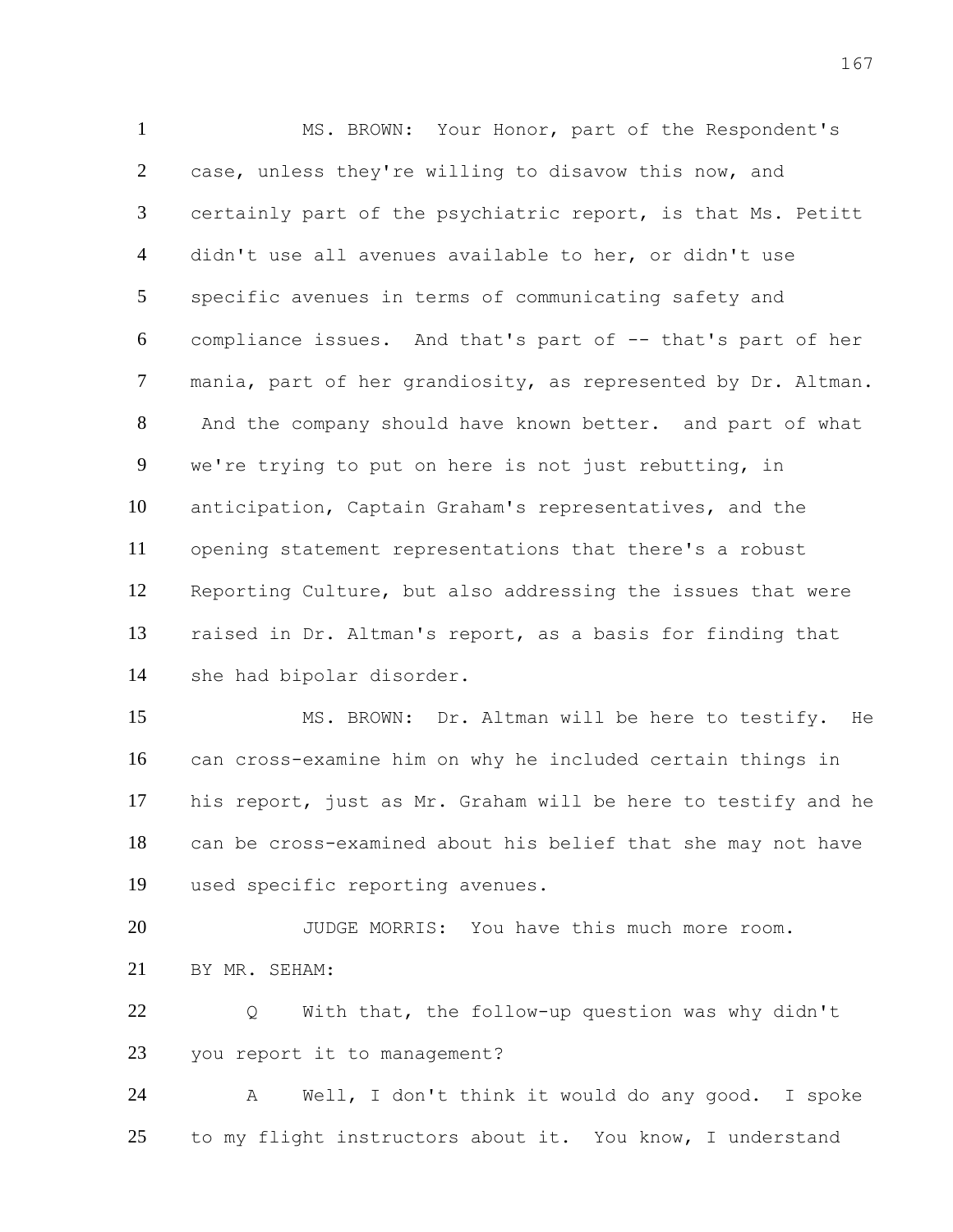that they have a syllabus they have to train on, I don't expect them to, you know, necessarily, agree or disagree with me, but I do know that on one occasion -- I think this was the last episode of Upset Recover Training, that I said -- okay, I'm going to follow the procedure: "Push, Roll, Power, Stabilize," I did this. And the position that the airplane was in from the start, you start from about a position of a little over 90 degrees of bank, four degrees nose on the low -- on the horizon, perhaps, and cruise power on, and the simulator is frozen in that position. You say: "Okay, you ready, 1, 2, 3, go." And then you go through the process: "Push, Roll, Power, Stabilize." You can't get out of that situation without over-speeding the airplane a little bit. So, I lost a certain amount of altitude, lost, you know, had so much -- so many knots of over-speed, quite a bit, and I said: 17 TYOU know what, can we do that again, but I'd just like to do it the way we've been taught all along."

20 And he says: "Sure, let's find out what happens." 21 The same thing, except that I had about 30 knots less over-speed and saved 1,500, 2,000 feet of altitude, something like this. So, it's not that the -- I just don't think that that procedure works well. And I think it's worn out in the industry.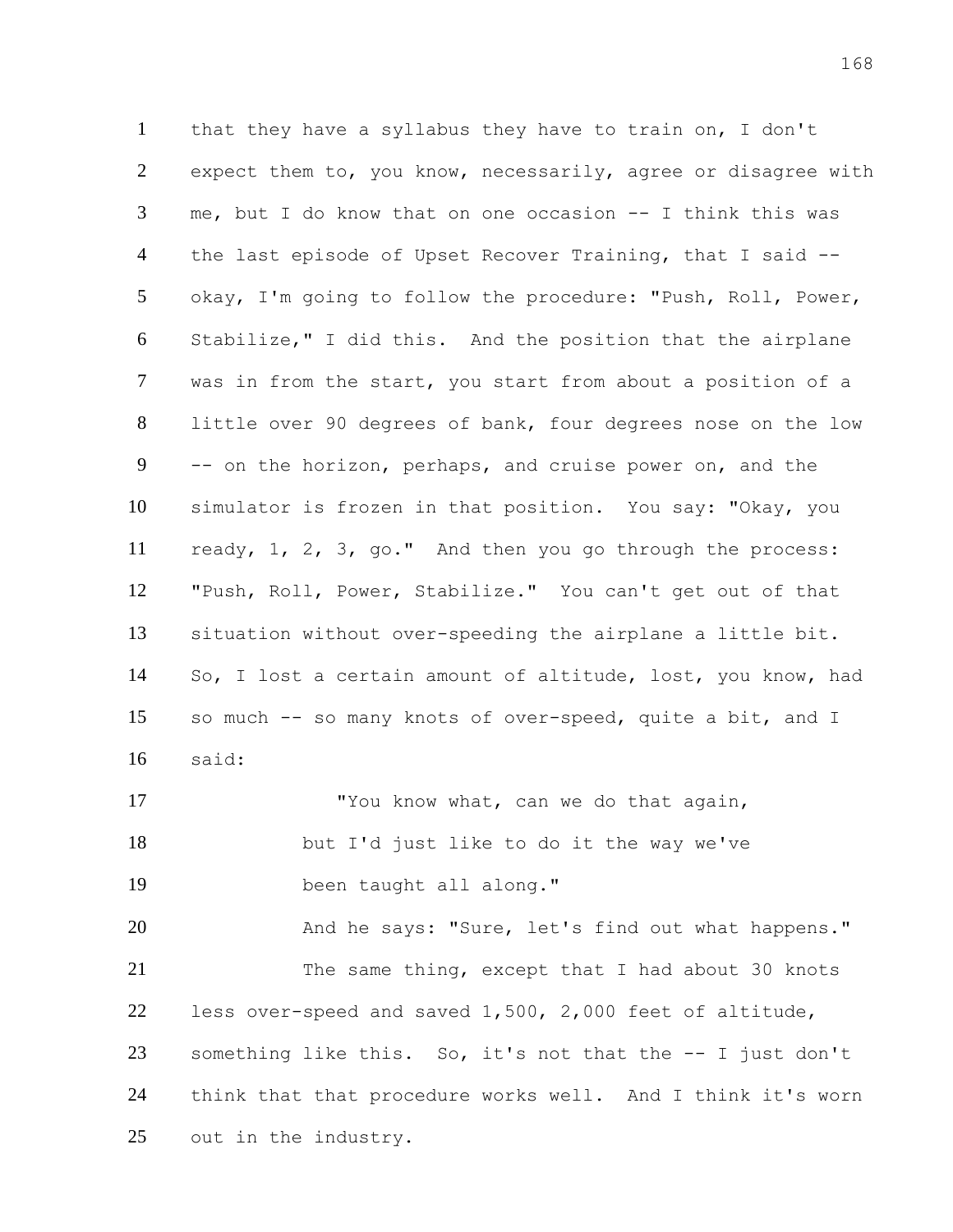1 JUDGE MORRIS: Okay.

 THE WITNESS: Nobody else is teaching it. JUDGE MORRIS: I got enough. THE WITNESS: Okay. Thank you. BY MR. SEHAM: Q Let me ask you, have you ever heard the term : "Good Ol' Boys Club," used at Delta? A That's a colloquialism I've heard everywhere, you know. To say, specifically, at Delta -- towards some thing specific -- no, I can't recall any specific. Q How do you acquire Delta safety related material? A Oh, it comes in bulletins, it comes in fleet newsletters, it comes as changes to manuals. The only problem is that it comes from a lot of different directions and it's kind of which needle in which haystack. Q have you ever used the term: "Target on your back," in the context of Delta Flight Operations? 18 A Can -- I need a clarification. Q Yeah. Have you ever heard that -- have you ever heard another pilot express concerns about having -- A Yes. Yeah, that phrase: "Target on your back," 22 yes, yes, I have heard that. Q And in a manner that related to Flight Operations? A Yes. Q And could you give us an example?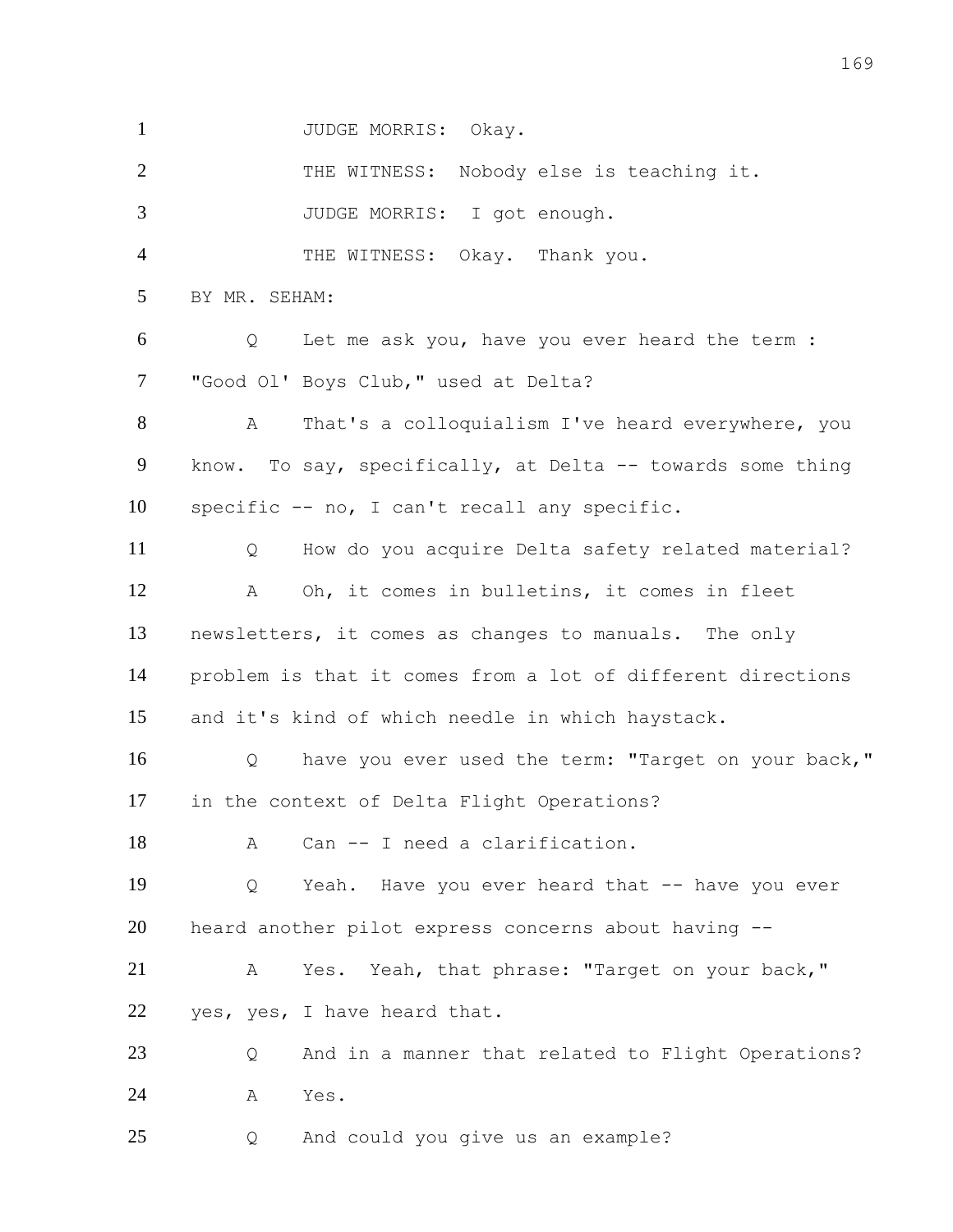A I can give you an example. A friend of mine told 2 me a story recently and I don't want to mention any names, because he's not here, I don't know who is protected, and there were check airmen involved. But in this case -- if that's all right -- can I tell that story?

 MS. BROWN: It seems totally unrelated to anything Ms. Petitt experienced, but --

8 MR. SEHAM: Well, it's actually --

 JUDGE MORRIS: I can see the relationship, so in general terms.

11 THE WITNESS: In general terms. My friend was on a full augmentation flight, similar to the Tokyo flight that I described where it's two captains and two co-pilots. They were preparing to depart from a European destination, the other captain was a line check airman and he had a student with him in the right seat. As they prepared for push-back from this European destination, to fly westbound across the Atlantic, they started the APU, they turned the PACs on, and one of the PACs failed. The response to this situation from 20 the check airman, who again was in the left seat, was that: "Well, you know, if we just pretend

22 that happened after brake release and on push-back, then the MEL doesn't apply and we're at our discretion on this."

25 The response from my friend was: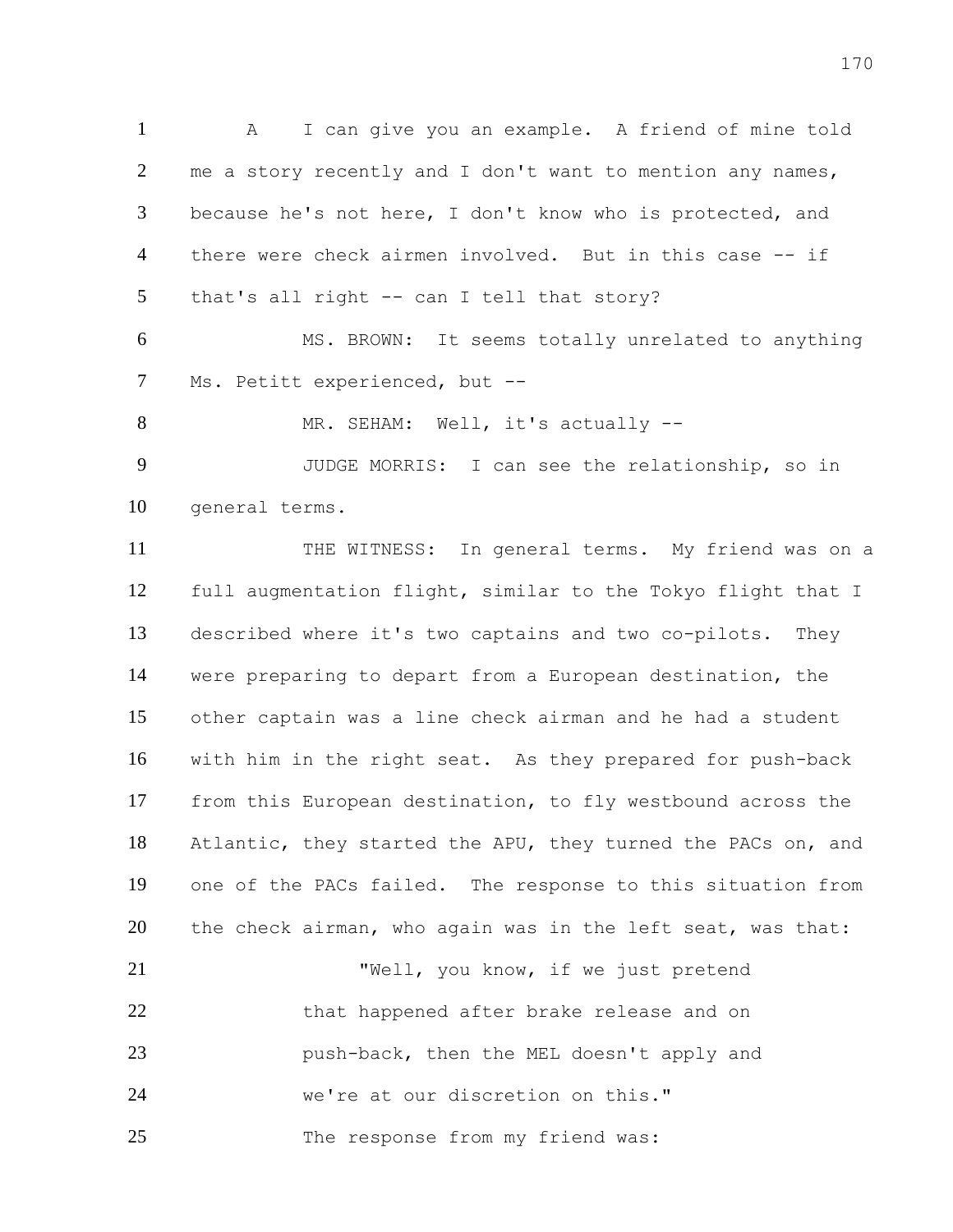| $\mathbf{1}$   | "What -- what? How in the world can                           |
|----------------|---------------------------------------------------------------|
| $\overline{2}$ | you think that it is safe to fly an                           |
| 3              | airplane across the Atlantic with one                         |
| $\overline{4}$ | PAC?"                                                         |
| 5              | Does everybody know what a PAC is? Do you know                |
| 6              | what I'm saying about this? The one source of pressurization  |
| 7              | and air conditioning. If that remaining PAC fails, you have   |
| 8              | nothing, the aircraft de-pressurizes, you have to initiate an |
| 9              | emergency dissent and divert to an alternate airport.         |
| 10             | JUDGE MORRIS: If you can?                                     |
| 11             | THE WITNESS: If you can. The way ETOPS (phonetic)             |
| 12             | is planned, you're always within this 180 ETOPS airplane,     |
| 13             | you're within three hours of an alternate.                    |
| 14             | The check airman said, you know: "We'll just go               |
| 15             | down to 10,000 feet and go to the alternate.                  |
| 16             | And my friend said:                                           |
| 17             | "Do you realize that there's more                             |
| 18             | involved than just pressurization here?                       |
| 19             | How are you going to keep these people                        |
| 20             | warm while you're on a three-hour divert                      |
| 21             | to an alternate airport?"                                     |
| 22             | And he said: "I'll start the APU."                            |
| 23             | There are so many things wrong with this story,               |
| 24             | it's hard for me to even believe. But this individual that    |
| 25             | told me this, I have known for 35 years, he is a good friend  |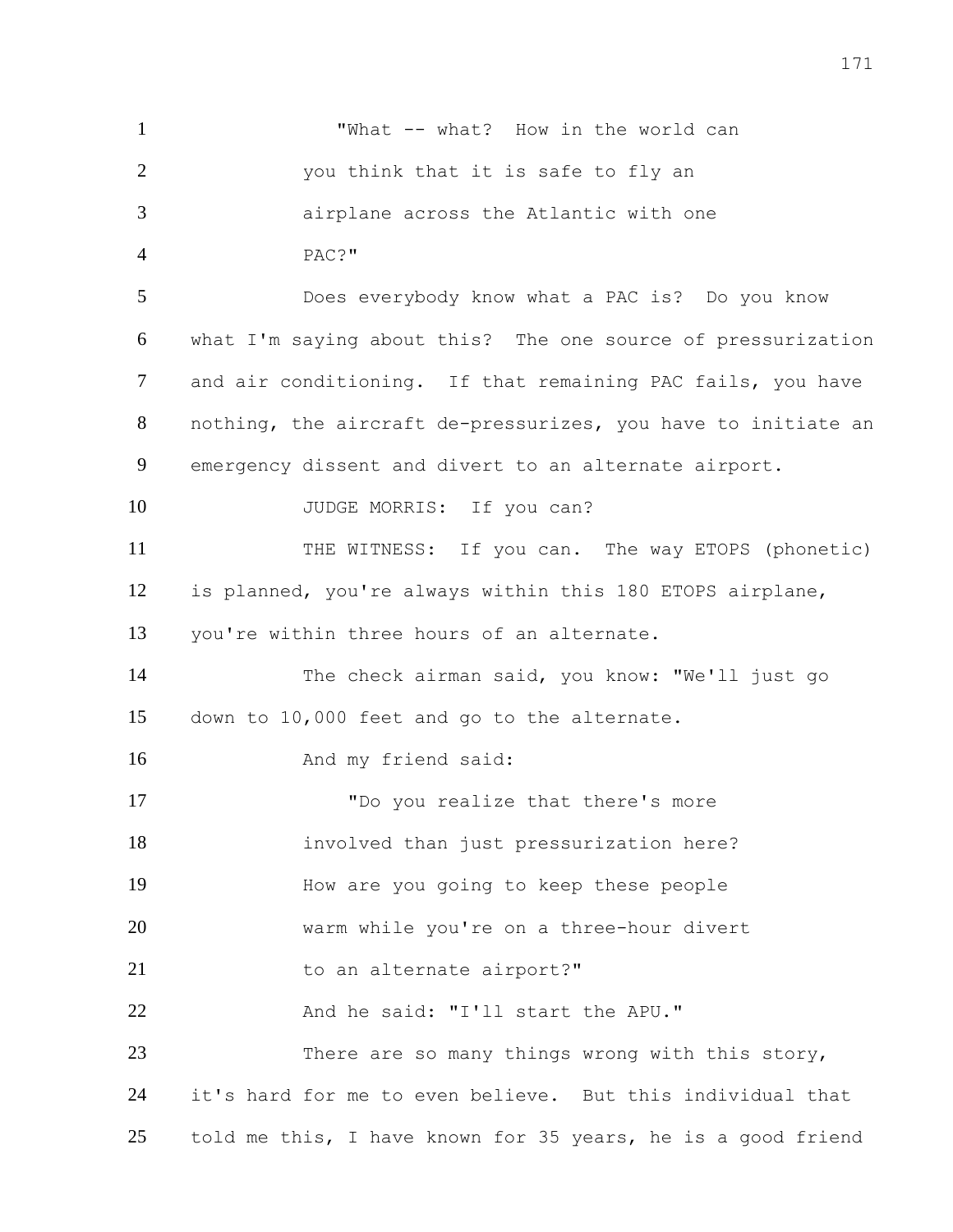of mine, and that is the only reason that I have -- I know 2 that there's credence that this happened. JUDGE MORRIS: All right. I've heard enough. We're at multiple levels of hearsay. Move on. BY MR. SEHAM: Q Did he ask -- did the issue about reporting this incident come up again? A Yes. Q And what did he say? A He says: "It's a check airman, Corbin. I don't want a target on my back." Q And therefore he did not report it? A No, he didn't report it. 14 MR. SEHAM: No further questions. 15 JUDGE MORRIS: Counsel? CROSS-EXAMINATION BY MS. BROWN: Q Captain Walters, you testified that you had submitted Ms. Petitt for a Chairman's Club Peer to Peer Award, and that it had been nominated and upgraded in June 2016? 22 A I'm not sure of the date on that. Q Well, you can flip to it, if you need to. It's on the back. A I'm looking at -- I see June 13th, it looks like,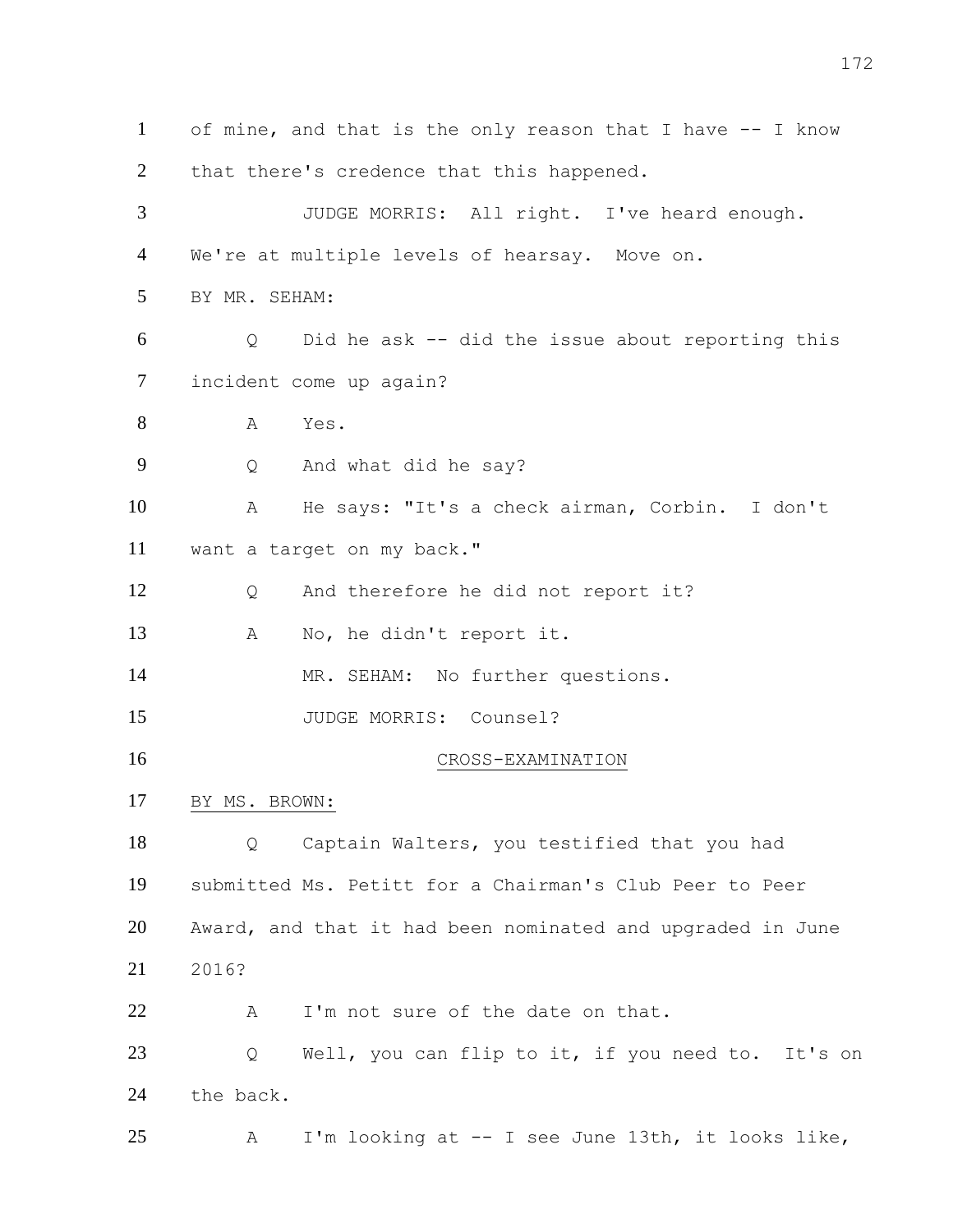as a date that's on here. I'm not sure exactly -- it looks like -- yes. Q 2016, correct? A I can't speak to the date -- yes -- June 2016 -- yes. Q And so your nomination of Ms. Petitt was upgraded after she was referred for a Section 15 evaluation, correct? A I have no idea. Q You don't know when she was referred? A No. Q It was March 2016, then your nomination would have been upgraded after her Section 15 referral? A I'm not following what you're saying. 14 MR. SEHAM: Is counsel testifying? BY MS. BROWN: Q So, you don't know when she was referred for the Section 15? A No, no, I don't know. MS. BROWN: Okay. No further questions. JUDGE MORRIS: Anything else, counsel? MR. SEHAM: No. 22 JUDGE MORRIS: Thank you, sir, you may step down. 23 THE WITNESS: Thank you. JUDGE MORRIS: You can stay and watch any additional testimony of you're free to go.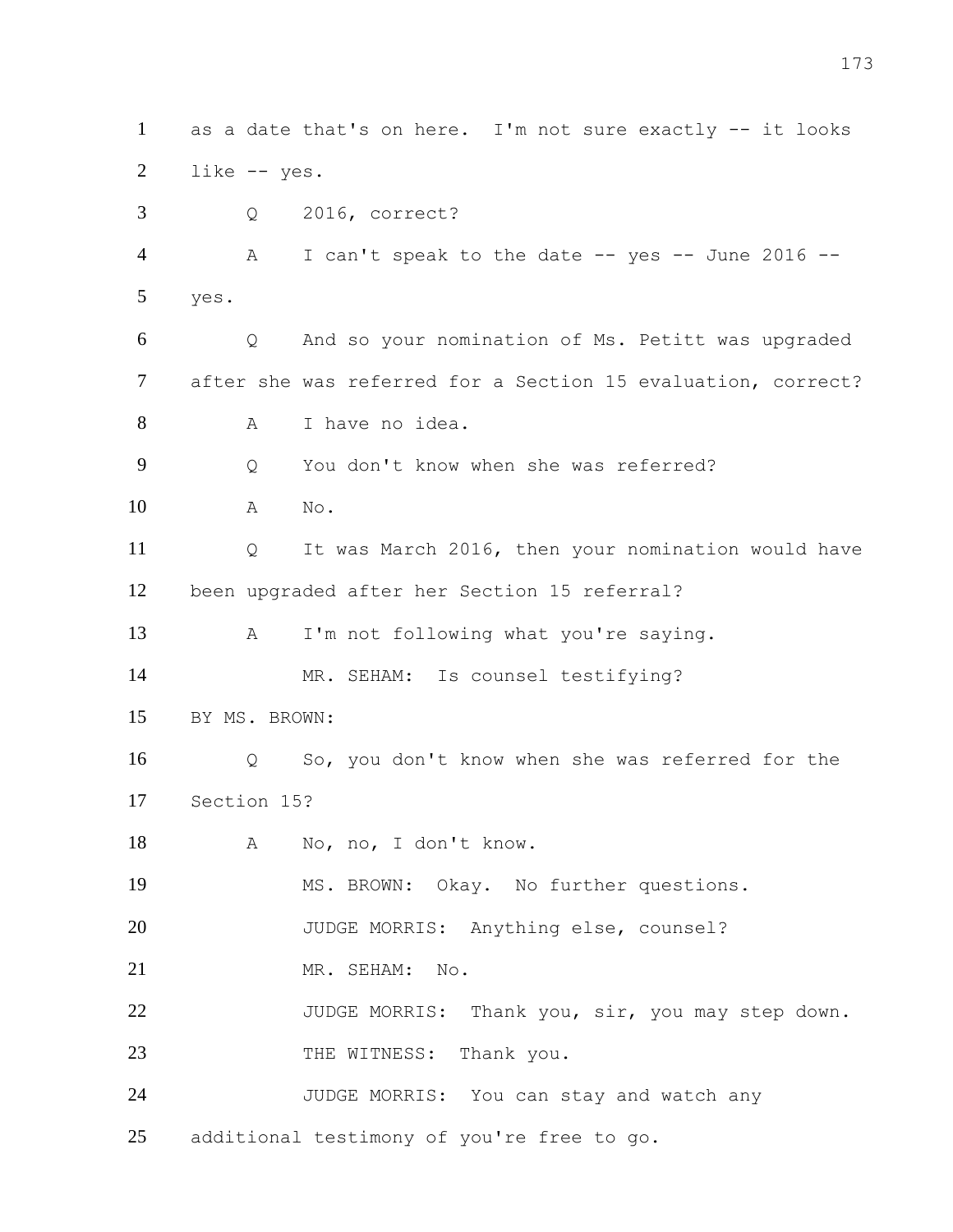1 THE WITNESS: Thank you. JUDGE MORRIS: Just do not discuss your testimony with anyone until the end of this hearing, which is supposed to be by the end of this week. 5 THE WITNESS: Thank you. (Witness excused.) 7 JUDGE MORRIS: Okay. All right, let's take 10 minutes. Off the record. (Off the record at 2:41 o'clock p.m.) JUDGE MORRIS: On the record. All parties present when the hearing last recessed are again present. Ms. Petitt, please raise your right hand. Whereupon, 14 KARLENE PETITT having been first duly sworn by the Administrative Law Judge, was examined and testified as follows: JUDGE MORRIS: Please take your seat. Ms. Petitt, you're the Complainant in this case? 19 THE WITNESS: T am. JUDGE MORRIS: All right. Would you please provide your general contact information? THE WITNESS: 3743 South 188th Street, SeaTac, Washington. JUDGE MORRIS: Ms. Petitt, if you would be so kind as to give me a summary of your aviation or FAA certificates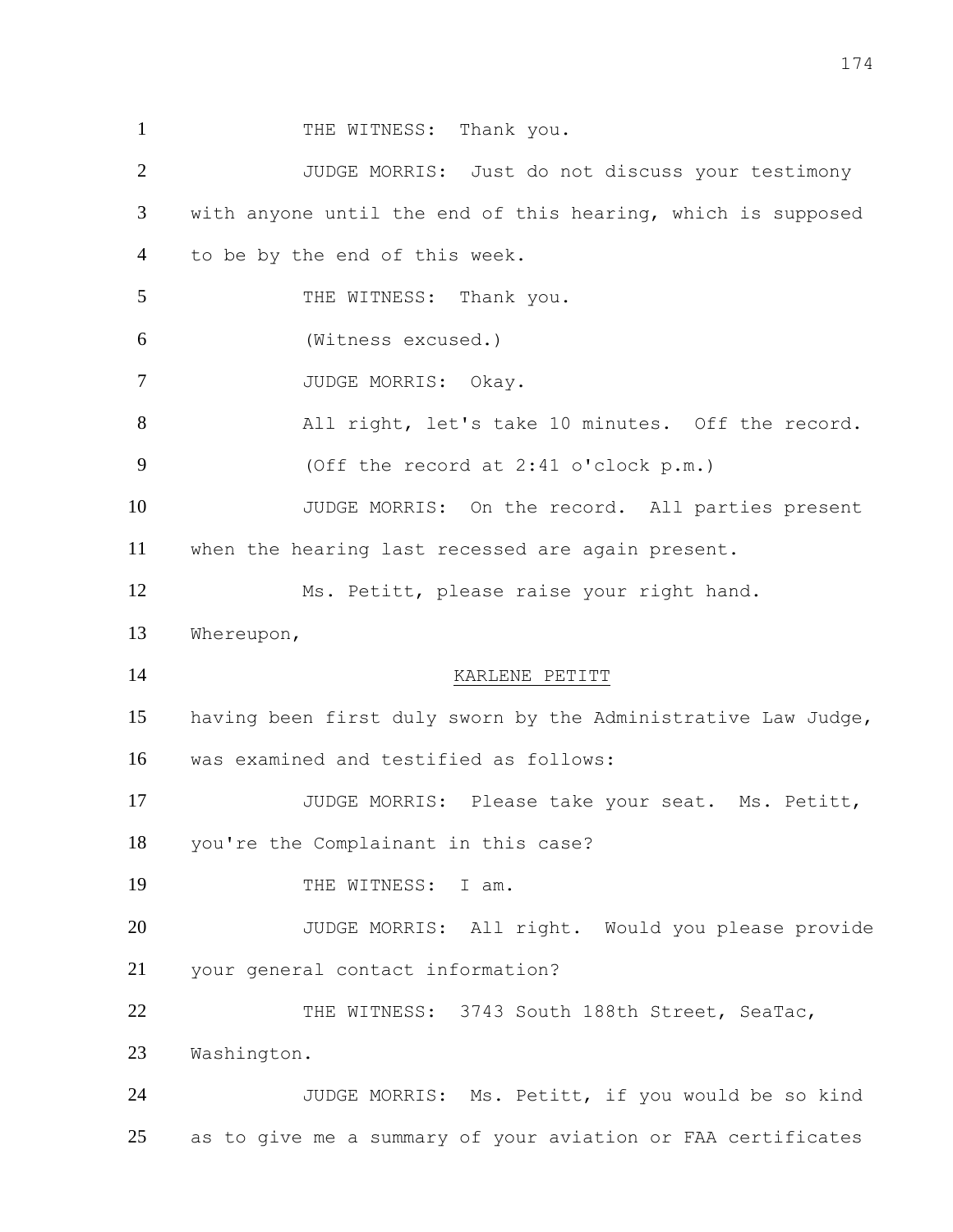and ratings?

| $\overline{2}$ | THE WITNESS: I'm an ATP. I have a type rating on              |
|----------------|---------------------------------------------------------------|
| 3              | Boeing 727, 737, 757, 767, 747-200, 747-400, Airbus A330 and  |
| $\overline{4}$ | a Boeing 777. I have a Flight Plan rating. I had an           |
| 5              | instructor's rating for many years, it's been lapsed now.     |
| 6              | JUDGE MORRIS: Sorry, I got lost. You have 37, did             |
| $\tau$         | you say 57 and 67?                                            |
| 8              | THE WITNESS: Fifty-seven, 67, 747 both 200 and                |
| 9              | 400.                                                          |
| 10             | JUDGE MORRIS: Two hundred and 400. I had 300.                 |
| 11             | Okay.                                                         |
| 12             | THE WITNESS: And the 330 and the 777.                         |
| 13             | JUDGE MORRIS: Total time?                                     |
| 14             | THE WITNESS: Flight hours, flying an aircraft,                |
| 15             | about 6,600. Flight engineer time about 4,500. And then       |
| 16             | about 14,000 instructing in the simulator. And that's         |
| 17             | probably split about 7,000 as a second officer instructor and |
| 18             | then there's 7,000 teaching captains on 73, 75, 76.           |
| 19             | JUDGE MORRIS:<br>Okay.                                        |
| 20             | All right, counsel.                                           |
| 21             | DIRECT EXAMINATION                                            |
| 22             | BY MR. SEHAM:                                                 |
| 23             | Can you provide us with your educational<br>Q                 |
| 24             | background?                                                   |
| 25             | I've got an undergrad degree in Business.<br>Yes.<br>Α        |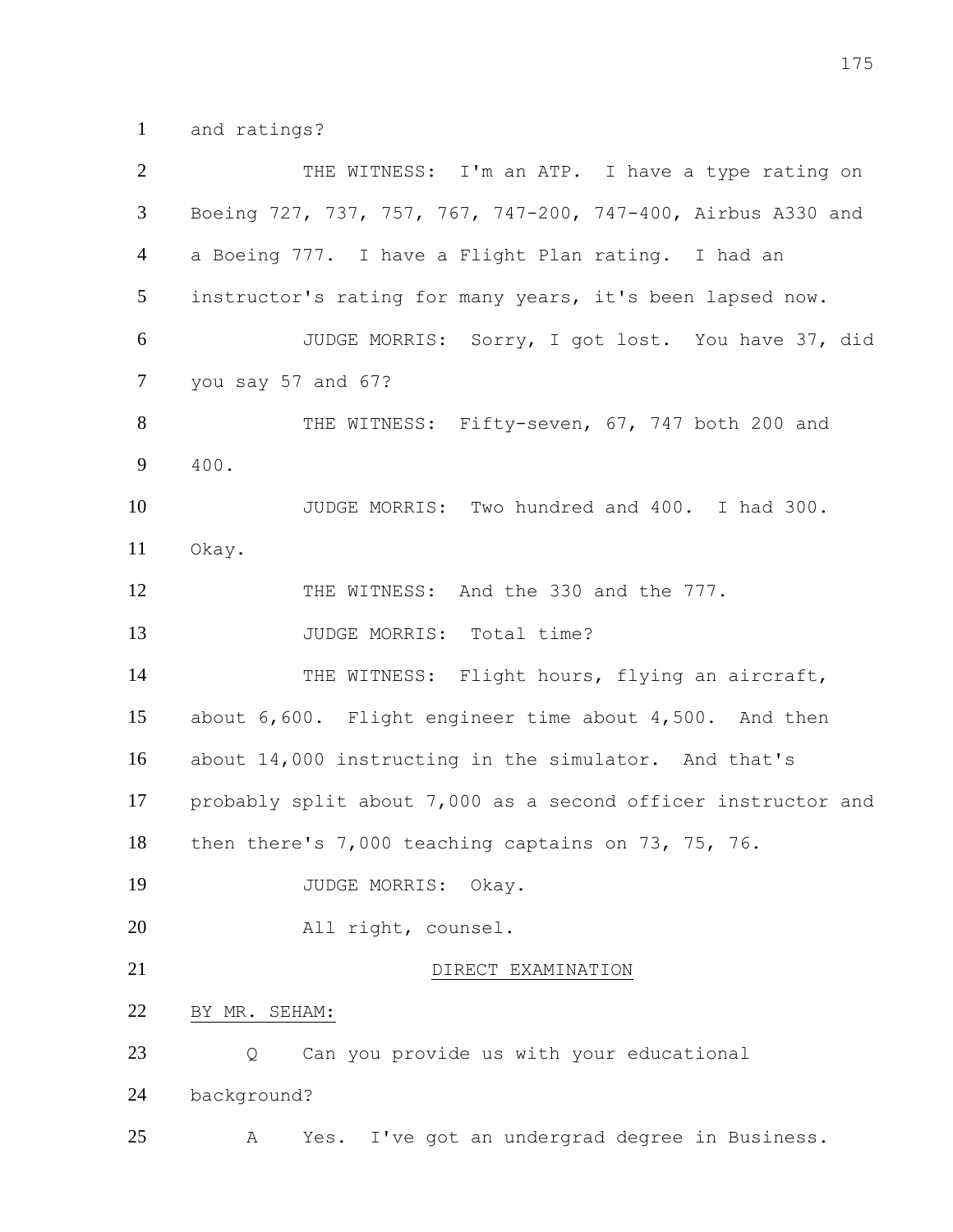I've got an MBA, also Master's in Human Services, and a PhD in Aviation Safety.

 Q When did you earn your Master's Degrees? A My Master's Degrees were both while I was working at Northwest Airlines. The first one was Master of Human Services, and that would have been probably start around '97, '98'ish. And then the MBA was about the time Delta and Northwest were both filing bankruptcies, just before the merger. I finished it after the merger. Q And can you give me your history of airline experience, which airlines have you worked for? A I've worked for eight airlines, a commuter Coastal Airways up in Sequim, Washington. then I got hired at Evergreen. I was hired as a first officer at Evergreen on 727. Then I was hired with Braniff and I was second officer. And then went down with that bankruptcy. And then I went from there to America West Airlines, as a simulator instructor, which initially was a 737 instructor, they ended up qualifying me and typed me on the 757. And so I instructed on both those aircraft. I also assisted America West putting their A320 into service, not in a teaching capacity, but as far as scheduling the FAA to coordinate their check rides, because it was kind of a worldwide complex problem at the time. And then after America West -- or while at America West, I was teaching on the side for a company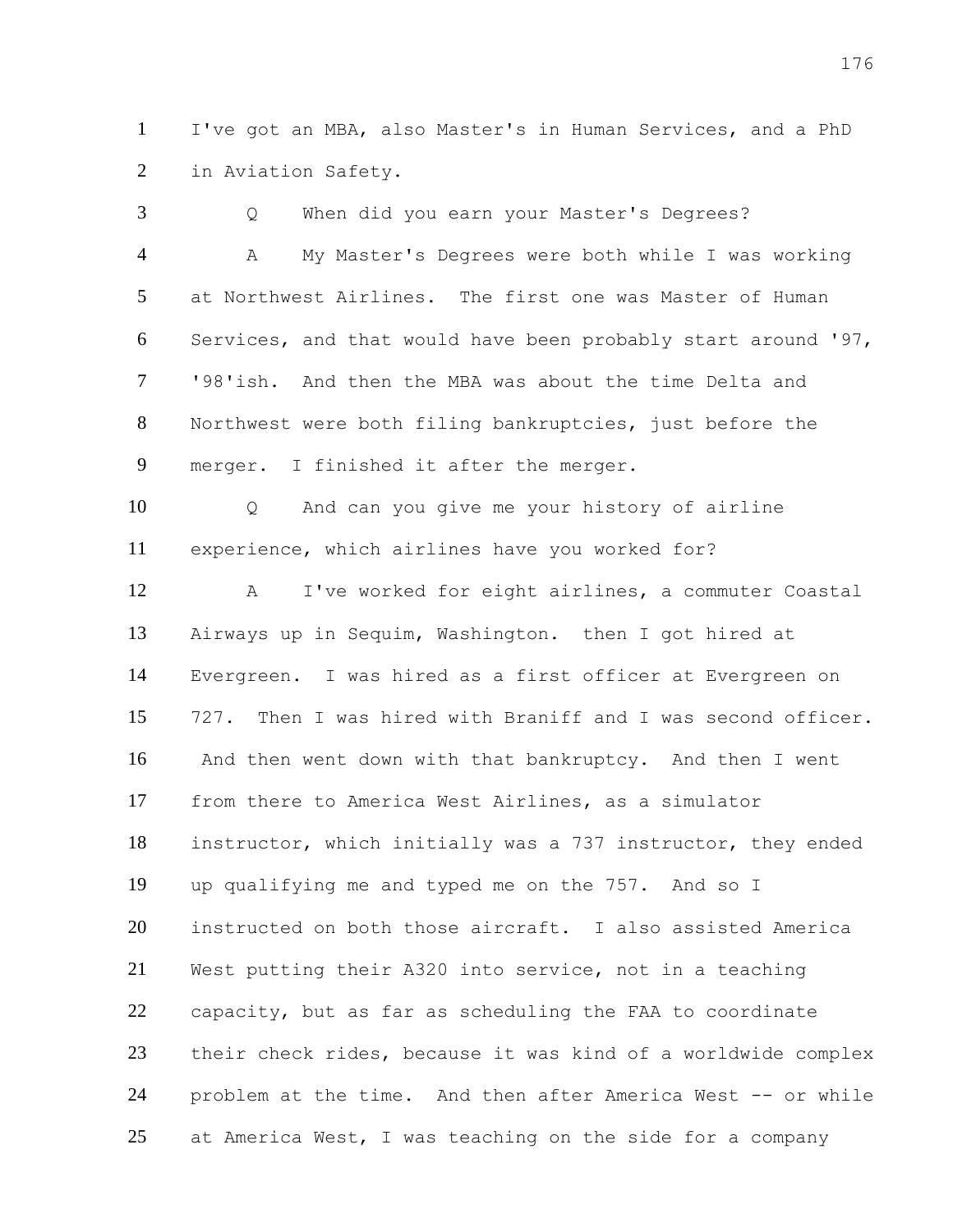called Premier, doing some instructing on my days off.

 After America West, I went to Ghana Airways and became the director of training there. I wrote their 767 training program, I wrote their ground school program and simulator. And then I trained all the pilots in that airline. I actually met them at America West, they had a contract and then they pulled me away to go down and set up their own program. And then after that, I left and went to Tower Air, flew right seat on 747 for Tower. And then I went to Northwest Airlines, that would have been in January of 1997. And they hired me in my first year as a 747 second officer instructor, because I had the teaching background and had flown the aircraft.

14 Then just shortly before the merger, I became a -- they typed me on a 747-400 aircraft. And then during the time of the merger I went out, for about 14 months, with a hip replacement. And when I came back to Delta, it was on the A330, the first officer on Airbus.

Q And when did you earn your PhD?

 A I actually just defended in January of this year, and I started at -- so it would be about five years ago I started a four-year program.

 Q And sorry, you are official Dr. Petitt at this point?

A I am officially Dr. Petitt at this time.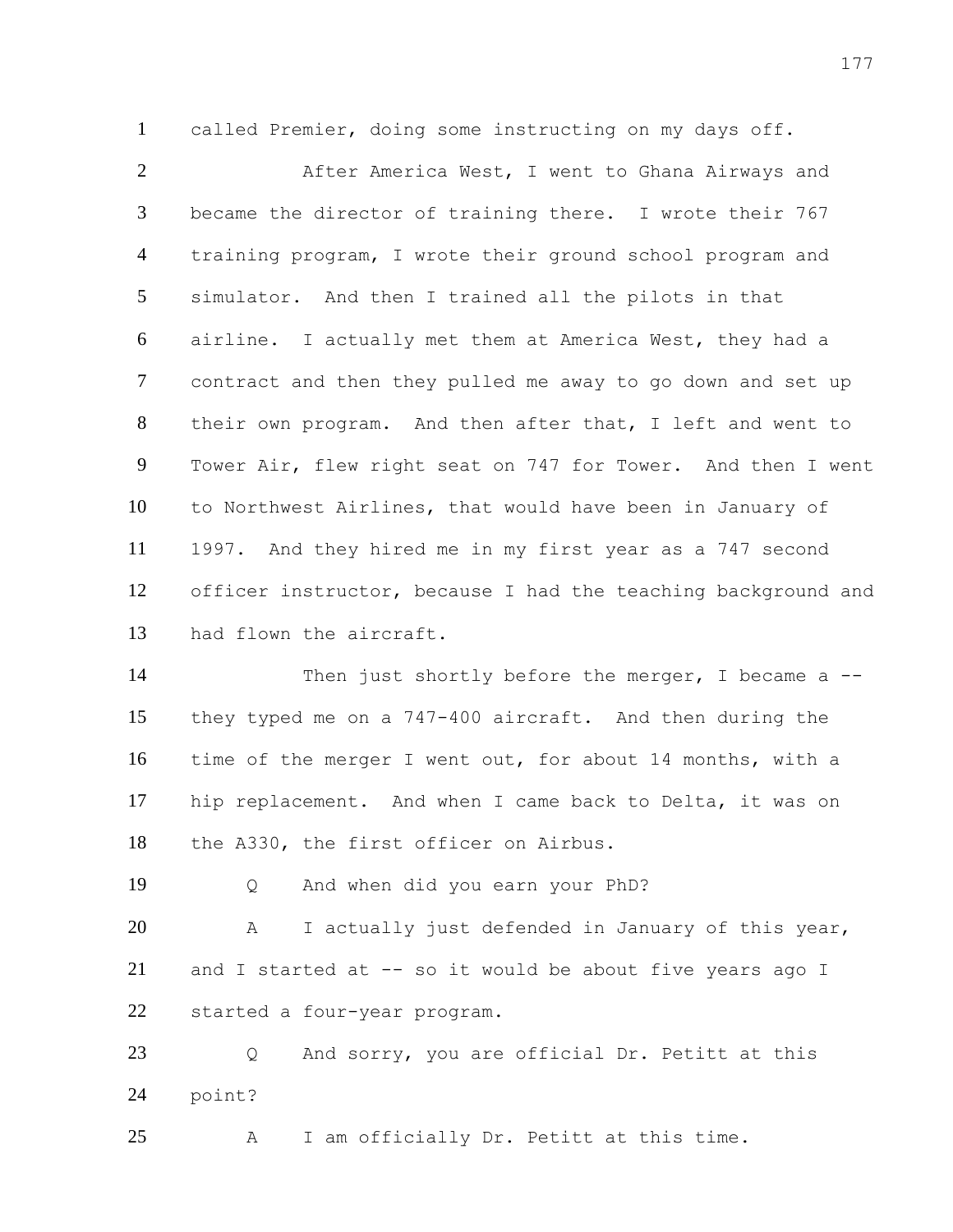Q And what was the focus of your PhD studies and dissertation?

 A The focus was Aviation Safety. When I arrived to -- I actually started -- I ended up going back to get my PhD, because of Delta Air Lines. When we merged, I saw different processes, things that didn't feel right to me, that were quite different from the culture at Northwest. And so I just decided to go back and learn more. And that's when I was first introduced to SMS. And the first day, in this big room where they were giving the briefing, and I heard this word and I'm thinking what in the world is that? So, I had to go back to my room that night and Googled it. And since that I've had quite an education. It's very important, FAA Mandate 2018, that every airline will do this. MR. ROSENSTEIN: Your Honor, objection. The question is when did she go back? And she's responding -- 18 MR. SEHAM: No, it wasn't.

19 THE WITNESS: No.

 MR. SEHAM: No, it wasn't. The question was what was the focus of her studies?

22 THE WITNESS: So, the focus of my study became -- because of all this -- the focus of the study became, basically my research was what I saw at Delta Air Lines. And I was looking at -- because the FAA came out with a Safety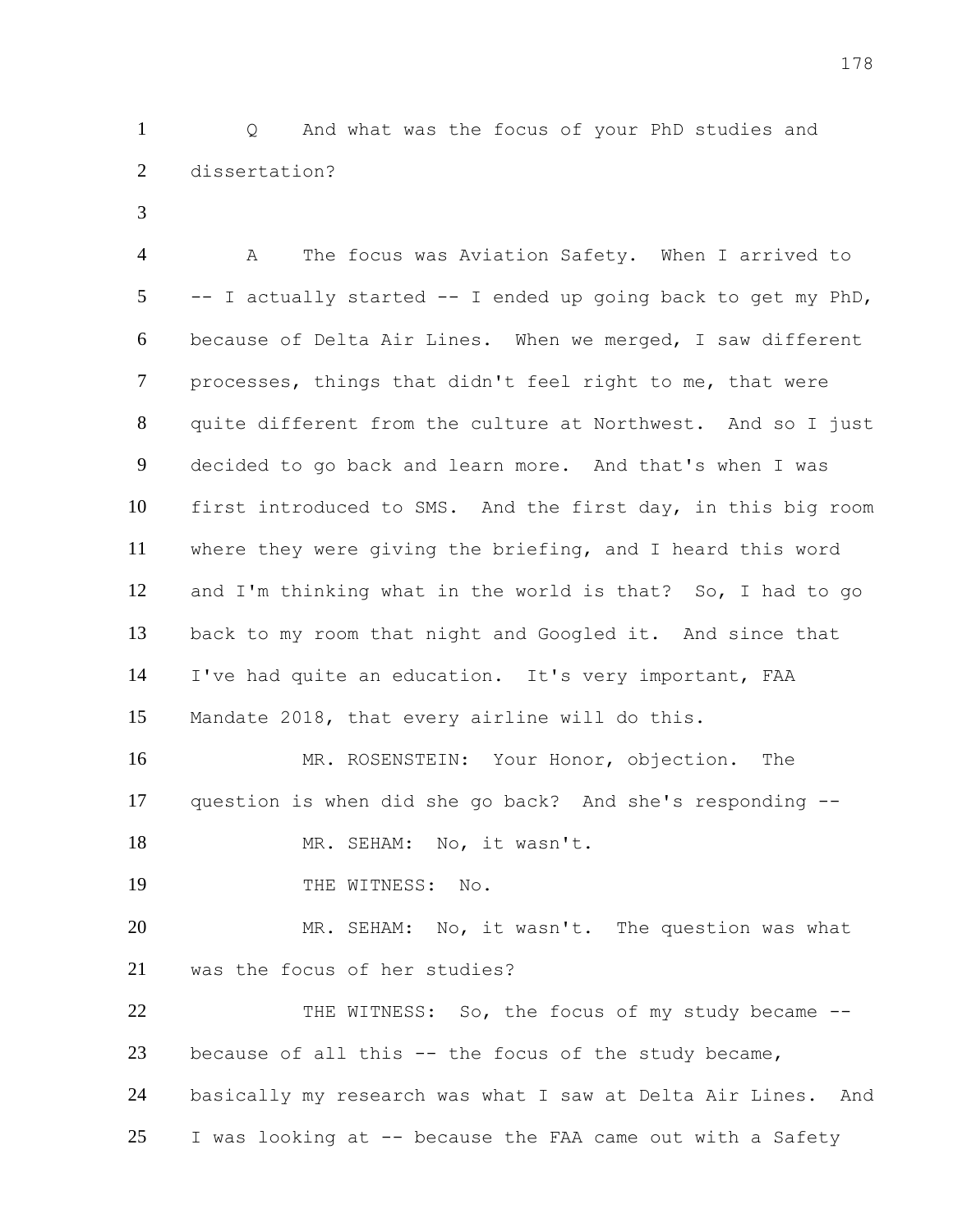Alert in 2013, that said that pilots were not manually flying their aircraft. And the Office of Inspector General said, well, now we've identified, you know, even after that alert in 2016, they identified that we're not only not flying our aircraft, but we're not understanding the systems and the remote control panel, and the FMA. And so I wondered if Safety Culture, the level of understanding, pilot training, could be impacting manual flight. And I threw in aviation passion, because I thought that somebody who was so passionate about aviation could be going to any system possible. And so my research -- I ended up with 7,400 participants. I only needed 1,599 to validate the research. So, I was able to block it into three different groups.

14 And so I validated the study, but every question on that was design of practices that I saw at Delta Air Lines, that I thought this doesn't seem right, is this impacting safety, is it impacting our level of understanding and impacting how our pilots are operating the aircraft. And I validated the study and proved that it is, it is significant. It explains why Lion Air crashed, why Ethiopian crashed and why the recent Premier flight. And it was all inspired by what I saw at Delta, and is the essence of that safety report I gave them.

 Q Now, you alluded to a difference between Northwest culture and Delta, could you experience (sic) the difference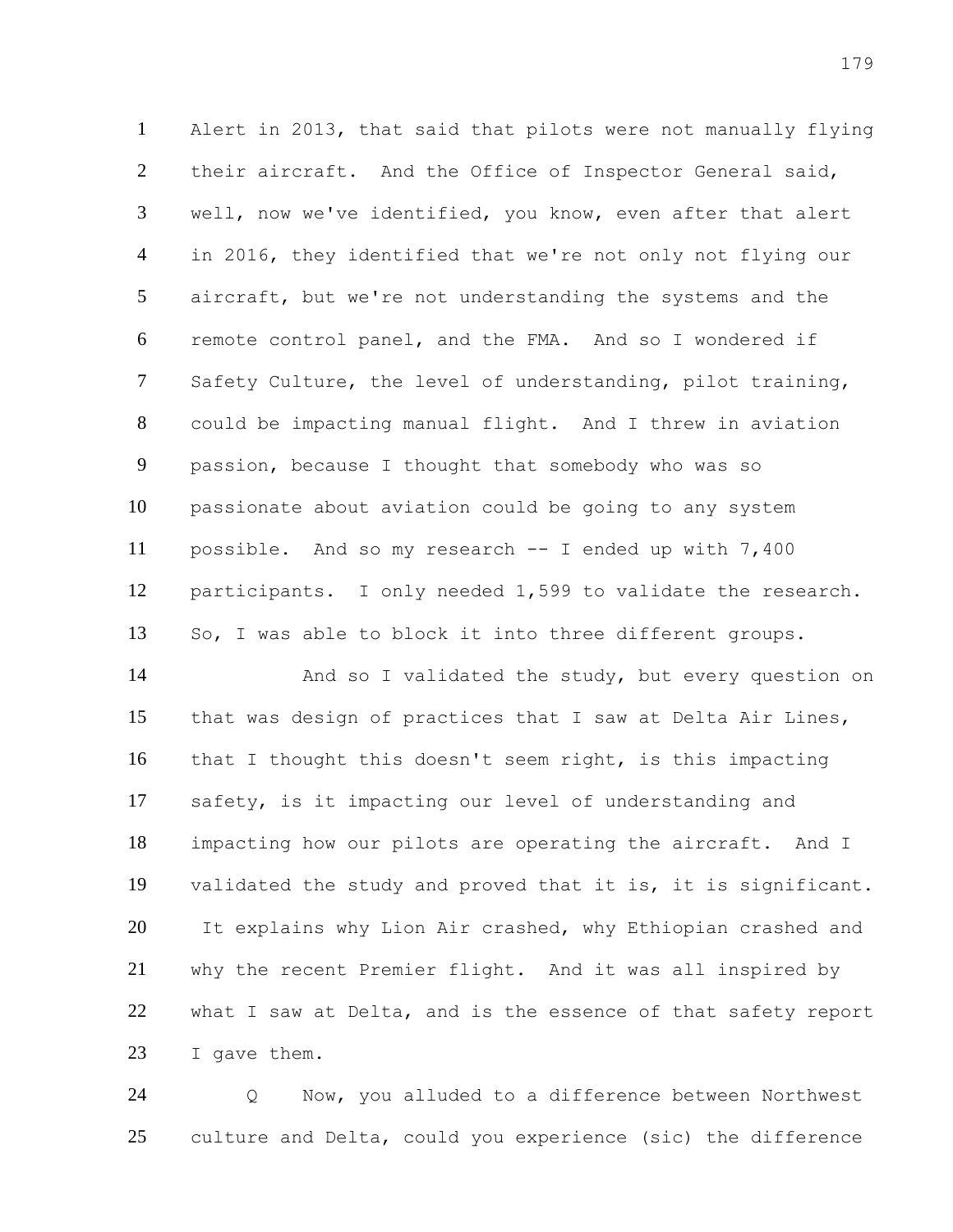in culture that you experienced?

 A Yeah. Right off the bat there's a number of things. As professionals, we can go to an airline, they can ask you to do something and you will do it, you don't need to be threatened. And I never have not worked under an operation -- even at Evergreen, back in the good old days -- here a pilot was threatened to either you do this or we're going to take your pay. So, I found that very odd.

 So, when I first came to Delta, and came back on duty to do the 330, I had read the Flight Operations Manual before I went down to NDOC, and read everything I needed to do. And I got down there and they asked me if I had got my Yellow Fever shot, and I said no, I didn't, I didn't know it was required, it wasn't in the manual. So, I didn't get it. And they said, well, you need to get it. Okay.

 Well, I went directly from there to Minnesota to train, and in that process I got bronchitis, but I went to the local clinic, got antibiotics, but pressed on with training. And then went to Canada. Well, actually, between Minneapolis -- Canada and Minneapolis, I went home and asked the doctor could I get my Yellow Fever shot, the company needs it and they said they wouldn't give it to me while I was sick. So, I went up to Canada and I received a phone call from -- I believe it was a secretary, I'm going to 25 assume that, because it was a woman  $--$  it's an assumption  $--$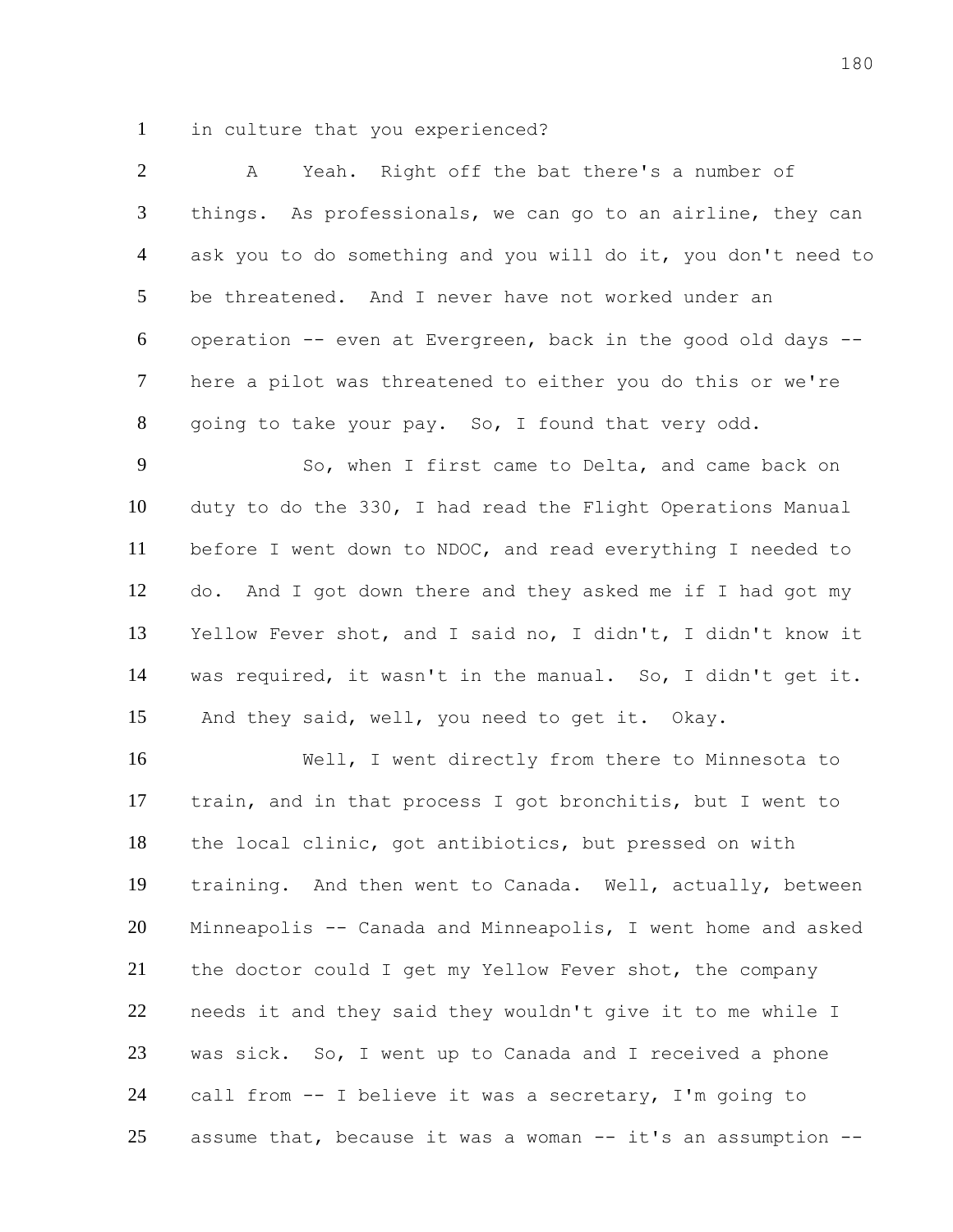but she said: "You got your Yellow Fever shot?" And I said: "No, I can't, the doctor won't give it to me, because I'm sick. But I'm in training and I'm not going to go to any third world country right now, I'll be fine." 8 And she said: "You need it." I said: "Okay, I'll get it." 10 And then about two or three days later, the chief pilot from Detroit called me and told me I had to get it. And I said -- explained to him what had transpired. It wasn't that I didn't want to, I had no intention of not doing it, but I would. And he told me that if I didn't get it, they were going to pull my pay. And this is like being the first -- that's kind of odd that somebody is going to say we're going to pull your pay for this. And I told him that if he signed a release for the doctor, relieve the liability, I would get it. And then he gave me two weeks. Well, two weeks, I ended up getting sick from it anyway, because my immune system was so damaged. And as our last witness -- MR. ROSENSTEIN: Your Honor, objection, move to strike the testimony. JUDGE MORRIS: Basis?

MR. ROSENSTEIN: Your Honor, this is a case about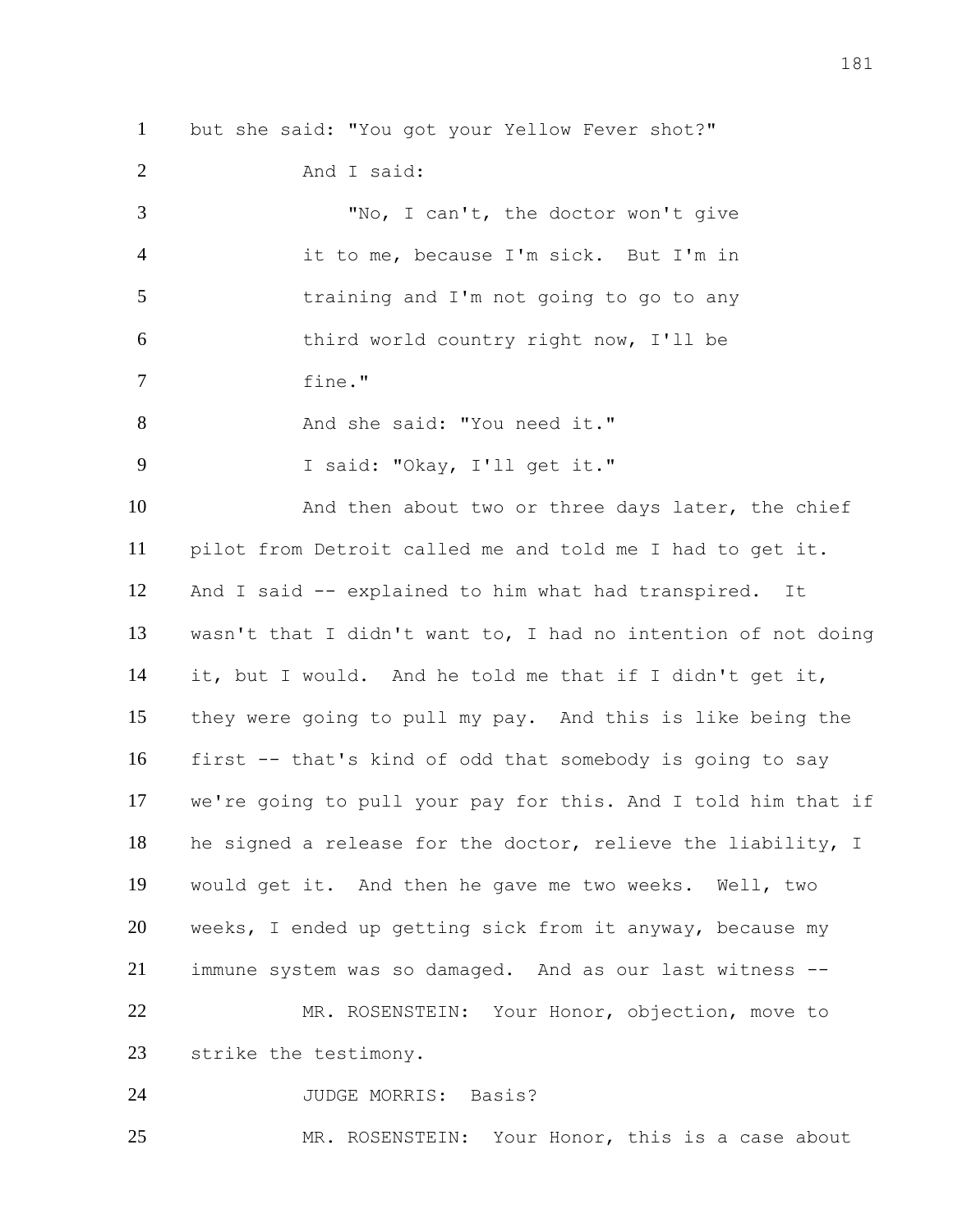events that took place in 2016. I think the testimony you're hearing, as far as I could tell, is a circumstance, an anecdote that occurred in 2008. And we've stipulated that 4 the report constituted protected activity. We can't, in my view, we're not here to be litigating each event that Ms. Petitt claims in her career she was mistreated or treated improperly or has a dispute about. We can't have mini trials about each one of those events. We don't have witnesses from 2008 to try to respond to the allegations that are being made about a Yellow Fever shot or some random comment that some random person -- who no one knows the name of -- made in 2008. And so it's almost impossible for us to respond to that. We'd be spending most of the time in the hearing on all those issues, if we go through it that way.

15 I think we're here for hearing testimony that is related to the events that actually are in the complaint, in the answer, and are relevant to the subject matter of AIR-21. That's my position. Thank you.

 MR. SEHAM: And this is a reference -- not only is it responsive to the question, but it's also a reference in a Joint Exhibit, submitted by the Respondent and the Complainant, together. It's on page 2 of her safety report submitted on January 28th. And if you look at the psychiatric report, and you look at the information that was provided by Delta to Dr. Altman, on which he relied to find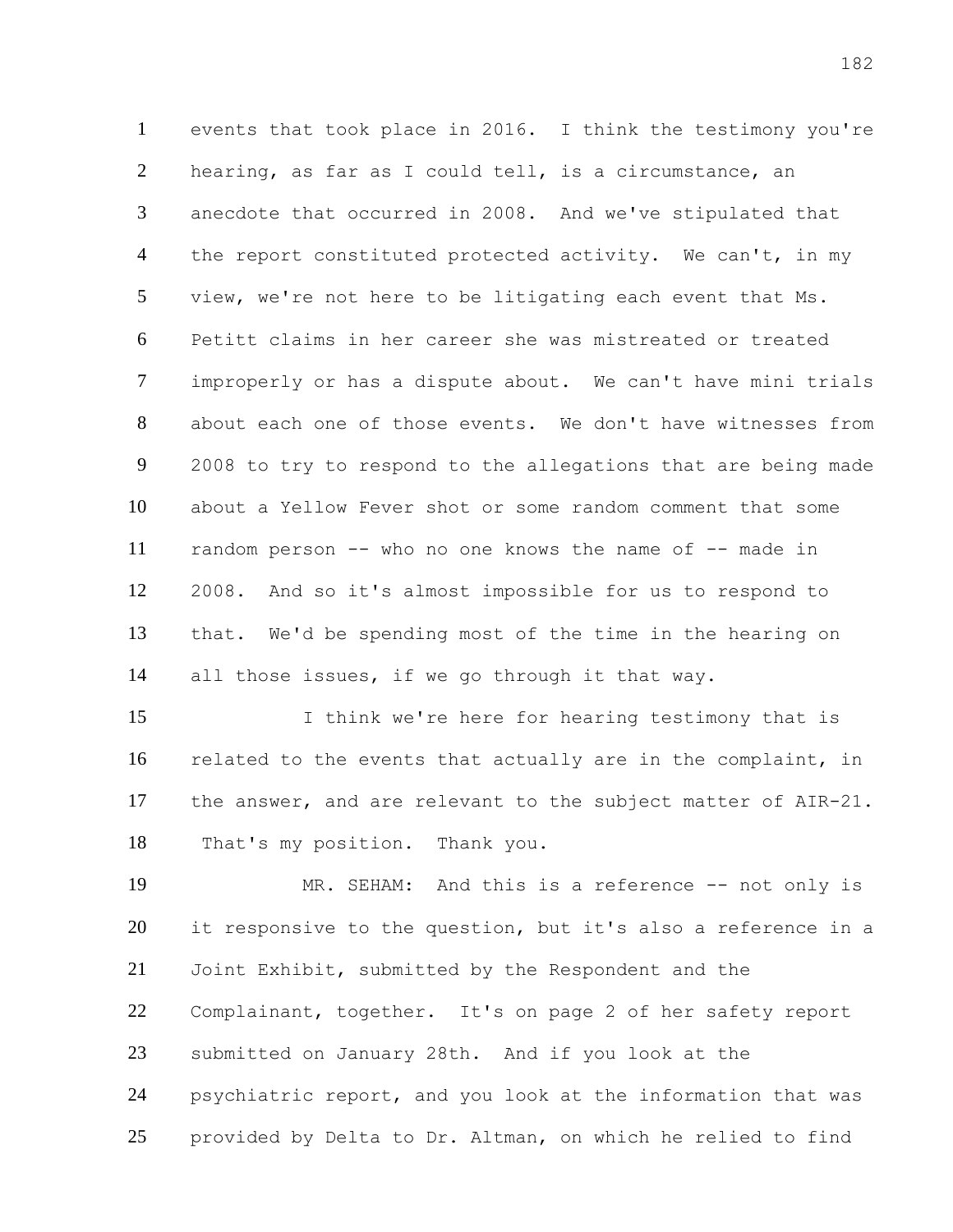that she had bipolar disorder, that information goes back to 2010. This is an airline that dug very, very deep.

 MR. ROSENSTEIN: I can respond to that, briefly. There's no question that there's information going back even before 2010, in the report that Ms. Petitt gave on January 28th, and in her subsequent graphic study that she presented later on that year, in 2016, no question about that. And there's no question that information was provided to Dr. Altman.

 But we're also not here to decide whether -- this isn't a malpractice case against Dr. Altman. We're not here to decide whether Dr. Altman got it right or got it wrong, that's not what this case is about, either. We can't do that. None of us here have the ability to decide whether or not Dr. Altman was correct in his diagnosis, or incorrect in his diagnosis, that's beyond the purview of AIR-21, as well. JUDGE MORRIS: Is it in Dr. Altman's report? MR. ROSENSTEIN: Is this particular incident regarding --

20 JUDGE MORRIS: This incident, yes.

21 MR. ROSENSTEIN: -- it's a very lengthy report, I 22 don't know, off the top of my head, whether there's anything in there, but we could check. There will be other things that Complainant will testify about, from that January 28th report, that certainly made their way into Dr. Altman's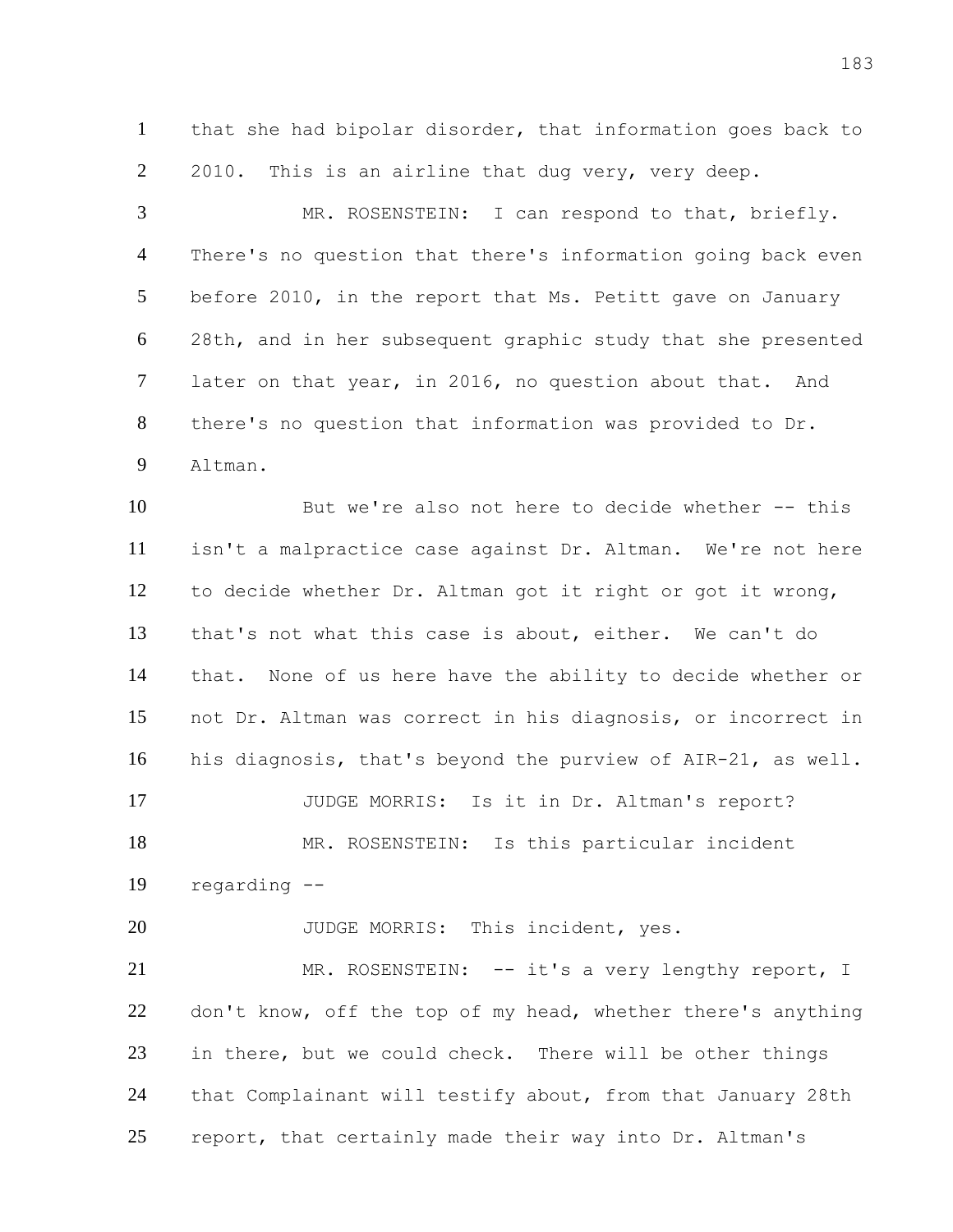report. And those facts -- the fact that it's in Dr.

 Altman's report, I don't think would be justification for going back and hearing testimony about the incidents here. But again, I'd leave that to Your Honor. And I'd review the report, if you'd like us to.

 MR. SEHAM: It's on page 2 of her January 28th, 2016, report.

 JUDGE MORRIS: You're talking about the 43 or 45-page report?

MR. SEHAM: Forty-five page report, yes.

 JUDGE MORRIS: I'm going to allow this. If I understand the testimony, part of the testimony is Dr. Altman provided voluminous amounts of information and dug into this airman's records, and relied on portions of that, at various times, to render an opinion -- of which I have not read. I've purposely not read all that stuff, because I want to hear what he has to say at that time.

18 But I'm going to give leeway, if he dug in and provided this information. Now, having said that, I'm going to look at -- when it comes to the violation -- the construct of the complaint or the amended complaint, and I will consider that background. But I'll also consider it for purposes of credibility of Dr. Altman.

 Now, I'm not a doctor, I can't, you know, I can't dispute his opinion about bipolar or whatever, but I can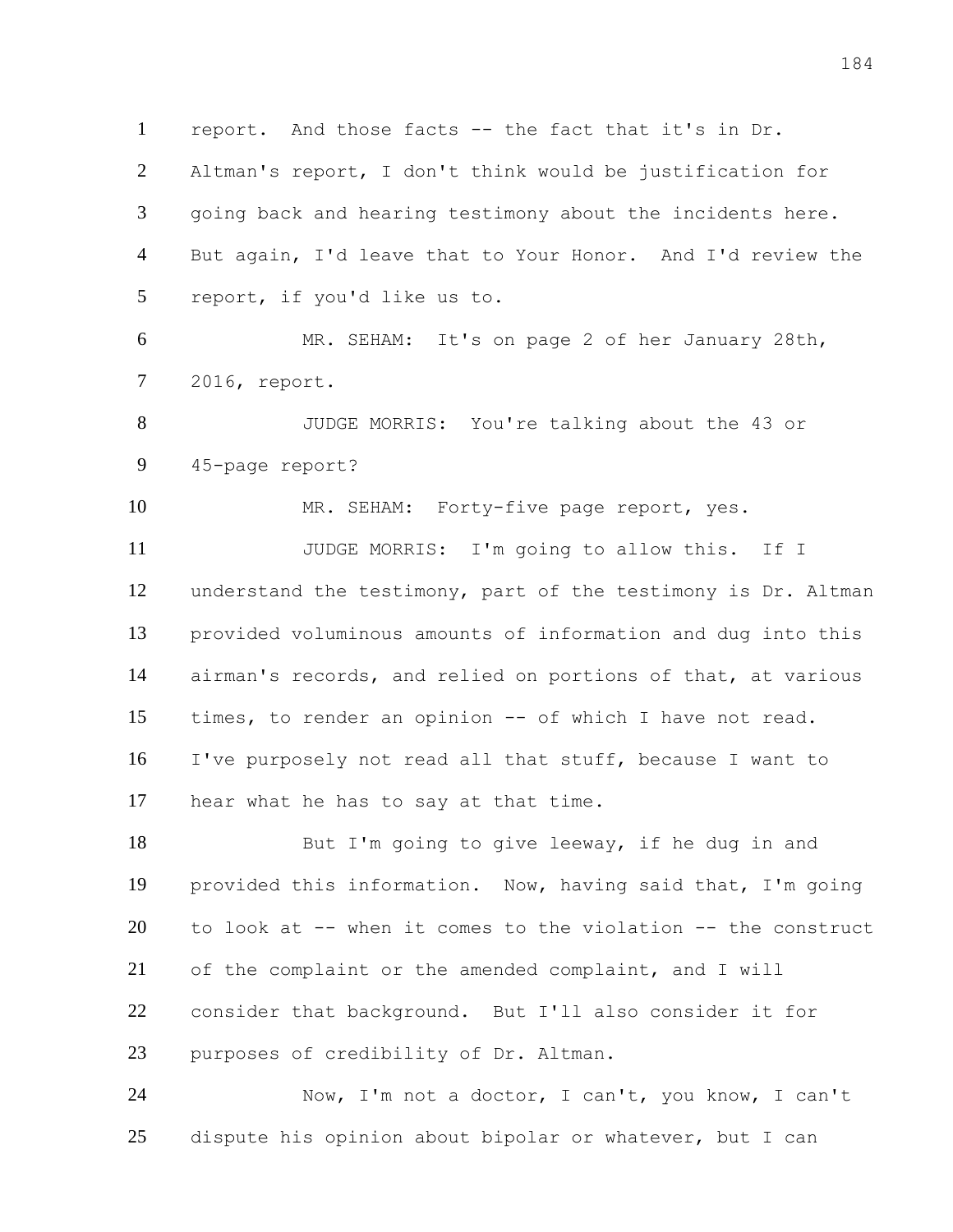evaluate the facts that are contained in that report and any rationale he uses to come to a conclusion. I can't question his conclusion, but I may be able to question some of the 4 facts, if they're correct or erroneous, to how he comes to that conclusion.

 So, I'm going to give you some leeway. She has the burden at this stage. Go ahead.

 MR. SEHAM: Oh, you only work with a recording, you don't -- you can read back the last question that I asked? 10 COURT REPORTER: Yes.

11 MR. SEHAM: I'm sorry. You know what, the easier way to do it is --

BY MR. SEHAM:

 Q You were describing this issue with the Yellow Fever and the pay issue. Had you completed that account? A Yeah -- no -- because the issue is not to pick apart Delta and say, oh, they did this wrong. It's not to make a complaint about that issue. It's a culture issue, it's a culture of threat, manage by threat. And so that was one of the things that I noticed. As I said, I had to go into NDOC and the scheduling manager came into the room and he said:

23 "Okay, there's four reasons that if you get an inverse assignment you don't have to take it."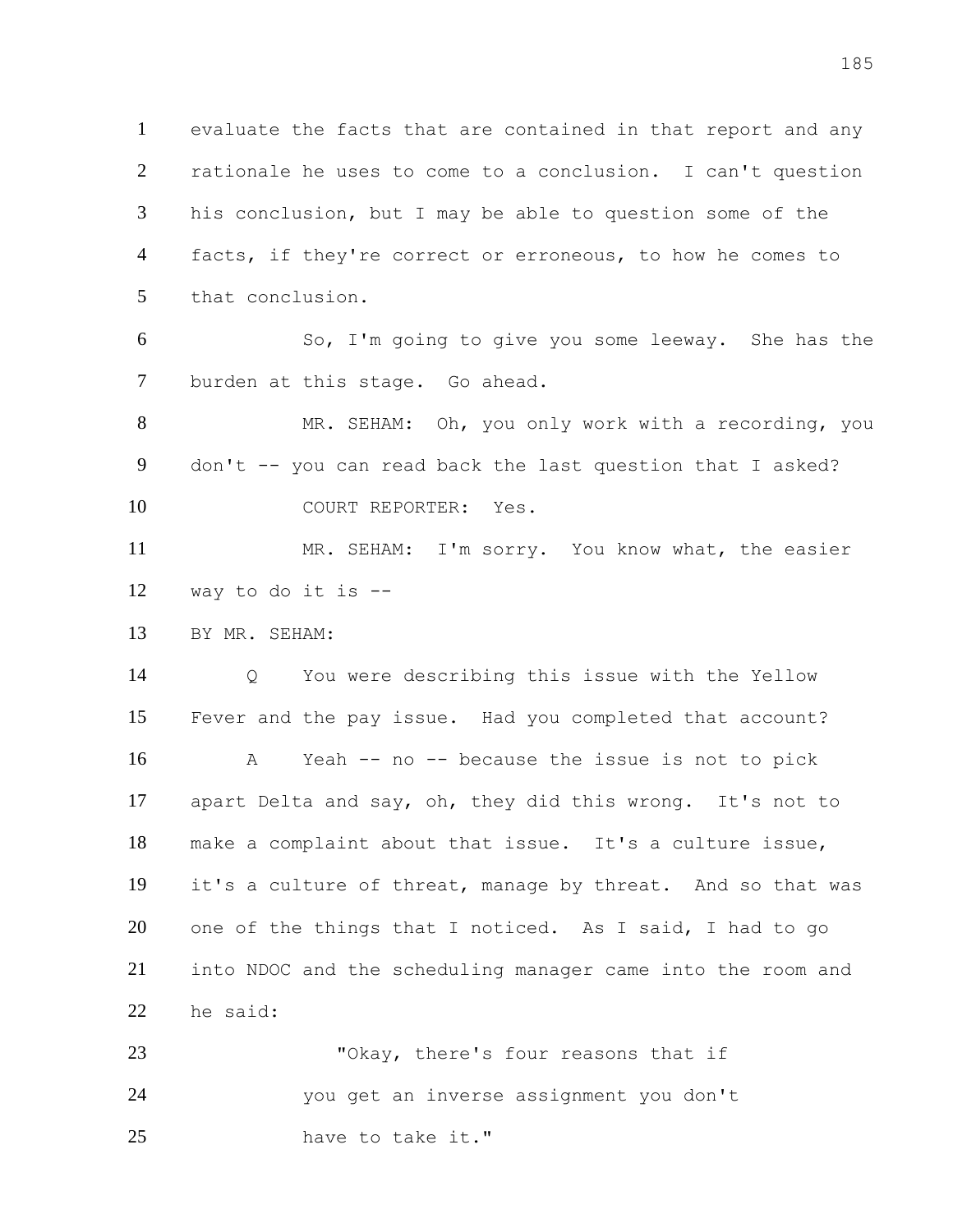And inverse assignment is you're not on duty and you are the last ditch person when we need an airplane. We can force you to fly. But the four reasons were: If you had a childcare problem, you couldn't get to the airport, if you'd been drinking, or if you're fatigued. And he said: "Don't ever call in fatigued at Delta Air Lines, that's the other F word, it would be better to call in drinking." And I said: "At 6:00 o'clock a.m., in the morning?" It just blew me away. Now, was he telling us that this is what we had to do? He was using this as an example. And it was just a -- and I'd heard fatigued is the other F word at many airlines. It just is what -- it's a culture thing. And so I was looking at the different cultures. Over at Northwest, as an instructor, there were times where I would be -- we would get a new LOE line oriented evaluation, and we would have the first students come through. And I remember one time there was one student who snagged at a certain point, and we talked about it, and then somebody else did the exact same thing. I'm thinking, okay, it's highly 22 unlikely that each pilot is going to be doing the same thing, it might be our fault.

 And so I went and looked at this procedure where they were snagging and -- ah ha, I know that this is. And I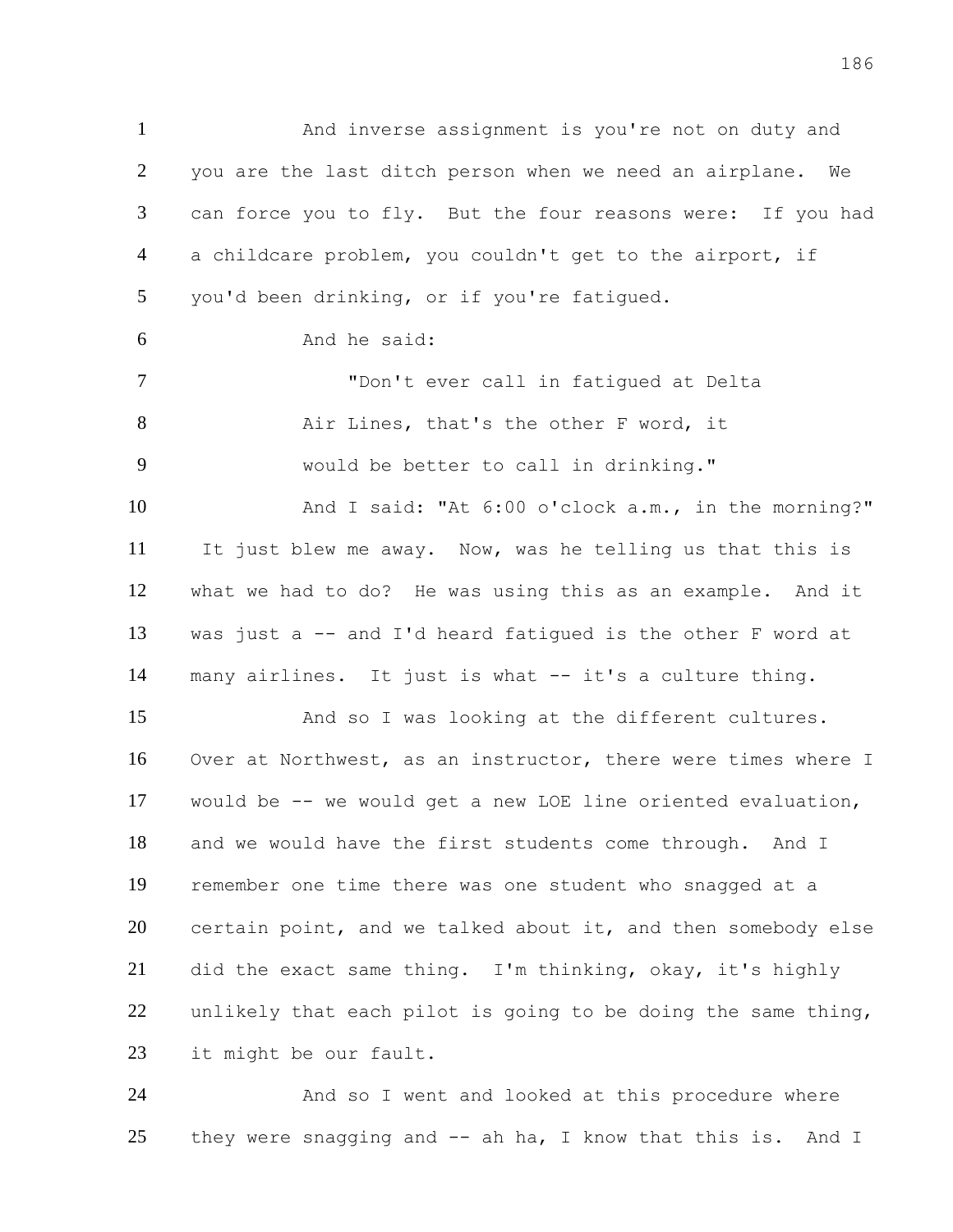took it up to my direct of training, didn't go to my supervisor or my boss, but went up to the director of training and said: "Hey, look at this, here's what's going on in this, and here's why." And he said: "Can you fix it?" 7 And I said: "Sure." 8 And he said: "Okay, have at it." So, I went to my hotel room that night, went in, re-wrote it, took it, then I gave it to my boss, who would be considered my -- I don't know if he's really my boss, but he was our fleet manager on my position -- and I showed him, I said: "Hey Matt, here's what's going on, here's how I fixed it." And he looked at me and he goes: "Oh, that looks great. Okay. Take it over to Tech Ops." 17 So, you walk down the hallway, they would type it up, send it to the FAA. We would get stuff changed in two, three weeks over there. Unlike at Delta, there would be emergency bulletins, staying in a bulletin phase, for months or years. I noticed when I first came to 330, they said -- when I was going through training -- the manual actually said for stall training -- they identified it was a "stick shaker." Now, Airbus has a stick, but it's unlike the Boeing. When they get a stall, the Boeing stick shakes,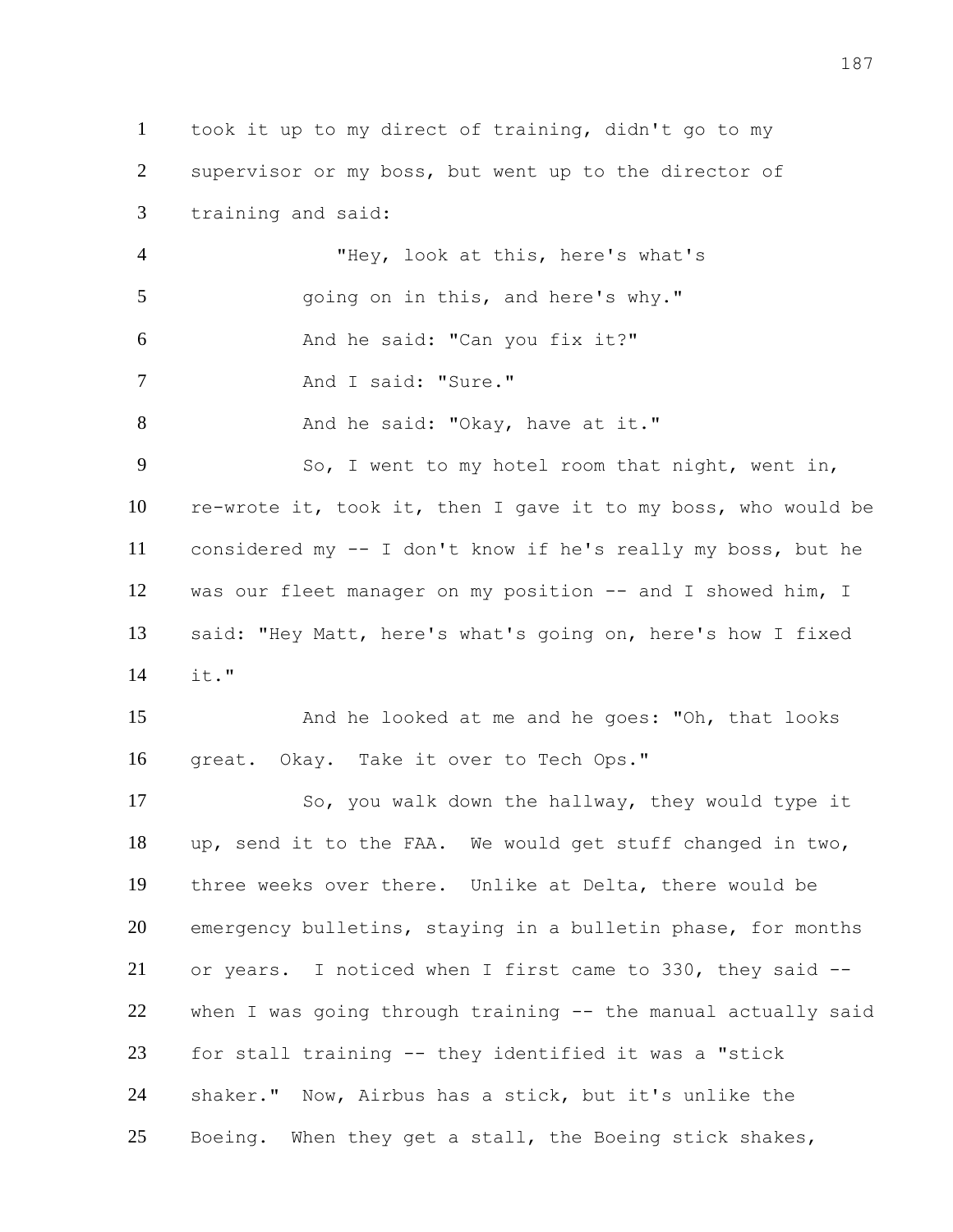that's what literally it does. So, somebody made an error when they were moving the manuals over. And so I had told -- JUDGE MORRIS: We're going to take a break in 4 place. Give me five minutes. (Off the record at 3:10 o'clock p.m.) JUDGE MORRIS: On the record. All parties present when the hearing last recessed are again present. 8 Sorry, counsel, go ahead. MR. SEHAM: I'm not sure where we were. THE WITNESS: We were talking the difference between Northwest and Delta. 12 MR. SEHAM: Okay. Well, I --13 MR. ROSENSTEIN: I concede it, I agree. 14 MR. SEHAM: Okay. BY MR. SEHAM: Q I anticipate some of the issues that you would like to raise are going to come up later as we go through your reports and Ms. Nabors' interview, so if you could give us one -- with the permission of the Judge, giving this witness instructions -- if you could give us one more quick example and then we'll get to those issues? 22 A Absolutely. The big thing is open door policy and chain of command. Richard Anderson was our CO at Northwest Airlines, we had an open door policy, and he came over to Delta Air Lines and we were supposed to have an open door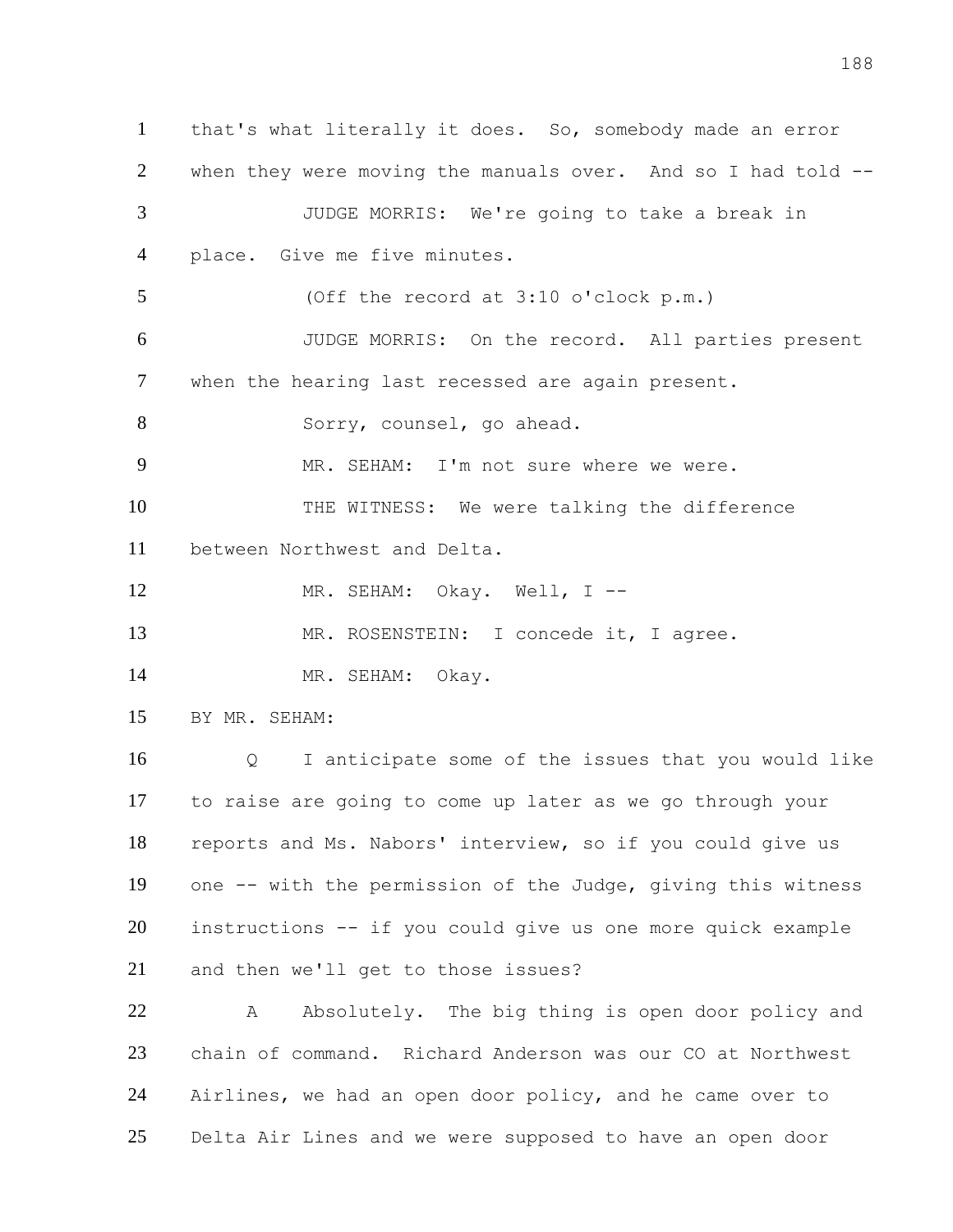1 policy, but there's an unwritten rule that it is a chain of command. And if you step over that chain of command, that's when you get into trouble. Q So, how many years have you been flying? 5 A Oh, almost 40, 41 years, maybe. Q When you started, what was the percentage of women flying in the pilot force? 8 A I believe probably about three percent. Q And did that make you a minority? A Yes, definitely. Q Okay. Has that been greatly alleviated today? A No, it's not. Actually we're only about seven percent. Delta has 4.6, ALPA has five percent, but the world has about seven. So, it's still low. Q How many female instructors were there at America West along your side? 17 A I was the only one. Q And how many female pilots were there at Braniff when you joined? A Probably -- I think there were like four of us, four or five. 22 Q Okay. And how about at Evergreen, when you became a pilot there, how many? A I was the only one. Q Okay. And at Tower, how many women pilots were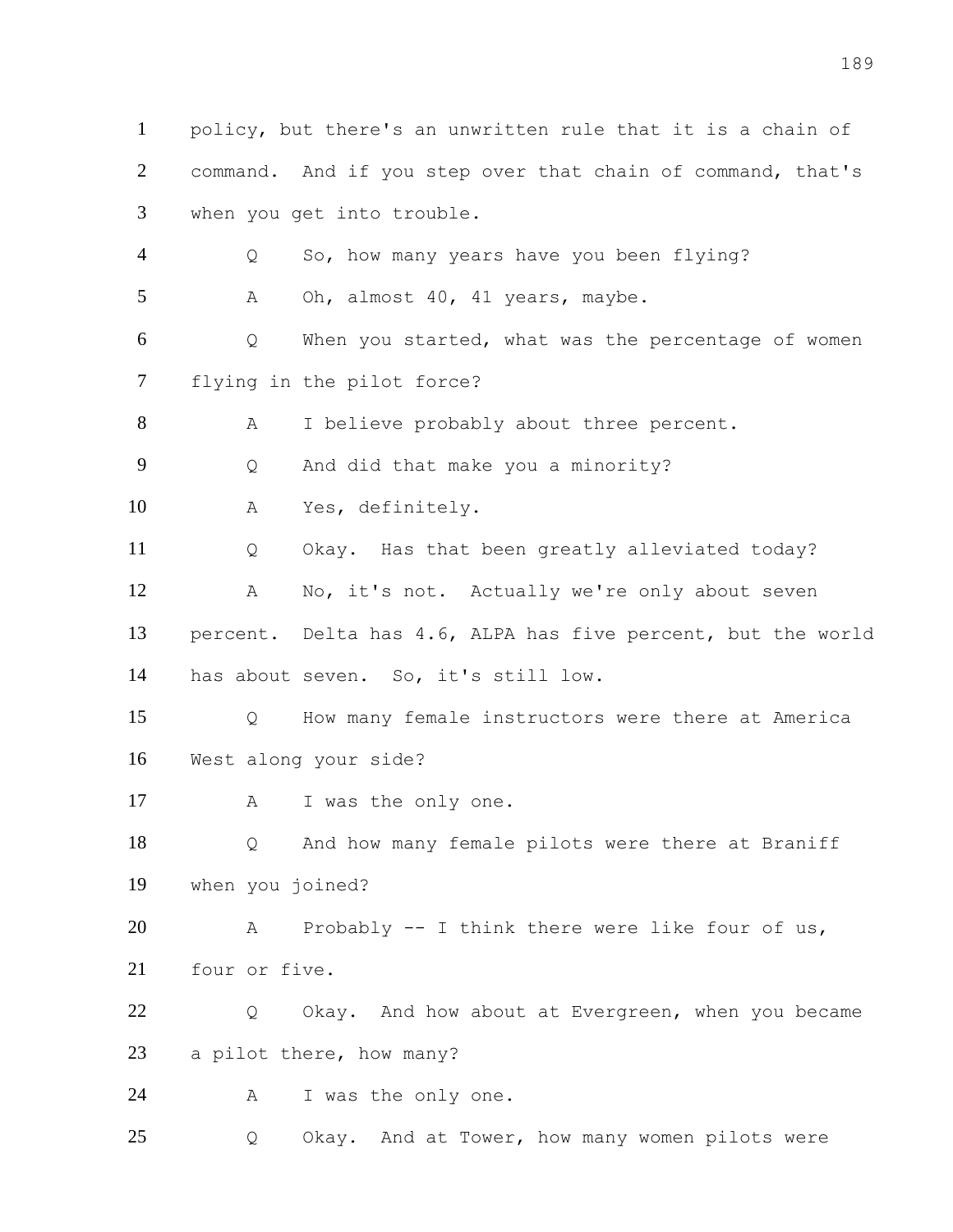there?

2 A I was the only one there, too. JUDGE MORRIS: So, I'm clear, you're talking about Evergreen down in McMinnville? 5 THE WITNESS: Uh-hum. JUDGE MORRIS: Okay. Understood. MR. SEHAM: Yeah, yes. You should say "yes," just -- 9 THE WITNESS: I'm sorry -- yes. 10 MR. SEHAM: -- so the Court Reporter doesn't have to -- 12 THE WITNESS: But I was in Terre Haute, Indiana with him. BY MR. SEHAM: Q Now, were you exposed to sexual harassment, gender based discrimination in those days? 17 A Oh, yes. Q Okay. Did you have any personal issues that could have been -- and we're using the term "EO," because that's the company parlance -- that could have been EO or Equal Opportunity issues? A Probably daily. Q Okay. And did you ever file an EO or other gender based complaint at any of these airlines? A Never.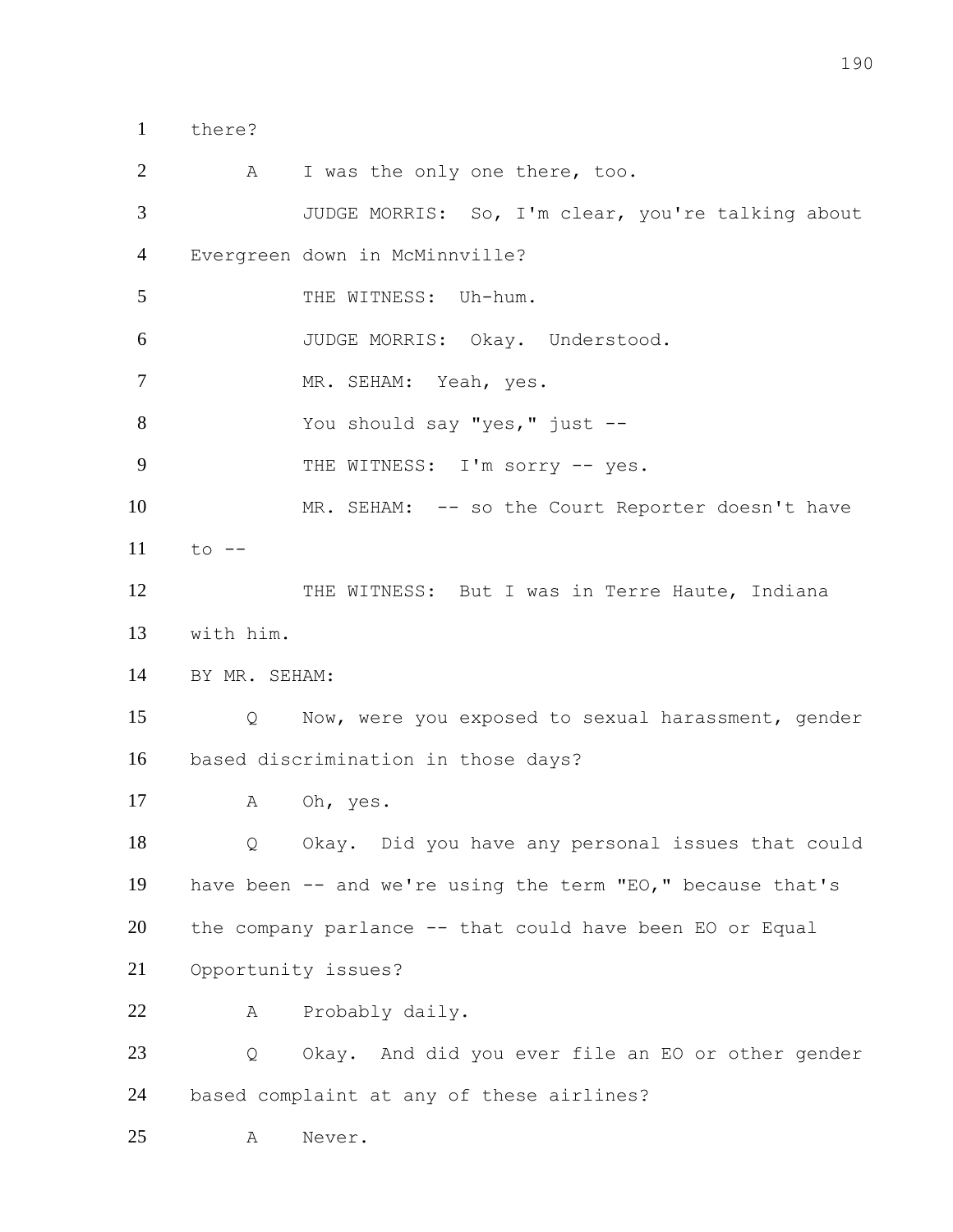Q Why not?

| $\overline{2}$ | Well, some of the things, like the guys putting<br>A          |
|----------------|---------------------------------------------------------------|
| 3              | their naked pictures of women on a little rope with tiny      |
| $\overline{4}$ | holes and things they did. You know, they didn't do that to   |
| 5              | get me. I came into their world. And so it wasn't offensive   |
| 6              | to me, but I kind of dealt with it in my own way. One night   |
| $\tau$         | I just put my own pictures up there for them, so they laughed |
| 8              | and that was it. So, I didn't do anything, you know, it       |
| 9              | wasn't anything that I felt I was going to go complain, going |
| 10             | into their world.                                             |
| 11             | But the real issue is that we are such a small                |
| 12             | minority that if a woman says anything, she's ostracized in   |
| 13             | this industry. And even today, you hear all the "Me Too,"     |
| 14             | stuff, and you don't ever hear about their lives. It's going  |
| 15             | The women just don't say anything about it.<br>on.            |
| 16             | Have you ever made an EO or gender based complaint<br>Q       |
| 17             | at Delta?                                                     |
| 18             | $\mathbb A$<br>Never.                                         |
| 19             | What has been your experience with respect to<br>Q            |
| 20             | Delta's diversity within the pilot force?                     |
| 21             | They, as I said, they have 4.6 diversity for<br>Α             |
| 22             | gender, but they have -- I was working on my MBA while I was  |
| 23             | out on my hip replacement, when we were merging, and I        |
| 24             | e-mailed, I believe, Ed Bastian, he was the chief financial   |
| 25             | officer at the time, and asked him what they were doing,      |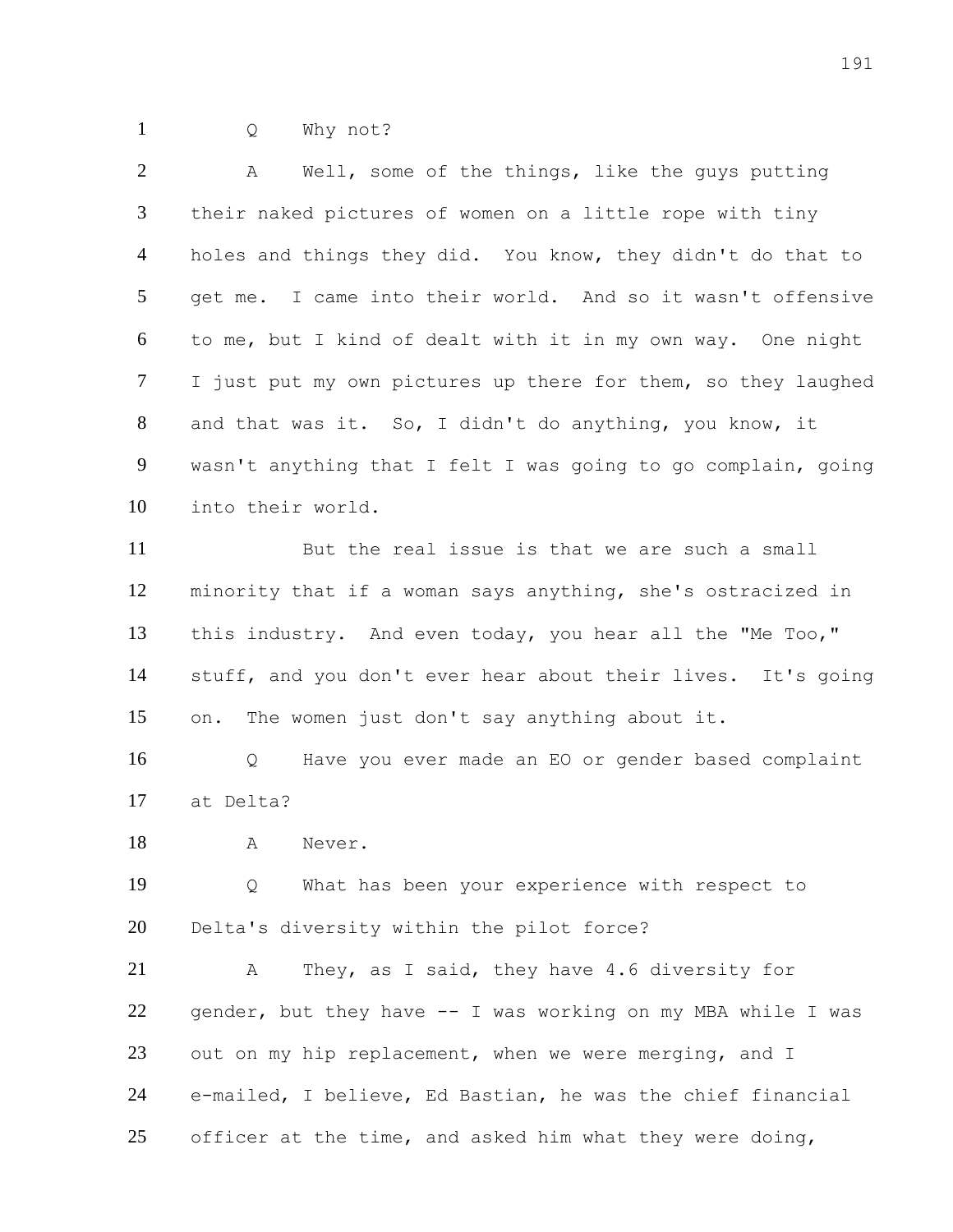because I had to take a diversity course. And he sent me to Steve Gorman, who -- I believe this is in 2009 -- and he had said they had a difficult time with diversity at Delta Air Lines, at the leadership level, but they were starting a focus group. Which I thought a little odd, because I thought that was kind of those focus groups starting in the early '70s for most airlines, but that's just what it was.

 Women Aviation Conference, all the airlines had a female chief pilot there, we didn't have one at our airline. And so the representative, she had come from Northwest and worked in a safety audit capacity or something, so they put her as a designated person. But you know, you have to look at the geographical location, where they are, too. It's down south and it just is what it is.

 But I look at diversity far different than just gender or race or religion, it's really about thoughts and people's thinking. And you really need -- especially in a safety orientated business -- you want the different experiences and the different thoughts that you can bring to 20 the table to solve problems if an emergency came up. So, you know, it depends. You talk airlines, they think diversity is gender. You might talk to a different location and they might think diversity is political.

 In my frame of reference, diversity is just 25 different thoughts, different people, different thoughts.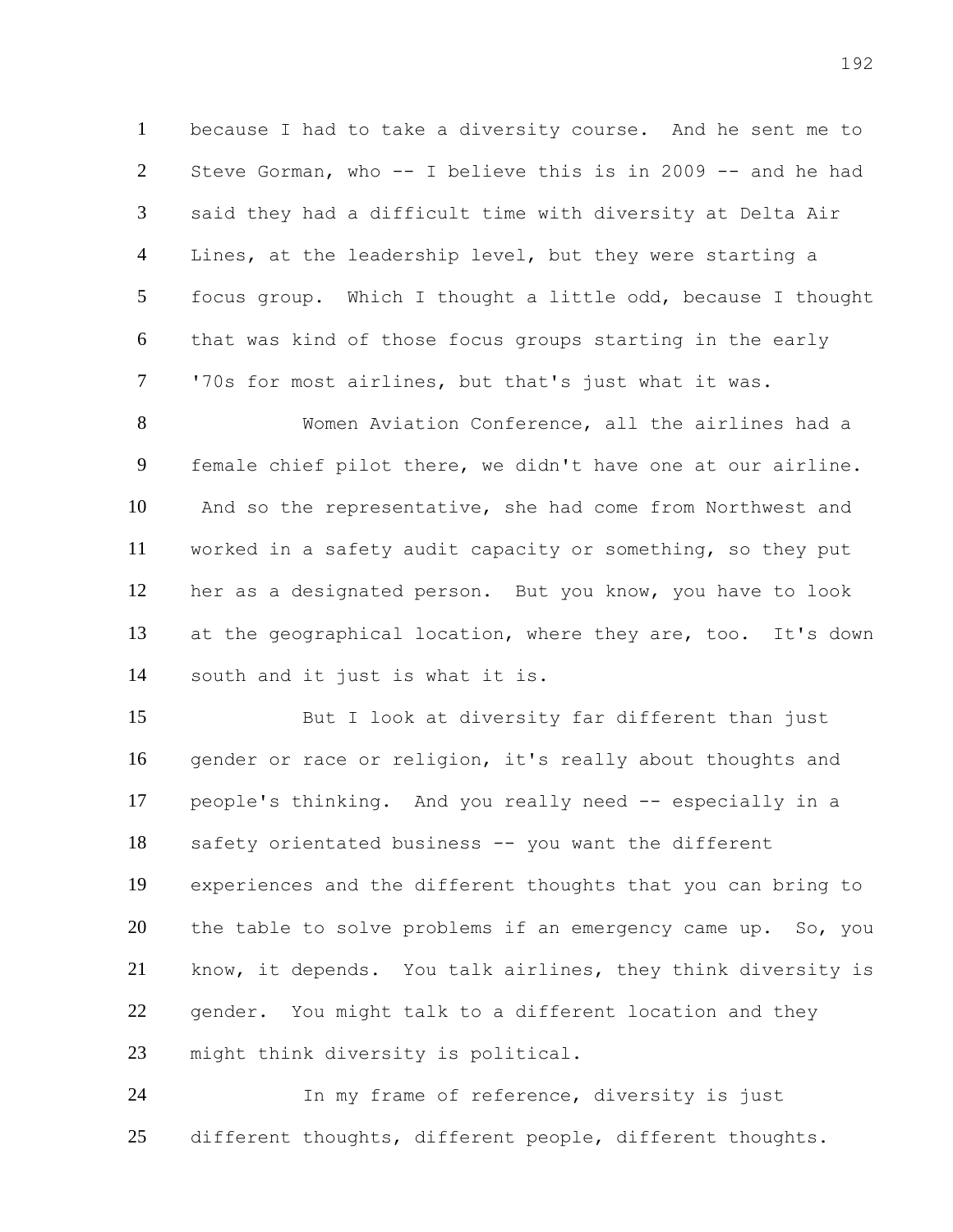Delta? A I did. Q And what position did you apply for? A It was Seattle based assistant chief pilot. Q And did you consider yourself qualified for the position? 8 A Definitely. Q Why would you consider yourself qualified? A I was type rated on every aircraft that operated in the base, had an MBA, management experience in my past, and I live 10 blocks from the airport and have been known to put in extra hours of work. So, it would have, you know, accommodated their schedule. Q Did Delta offer you an interview for that position? A No, they didn't. Q Did you file any kind of EO complaint in response to the lack of invitation to interview? A No, I did not. MR. SEHAM: Now, to give everyone a head's up, we'll be moving to JX-B, Joint Exhibit B. MR. ROSENSTEIN: While you're looking -- I have an objection and I could wait for cross, but would it be helpful to have a time-frame for the last bunch of questions? MR. SEHAM: Oh, oh, sure. I have no objection to

Q Did you ever apply for a management position at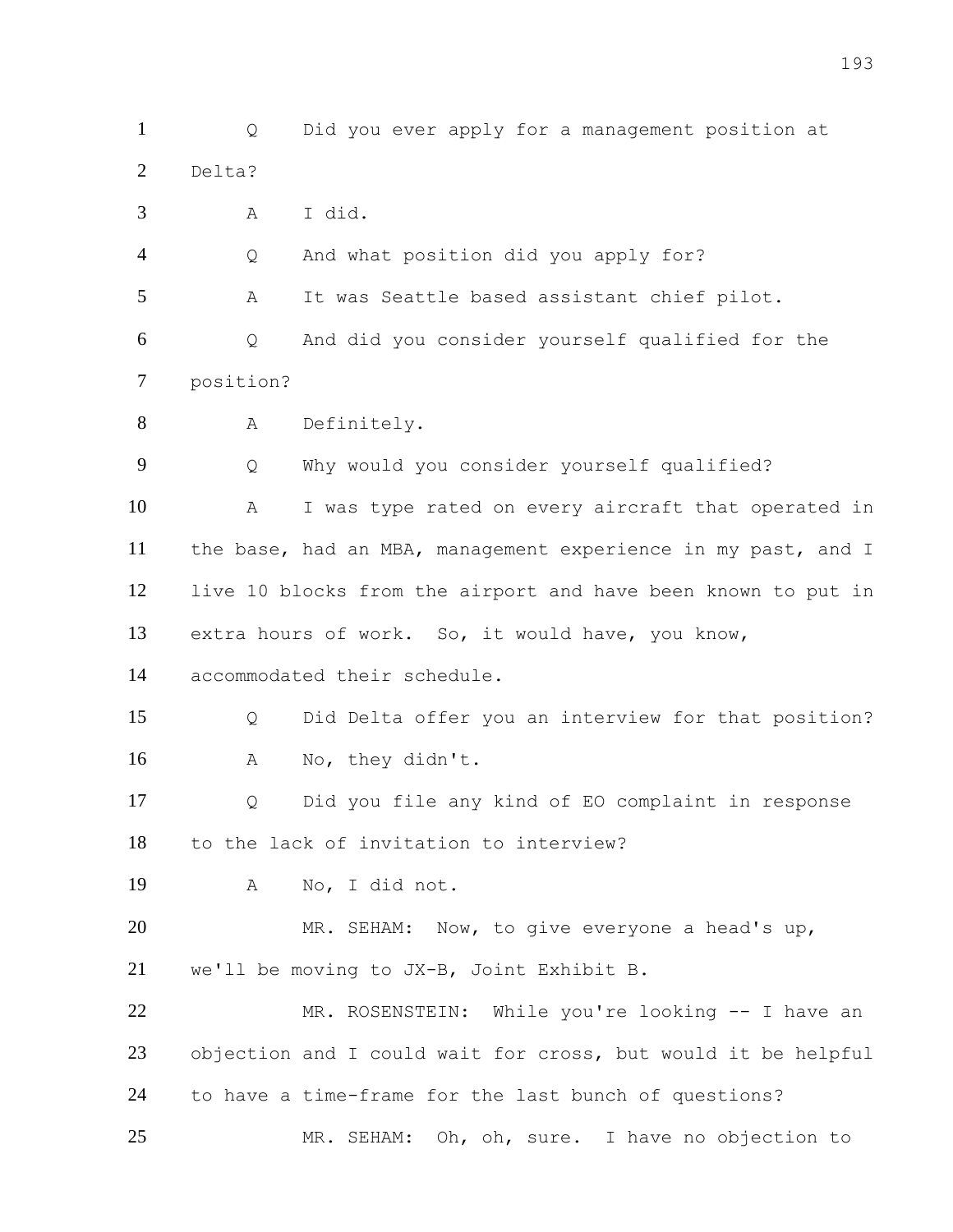that interjection.

BY MR. SEHAM:

 Q Can you give us a time-frame for when you made the application? A Oh, what I -- that probably was -- I'm going to guess it was probably about six years ago, six or seven years ago. Q Okay. Thank you. JUDGE MORRIS: All right. I've got two questions, kind of out of turn. 11 If I understand your testimony, you have 6,600 hours total time, right? THE WITNESS: As far as operating as the pilot in the aircraft. 15 JUDGE MORRIS: In a line pilot? 16 THE WITNESS: Line pilot, yes. JUDGE MORRIS: Okay. Was that a factor in the selection process to be in an assistant chief pilot? THE WITNESS: No. Delta doesn't look at -- I 20 shouldn't say that in every case, but from appearances and experience it doesn't look like it's what they select pilots based on. JUDGE MORRIS: All right. And you said that Delta had 4.9 percent?

25 THE WITNESS: Four point -- I believe they have 4.6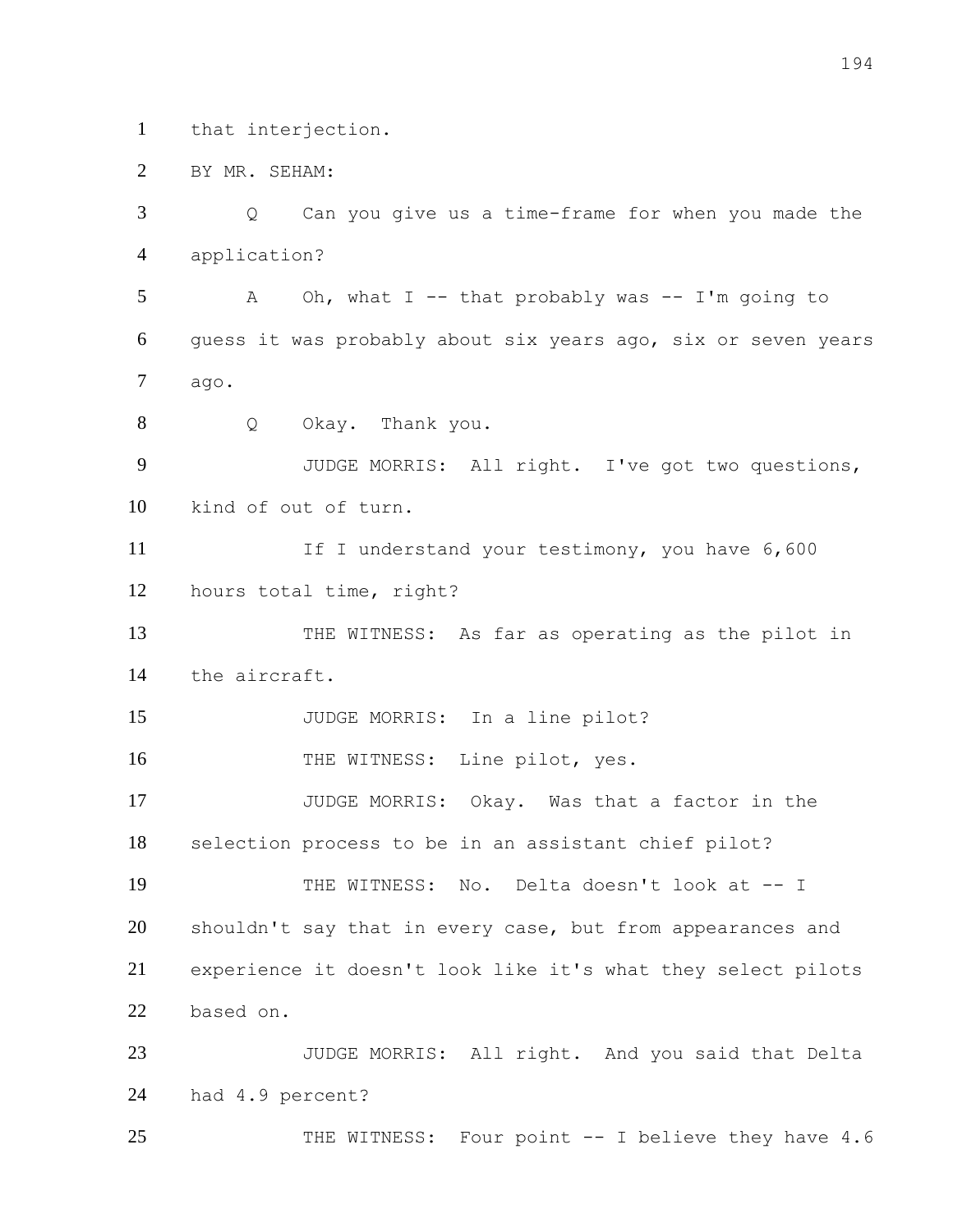percent women, yeah.

| $\overline{2}$ | JUDGE MORRIS: Do you happen to know what                     |
|----------------|--------------------------------------------------------------|
| 3              | percentage of all pilots are female?                         |
| $\overline{4}$ | THE WITNESS: Yeah, seven percent.                            |
| 5              | JUDGE MORRIS: Seven percent. Okay.                           |
| 6              | Go ahead.                                                    |
| $\overline{7}$ | MR. SEHAM: I recognize that the counsel and the              |
| 8              | Tribunal, that the parties have stipulated that Complainant  |
| 9              | engaged in protected activity with respect to the issues of  |
| 10             | pilot fatique, pilot training, pilot training records and    |
| 11             | Safety Management Systems or SMS programs. I want to provide |
| 12             | some context.                                                |
| 13             | BY MR. SEHAM:                                                |
| 14             | So, I'll ask the witness, could you turn to JX-B?<br>Q       |
| 15             | B as in Bravo?<br>A                                          |
| 16             | Yes. And it's your assessment of Delta Flight<br>Q           |
| 17             | Operations Safety Culture, and there's a cover note from     |
| 18             | Steve Dickson, so it's an iteration or a version of it that  |
| 19             | comes with a cover letter.                                   |
| 20             | JUDGE MORRIS: Hold on counsel. So I understand               |
| 21             | your representation is that's his handwriting, is that your  |
| 22             | representation?                                              |
| 23             | MR. SEHAM: And I --                                          |
| 24             | MR. ROSENSTEIN: We would confirm that that is Mr.            |
| 25             | Dickson's file, if that would be helpful.                    |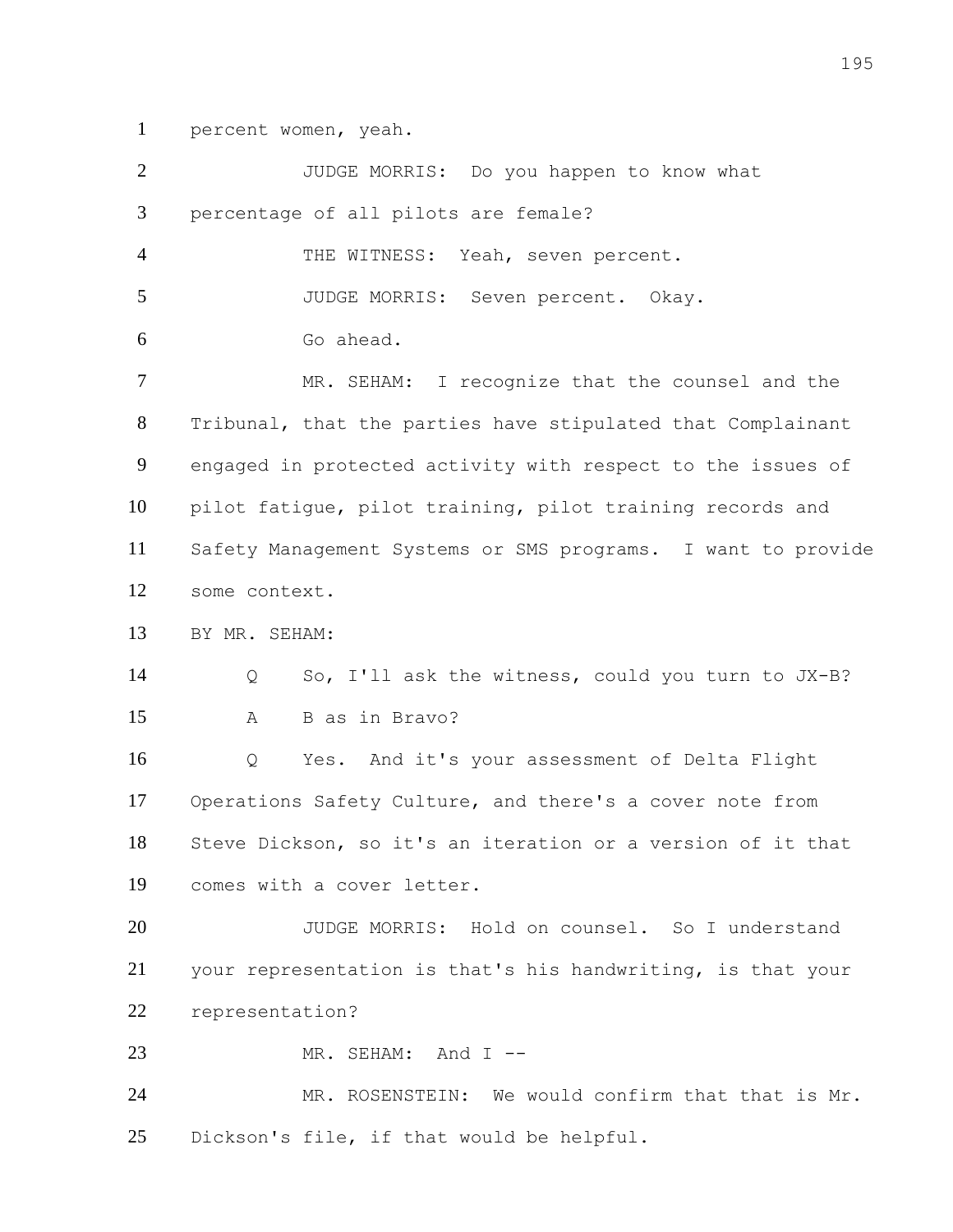1 JUDGE MORRIS: Okay. MR. ROSENSTEIN: I don't know whether it's his handwriting or not. JUDGE MORRIS: Okay. MR. ROSENSTEIN: If you want an autograph, I can -- JUDGE MORRIS: No, I don't need that. MR. SEHAM: We had a flashing moment of cooperation and we identified this as one of our few Joint Exhibits, and this was the version that Delta offered, and we accepted it. So, it's what she handed in on January 28th, would have been everything but the first page. 12 MR. ROSENSTEIN: I agree with that description. 13 JUDGE MORRIS: Okay. All right. MR. ROSENSTEIN: Other than the fact it was fleeting. MR. SEHAM: That could be a criticism of our side. BY MR. SEHAM: 18 Q Now, I note that under the title -- starting on JX-B 002 -- after the title the first words are: "SMS compliance is mandated to be in effect by January 2018." What was your objective in submitting -- your overall objective in submitting this report January 28th, 2016? A We were coming up on this mandated compliance. We did have an SMS in place, but we weren't following it. We

25 didn't have the Safety Culture to support it. And so what I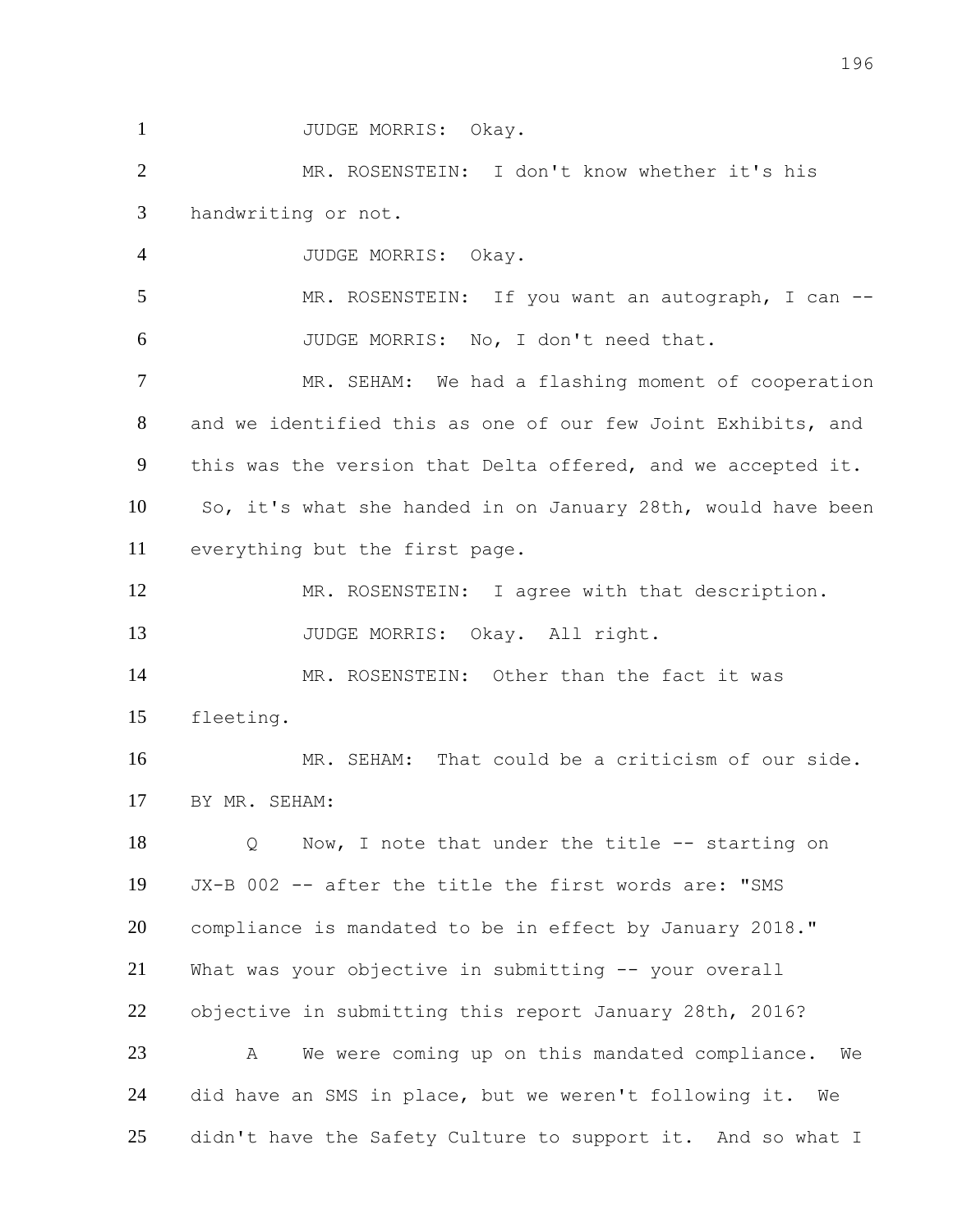did is -- and why I titled the next report: "Ethnographic Study," is that I looked over the -- I think at the time it must have been eight years, when I did this, of examples of practices. So, I learned what SMS was. I learned what Safety Culture was. And I said, okay, here's what the FAA mandates, this is what we have to do, this is what the outline for SMS -- next page, Department of Transportation -- I guess it's two pages down -- this is a most required -- 9 actually, it would be on page five -- you know, identified as "critical elements of Safety Culture." And so -- Q I'm sorry -- I'm going to have to ask. A Yes. Q That's page JX-B-5, which would be page 4 of your report? A Oh, correct, page 4 of my report. Q Okay. A So, what I did is, from my indication from Embry-Riddle, and I was fortunate that very first -- when the course had the very first page by Dr. Stolzer, who is now Embry-Riddle's Dean, he wrote the textbooks on SMS. And so I had him for two classes and it was such a valuable education when discussing this, because I didn't believe SMS was going to work. The FAA was mandating it, it was coming out. I believed that it would be wonderful if it did, but the reason I said that is because I had too many examples of lack of a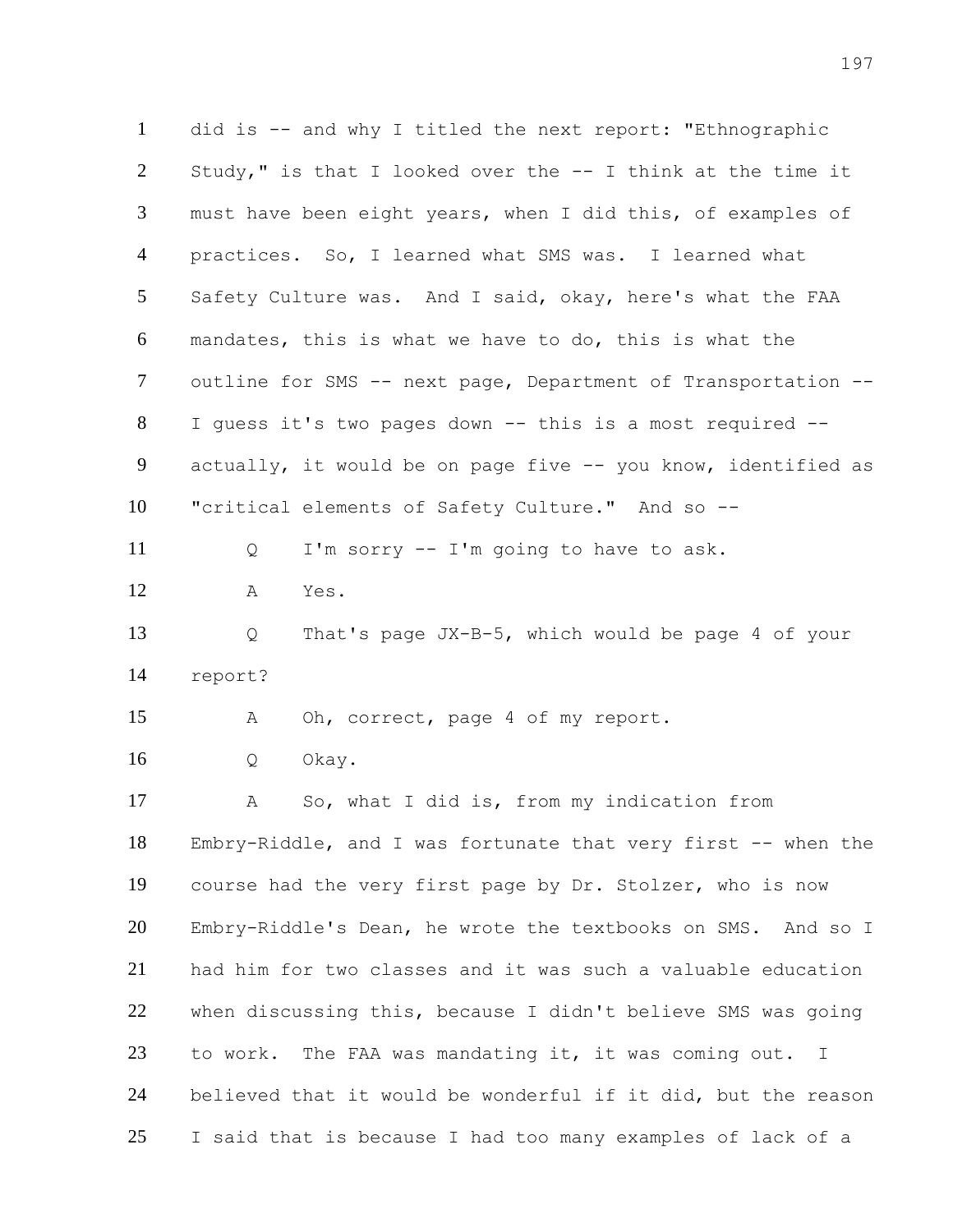Safety Culture. And so Dr. Stolzer and I had ample opportunity to discuss this.

 So, what I did is, I took the basic of here's what 4 SMS is, here's what Safety Culture is, here's my assessment of corporate leadership and her's my assessment of Flight Ops. And at the time, when Richard Anderson was in the helm, I believed it was almost like Flight Ops was in an iron 8 bubble. That all this stuff -- dysfunction was going on down here but nobody saw the corporate. Because Delta runs a great airline, our CEO Is wonderful, our flight attendants are wonderful, our service -- we run a great service. But there was all this dysfunction going on in Flight Operations, primarily training, and nobody could come out and say anything, because the word was: "You've got a target on your back, they're going 16 to get you. Don't report an instructor, 17 they're going to get you." So, what I did is, I couldn't just say, well, here's what's going on, and here's SMS, here's Safety Culture, have at it. What I did is I wanted to impress upon them that here's real life examples. This wasn't a compilation just because I'm going to compile all this stuff and go back and re-report every item I had previously reported again. I'm not telling them again -- you did this, 25 I reported it years go and I'm going to tell you again. I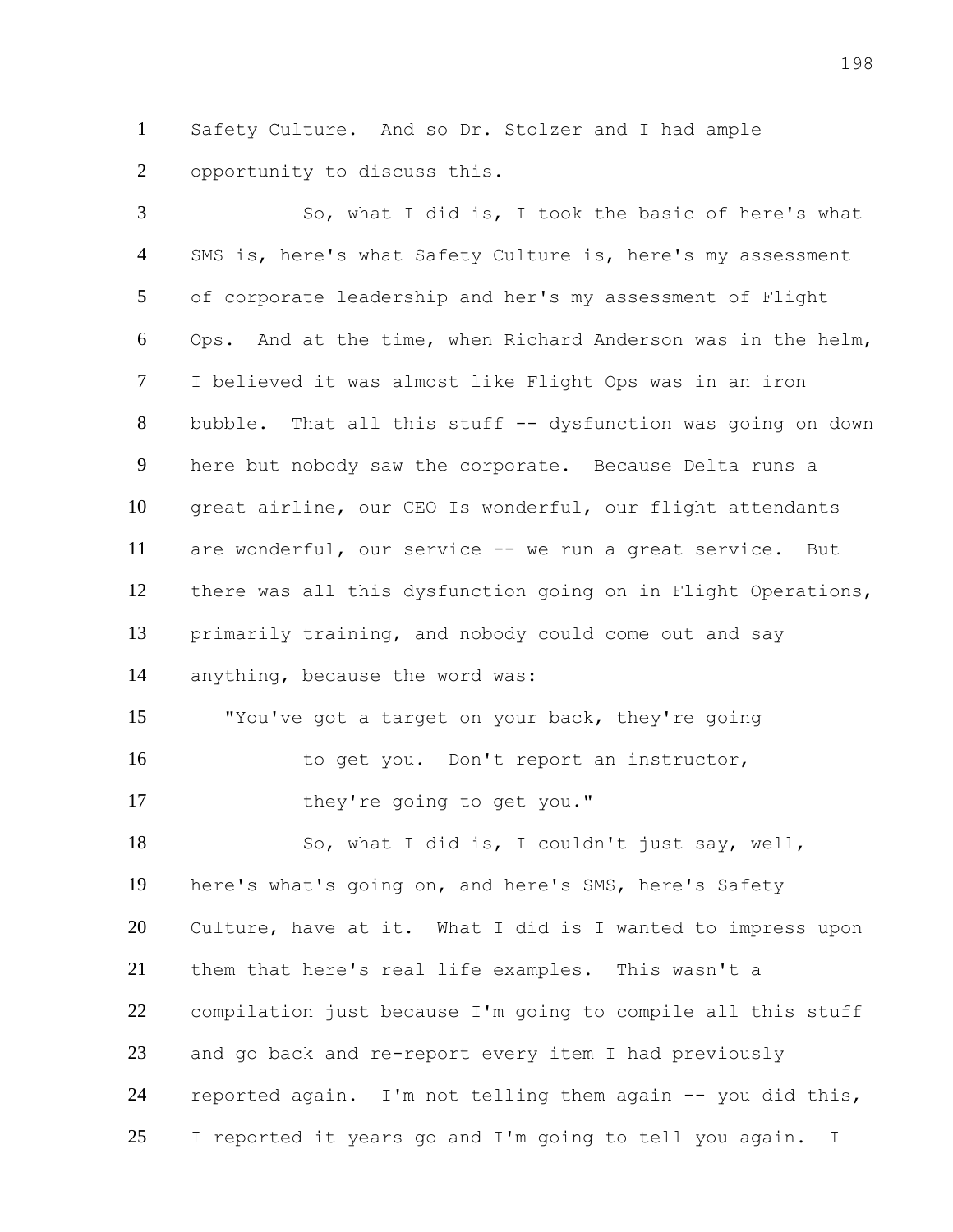used them as examples.

| $\overline{2}$ | And so that's why I designed it the way I did. And            |
|----------------|---------------------------------------------------------------|
| $\mathfrak{Z}$ | if you go through the report, it breaks down Safety Culture   |
| $\overline{4}$ | from the flexible culture -- Flexible, Just Reporting,        |
| 5              | Learning and Inform -- and under each header there are        |
| 6              | example of what fits in there.                                |
| $\tau$         | Well, if I could -- now that you've paused for a<br>Q         |
| 8              | second, if I could interject a question without objection.    |
| 9              | If you turn to page 3 of your report, which is                |
| 10             | $JX-B-004$ , there's a header -- 80 percent down the page --  |
| 11             | "Safety Culture." Is Safety Culture a term that you invented  |
| 12             | or is it something that originates from the FAA program?      |
| 13             | It originates -- well, I don't know who actually<br>А         |
| 14             | originated it, but it's -- the FAA has very clearly defined   |
| 15             | Safety Culture. And I found it interesting to listen to the   |
| 16             | definitions this morning of what Safety Culture is, because I |
| 17             | probably couldn't have given you an articulate example until  |
| 18             | after I really started doing research and looking into it.    |
| 19             | Because there's five key elements that are part of Safety     |
| 20             | Culture, and if you don't have them, you're not going to have |
| 21             | -- that is the foundation of an SMS program. And Reporting    |
| 22             | Culture being, in my opinion, the most important, because if  |
| 23             | you don't have a Reporting Culture, you can't be informing    |
| 24             | anyone, you can't be learning anything. And if you're going   |
| 25             | to retaliate, nobody will bring it forward anyway.<br>$So$ -- |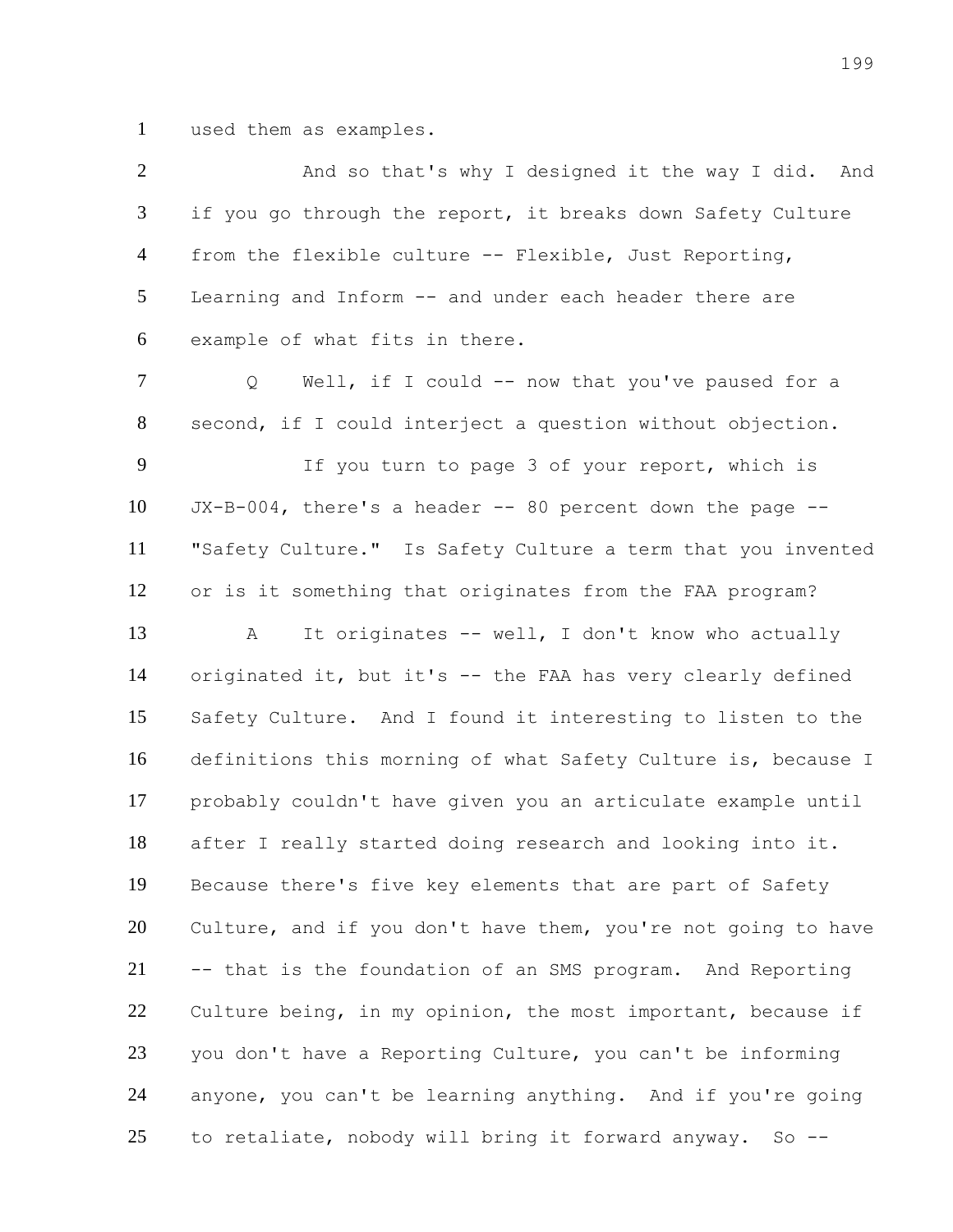Q Okay. If I could ask, in terms of building in a 2 chronology here, I'm going to ask you to -- and I'm not sure you can get around that desk, so I'm going to ask you to turn to CX-1.

 JUDGE MORRIS: Before you do that, I've got a question. Structurally, I'm trying to understand where you're going with this. Where does Delta's director of Safety fit in all of this?

 THE WITNESS: The director of Safety, I would have to look at his job description, but he's not -- this is not -- people thing safety -- you know, director of Safety would be somebody that I would go to if all these pilots are having push-back problems, that's who I would go to, director of 14 Safety. This is more of -- actually, SMS is the COO's responsibility, not unlike the CRM is the captain. The reason, you know, the best analogy for what SMS is today would be CRM. We developed -- our industry developed this because there were times where crew members were afraid to speak out, and they wouldn't tell the captain. They would flight that airplane right into a hole in the ground with that captain. And so we said that's not a good way to operate. We need to have somebody in authority -- that would be the captain -- but then we need to have a captain be willing to listen, to expand. Well, that's what SMS is, the COO is the accountable executive, but now we want all these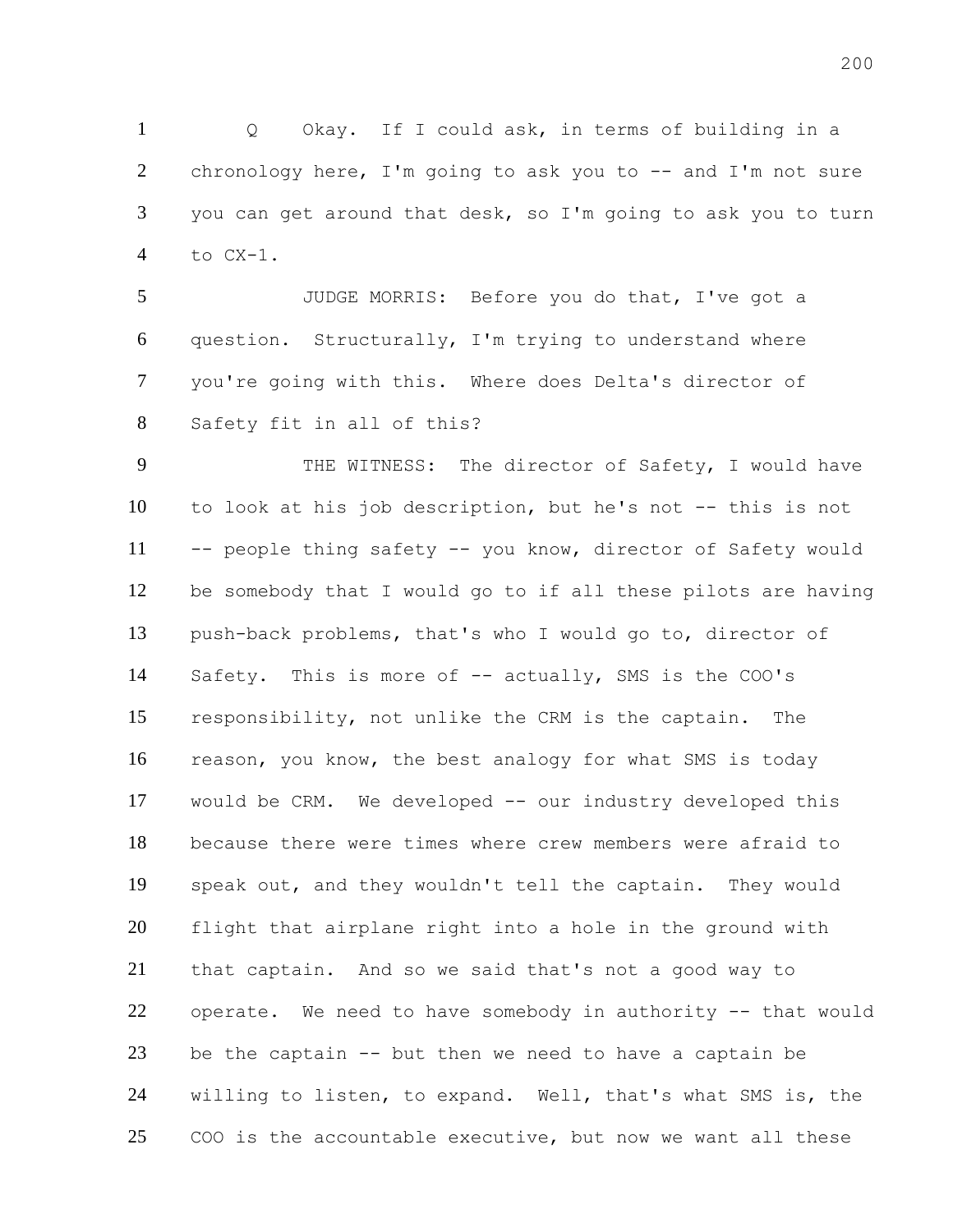employees to bring things forward.

| $\overline{2}$ | I asked my regional director who was our SMS                 |
|----------------|--------------------------------------------------------------|
| 3              | manager, before I started reaching out to the COO, and he    |
| $\overline{4}$ | said: "Who? Social media." And then I found that very odd.   |
| 5              | So, then later I e-mailed and asked if he preferred reading  |
| 6              | on Kindle or paper, because I was going to give him Dr.      |
| $\tau$         | Stolzer's book on Safety Management Systems, very well       |
| 8              | written, easy to read. And he said he didn't have -- he      |
| 9              | didn't read, you know, he didn't have time.                  |
| 10             | So, you know, all these little things are -- my              |
| 11             | regional director didn't know what SMS was. He didn't know   |
| 12             | we had a person in place. And he didn't want to have time to |
| 13             | learn or read about it, so.                                  |
| 14             | MR. SEHAM: Has your question been answered?                  |
| 15             | JUDGE MORRIS: One follow-up.                                 |
| 16             | MR. SEHAM: Oh, I'm sorry.                                    |
| 17             | JUDGE MORRIS: Who's the accountable manager under            |
| 18             | SMS?                                                         |
| 19             | THE WITNESS: That was -- excuse me -- it was                 |
| 20             | Richard Anderson, then when Ed Bastian came in, he was       |
| 21             | accountable executive. And then they just re-designated the  |
| 22             | chief financial -- no -- the chief operating officer, as of  |
| 23             | 2017, is now the new accountable executive.                  |
| 24             | JUDGE MORRIS: Okay.                                          |
| 25             | Go ahead.                                                    |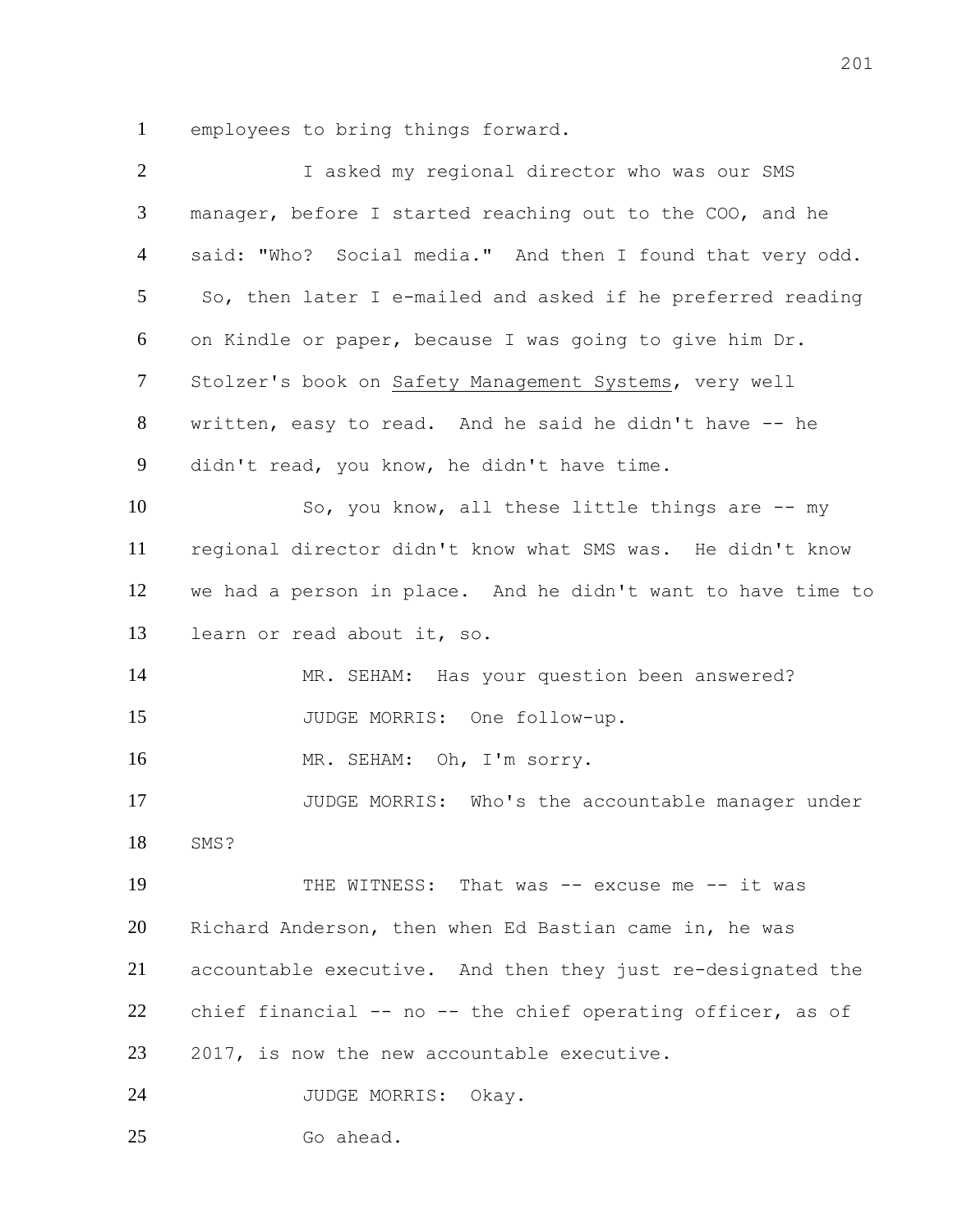BY MR. SEHAM:

 Q So, I'm going to ask you to turn to CX-1, so that would be the first exhibit?

A Okay.

 MR. SEHAM: And I'll stop dead in my tracks -- if you object to this editorial comment -- but the way we have exhibits is the Tribunal is going to see this letter in four or five different places, because it's in the psychiatric report, it's attached to other e-mails, but it's a significant e-mail and so we have an exhibit where it's isolated. So, I'm trying to avoid some confusion that way. 12 JUDGE MORRIS: All right. MR. ROSENSTEIN: No objection. As I said in the pre-conference, I want this to be as efficient as we can.

I'll never object to things that are efficient.

MR. SEHAM: All right.

BY MR. SEHAM:

 Q In any case, so if you could turn to CX-1. Is this an e-mail that you sent to Captain Phil Davis, November 3rd, 2015?

A It is.

22 Q Okay. And Phil Davis, at that time, what position did he hold?

 A He was -- I believe he was a regional director. Q Okay. And it says: "Appendix R," at the top, that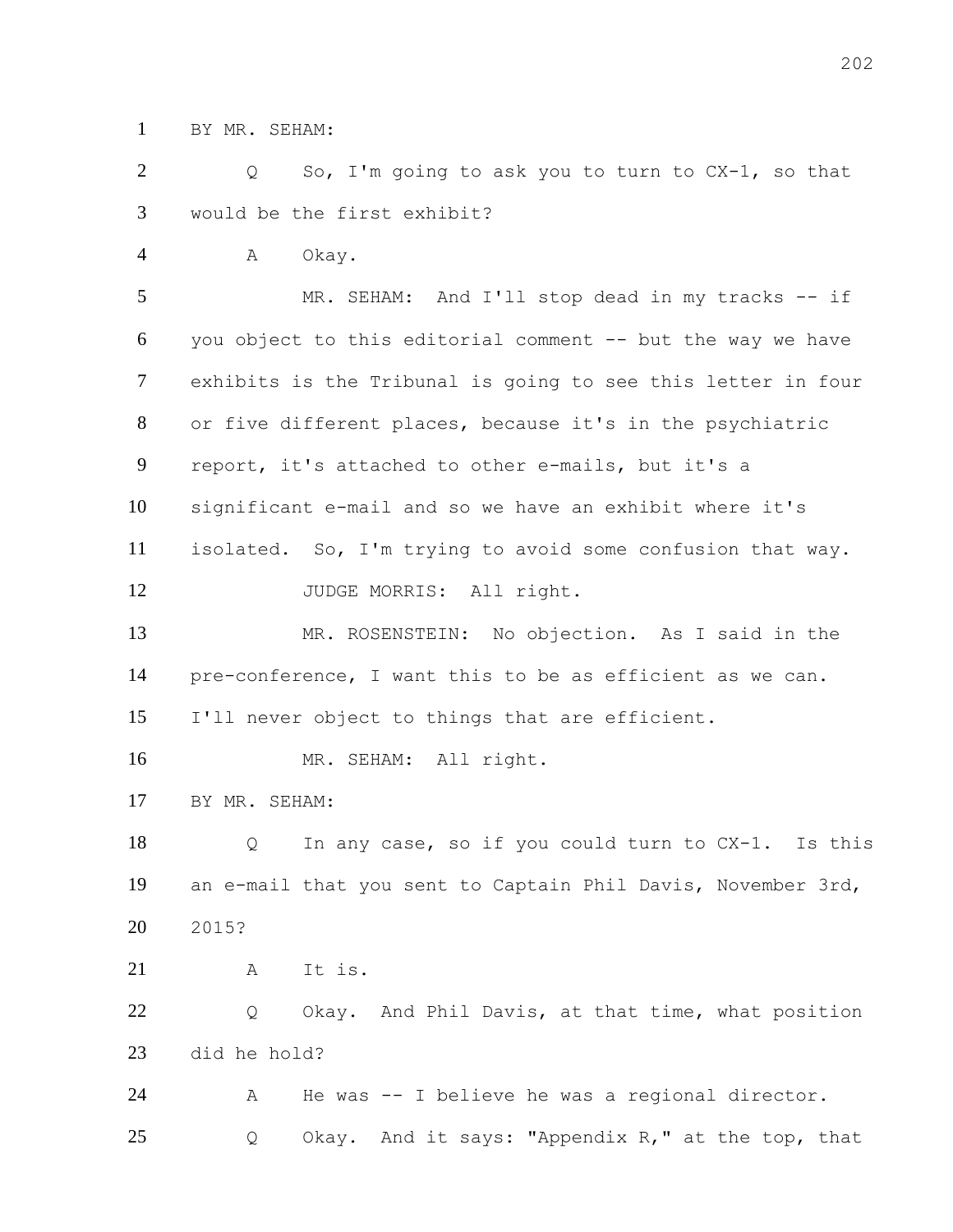was not in your original e-mail, correct?

A No, it was not.

 Q And that's a reference to an appendix in your January 28th safety report, correct? A Correct. Q Okay. So, just to make sure we understand the cross-references, the first two sentences read: 8 "Phil, yes, that did sound funny. Okay about the meeting. Richard was an 10 absolutely eloquent speaker." And to whom are you referring to when you say "Richard"? A Richard Anderson, our CEO. Q And this concerned a speech that he gave shortly before this e-mail, is that correct? A Yes. He was a keynote speaker at the International Aviation Safety Symposium that I attended. Q And just really so that the Tribunal has a cross-reference, if you could turn to CX-148, and the question is really just going to be is that the speech to which this e-mail is referring? MR. SEHAM: Oh, I'm sorry. 23 THE WITNESS: Yeah, I don't know my -- I'm going to let you find it. MR. SEHAM: I'm going to hand you mine for a second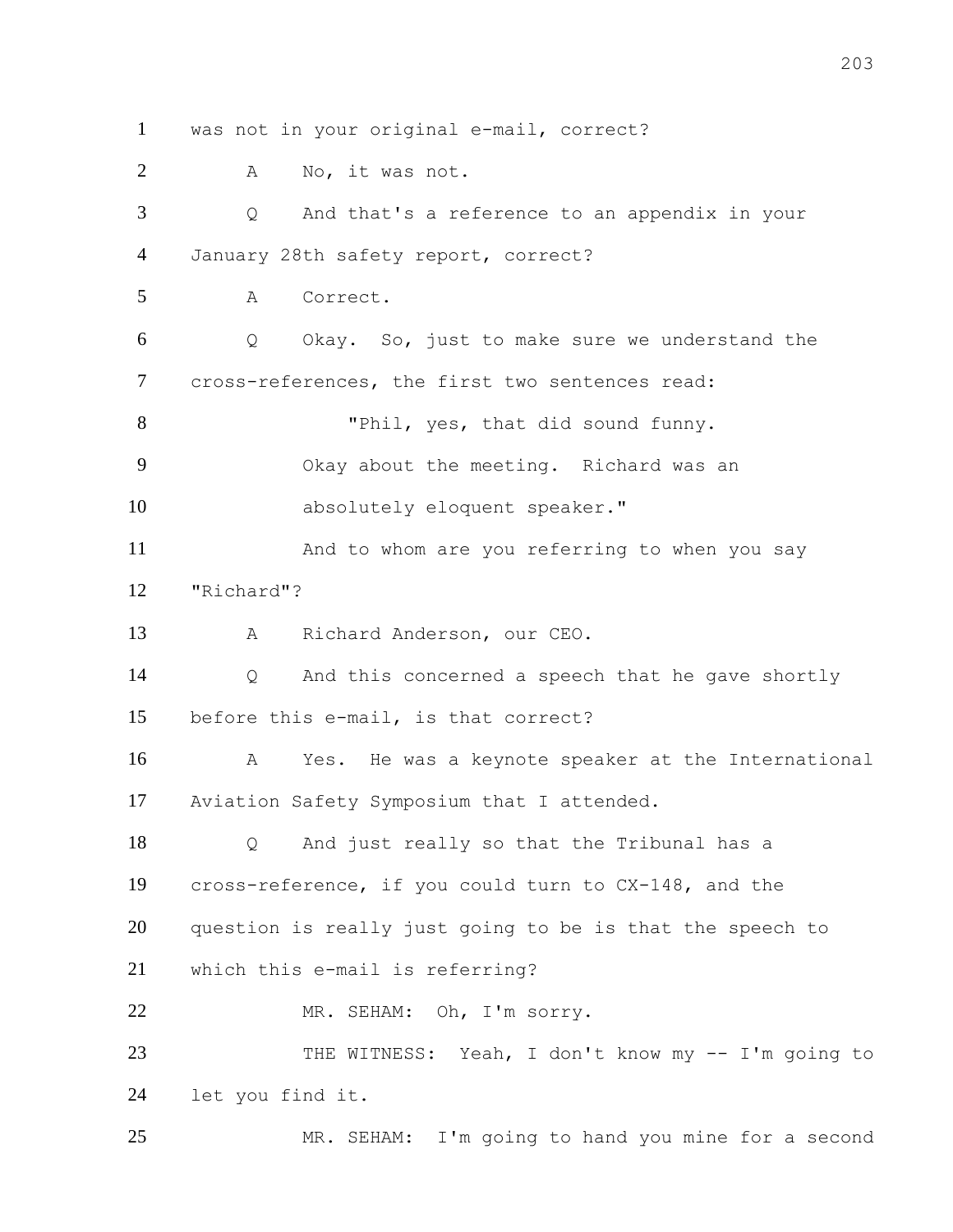here.

2 THE WITNESS: Yes, this was the speech. MR. SEHAM: Okay. BY MR. SEHAM: Q And then the document will speak for itself, but I'm wondering if you could briefly tell me what your take-away was, how this inspired you to further action? A Richard Anderson stood up, he was talking about 9 safety going into the future, and he -- what really struck my attention is he said that any employee at this airline could shut the airline line if we needed to for safety. And then he professed -- and he said it twice -- that we had the unfettered responsibility to bring anything safety related forward -- anything. Q And how, if at all, does that relate to SMS? A This is what SMS is all about. Q If you look back at CX-1, again the letter speaks for itself, but if you could point out to the Tribunal is there a reference herein to Safety Culture -- to SMS? A Yeah, because I mentioned it, yeah. It would be on page 40, second to last -- okay -- yeah, it would be the last paragraph. "With all this said, I want to follow what Richard Anderson professed at this meeting and be proactive. I want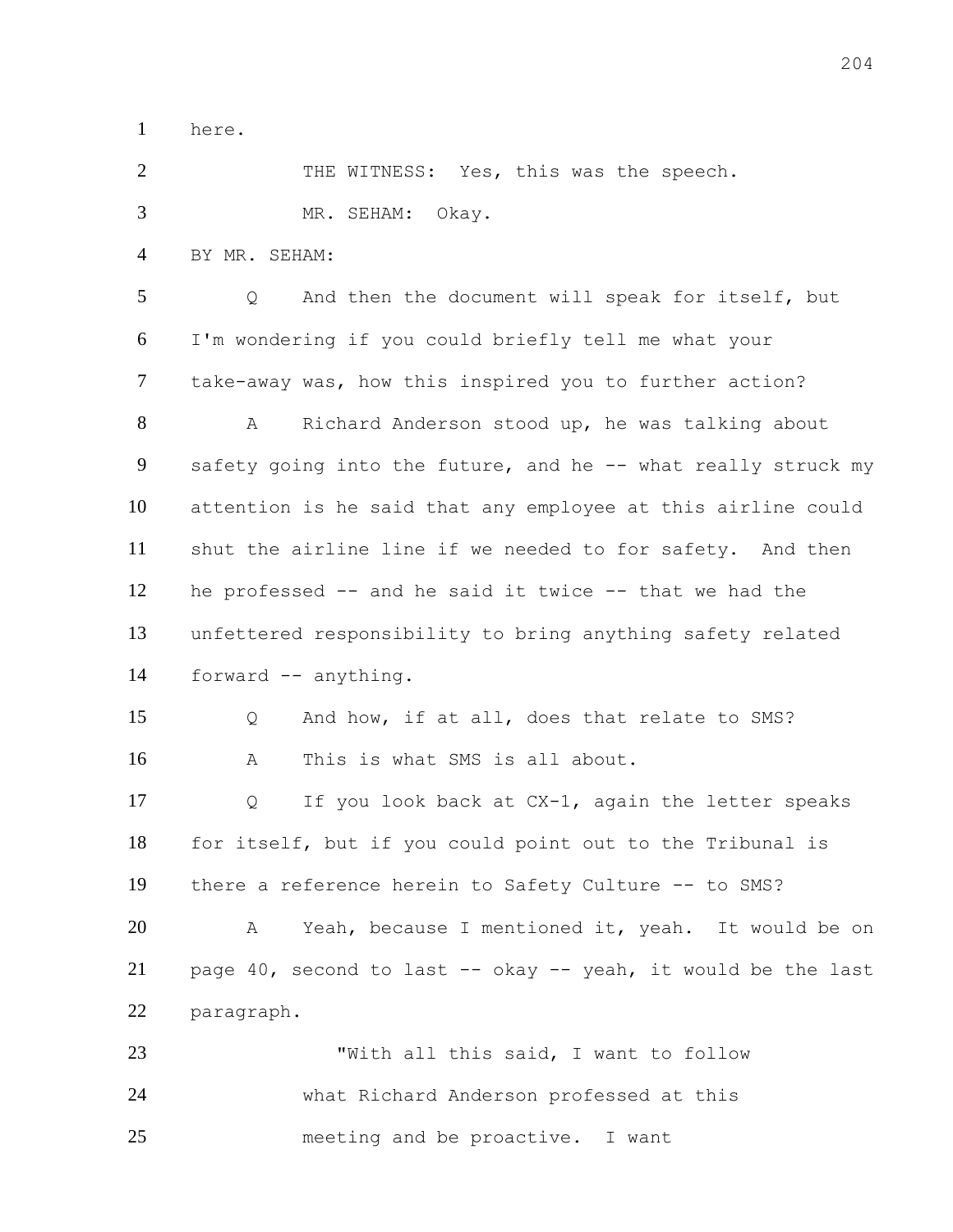accountability. I want to create an organization that Mr. Anderson believes we have, by putting a stop to this inappropriate behavior, as this type of 5 fear based tactics, stuffing false letters in files, are not part of the SMS 7 or any Safety Culture." 8 And then I said that: "I've honored the chain of command, but I'd like to go to Captains Dickson 11 and Graham." Q Okay. Now, if you can go back to JX-B, which is what I'll refer to as the January 28th, safety report? 14 A Okay. Q And turn to page JX-B-5, which is page four of your report? And do you see the title halfway down: "SMS" and below that it begins: "A comparison of Delta versus Alaska," and could you give us, just succinctly, the general purpose of comparing the two airlines? A I was living with Delta culture and working with a lot of pilots from Alaska, and they just had a different culture. So, I was just showing the difference between here's a positive example, one that was -- and I think I put it in here -- was most prominent, is the chief pilots coming to a new hire class and tell the new hire students, or the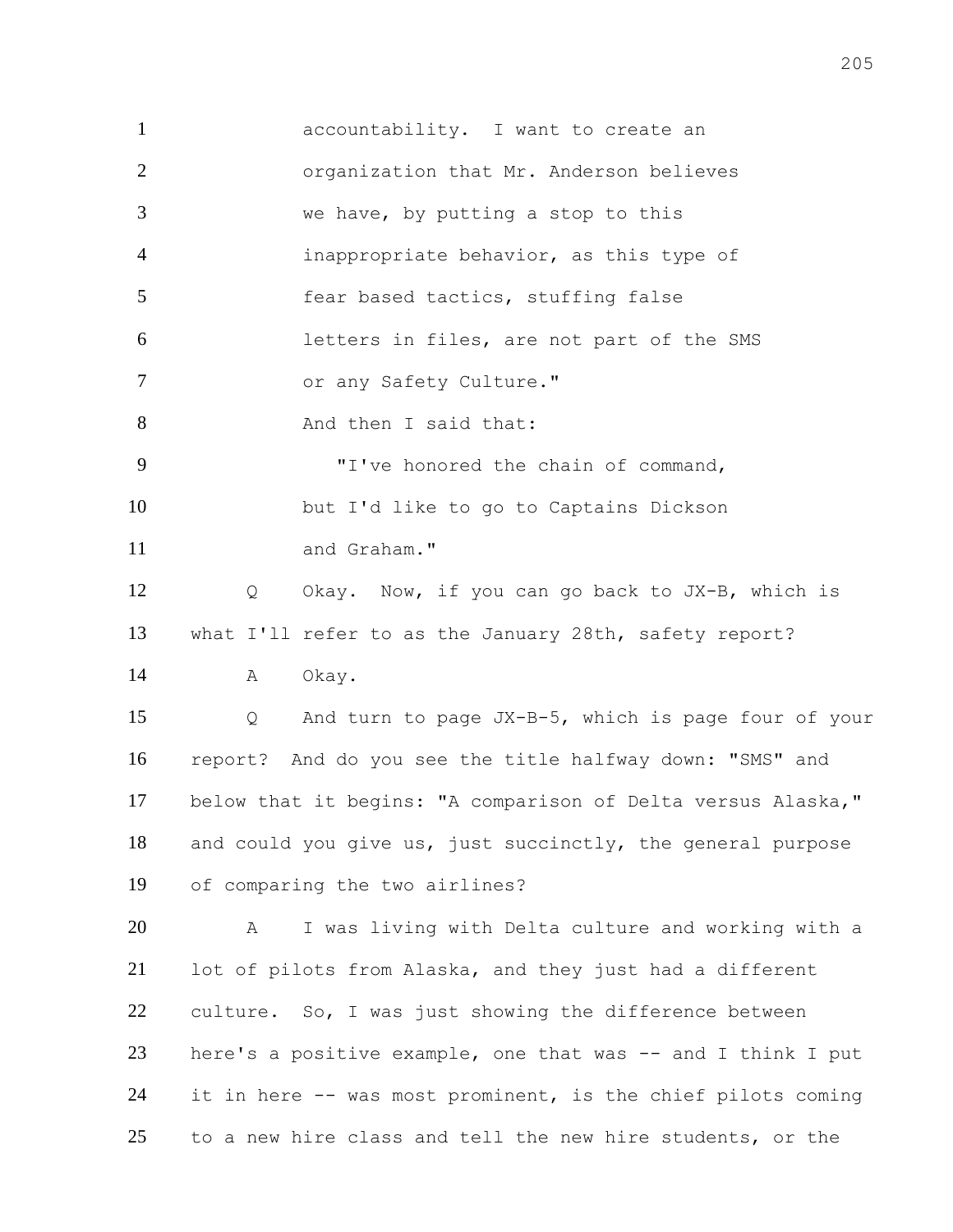pilots, that:

 "You are a new set of eyes. We've been doing 3 this way too long, we're going to miss stuff. We want you to bring anything you have forward, we want you to bring it forward." Well, at Delta they don't do that. It's quite the opposite. Q And if you could turn to the next page, page 5, which is JX-B-006, those bullet points -- and we'll come back to them -- but are all those bullet points followed by quotations, are those things that -- were those statements made by Delta senior Flight Operations management? A Yes, they were. Q And how did those statements, in general -- and we may come back to the individual statements -- but how did those statements, in general, relate to SMS? A Well, their identification of the culture. They all indicate that they don't -- we know everything -- there's nothing you can tell us to improve -- discouraging employees for coming forward, discussing that they had the power to do what they want -- so it's just a very poor Safety Culture 23 that will not support SMS. Q Did you ever engage in any effort to engage

directly with Richard Anderson, regarding SMS issues?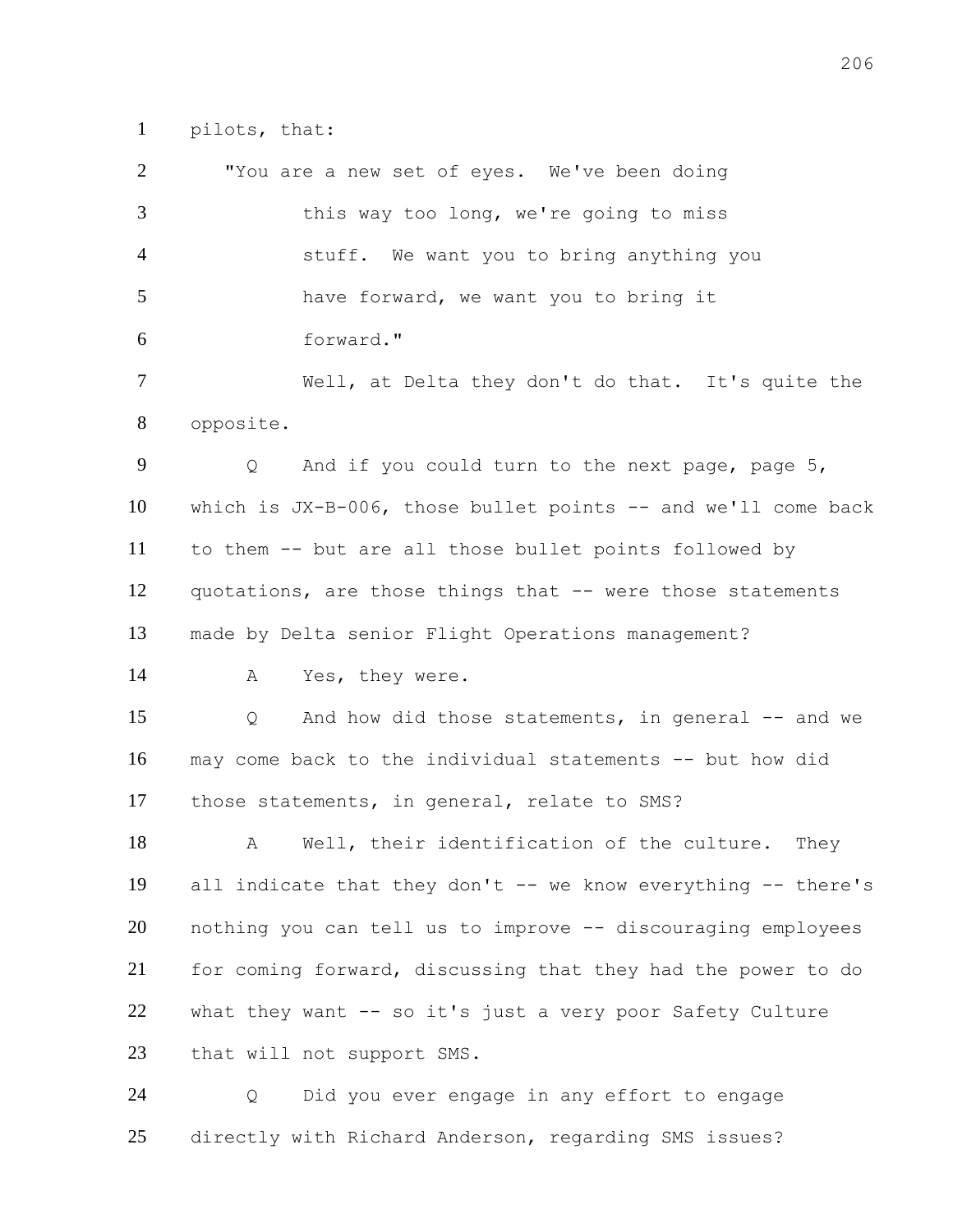A I did.

| $\overline{2}$ | Okay. What was the result of those efforts?<br>Q              |
|----------------|---------------------------------------------------------------|
| 3              | Well, after hearing him speak -- and I recorded his<br>А      |
| 4              | keynote $--$ actually, I recorded everybody at the conference |
| 5 <sup>5</sup> | -- I reached out to him, I e-mailed him and told him that I   |
| 6              | had, you know, had attended his speech, liked what he said    |
| $\tau$         | and that I just wanted to let him know -- either I asked him  |
| 8              | or said I was going to do it -- I was going to quote him in a |
| 9              | paper I was writing. And he said that would be fine, no       |
| 10             | problem.                                                      |
| 11             | And then I reached out to try and have a meeting              |
| 12             | with him. And so I think I had like two or three e-mail       |
| 13             | exchanges with his secretary, of trying to pick a date, but   |
| 14             | he was busy, and we were going to plan on it, I think that    |
| 15             | next spring.                                                  |
| 16             | Okay. And if you can refer to Respondent Exhibit<br>Q         |
| 17             | 11, $RX-11$ , those would be $-$                              |
| 18             | JUDGE MORRIS: It's Volume 4.                                  |
| 19             | MR. SEHAM: Well, actually, you know what, there's             |
| 20             | a faster way to do this, and I think faster would be better   |
| 21             | at this point. Why don't I refer you to CX-124. And this is   |
| 22             | by way -- the Tribunal elicited this testimony -- but this is |
| 23             | by way of confirmation.                                       |
| 24             | BY MR. SEHAM:                                                 |
| 25             | Can you identify what CX-124 is?<br>Q                         |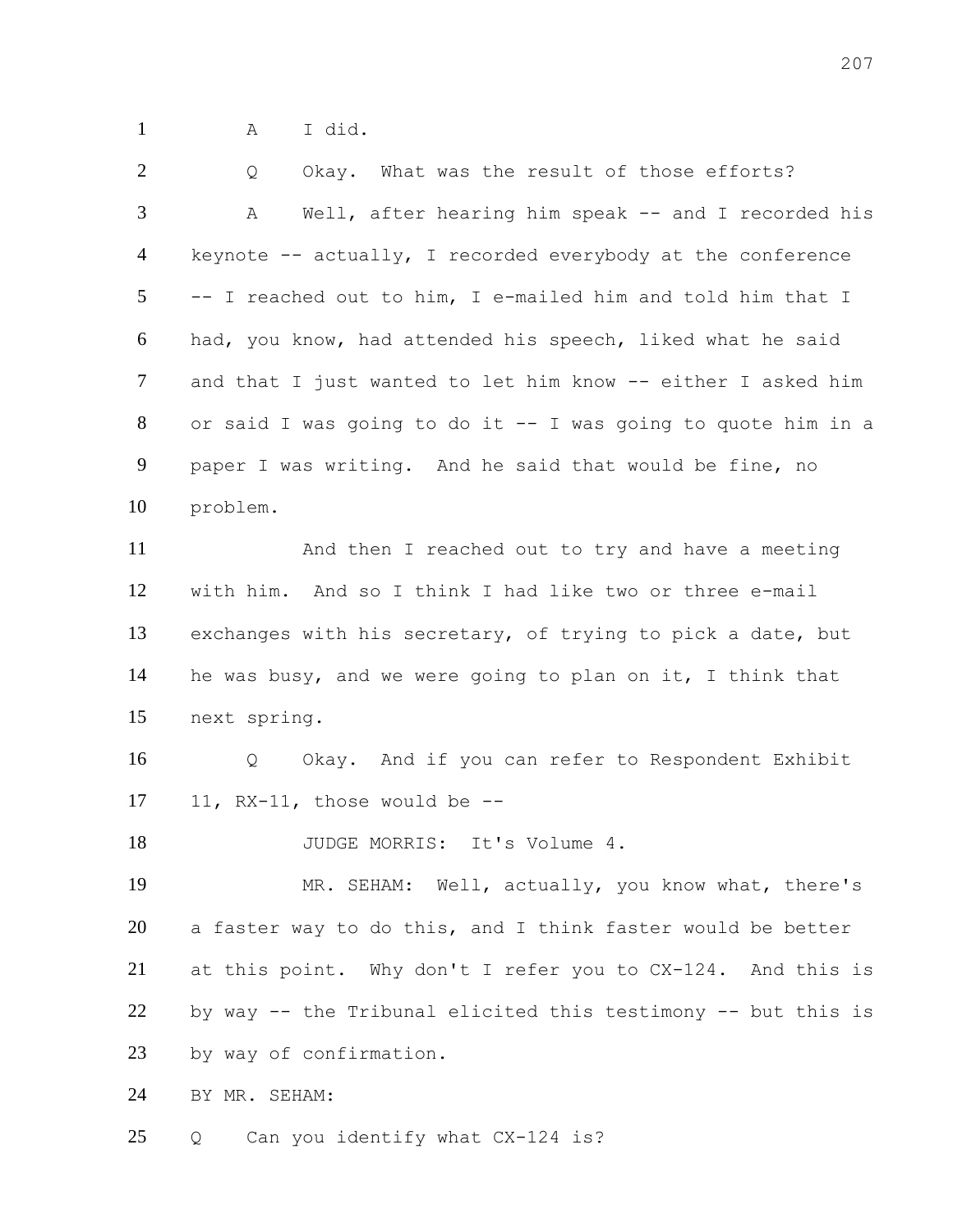A Yeah. It's a revision log to our Safety Management System program.

| 3              | Okay. And then if you can go down the revisions,<br>$Q \qquad$ |
|----------------|----------------------------------------------------------------|
| $\overline{4}$ | 1, 2, 3, 4, 5, 6 -- if you go to the sixth block and you see   |
| 5 <sup>5</sup> | it says: "14 February, 2017," what does that indicate?         |
| 6              | MR. ROSENSTEIN: I'm sorry, what pages is it?                   |
| $\overline{7}$ | MR. SEHAM: The first page of CX --                             |
| 8              | JUDGE MORRIS: CX-124-001.                                      |
| 9              | MR. ROSENSTEIN: No, I'm in the document, but what              |
| 10             | page of the document is all?                                   |
| 11             | MR. SEHAM: The first page.                                     |
| 12             | MR. ROSENSTEIN: Oh, I'm sorry. Thank you.                      |
| 13             | THE WITNESS: On February -- what that identified               |
| 14             | is that on February 14th of 2017, if you look at the fourth    |
| 15             | bullet point, that's when they changed "accountable            |
| 16             | executive" from Ed Bastian, CEO, to the chief operating        |
| 17             | officer.                                                       |
| 18             | BY MR. SEHAM:                                                  |
| 19             | And that would -- you're referencing the fourth<br>Q           |
| 20             | bullet point in that quadrant?                                 |
| 21             | Correct.<br>A                                                  |
| 22             | So, in the first quarter of 2016, the CEO and<br>Q             |
| 23             | accountable executive for SMS would have been Ed Bastian?      |
| 24             | Correct.<br>A                                                  |
| 25             | MR. ROSENSTEIN: Objection. I don't think that                  |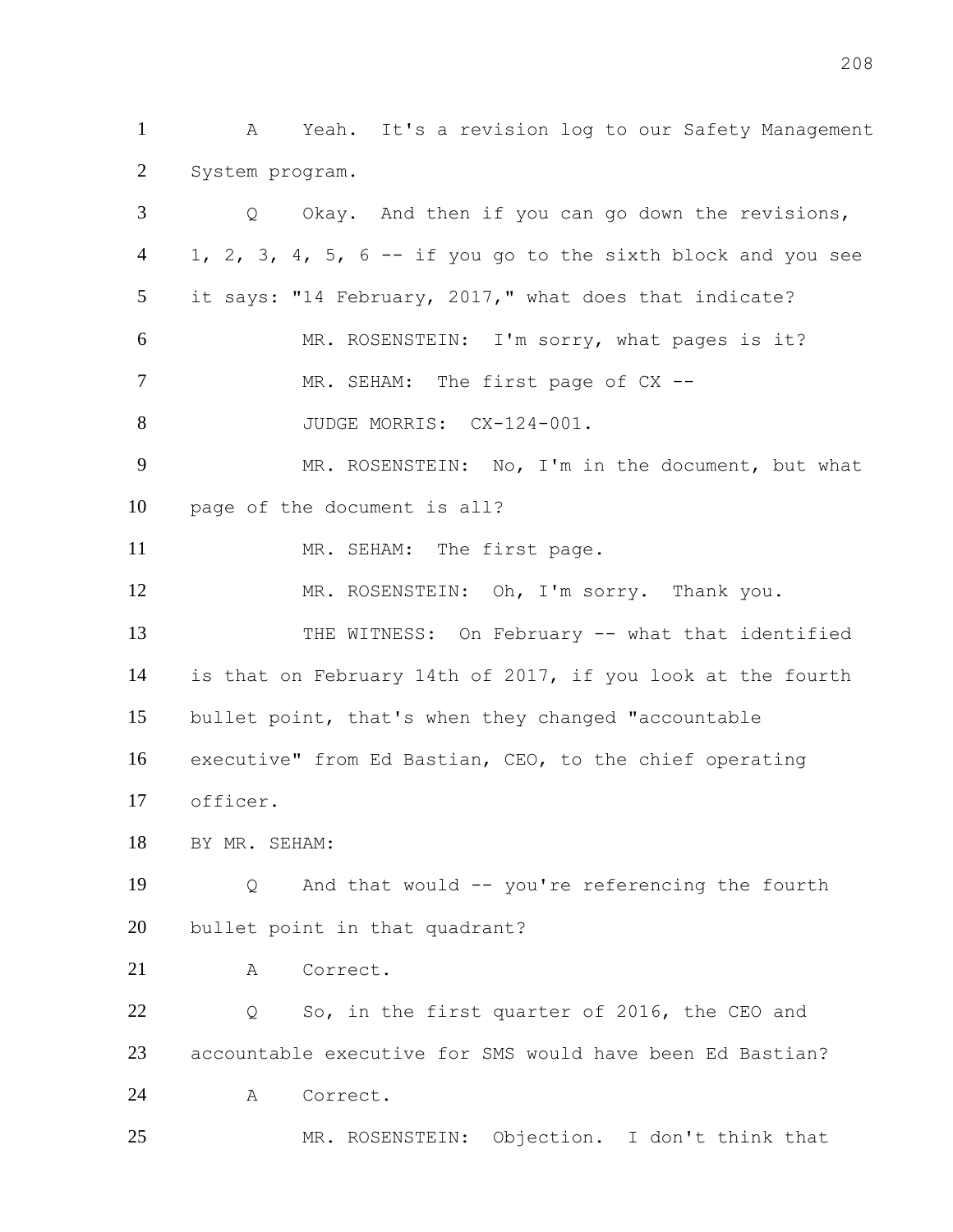there's foundation for this witness to know any of these things, but the document speaks for itself. Is that -- 3 MR. SEHAM: Okay. It was already -- well, I thought we were trying to go efficiently. 5 MR. ROSENSTEIN: We are -- MR. SEHAM: But in any case, the Tribunal already asked that question -- 8 MR. ROSENSTEIN: Fair. 9 MR. SEHAM: -- we got the answer, and now we're providing documentation to confirm the answer that the Tribunal requested. 12 MR. ROSENSTEIN: Okay. MR. SEHAM: And if I was leading, it was just to try to set the premise for the next question. JUDGE MORRIS: Okay. We're spending more time haggling over how to get there than getting there, so. 17 MR. ROSENSTEIN: I agree. 18 MR. SEHAM: Right. JUDGE MORRIS: What I involved know is the CEO, at the time of February of 2017, was whom? Who was the CEO? MR. SEHAM: February -- well, then I'll ask the witness. THE WITNESS: Ed Bastian was the CEO prior to the shift -- at the time of the shift. JUDGE MORRIS: Okay. All right, thank you. It was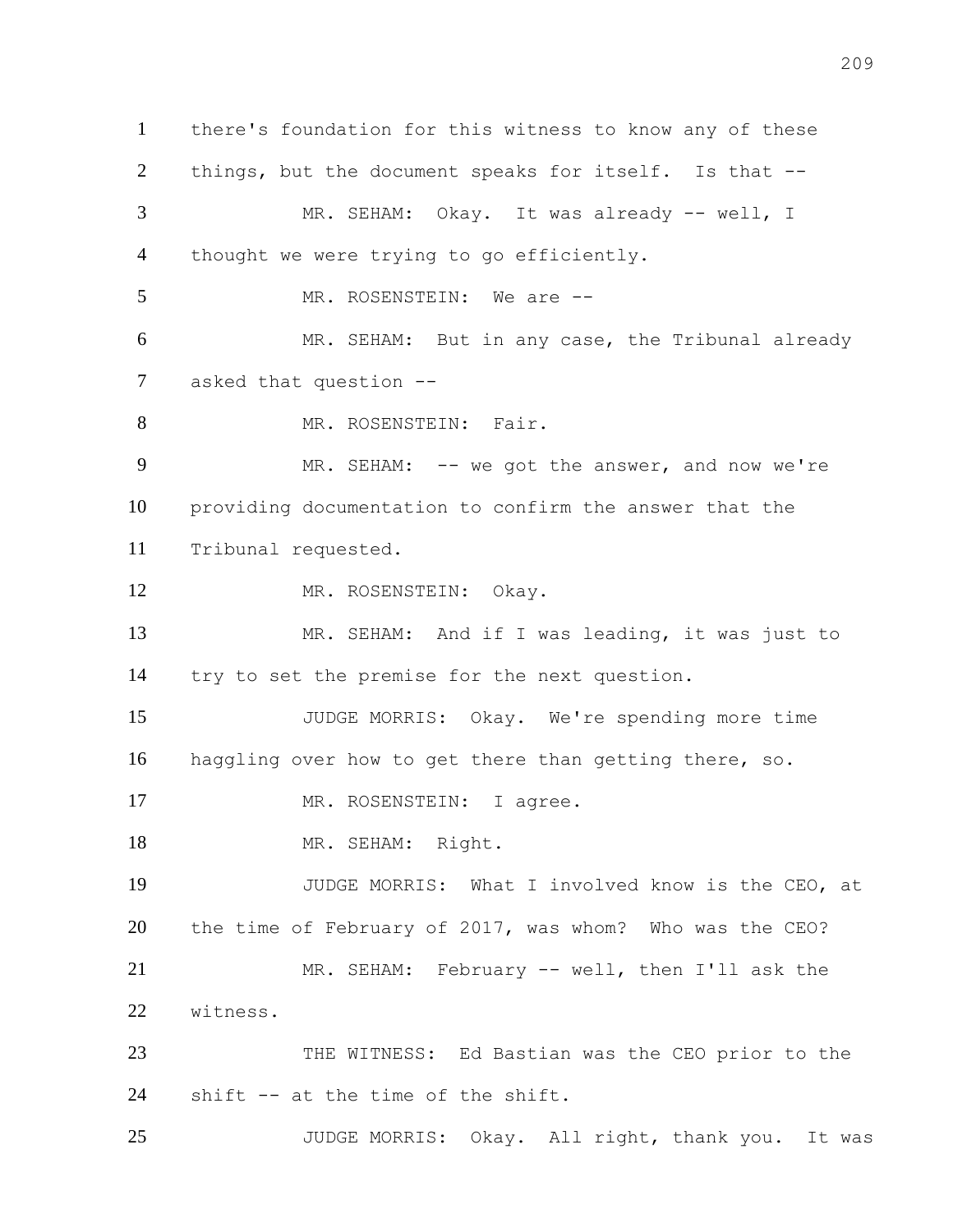a missing piece for me.

 MR. SEHAM: Okay. BY MR. SEHAM: Q And he was -- just to make it clear for the Tribunal -- do you recall when Mr. Bastian, Ed Bastian, became the CEO? 7 A Yes. He became the CEO in, I would say it was February of 2016. 9 MR. SEHAM: And I'm missing --10 THE WITNESS: I have one of your books up here. MR. SEHAM: Yeah. If I could go off the record for a second, I'm looking -- JUDGE MORRIS: Well, before you go off the record, as part of my efforts in this case, if necessary, I intend to refer to the Delta Website, such as number of pilots, number of aircraft, who is who, that kind of stuff, okay. I'm assuming Delta doesn't have a problem with that? 18 MR. ROSENSTEIN: Not in this light, it's publicly available information, the Court is free to -- 20 THE WITNESS: What number are you looking for? JUDGE MORRIS: We'll go off the record now. (Off the record at 3:48 o'clock p.m.) 23 JUDGE MORRIS: On the record. All parties present when the hearing last recessed are again present. We had some discussions off the record concerning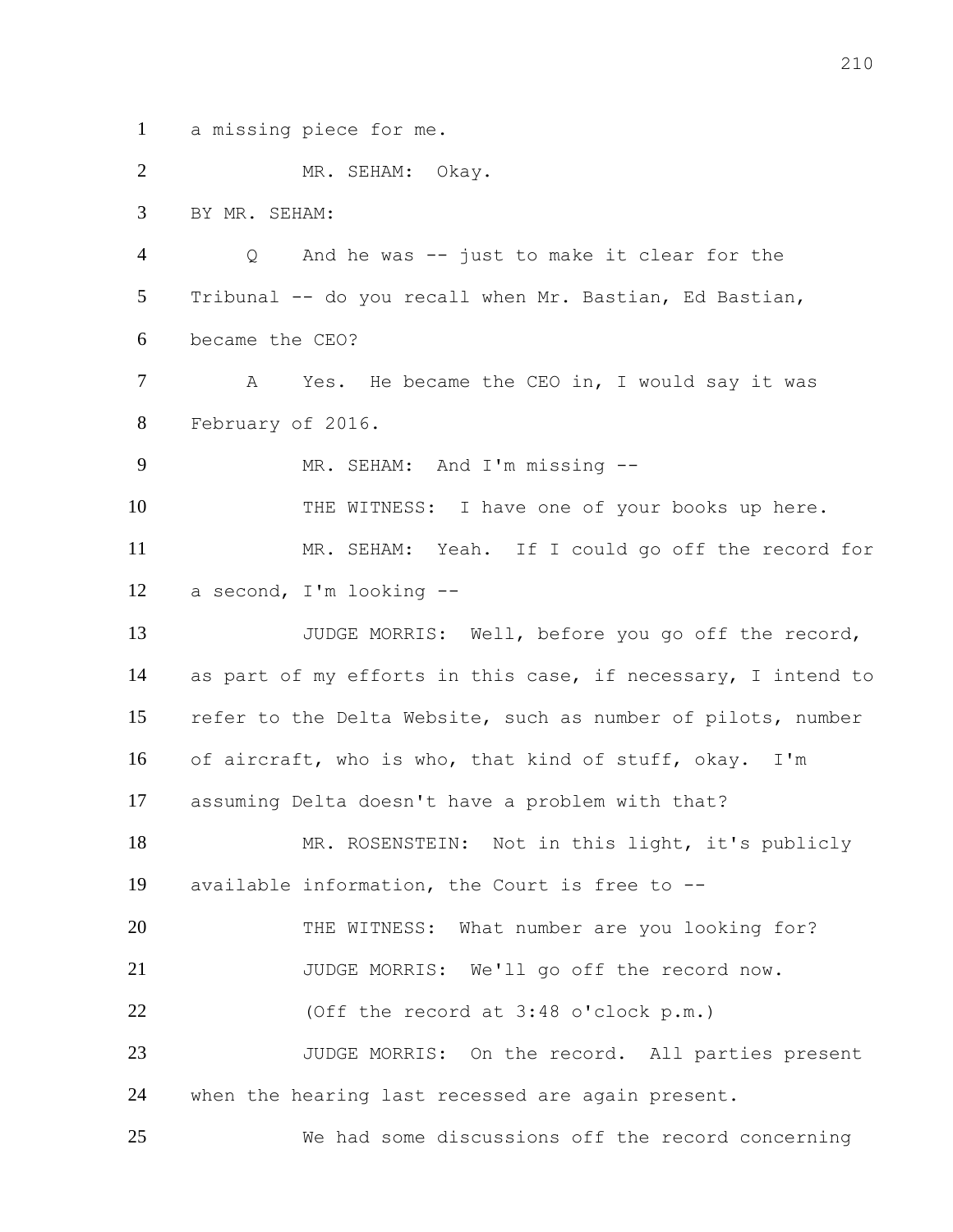about the procedural matters dealing with the deposition of Ed Bastian. The parties have handed me a copy that does not 3 contain the exhibits, but contains the -- actually, it does contain -- MR. SEHAM: It does, yeah. JUDGE MORRIS: -- the exhibits, but it's not tabbed. It's identified as Mr. Bastian's deposition, CX-198. Any objection to CX-198? MR. ROSENSTEIN: No. 10 JUDGE MORRIS: All right. It's admitted. (Complainant Exhibit No. 198 was marked for **13 identification** and was received in evidence.) BY MR. SEHAM: Q Okay. Ms. Petitt, I'd like you to turn, please, to page 22 of CX-198, and starting at line eight, the relevant portions that I'd like to read -- and for the next question -- is at line eight: 20 "Question: Now, are you familiar with 21 the acronym SMS? "Answer: Safety Management Systems, I believe. "Question: And what is your understanding of SMS?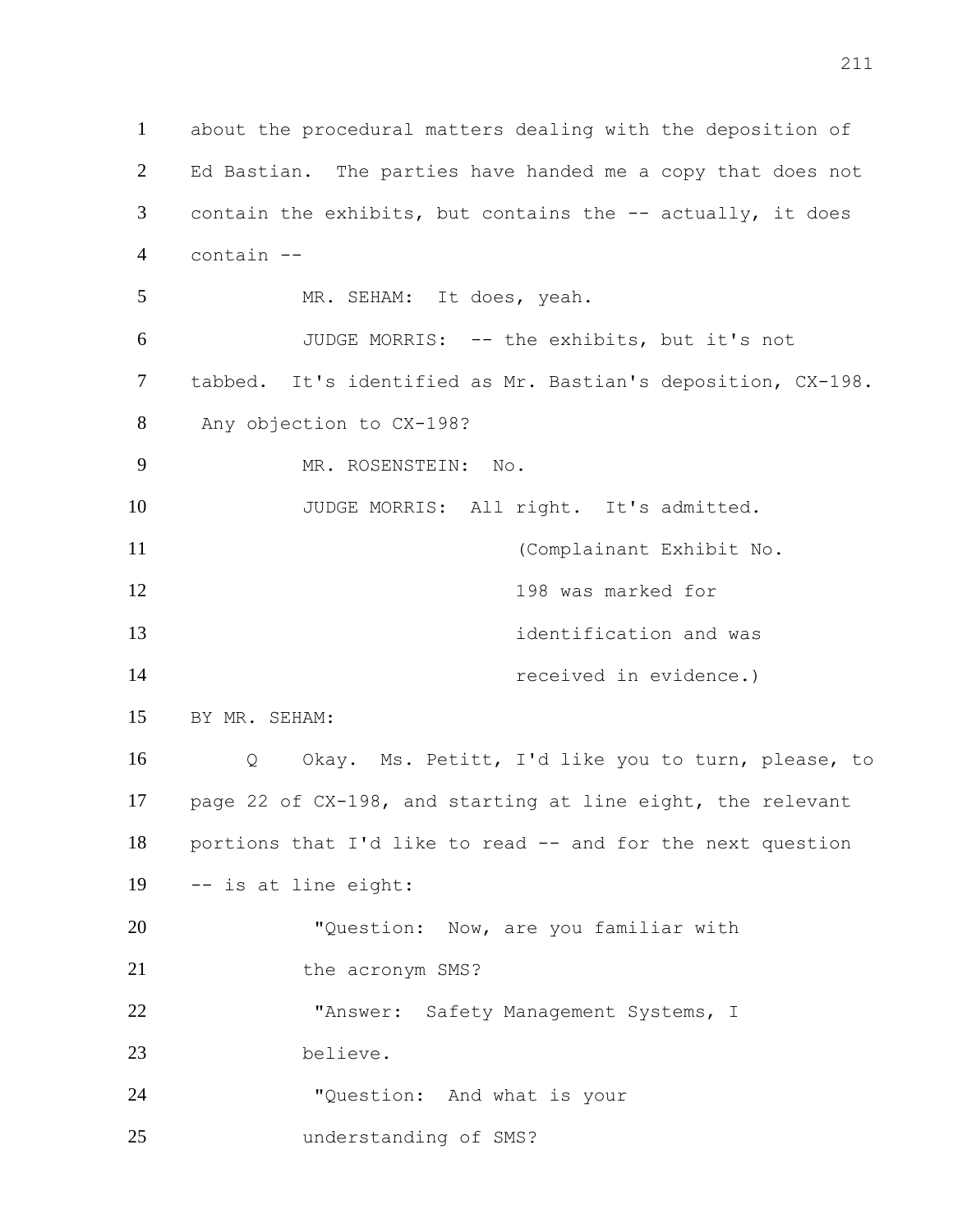"Answer: I'm not a pilot or a technician, but I understand it's one of our core systems by which we measure the safety of the operation and monitor and 5 make improvements. Question: What is your understanding of the components? "Answer: I don't know the components off the top of my head, I have no idea." And if you can move to the next page, starting at line two: "Question: I mean how would you describe your current involvement with Delta's SMS program? "Answer: SMS is a broad acronym, there's a lot that falls under that **17** relative safety matrix, so we measure and track an awful lot of safety measures from the system. You can talk about SMS 20 and I think the clarity of what you're 21 talking about gets into the matrix itself. "Question: I'm asking you what your personal involvement is, in SMS compliance?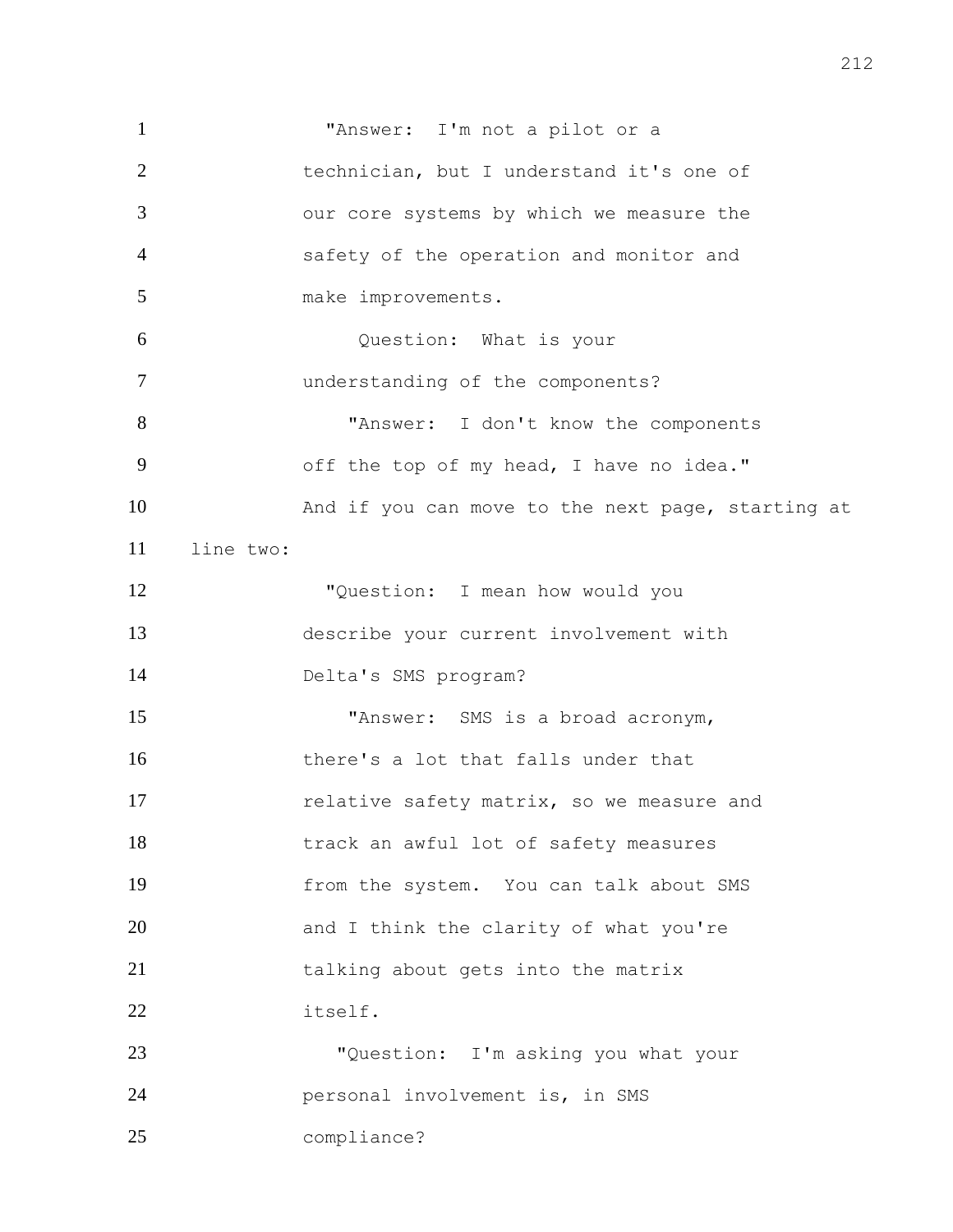**"Answer:** I don't have one." 2 Going down to 21, my questions is: "Question: Was there a time during your tenure at Delta where you had more involvement in SMS compliance than you have today? "Answer: No, not that I recall." Now, at the time -- sometime during this time period in the first quarter of 2016, were you attempting to contact Mr. Bastian to discuss SMS issues? A Yes, I was. Q And were you aware, at that time, about his knowledge as he describes in this testimony here? 14 MR. ROSENSTEIN: Objection. 15 JUDGE MORRIS: Basis? MR. ROSENSTEIN: He didn't read the whole testimony. He cherry-picked lines within the testimony. And if he asks the witness what -- he can't use this testimony to ask this witness that question. He can ask the witness what she knew about Ed Bastian's involvement in SMS, but to read parts of a deposition transcript and then ask the witness did you know about this particular testimony -- which obviously hadn't been given in 2016, when she was trying to contact -- in fact, the SMS program, I think, wasn't even -- I think the evidence in the record already is that the SMS program wasn't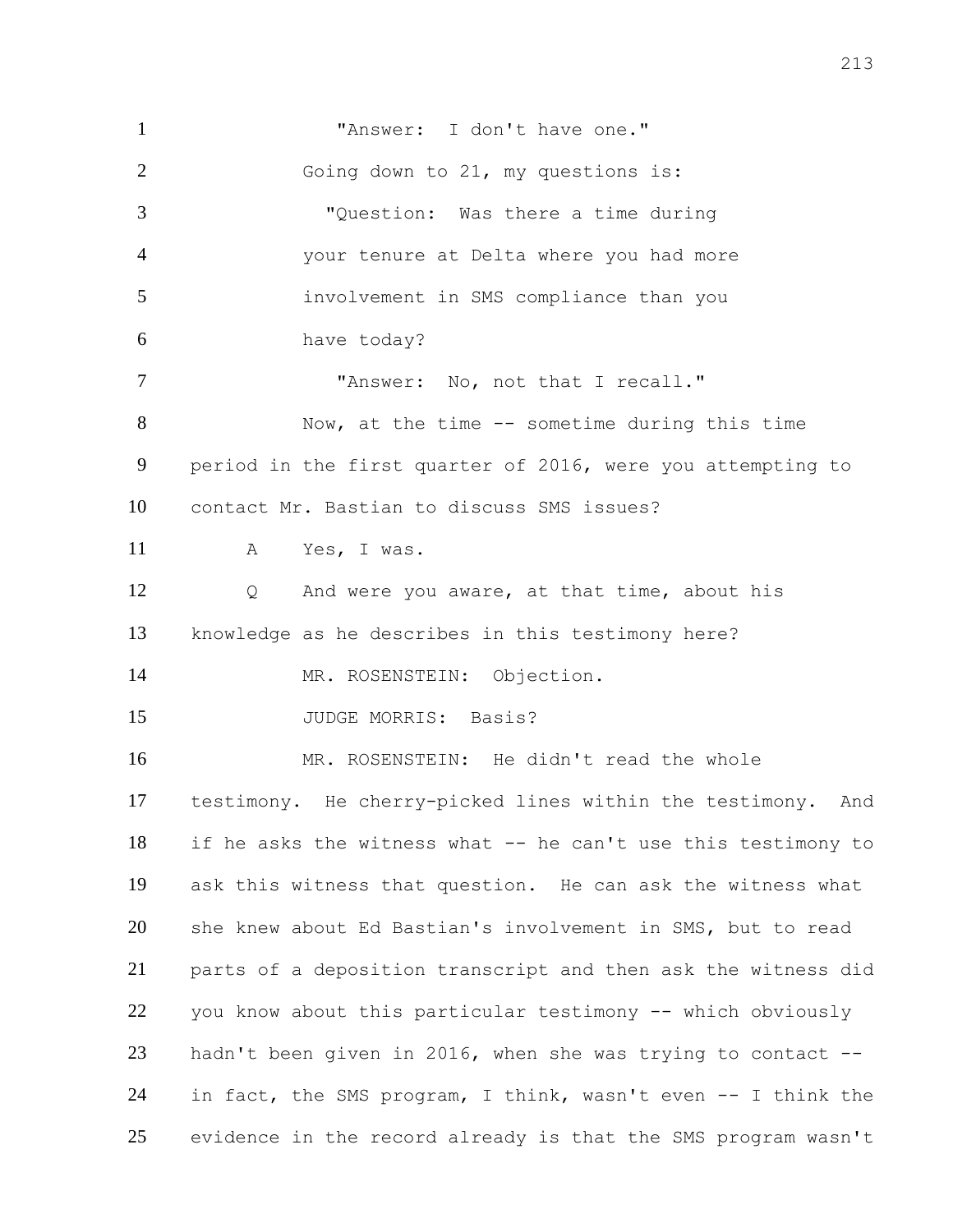mandated until 2018 -- it's not a proper use of deposition testimony.

 JUDGE MORRIS: Anything else? MR. ROSENSTEIN: I think I went too far by about a minute and a half already, so I'll stop there. JUDGE MORRIS: Okay. Overruled. You can address it in cross. Go ahead. BY MR. SEHAM: Q Yes. Based on your knowledge of SMS, does this testimony reflect non-compliance by Delta with SMS? MR. ROSENSTEIN: Objection, foundation. 13 JUDGE MORRIS: Sustained. 14 MR. SEHAM: If I may state for the record, it's under 14 CFR Part 5, this is an airline that's required to train its employees and, in effect, make its employees knowledgeable of the requirements of SMS. It states it right in Part 5. So, every Delta pilot ought to be competent -- and this one is -- but every Delta pilot, by law, ought to be competent to answer these questions. 21 JUDGE MORRIS: Counsel? MR. ROSENSTEIN: First of all, again, you have to read all the testimony. Mr. Bastian is not a pilot. He's not a pilot. Secondly, this witness hasn't been offered as an expert in the SMS system in 2016. There's no record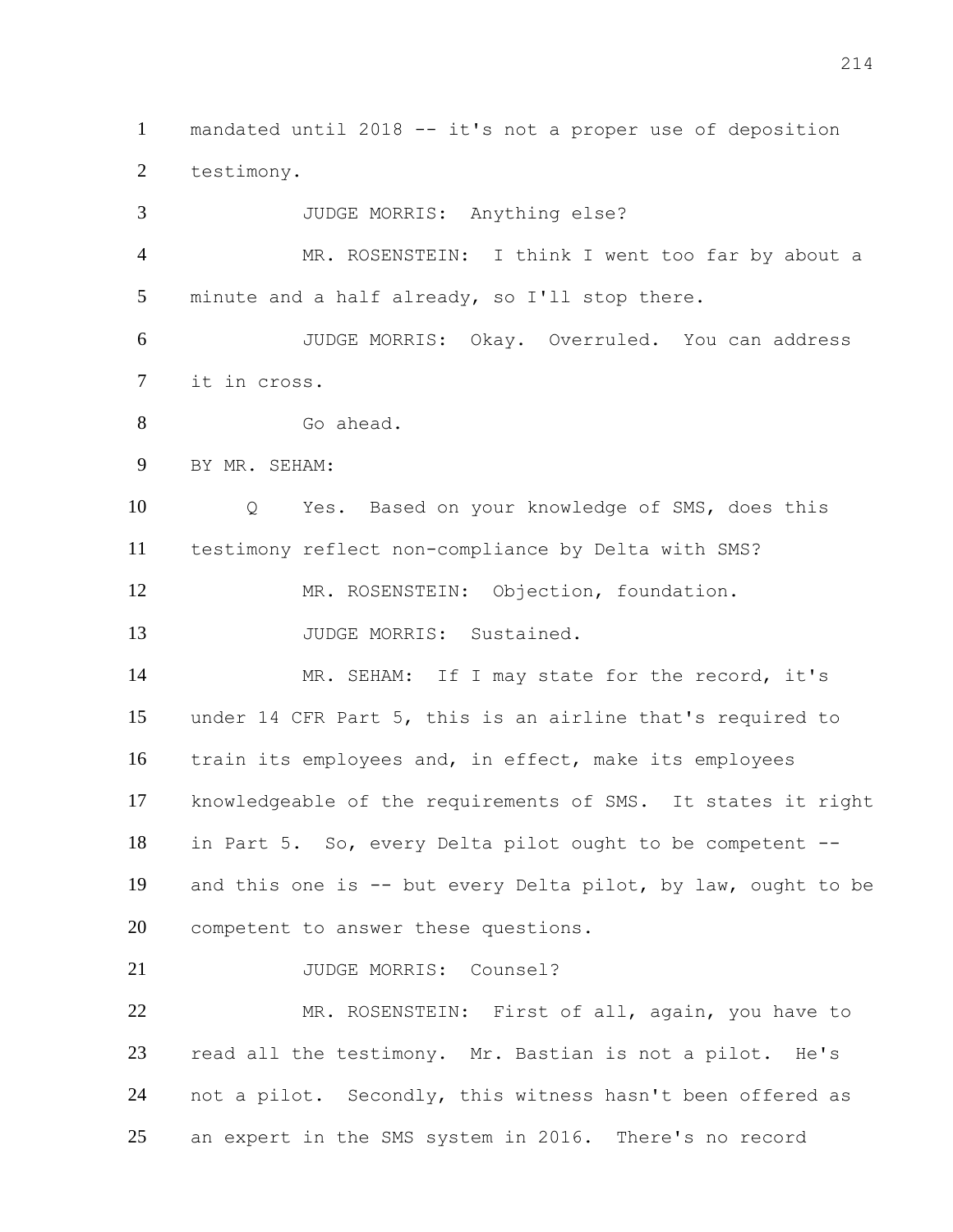reflecting any of those positions here in this case. And if counsel wants to argue, later on, legal issues about SMS, he can do so.

 Last, what is the relevance to the claims in this case, of any of this testimony? It has nothing to do with Ms. Petitt being placed in Section 15, as a result of complaints about -- or protected activity about safety -- nothing, whatsoever. So, all those reasons, I think your objection, which you've already granted, should be continued. JUDGE MORRIS: Rephrase your question. I mean I'm tracking you for the SMS and where you're going with the SMS route, but rephrase.

 MR. SEHAM: Okay. To be frank, and since it's throwing me off my pace a little bit, I'm going to move on to a different section and perhaps come back to this, if that's all right.

BY MR. SEHAM:

 Q Had you had, prior to November of 2015, had you had direct correspondence with CEO, Richard Anderson?

 A Prior to 2015, yes, over at Northwest Airlines, he would often come to our instructor meetings and was very open and said anything we ever needed, we have his e-mail, we can get a hold of him.

 Q And do you remember any correspondence with him related to a Christmas party?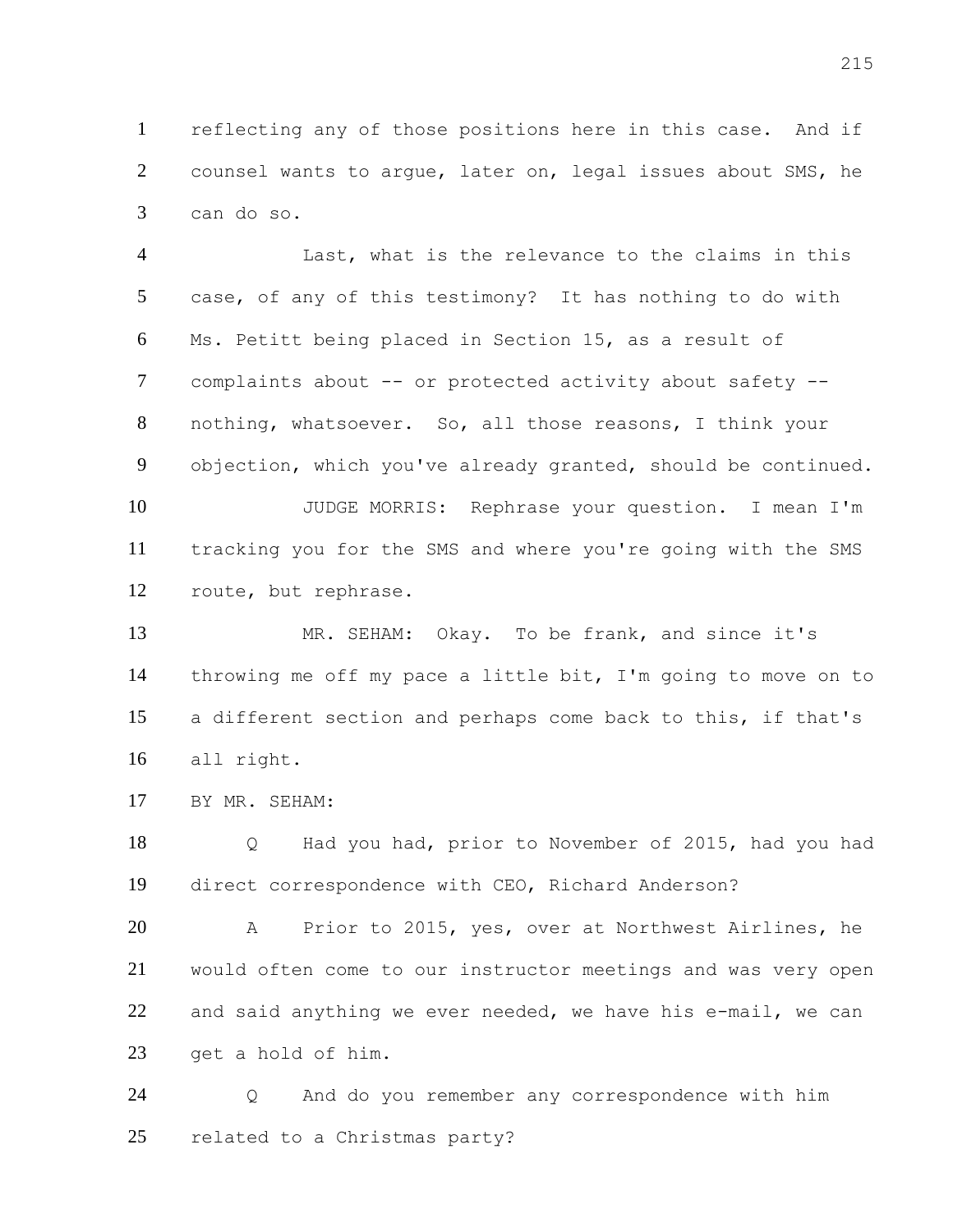A Yes. So, right when I came back -- because I had been out with my hip replacement, I had been out for the Christmas before -- so now in coming back to work and I decided to bid Christmas, give somebody else a chance to have off, because I had it off last, we did our family's Christmas early. And it was probably about a week before, it occurred to me that -- or he had invited -- he was doing dinners for all the crew members at all the international bases, to tell everyone thank you -- not the bases -- the layover stations, international -- to thank everyone for making this merger work and bringing us together, because we did it so seamlessly. And so I happened to be having a layover in Honolulu. Now, at Northwest Airlines, Honolulu was considered an international base. And the purpose of his dinners was because pilots couldn't get home, you know, even layover and jump home and see their family.

 And so I had decided that I was going to do a Christmas party for all the crew members. I went and looked to see how many pilots and flight attendants, and I bought little gifts. And then I started thinking, maybe we shouldn't do this at the pool, there might be alcohol involved.

 So, I thought, you know what, I'll just e-mail him. And I e-mailed him before I talked to him, there was never an issue. So, I e-mailed him to see if I could get a crew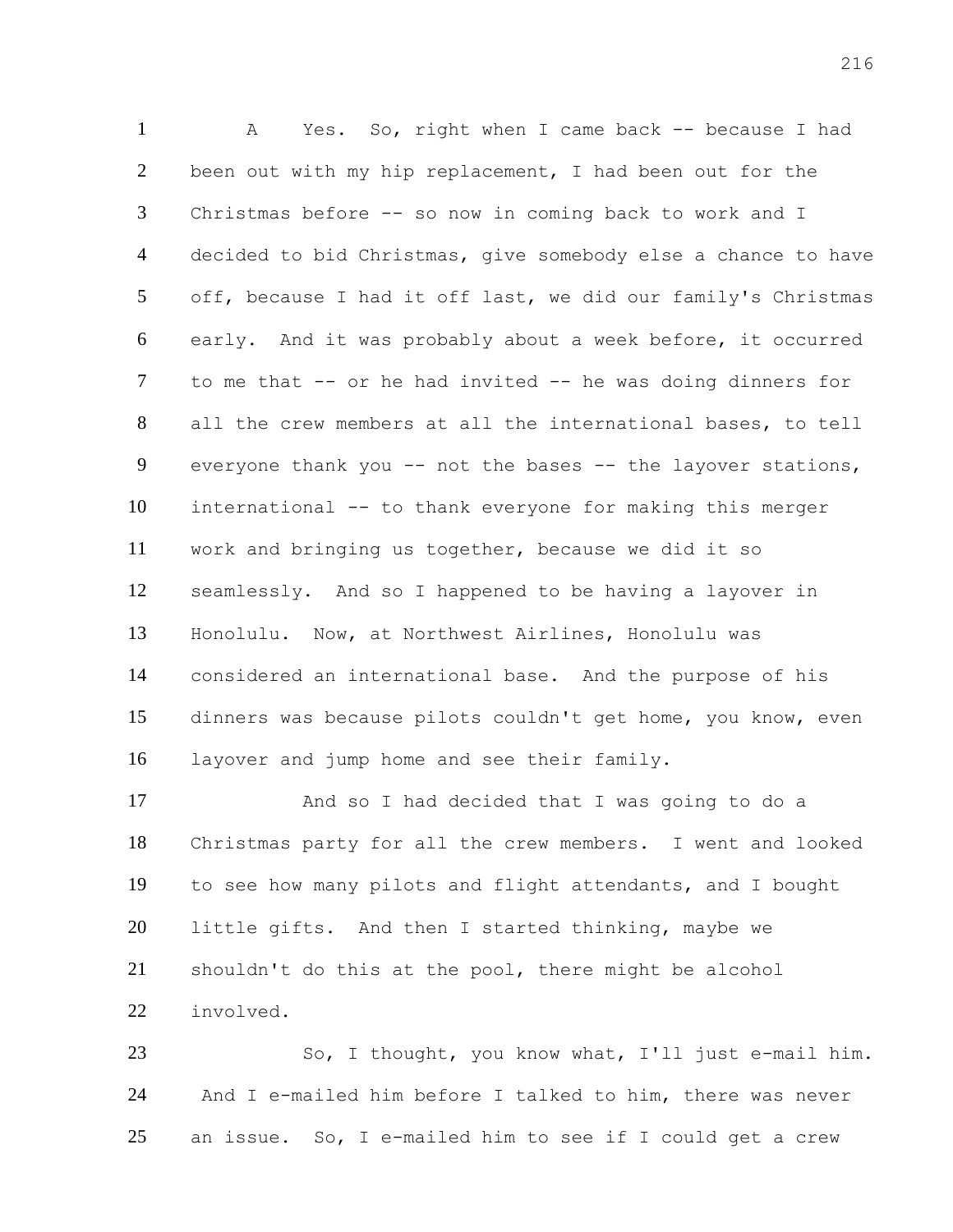room. I happened to be flying with another captain and first officer, who were married, so our three rooms, one of the rooms was going to go vacant anyway. And I thought maybe if 4 we could just get a larger room for them, and you know, and I wrote him and told him I would be responsible for making sure there were no problems. And the interesting thing is that was the first time, ever, I hadn't received an e-mail back from him in response. I just figured, you know, he's busy, so I never pursued it. But all this happened about between five days before, maybe two days before my trip.

 And so that's when I came in for my trip, was in Flight Planning, and the assistant chief pilot came and pounded on the window and went like that -- and everyone kind of joked: "Oh, you're in trouble." So, I went in his office and he said: "You can't e-mail the CEO, what are you doing?" 16 I said: "No, yeah, I can." 17 He said: "No you can't." I go: "Well, yeah, we have an open door policy." He said: "Not here. We have a chain of command policy." 21 And I said: "Where's that written?" "It's not, it's the way they do things." And before I left, he had said -- which will come up later -- but he had said: "Oh, and by the way, there's a performance chart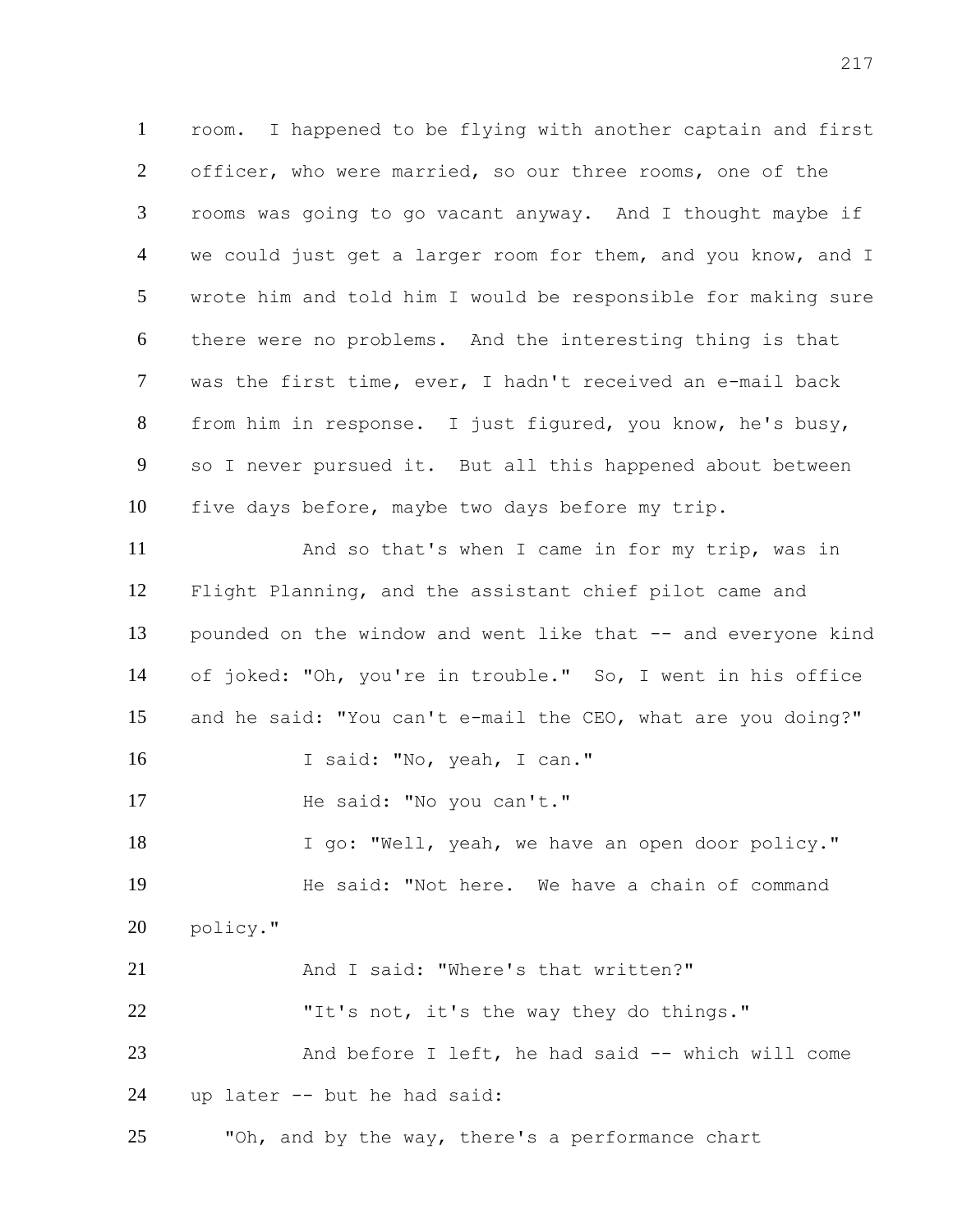on your blog, you can't publish Delta materials." And I said: "Well, that didn't come from a Delta manual, I 5 got that off the internet, but I will remove it anyway." 7 And so I got on my laptop and I removed it and that was it. And he told me that I had to write a letter of apology to three individuals, for violating the chain of command, going over their head -- Barry Wilbur, Captain Graham and Captain Dickson. At the time, OC Miller was, I believe, he was the next in line under Jim Graham. And I said: "Do I have to write a letter to OC Miller, also?" 15 And he said: "No, you're fine on that one." And so then I went on my holiday trip and I got overseas, and he had sent me their e-mail addresses, so I could make sure I sent my letter of apology for violating the chain of command. So, that was the Christmas party story. Q Okay. Well, moving forward from that, you made attempts to contact both CEO Richard Anderson and Ed Bastian, regarding safety compliance issues? A Yes. MR. ROSENSTEIN: Objection, leading. 25 JUDGE MORRIS: Overruled.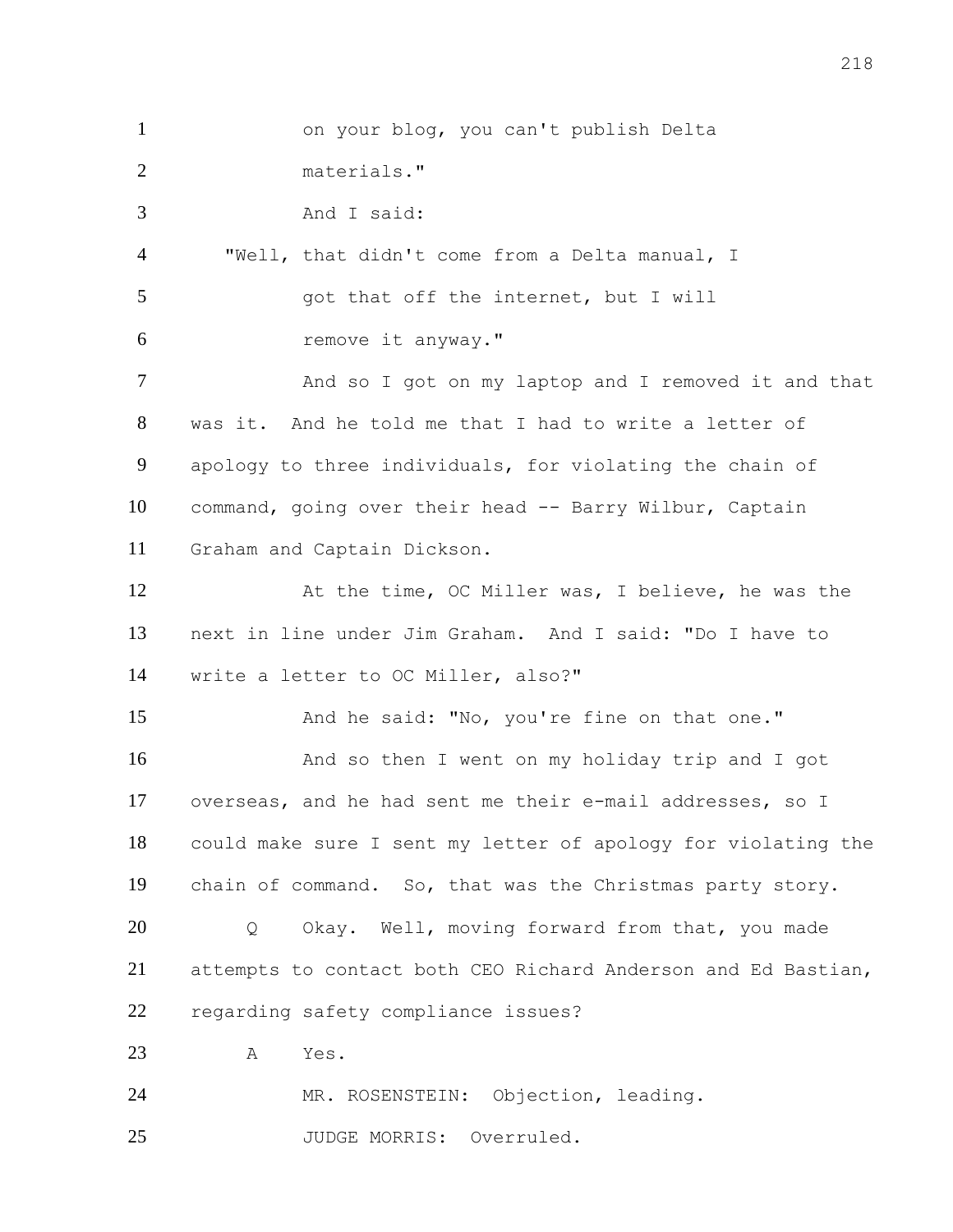BY MR. SEHAM:

| 2      | Okay. And why did you feel it necessary --<br>Q                |
|--------|----------------------------------------------------------------|
| 3      | MR. ROSENSTEIN: Objection, foundation. There's no              |
| 4      | evidence that -- she just told a story about e-mailing         |
| 5      | Richard Anderson about getting a hotel room for some people    |
| 6      | in Honolulu. I didn't hear any testimony about e-mailing       |
| $\tau$ | Richard Anderson about safety issues. And then the leading     |
| 8      | question was that you e-mailed Richard Anderson and Ed         |
| 9      | Bastian about safety issues. I haven't heard any foundation    |
| 10     | that there was an e-mail to Richard Anderson about that.<br>If |
| 11     | there was, I don't think it was this last testimony.           |
| 12     | MR. SEHAM: I don't know which way to go, because               |
| 13     | there's been protests about going back too far and going back  |
| 14     | too much in detail. And now I'm --                             |
| 15     | JUDGE MORRIS: He's asked for it, so give it to                 |
| 16     | him.                                                           |
| 17     | MR. SEHAM:<br>Okay.                                            |
| 18     | BY MR. SEHAM:                                                  |
| 19     | Can you elaborate on your efforts to contact Mr.<br>Q          |
| 20     | Anderson?                                                      |
| 21     | Yes. As I had stated in my earlier testimony, that<br>A        |
| 22     | I had heard him speak at the conference and that's why I       |
| 23     | reached out and asked him if I could write that. And at that   |
| 24     | point, I was attempting to get a hold of him. We were          |
| 25     | attempting to meet with the secretary for the safety concerns  |
|        |                                                                |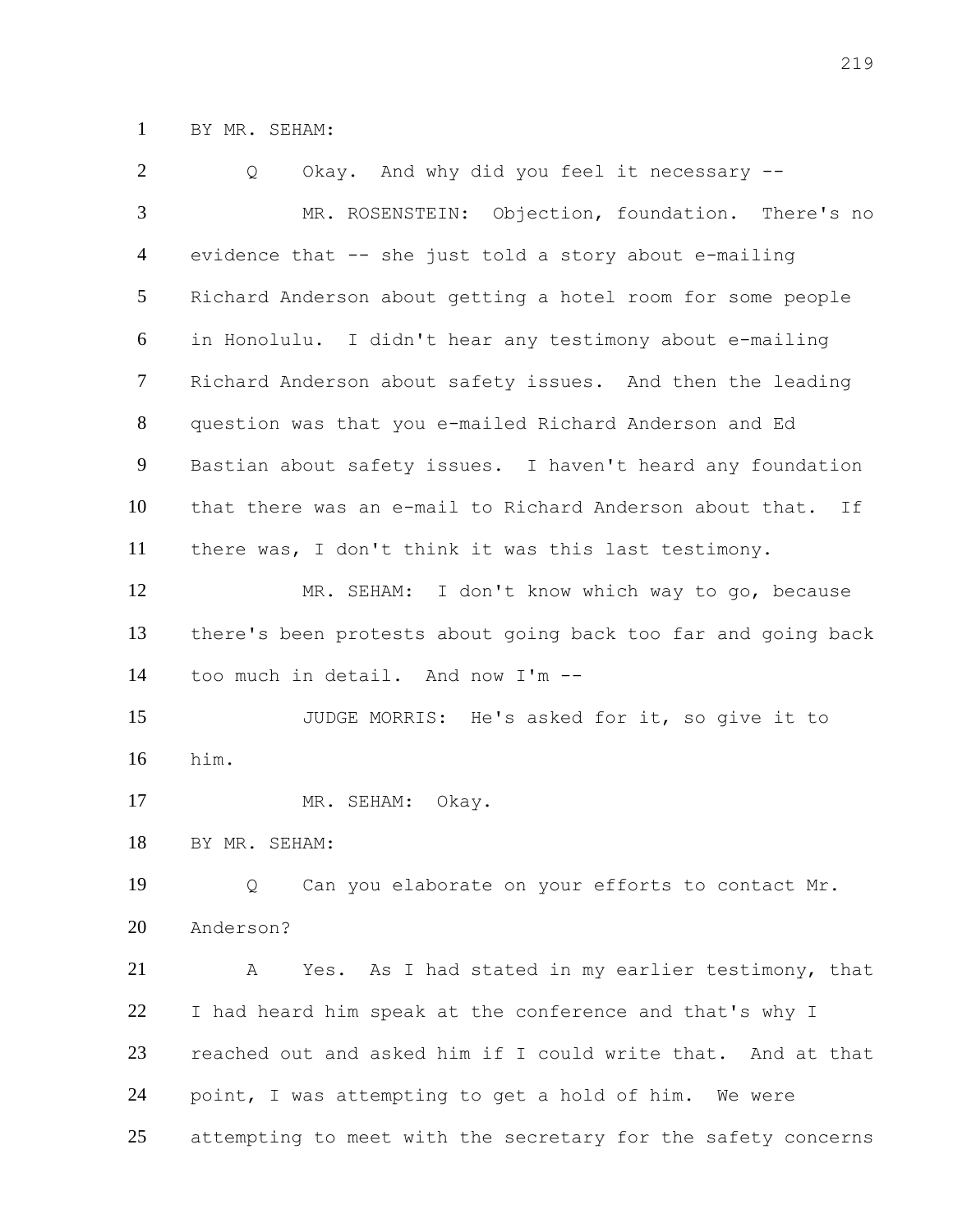for the SMS program.

 Q And then subsequently you made efforts to contact Ed Bastian?

A Yes.

 Q Okay. And why were you trying to contact the CEOs? A Because the CEO is the accountable executive. That is the -- that was the initial FAA mandate for SMS. And then 8 the FAA realized, okay, we can't just -- we should let them designate somebody else. But at the time, the CEO was, and at the time I reached out to Richard Anderson, he was our CEO at Delta Air Lines, he was the accountable executive. And then when he went away and Ed Bastian came on -- and that transpired within a month of my reporting my safety report to Captains Dickson and Graham.

 Q And I'm not sure if I heard you. Did you have the opportunity to meet with Richard Anderson?

A No. We never did.

 Q And but you did -- after that did not come to fruition, you reached out to the CEO Ed Bastian?

A Correct.

 Q Okay. And what was the -- and we're going to come to documents, but I'd like a general overview of what was your first contact with him?

 A Well, my first contact with him was when I woke up 25 in Amsterdam, after a layover, and I had been waiting,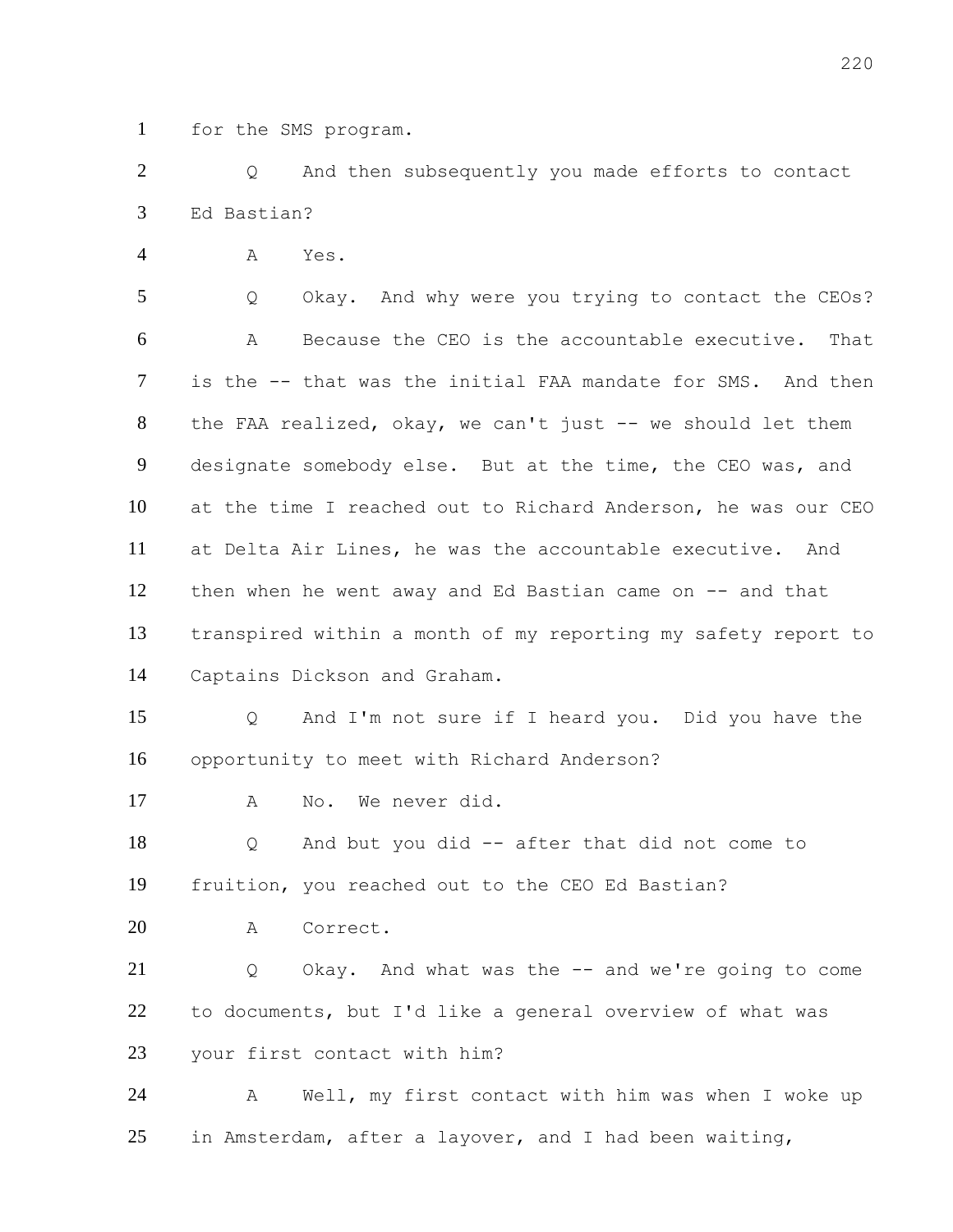because it was about 10 days after I had reported my safety report, Captain Graham said:

 "I'm going to read this tonight and I'll call you, you know, I'll get back to you tomorrow." Which didn't happen. So, now, 10 days later occurred and I popped up, woke up after my nap in Amsterdam, and going through my e-mails, and they were right side-by-side, Jim Graham: "Call me when you get to your layover in Boston." And: "Announcement: Ed Bastian CEO." So, I wrote a letter, an e-mail, and said -- to congratulate him. And there's a little bit of history there, because he had provided -- 14 MR. SEHAM: With permission of the Tribunal, I actually located the document. It might be helpful to have that. 17 JUDGE MORRIS: Okay. MR. SEHAM: So, I'm objecting to my own client's testimony. If you could move to CX-122. BY MR. SEHAM: Q Can you identify this as an e-mail thread between you and Ed Bastian, February 10th, 2016? A Yes, it is. Q Okay. And there's a reference, the first sentence of your e-mail is: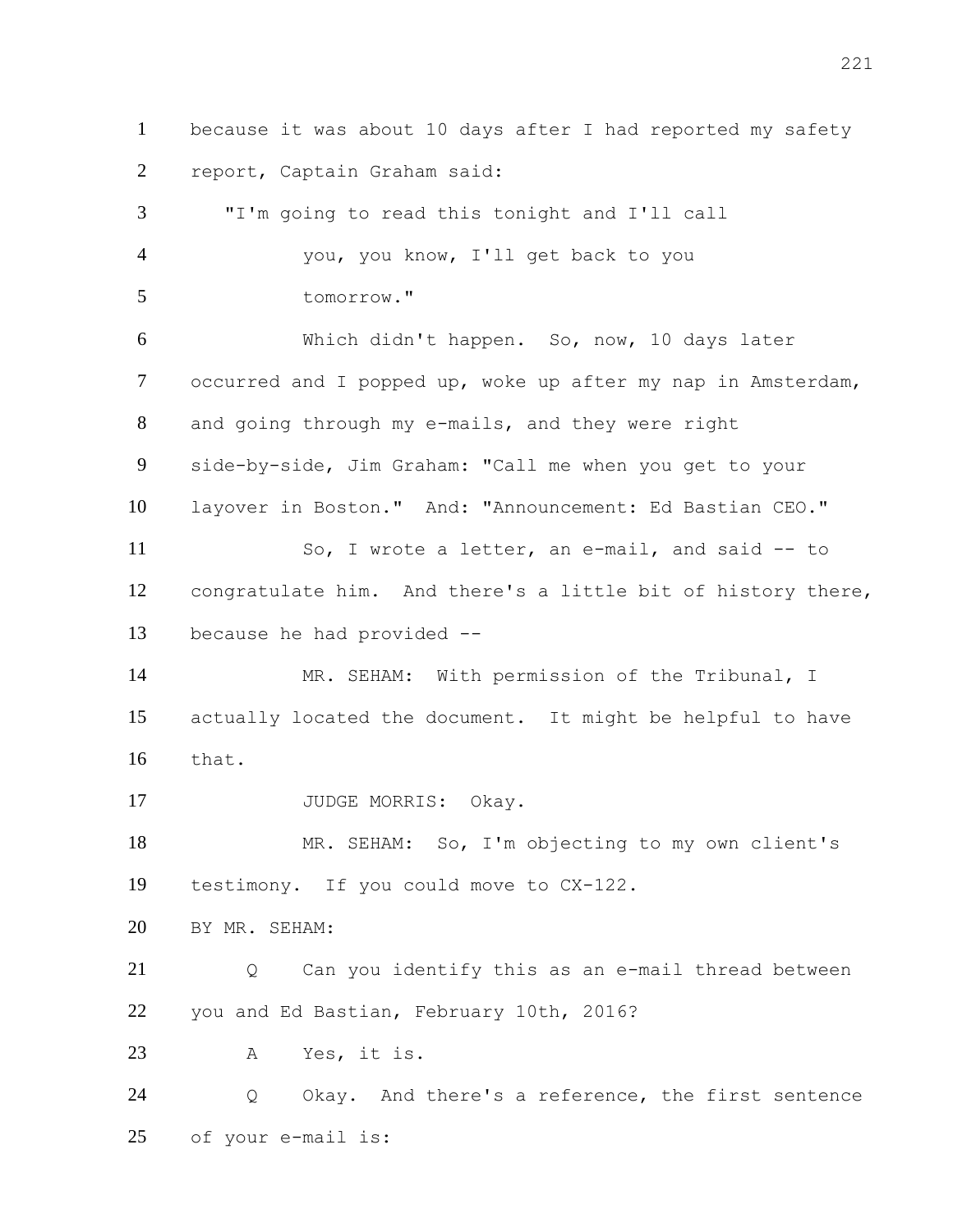1 TEd, I just returned from a six-day 2 trip and wanted to extend my congratulations for your new position. I will never forget your assistance and the impact you made sending those children and teachers to Rome to meet the Pope." Could you, briefly, give us the background on that reference?

 A Yeah. I don't know how to do that briefly. There's this orphanage and this teacher and she was dying. She got ALS, and then she started painting with her left hand and then her mouth. And then when she couldn't paint anymore, these little kids, they had applied the pain or mixed paint, and they helped finish. And they put all their little hand prints on. And her dying wish was to get this to the Pope. And so I had met the teacher at a writer's conference, and I thought -- they were asking can anyone get airline tickets -- and I thought, I wonder if my airline will. And so I went and I contacted Ed Bastian, and explained what was going on, and he said, yeah, we could help. And they were going to ship he painting, also.

22 So, I coordinated, I got them a hotel room. He coordinated with me. It started out with two tickets and one 24 teacher, and then she felt uncomfortable taking them. There was an canonization of the Pope at the time. And so I had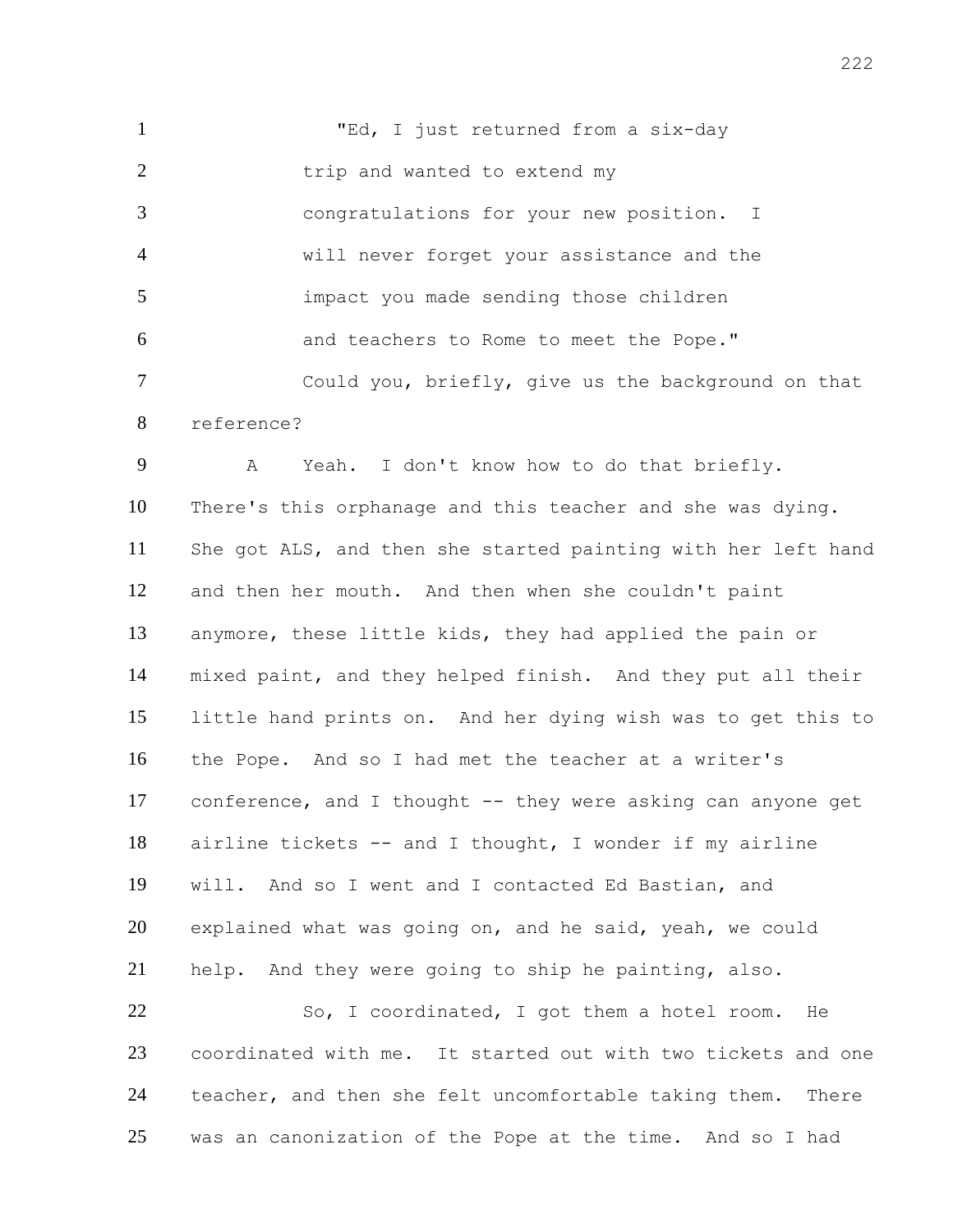e-mailed and said:

 "Sorry, I hate to ask you, can we get one more ticket please?

4 And he said: "Absolutely Karlene, you're doing a good thing here."

 So, he helped me get that. It was really a life-changing event for these kids. And I thought it was very neat that he did that, because it wasn't a marketing ploy, it was just he just did it. I didn't see any advertising for it, at all. So, that gave me a really good feel for this company.

 And I wrote a book called: The Divine Flight, and told the story and how wonderful he was. And then on the back of that I had a picture of myself, in my uniform, with the kids and the teacher, and printed that and sent him a copy of it.

 But that's the background to that, to the meeting of the Pope.

 MR. SEHAM: I'm going to ask you to turn to JX-L. 20 Let me know when you have it.

 THE WITNESS: Yeah. Wait a minute -- it's empty. JUDGE MORRIS: It's the other Joint Exhibit volume. THE WITNESS: All right, let me look at this one. MR. SEHAM: It's one of the green. You haven't found it? It's one of the green and there's one binder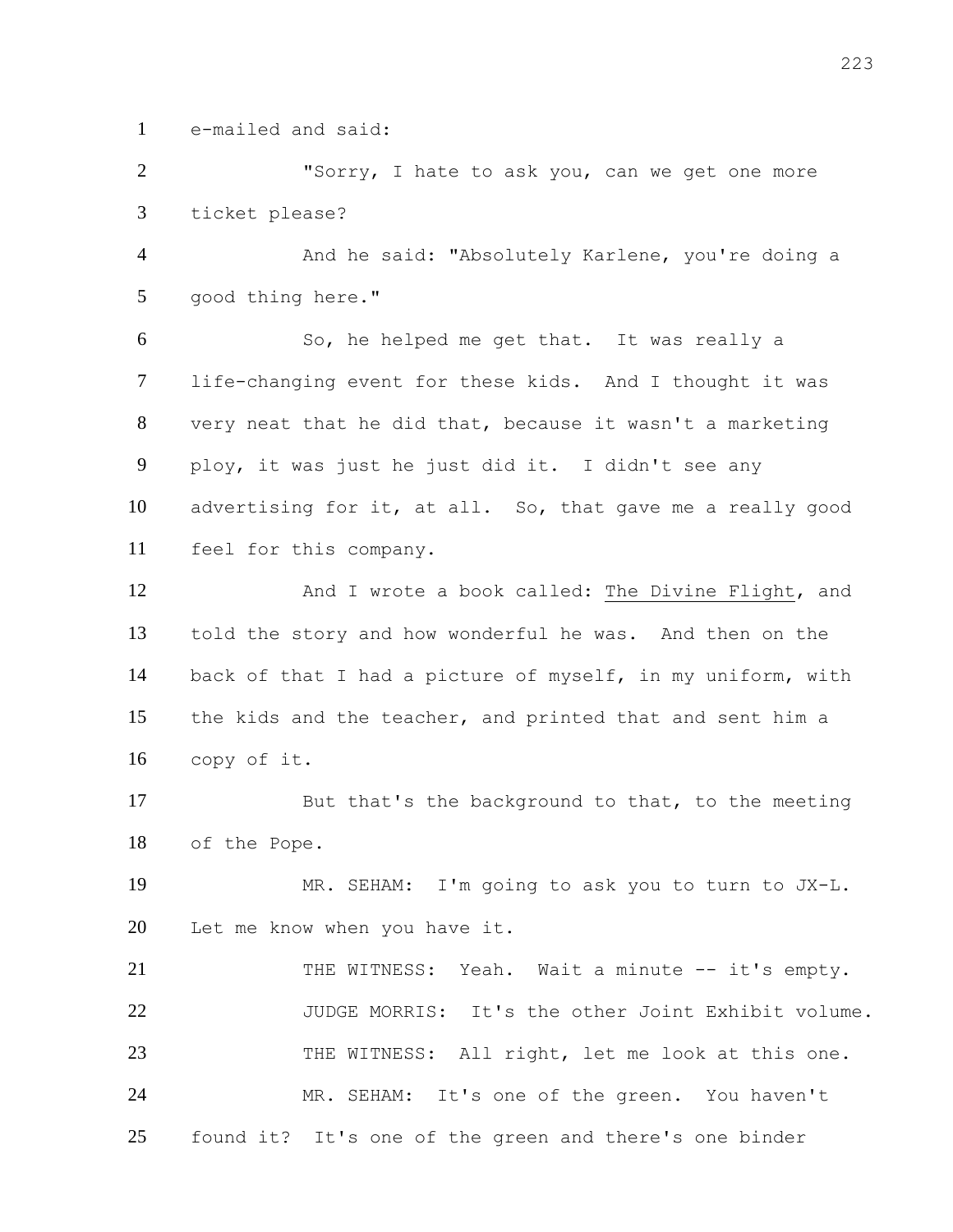that's just one document.

| $\overline{2}$ |               | THE WITNESS: Okay.                                            |
|----------------|---------------|---------------------------------------------------------------|
| 3              |               | MR. SEHAM: You got it?                                        |
| $\overline{4}$ |               | THE WITNESS: Yea.                                             |
| 5              | BY MR. SEHAM: |                                                               |
| 6              | Q             | And just so we can all follow along, if you look at           |
| 7              |               | the first page, can you identify what this document is, JX-L? |
| $8\phantom{.}$ | Α             | I can. It's my -- Dr. Altman's medical report on              |
| 9              | me.           |                                                               |
| 10             | Q             | Okay. So, I'm going to ask you, that's his                    |
| 11             |               | psychiatric evaluation of you?                                |
| 12             | А             | The psychiatric evaluation.                                   |
| 13             | Q             | Okay. So, if you could turn to page 231 of that               |
| 14             |               | document, which is JX-L-231, and at the top it's 231 of 366?  |
| 15             | A             | Yeah.                                                         |
| 16             | Q             | Okay. That first line reads:                                  |
| 17             |               | "FO Petitt had already sent an e-mail to Mr.                  |
| 18             |               | Bastian on 3/5/16, inviting him to come                       |
| 19             |               | to the SMS presentation. This note was                        |
| 20             |               | forwarded to Captain Graham and Captain                       |
| 21             |               | Dickson."                                                     |
| 22             |               | Now, what follows from the entry of: "From:                   |
| 23             |               | Bastian, ED," to "Karlene K. Petitt," at the end, is that an  |
| 24             |               | e-mail that you sent subsequent to the e-mail that we've just |
| 25             | referenced?   |                                                               |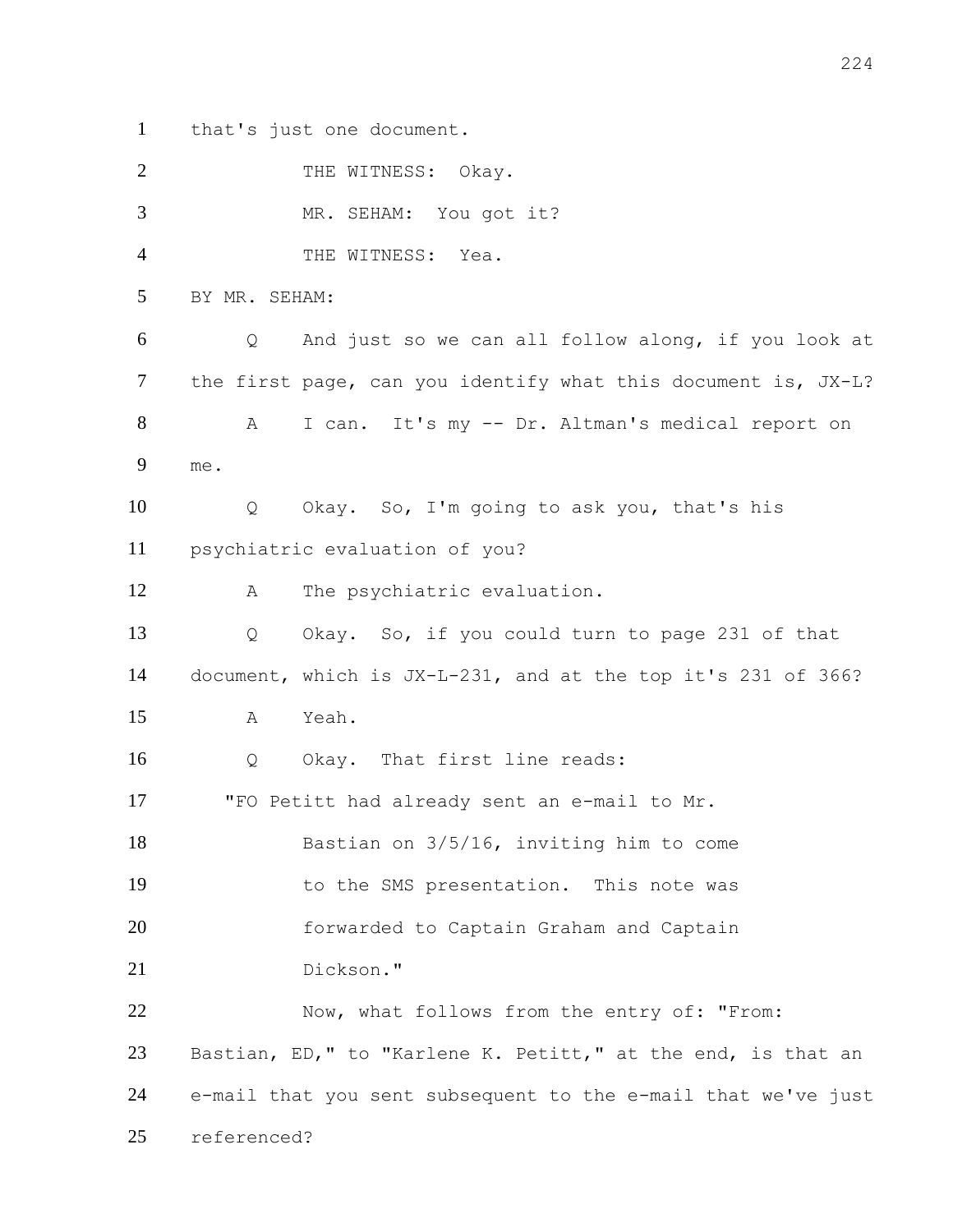A Yes.

 Q And why did you invite Mr. Bastian to your SMS presentation?

 A Because he was the accountable SMS executive, and he had just -- the survey had just come out and it was shortly after I had reported -- within a couple of months -- and the questions that were asked looked like they were similar to -- perhaps could have been in response to my report. And so I thought it would be, for all the different things in Flight Operations going on, that I thought as the Safety Management Systems accountable executive, that he would be interested in this.

 Q Okay. The commentary -- by way of premise for the next question -- the commentary from Dr. Altman -- oh, by the way -- did you provide Dr. Altman with this e-mail? A I did not. Q Okay. The next reference from Dr. Altman reads: "What is important about this e-mail is that FO Petitt points, states that all her problems were caused by sending an e-mail to the CEO requesting a Christmas

 party in 2010. She was told to never go **b** outside of the chain of command. She repeatedly states that she never has violated any of Delta's policy. In this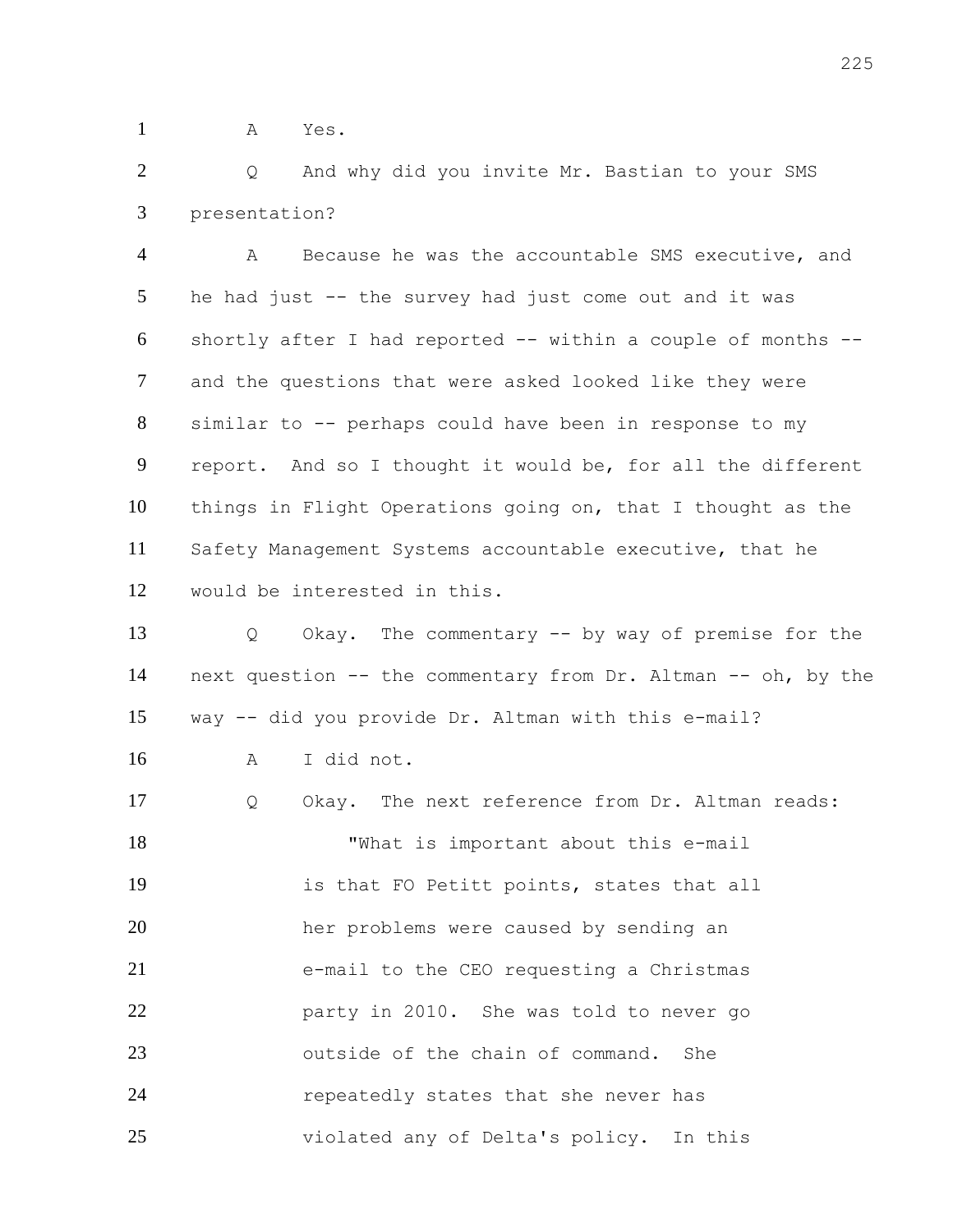e-mail she invites the future CEO to 2 attend a meeting arranged by others, without asking them. This is another example of the impact of an expansive mood. Also note that she addresses Mr. Bastian as 'Ed,' undo (spelled here u-n-d-o) familiarity as associated with mania." Did Dr. Altman ever bring up the apparent inappropriateness of referencing Mr. Bastian as "Ed"? A I don't think so. Q Okay. Have you -- A If we did, I would have corrected him. Q Okay. If we can -- maybe you'll find it before I do -- I'm looking for the Bastian -- yes, here we go -- the Bastian deposition. I'm going to be referring to page 10. And I'm going to start at line seven, just read a couple paragraphs here: "Question by Mr. Seham: For the **record, I've handed you a document that**  is dated February 10th, 2016. It is from Ed Bastian to Karlene Petitt with the subject line being: 'Congratulations.' Do you recall receiving this e-mail from Ms. Petitt?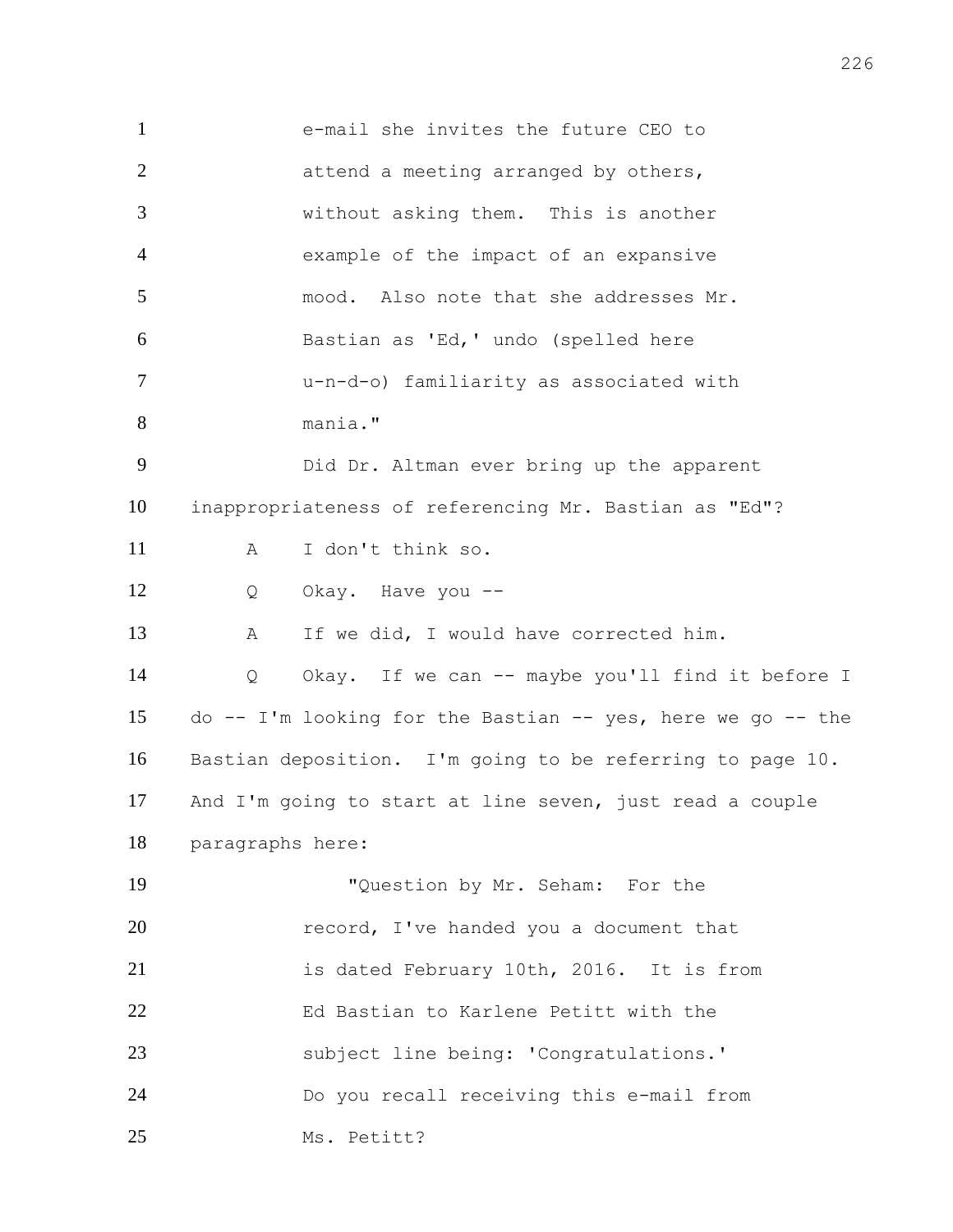"Answer: I do remember hearing from 2 Karlene. It was around the time of my appointment as CEO, yes. "Question: And you signed off your response here: 'Best Ed.' Is that a common sign-off for you in your e-mail correspondence? "Answer: Oftentimes. "Question: Did you consider it inappropriate for Ms. Petitt to address you as 'Ed'? 11 Thiswer: Not at all." 12 Is that testimony, in terms of the appropriateness of addressing Mr. Bastian or Ed Bastian as "Ed," was that your understanding at the time you addressed the February 10th and March 5th e-mails? 16 A Absolutely. From the very first e-mail back in -- with him -- back in 2009 or '10, whenever that was, he responded with "Ed." And on our website -- when you go check -- it says, the very first thing it says on the cover: "Ask Ed." And so we can ask Ed everything, that's what he goes by, "Ed." Q If I could refer you to page 12 of the Bastian deposition, starting at line 16: "Question: Is there any violation of Delta policy for an employee to make a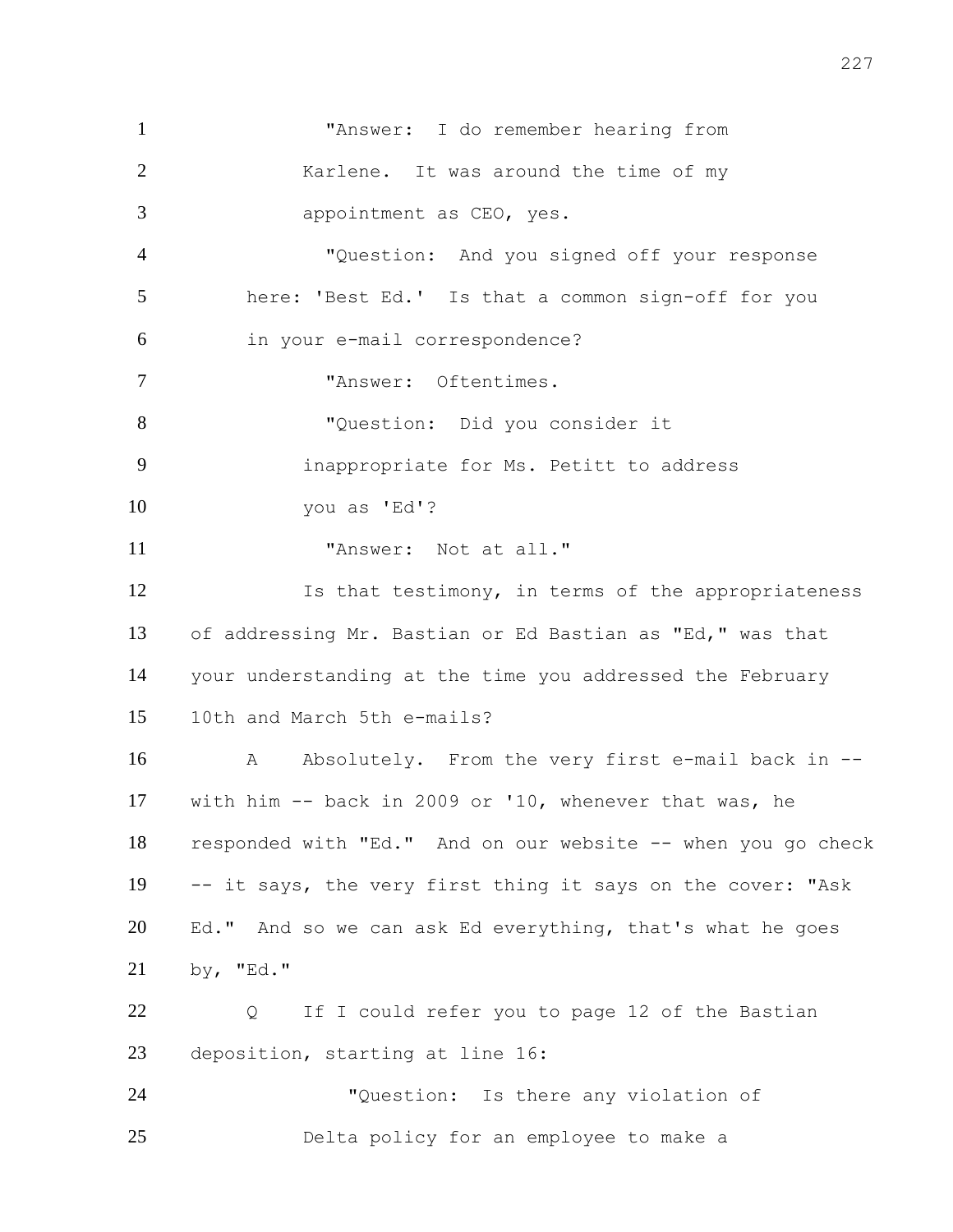request to the CEO concerning benefits for children or benefits for employees? "Answer: No, not that I'm aware of. "Question: Is there any written chain of command policy at Delta that precludes a rank and file employee from e-mailing you? 8 "Answer: Not that I'm aware of." At the time you were writing this February 10th and March 5th e-mails, was that your understanding of official Delta policy? A Yes. 13 JUDGE MORRIS: Where are you reading from that, counsel? MR. SEHAM: Yes. I'm reading page 12, line 16 through line 23. 17 JUDGE MORRIS: Page 12. BY MR. SEHAM: Q I'd like to have you turn to page 20 of Mr. Bastian's testimony, starting at line 12: "Question: Have you been -- has anyone ever provided you with information about Ms. Petitt's social media activity? "Answer: No. "Question: Do you have any knowledge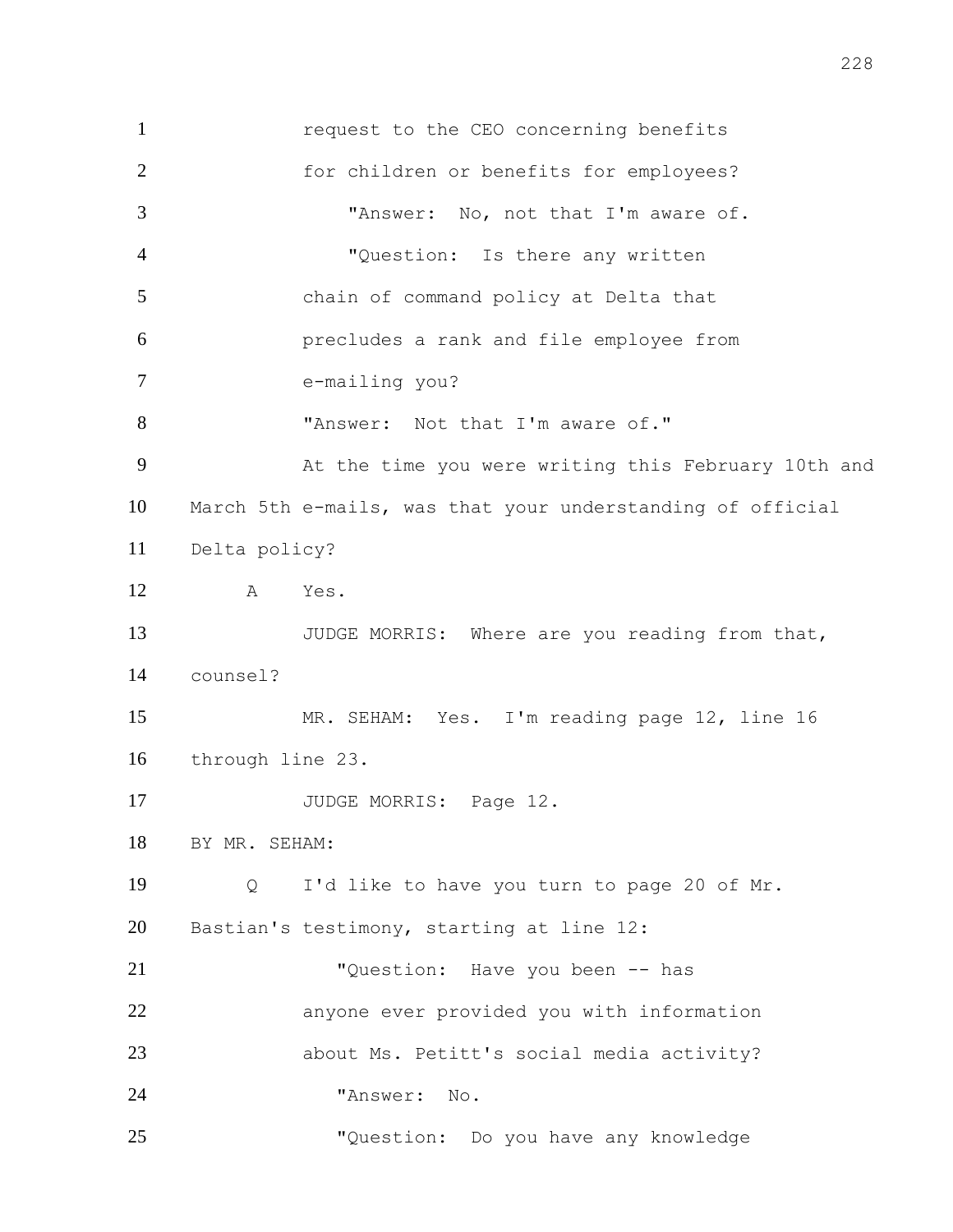of Ms. Petitt ever being subject to discipline while employed at Delta? "Answer: No. "Question: Do you have any knowledge of Ms. Petitt having engaged in misconduct while employed at Delta? "Answer: No. 8 "Question: Have you ever complained to anyone about Ms. Petitt's conduct? "Answer: No. "Question: Did you consider any of her correspondence with you to be in violation of Delta's Rules of Conduct or Delta's policies? "Answer: No. "Question: Did any of her correspondence to you ever cause you concern about her mental health? "Answer: No. "Question: Did you ever complain to anyone concerning Ms. Petitt's 22 correspondence with you? "Answer: No. "Question: Did you consider any of her correspondence to be annoying?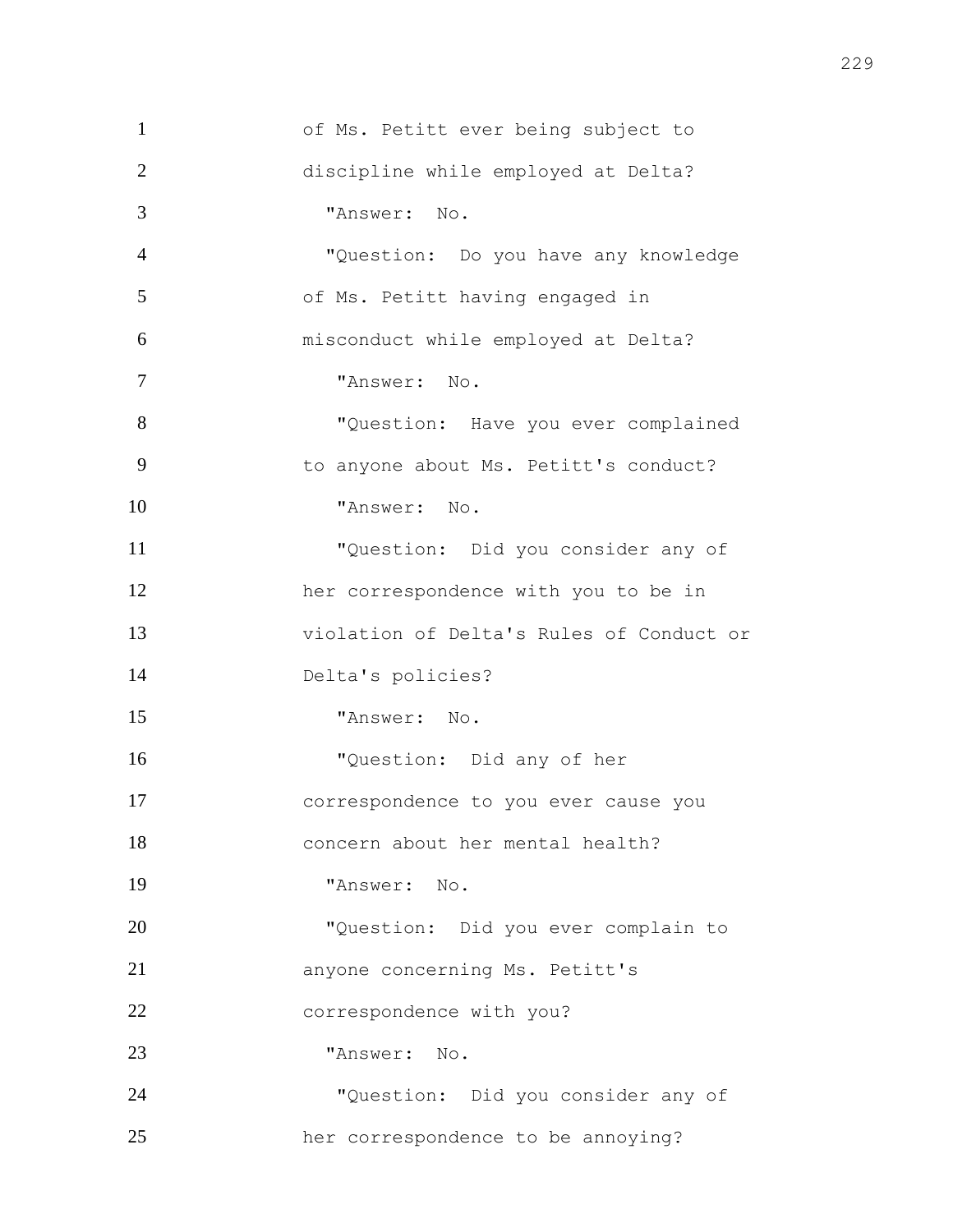| $\mathbf{1}$   |                | "Answer: No."                                                |
|----------------|----------------|--------------------------------------------------------------|
| $\overline{2}$ | Q              | Did Mr. Bastian ever indicate to you that he                 |
| 3              |                | considered your correspondence to be annoying or             |
| $\overline{4}$ | inappropriate? |                                                              |
| 5              | A              | Not at all.                                                  |
| 6              | Q              | If you could turn to page 44 of the Bastian                  |
| $\tau$         |                | testimony, and I'll refer you to the question starting at    |
| 8              |                | line 24 at the bottom:                                       |
| 9              |                | "Question: Before I ask you questions                        |
| 10             |                | about this document, is there an open                        |
| 11             |                | door policy in existence at Delta?                           |
| 12             |                | "Answer: I certainly try to do my                            |
| 13             |                | best to promote an open door environment,                    |
| 14             |                | yes.                                                         |
| 15             |                | "Question: And what does that signify                        |
| 16             |                | to you, an open door policy?                                 |
| 17             |                | "Answer: Accessibility so that if                            |
| 18             |                | there was any concern or a question from                     |
| 19             |                | any of our employees, they have direct                       |
| 20             |                | access to me. And I try to make certain                      |
| 21             |                | they get attended to."                                       |
| 22             |                | Was that your understanding of Delta's official              |
| 23             |                | policy at the time you wrote to Mr. Bastian on February 10th |
| 24             | and March 5th? |                                                              |
| 25             | A              | Yes, it was.                                                 |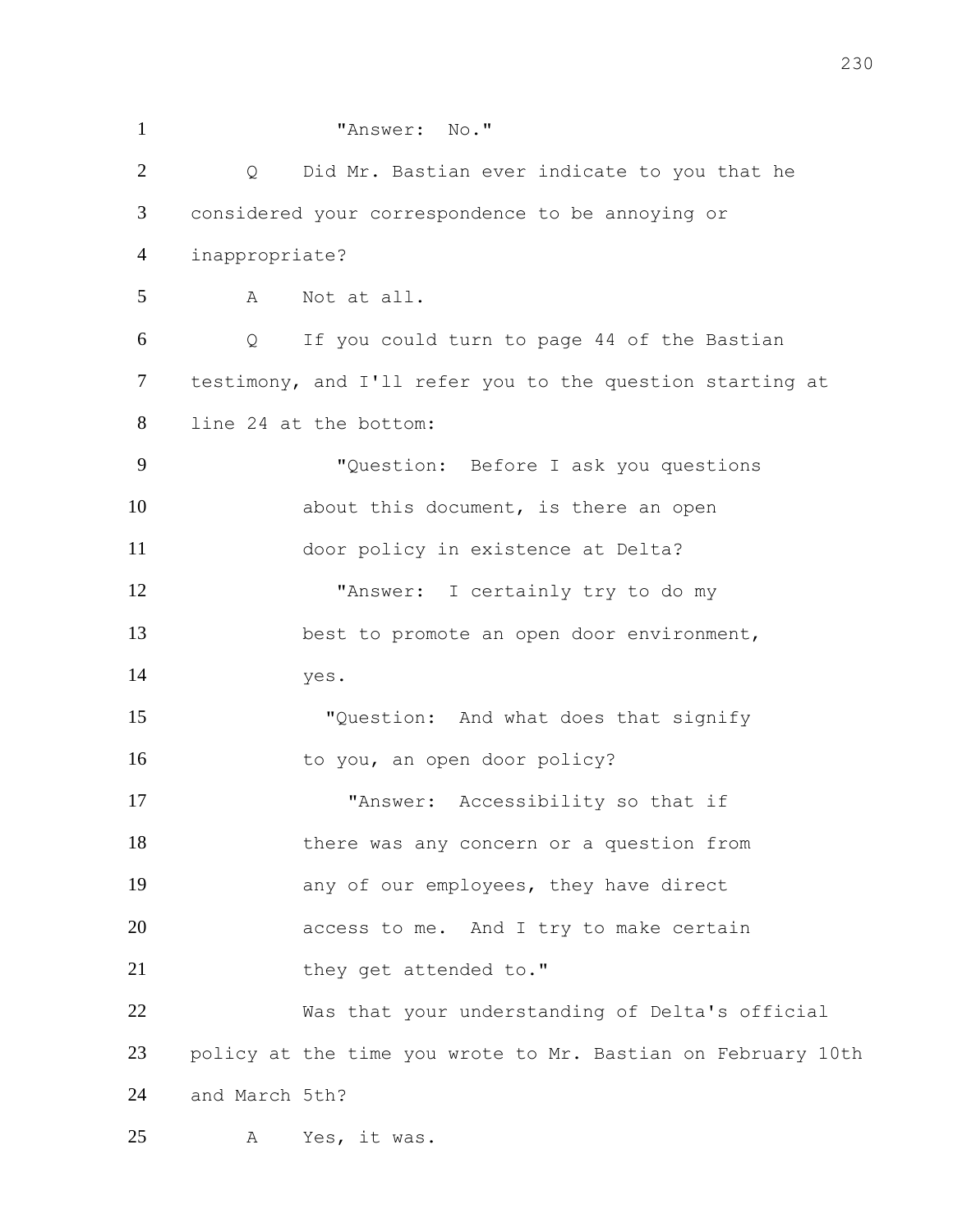Q Now, if we can go back to JX-L-231, and to draw your attention to the sentence, I guess the one-sentence paragraph, again second from the bottom that reads: "Also note that she addresses Mr. Bastian as 'Ed,' undue familiarity is associated with mania." Did anyone at the company suggest that you had mania because you were calling Ed Bastian "Ed"? A No. Q And no one -- did anyone ever tell you that your e-mails written to Mr. Bastian violated company policy? A No. Q If you can reference or join me, if you would, at the bottom of 231, which reads, as part of the Altman report: "After the presentation, she did send 16 the Safety Culture report to Mr. Bastian. Here's the note she wrote to him." 18 And turning to the next page, there's a handwritten note and is that a note that you sent to Mr. Bastian? A Yes. Q Would that have been in March -- I'm sorry -- when would that have been? A That would have been shortly after the Ethnographics Study, I put that with the Ethnographics Study, that he said he would like to see. And so I submitted that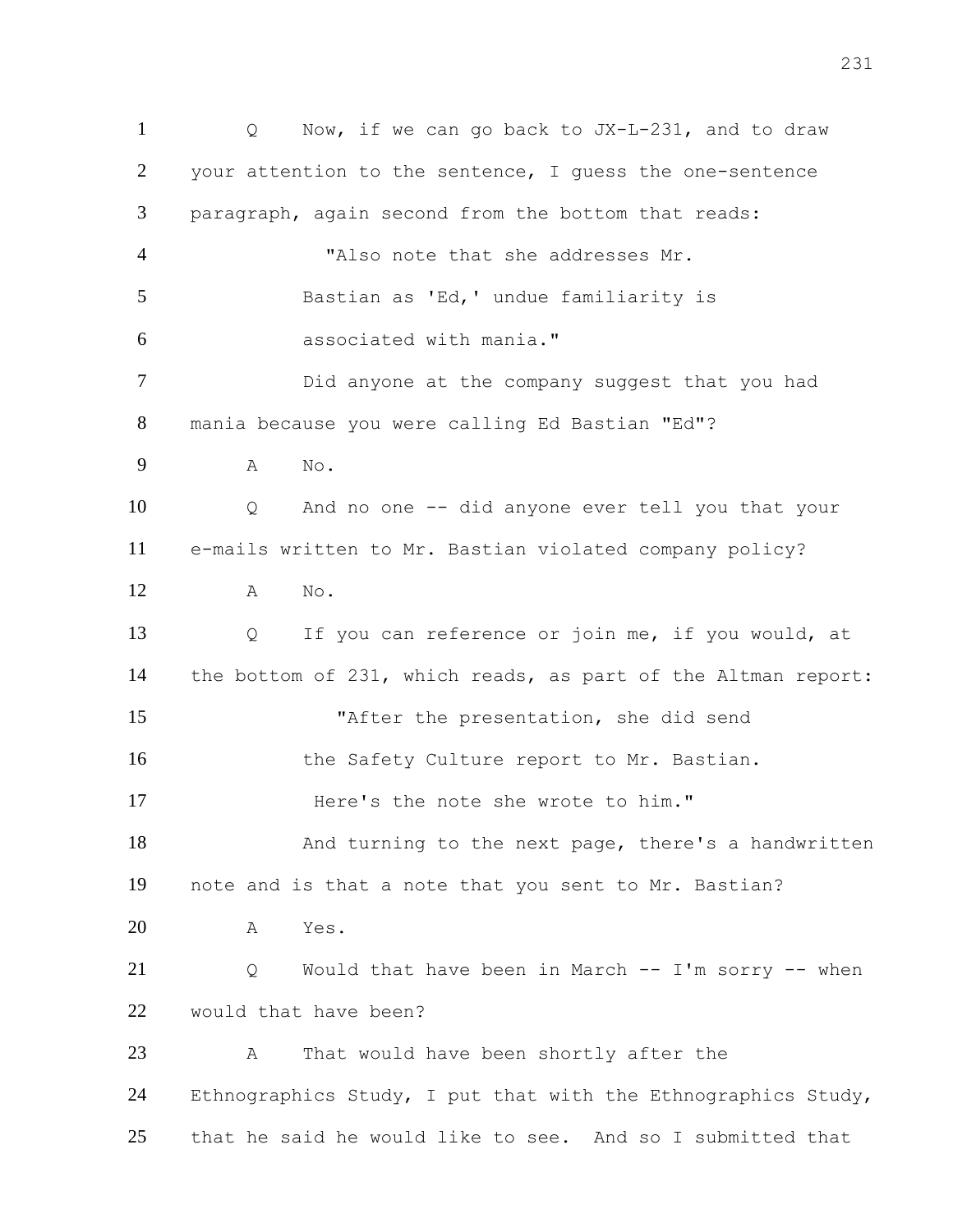after I gave the presentation. I don't the presentation was April 27th, 28th.

 Q And how does that -- your "Ethnographnic Study," which we'll come to later -- how does that relate to your January 28th safety report? A It is the January 28th safety report. What I did is I turned it in to a PowerPoint presentation, and so then I created a document that was more formal for such a presentation, and I bound a copy for all the participants. But the content was the same. Q Okay. Since it's in your handwriting and we don't have, right here at this juncture, a typed version, if you could read your handwritten note here? 14 JUDGE MORRIS: I can read it. 15 MR. SEHAM: Oh, you can read it -- fine. BY MR. SEHAM: Q And that reference at the bottom: "FO 767," did you -- is that your handwriting? A No. It's not only not my handwriting, but I have never been a 767 first officer at Delta or at Northwest. So, I don't know who wrote that or why they wrote it. 22 O Did you provide this note to Dr. Altman? A I did not. JUDGE MORRIS: A question. That doesn't happen to be your employee number, is it?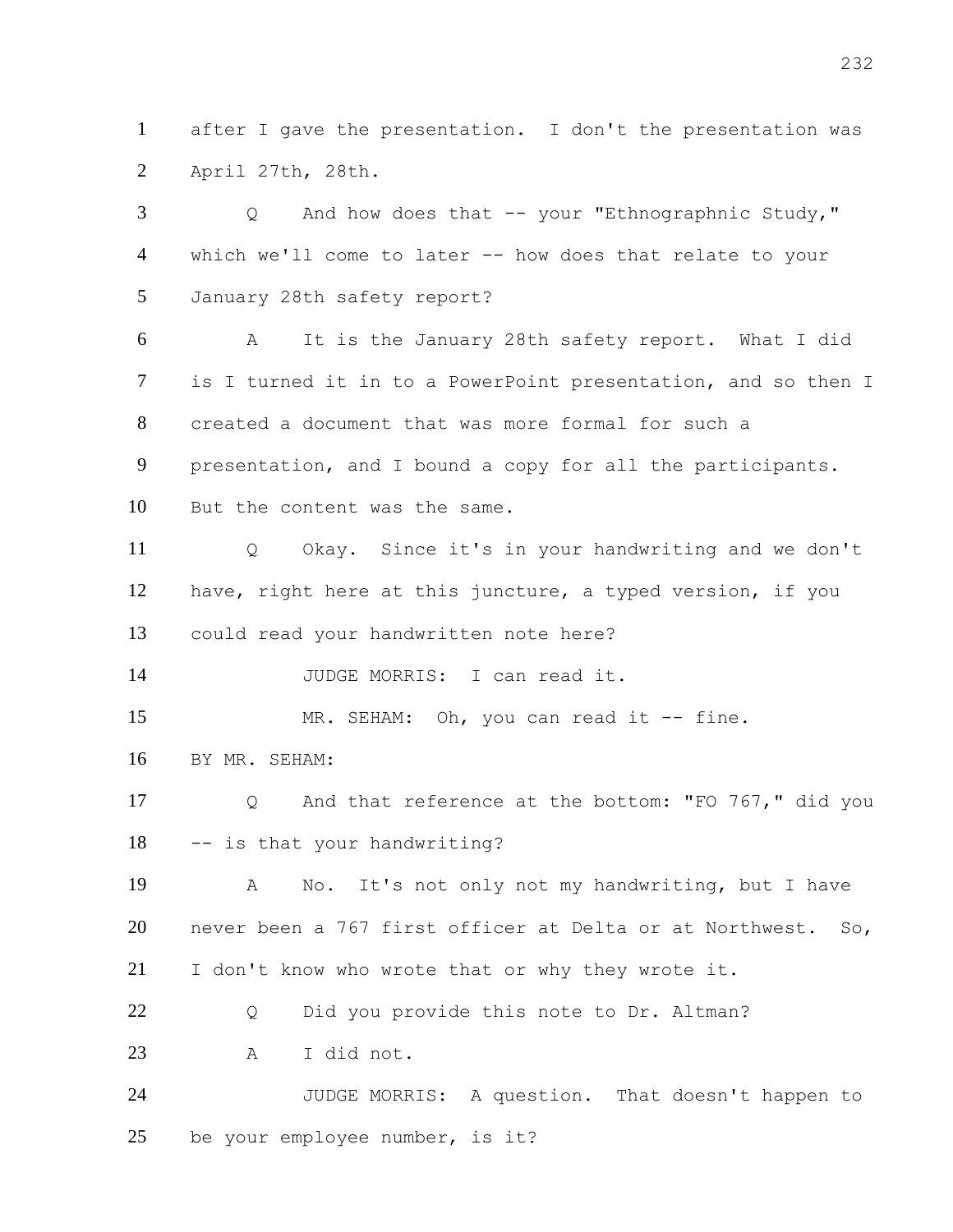| $\mathbf{1}$   |                    | THE WITNESS: No.                                             |
|----------------|--------------------|--------------------------------------------------------------|
| $\overline{2}$ |                    | JUDGE MORRIS: All right.                                     |
| 3              |                    | THE WITNESS: It would be an easy one to remember,            |
| 4              |                    | though, wouldn't it.                                         |
| 5              | BY MR. SEHAM:      |                                                              |
| 6              | Q                  | If you could refer to CX-98 --                               |
| $\overline{7}$ |                    | MR. ROSENSTEIN: Sorry, what document?                        |
| 8              |                    | MR. SEHAM: CX-98.                                            |
| 9              |                    | Tell me when you've reached --                               |
| 10             |                    | THE WITNESS: I'm there.                                      |
| 11             |                    | MR. SEHAM: We're all there.                                  |
| 12             | BY MR. SEHAM:      |                                                              |
| 13             | Q                  | And if you see -- do you know what the                       |
| 14             |                    | significance, at the bottom right, to the pagination DA0080, |
| 15             |                    | do you know what the significance of "DA" is?                |
| 16             | A                  | Yes. This is what we got from -- we received from            |
| 17             | Dr. Altman.        |                                                              |
| 18             | Q                  | Okay. And it says: "From: Chris Puckett, To: Dr.             |
| 19             |                    | Altman." Do you know who Chris Puckett is?                   |
| 20             | A                  | Chris Puckett is Delta's Labor Relations attorney.           |
| 21             | Q                  | And if you refer to the second page, and go to the           |
| 22             | block that begins: |                                                              |
| 23             |                    | "G - Communications from FO Petitt directly to               |
| 24             |                    | Delta's CEOs Richard Anderson and Ed                         |
| 25             |                    | Bastian."                                                    |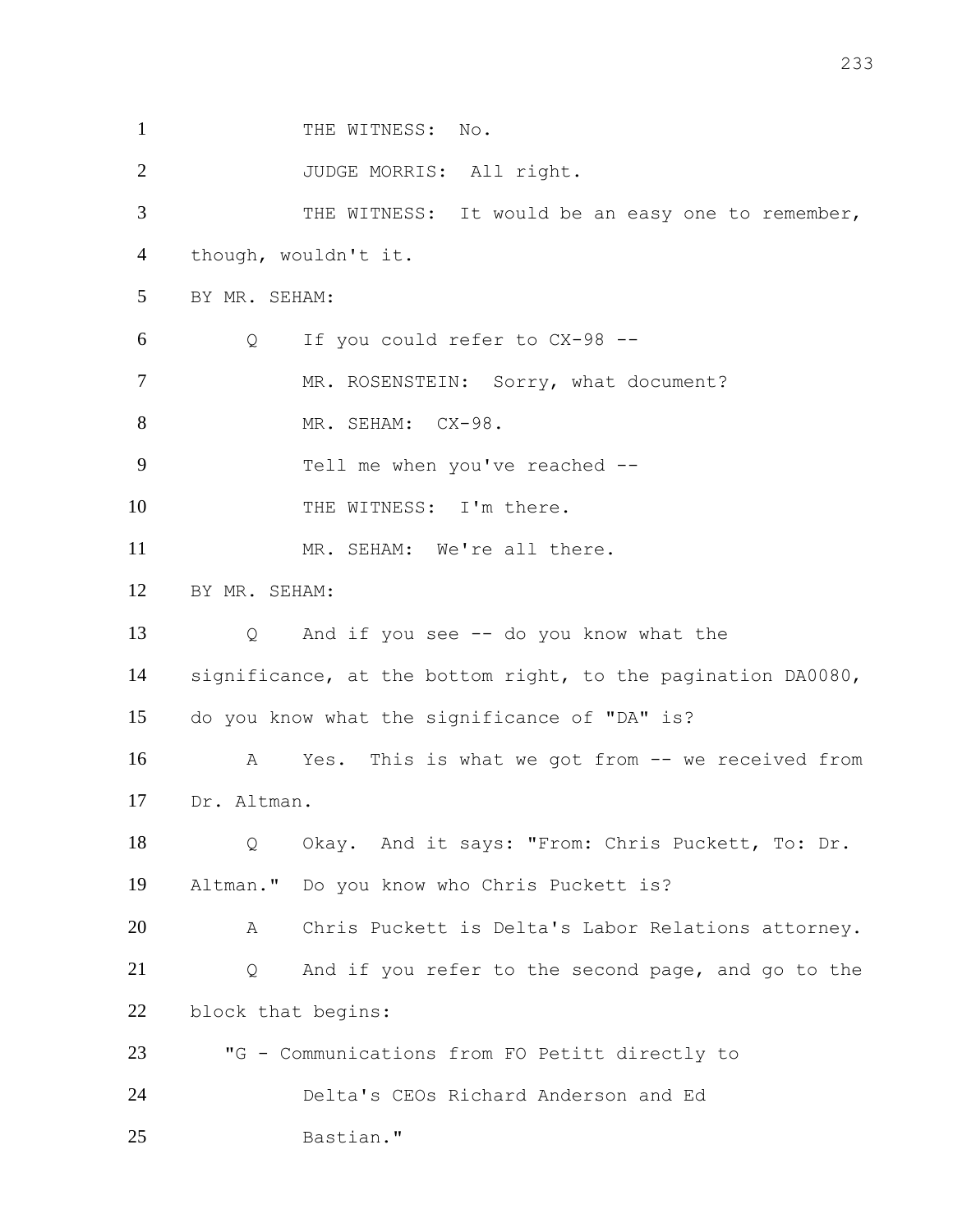A Yes. Q Is this a category of documents that Delta sent to Dr. Altman? A It is. MR. ROSENSTEIN: Objection, foundation. MR. SEHAM: Are we going to dispute that? 7 MR. ROSENSTEIN: No. 8 MR. SEHAM: All right. She sat through six depositions, right, so -- MR. ROSENSTEIN: That's fine. No need to get testy. I mean it is a proper objection, but I will stipulate that that's what it is. 13 JUDGE MORRIS: All right. Then overruled. MR. ROSENSTEIN: I did rule that it was a proper objection, first. JUDGE MORRIS: I'm getting a lot of help here today. 18 MR. ROSENSTEIN: Sorry. I can stop, if you want me to -- to not make jokes. BY MR. SEHAM: Q Could you give us some background as to how you went about scheduling your meeting for January 28th, 2016? A I can. And it actually started with the November -- I forget the date -- it was November, my e-mail to Captain Phil Davis. And the reason -- and I actually initiated the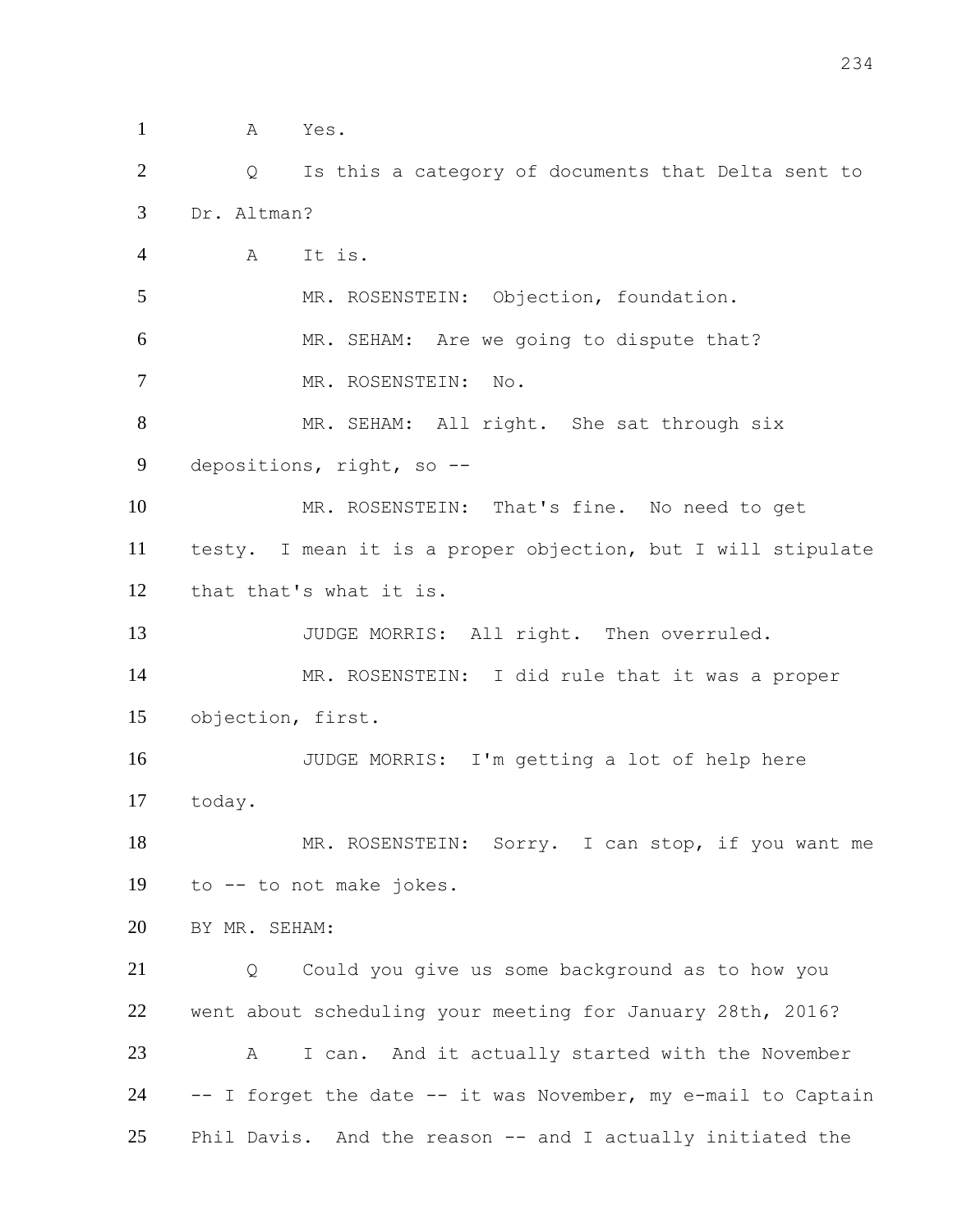first e-mail to him -- I was under a directive by Captain Davis that I was supposed to tell him, write to him and tell him everything I was doing on my days off. And I had gone down -- 5 JUDGE MORRIS: Say that again? THE WITNESS: I was on a directive by Captain Davis that I was supposed to write to him and tell him everything I was doing on my days off. JUDGE MORRIS: Okay. THE WITNESS: So, based on that, I had gone down to the -- gone to the International Aviation Safety Conference, and I had forgotten to tell him I was going. And so after I went, I e-mailed him and told him that I went, and that I had heard Richard Anderson speak and that I was going to put a statement in my paper. And he made some comment that he 16 wanted to see that. And that was -- oh that sounds funny, because I made the comment: "So, now you want my homework, too." And he said: "That didn't sound funny. But what I **20** really want to know is what Richard Anderson said, what your impression of him was?" 23 And so as I began to tell him he was an eloquent speaker and this is -- as I started writing it, I started thinking about all the other events that were going on over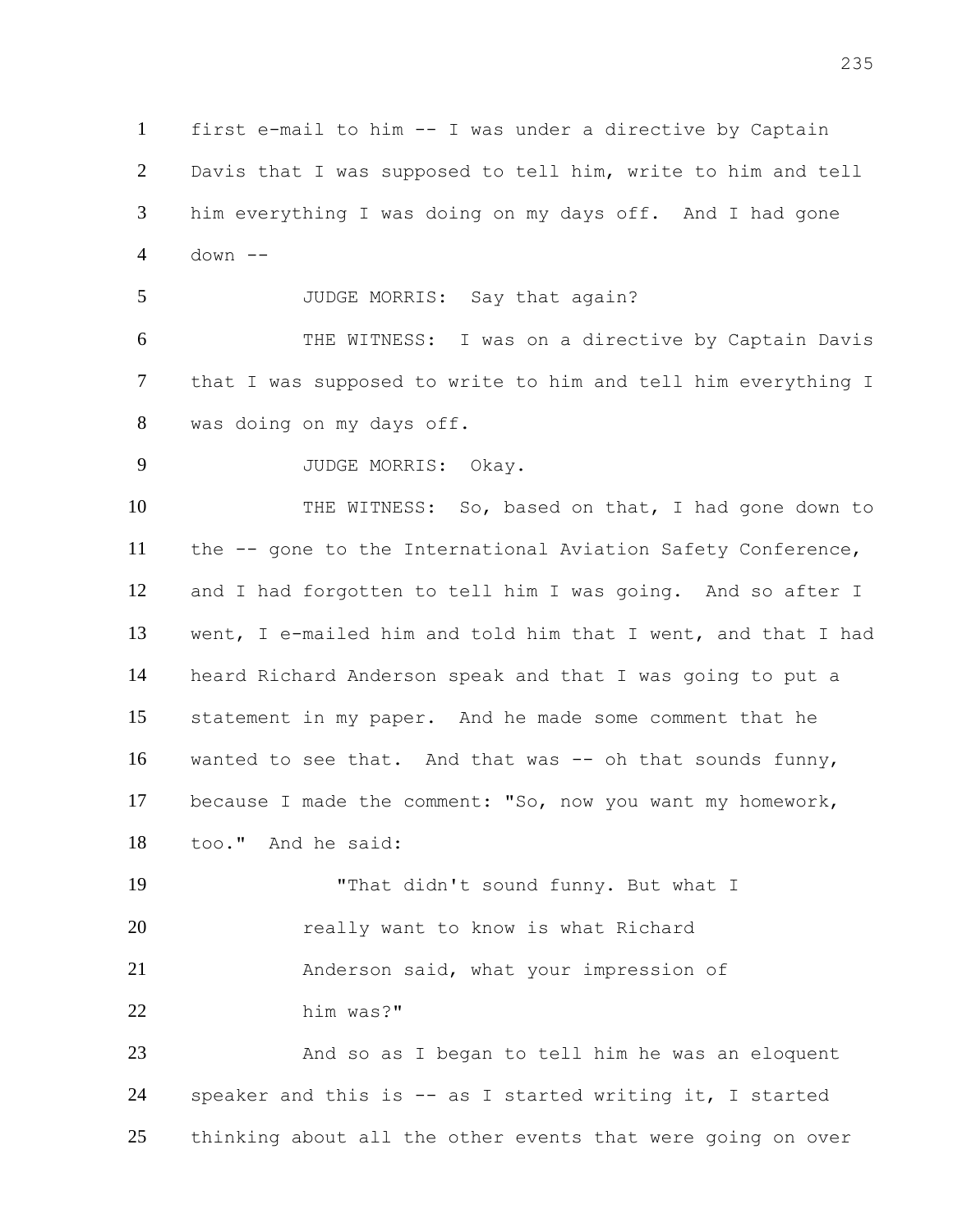the years, and how they're violating the Safety Culture and violating what our SMS program means, violating our rules -- we have rules of the road and most guiding principles, and under our SMS program it identifies those to be a significant component. And so as I started looking at all these behaviors, I thought, no, this is wrong. I need to take this to the next level, because we need to stop. And I asked him if he would schedule the meeting with him. And then I believe his response was: "We'll get together for a chit-chat." And my response was: "No, you know, I'd prefer not to do a chit-chat, we need to go to these people 13 and either you schedule it, if not, I'll do it by Monday morning." And so I never heard from him. So, then I went ahead and e-mailed -- JUDGE MORRIS: You're saying "him," being Captain Davis? 19 THE WITNESS: Phil Davis, Captain Davis, yeah. And so I e-mailed Jim Graham that Monday and requested this meeting. And then his response was: "Well, we've love to talk to you, but I have no foundational background. What can we do?" And I said: "Okay, well, I'll send you the letter."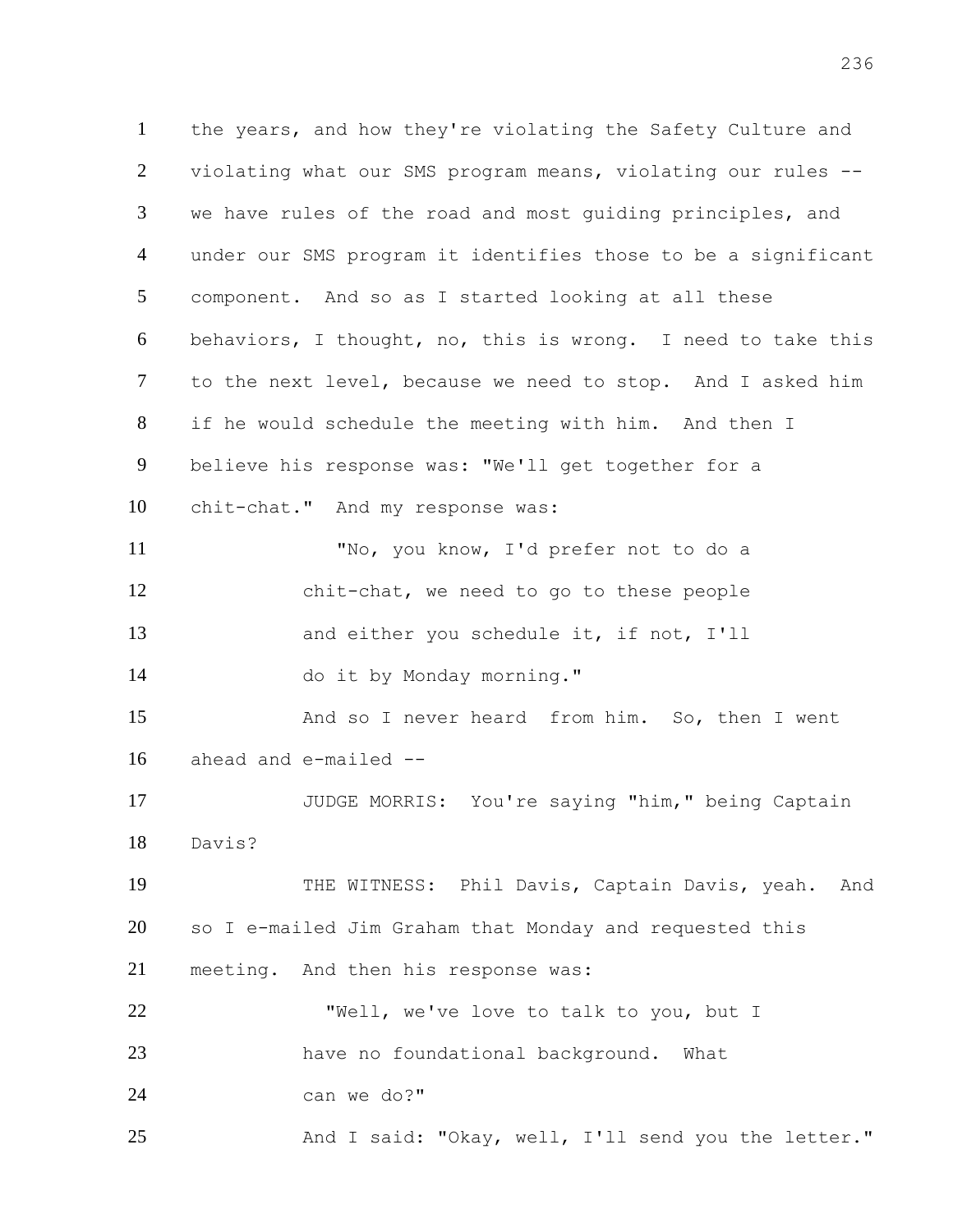2 And as it turns out, from Dr. Altman's documents, he did know everything. They were doing a lot of e-mailing behind the scenes. And Phil Davis, in fact, had reached out to OC Miller, and OC Miller had reached out to Jim Graham, more of a warning: 7 The's trying to talk to you, be aware 8 she might come. We're very concerned she might have recorded Richard Anderson's 10 speech." And this is where, in these documents, at this 12 time, when I wrote that letter, found out that that's when 13 they first address, well, we'd better get her a -- you know, we're looking at giving her a Section 15. Which in hindsight, the timing of when my union rep knew, because he's good friends with the chief pilot, Rip Johnson, at the time, was good friends with OC Miller, you know, it's the little

 chain of good friends. But so that's where he heard it from, so it was a very valid warning. But I don't know at the time all that was going on.

21 So, I attempted to schedule that meeting. And then it just got to be this huge -- I assume they would give me positive space ticket and going down to Atlanta, that turned into a little back and forth, no, we're not going to do that. And then I was also finishing up finals, towards the end of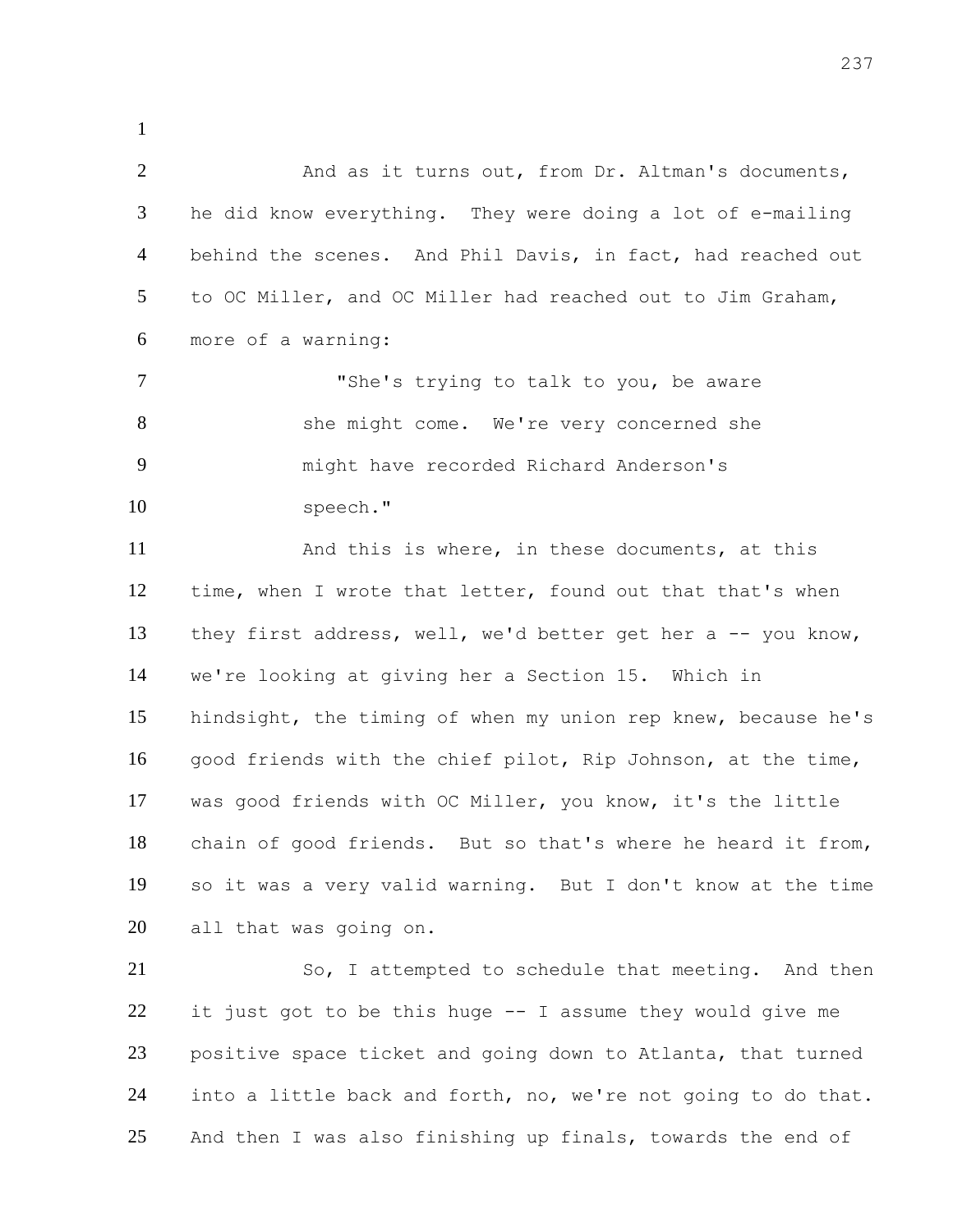November.

| $\overline{2}$ | So, I think I had written to Jim, at one point,               |
|----------------|---------------------------------------------------------------|
| 3              | that I'd prefer not to do it until after this point. And we   |
| $\overline{4}$ | went back and forth with this. And then finally I just        |
| 5              | thought take a deep breath, I'm probably going to bounce this |
| 6              | in January, I'll just see if I can schedule the meeting, and  |
| $\tau$         | if my schedule will let me go do my recency -- my three       |
| 8              | take-offs and landings at that time.                          |
| 9              | He had come back in that time frame and said, okay,           |
| 10             | we'll meet with you -- it was like one of the first days in   |
| 11             | December. Because there big concern was this is a holiday     |
| 12             | season, we don't want to, you know -- and I get that --       |
| 13             | however, after -- that was probably the slowest time, to look |
| 14             | at that little window, but I kind of said, no, we'll do it    |
| 15             | later. Well, then he did offer up a date, but the date he     |
| 16             | offered up was -- I was on a trip, I would have ended up      |
| 17             | flying an international trip into Seattle, then I would have  |
| 18             | had to stay at the airport to catch a flight to go to         |
| 19             | Atlanta, to be at a meeting the next day, to catch a flight   |
| 20             | the same day back home, to go back on-call. And I looked at   |
| 21             | that and I though, no, it's not going to happen. So, I just   |
| 22             | said let's just back out. So, we did. That's why the delay    |
| 23             | in the meeting. Probably the last month was my                |
| 24             | responsibility, not theirs, but it did take three months from |
| 25             | start to make this happen.                                    |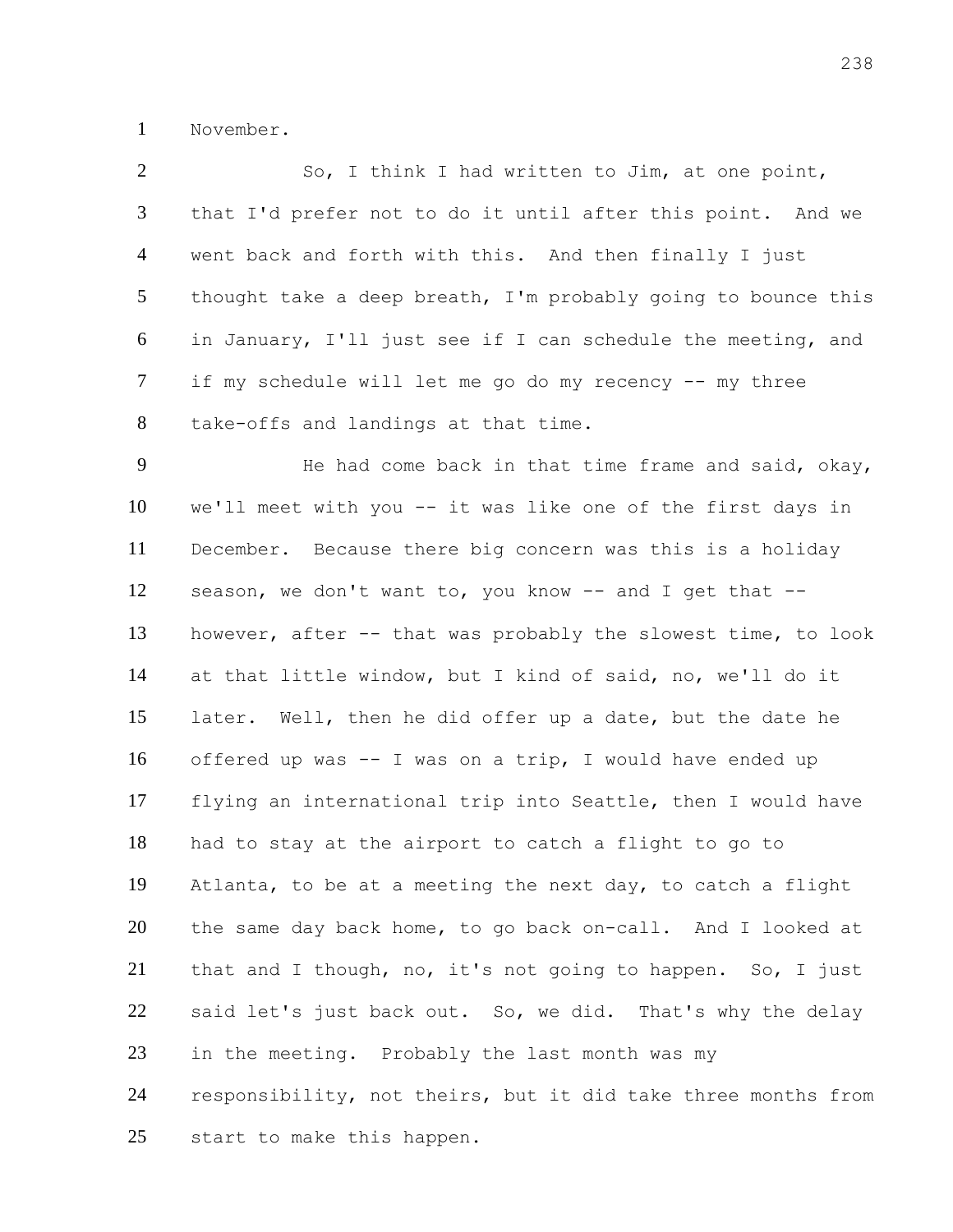And then there's one point he asked me if, you know, we could do a conference call. And I said, no, I think we should meet in person, this is, you know, serious enough 4 that we should, you know, have a face-to-face. And then at one point he told me that he wouldn't speak to me unless I talked to EO or HR first. And I told him I wanted to focus on the safety. So, all this stuff is going on in this time-frame trying to schedule this. MR. SEHAM: We have documents. And if the Tribunal will permit me to address those. BY MR. SEHAM: Q If you could turn to CX-62? 14 A I'm there, whenever you're ready. Q Okay. MS. BROWN: I'm sorry -- 62? 17 JUDGE MORRIS: Sixty-two, correct. 18 MR. ROSENSTEIN: Thank you. BY MR. SEHAM: Q I'm going to refer you to halfway down the page, to the e-mail from Phil Davis to OC Miller. And you've identified Phil Davis before, who is OC Miller?

23 A OC Miller, he was a manager -- and I'm not sure what his title was at that time, but he was in the chain of command that went Phil Davis, OC Miller, Jim Graham, Steve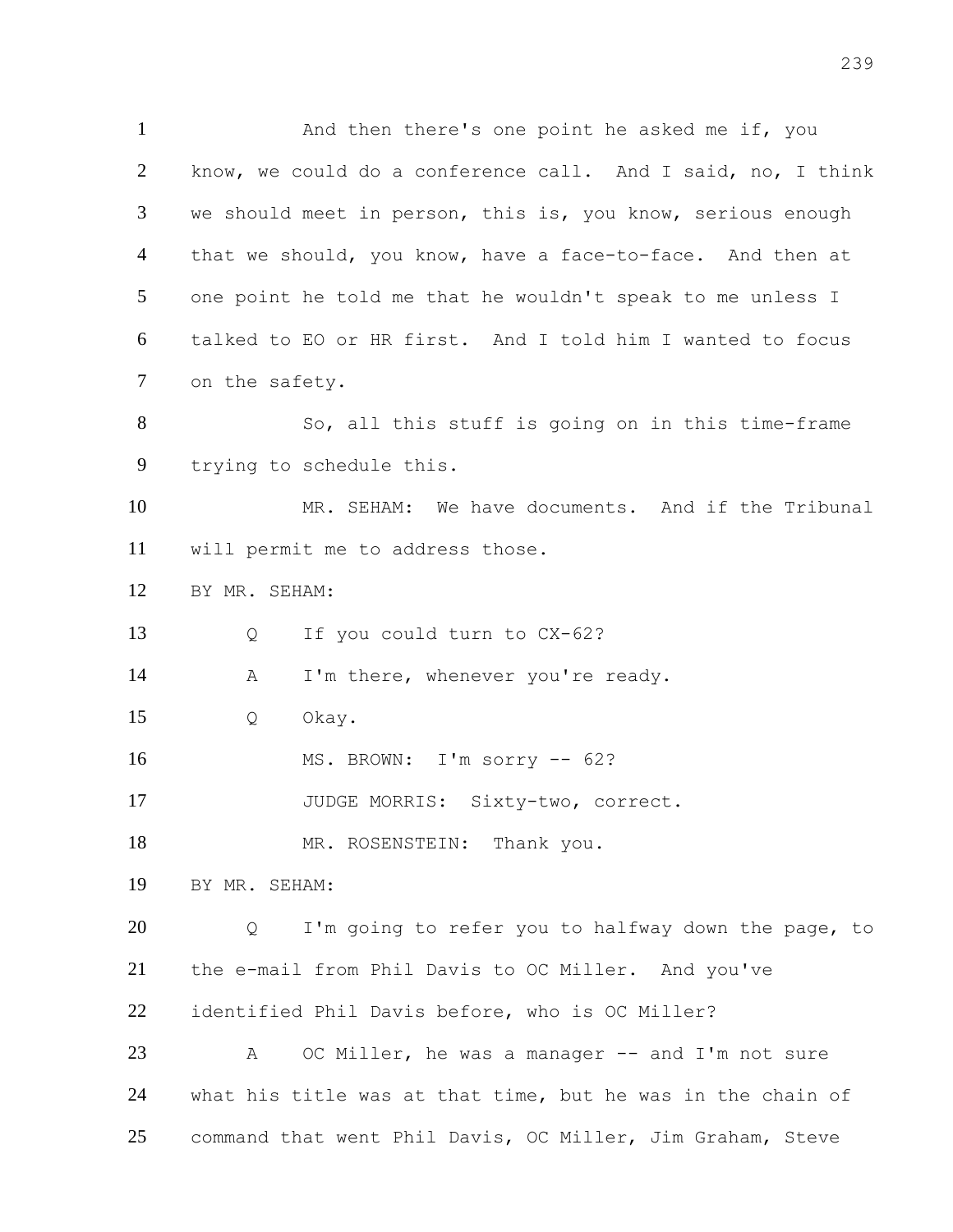Dickson. So, he was above - he was one step above, OC -- I mean one step above Phil.

 Q Okay. And before we go into that letter, following 4 the e-mail thread down, where it says: "Phil, okay about the meeting," which continues on to the next page, is this the same document of November 3rd, that we identified as CX-1 previously?

A Yes, it is.

 Q All right. And then by way of premise for the next question, Captain Davis writes to OC Miller:

 "Good evening OC. Karlene Petitt is busy again. She sent me a notice she would be attending a conference at which Richard Anderson would be speaking. She mentioned that she would be writing as paper regarding the presentation and wanted me to be aware that it might be quoted or published. I asked her to please copy me on her writings. In her response she first describes Richard's presentation and then mentions that she, 22 quote, 'recorded,' unquote, the entire presentation. She then goes into a bit of a tirade about her treatment at Delta, and has some comments regarding you."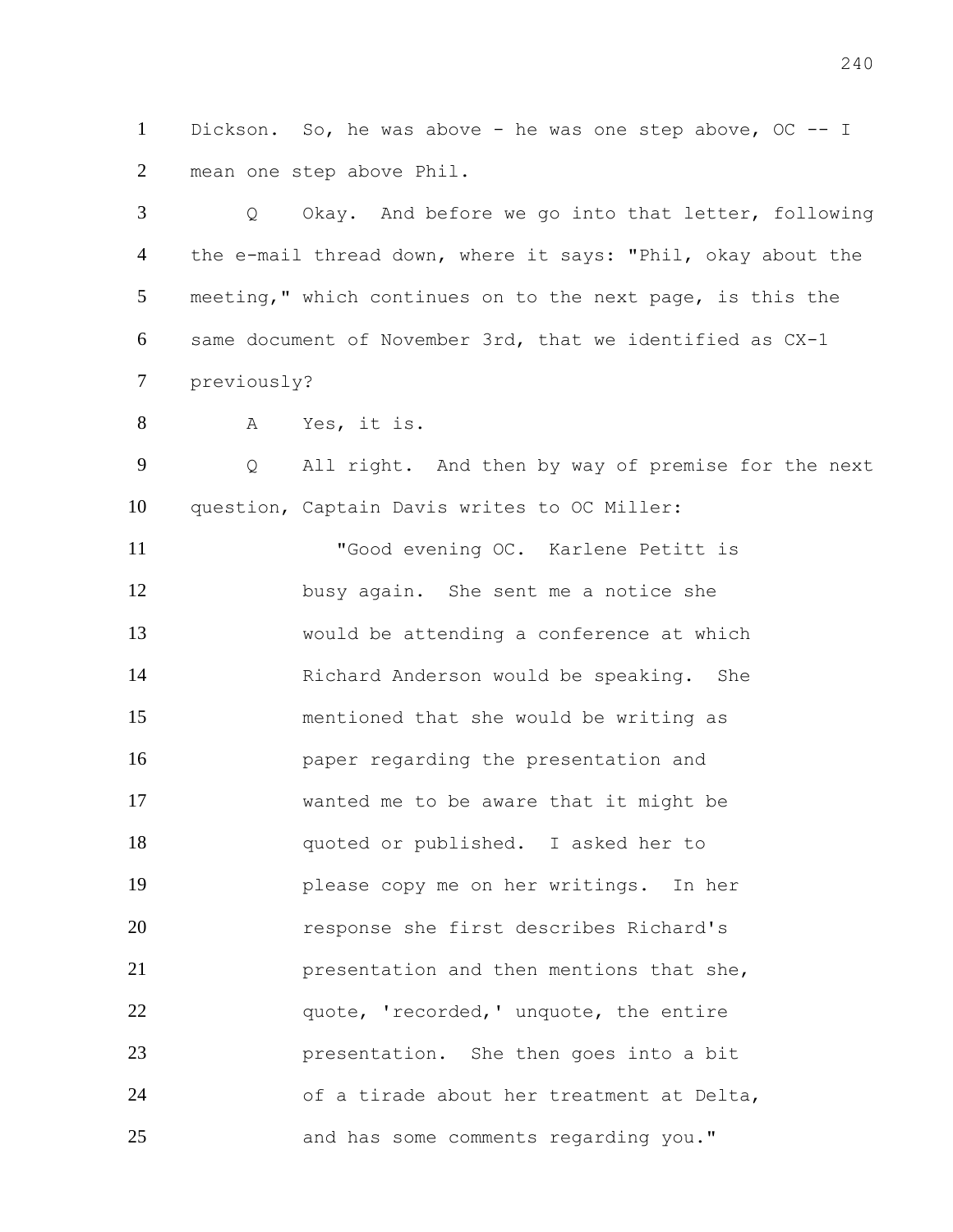When did you first get this e-mail? A Through Dr. Altman's subpoenaed documents. Q Okay. As part of this litigation? 4 A As part of this litigation. Q Did anyone in management characterize your November 3rd e-mail as an objectionable tirade? A No. Q Okay. And then moving up from there, there's some commentary which says, at the very last line -- I'm going to save time and refer to the last sentence of that paragraph: "I believe Jim Graham has all the subsequent e-mails regarding her eventual decision to delay and to change the focus of the meeting to a Safety Culture discussion." 16 Now, Ms. Petitt, do you reference -- did you change the subject? 18 A No. Safety Culture is SMS, it's the same thing. Q Well, in fact, don't you reference Safety Culture -- referencing the third to last full paragraph of the letter on the second page? A Yes. 23 Q Can you point us out -- A It says: 25 T'm investing my time and money on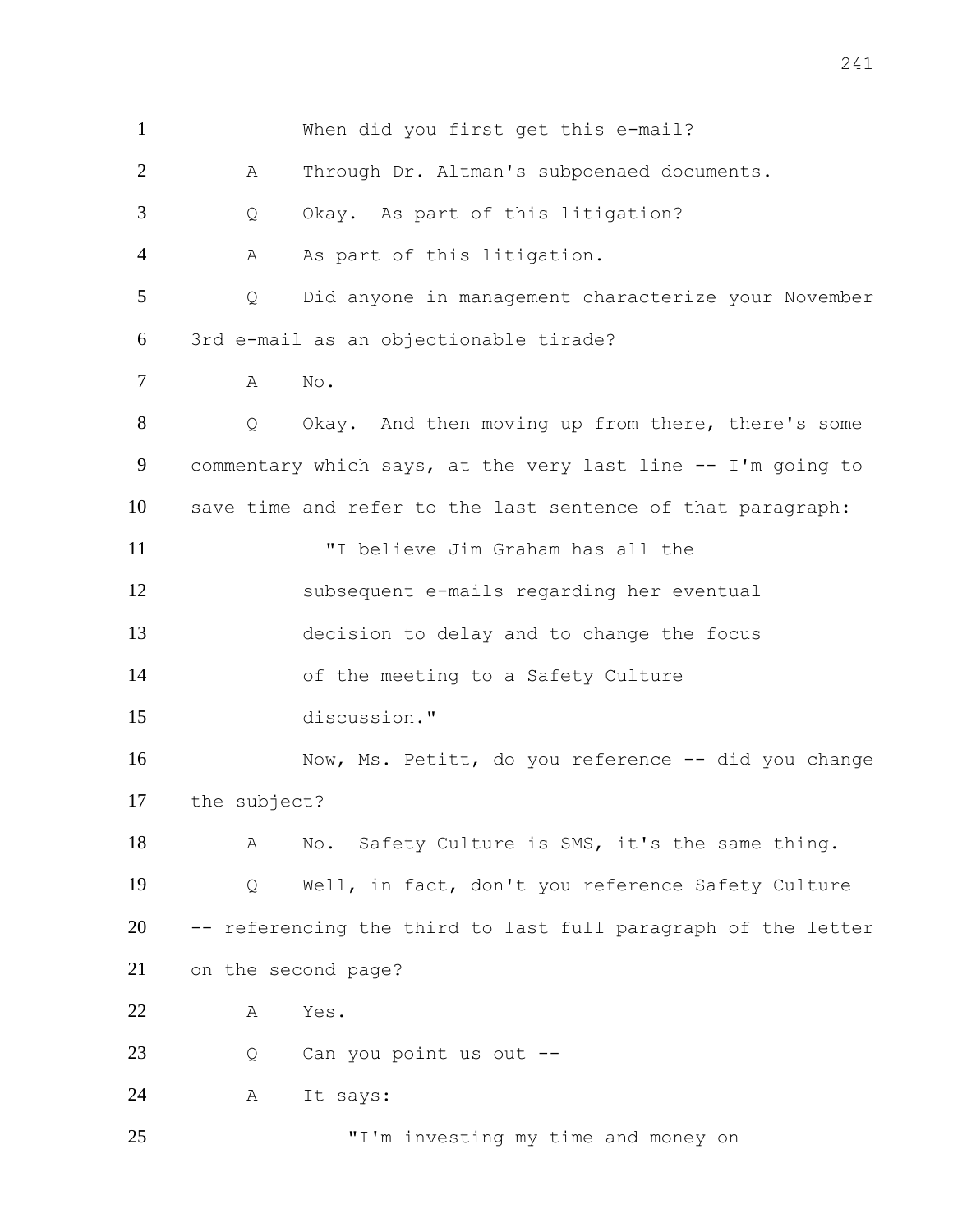| $\mathbf{1}$   | the future of Delta and our industry with                     |
|----------------|---------------------------------------------------------------|
| $\overline{2}$ | continuing education, with a focus on                         |
| 3              | Safety Culture and SMS. Will screen                           |
| $\overline{4}$ | future pilots."                                               |
| 5              | Now, Ms. Petitt, if you could turn to CX-7. I'm<br>Q          |
| 6              | going to ask you to turn to the second page, CX-7-02 -- well, |
| $\tau$         | I apologize, I take that back -- it's an e-mail from Jim      |
| 8              | Graham to you, dated November 16th. I'm trying to figure out  |
| 9              | how to do this expeditiously. Well, the premise for the next  |
| 10             | question is, is this e-mail to you? And there are cc's to     |
| 11             | Rip Johnson. Who is Rip Johnson?                              |
| 12             | He was our Seattle based chief pilot at the time.<br>Α        |
| 13             | And the e-mail is also copied to Jud Crane, who is<br>Q       |
| 14             | that?                                                         |
| 15             | Our captain rep, ALPA rep.<br>Α                               |
| 16             | And the e-mail reads:<br>Q                                    |
| 17             | "Karlene, I believe the last meeting                          |
| 18             | was at the request of the chief pilot.                        |
| 19             | This meeting is solely at your request.                       |
| 20             | However, in your statement below you have                     |
| 21             | highlighted a significant difference than                     |
| 22             | what you conveyed to me on the phone last                     |
| 23             | week. There's a big difference if you're                      |
| 24             | saying you are or have been harassed.                         |
| 25             | You indicated to me a difference of                           |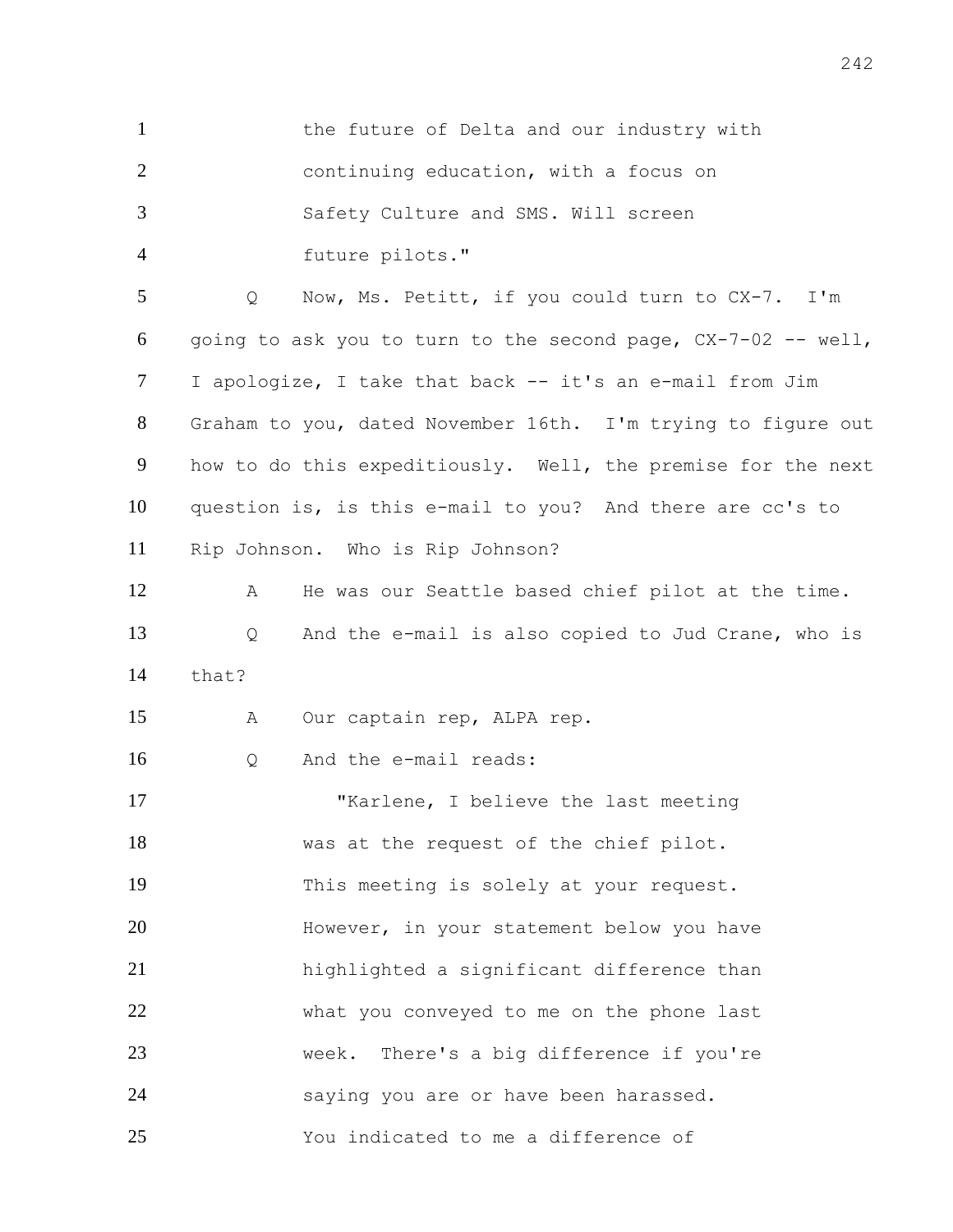opinion on censoring use of Delta information and access to Delta work areas. If this is a formal accusation, we are in a different place and you will need to also have a discussion with a representative from our HR team, who will help coordinate appropriate steps." 8 And skipping down to the second to last line: "It will be necessary for HR to become involved, along with EEOC, prior to meeting with Captain Dickson and me." Now, did you -- had you requested that HR or EO become involved? A No. Q Okay. And when that suggestion was made to you, how did you respond to Captain Graham? 17 A I told him I wanted to focus on the safety issues, that they were the most important thing right now. Q And if you can move up to the e-mail thread before that, from Jim Graham to Steven Dickson, November 16th, and would this be, approximately, three months before your meeting with Ms. Nabors? A Yes. Q It reads: 25 THere we go. Just FYI, I will brief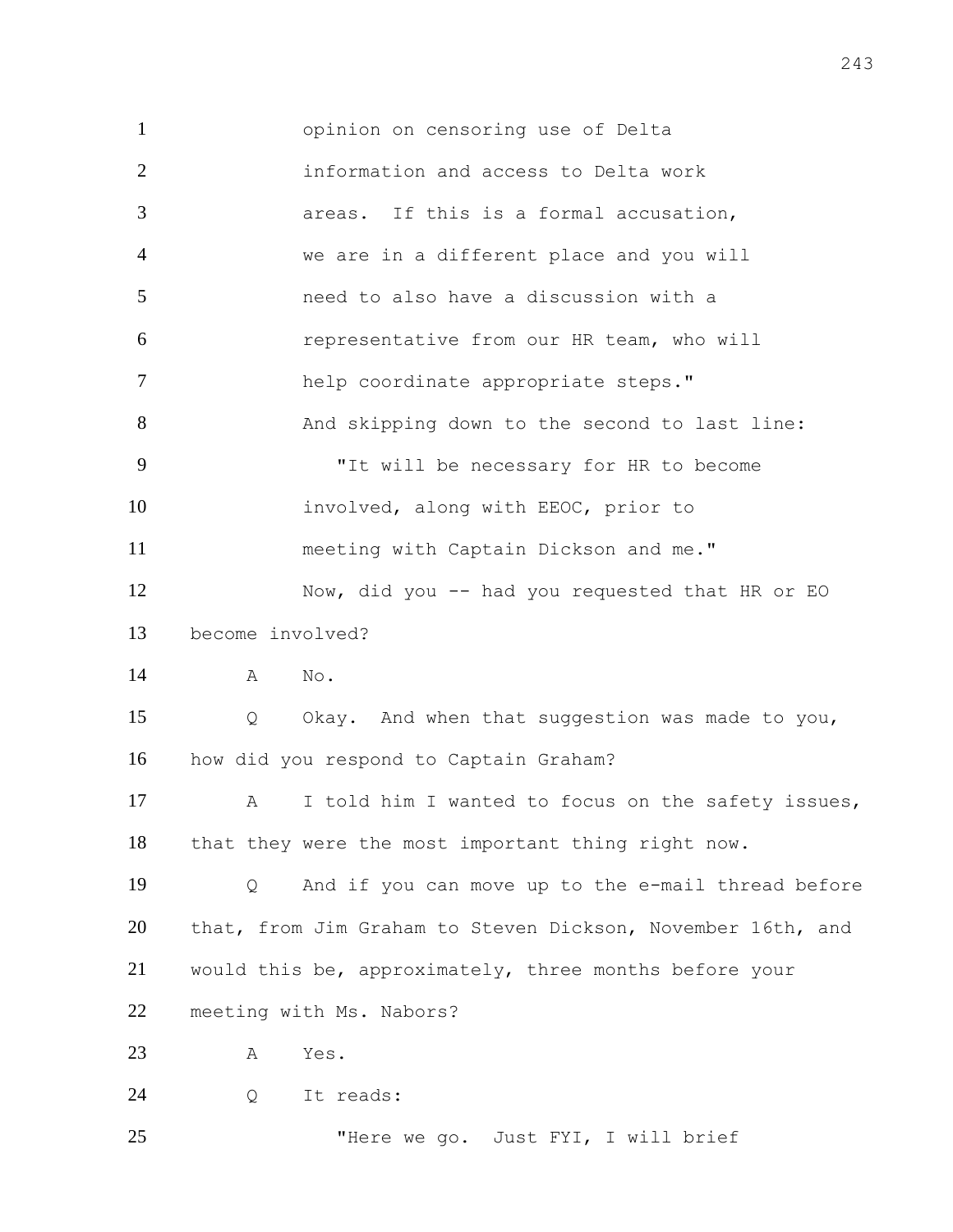HR and handle this with kid gloves. She could be a candidate for a Section 15 after this goes through. She continues to see herself as the victim and refuses to accept that she cannot just use Delta proprietary information as her own, as well as Delta pictures, aircraft, QRH Volume 1, et cetera, and intellectual knowledge. Will keep you informed." 10 At the time-frame of November, was anyone suggesting that you had a mental health issue? A No. The only suggestion was from Jud Crane. He had told me -- and actually on two different occasions -- that he was concerned that if I brought my safety report to Captains Dickson and Graham, that they would utilize the Section 15. 17 MR. ROSENSTEIN: Move to strike, non-responsive. 18 JUDGE MORRIS: Overruled. BY MR. SEHAM: Q And I'm not sure -- I'm going to have to backtrack a little bit, because I'm not sure I got an answer to this question. Did you -- why did you not want to speak to HR or EO representatives at this time? A Because I've never talked to HR or EO in my career, and I wasn't going to start now. I didn't know why their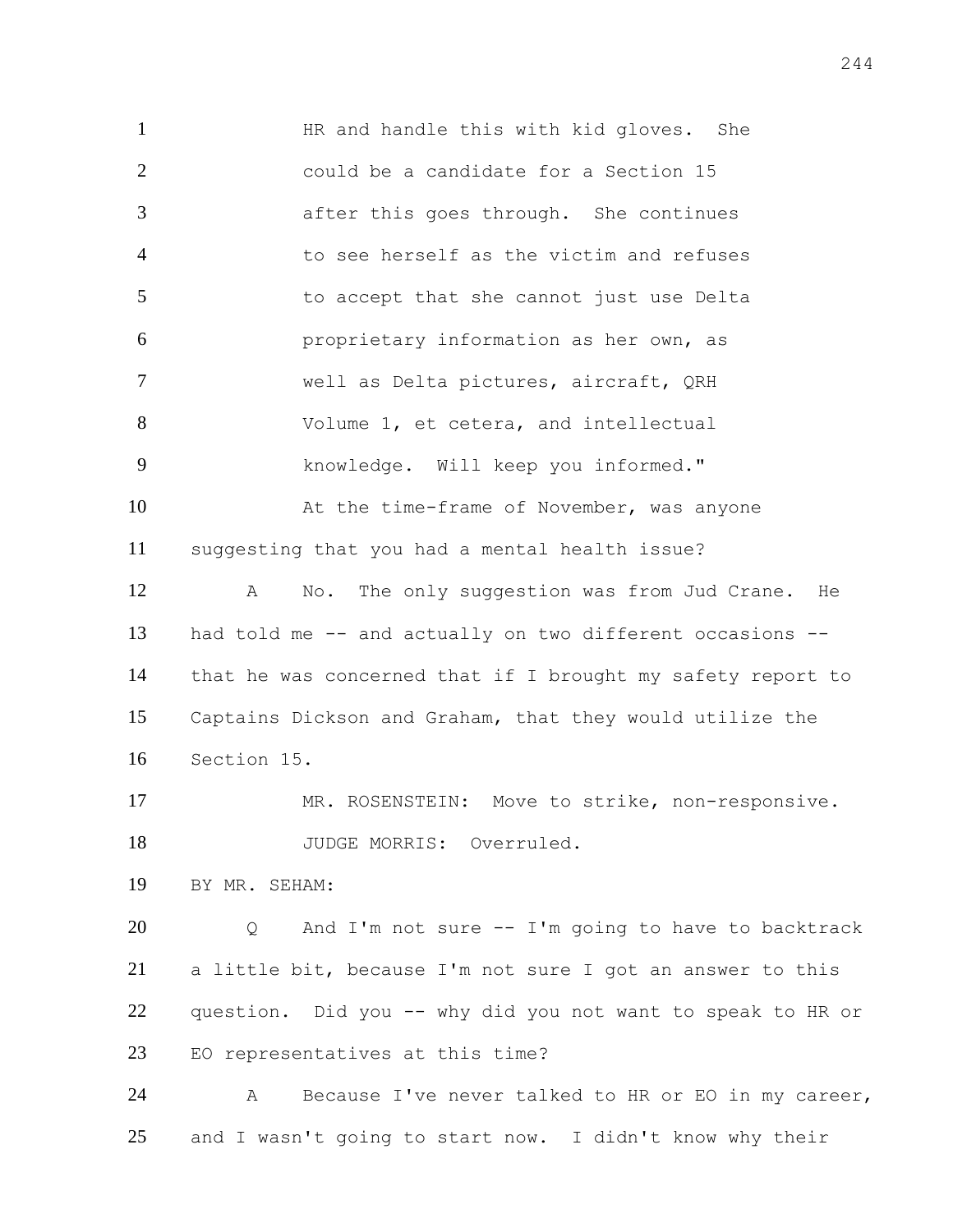behaviors -- why they were behaving the way they did. It was more -- it was just a violation of culture. This was a Safety Culture issue that we were not going to meet our SMS. 4 So, why they did what they did doesn't really matter, because it was in violation of FAA regulation. MR. SEHAM: Okay. If it's acceptable to this Tribunal, this might be a good break point. JUDGE MORRIS: It is. MR. SEHAM: Okay. JUDGE MORRIS: All right. Ma'am, since you're still on the stand, do not discuss your testimony with anyone. We'll reconvene tomorrow at 9:00 o'clock a.m. Anything we need to take care of on the record, before we go off the record? MR. ROSENSTEIN: Not on the record. Maybe a couple housekeeping things off the record. JUDGE MORRIS: All right. 20 MR. ROSENSTEIN: But it could be on the record, if Your Honor wants it to be. JUDGE MORRIS: Well, we may go back on the record, depending on what it is. This hearing is closed for today. We'll convene tomorrow at 9:00 o'clock a.m.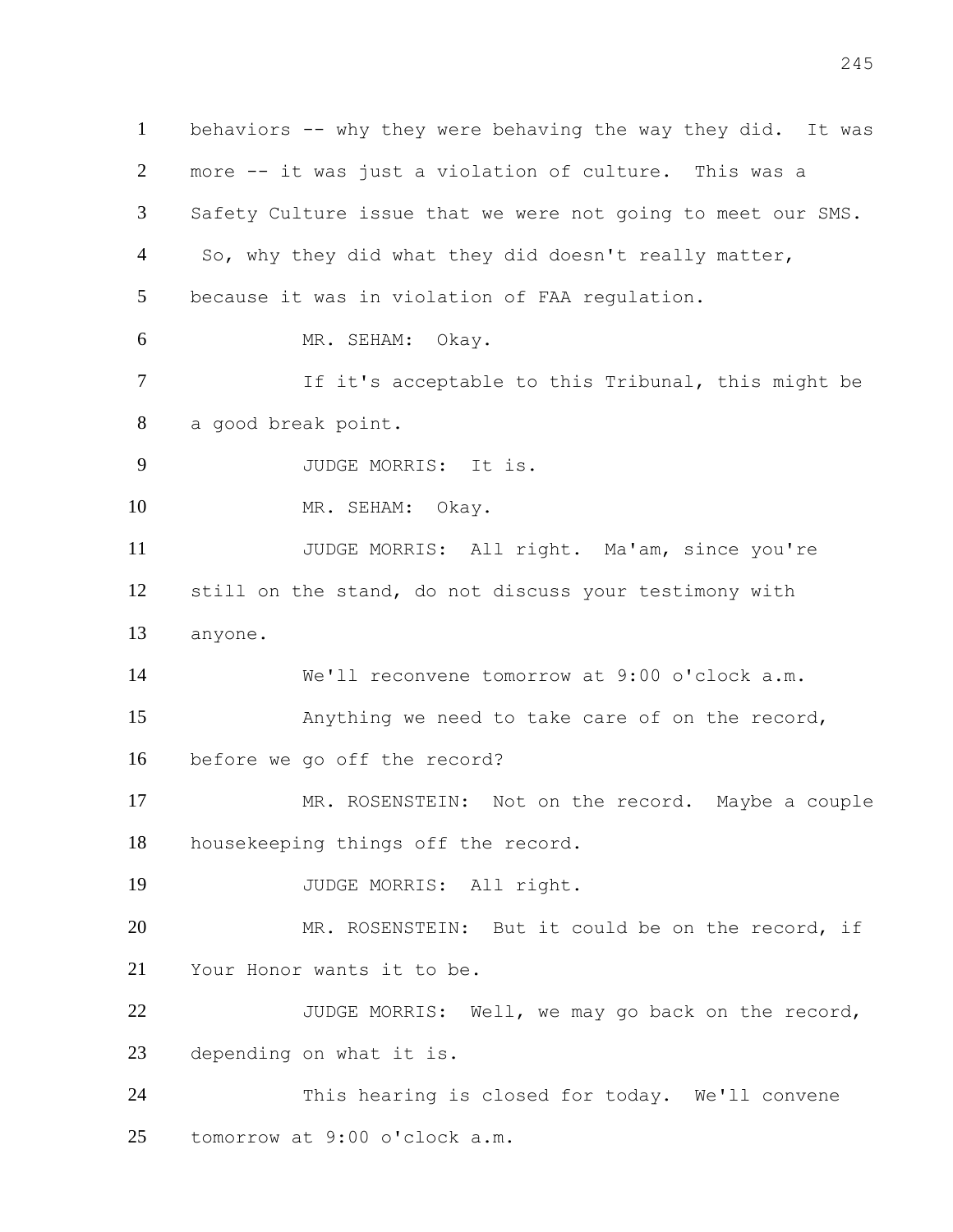| $\mathbf 1$      |               | (Whereupon, the proceedings adjourned at 4:43 |  |  |
|------------------|---------------|-----------------------------------------------|--|--|
| $\overline{c}$   | o'clock p.m.) |                                               |  |  |
| $\mathfrak{Z}$   |               | $---000---$                                   |  |  |
| $\overline{4}$   |               |                                               |  |  |
| $\sqrt{5}$       |               |                                               |  |  |
| $\sqrt{6}$       |               |                                               |  |  |
| $\boldsymbol{7}$ |               |                                               |  |  |
| $\,8\,$          |               |                                               |  |  |
| 9                |               |                                               |  |  |
| $10\,$           |               |                                               |  |  |
| $11\,$           |               |                                               |  |  |
| $12\,$           |               |                                               |  |  |
| 13               |               |                                               |  |  |
| $14\,$           |               |                                               |  |  |
| 15               |               |                                               |  |  |
| $16\,$           |               |                                               |  |  |
| 17               |               |                                               |  |  |
| $18\,$           |               |                                               |  |  |
| 19               |               |                                               |  |  |
| $20\,$           |               |                                               |  |  |
| 21               |               |                                               |  |  |
| $22\,$           |               |                                               |  |  |
| 23               |               |                                               |  |  |
| 24               |               |                                               |  |  |
| 25               |               |                                               |  |  |